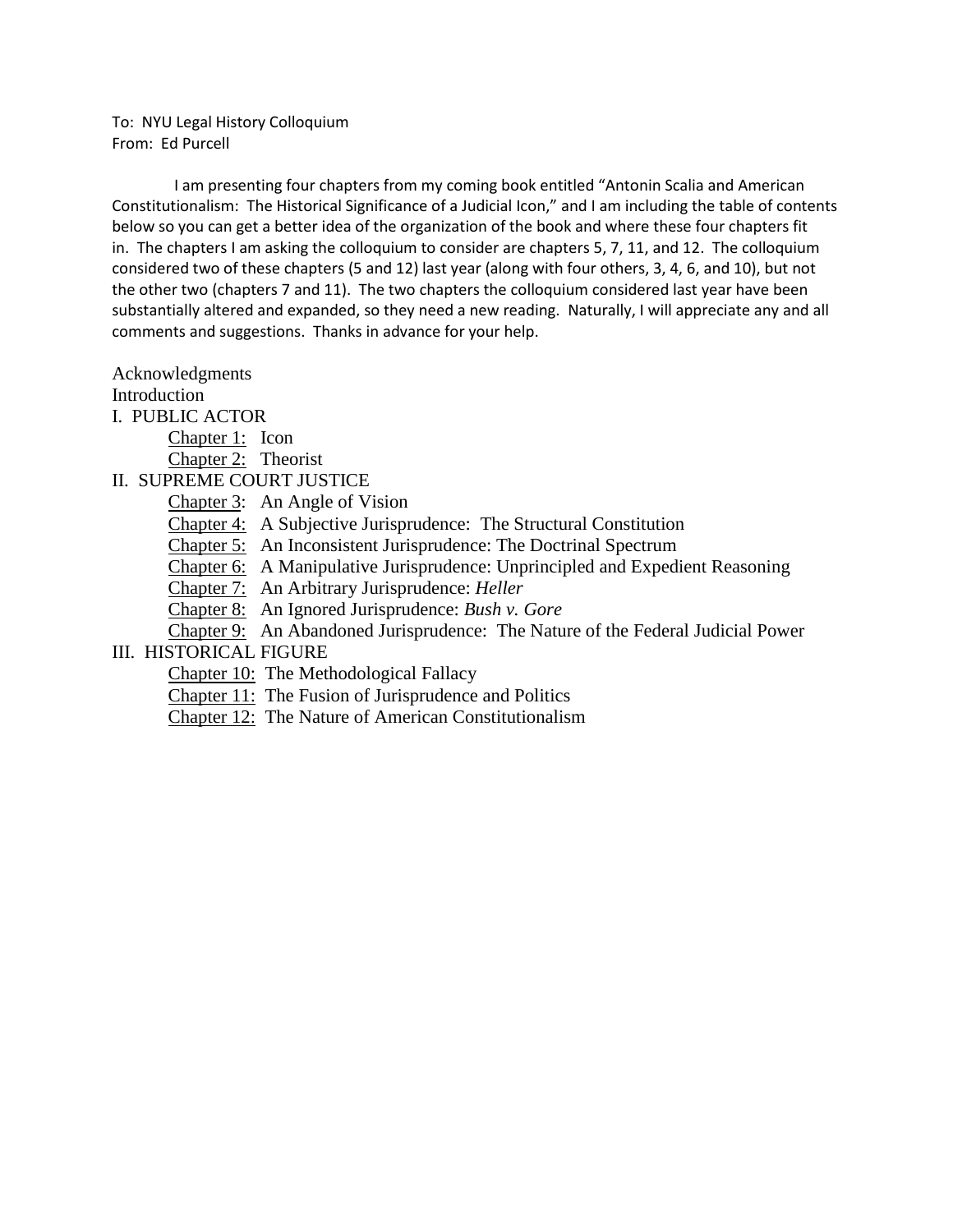## CHAPTER 5

## AN INCONSISTENT JURISPRUDENCE: THE DOCTRINAL SPECTRUM

Both on and off the bench Scalia proclaimed his commitment to originalism and textualism, but he applied those approaches differently in different areas and frequently failed to apply them at all.<sup>1</sup> He readily cited Blackstone as a classic originalist authority when the Englishman's views were in accord with his own, for example, but he dismissed them when not.<sup>2</sup>

<sup>1</sup> Commentators left and right have repeatedly demonstrated Scalia's inconsistencies. *See, e.g.,* Randy E. Barnett, *Scalia's Infidelity: A Critique of 'Faint-Hearted' Originalism*, 75 U. Cincinnati L. Rev. 7, (2006); Richard A. Posner, *The Spirit Killeth, but the Letter Giveth Life,* NEW REPUBLIC, Sept. 13, 2012, at 18, 23; James B. Staab, *The Tenth Amendment and Justice Scalia's "Split Personality,"* 16 J. L. & POL'Y. 231; Erwin Chemerinsky, *The Jurisprudence of Justice Scalia: A Critical Appraisal*, 22 U. HAW. L. REV. 385 (2000) (hereafter, "Chemerinsky, *Jurisprudence of Justice Scalia*"); BRUCE ALLEN MURPHY, SCALIA: A COURT OF ONE 396, 405- 06, 412-14, 561 n.1 (hereeafter, "MURPHY, SCALIA"); Craig S. Lerner, *Justice Scalia's Eighth Amendment Jurisprudence: The Failure of Sake-of-the-Argument Originalism*, 42 HARV. J. L. & PUB. POL'Y 91 (2009)); Gene R. Nichol, *Justice Scalia and the* Printz *Case: The Trials of an Occasional Originalist,* 70 U. COLO. L. REV. 953, 969-71 (1999); Jeffrey Rosen, *Originalist Sin*, THE NEW REPUBLIC, May 5, 1997, available at https://newrepublic.com/article/74152/originalistsin. For an effort to defend the contrary view, *see, e.g.,* SCALIA'S COURT: A LEGACY OF LANDMARK OPINIONS AND DISSENTS (Kevin A. Ring, ed., 2016), at 6-19.

<sup>2</sup> *Compare* ANTONIN SCALIA, SCALIA SPEAKS: REFLECTIONS ON LAW, FAITH, AND LIFE WELL LIVED (Christopher J. Scalia & Edward Whelan, eds., 2017), 209 (citing Blackstone in support of private right to bear arms) (hereafter, "SCALIA SPEAKS") *with* Antonin Scalia, *Common Law Courts in a Civil Law System: The Role of United States Federal Courts in Interpreting the Constitution and Laws*, The Tanner Lectures on Human Values, Princeton University, March 8-9, 1995, at 91 (rejecting Blackstone on the "intent of the legislature" as an interpretative standard) (hereafter, "Scalia, *Common-Law Courts*").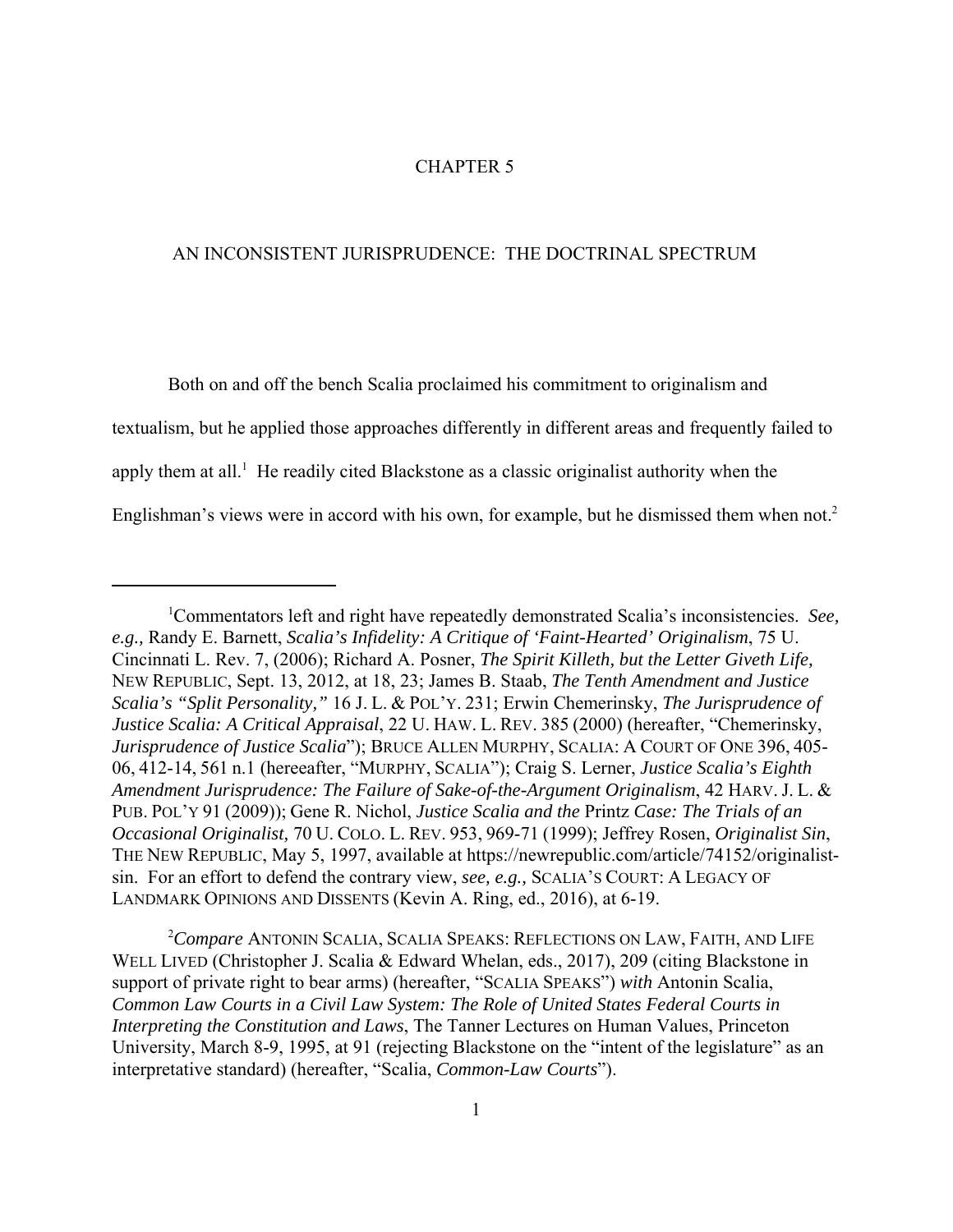While the reasoning in his opinions varied greatly, it varied in ways that commonly served his political and ideological goals.

On First Amendment speech issues, to begin, Scalia essentially abandoned originalism<sup>3</sup> and adopted a strong version of the muscular free-speech law that developed only in the twentieth-century.<sup>4</sup> In a highly controversial 5-4 decision, for example, he voted with the majority to defend the right to burn the American flag as an act of "symbolic speech."5 By protecting an action that he personally found offensive,<sup>6</sup> he demonstrated his genuinely strong

<sup>4</sup>Scalia, for example, accepted the expansive idea that "expressive conduct" may be protected. "Where the government prohibits conduct *precisely because of its communicative attributes*, we hold the regulation unconstitutional." Barnes v. Glen Theatre, Inc., 501 U.S. 560, 572, 577 (1991) (Scalia, J., concurring in the judgment) (emphasis in original). For Scalia's defense of a strong, if non-originalist, First Amendment, *see, e.g.,* Hill v. Colorado, 530 U.S.703, 741 (2000) (Scalia, J., dissenting); R.A.V. v. St. Paul, 505 U.S. 377 (1992) (Scalia, J.). He relied heavily on political "tradition" in Burson v. Freeman, 504 U.S. 191, 214 (1992) (Scalia, J., concurring in the judgment). Sometimes, in rhetorical flourishes, he would make a weak stab at invoking the "Founders" in support of his modern First Amendment views. *See, e.g.,* Austin v. Michigan State Chamber of Commerce, 494 U.S. 652, 679, 693-94 (1990) (Scalia, J., dissenting) (relying on the ideas of Holmes and Brandeis and declaring that "for the first time since Justice Holmes left the bench" the Court was holding that "the mere *potential* for producing social harm" allowed a restriction on speech, at 689, and then adding later in his opinion that "I doubt that those who framed and adopted the First Amendment would agree" with the majority opinion, at 693).

5 Texas v. Johnson, 491 U.S. 397 (1989) (Brennan, J., joined by Scalia, J.). *See generally* ROBERT JUSTIN GOLDSTEIN, FLAG BURNING & FREE SPEECH: THE CASE OF *TEXAS V. JOHNSON* (2000). When Scalia came to breakfast the morning after the decision was announced, he found his wife marching around the kitchen table singing "It's a Grand Old Flag." *Id.* at 112.

6 "Don't get me wrong," he assured audiences. "I don't like scruffy, bearded, sandalwearing people who go around burning the United States flag." JOAN BISKUPIC, AMERICAN

<sup>&</sup>lt;sup>3</sup>The Supreme Court justices in the 1790s generally approved prosecutions under the Alien and Sedition Acts on circuit, and they favored a strong state over the right of dissenters. WENDELL BIRD, PRESS AND SPEECH UNDER ASSAULT: THE EARLY SUPREME COURT JUSTICES, THE SEDITION ACT OF 1798, AND THE CAMPAIGN AGAINST DISSENT (2016).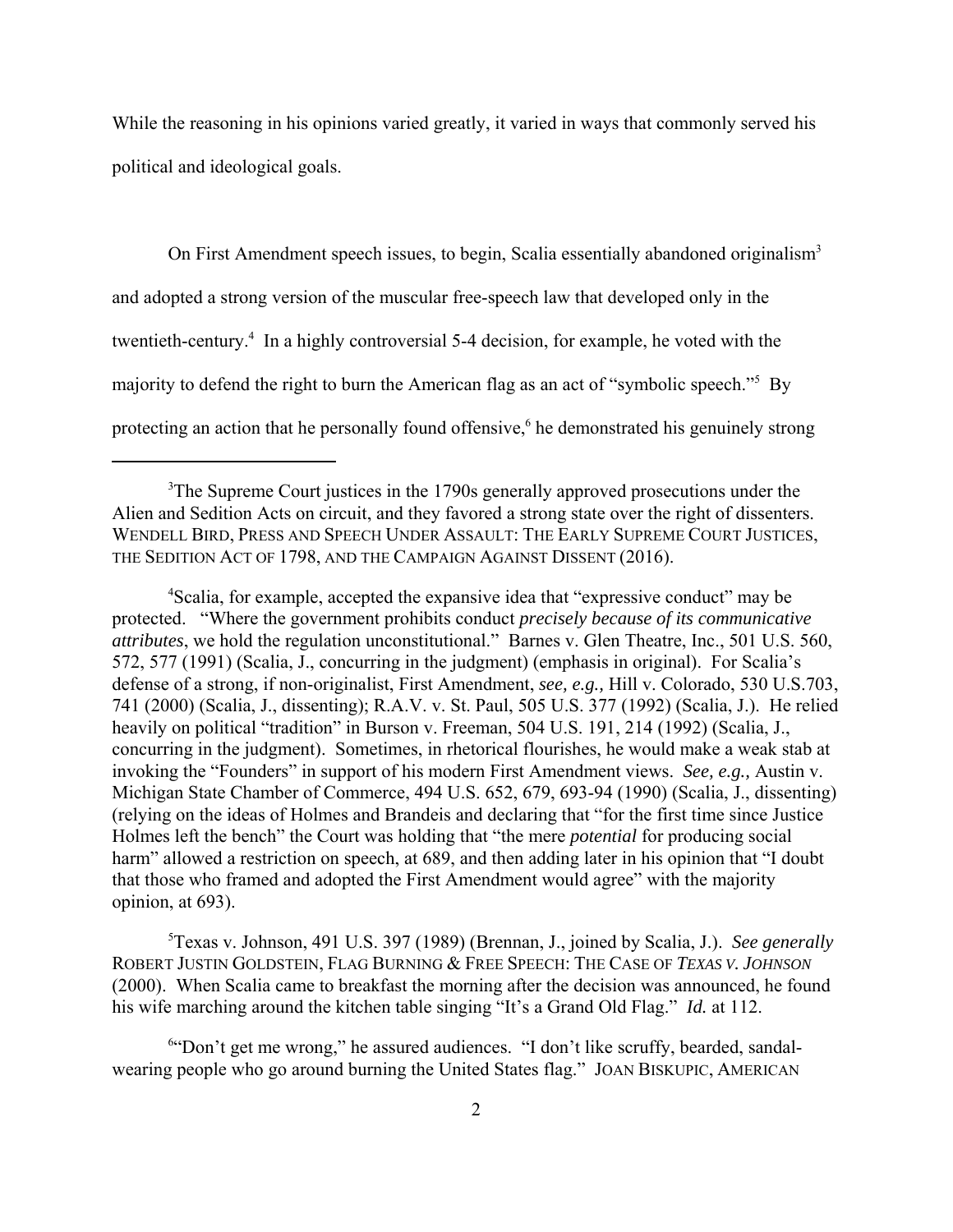commitment to free speech but demonstrated equally his willingness to disregard originalism when it suited his purposes. Acknowledging that "the freedom of speech" required adaptation to modern conditions, he justified his departure from originalism with a glaring dash of living constitutionalism, stating that "the Court must follow the trajectory of the First Amendment."<sup>7</sup>

More striking, Scalia also went far beyond any strict textualism by declaring that the terms "speech" and "press" in the First Amendment "stand as a sort of synecdoche" for the "full range of communicative expression."<sup>8</sup> That was certainly an understandable approach, but it also represented an exceptionally elastic form of textualism. Obviously it violated on its face his "most specific meaning" principle. More telling, it was not the textualism he applied when he dealt with concepts that he sought to limit sharply, such as "liberty," "due process," "equal protection," and "cruel and unusual punishments."<sup>9</sup> Surely those concepts could equally be seen as "synecdoches" standing for a "full range" of related rights. Indeed, if such relatively specific terms as "speech" and "press" were synecdoches for a broader range of expressive rights, those

ORIGINAL: THE LIFE AND CONSTITUTION OF SUPREME COURT JUSTICE ANTONIN SCALIA 232 (2009) (hereafter, "BISKUPIC, AMERICAN ORIGINAL").

<sup>7</sup> Scalia, *Common Law Courts*, 118-19. The interpretative "enterprise is not entirely cutand-dried, but requires the exercise of judgment." *Id.* at 119.

<sup>8</sup> Scalia, *Common Law Courts*, 112.

<sup>&</sup>lt;sup>9</sup>Scalia, for example, did not see "equal protection" as a synecdoche for a more comprehensive concept of equality when he dissented from the Court's ruling that the Equal Protection Clause prohibited gender discrimination. Instead, he condemned a "self-righteous Supreme Court, acting on its Members' personal view of what would make a 'more perfect Union,'" and that sought to "impose its own favored social and economic dispositions nationwide" even in the face of "dispositions that are centuries old." United States v. Virginia, 518 U.S. 515, 566, 601 (1996) (Scalia, J., dissenting).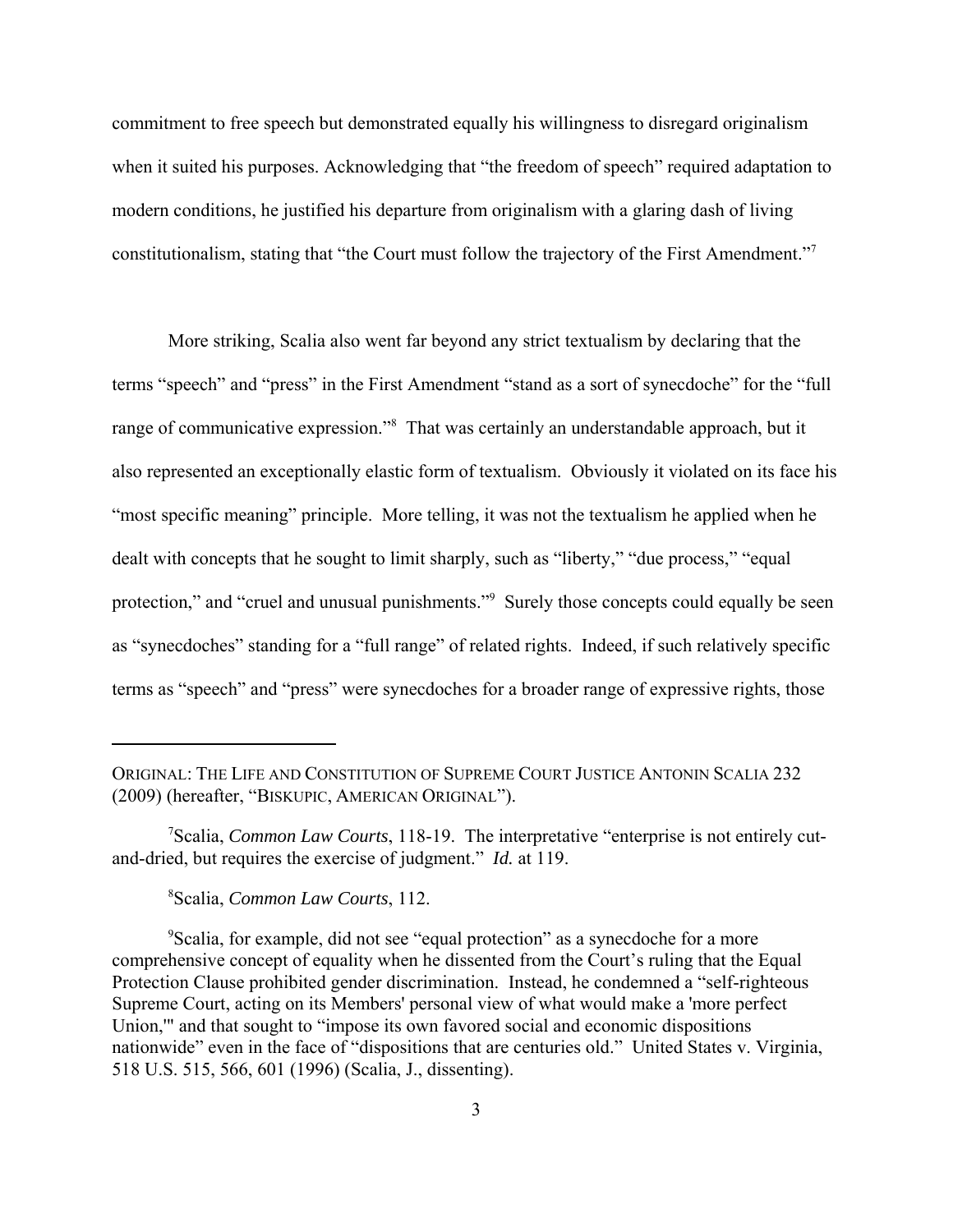other more general and capacious terms seemed even more clearly designed to serve as synecdoches for even broader ranges of equally protected rights.

*Brown v. Entertainment Merchants Association* exemplified the elasticity of his First Amendment textualism. There, writing for the Court, he voided a state statute that restricted the availability of violent video games to minors. His opinion gave the First Amendment a seemingly all-encompassing sweep that lacked any convincing originalist justification and seemed an exceptionally expansive, if not virtually boundless, use of his "synecdoche" method."10 Justice Thomas, a more consistent originalist than Scalia, indicted his colleague's approach. "The Court's decision today does not comport with the original public understanding of the First Amendment," Thomas wrote in dissent, and the amendment did not have the expansive meaning that Scalia gave it. "The practices and beliefs of the founding generation establish that 'the freedom of speech,' as originally understood, does not include a right to speak to minors (or a right of minors to access speech) without going through the minors' parents or guardians."<sup>11</sup>

More obvious, Scalia played fast and loose with both history and tradition in his embarrassingly strained effort to square his originalism with the Court's interpretation of the Equal Protection Clause in the path-breaking civil rights case *Brown v Board of Education*. 12 He

<sup>&</sup>lt;sup>10</sup>Brown v. Entertainment Merchants Association, 564 U.S. 786 (2011) (Scalia, J.).

 $11$ Brown v. Entertainment Merchants Association, 564 U.S. at 821 (Thomas, J., dissenting).

<sup>&</sup>lt;sup>12</sup>Brown v. Board of Education of Topeka, 347 U.S. 483 (1954) (Warren, C.J.).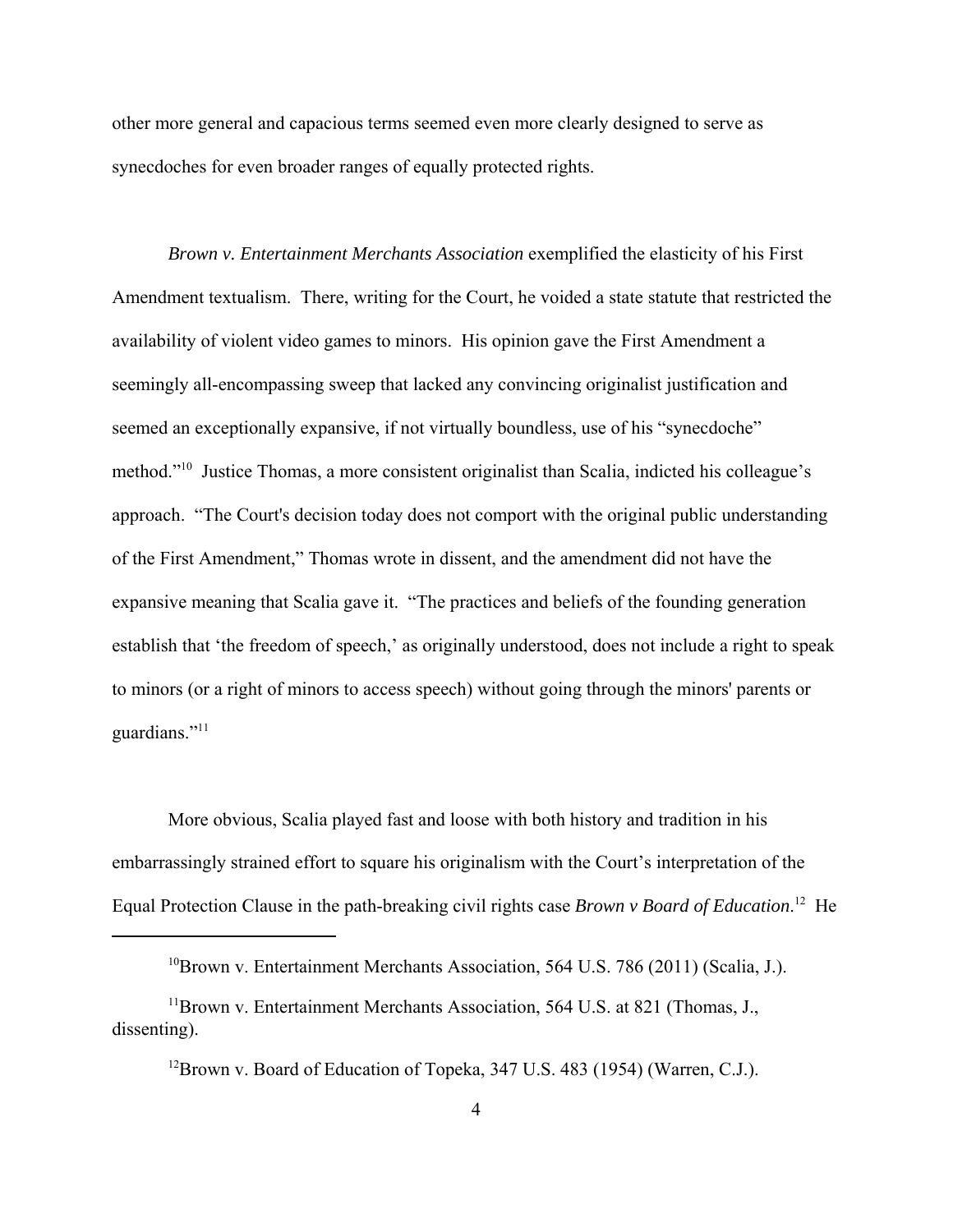simply insisted that the original understanding of the clause prohibited racial discrimination.<sup>13</sup> In doing so he ignored the actual genesis and meaning of the clause in the Thirty-Ninth Congress that enacted it and–contrary to his theoretical claims--ignored as well the "original" racial assumptions of those who drafted, debated, and voted for it.<sup>14</sup> More pointedly, he ignored the fact that the same Thirty-Ninth Congress had also voted to segregate the public schools in the District of Columbia.<sup>15</sup> As Michael Klarman concluded, the "original understanding of the Fourteenth Amendment plainly permitted school segregation."16 Finally, Scalia dismissed the interpretive significance of the obvious and painful racist tradition of the subsequent three quarters of a century as well as the fact that over those same decades the Court had refused to invalidate laws that enforced racial segregation, discrimination, and disenfranchisement.

To avoid the glaring contradiction between his acceptance of *Brown* and his strong jurisprudential claims about "tradition," Scalia substituted a different standard than he usually

<sup>&</sup>lt;sup>13</sup>Rutan v. Republican Party of Illinois, 497 U.S. 62, 92, 95-96 & n.1 (1990) (Scalia, J., dissenting). Abandoning originalism and tradition, he subsequently turned to a severely watered down textualism to furnish a justification for *Brown*. ANTONIN SCALIA & BRYAN A GARNER, READING LAW: THE INTERPRETATION OF LEGAL TEXTS 88 (2014) (hereafter, "SCALIA, READING").

<sup>&</sup>lt;sup>14</sup>ANDREW KULL, THE COLORBLIND CONSTITUTION chs. 4-5 (1992). The "preference" that was "shared by the Thirty-Ninth Congress and by most of our government authorities" at the time "was to retain the discretion to discriminate by race as appropriate." *Id.* at 82.

<sup>&</sup>lt;sup>15</sup>Chemerinsky, *Jurisprudence of Justice Scalia*, 398. There was a broad consensus that the original understanding of the Fourteenth Amendment did not require an end to racial segregation. *See, e.g.,* Michael W. McConnell, *Originalism and the Desegregation Decisions*, 81 VA. L. REV. 947 (1995) (identifying numerous scholars who took that view, at 951-52, but contradicting that consensus).

<sup>&</sup>lt;sup>16</sup>MICHAEL J. KLARMAN, FROM JIM CROW TO CIVIL RIGHTS: THE SUPREME COURT AND THE STRUGGLE FOR RACIAL EQUALITY 26 (2004).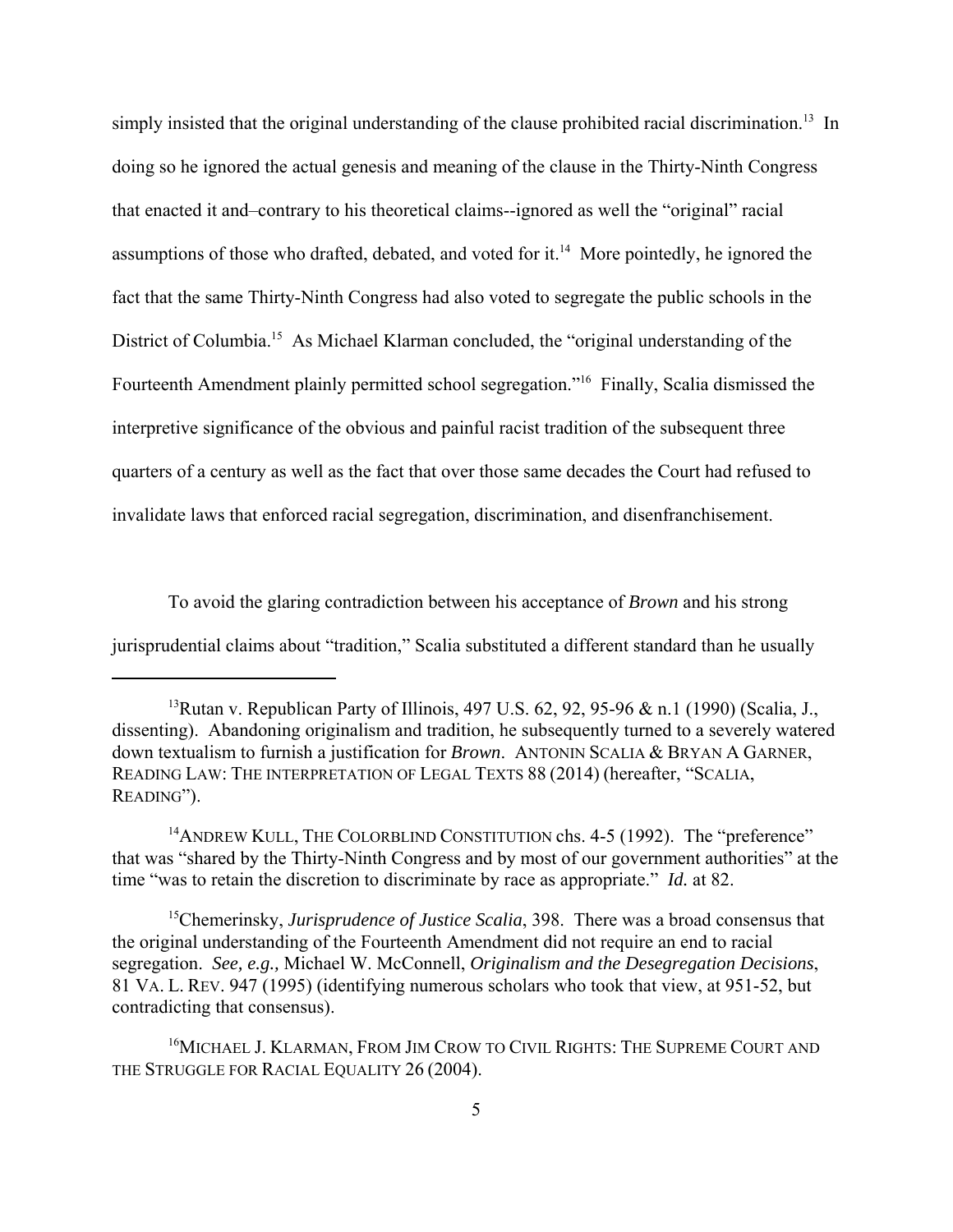used when he invoked its normative authority. The tradition of racial segregation and disenfranchisement commanded no authority, he explained, because it was not "unchallenged."<sup>17</sup> In fact, few traditional patterns of human behavior in America or elsewhere in the modern world have ever existed without some challenge or variation, but when Scalia invoked tradition as a controlling norm in other areas he treated the "traditions" he approved as authoritative, unproblematic, and seemingly universally honored.<sup>18</sup> For those traditions he did not inquire into the extent of agreement they commanded or consider who or what, if anything, challenged their authority. For example, he declared that the "religious tradition" of the United States "has consistently affirmed a national belief in God," but in recognizing that tradition he gave no heed to the millions of Americans who questioned or rejected that belief or even to the many atheists who not only challenged it but did so formally in the courts.<sup>19</sup> Similarly, he defended his interpretation of the Second Amendment on grounds of a "tradition" of gun possession while

19SCALIA SPEAKS, 320. In *Elk Grove Unified School District v. Newdow*, 542 U.S 1 (2004) (Stevens, J.), an atheist challenged the phrase "under God" in the Pledge of Allegiance, and Scalia had to recuse himself because of his prior public statements supporting religion. BISKUPIC, AMERICAN ORIGINAL, 267-68. For other similar challenges by atheists, *see, e.g.,* Torasco v. Watkins, 367 U.S. 488 (1961) (ruling unanimously that states cannot bar an atheist from holding local office because he refuses to take oath asserting a belief in God); Laurie Goodstein, *In 7 States, Atheists Fight for Removal of Belief Rule*, NEW YORK TIMES, Dec. 7, 2014, p. A23.

 $17$ Rutan, 497 U.S. at 95 n.1 (Scalia, J., dissenting).

<sup>18</sup>See, e.g., J. E. B. v. Alabama ex rel. T. B., 511 U.S. 127, 156, 163 (1994) (Scalia, J., dissenting); United States v. Virginia, 518 U.S. at 568 (Scalia, J. dissenting); Obergefell v. Hodges, 135 S. Ct. 2584, 2626, 2628 (2015) (Scalia, J., dissenting). *See* BISKUPIC, AMERICAN ORIGINAL, 269-70; RICHARD A. BRISBIN, JUSTICE ANTONIN SCALIA AND THE CONSERVATIVE REVIVAL 221-22, 327 (1997)*;* LAURENCE H. TRIBE & MICHAEL C. DORF, ON READING THE CONSTITUTION 97-109 (1991). On "invented traditions" *see* Eric Hobsbawm, *Introduction: Inventing Traditions,* in THE INVENTION OF TRADITION (Eric Hobsbawm and Terence Ranger, eds. 1983), 1-14.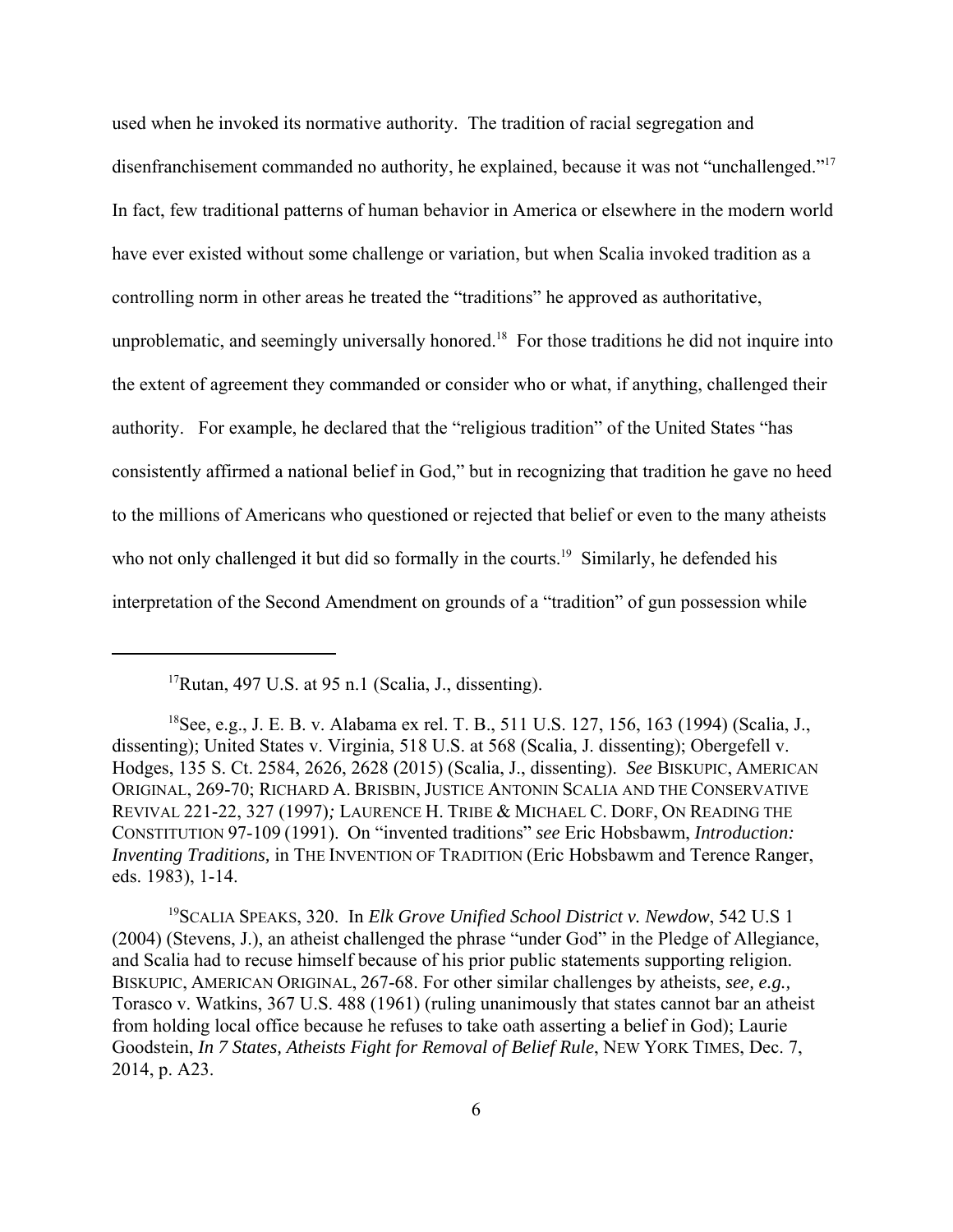dismissing the contrary "tradition" of widespread regulation and restriction on the possession of firearms.20 Thus, to defend *Brown* Scalia made an exception to his standard concept of the normative authority of tradition and reshaped it to conform to the dominant contemporary–and entirely non-originalist--social judgment about race that he had come to accept in the late twentieth century.

Three years later, moreover, he had no qualm about denouncing the Warren Court for doing exactly what he had done in justifying *Brown*. In *Minnesota v. Dickerson*, a Fourth Amendment case, he indicted his judicial *bete noir* on the ground that in 1968 it had "made no serious attempt to determine compliance with traditional standards" but had merely relied on "current estimations" of reasonableness.<sup>21</sup> Given that he had done exactly the same thing in justifying his acceptance of *Brown*, his condemnation of the Warren Court in *Dickerson* illustrated the inconsistency, if not sheer expedience, of accusations he made and arguments he deployed.

When necessary, Scalia's view of the role of tradition could also change in other ways as well. In *Michael H. v. Gerald D.,* writing for the Court, he declared that tradition gave meaning to the Due Process Clause and that "our traditions have protected the marital family." Consequently, he upheld a state statute that created an irrebuttable presumption against a child's

<sup>20</sup>*E.g.*, McDonald v. City of Chicago, 561 U.S. 742, 791, 792 (2010) (Scalia, J., concurring). *See* ch.7, *infra*.

<sup>&</sup>lt;sup>21</sup>Minnesota v. Dickerson, 508 U.S. 366, 379, 380 (1993) (Scalia, J., concurring).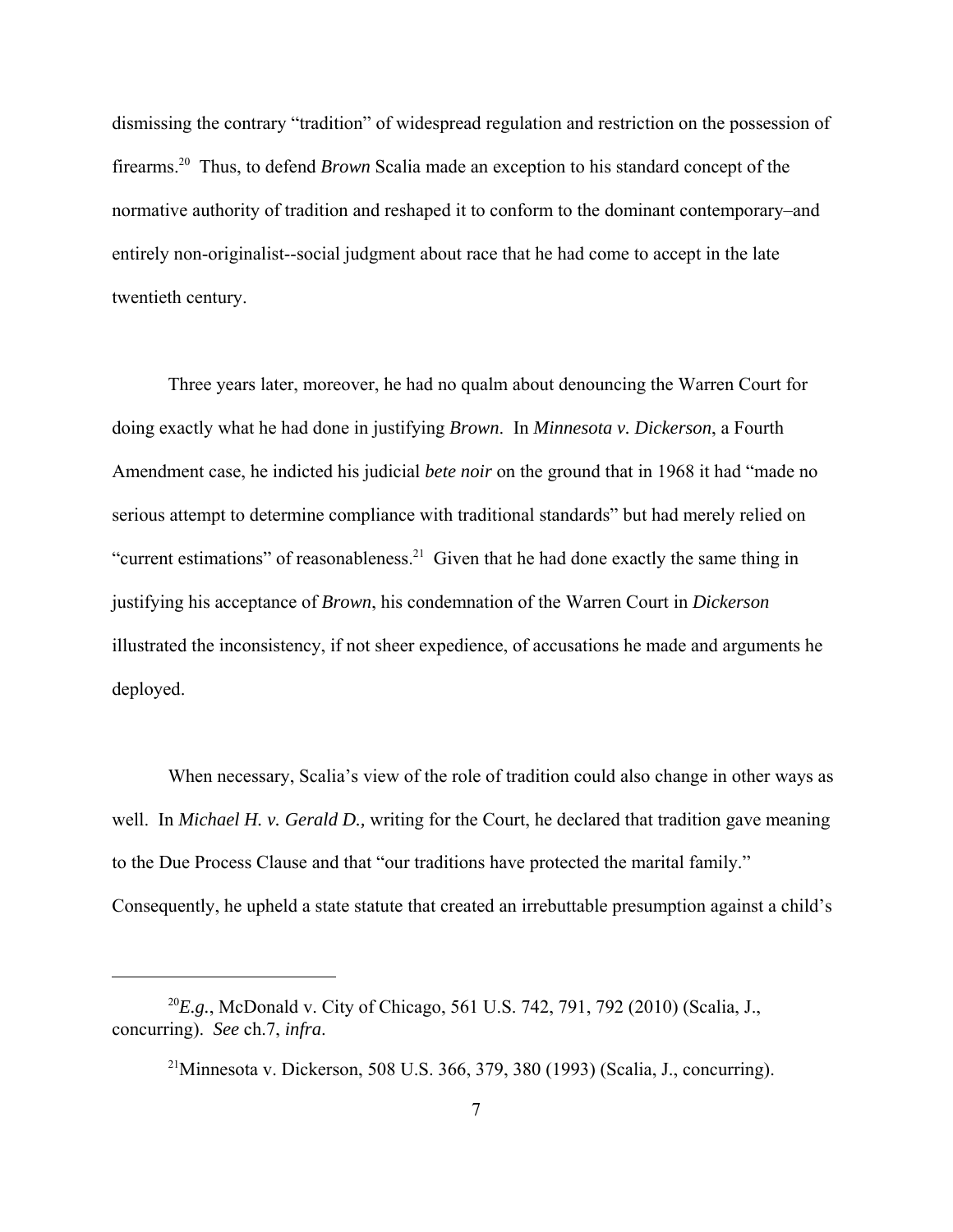biological father who was not married to the child's mother. He ruled that the child of a married woman living with her husband was a child of that marriage. "Our decisions establish that the Constitution protects the sanctity of the family," he explained, "precisely because the institution of the family is deeply rooted in this Nation's history and tradition."<sup>22</sup> A decade later, however, in *Troxel v. Granville* he ignored those same traditions and rejected a mother's appeal to the "traditional" protections that the Due Process Clause gave to the "marital family." There, as applied to a petition filed by a child's grandparents and opposed by the mother, the Court voided a state statute that gave "any person" the right to petition for visitation rights over the objection of the child's parents. Scalia dissented. The traditions protecting the "marital family" that had been so compelling a decade earlier in *Michael H.* suddenly had no force. "Judicial vindication of 'parental rights' under a Constitution that does not even mention them" was wholly improper, he declared, suddenly and inconsistently invoking his "rule of silence" to negate the relevance of "tradition." Thus, enforcing the mother's right "will be ushering in a new regime of judicially prescribed, and federally prescribed, family law."23 His counterpoised principles of "tradition" and constitutional "silence" proved handy alternatives, and he could deploy one or the other depending on the particular result he sought. $^{24}$ 

<sup>&</sup>lt;sup>22</sup>Michael H. v. Gerald D., 491 U.S. 110, 123-24 (1989) (Scalia, J.). Scalia's opinion stressed the defining power of traditions to create "fundamental rights." *Id.* at 122-24.

<sup>&</sup>lt;sup>23</sup>Troxel v. Granville, 530 U.S. 57, 91, 92-93 (2000) (Scalia, J., dissenting).

<sup>&</sup>lt;sup>24</sup>Noticeably, in *Adoptive Couple v. Baby Girl*, 570 U.S. 637, 667 (2013) (Scalia, J., dissenting), which did not involve a substantive due process claim, Scalia treated tradition differently than he did in *Troxel* and *Michael H.* There, unlike *Troxel*, he found tradition relevant, *Adoptive Couple* at 668, but, unlike *Michael H.,* he found it supporting rather than opposing the claim of an unmarried biological father.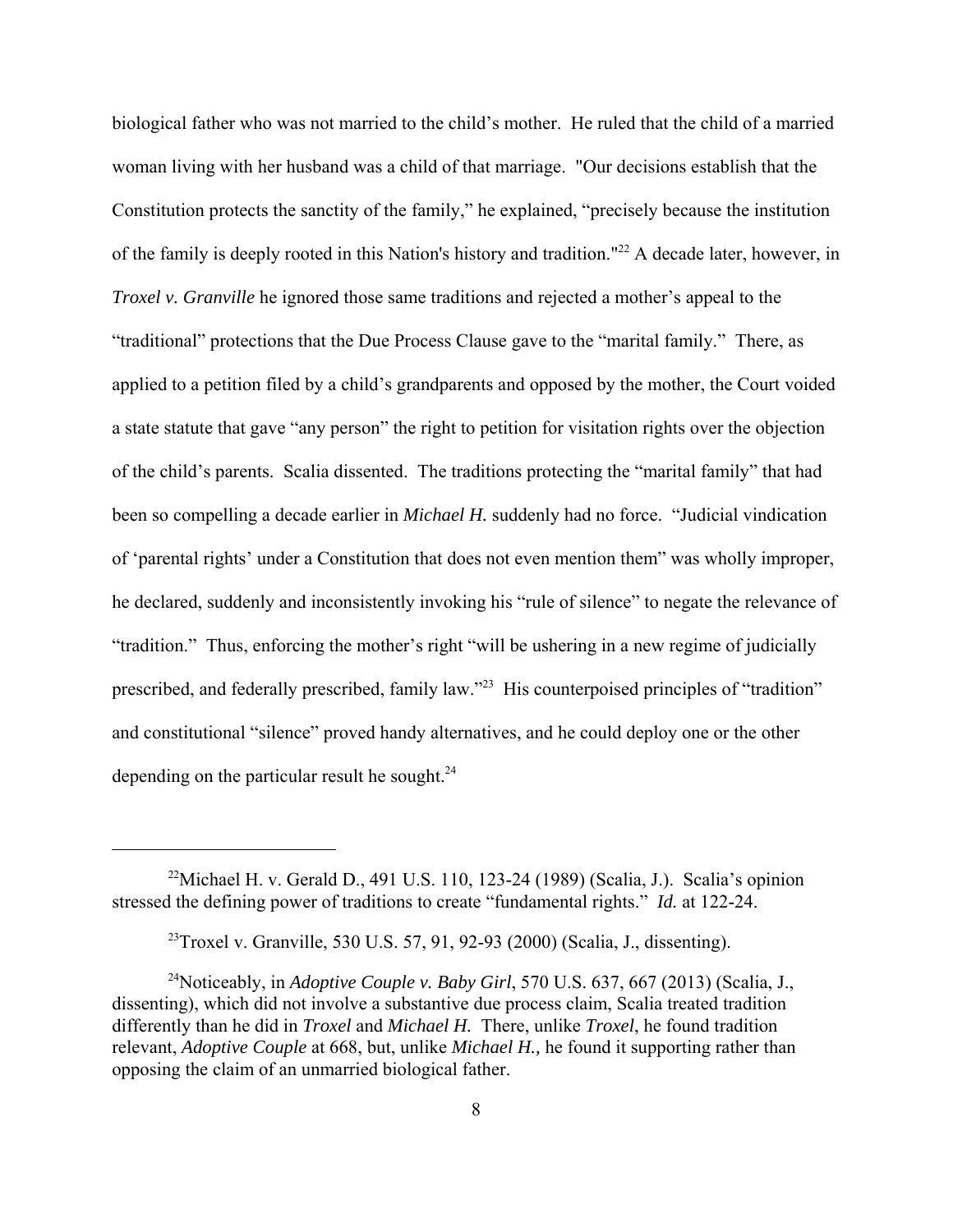Scalia played equally fast and loose with the Fourth Amendment. He defended the Court's 1928 decision in *Olmstead v. United States*, which held that wiretapping was not covered by the amendment.25 "Easy case," he explained, for in *Olmstead* "the real Fourth Amendment governed," and a "conversation is not a person, house, paper, or effect"--the specific and limited categories of things that the amendment explicitly protected.<sup>26</sup> Fair enough, one might suppose as a matter of strict textualism, but once again Scalia was unwilling to stay with strict textualism. If "speech" and "press" were synecdoches for a broader range of communicative activities, then "person, house, paper, or effect" could be seen equally as synecdoches for a broader range of protected items, areas, or interests. Without explicitly explaining his departure from the text, he nonetheless applied his elastic synecdoche method in some Fourth Amendment cases. In *United States v. Jones*, for example, he held that the amendment voided the search of an automobile, surely not a "person, house, paper, or effect."<sup>27</sup> Thus, in spite of his heralded claims about textualism and originalism, he was prepared to extend the Fourth Amendment's protection to new types of cases that lacked historical or precedential foundations, and he rejected both when he wished to stretch the amendment's reach to meet modern conditions.<sup>28</sup> In those cases, he was ready to abandon the text of "the real Fourth Amendment" and embrace a more flexible,

 $^{25}$ Olmstead v. United States, 277 U.S. 438 (1928) (Taft, C.J.).

<sup>26</sup>SCALIA SPEAKS, 247.

<sup>&</sup>lt;sup>27</sup>United States v. Jones, 565 U.S 400 (2012) (Scalia, J.).

<sup>&</sup>lt;sup>28</sup>DAVID M. DORSEN, THE UNEXPECTED SCALIA: A CONSERVATIVE JUSTICE'S LIBERAL OPINIONS 61-63, 65, 181-82 (2017) (citing, *inter alia*, Arizona v. Hicks, 480 U.S. 321 (1987) (Scalia, J.) (hereafter, "DORSEN, UNEXPECTED").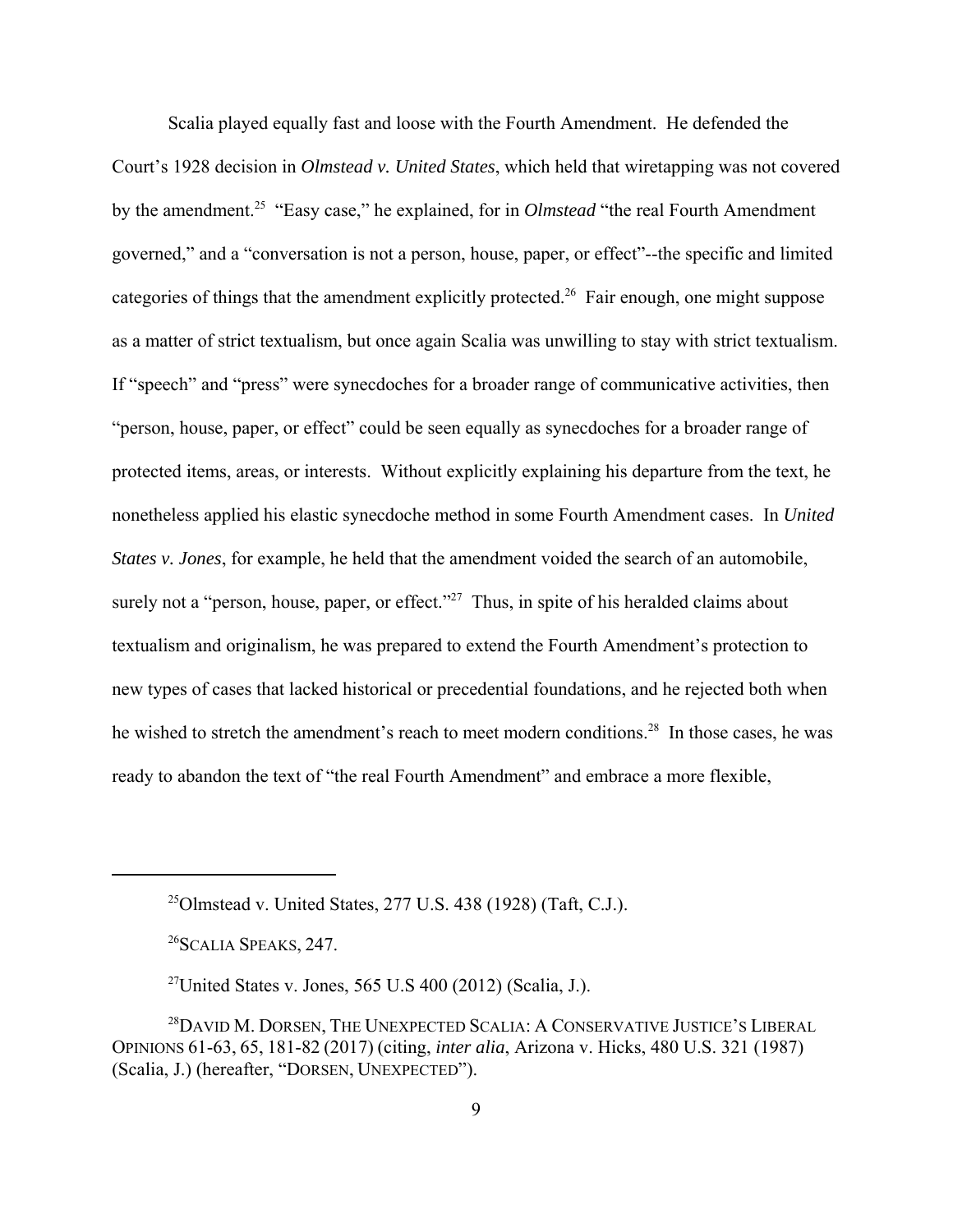expanding, and thus "living" approach.<sup>29</sup>

Scalia tried to limit such "living" interpretations of the Fourth Amendment by rooting its protection in a property-based theory.30 In *Jones* he emphasized that the government had "physically occupied private property" by attaching a GPS device to defendant's automobile and that "such a physical intrusion would have been considered a 'search' within the meaning of the Fourth Amendment when it was adopted."31 The following year in *Florida v. Jardines* he fit his property-based approach to a case involving the police use of a drug-sniffing dog on defendant's front porch. There, he held the police action an unconstitutional search because it intruded into another "constitutionally protected" property right–control over "the curtilege of the house"--that was not "explicitly or implicitly permitted by the homeowner."<sup>32</sup>

He was not consistent, however, in applying that limiting theory. As six justices in *Jones* and *Jardines* agreed, such a property-based limitation was ill-adapted to meet the challenges

30Scalia's goal was to limit or overrule the Warren Court's decision in *Katz v. United States*, 389 U.S. 347 (1967) which came to stand for the proposition that government violated the Fourth Amendment when its conduct violated "reasonable expectation of privacy." The quoted phrase appeared in the concurring opinion of Justice John Marshall Harlan, *id.* at 360 and 362. LAURENCE TRIBE & JOSHUA MATZ, UNCERTAIN JUSTICE: THE ROBERTS COURT AND THE CONSTITUTION 233-35 (2014) (hereafter, "TRIBE & MATZ, UNCERTAIN JUSTICE").

 $31$ Jones, 565 U.S. at 404-05 (Scalia, J.).

 $32$ Florida v. Jardines, 569 U.S. 1, 6, 7 (2013) (Scalia, J.).

<sup>29</sup>SCALIA SPEAKS, 247.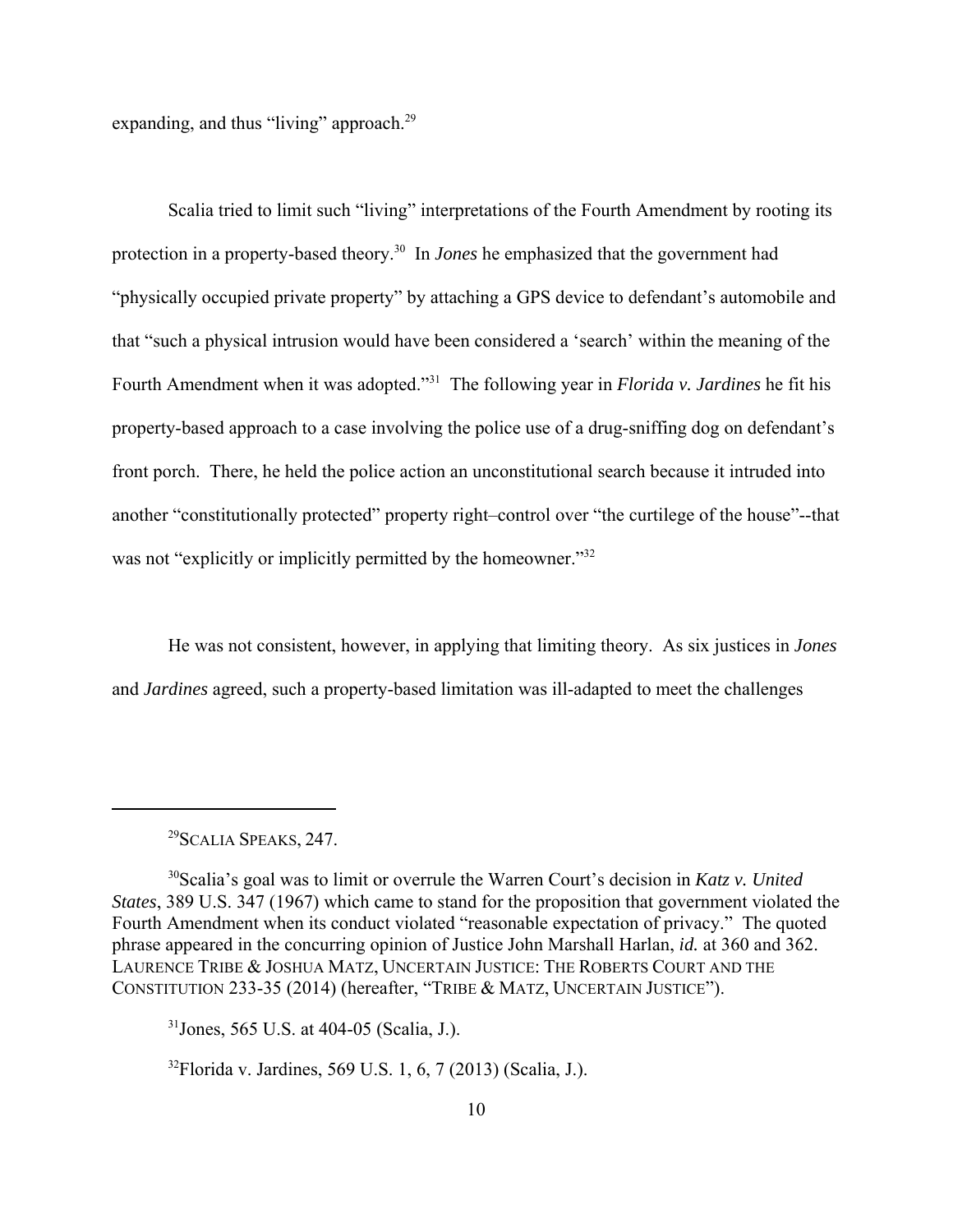posed by modern technological developments,<sup>33</sup> and Scalia had in effect already surrendered his property-based theory to that obvious new reality. In *Kyllo v. United States* he invalidated the search of a house based on police use of a thermal imagining device located on a public street.<sup>34</sup> There, the police action was arguably "unreasonable," but it involved neither an intrusion into any traditional property right nor any kind of "search" that the Founders could possibly have recognized.<sup>35</sup> On the basis of the amendment's term "unreasonable," however, Scalia ruled the police action an unlawful search and in effect accepted the idea that the Fourth Amendment, like the First, had some kind of practically adaptive and readily expansive quality--precisely what he condemned in *Dickerson* and, of course more generally, as "living constitutionalism."

In originalist terms, in fact, Scalia's Fourth Amendment jurisprudence was remarkably inconsistent. In one case, for example, he argued that the original purpose of the Fourth Amendment was to bar general warrants issued without an individualized basis of suspicion and hence that it barred the random drug-testing of customs workers.<sup>36</sup> In a subsequent case, however, he contradicted that view by setting aside what he had described as the amendment's

<sup>33</sup>Jones, 565 U.S. at 413 (Sotomayor, J., concurring) and *id.* at 418 (Alito, J., concurring in the judgment, joined by Ginsburg, Breyer, and Kagan, JJ.); Jardines, 569 U.S. at 12 (Kagan, J., concurring, joined by Ginsburg and Sotomayor, JJ.) and *id.* at 16, (Alito, J., dissenting, joined by Kennedy and Breyer, JJ.).

 $34$ Kyllo v. United States, 533 U.S. 27 (2001) (Scalia, J.).

<sup>&</sup>lt;sup>35</sup>In contrast, Scalia upheld another search that the Founders would similarly have been unable to imagine, the police use of a helicopter hovering 400 feet over a person's greenhouse looking for marijuana. Florida v. Riley, 488 U.S. 445 (1989) (White, J., joined by Scalia, J.).

<sup>&</sup>lt;sup>36</sup>National Treasury Employees Union v. Von Raab, 489 U.S. 656, 680 (1989) (Scalia, J., dissenting).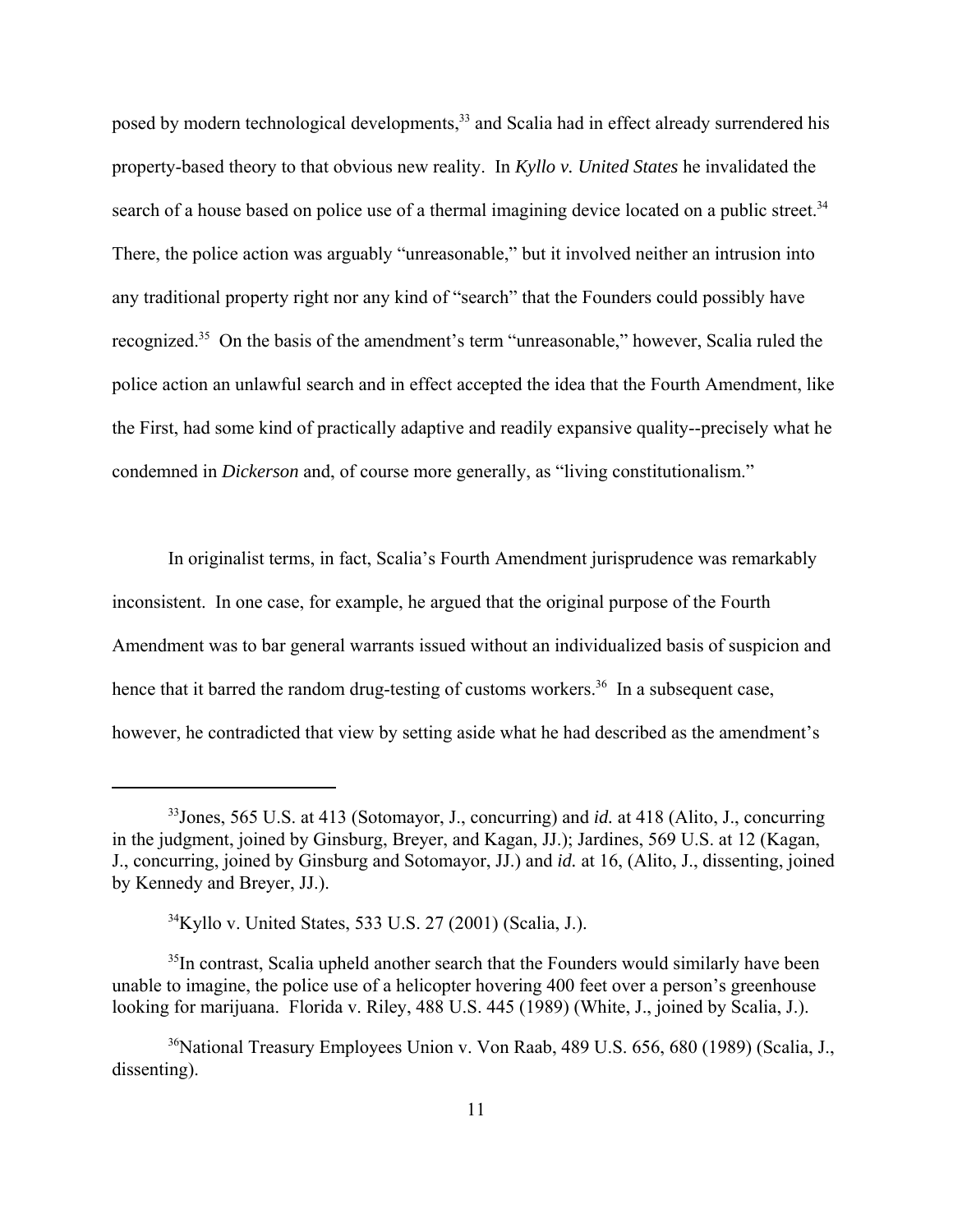original purpose and approving the random drug-testing of high school athletes on practical grounds.37 Similarly, in his historical argument in *Jones* was dubious, while his originalist analysis in *Dickerson* seemed "unsustainable on historical grounds."38

Scalia's opinion in *Dickerson*, moreover, illustrated the amorphous nature of his originalism in Fourth Amendment cases. "The purpose" of the amendment, he explained was "to preserve that degree of respect for the privacy of persons and the inviolability of their property that existed when the provision was adopted."39 On that ground, he took another opportunity to castigate the Warren Court, this time for its non-originalist decision in *Terry v. Ohio* which purportedly controlled in *Dickerson*. 40 *Terry* held that the police could "stop" a person if they had a "reasonable" suspicion of wrong-doing and that, in the process, they could conduct a pat down "frisk" to ensure that the person was not armed. Speculating that "the 'stop' portion of the *Terry* 'stop-and-frisk' holding accords with the common law," Scalia expressed skepticism about the originalist legitimacy of its "frisk" ruling. "I frankly doubt," he speculated with nothing but filio-pietistic reverence to back him up, that "the fiercely proud men who adopted our Fourth Amendment would have allowed themselves to be subjected, on mere *suspicion* of being armed and dangerous, to such indignity." Claiming to "adhere to original meaning," however, he nonetheless accepted both parts of *Terry*. "And though I do not favor the mode of analysis in

<sup>37</sup>Vernonia School District v. Acton, 515 U.S. 646 (1995) (Scalia, J.).

<sup>&</sup>lt;sup>38</sup>DORSEN, UNEXPECTED, 181.

<sup>39</sup>Dickerson, 508 U.S. at 380 (Scalia, J., concurring).

 $^{40}$ Terry v. Ohio, 392 U.S. 1 (1968) (Warren, C.J.).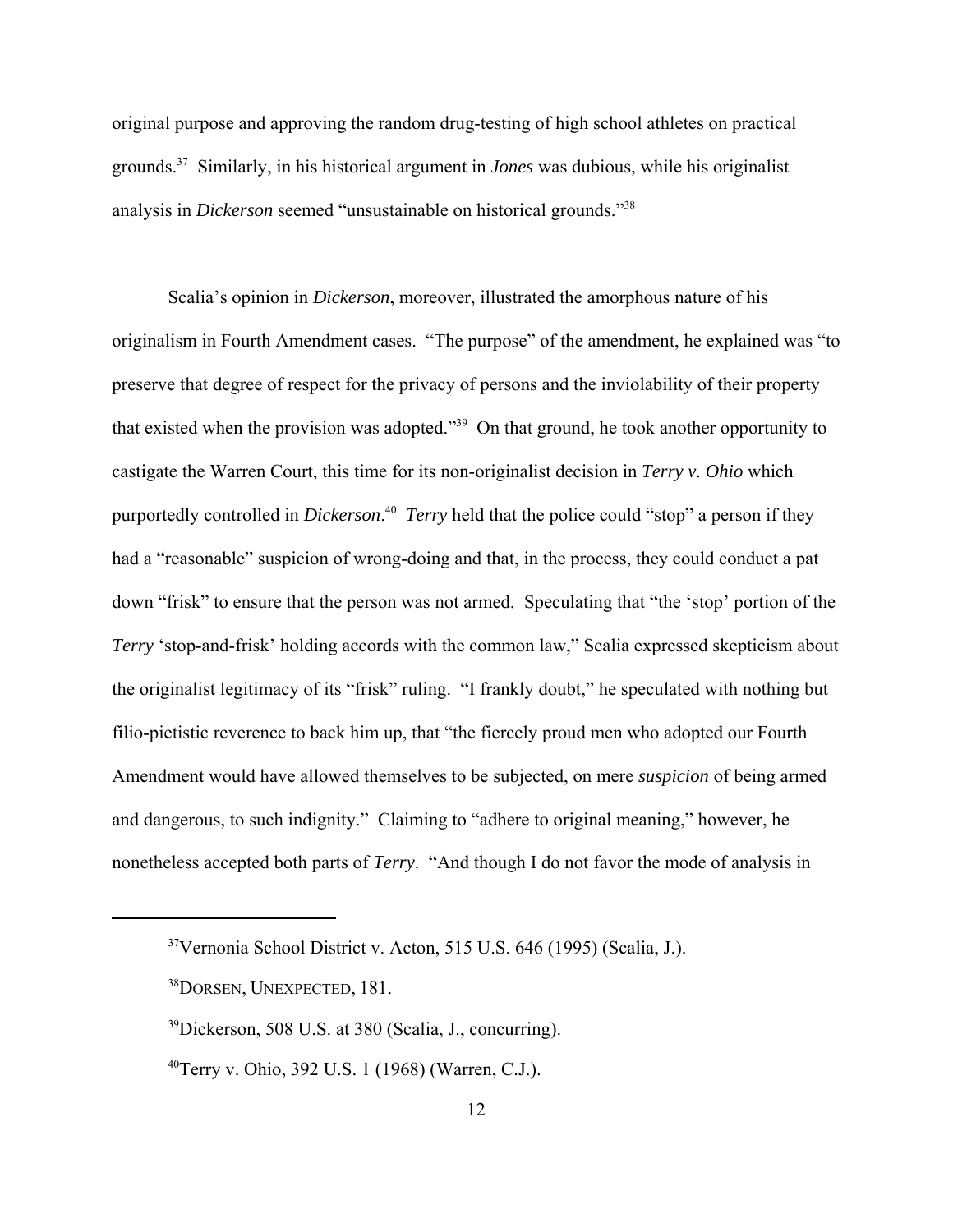Terry," he admitted, "I cannot say that its result was wrong."41 His opinion in *Dickerson* exemplified both his casual, off-handed, and sometimes wholly speculative use of history as well as the subjective and *ad hoc* nature of the originalist methodology he claimed to apply.42

Indeed, judged by his own originalist standard, Scalia's opinion in *Dickerson* was inconsistent with his ruling in *Kyllo*. If the purpose of the Fourth Amendment was "to preserve that degree of respect" for privacy "that existed when the provision was adopted," as he declared in *Dickerson,* then it was clear in *Kyllo* that the amendment could not possibly protect against the use of a thermal imaging device placed on a public street. Such a "degree of respect" for privacy did not, and could not, have existed--or even been imagined--"when the provision was adopted."

Scalia's opinion in *Kyllo* highlighted the gulf that often existed between his actual legal reasoning and his proclaimed originalist theory. "Words in the Constitution," he claimed, "were not to be interpreted in the abstract, but rather according to the understandings that existed when they were adopted."43 The Constitution's "general terms" could be readily applied, he explained similarly on another occasion, because "[w]hat these generalities meant as applied to many

43SCALIA SPEAKS, 198.

<sup>41</sup>Dickerson, 508 U.S. at 380-82 (Scalia, J., concurring) (emphasis in original).

 $42$ Scalia, for example, tossed in an entirely speculative and unfounded historical contention when he dissented from the Court's decision to uphold the taking of a DNA swab as a "minimal" intrusion. "But I doubt that the proud men who wrote the charter of our liberties would have been so eager to open their mouths for royal inspection." Maryland v. King, 569 U.S. 435, 466, 482 (2013) (Scalia, J., dissenting). *Accord* Austin, 494 U.S. at 693 (Scalia, J., dissenting) (giving formal and hypothetical nod to the Founders by speculating on what they might have believed).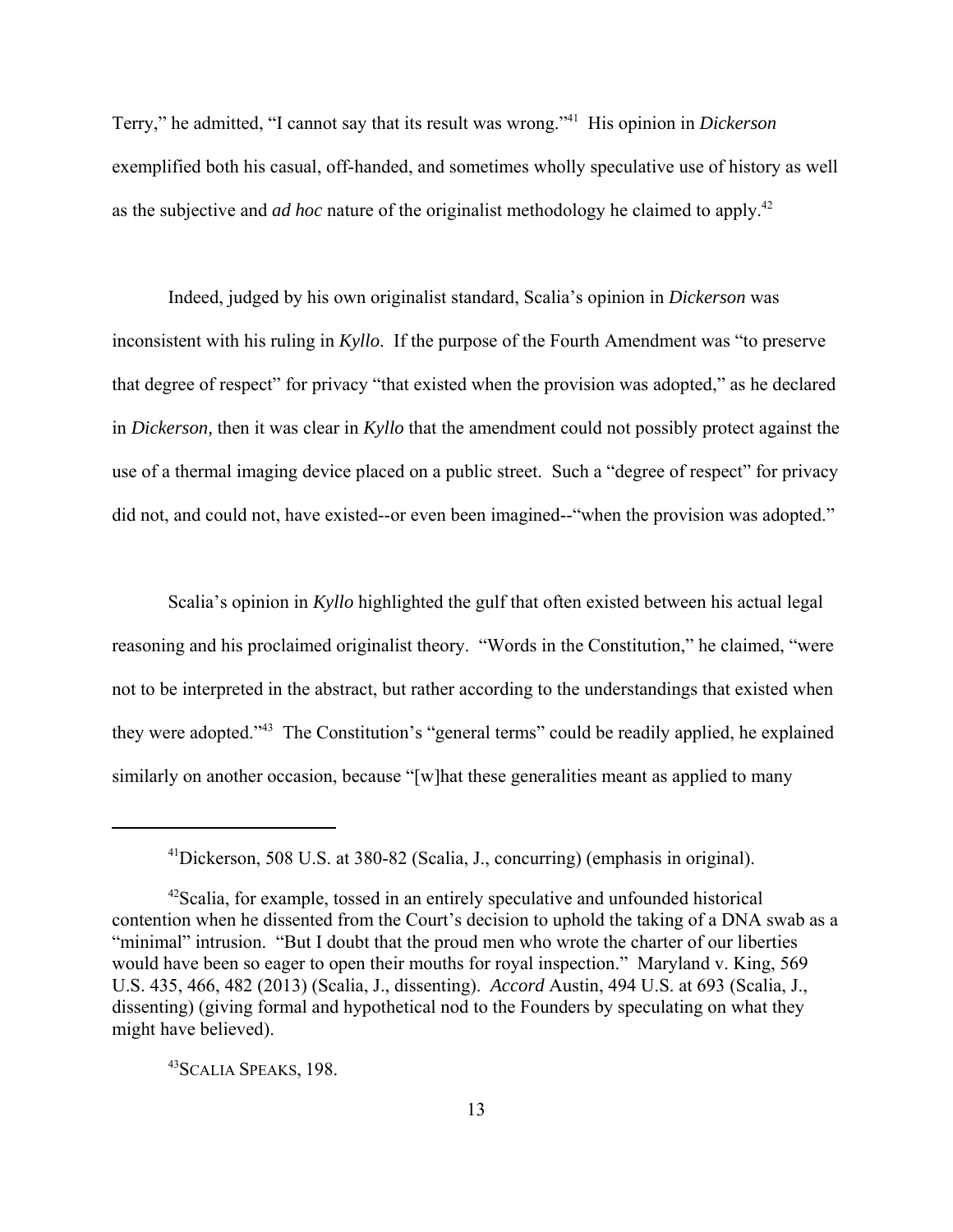phenomena that existed at the time of their adoption was well understood and accepted."44 Thermal imagining devices, of course, were included in neither "understandings that existed" nor "phenomena that existed" when the Constitution was adopted.<sup>45</sup>

Beyond those inconsistent applications of originalism tower two more comprehensive inconsistencies in Fourth Amendment cases. First, in accepting the Court's broad "reasonableness" standard in search cases, Scalia abandoned the amendment's narrow original meaning that limited its prohibition only to the government's use of "general warrants."<sup>46</sup> Second, and even more arresting, for the most part he simply abandoned originalism altogether in Fourth Amendment cases. He invoked originalist reasoning in only 18.63 percent of the Fourth Amendment cases he heard.<sup>47</sup>

Scalia was similarly inconsistent in addressing the Fifth Amendment's Takings Clause.

46Thomas Y. Davies, *Recovering the Original Fourth Amendment*, 98 MICH. L. REV. 547, 553, 591 and *passim* (1999). For Scalia's acceptance of the reasonableness standard in the absence of clear common law precedents, *see*, *e.g.,* Wyoming v. Houghton, 526 U.S. 295, 299- 300 (1999) (Scalia, J.).

47Lawrence Rosenthal, *An Empirical Inquiry into the Use of Originalism: Fourth Amendment Jurisprudence During the Career of Justice Scalia*, 70 HASTINGS L. J. 75 (2018). Justice Thomas did slightly worse, relying on originalism only 15.71 percent of the time, and the Court itself invoked originalism in less that 14 percent of the cases it decided.

<sup>44</sup>SCALIA, READING, 85. "I take it to be a fundamental principle of constitutional adjudication that the terms in the Constitution must be given the meaning ascribed to them at the time of their ratification." Dickerson, 508 U.S. at 379 (Scalia, J., concurring).

<sup>45</sup>Scalia similarly violated those statements of his originalist theory to achieve the result he sought in the Second Amendment. The word "Arms" there, he declared, "extends, prima facie, to all instruments that constitute bearable arms even those that were not in existence at the time of the founding." District of Columbia v. Heller, 554 U.S. 570, 582 (20008) (Scalia, J.).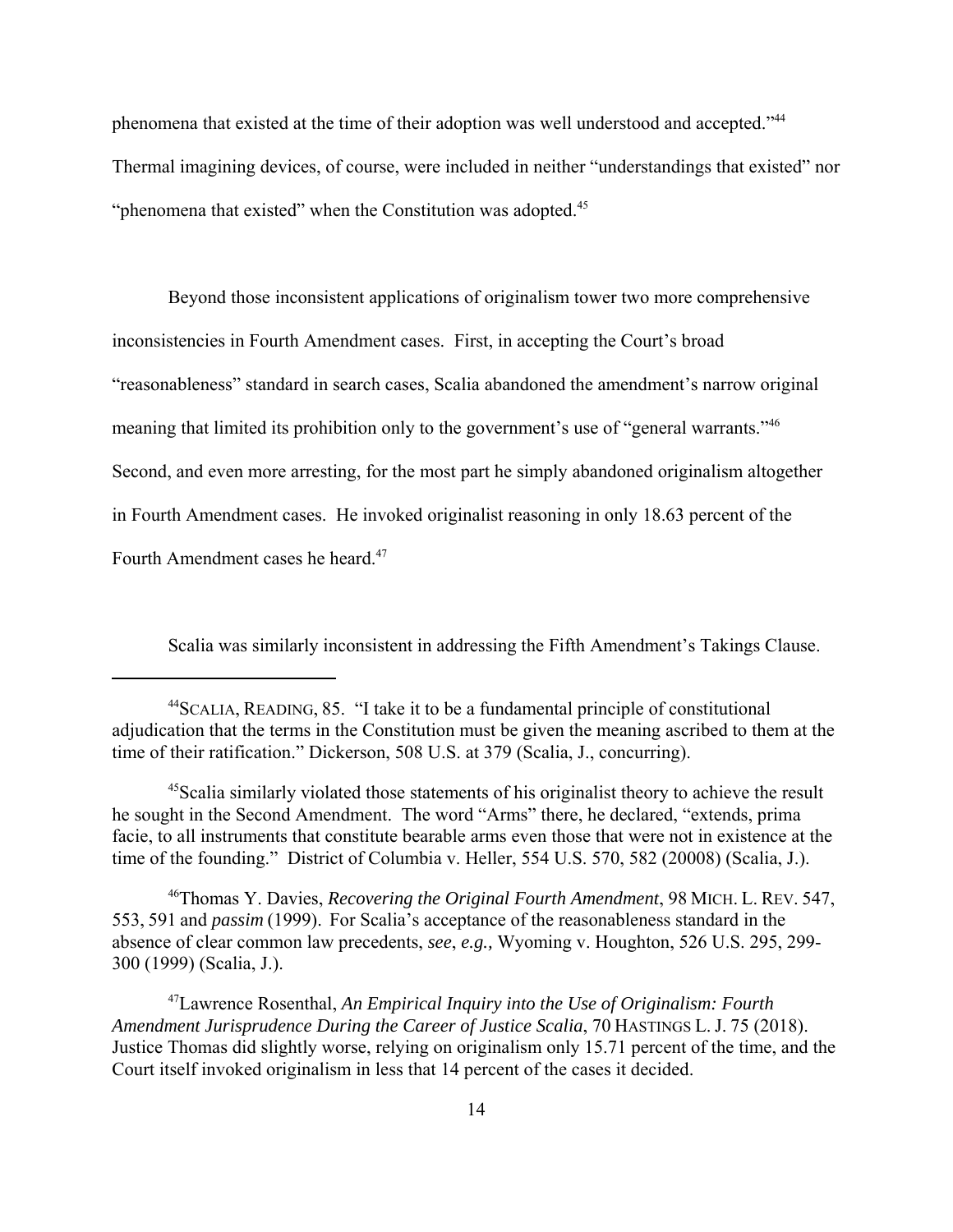There, he sought to expand protections for private property by bringing certain "regulatory" takings within the amendment's coverage, and his controversial opinion in *Lucas v. South Carolina Coastal Council* was triply revealing.<sup>48</sup> First, it demonstrated how he was willing to squeeze inferences from the thinnest of historical materials when he had little else to support his political and ideological goal. In *Lucas* he tried to justify his broadened interpretation of the Takings Clause by citing the fact that the First Congress deleted the part of Madison's original draft of the amendment that seemed to restrict the clause to only "physical deprivations."<sup>49</sup> With no historical support, Scalia opined that the First Congress could have changed Madison's language because it wished to broaden the clause so it would extend to "regulatory takings." His reasoning was once again, as in *Dickerson*, entirely speculative.

Second, his opinion also revealed other inconsistencies. "It is always perilous," he chided Justice Stevens in a later case, "to derive the meaning of an adopted provision from another provision deleted in the drafting process."50 That was, of course, exactly what he himself had done with Madison's draft in *Lucas*. More notably, his use of Madison's draft also

<sup>48</sup>Lucas v. South Carolina Coastal Council, 505 U.S. 1003, 1028 n.15 (1992) (Scalia, J.). On Scalia's inconsistent originalism in Takings Clause cases, *see* Nicole Stelle Garnett, *Justice Scalia's Rule of Law and Law of Takings*, 41 VERMONT L. REV. 717 (2017).

<sup>&</sup>lt;sup>49</sup>Scalia argued that "the text of the Clause can be read to encompass regulatory as well as physical deprivations (in contrast to the text originally proposed by Madison)." Madison's original draft provided that "No person shall be . . . obliged to relinquish his property, where it may be necessary for public use, without a just compensation"). Lucas, 505 U.S. at 1028 n.15) (Scalia, J.). For a historical analysis showing that regulatory takings were not part of the original understanding, *see* William Michael Treanor, *The Original Understanding of the Takings Clause*, 95 COLUM. L. REV. 782 (1995).

<sup>50</sup>Heller, 554 U.S. at 590 (Scalia, J.).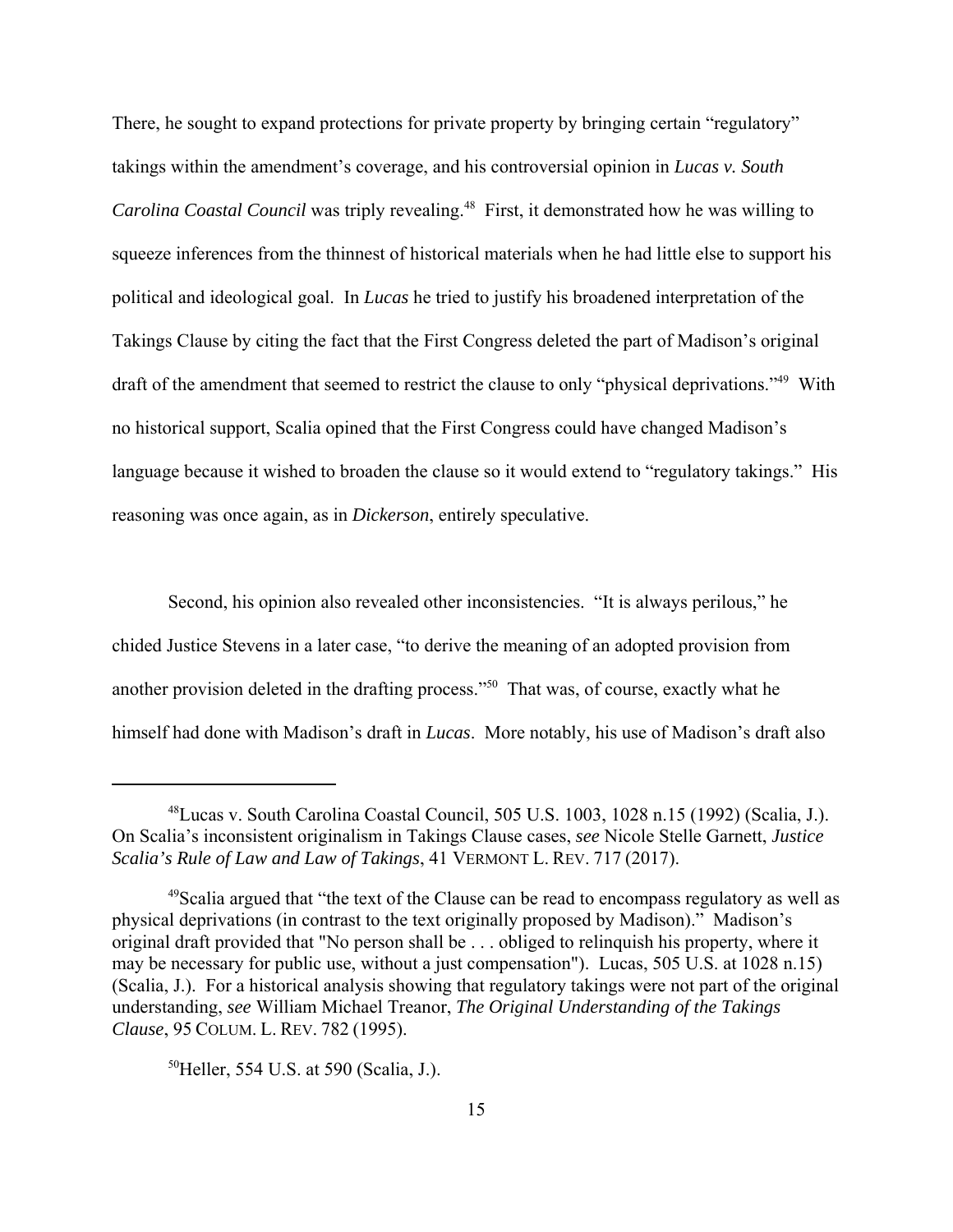contradicted his rule that one should never use "legislative history."51 The original draft of the clause was precisely one tiny fragment of legislative history. Scalia's transgression was particularly acute, moreover, because the draft was the barest possible kind of "legislative history," a single brief fragment from the past, wholly lacking in the kind of depth and detail that sometimes made modern "legislative history" a highly informative and relatively reliable source. In spite of that, Scalia was still willing to use that tiny scrap of legislative history when it served his purpose.

Third, and most fundamental, Scalia's opinion in *Lucas* showed that, when historical sources furnished him little or no support, he was more than ready to abandon originalism altogether and take recourse in other more immediately serviceable rationales. Conceding that the dissenters were "correct that early constitutional theorists did not believe the Takings Clause embraced regulations of property at all," he simply dismissed that "original" understanding as "entirely irrelevant."52 Instead, he invoked and relied on a principle that the Court first accepted only in 1922 in *Pennsylvania Coal. Co. v. Mahon*. 53 Indeed, he even admitted that prior to *Mahon* "it was generally thought that the Takings Clause reached only a 'direct appropriation' of

51SCALIA SPEAKS, 234; SCALIA, READING, 388.

 $52$ In a footnote rejecting the historical understanding, Scalia accepted the criticism that "our description of the 'understanding' of land ownership that informs the Takings Clause is not supported by early American experience. That is largely true, but entirely irrelevant." It was irrelevant because Scalia declared that, on his own present-day reading, the text meant something different from what earlier judges had thought it meant. Lucas, 505 U.S. at 1028 n.15 (Scalia, J.).

<sup>53</sup>*Pennsylvania Coal Co. v. Mahon*, 260 U.S. 393 (1922) (Holmes, J.). Scalia referred to *Mahon* six times in his opinion. Lucas, 505 U.S. at 1014, 1015, 1018, 1026, 1027 1028 (Scalia, J.).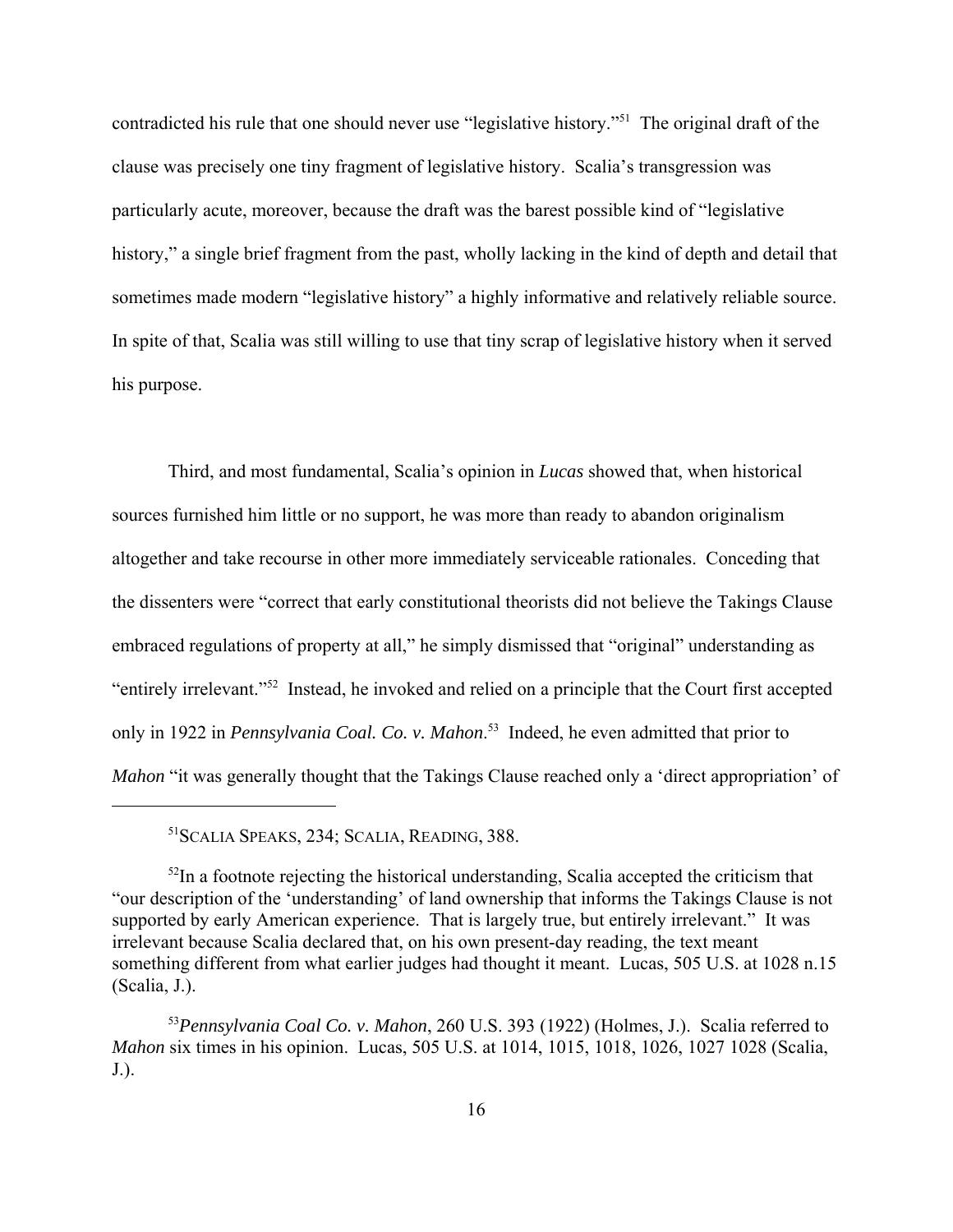property."54 Underlying his decision was neither originalism nor textualism but, rather, his own anti-regulatory and anti-distributionist political views.55

The fact that Scalia's own anti-regulatory political views shaped his interpretation of the Takings Clause and inspired his efforts to expand private property rights had been even more apparent five years earlier in *Nollan v. California Coastal Commission*. There, Scalia wrote for a five-justice majority that overturned a state court ruling requiring the owners of a beachfront residence to allow a narrow, ten-foot-wide public easement across their property along the beachfront. The easement would make a minimal intrusion on the property while allowing the public to walk between two public beaches that were located approximately a half-mile apart on either side of the owners' property. Eqully important, it would allow the owners their continued and full access to the beach and ocean, and its public use would not intrude in any way on the bulk of their property which was rigidly blocked off from the easement pathway by an eight-foot high concrete seawall.<sup>56</sup> Thus, the easement served a genuine public interest in providing access between two public areas while, at the same time, preserving both the owners' access to the beach and the ocean as well as their exclusive use and control of most of their property,

<sup>54</sup>Lucas, 505 U.S. at 1014 (Scalia, J.).

<sup>55</sup>*See* Pennell v. San Jose, 485 U.S. 1, 15, 21-24 (1988) (Scalia, J., concurring in part and dissenting in part); Stop the Beach Renourishment, Inc. v. Florida Department of Environmental Protection, 560 U.S. 702 (2010) (Scalia, J., announcing the judgment of the Court and writing for a plurality in Parts II and III of an opinion, joined by Rehnquist, C.J. and Thomas and Alito, JJ).

 $56$ Nollan v. California Coastal Commission, 483 U.S. 825, 827 (1987) (Scalia, J.). I am indebted to my colleague Richard Chused for his insights on Scalia's reasoning in *Nollan*.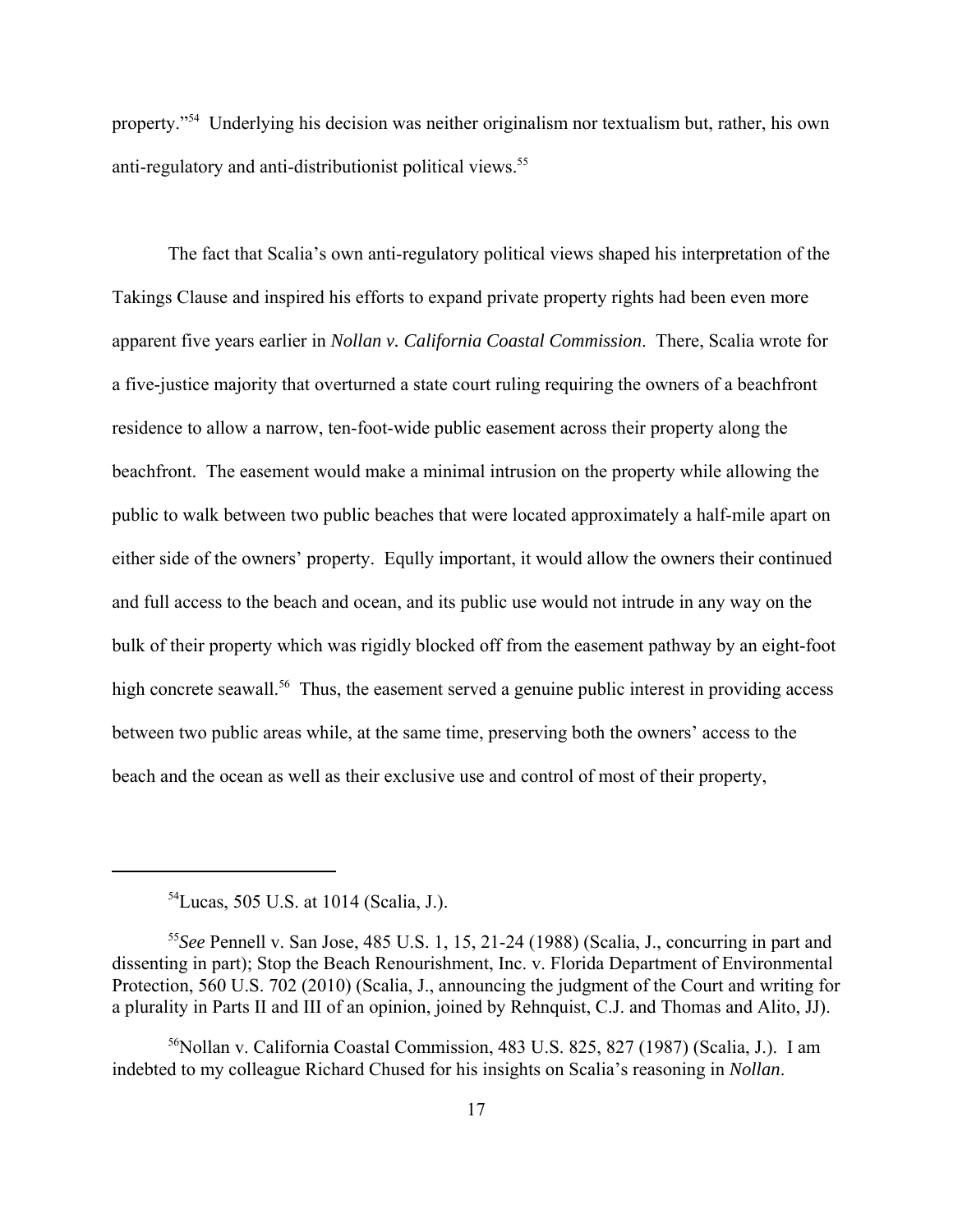including the largest part of it that was located inside the seawall where their residence stood.<sup>57</sup>

To invalidate the state ruling Scalia reshaped the law. First, he seemed to raise the showing required to overcome a Takings Clause claim by imposing a higher burden on government regulatory actions than the Due Process and Equal Protection Clauses imposed. To justify a land-use regulation, he maintained, more was required than a mere showing of "rationality." Although the Court's precedents had not determined the nature of the relevant standard under the Takings Clause, as he acknowledged,<sup>58</sup> he nonetheless declared that the clause required the government to show that a regulation would "substantially advance" a "legitimate state interest" and serve "a substantial government purpose."59 He did not explain those standards further because he found that there was no "essential nexus" between the state's regulation and its claimed justifications.<sup>60</sup> His rejection of due process and equal protection standards together with his invocation of the "substantially advance" and "substantial" purpose

<sup>57&</sup>quot;As this Court made clear in PruneYard Shopping Center v. Robins, 447 U.S. 74, 83 (1980), physical access to private property in itself creates no takings problem if it does not 'unreasonably impair the value or use of [the] property.' Appellants can make no tenable claim that either their enjoyment of their property or its value is diminished by the public's ability merely to pass and repass a few feet closer to the seawall beyond which appellants' house is located." Nollan, 483 U.S. at 854-855 (Brennan, J., dissenting).

<sup>58&</sup>quot;Our cases have not elaborated on the standards for determining what constitutes a 'legitimate state interest' or what type of connection between the regulation and the state interest satisfies the requirement that the former 'substantially advance' the latter." Nollan, 483 U.S. at 834 (Scalia, J.).

<sup>&</sup>lt;sup>59</sup>Nollan, 483 U.S. at 834 & n.3 (Scalia, J.). Scalia drew the phrase "substantial" government purpose" from *Penn Central Transportation Co. v. New York City*, 438 U.S. 104 (1978). *Id.* at 834.

<sup>60</sup>Nollan, 483 U.S. at 837 (Scalia, J.).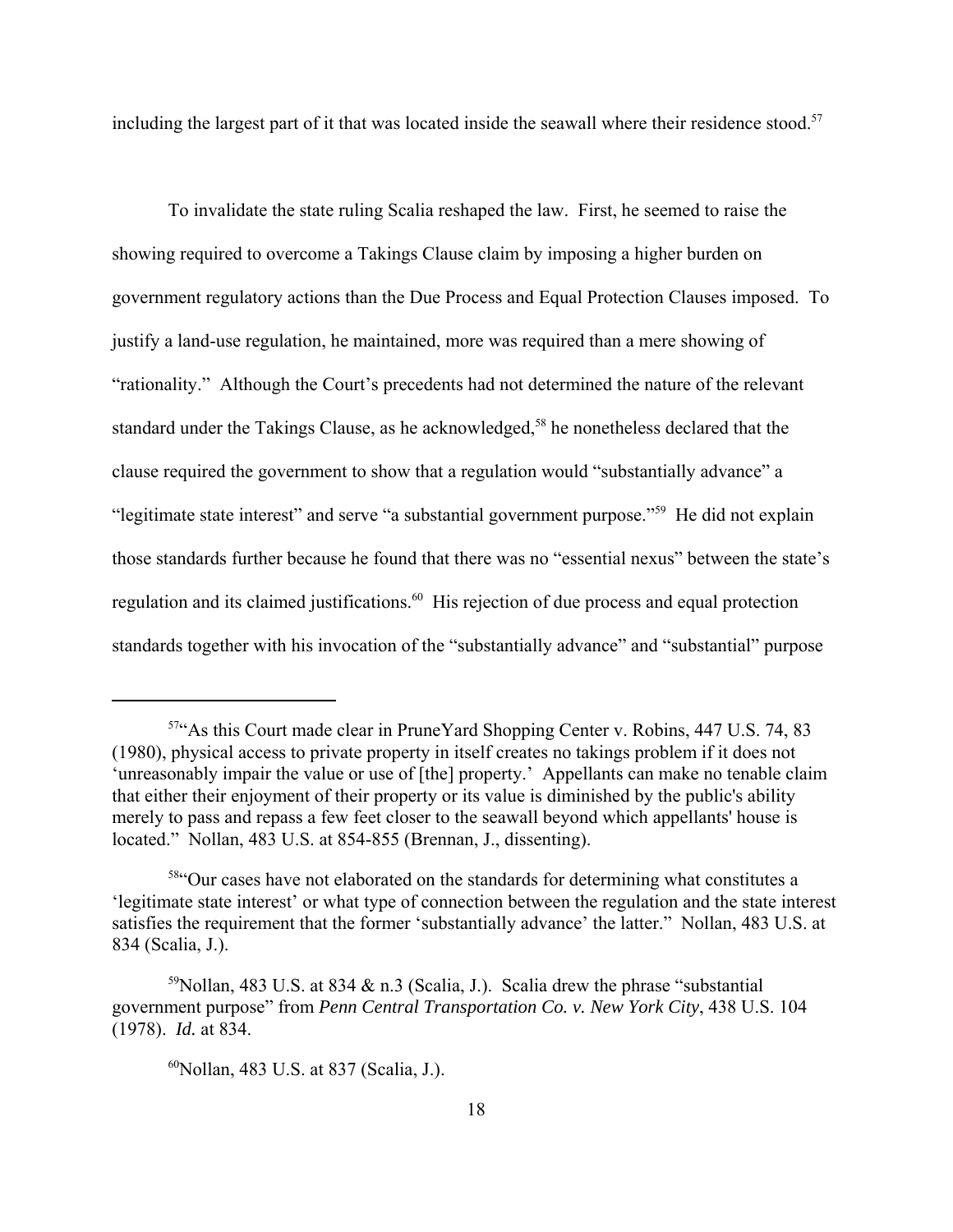standards, however, suggested a new and more restrictive approach to the Takings Clause.<sup>61</sup>

Second, and far more fundamental, Scalia asserted a constitutional premise that was sweeping, false, textually without support, and entirely non-originalist. "Had California simply required the Nollans to make an easement across their beachfront available to the public on a permanent basis in order to increase public access to the beach," he declared, it would have left "no doubt there would have been a taking."<sup>62</sup> The right of owners to exclude others, he continued, was an essential element of private property.<sup>63</sup> The problem with that underlying premise was that neither traditional property law nor established constitutional law supported it. From the time of the Founders to the present the law had commonly required property owners to grant entirely analogous easements across private property for public streets and sidewalks.<sup>64</sup> Further, the law had also upheld a wide range of zoning limitations on both the uses of property and the kind of structures their owners could build, including restrictions on size, height, and

 $<sup>61</sup>$ Scalia essentially acknowledged the reasonableness of the state's action but held that</sup> such reasonableness was not enough to justify the easement. Nollan, 483 U.S. at 841-42 (Scalia, J.). In another 5-4 decision the Court subsequently expanded on *Nollan* and imposed a relatively restrictive limit on a city's effort to take private property as part of its land-use plan. Dolan v. City of Tigard, 512 U.S. 374 (1994) (Rehnquist, C.J., joined by Scalia, J.).

 $62$ Nollan, 483 U.S. at 831 (Scalia, J.). The case turned on whether the Coastal Commission could require the Nollans to agree to the easement in exchange for permission to build a new house on the property. The Court's negative answer to that question was ultimately controlled by Scalia's preemptive assertion that the easement was an unconstitutional "taking." *Id.* at 836-39, 842-42 (Scalia, J.).

 $63$ Nollan, 483 U.S. at 831 (Scalia, J.). Requiring "uncompensated conveyance of the easement outright would violate the Fourteenth Amendment." *Id.* at 834.

<sup>64</sup>Nollan, 483 U.S. at 854 (Brennan, J., dissenting).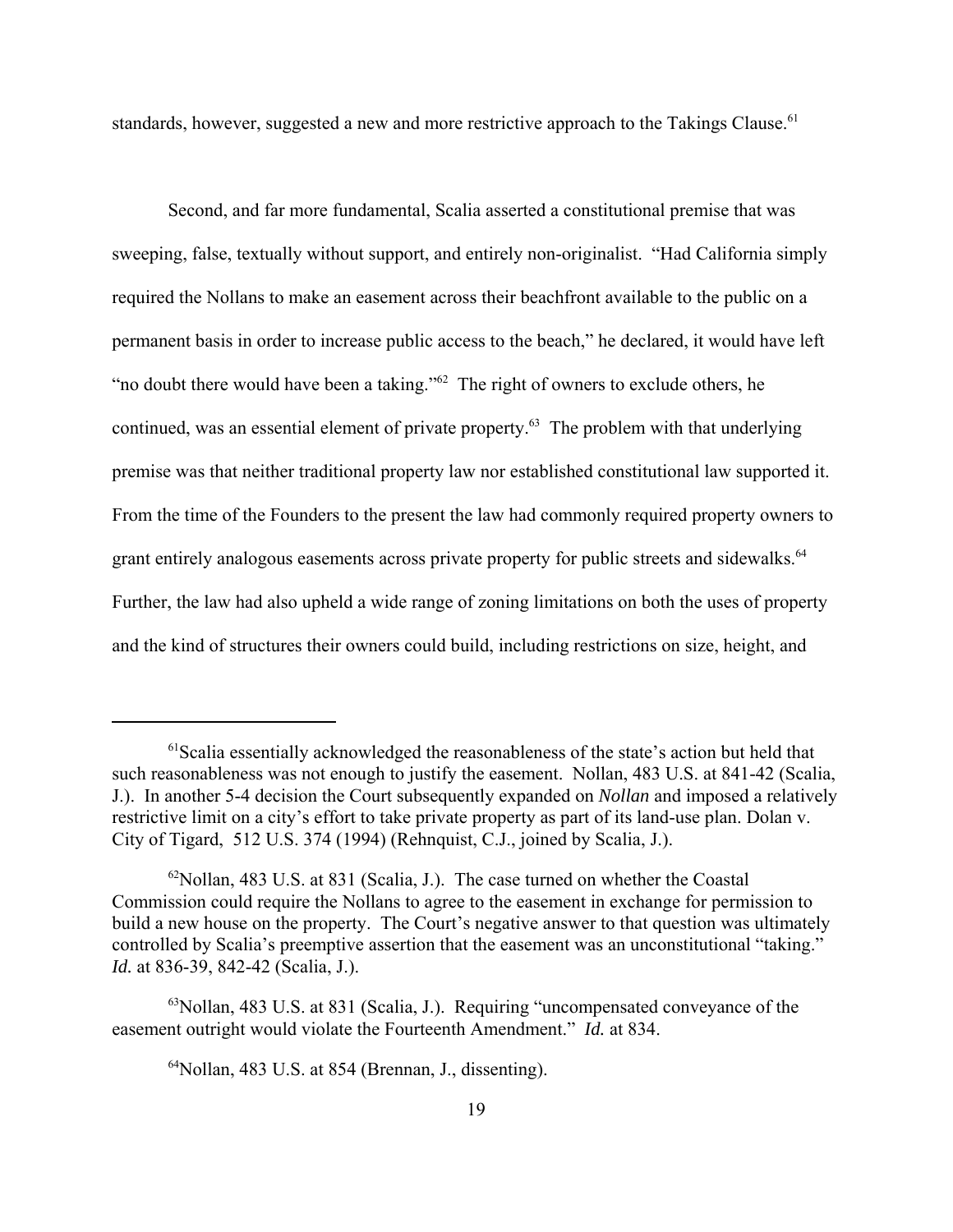proximity to the property of others.<sup>65</sup> All of those regulations were "takings" of property, and the law had long approved them on grounds of their reasonableness for general public convenience. Thus, the easement at issue in *Nollan* was easily proper under established law. Scalia, however, asserted an essentially absolute principle that promised to expand constitutional protections for property and limit government regulatory efforts significantly. In supporting his goal, he made no mention of the Founders and cited no originalist sources.

Scalia ignored history once again and misleadingly cited originalist sources when he advanced one of his most characteristic claims, that "standing" doctrine had a constitutional basis in the principle of separation of powers. "My thesis," he wrote in an early law review article, "is that the judicial doctrine of standing is a crucial and inseparable element" of separation of powers.<sup>66</sup> For originalist support he advanced only abstract and general quotations from *Federalist* No. 48 and *Marbury v. Madison*, none of which stated or even clearly implied his "thesis."<sup>67</sup> In fact, it was not until the early twentieth century when the Court first suggested-

66Antonin Scalia, *The Doctrine of Standing as an Essential Element of the Separation of Powers*, 17 SUFFOLK U. L. REV. 881 (1982) (hereafter, "Scalia, *Doctrine of Standing*").

67 The quote from the FEDERALIST PAPERS*,* No. 48, referred only generally to the comparative reach of the three branches, and the quote from *Marbury* noted only that the judiciary had no general jurisdiction to inquire into the discretionary acts of the executive. In addition, Scalia played loose with history by including a purportedly supporting footnote reference to *Hayburn's Case*, 2 US. (2 Dall.) 409 (1792), and suggesting that its requirement of "adverse parties with personal interest in the matter" were required for Article III standing. Scalia, *Doctrine of Standing*, 882-83. *Hayburn's Case* did not, in fact, place its requirement of standing on Article III.

<sup>65</sup>*See, e.g.,* Penn Central, 438 U.S. 104*;* Minnesota v. Clover Leaf Creamery Co., 449 U.S. 456 (1981) (Brennan, J.); Euclid v. Ambler Realty Co., 272 U.S. 365 (1926).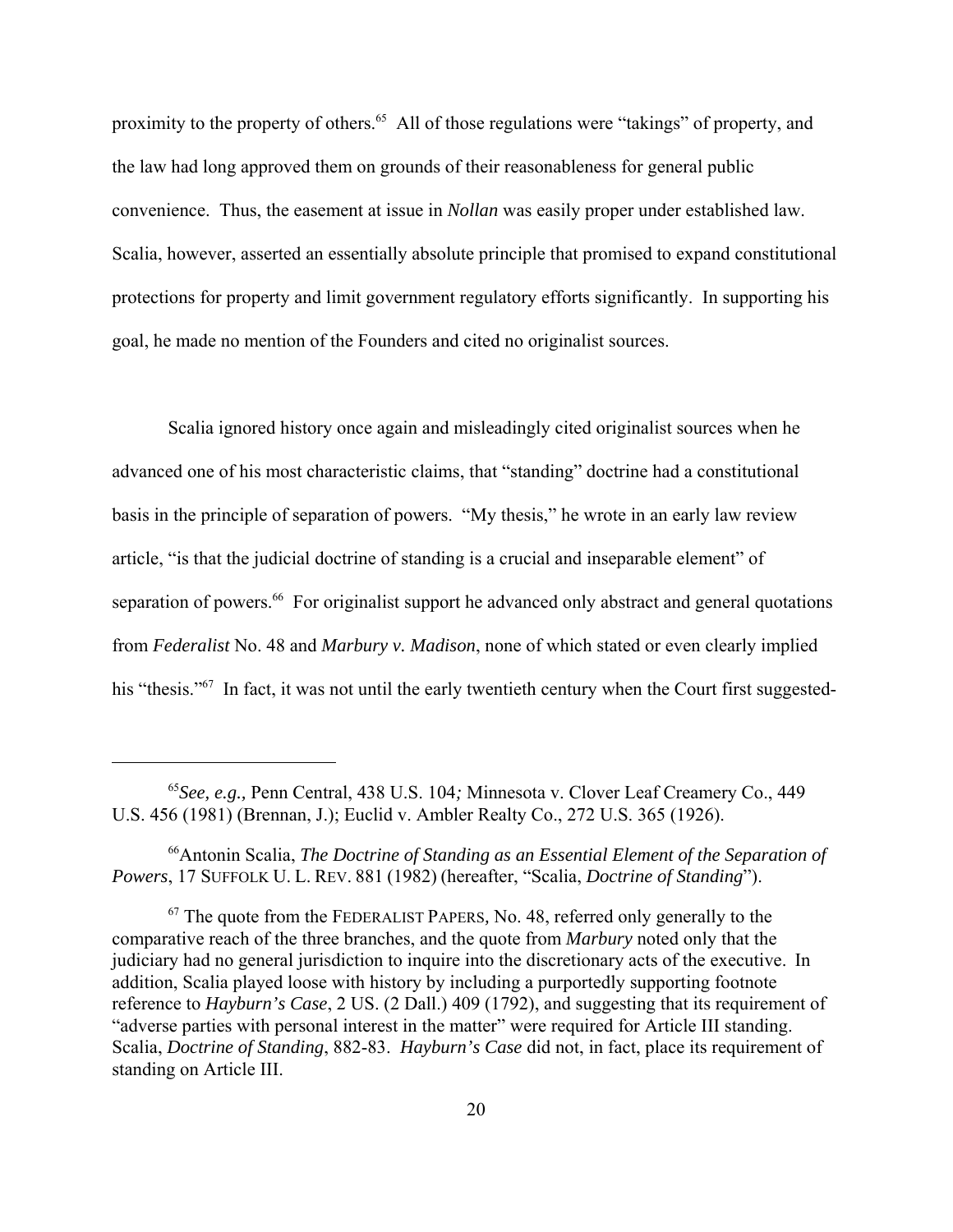-and then somewhat obliquely--that standing and separation of powers were directly connected.<sup>68</sup> Scalia's standing thesis, moreover, was entirely presentist and political in its target. He used it to attack Chief Justice Earl Warren's 1968 opinion in *Flast v. Cohen* that linked separation of powers with the Article III concepts of "cases" and "controversies" but partitioned standing doctrine off from that constitutional basis.<sup>69</sup> When Scalia was able to write his "thesis" into the nation's law a decade later in *Lujan v. Defenders of Wildlife*, he did no better in providing it with an originalist foundation. There, he simply asserted brashly and without support--and wrongly- that the Court had "always" linked the concrete injury requirement of standing to a constitutional foundation in the doctrine of separation of powers.<sup>70</sup>

Similarly, Scalia abandoned both originalism and textualism when he considered the law of treaty enforcement. Like a majority of the modern Court, he rejected the original doctrine that

<sup>68</sup>EVAN TSEN LEE, JUDICIAL RESTRAINT IN AMERICA: HOW THE AGELESS WISDOM OF THE FEDERAL COURTS WAS INVENTED 39 (2011) (citing Massachusetts v. Mellon, 262 U.S. 447, 488- 89 (1923) (Sutherland, J.)) (hereafter, "LEE, JUDICIAL RESTRAINT"). *See id.* at 68, 132-35. *Accord* Cass R. Sunstein, *What's Standing after* Lujan*? Of Citizen Suits, "Injuries," and Article III*, 163, 169, 71, 173-77 (1992).

 $^{69}$ Flast v. Cohen 392 U.S. 83 (1968) (Warren, C.J.). Scalia finessed his lack of originalist sources by attacking *Flast* on the ground that "never before had the doctrine of standing been severed from the principles of separation of powers." Scalia, *Doctrine of Standing*, 891. His claim was true only because the two doctrines had not been explicitly linked until the twentieth century, and it was only after the linkage had been recognized that *Flast* attempted to separate them in distinguishing among the various "justiciability" doctrines. *See* LEE, JUDICIAL RESTRAINT, 132-35.

 $70$ "If the concrete injury requirement has the separation-of-powers significance we have always said, the answer [to the question at issue] must be obvious." Lujan v. Defenders of Wildlife, 504 U.S. 555, 577 (1992) (Scalia, J.). For originalist authority, he quoted only from the same two inadequate sources he used in his 1982 article, *Federalist* No. 48, *id.* at 560, and *Marbury v. Madison, id.* at 576.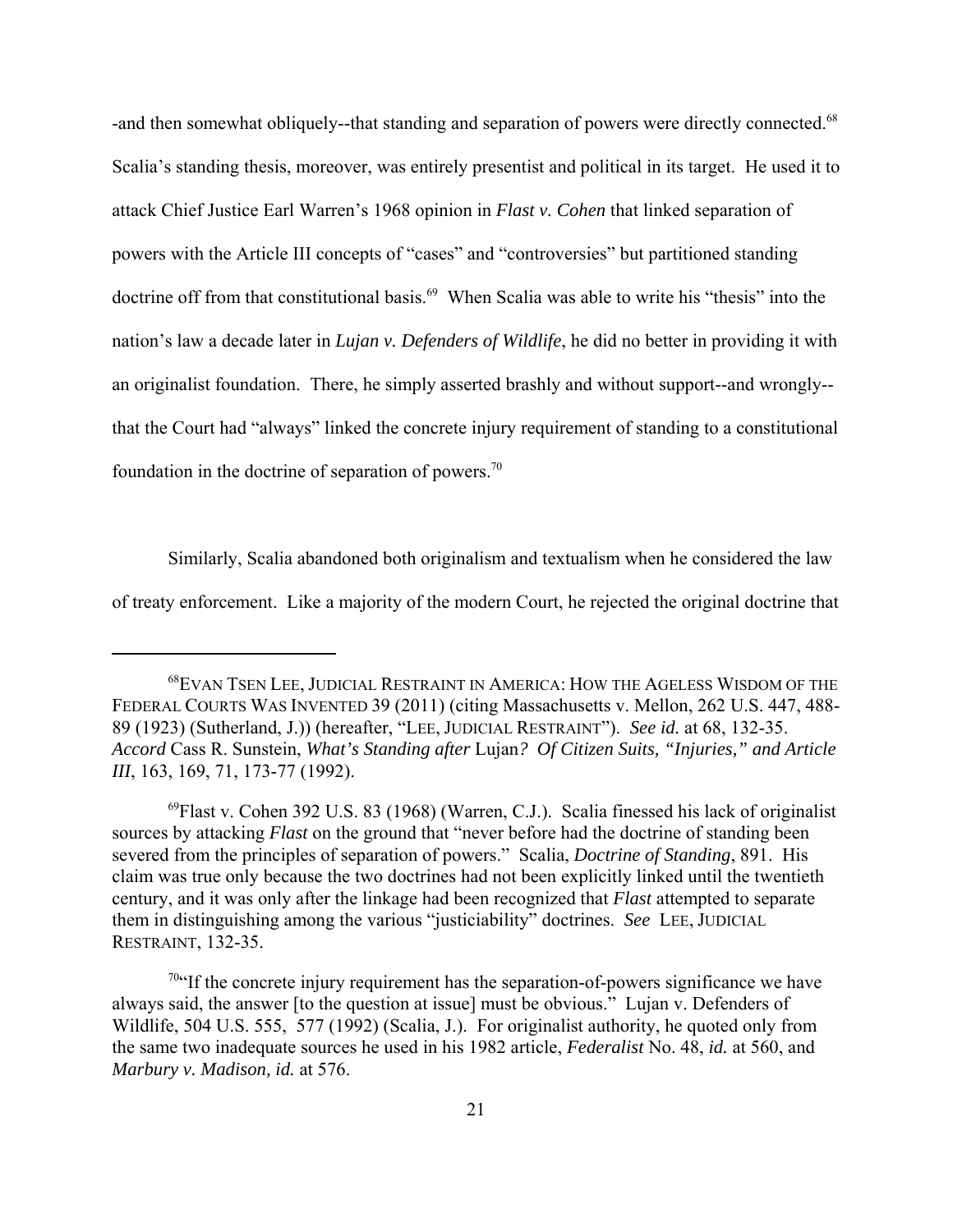treaties were supreme federal law and consequently enforceable in the courts under the explicit terms of the Supremacy Clause.<sup>71</sup> In its place he accepted the later interpretation that treaties were supreme federal law only if they were "self-executing," a requirement that the Court had developed on its own and held that most treaties failed to satisfy. That interpretation meant that, absent special congressional action, most treaties were not enforceable in the courts. The doctrinal change that he embraced was another instance of the "living" constitutionalism that he purportedly scorned but frequently accepted and used.

Equally telling, the change in the Court's interpretation of treaties had been driven by the rise of the United States to a dominant international position over the course of the nineteenth and early twentieth centuries and then by the subsequent efforts of conservatives after World War II to prevent international human rights treaties from having domestic effect, especially as they could be used to challenge racial discrimination in the United States.<sup>72</sup> The result of the changed doctrine was two-fold: it limited judicial power and it deprived minority groups of the protection offered by international human rights agreements. Scalia readily accepted both the Court's non-originalist and non-textualist interpretation of the treaty power as well as the appealingly "conservative" social and political results it brought. $^{73}$ 

<sup>71</sup>*See* DAVID L. SLOSS, THE DEATH OF TREATY SUPREMACY: AN INVISIBLE CONSTITUTIONAL CHANGE 65 and *passim* (2016) (treaties of their own force preempt state law and create enforceable federal law under original meaning of Supremacy Clause) (hereafter, SLOSS, DEATH OF TREATY).

<sup>72</sup>*See* SLOSS, DEATH OF TREATY, Part III.

<sup>73</sup>For Scalia's rejection of the original treaty supremacy doctrine, *see* Sanchez-Llamas v. Oregon, 548 U.S. 331, 346 (2006) (Roberts, C.J., joined by Scalia, J.) ("non-self-executing" treaties do not preempt state law unless Congress legislates to the contrary); Medillin v. Texas,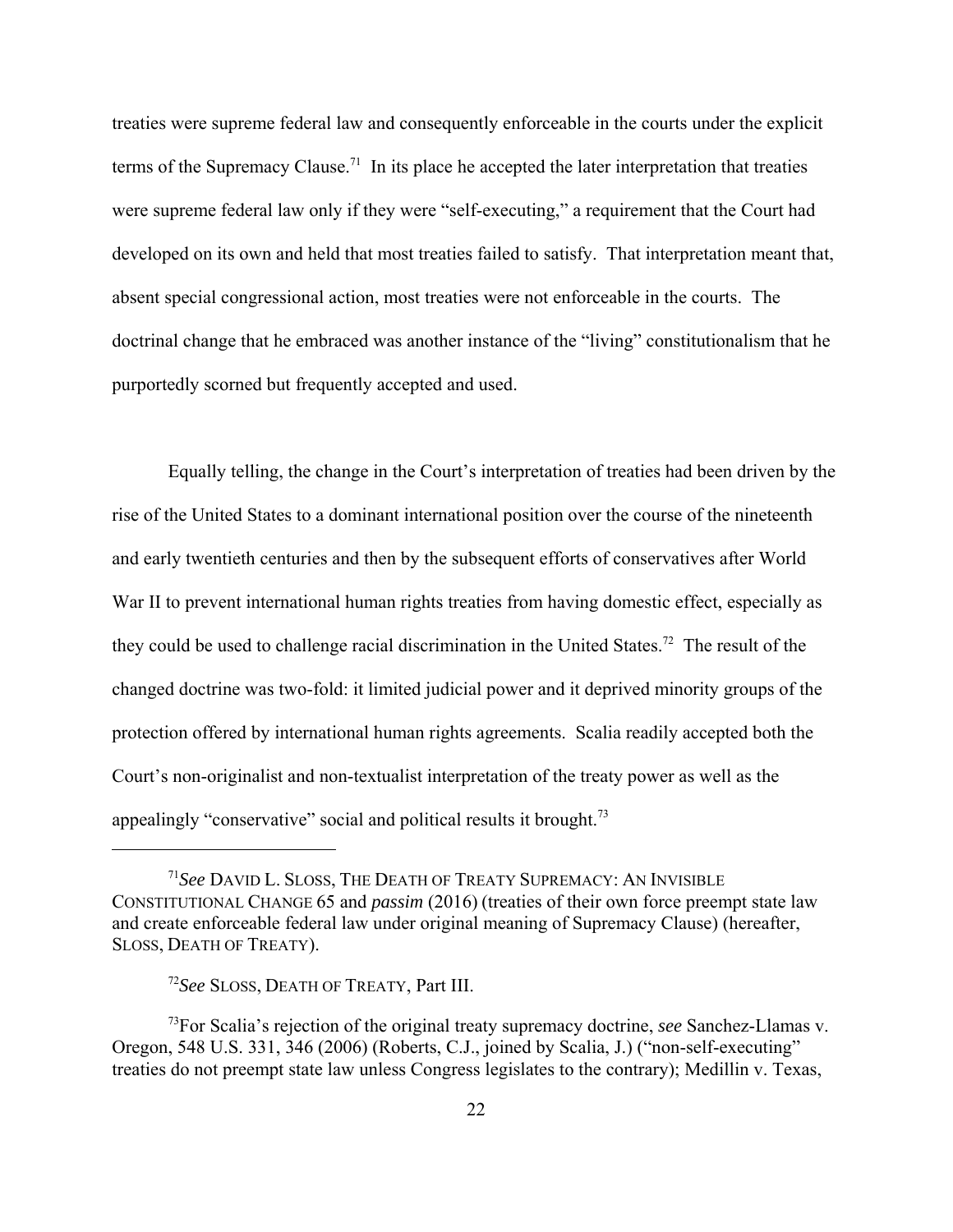Scalia also accepted the Fourteenth Amendment incorporation doctrine on modern and non-originalist grounds. The doctrine was highly dubious on originalist grounds, facially unsupported on textual grounds, and inconsistently and variously applied on logical grounds.<sup>74</sup> "The incorporation doctrine," explained one scholar who studied Scalia's jurisprudence, "is supported neither by the constitutional text nor by the traditional understanding of it."<sup>75</sup> Scalia nonetheless accepted the doctrine on the ground that it was "long established and narrowly limited."76 Its "long established" status did not rest on any clear originalist or textualist

552 U.S. 491, 504-05 (2008) (Roberts, C.J., joined by Scalia, J.) (same).

<sup>74</sup>McDonald, 561 U.S. at 765 n.13 (Alito, J., joined by Scalia, J.) noted that the Court has not incorporated the Third Amendment's protections against quartering of soldiers and imposing excessive fines, the Fifth Amendment's grand jury indictment requirement, the Sixth Amendment right to a unanimous jury verdict, the Seventh Amendment right to a jury trial in civil cases; and the Eighth Amendment's prohibition on excessive fines. The opinion acknowledged, moreover, the changing nature of incorporation law and noted in particular that "[o]ur governing decisions regarding the Grand Jury Clause of the Fifth Amendment and the Seventh Amendment's civil jury requirement long predate the era of selective incorporation." *Id.* at 765 n.13. In addition to creating such gaps in the incorporation doctrine, the Court added important elements to some of the rights in the amendments. To the First Amendment it added a right of "expressive association," Roberts v. United States Jaycees, 468 U.S. 609, 622 (1984) (Brennan, J.); to the Fourth Amendment it added the prophylactic "exclusionary rule," Mapp v. Ohio, 367 U.S. 643 (1961) (Clark, J.); and to the Fifth Amendment's privilege against self-incrimination it added certain specified protective warnings, Miranda v. Arizona, 384 U.S. 436 (1966) (Warren, C.J.), and declared that the warnings were of constitutional stature in Dickerson v. United States, 530 U.S. 428 (2000) (Rehnquist, C.J.).

<sup>75</sup>RALPH A. ROSSUM, ANTONIN SCALIA'S JURISPRUDENCE: TEXT AND TRADITION 169 (2006) (citing Charles Fairman, *Does the Fourteenth Amendment Incorporate the Bill of Rights? The Original Understanding,* 2 STAN. L. REV. 5 (1949) (hereafter, "ROSSUM, ANTONIN SCALIA'S JURISPRUDENCE"); RAOUL BERGER, THE FOURTEENTH AMENDMENT AND THE BILL OF RIGHTS (1989).

76"Except insofar as our decisions have included within the Fourteenth Amendment certain explicit substantive protections of the Bill of Rights--an extension I accept because it is both long established and narrowly limited--I reject the proposition that the Due Process Clause guarantees certain (unspecified) liberties, rather than merely guarantees certain procedures as a prerequisite to deprivation of liberty." Albright v. Oliver, 510 U.S. 266, 275-276 (1994) (Scalia,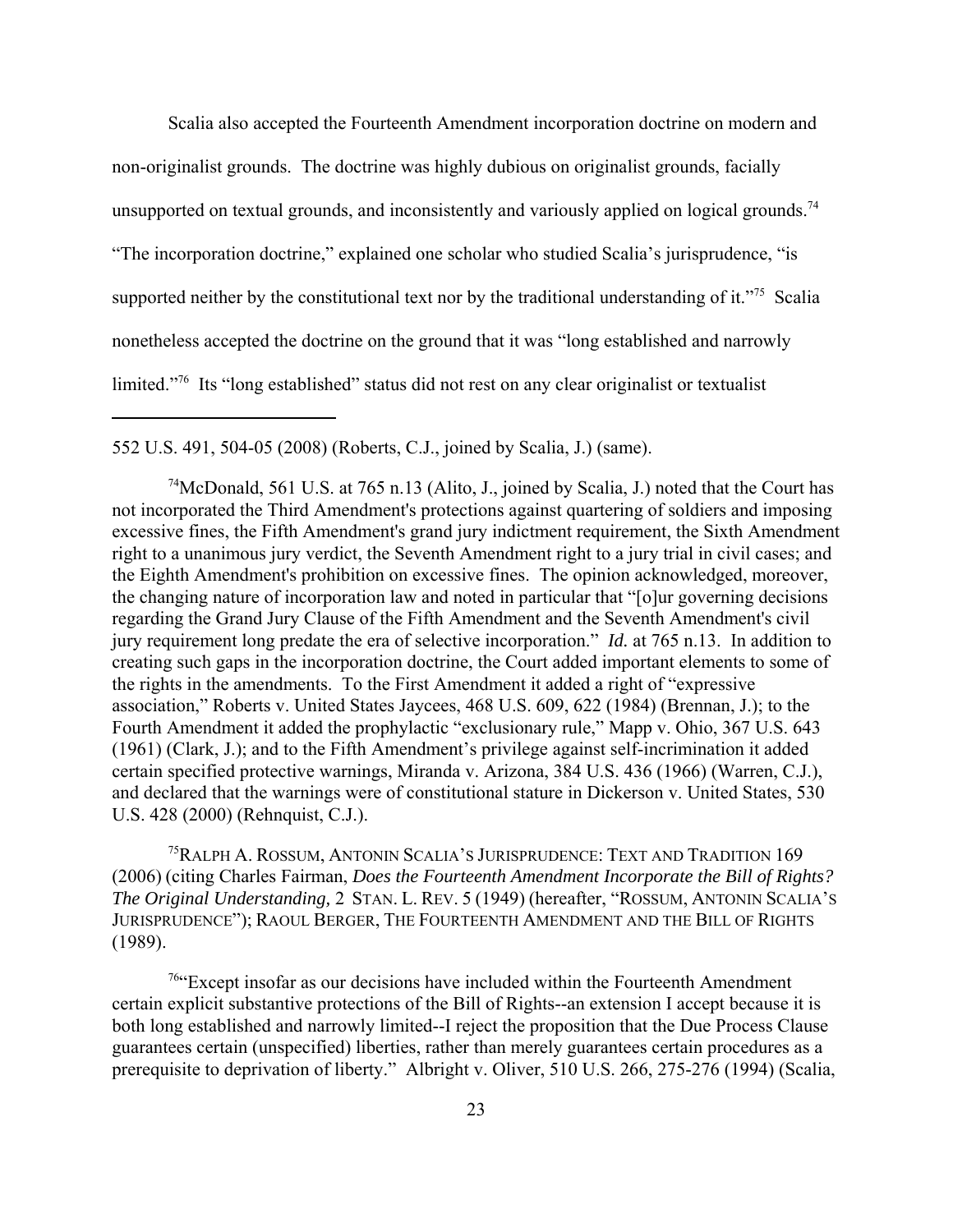determination but began only to 1897 when, for the first time, the Court repudiated its earlier "originalist" precedents and used the Fourteenth Amendment to make a provision of the Bill of Rights, the Fifth Amendment's Takings Clause, applicable to the states.<sup>77</sup>

Although he surely did fight to keep incorporation "narrowly limited" when it was used to advance the kinds of rights that he opposed,<sup>78</sup> he nonetheless wielded it boldly and enthusiastically when he could use it to serve his own dominant personal values. Specifically, he used it readily and vigorously when it enabled him to protect guns and religion. To accomplish the former, he joined the other four conservatives in holding that incorporation made the Second Amendment applicable against the states.<sup>79</sup> He did so even though on originalist grounds it was clear that the Founders had adopted the Second Amendment to placate the states, protect their authority, and guarantee their right to maintain their militias free from federal interference.<sup>80</sup>

<sup>78"</sup>I am willing to accept the proposition that the Due Process Clause of the Fourteenth Amendment, despite its textual limitation to procedure, incorporates certain substantive guarantees specified in the Bill of Rights; but I do not accept the proposition that it is the secret repository of all sorts of other, unenumerated, substantive rights." TXO Production Corp. v. Alliance Resources Corp, 509 U.S. 443, 470-71 (1993) (Scalia, J., concurring in the judgment).

 $79$ McDonald, 561 U.S. 742 (2010) (Alito, J., joined by Scalia) (incorporating the Second Amendment into the Fourteenth and thereby making it mandatory on the states). Scalia also wrote a concurring opinion responding to Stevens's dissent and defending judicial reliance on "the traditions of our people." *Id.* at 791, 792.

<sup>80</sup>*See* ch.7, *infra*.

J., concurring). *See* McDonald, 561 U.S. at 791 (Scalia concurring).

<sup>77</sup>In 1833 the Court rejected the idea that the Bill of Rights applied to the states in *Barron v. Baltimore*, 32 US. 243 (1833) and, after adoption of the Fourteenth Amendment, confirmed that proposition in *United States v. Cruikshank*, 92 U.S. 542 (1876). The first incorporation came only in 1897 in *Chicago, Burlington & Quincy Railroad v. Chicago*, 166 U.S. 226 (1897) (Harlan, J.).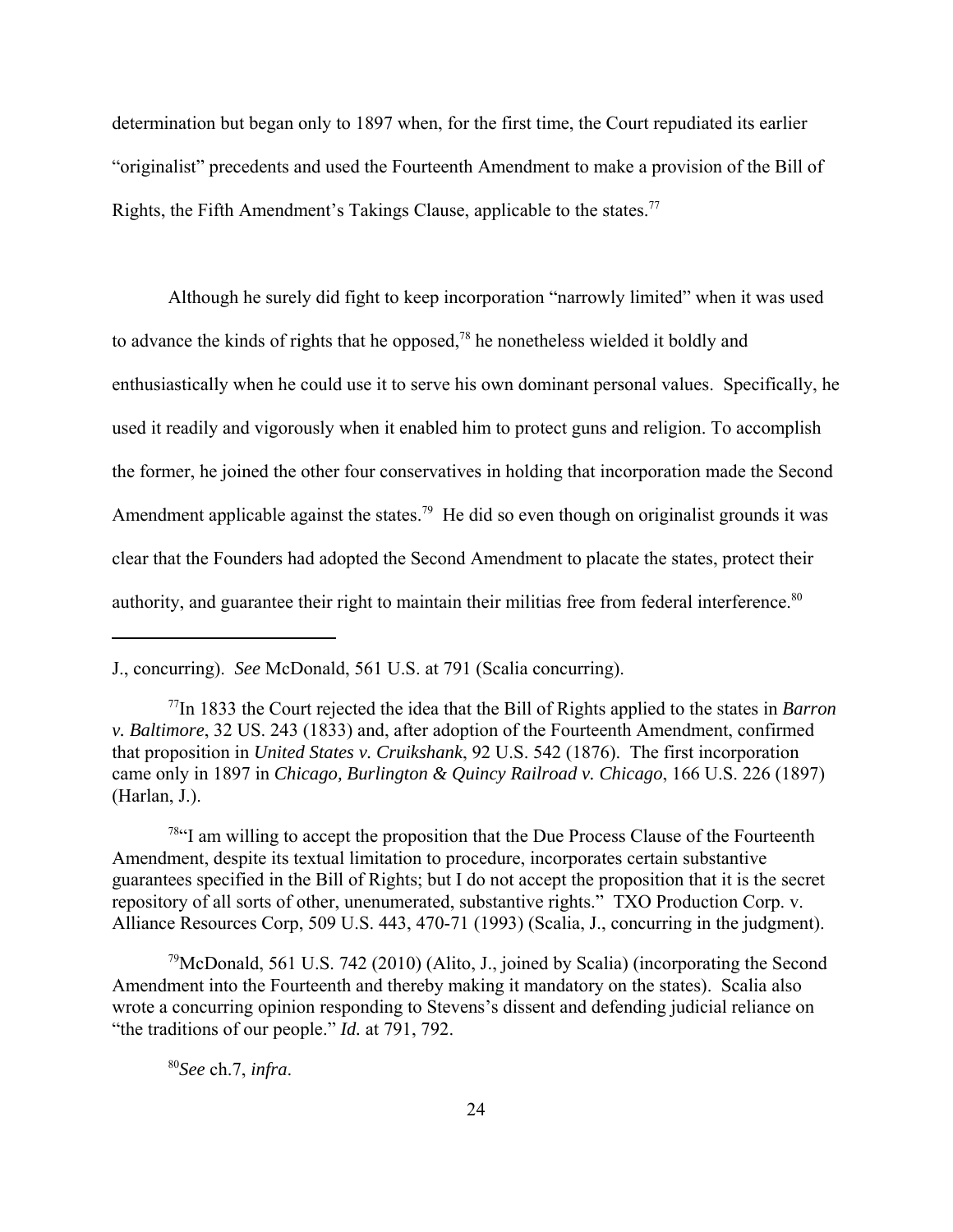Thus, as an originalist matter, incorporating the Second Amendment and thereby restricting the states and limiting their ability to regulate the ownership and possession of firearms simply made no sense.

To accomplish the latter, protecting religion, Scalia also cast originalism aside. The Founders had adopted the Establishment Clause, he maintained, to prevent the federal government from either establishing a national church or interfering with religious establishments in the states. $81$  Given that original understanding, the incorporation of the Establishment Clause–like the incorporation of the Second Amendment–made no sense. It also transformed two state-protective guarantees into state-limiting restrictions, a result that was precisely the opposite of the clause's original understanding and purpose.<sup>82</sup>

<sup>82</sup>The Court did not incorporate the First Amendment's religion clauses until 1940. Cantwell v. Connecticut, 310 U.S. 296, 303 (1940) (Roberts, J.). Scalia took the essentially arbitrary and unfounded position that incorporation was fully consistent with the original meaning of the Establishment Clause. McCreary County v. American Civil Liberties Union of Kentucky, 545 U.S. 844, 885, 898 (2005) (Scalia, J., dissenting). He has, however, "never written an opinion that asks the unanswerable question of how it is that the Establishment Clause, intended by the words used by the Framers in the First Congress to prevent the federal government from tampering with state establishments of religion, can possibly be construed to

<sup>&</sup>lt;sup>81</sup>"The Establishment Clause was adopted to prohibit such an establishment of religion at the federal level (and to protect state establishments of religion from federal interference)." Lee v. Weisman, 505 U.S. 577, 631, 641 (1992) (Scalia, J., dissenting). The Court had affirmed that principle in *Permoli v. First Municipality of New Orleans,* 44 U.S. 589, 609 (1845) (Catron, J.). *See, e.g.,* Philip B. Kurland, *The Origins of the Religion Clauses of the Constitution*, 27 WM. & MARY L. REV. 839, 843 (1986). For a study arguing that the clause was not intended as a positive effort to support state establishments, *see* STEVEN K. GREEN, THE SECOND ESTABLISHMENT: CHURCH AND STATE IN NINETEENTH-CENTURY AMERICA ch. 2, esp. 67-68 (2010) (hereafter, "GREEN, SECOND ESTABLISHMENT"), and for a study arguing that the prohibition of a national religion was the sole point that the Founders agreed on in adopting the Establishment Clause, *see* DONALD L. DRAKEMAN, CHURCH, STATE, AND ORIGINAL INTENT viiiix, 260-62 (2010) (hereafter, "DRAKEMAN, CHURCH").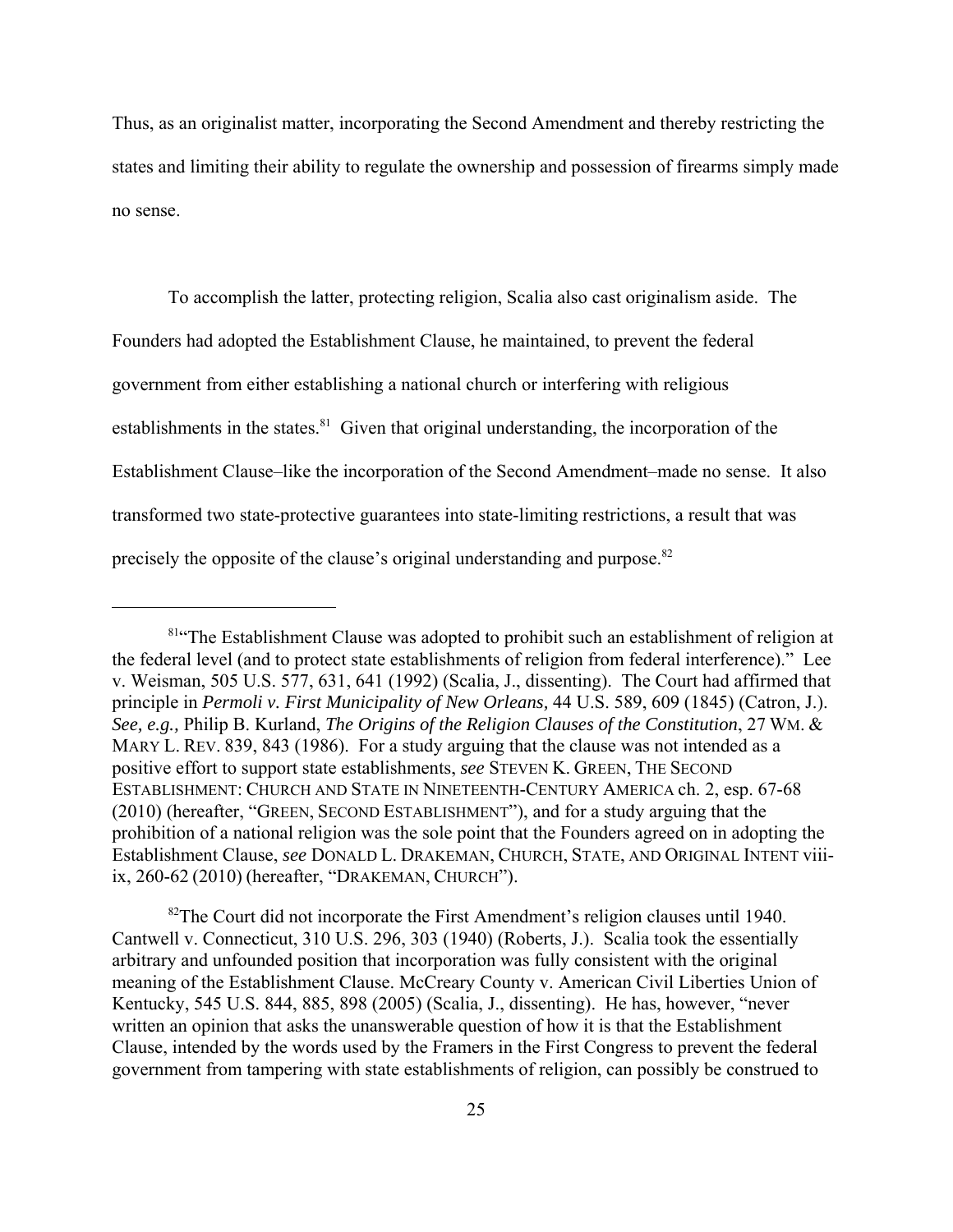Equally striking and more revealing about his jurisprudence and career, Scalia not only accepted that non-originalist result, but he also proceeded to use it to interpret the Establishment Clause in ways that advanced his own personal beliefs. While still on the court of appeals, he had declared that the jurisprudence of the clause was "in a state of utter chaos,"83 and he was determined to reorder it to serve his own purposes. Rejecting interpretations and doctrines that required strict separation of church and state, he maintained that the clause meant that government could not favor a particular religion over any other particular religion but that it could favor religion in general over nonreligion.<sup>84</sup> Further, he sought to restrict the meaning of the word "religion" to privilege what he accepted as "traditional" monotheistic faiths.

As a strictly textual matter, the Establishment Clause supported neither of those goals. It simply stated that Congress "shall make no law respecting an establishment of religion."<sup>85</sup> That text, John Witte, Jr. and Joel A. Nichols concluded from their study of the Constitution's religion clauses, "has no plain meaning."86 On its face, however, the text seemed inconsistent with Scalia's claim that the clause allowed governments to provide positive support for religion. The

mandate precisely such tampering." ROSSUM, ANTONIN SCALIA'S JURISPRUDENCE 129.

<sup>83</sup>DEREK DAVIS, ORIGINAL INTENT: CHIEF JUSTICE REHNQUIST AND THE COURSE OF AMERICAN CHURCH/STATE RELATIONS 157 (1991) (hereafter, "DAVIS, ORIGINAL INTENT").

84Lamb's Chapel v. Center Moriches Union Free School District, 508 U.S. 384, 397, 401 (1993) (Scalia, J., concurring in the judgment); Board of Education of Kiryas Joel v. Grumet, 512 U.S. 687, 732, 748 (1994) (Scalia, J., dissenting).

85U.S. CONSTITUTION, AMEND. 1.

86JOHN WITTE, JR. & JOEL A. NICHOLS, RELIGION AND THE AMERICAN CONSTITUTIONAL EXPERIMENT 81 ( $4<sup>th</sup>$  ed. 2016) (hereafter, "WITTE & NICHOLS, RELIGION"); DAVIS, ORIGINAL INTENT, chs.3-4.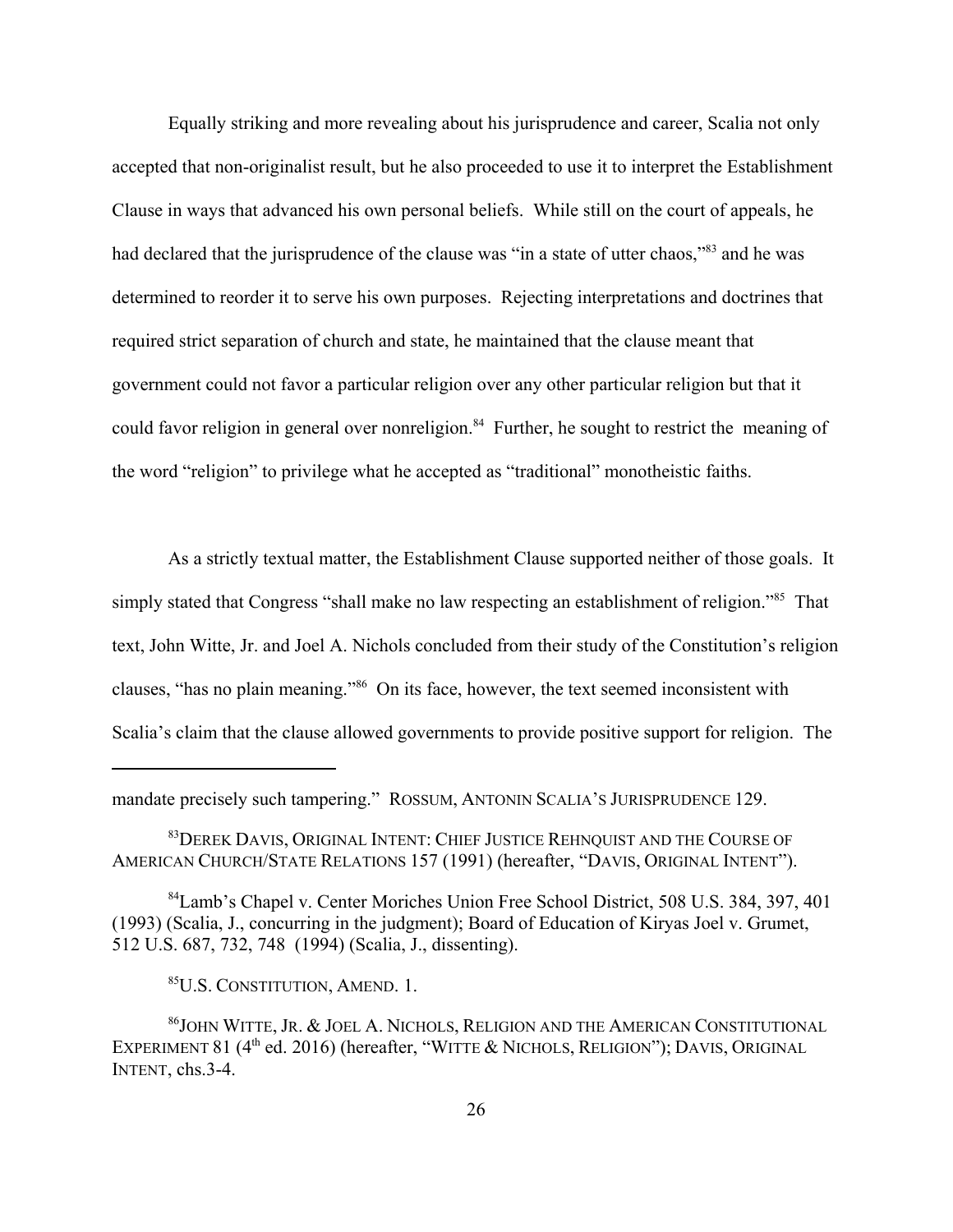text did not prohibit laws establishing some particular sect or denomination but rather laws establishing "religion" in general. More particularly, it did not prohibit establishing "a religion" but simply "religion," using the term in the most comprehensive sense possible. Indeed, neither the constitutional text nor the history of the clause's origin gave the slightest guidance as to "where to draw the line between religion and nonreligion."<sup>87</sup> Thus, contrary to Scalia's contention, the text itself strongly pointed to the conclusion that the clause prohibited government from officially recognizing and giving practical aid to "religion" in general.<sup>88</sup>

As an originalist matter, Scalia was on somewhat stronger though still dubious ground. While extensive historical scholarship produced conflicting findings, the one general conclusion it warranted most clearly was that the Founders thought religion was very important but disagreed on the truly critical issue of its proper relationship to government.<sup>89</sup> The Founders, Derek H. Davis concluded from his study of the historical origins of the Establishment Clause, "were on the whole themselves unclear and in some disagreement about the role that religion

 $87$ WITTE & NICHOLS, RELIGION, 95. On the Court's subsequent struggle to determine what is "religion," *see, e.g.,* MICHAEL W. MCCONNELL, JOHN H. GARVEY & THOMAS C. BERG, RELIGION AND THE CONSTITUTION 712-41 (2006).

<sup>&</sup>lt;sup>884</sup>All of the evidence then, when examined in historical context, supports separationism as that paradigm of church-state thought that best captures the progressively evolving intentions of the founding fathers." DAVIS, RELIGION. 227.

<sup>89</sup>*See, e.g.,* LEONARD W. LEVY, THE ESTABLISHMENT CLAUSE: RELIGION AND THE FIRST AMENDMENT (1994) (finding that the Establishment Clause requires strict separation between church and state); PHILIP HAMBURGER, SEPARATION OF CHURCH AND STATE (2004) (rejecting the idea that the Establishment Clause requires a "wall of separation" between church and state).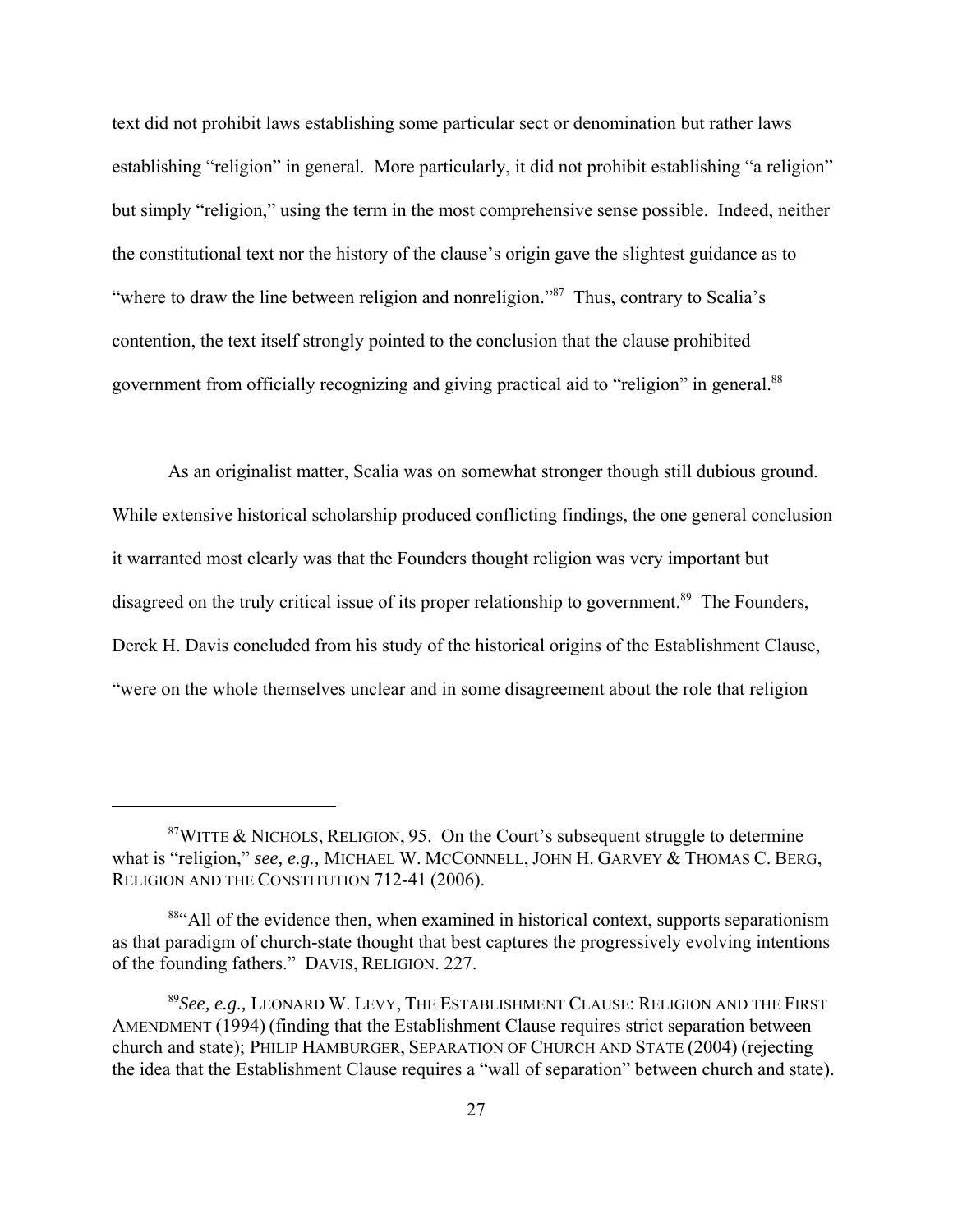should play in national life."<sup>90</sup> Beyond general agreement that the clause was designed to prohibit Congress from establishing a national religion, Donald L. Drakeman concluded from his similar study, "there is no body of evidence that supports any more detailed sense of what the language meant to the people who voted for [the Establishment Clause] or to the American public who received it."91

Seeking to support his claim that the clause positively favored religion, Scalia turned to the Free Exercise Clause and his ever-serviceable back-up concept of tradition. He maintained that the former, which barred Congress from "prohibiting the free exercise" of religion, mandated "preferential treatment" for "religion in general"<sup>92</sup> and that the latter demonstrated that Americans and their government officials had from the nation's beginning invoked God in a variety of ways.<sup>93</sup> The problem with both of those arguments was apparent. As a strictly textual

 $91$ DRAKEMAN, CHURCH, 260. "The congressional record holds no Rosetta Stone for easy interpretation, and no 'smoking gun' that puts all evidentiary disputes to rest." WITTE & NICHOLS, RELIGION 81-82; DAVIS, ORIGINAL INTENT, chs.3-4.

 $^{92}$ Lamb's Chapel, 508 U. S. at 400 (Scalia, J., concurring in the judgment).

<sup>93</sup>In *Lee v. Weisman*, for example, Scalia dissented from the Court's ruling that the Establishment Clause prohibited religious invocations and benediction prayers at public school graduation ceremonies. There, the majority reasoned that public schools had no business incorporating religious elements into their ceremonies and that such religious rites exerted a degree of psychological coercion on the school's students. That decision, Scalia charged, "lays waste a tradition that is as old as public-school graduation ceremonies themselves, and that is a component of an even more longstanding American tradition of nonsectarian prayer to God at public celebrations generally." Lee v. Weisman, 505 U.S. at 631, 632 (Scalia, J., dissenting).

 $^{90}$ Derek H. Davis, Religion and the Continental Congress, 1774-1789, at 212 (2000) (hereafter, "DAVIS, RELIGION"). *Accord* VINCENT PHILLIP MUNOZ, GOD AND THE FOUNDERS: MADISON, WASHINGTON, AND JEFFERSON 207 (2009) (the "Founders' disagreement means that there is no single church-state position that can claim the exclusive authority of America's founding history") (hereafter, "MUNOZ, GOD AND THE FOUNDERS").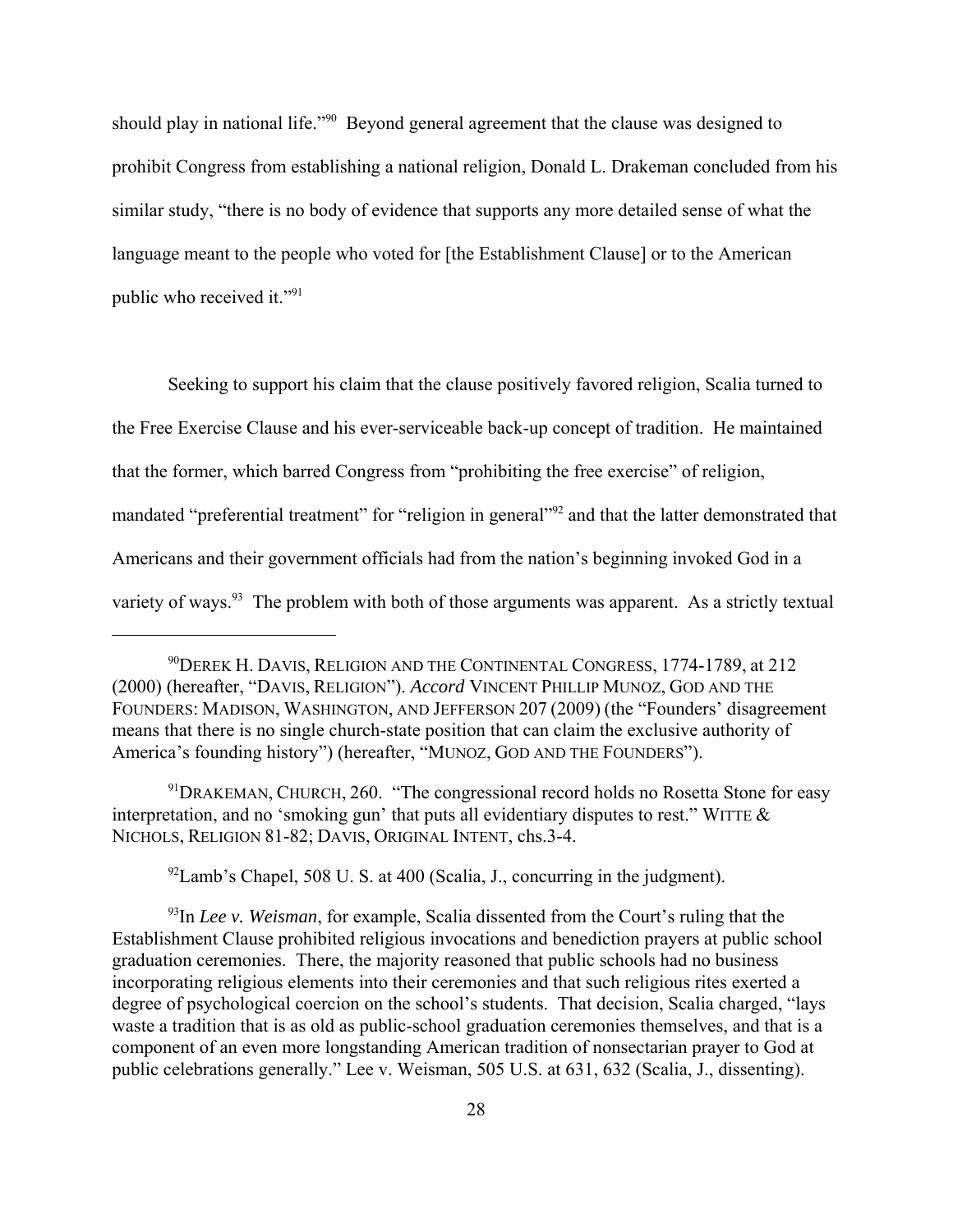matter, the Free Exercise Clause did not necessarily imply government favoritism or positive support for religion as opposed to merely protecting all religions by requiring government to take a neutral and hands-off attitude toward all of them.<sup>94</sup> Similarly, the fact that Americans and their government officials thought religion highly important and often invoked God, the Deity, or Divine Providence did not mean that such cermonial practices authorized positive governmental actions of an entirely different nature, actions that conferred on religious groups and institutions official recognition, approval, or support.95

 $94$ The Court and some scholars have regarded the Free Exercise Clause and the Establishment Clause as in tension with one another, the former requiring the kind of special accommodations to religion that the latter prohibits. *See, e.g.,* Thomas v. Review Board of the Indiana Employment Security Division, 450 U.S. 707 (1981) (Burger, C.J.). Others have argued that the Establishment Clause was informed by the Free Exercise Clause and consequently meant that the government could support religion in general. *See, e.g.,* Noah Feldman, *The Intellectual Origins of the Establishment Clause*, 77 N. Y. U. L. REV. 346 (2002); Robert G. Natelson, *The Original Meaning of the Establishment Clause*, 14 WM. & MARY BILL OF RIGHTS J. 73 (2005). A neutral, hands-off interpretation of both clauses resolves those purported interpretative difficulties by eliminating the need to hold either that the two clauses are inconsistent or that one controls the other.

<sup>95</sup>Several justices referred to such public expressions about God and Divine Providence as "ceremonial deism." Lynch v. Donnelly 465 US. 668, 694, 716 (1984) (Brennan, J., dissenting); County of Allegheny v. American Civil Liberties Union, 492 U.S. 573, 623, 630 (1989) (O'Connor, concurring in part and concurring in the judgment). Scalia criticized the justices who disagreed with him by claiming that "indifference to 'religion in general' is *not* what our cases, both old and recent, demand." Lamb's Chapel, 508 U.S. at 400 (Scalia, J., concurring in the judgment) (emphasis in original). Justices who rejected Scalia's position emphasized that neutrality did not mean "indifference" to religion but rather full and equal respect for all religions in a pluralistic society. *E.g.,* County of Allegheny, 492 U.S. at 610 (Blackmun, J.); Lee v. Weisman, 505 U.S. at 589-90, 597-98 (1992) (Kennedy, J.).

Concurring with the Court's judgment, Justice David Souter rejected Scalia's reading of both the text and the "extratextual evidence of original meaning" that he presented. The latter stood "so unequivocally at odds with the textual premise inherent in existing precedent," Souter wrote, that it offered no significant basis for reconsidering the Court's precedents. *Id.* 505 U.S. at 609, 618 (Souter, J., concurring).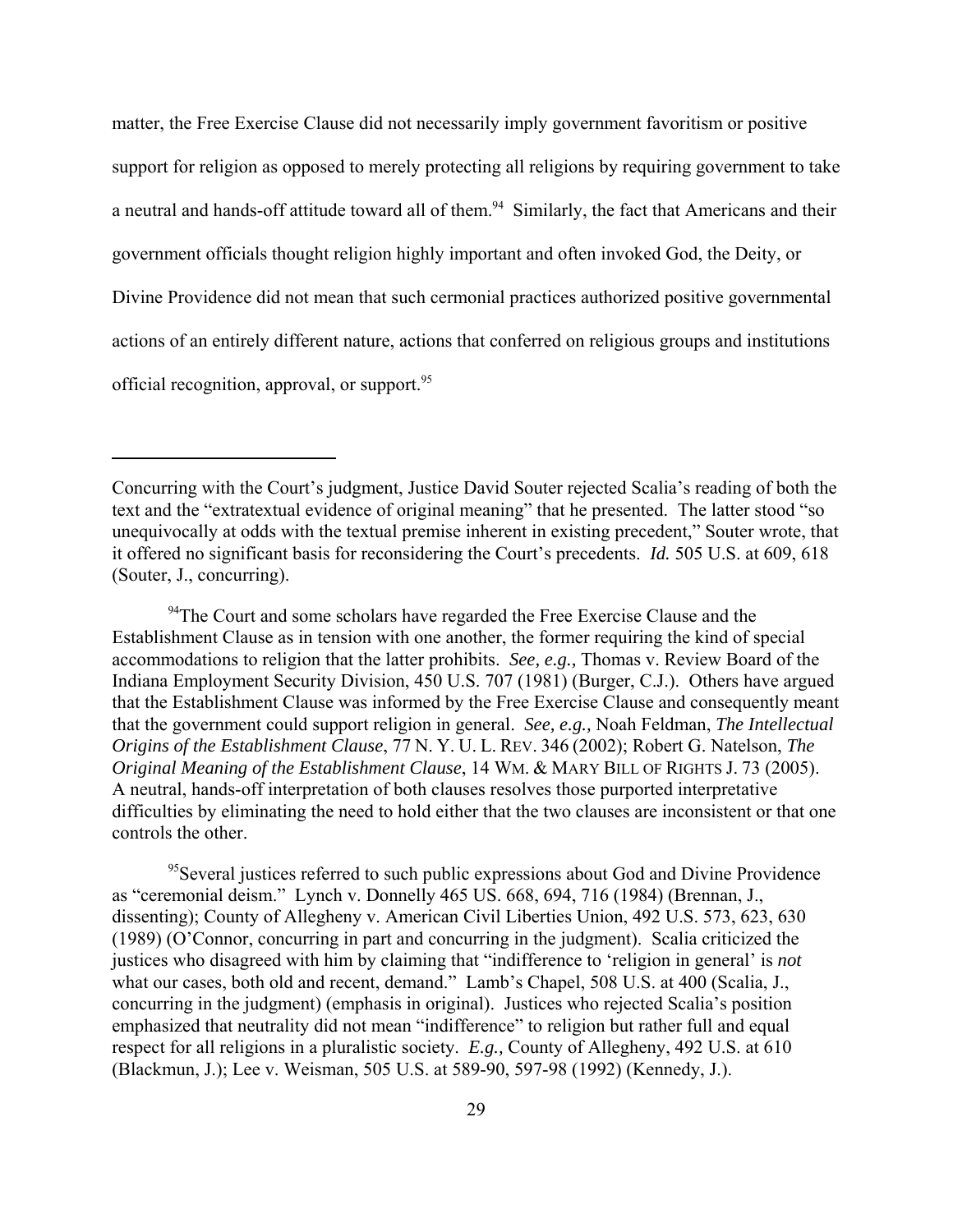Even more clearly, neither textual nor originalist sources provided support for Scalia's further effort to distinguish among religions by favoring traditional monotheistic ones. "One cannot say the word 'God,' or 'the Almighty,' one cannot offer public supplication or thanksgiving," he complained sorely, "without contradicting the beliefs of some people that there are many gods, or that God or the gods pay no attention to human affairs." Such religions he arbitrarily excluded from the Establishment Clause's coverage. Historical practices, he asserted, showed "that the Establishment Clause permits this disregard of polytheists and believers in unconcerned deities, just as it permits the disregard of devout atheists."<sup>96</sup>

In reaching that exclusionary conclusion Scalia again ignored both textual and originalist sources. As for textualism, he ignored the fact that the Constitution did not even mention the word "God," much less refer to any single or specific kind of "god." Not surprisingly, he refused to apply his "rule of silence" to declare the issue beyond judicial authority. Further, he ignored the fact that, contrary to the Constitution's treatment of so many key words that had specific substantive meanings, the clause did not capitalize the word "religion."<sup>97</sup> That fact

<sup>96</sup>McCreary, 545 U.S. at 893 (Scalia, J., dissenting). For a critique of Scalia's generalized monotheism, *see* ANDREW KOPPELMAN, DEFENDING AMERICAN RELIGIOUS NEUTRALITY 40- 41(2013); Thomas Colby, *A Constitutional Hierarchy of Religions? Justice Scalia, the Ten Commandments, and the Future of the Establishment Clause*, 100 NW. L. REV. 1097 (2006); Andrew M. Koppelman, *Phony Originalism and the Establishment Clause* (2011), Faculty Working Papers, Paper 3, at 7-14, available at

http://scholarlycommons.law.northwestern.edu/facultyworkingpapers/3 (hereafter, "Koppelman, *Phony Originalism*"), last consulted Aug. 26, 2019.

<sup>97</sup>Contrast, *e.g.,* references to the "States" (*passim*), the "Power" of the federal branches (Articles I, II, and III), Electors (Art II), "Full Faith and Credit" and "Privileges and Immunities of Citizens" (Art. IV), "Debts and Engagements" (Art. VI), and "Ratification," "Conventions of nine States" and "Establishment of this Constitution" (Art. VII). The Bill of Rights similarly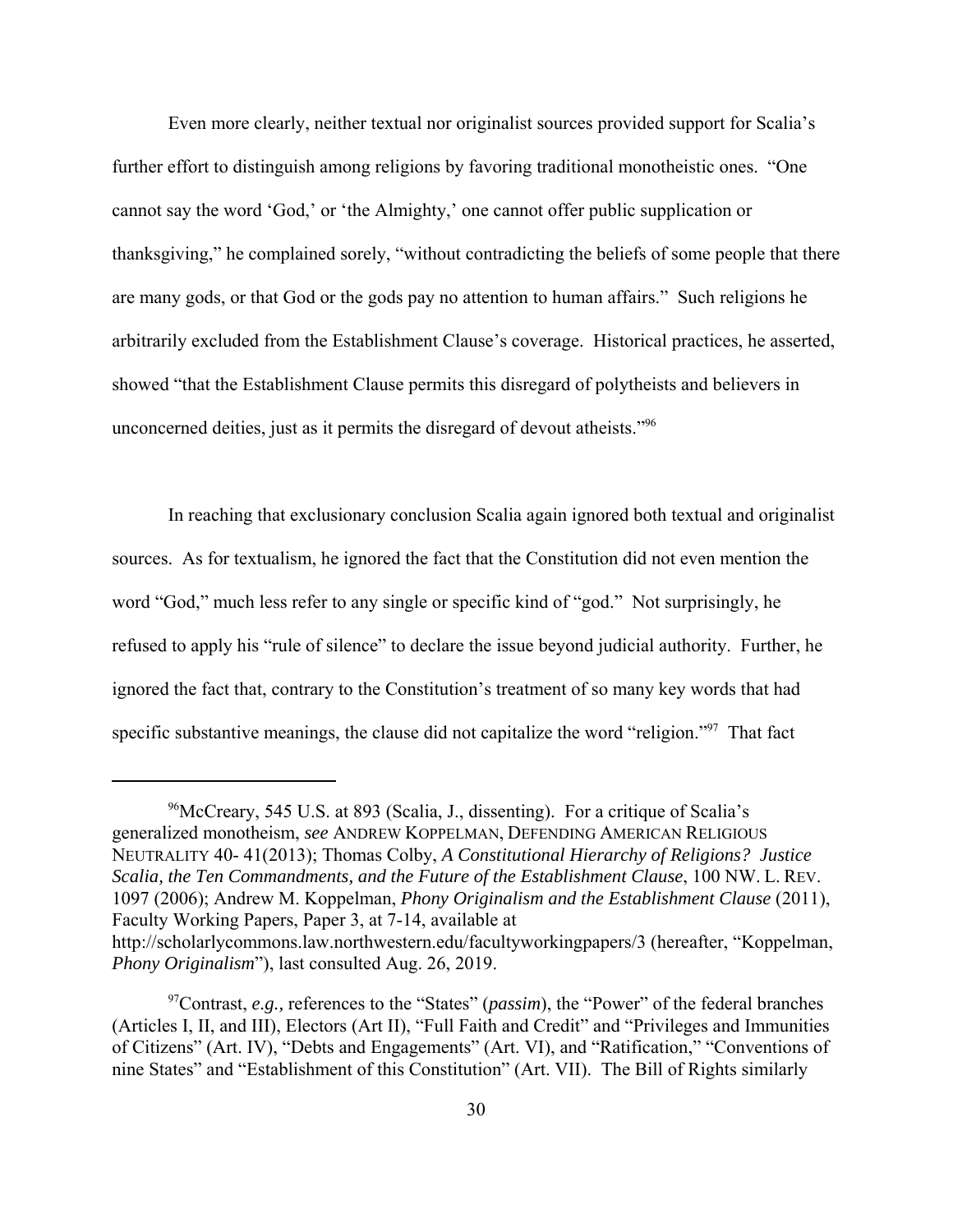suggested once again that the Constitution used the term, as it used the other rights-related terms in the First Amendment, in the broadest possible generic sense. In fact, the Court had previously accepted that principle before Scalia joined it. There was no need for a judicial judgment about any "particular belief or practice," it explained in 1981, because "religious beliefs need not be acceptable, logical, consistent, or comprehensible to others in order to merit First Amendment protection."98

As for originalism, Scalia ignored the indisputable and decisive fact that many of the Founders were themselves either deists who saw God as aloof from human affairs or rationalistic theists who embraced ideas of "natural" religion rather than strict versions of Christianity.<sup>99</sup> "A majority of the delegates" to the Constitutional Convention," Steven K. Green wrote in his examination of the Establishment Clause, "held deistic or heterodox beliefs and drew their understanding of rights and governance from Enlightenment and Whig writers" A "majority of the founding documents were all but bereft of religious language," he continued, and they generally "took on secular or, at best, deistic overtones."100 Further, Scalia also ignored the variety of opinions that the Founders had expressed about what religions were properly included under the Establishment Clause. "Some set the legal line at Protestantism, others at Christianity

<sup>100</sup>GREEN, SECOND DISESTABLISHMENT 56, 31.

capitalized many words with specific meanings, *e.g.* "Government," "Militia," "Arms," "Soldier," "Owner," "Warrants," "Oaths," "Affirmation," etc.

<sup>98</sup>Thomas, 450 U.S. at 714 (Burger, C.J.).

<sup>99</sup>GREGG L. FRAZER, THE RELIGIOUS BELIEFS OF AMERICA'S FOUNDERS: REASON, RATIONALISM, AND REVOLUTION 173-74, 185 (2012); DAVID L. HOLMES, THE FAITHS OF THE FOUNDING FATHERS 49-51(2006).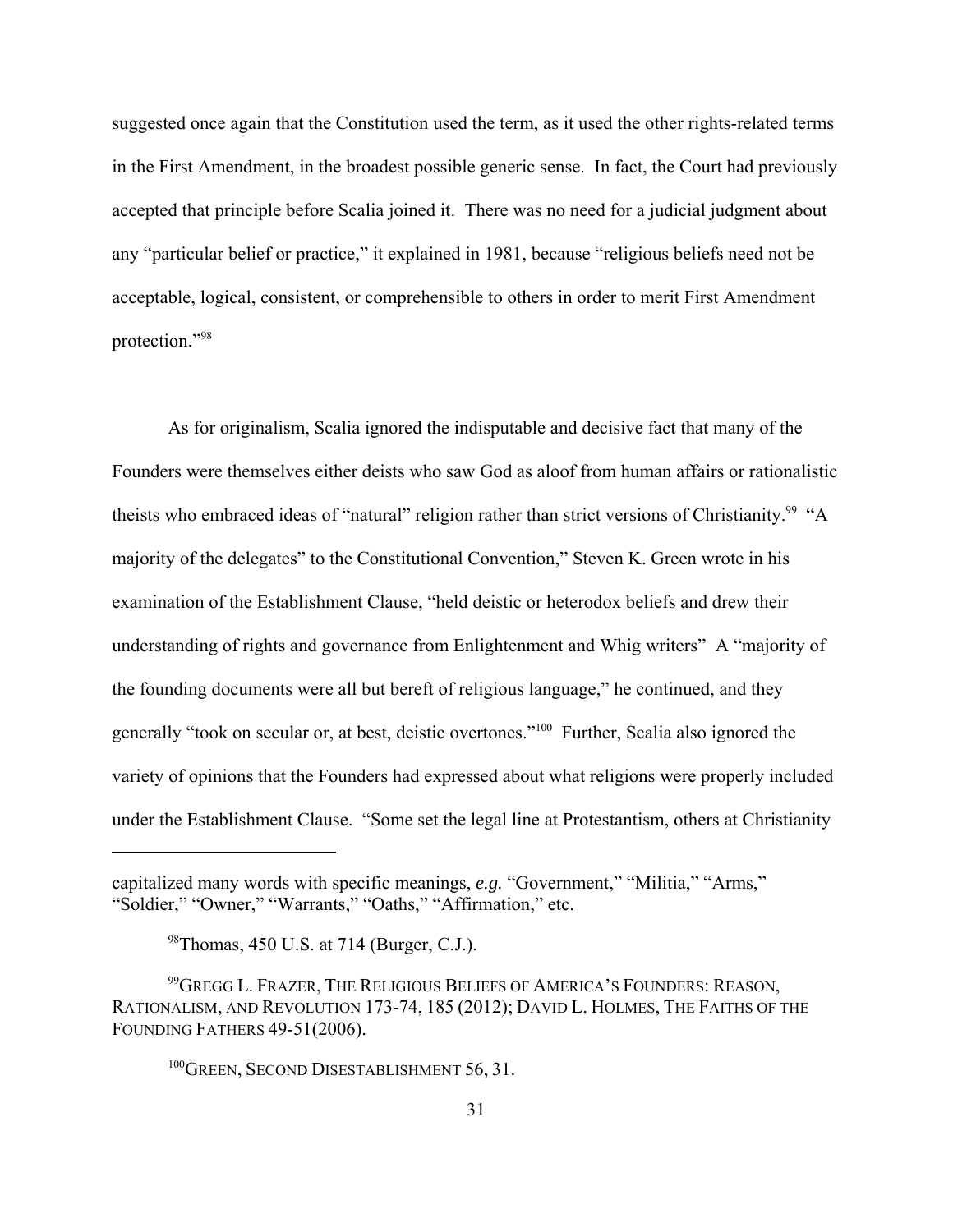in general (thereby including Catholics and Eastern Orthodox)," Witte and Nichols explained, "and still others at theism (thereby including Jews, Muslims, and Deists)." Indeed, Scalia ignored the fact that some quite prominent Founders–Madison and Jefferson, for example–argued "for the equality of religious and nonreligious individuals before the law," urging inclusion of those who held any kind of religious belief, theist or not. "Most founders," Witte and Nichols concluded, "extended the principle of equality before the law to all peaceable theistic religions, including not only Christianity, but also Judaism, Islam, and Hinduism."101 Thus, on originalist grounds, the amendment seemed designed to include all religions that somehow recognized a god or gods. $102$ 

In excluding deists and polytheists Scalia not only contradicted the originalist record but contradicted his own interpretive methodology as well. Without explanation, in construing the meaning of the word "religion" he failed to apply the synecdoche method that he used to justify his expansive interpretation of other key words in the First Amendment. If the Founders placed "speech," "press," and "religion" in the very same amendment, and if the first two were synecdoches standing for a wide range of communicative acts, why was the generic word "religion" not equally a synecdoche standing for a wide range of religious beliefs? Considered

 $101$ WITTE & NICHOLS, RELIGION, 95, 51. "The founders principal concern was directed to equality among theistic religions before the law." WITTE & NICHOLS, RELIGION, 51. The Establishment Clause was "designed to protect all theists, but only theists." Natelson, *Original Meaning,* 112*. See id.* at 97, 107, 109-12, 138-39.

 $102$ None of the Founders "argued seriously about extending constitutional protection" to "non-Western religious traditions practiced by, for example, African slaves or Native American tribes–let alone nontheistic traditions like Buddhism." WITTE & NICHOLS, RELIGION, 95.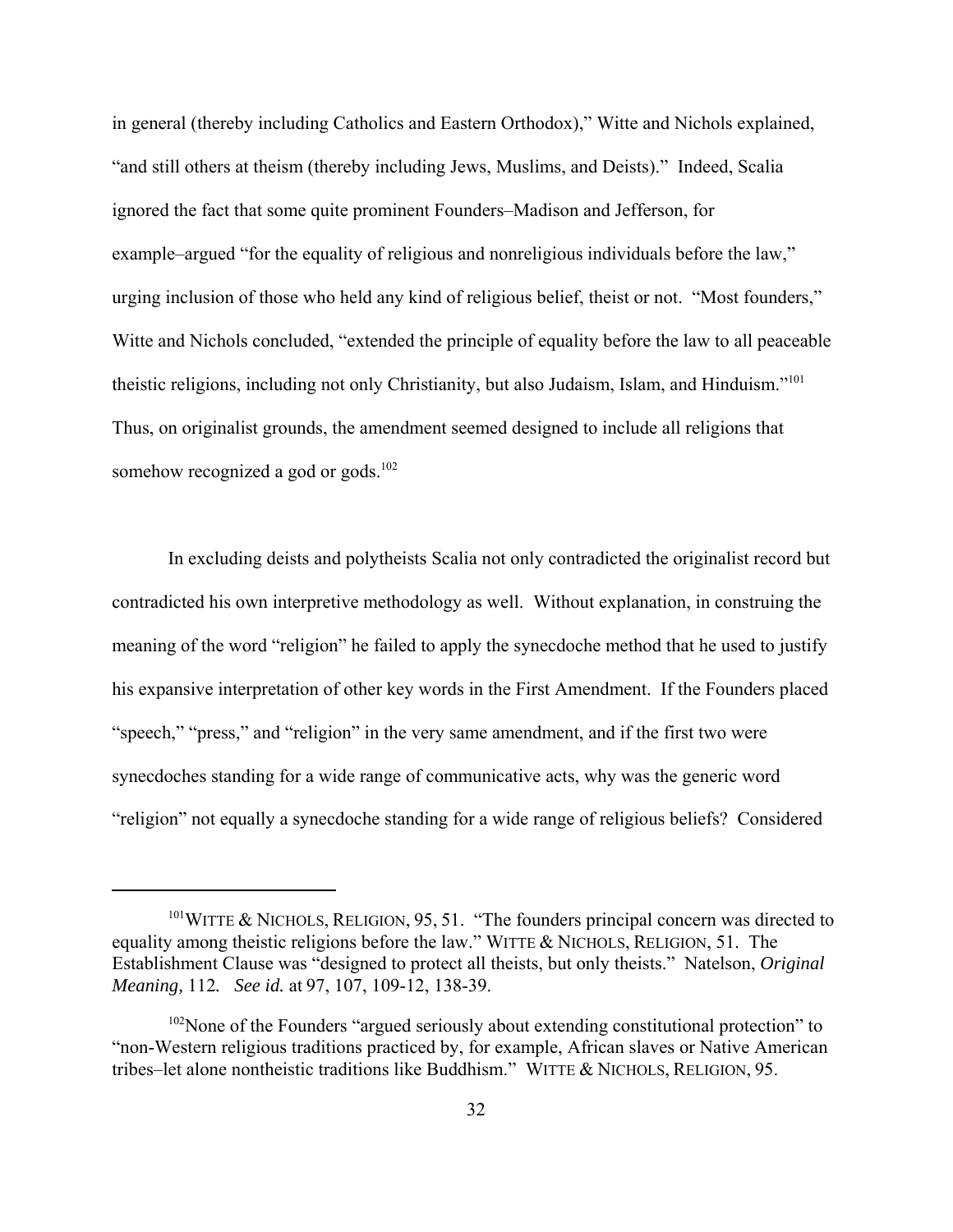as a synecdoche, it should surely have included both deists and polytheists. Scalia, however, was not pursuing interpretive consistency but his own narrower religious goals.

Scalia's exclusion of deists and polytheists also contradicted the broad pronouncement he made when he sought to protect a different religion that met his approval. "I have always believed," he announced in *Board of Education of Kiryas Joel v. Grumet* in 1994, a case involving a small Jewish community, that "the Establishment Clause prohibits the favoring of one religion over others."103 In dismissing deists and polytheists from consideration under the Establishment Clause he did just that.

Specifically, Scalia insisted that the Establishment Clause was intended to refer only to religions that taught the existence of "a benevolent, omnipotent Creator and Ruler of the world."<sup>104</sup> He defended the "ceremonial" use of the Ten Commandments by two counties in Kentucky, for example, on the ground that the commandments were "not so closely associated with a single religious belief" but were "recognized by Judaism, Christianity, and Islam alike as

<sup>&</sup>lt;sup>103</sup>Kiryas Joel, 512 U.S. at 748 (Scalia, J., dissenting). Ironically, and seemingly consistent with Scalia's statement, the majority in *Kiryas Joel* found the state statute that created a school district for members of the Satmar Hasidic community an unconstitutional religious preference violating the Establishment Clause. Thus, contrary to the ostensible import of Scalia's statement quoted in the text, he did not oppose but rather supported that special arrangement. The statute at issue, he explained, was "facially neutral" because it "does not mention religion" and because, in any event, it provided merely a reasonable "accommodation" of religion. *Id.* at 752.

 $104$ Lee v. Weisman, 505 U.S. at 641 (Scalia, J., dissenting).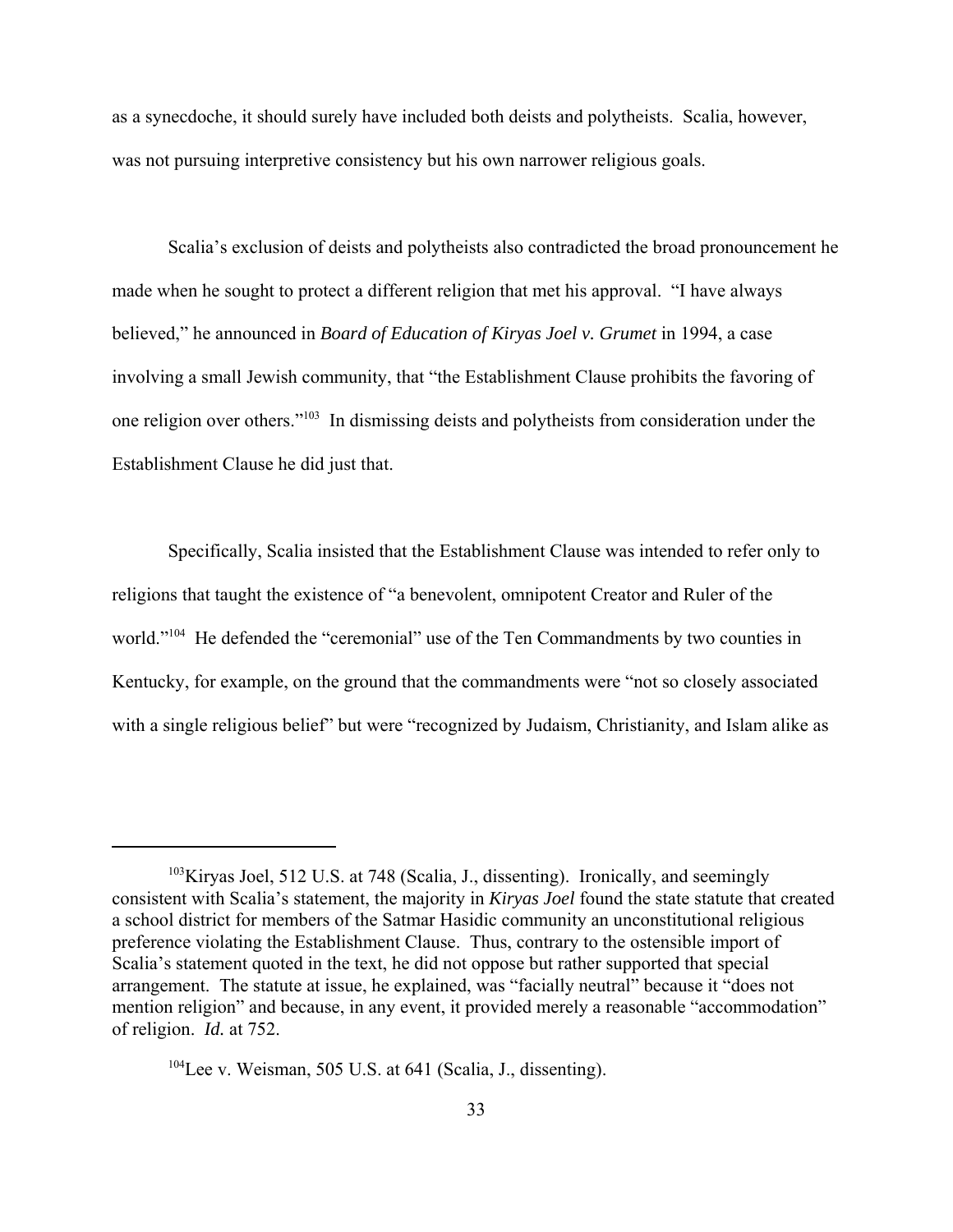divinely given."<sup>105</sup> Neither the constitutional text nor the original understanding singled out those three monotheistic religions as jointly circumscribing the meaning of the Establishment Clause, however, just as neither called for the exclusion of deists and polytheists. Thus, as a matter of original understanding, Scalia's interpretation arbitrarily narrowed the category of theistic religions that many or most of the Founders understood as falling within its coverage.

Originalist sources underscored other flaws as well in his appeal to those monotheistic religions. One was that at the founding Americans tended to be quite hostile toward Islam and its theology, and they were not moved to attribute any authority to it merely because it was a monotheistic religion. Rather, they were deeply suspicious of Islam because they believed that "Muslims submitted to religious despotism and were taught to accept political despotism."106 Another flaw was that, insofar as the Founders did generally agree on more particular religious matters, they agreed not on generalized monotheism but on the virtues of specifically Protestant Christianity.<sup>107</sup> All but two states disqualified Jews, Unitarians, and agnostics from office, while some states refused even to allow them to vote. Rhode Island even barred Jews from citizenship

<sup>105</sup>McCreary, 545 U.S. at 909 (Scalia, J., dissenting). *Accord, e.g., id.* at 894; Transcript of oral argument in *Salazar v. Buono*, No. 08-472 (Oct. 7, 2009), at 39, 51 (hereafter, "Oral Argument in *Salazar*") (remarks of Scalia, J.).

<sup>&</sup>lt;sup>106</sup>ROBERT J. ALLISON, THE CRESCENT OBSCURED: THE UNITED STATES AND THE MUSLIM WORLD, 1776-1815, at 59 (1995). *See* Thomas S. Kidd, "*Is It Worse to Follow Mahomet than the Devil?": Early American Uses of Islam*, 72 CHURCH HIST. 766 (2003). During the ratification debates, critics occasionally attacked Article VI's no-religous-test provision as an invitation to "Mahometans," WITTE & NICHOLS, RELIGION, 72, but many of the Founders viewed Islam as a theistic religion and would, in theory at least, have believed that should receive equal protection. *Id*, at 51.

<sup>107</sup>*See, e.g.,* WITTE & NICHOLS, RELIGION, 95; MORTON BORDEN, JEWS, TURKS, AND INFIDELS 8-20 (1984) (hereafter, "BORDEN, JEWS").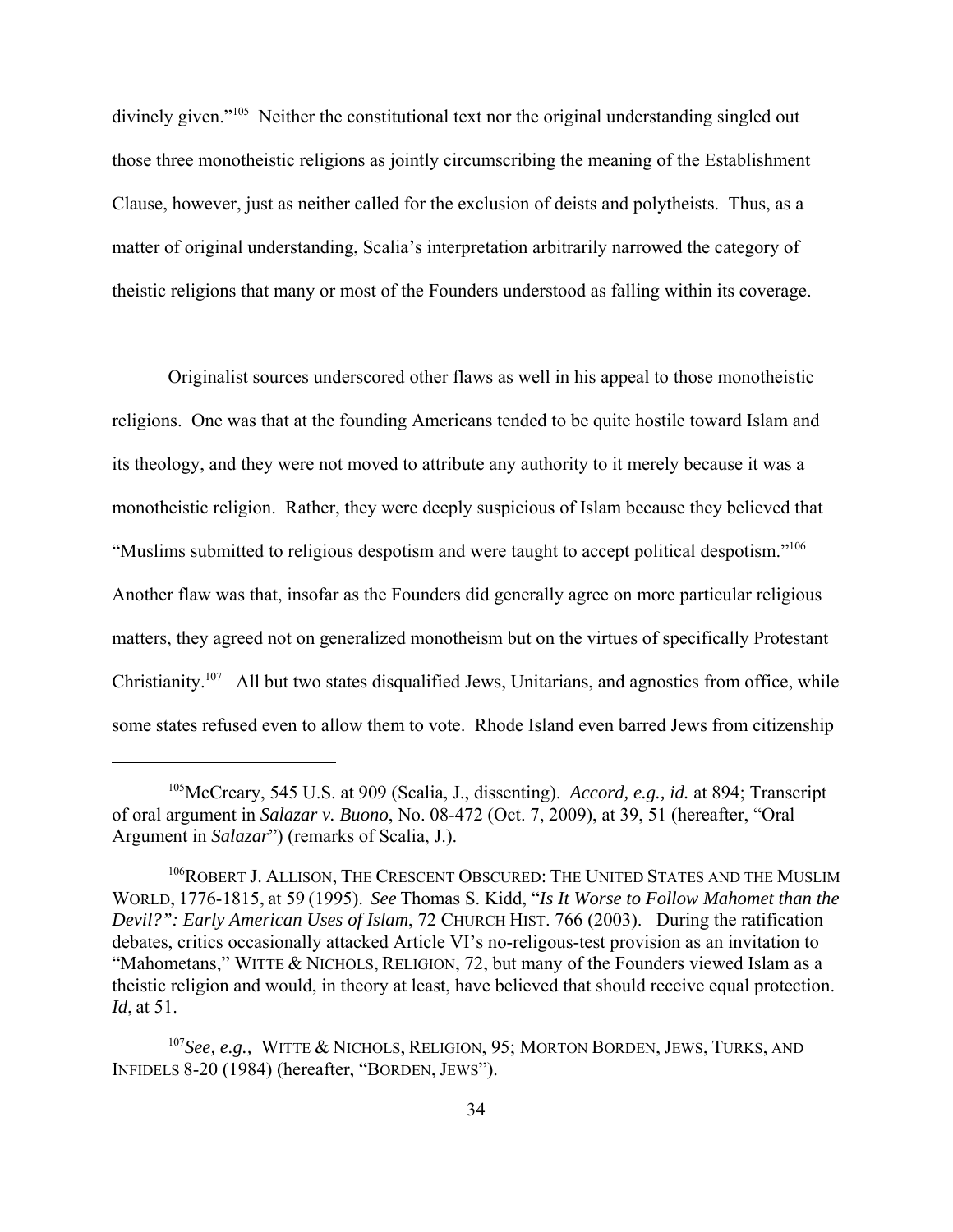and maintained that bar until 1842.<sup>108</sup> Moreover, in most states only Protestants could hold public office, thus extending the founding generation's religious discrimination to Catholics who, as Madison noted, constituted "a small & even unpopular sect in the U.S."<sup>109</sup>

Scalia's Establishment Clause jurisprudence, then, was the result of neither originalist nor textualist requirements but the product of his own determination to find a way to ensure a vibrant role in American life and politics for religion, especially what he regarded as traditional monotheistic religion.<sup>110</sup> "If religion in the public forum had to be entirely nondenominational," he declared, "there could be no religion in the public forum at all."<sup>111</sup> Scalia would not tolerate that result, so he simply construed the bare text of the Establishment Clause to mean what he wanted it to mean. He attributed his interpretation to the Founders, but it was not the Founders but his own personal convictions that shaped his constitutional views. He was determined not

<sup>108</sup>Michael W. McConnell, *The Origins and Historical Understanding of the Free Exercise of Religion,* 103 HARV. L. REV. 1409, 1425 (1990) (hereafter, "McConnell, *Origins and Historical Understanding*); BORDEN, JEWS, 13. "The constitution of New York (1777), was the only [state constitution] without restrictions on holding office for Jews," *id.* at 13.

<sup>109</sup>Koppelman, *Phony Originalism*, 9; James Madison to Edward Livingston, July 10, 1822 in 9 THE WRITINGS OF JAMES MADISON (Gaillard Hunt, ed., 1910), 101. During the ratification debates critics sometimes attacked Article VI's no-religious-test provision as "an invitation to Papists." WITTE & NICHOLS, RELIGION, 72. The Revolution and Constitution, wrote Federalist legal scholar James Kent in 1794, effected a break from "papal tyranny." KUNAL M. PARKER, COMMON LAW, HISTORY, AND DEMOCRACY IN AMERICA, 1790-1900: LEGAL THOUGHT BEFORE MODERNISM 69 (2011).

<sup>110&</sup>quot;[T]hose who adopted our Constitution," he declared, certainly "believed that the public virtues inculcated by religion are a public good." Lamb's Chapel, 508 U.S. at 400 (Scalia, J., concurring in the judgement). For Scalia' efforts to protect religion under the Free Exercise Clause, *see, e.g.,* Locke v. Davey, 540 U.S. at 726 (Scalia, J., dissenting).

 $111$ McCreary, 545 U.S. at 893 (Scalia, J., dissenting).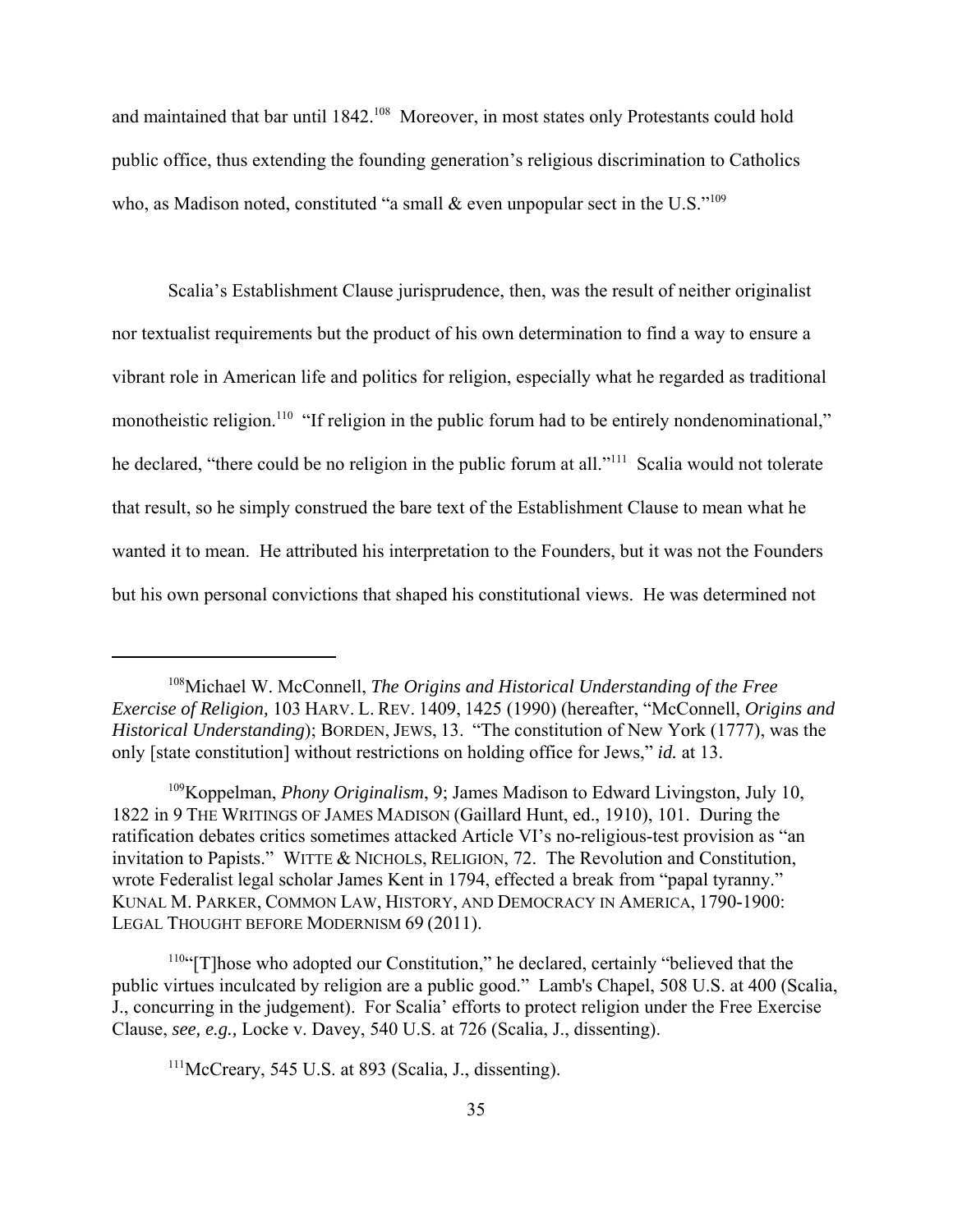only to foster religion in the "public forum" but also to expand the ability of government to provide resources and funding for religious groups and organizations. Consistently he upheld programs and policies that provided such support<sup>112</sup> and repeatedly denied standing to those who sought to use the Establishment Clause to challenge them.<sup>113</sup> Indeed, he was even willing to defend a state statute that required the teaching of the religiously inspired and motivated theory of "creation science" as if the issue was one truly involving academic freedom and the theory one truly involving scientific inquiry.<sup>114</sup>

While Scalia at least nodded toward originalism in construing the Establishment Clause, in construing the Free Exercise Clause he essentially abandoned it in his important decision in *Employment Division v. Smith*. 114 Relying on grounds of precedent and expedience *,* he ruled

<sup>113</sup>*See, e.g.,* Hein v. Freedom From Religion Foundation, Inc., 551 U.S. 587, 618 (2007) (Scalia, J., concurring in the judgment); Arizona Christian School Tuition Organization v. Winn, 563 U.S. 125, 146 (2011) (Scalia, J., concurring).

114Edwards v. Aguillard, 482 US 578, 610, 626 (1987) (Scalia, J., dissenting). Scalia's opinion exemplified his determination to use the law to advance religious ideas over "secular" ones. His opinion "confuses science with religion," and in "confusing science teaching with religious catechism, and referring to the teaching of evolution as "indoctrination," Scalia apes (so to speak) the advocacy that his favored parties, the anti-evolutionists, have employed to undermine science and mislabel evolution as some sort of improperly imposed religious belief." Stephan A. Newman, *Evolution and the Holy Ghost of Scopes: Can Science Lose the Next Round?*, 8 RUTGERS J. L. & RELIGION 11, 37 (2007).

114Smith, 494 U.S. 872 (1992) (Scalia, J.). "In rewriting free-exercise jurisprudence in *Employment Division of Oregon v. Smith,* 494 U.S. 872 (1990), for example, Scalia eschewed textual and historical approaches in favor of seizing upon a weak precedential base as the foundation for persuasively mischaracterizing existing doctrines." DAVID A. SCHULTZ &

<sup>112</sup>*See, e.g.,* Zelman v. Simmons-Harris, 536 U.S. 639 (2002) (Rehnquist, C.J., joined by Scalia, J.); Mitchell v. Helms, 530 U.S. 793 (2000) (Thomas, J., joined by Scalia, J., announcing judgment of Court); Bowen v. Kendrick, 487 U.S. 589 (1988) (Rehnquist, C.J., joined by Scalia, J.); Agostini v. Felton, 521 U.S. 203 (1997) (O'Connor, J., joined by Scalia, J.).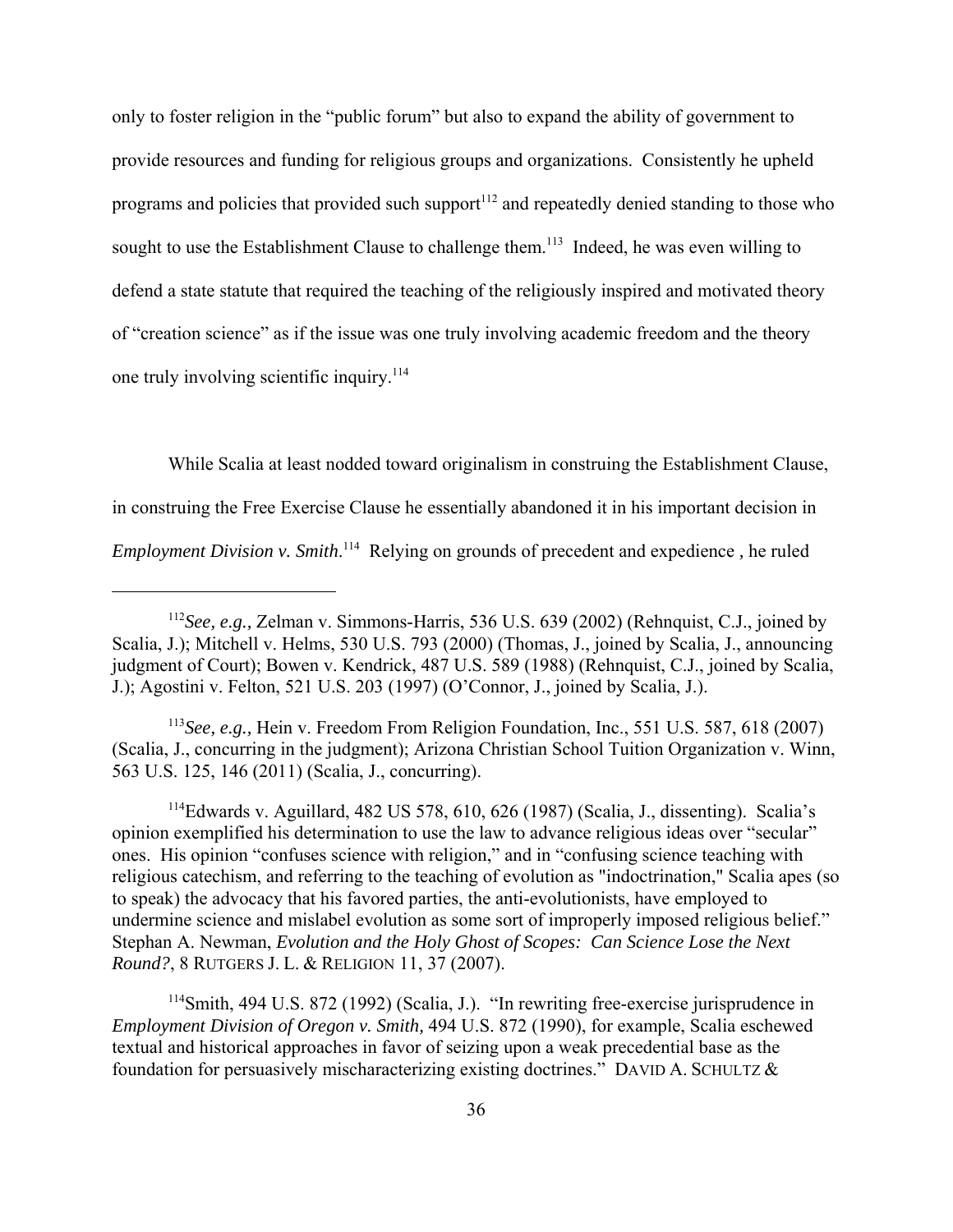that the Free Exercise Clause did not protect Native Americans from the application of "general" anti-drug laws when they used peyote as part of their religious practices.<sup>115</sup> He based his decision on the fact that the United States had changed drastically since the founding and that constitutional law had to adapt to the vastly expanded religious diversity that marked modern America. Otherwise, he warned, such diversity would threaten "anarchy." That "danger increases in direct proportion to the society's diversity of religious beliefs," he explained, and the United States had become "a cosmopolitan nation made up of people of almost every conceivable religious preference."116 That extreme religious diversity was constitutionally determinative. "[P]recisely because we value and protect that religious divergence," he declared, "we cannot afford the luxury" of giving the Free Exercise Clause a more protective meaning.<sup>117</sup> For that facially practical and adaptive reason–another example of his now-and-then "living" constitutionalism–he concluded that the Court had to restrict the protection that the clause provided. Thus, as he excluded deists and polytheists from the protection of the Establishment Clause, he excluded Native Americans whose religious practices incorporated peyote from the

CHRISTOPHER E. SMITH, THE JURISPRUDENTIAL VISION OF JUSTICE ANTONIN SCALIA 209 (1996). Scalia tried to defend his originalism in *Smith* in *City of Boerne v. Flores*, 521 U.S. 507, 537 (Scalia, J., concurring in part).

 $115$ Smith, 494 U.S. at 885 (Scalia, J.).

<sup>116</sup>Scalia quoted the latter phrase from *Braunfeld v. Brown*, 366 U.S. 599, 606 (1961). Smith, 494 U.S. at 888 (Scalia, J.). If Americans "strictly observed original intent, much of what constitutes religion in the twenty-first century would be excluded from First Amendment protection." WITTE & NICHOLS, RELIGION, 95.

<sup>&</sup>lt;sup>117</sup>Smith, 494 U.S. at 888 (Scalia, J.). A broader interpretation "would open the prospect of constitutionally required religious exemptions from civic obligations of almost every conceivable kind." *Id.* at 888. For a critique of Scalia's position in *Smith*, *see, e.g.,* McConnell, *Origins and Historical Understanding*.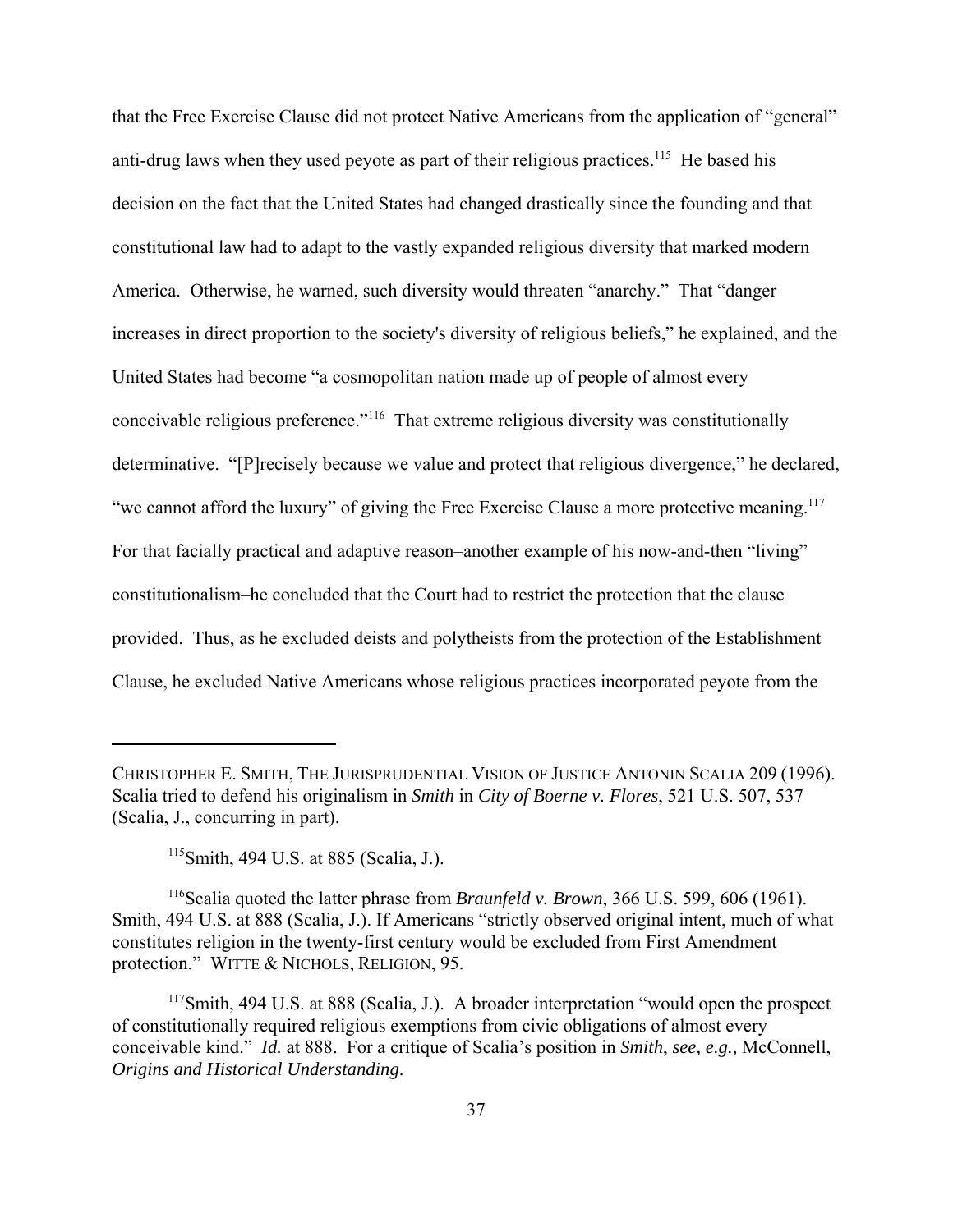protection of the Free Exercise Clause.

Scalia's "living" constitutionalism in *Smith* served his more particular purposes well, for subjecting all religions to "neutral" laws of "general" applicability substantially advantaged the traditional monotheistic religions he favored. Those religions commanded widespread public acceptance and consequently would be able to protect their own particular interests and practices in the political process. "It may fairly be said," he acknowledged candidly, "that leaving accommodation to the political process will place at a relative disadvantage those religious practices that are not widely engaged in."118 Thus, for religions he adopted a reverse *Carolene Products* approach,<sup>119</sup> subjecting "discrete and insular minorities" to the political power of large and well-connected ones. In particular, his "living" constitutionalism placed his beloved Catholicism in a strong position. In the eighteenth century it had been but a "small and even unpopular sect" whose members were generally barred from holding public office, but by Scalia's day it had become a religion that was "widely engaged in," politically powerful, and highly effective in defending its interests in the political arena.<sup>120</sup>

 $118$ Smith, 494 U.S. at 890 (Scalia, J.).

 $119$ United States v. Carolene Products Co., 304 U.S. 144, 152 n.4 (1938) (Stone, J.) (suggesting the need for special judicial protection of "discrete and insular minorities" unable to protect themselves in the ordinary political process).

 $120$ The political power of the Catholic Church, as well as that of other main line religions, had been apparent when Congress enacted national prohibition in the Volstead Act in 1919 but excepted sacramental wine from its ban. Michael D. Newsom, *Some Kind of Religious Freedom: National Prohibition and the Volstead Act's exemption for the Religious Use of Wine*, 70 BROOKLYN L. REV. 739, 744 (2005).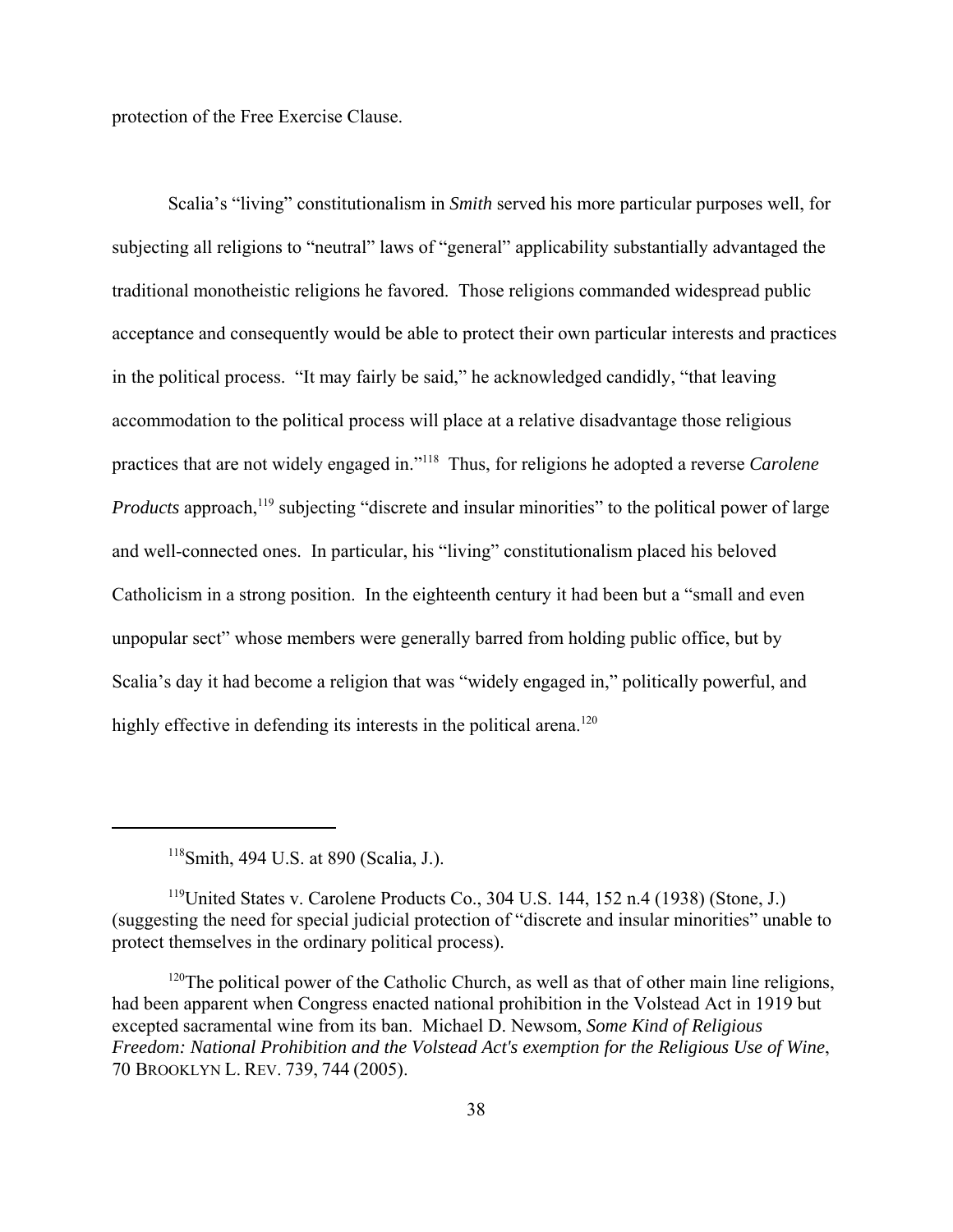On occasion, too, as in *Smith*, Scalia's parochial views on religion could be rawly apparent.<sup>121</sup> In an Establishment Clause case involving a single large Latin cross that marked a national war memorial cemetery he insisted in open court that the cross had a universal significance as a symbol of respect for the war dead. "The cross," he declared in oral argument in *Salazar v. Buono* in 2009, "is the most common symbol" in war memorial cemeteries to signal "the resting place of the dead." The lawyer arguing the case objected immediately. "The cross is the most common symbol of the resting place of Christians," he replied. "I have been in Jewish cemeteries," and there was "never a cross on a tombstone of a Jew." Recognizing the incongruity of Scalia's presumption, the audience broke into laughter. The cross, the lawyer then repeated, "is the most common symbol to honor Christians." While the audience had immediately caught on, Scalia did not. Instead, he scornfully repeated his earlier assertion. "I don't think you can leap from that to the conclusion that the only war dead that that cross honors are the Christian war dead." Then, fiercely obstinate or invincibly clueless, he doubled-down. "I think that's an outrageous conclusion."122

While Scalia's interpretation of the Constitution's religion clauses showed his willingness to distort or abandon both originalism and textualism, his interpretation of two other key constitutional provisions revealed similar inconsistencies and contradictions. In construing

<sup>&</sup>lt;sup>121</sup>In *Smith* Scalia showed little understanding or sympathy for the peyote-using religious practices of Native Americans. *See* GARRETT EPPS, TO AN UNKNOWN GOD: RELIGIOUS FREEDOM ON TRIAL (2001).

<sup>122</sup>Oral Argument in *Salazar* at 38-39. Subsequently Scalia wrote a separate opinion in the case maintaining that the plaintiff who challenged the use of the cross lacked standing. Salazar v. Buono, 559 U.S. 700, 729 (2010) (Scalia, J., concurring in the judgment).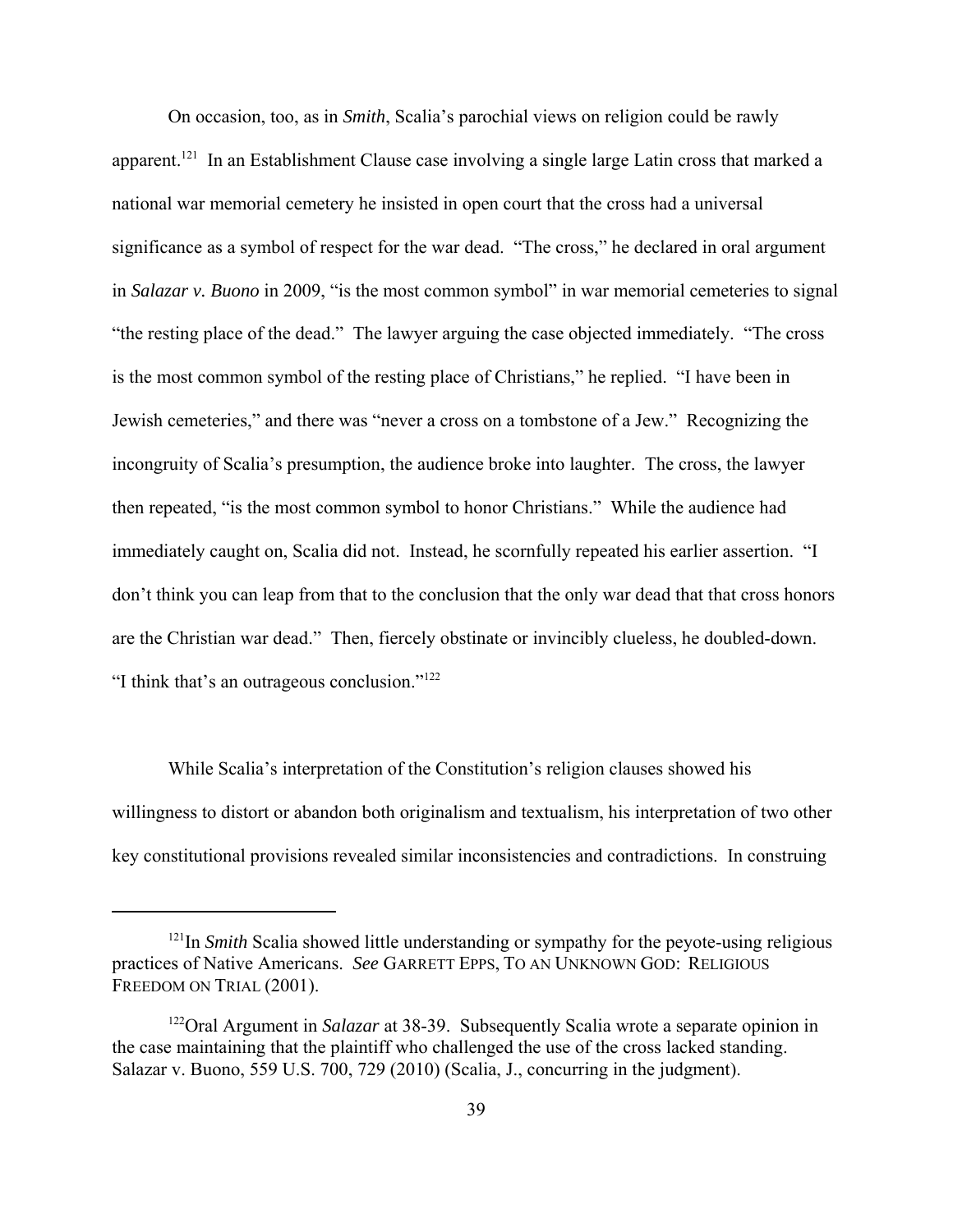the Commerce Clause, he relied strictly on the constitutional text to challenge the "negative" or "dormant" commerce power, the doctrine that the Court could use the clause to invalidate state laws that impinged improperly on interstate commerce even in the absence of congressional legislation.<sup>123</sup> That doctrine, he insisted, had "no foundation in the text of the Constitution."<sup>124</sup> In construing the Eleventh Amendment, however, he abandoned the constitutional text entirely and expanded the amendment's reach far beyond its explicit terms<sup>125</sup> and contrary to the Court's early decisions interpreting it.<sup>126</sup> To justify that anti-textual result, he was even willing to join an opinion by Chief Justice Rehnquist for a 5-4 majority that explicitly rejected textualism. That opinion scorned "blind reliance upon the text of the Eleventh Amendment" and declared that an argument based on a "lengthy analysis of the text of the Eleventh Amendment is directed at a

<sup>&</sup>lt;sup>123</sup>E.g., Tyler Pipe Industries Inc. v. Washington State Department of Revenue, 483 U.S. 232, 254 (1987) (Scalia, J., concurring in part and dissenting in part). "From his first term on the Court, Scalia has consistently opposed what he calls the Court's 'negative' Commerce Clause jurisprudence." ROSSUM, ANTONIN SCALIA'S JURISPRUDENCE, 91. For Scalia's treatment of the dormant Commerce Clause, *see* id. at 91-98.

<sup>&</sup>lt;sup>124</sup>Pharmaceutical Research & Manufacturers Association of America v. Walsh, 538 U.S. 644, 674 (2003) (Scalia, J., concurring in the judgment). *Accord* West Lynn Creamery, 512 U.S. 186, 207, 209-10 (1994) (Scalia, J., concurring in the judgment).

<sup>125</sup>*E.g.*, Blatchford v. Native Village of Noatak, 501 U.S. 775, 779 (1991) (Scalia, J.) (applying Eleventh Amendment to bar suit by Native American tribe, a category clearly not covered by the amendment's text). *See also* Alden v. Maine, 527 U.S. 706, 728-29 (1999) (Kennedy, J., joined by Scalia) (because the "Eleventh Amendment confirmed rather than established sovereign immunity as a constitutional principle, it follows that the scope of the States' immunity from suit is demarcated not by the text of the Eleventh Amendment alone, but by fundamental postulates implicit in the constitutional design"). *Accord* Federal Maritime Commission v. South Carolina State Ports Authority, 535 U.S. 743 (2002) (Thomas, J., joined by Scalia).

<sup>126</sup>*E.g.,* Cohens v. Virginia, 19 U.S. (6 Wheat.) 264, 405-12 (1821) (Marshall, C.J.).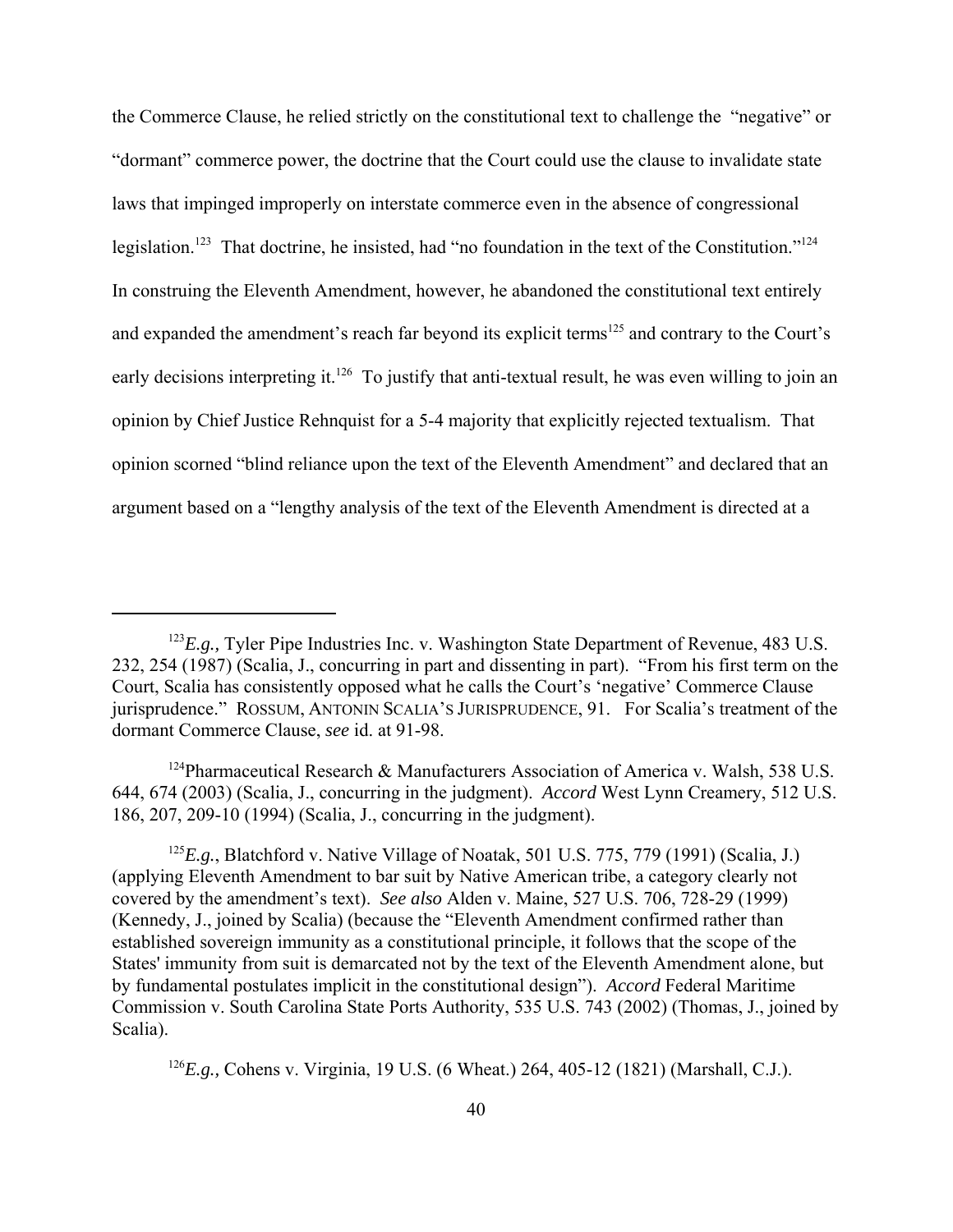straw man."127 While precedents supported Scalia's non-textualist interpretation of the Eleventh Amendment, a longer line of precedents supported the Court's non-textualist interpretation of the dormant Commerce Clause. Thus, a commitment to stare decisis could not explain the divergent positions he took in the two areas.128 Inconsistent on both textual and precedential grounds*,* his opinions in these two areas were consistent in only one respect. They both served one of his primary ideological goals, limiting federal judicial power.

Addressing the Commerce Clause, moreover, Scalia was capable of a stunning aberration. While he had joined the conservatives "federalism revolution" in confining congressional power under the clause, $129$  at a critical moment he switched sides. Choosing to write a separate--and therefore wholly unnecessary--concurrence in *Gonzales v. Raich*, he advanced an exceptionally broad view of the commerce power that stretched it well beyond the limits that he and the other conservatives had previously upheld.<sup>130</sup> There, he voted with the

<sup>129</sup>United States v. Lopez, 514 U.S. 549 (1995) (Rehnquist, C.J., joined by Scalia, J.) (limiting the commerce power to channels and instrumentalities of interstate commerce as well as to activities that "substantially affected" interstate commerce).

<sup>&</sup>lt;sup>127</sup>Seminole Tribe of Florida v. Florida, 517 U.S. 44, 69 (1996) (Rehnquist, C.J., joined by Scalia). Scalia would use the text of the amendment, however, when it served his purpose. College Savings Bank v. Florida Prepaid Postsecondary Education Expense Board, 527 U.S. 666, 689 (1999) (Scalia, J.).

<sup>&</sup>lt;sup>128</sup> Though its precise terms bar only federal jurisdiction over suits brought against one State by citizens of another State or foreign state, we have long recognized that the Eleventh Amendment accomplished much more." College Savings Bank., 527 U.S. at 669 (Scalia, J.) (citing precedents beginning in 1890, including *Seminole Tribe*).

 $130$ Gonzales v. Raich, 545 U.S. 1, 33 (2005) (Scalia, J., concurring in the judgment). When asked about the contradiction between *Lopez* and *Raich* at a Federalist Society meeting, Scalia refused to answer. "Oh no," he responded. "Get another question." BISKUPIC, AMERICAN ORIGINAL, 9.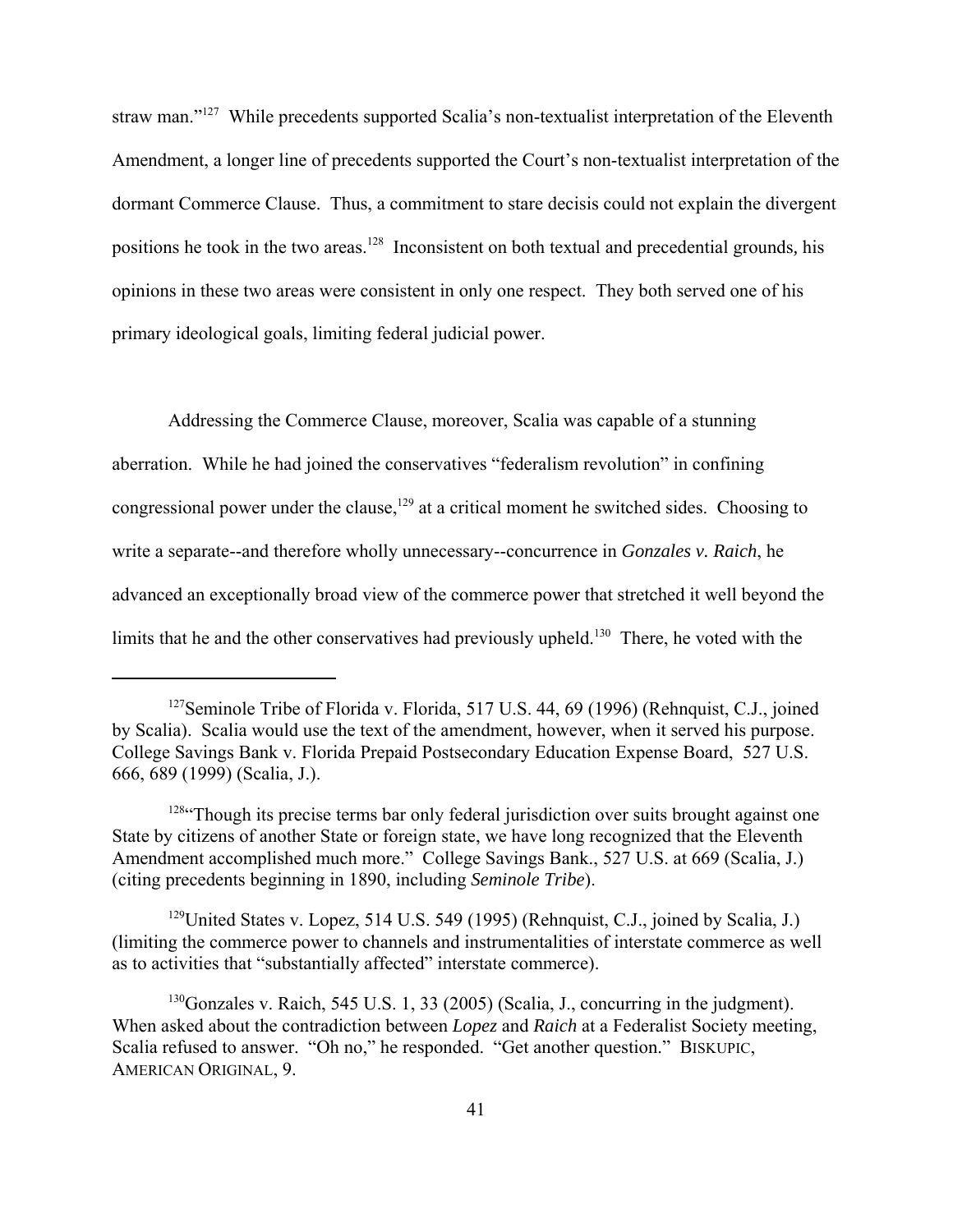Court's liberals to set aside a state statute and uphold federal authority to prohibit the use of marijuana for medical purposes, even when the marijuana was home-grown and for personal use only.<sup>131</sup> His concurrence urged so sweeping a view of the commerce power that Justice Ginsburg happily and prominently cited it in three separate places in her subsequent opinion supporting the constitutionality of the Affordable Care Act.<sup>132</sup> In that later case, however, decided several years after *Raich*, Scalia returned to the conservative fold and adopted a narrower position that held the hotly contested measure--the paramount achievement of Democratic president Barack Obama--unconstitutional.133 Scalia's aberrant behavior in *Raich* suggested to some that he was using the case to show himself less conservative and to thereby increase his chances of being selected to replace the recently deceased Rehnquist as Chief Justice.<sup>134</sup> Whatever his motive in *Raich*, there seemed no plausible originalist, textualist, of traditionalist explanation for his embarrassing flip-flops.<sup>135</sup> His subsequent return to the conservative fold in the Affordable Care

<sup>132</sup>National Federation of Independent Business v. Sibelius, 567 U.S. at 618 (two references), 619 (Ginsburg, J., concurring in the judgment in part and dissenting in part). Ginsburg also cited Scalia's article on "The Rule of Law" against him. *Id.* at 644.

133Sibelius, 567 U.S. at 646 (Scalia, J., dissenting).

<sup>134</sup>MURPHY, SCALIA, 321-33, esp. 324-25. Considering Rehnquist's possible successor, Scalia's personal friend, Vice-President Dick Cheney and other conservatives initially pushed him forward for promotion to the center chair. PETER BAKER, DAYS OF FIRE: BUSH AND CHENEY IN THE WHITE HOUSE 417 (2013); JEFFREY TOOBIN, THE NINE: INSIDE THE SECRET WORLD OF THE SUPREME COURT 280 (2007). Scalia feared that he was too old for the appointment, but he nonetheless admitted that he wanted it. JOAN BISKUPIC, THE CHIEF: THE LIFE AND TURBULENT TIMES OF CHIEF JUSTICE JOHN ROBERTS 139, 160, 173 (2019).

 $135$ Conservative law professor Randy Barnett, litigating the conservative challenge to the Affordable Care Act, offered an analysis that attempted to explain why, in spite of *Raich*, Scalia could still vote to invalidate the statute, as he subsequently did. Randy Barnett, *Undertanding Justice Scalia's Concurrence in Raich*, THE VOLOKH CONSPIRACY, March 9, 2012. In a critical

 $131$ Raich, 545 U.S. at 7 (Stevens, J.).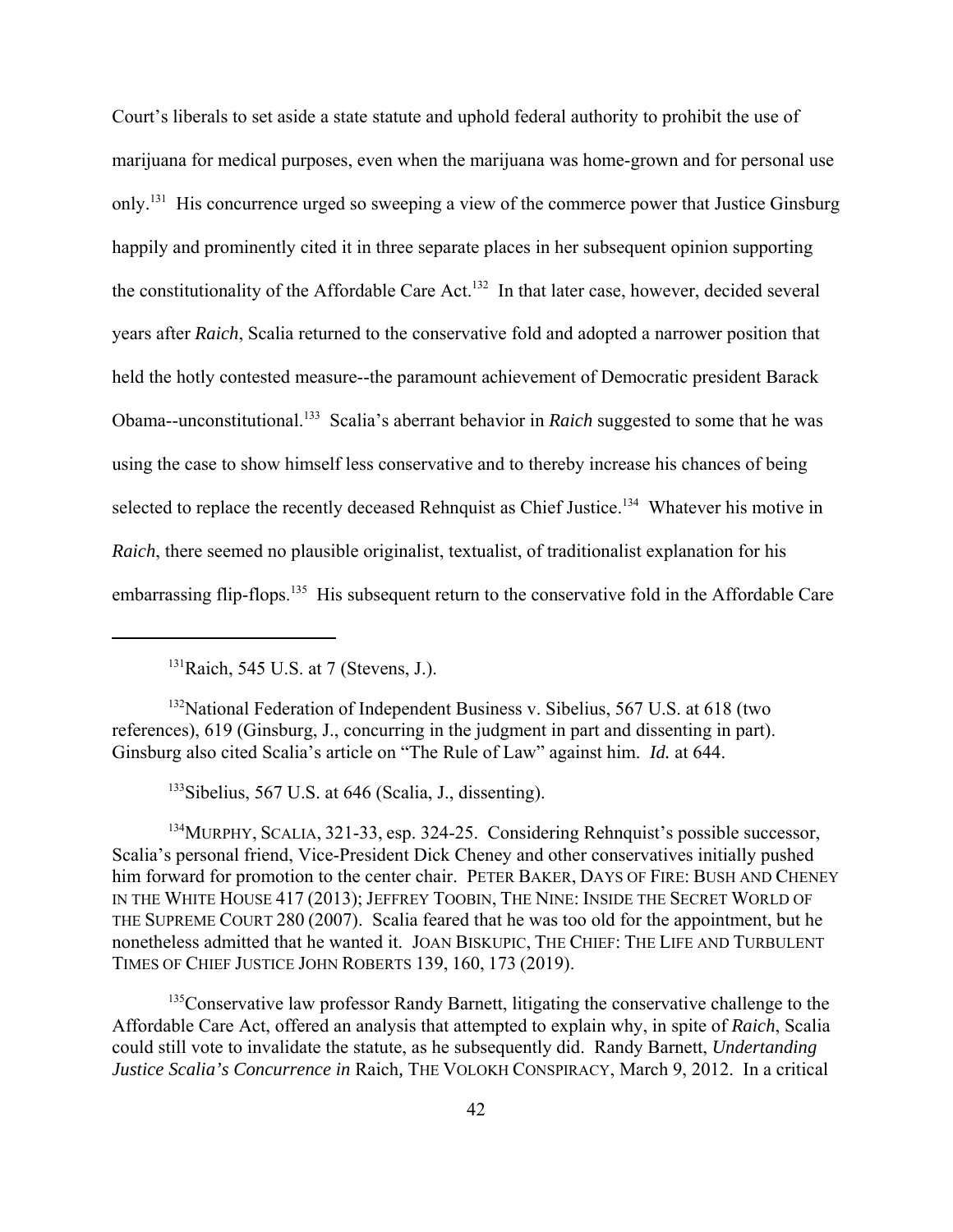Act case, however, was wholly consistent with his political and ideological views.

Scalia's assertion of a sweeping commerce power in *Raich*, moreover, was doubly embarrassing for him. Not only was it inconsistent with the other restrictive opinions on the Commerce Clause that he joined before and after it, but it was also inconsistent with his scornful view of the Necessary and Proper Clause. In *Raich* he relied on that clause to support his defense of an extremely broad commerce power, arguing that "the authority to enact laws necessary and proper for the regulation of interstate commerce is not limited to laws governing intrastate activities that substantially affect interstate commerce."<sup>136</sup> Only eight years earlier, writing for the Court, he had mocked a dissent for being so baseless that it "of course resorts to the last, best hope of those who defend ultra vires congressional action, the Necessary and Proper Clause."<sup>137</sup>

Further, in construing the Eleventh Amendment Scalia not only abandoned textualism but also embarrassed himself on originalist grounds. To provide an originalist cover for his views, he relied on a line of precedents that began, not in the eighteenth or early nineteenth century, but only in 1890. Then, when the Court was scuttling Reconstruction and sanctioning both Southern

comment a lawyer at the Cato Institute could only suggest that "Scalia's preference for rules carried the day in *Raich*." Mark Moller, *What was Scalia Thinking?, available at* https://www.cato.org/publications/commentary/what-was-scalia-thinking, last consulted Aug. 27, 2019.

<sup>&</sup>lt;sup>136</sup>Raich, 545 U.S. at 34-35 (Scalia, J., concurring in the judgment). "Where necessary to make a regulation of interstate commerce effective, Congress may regulate even those intrastate activities that do not themselves substantially affect interstate commerce." *Id.* at 35.

<sup>137</sup>Printz v. United States, 521 U.S. 898, 923 (1997) (Scalia, J.).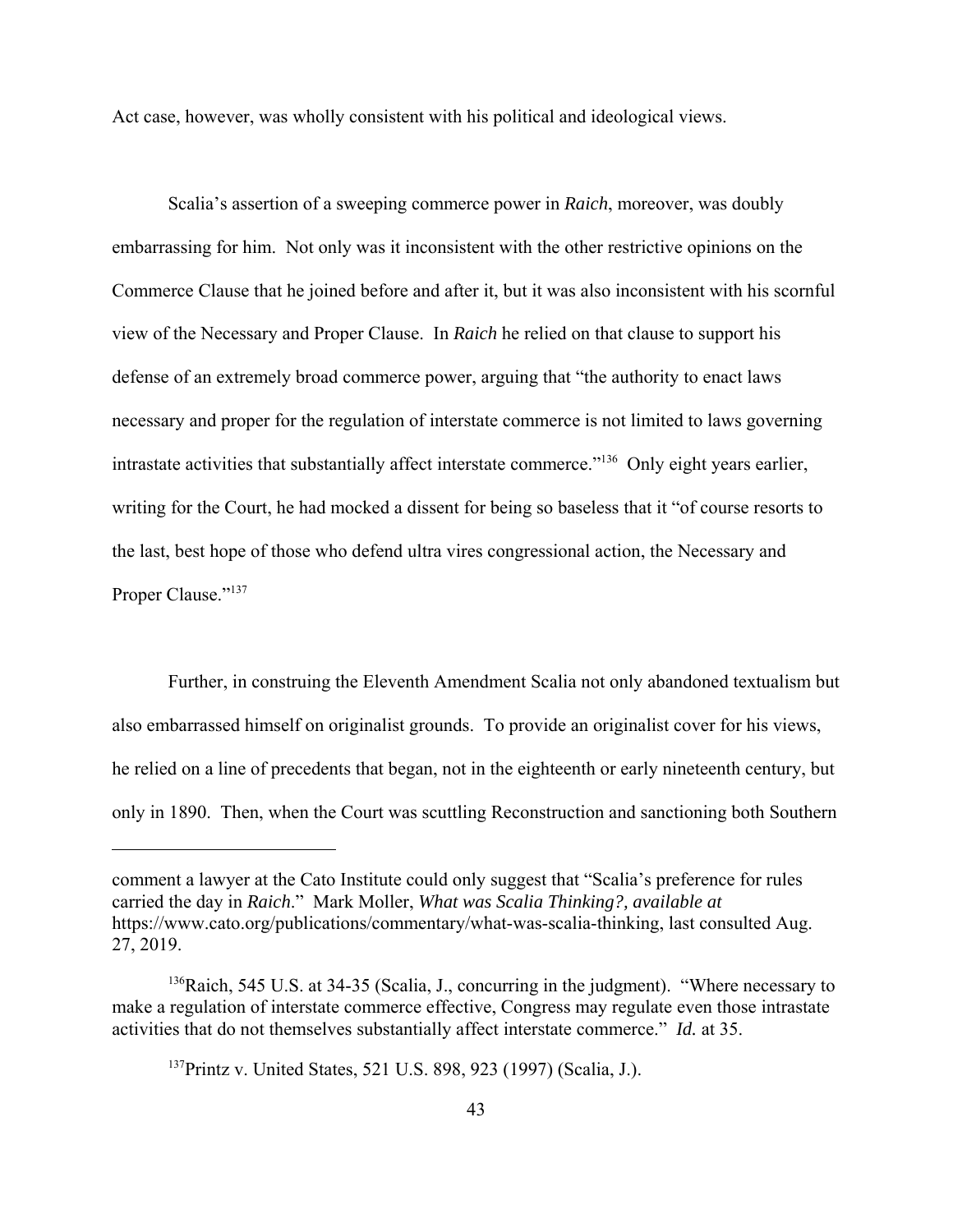bond repudiation and racial segregation and disenfranchisement, the justices had enhanced state independence by elevating the Eleventh Amendment to a newly prominent position in *Hans v. Louisiana*. 138 There, the Court protected the white "redeemer" governments of the South by confecting a dubious originalist justification for ignoring the amendment's text. *Hans* proclaimed that the states enjoyed a pre-constitutional sovereign immunity that barred the federal courts from hearing suits brought against them.<sup>139</sup> In embracing an interpretation that contradicted the text of the Eleventh Amendment Scalia claimed that he was content to rest on the "venerability of an answer consistently adhered to for almost a century," that is, the post-Reconstruction answer that *Hans* created in 1890.<sup>140</sup> He accepted *Hans* as authoritative even though it was consistent with neither the text the Founders had adopted nor the Court's own early nineteenth-century precedents. Instead, he declared that such "a venerable precedent" should control because it had been "embedded within our legal system for over a century."<sup>141</sup> He rejected, of course, the many precedents that established the dormant Commerce Clause even

138Hans v. Louisiana, 134 U.S. 1 (1890) (Bradley, J.).

<sup>139</sup>On the highly questionable and unconvincing nature of *Hans*, *see* Edward A. Purcell, Jr., *The Particularly Dubious Case of* Hans v. Louisiana: *An Essay on Law, Race, History, and "Federal Courts,"* 81 N. C. L. REV. 1927 (2003).

<sup>140</sup>Pennsylvania v. Union Gas Co., 491 U.S. 1, 29, 31-33 (1989) (quote at 34) (Scalia, J., concurring in part and dissenting in part) Although early on he was somewhat uncertain about *Hans*, Welch v. Texas Department of Highways & Public Transportation, 483 U.S. 468, 495-96 (1987) (Scalia, J., concurring in part and concurring in the judgment), he subsequently embraced it fully. On Scalia's abandonment of textualism in the area, *see* ROSSUM, ANTONIN SCALIA'S JURISPRUDENCE, 106-14.

<sup>141</sup>College Savings Bank., 527 U.S. at 689 (Scalia, J.). In *Union Gas*, 491 U.S. at 34-35 (Scalia, J., dissenting) he offered practical reasons to support his decision to defend *Hans* on *stare decisis* grounds.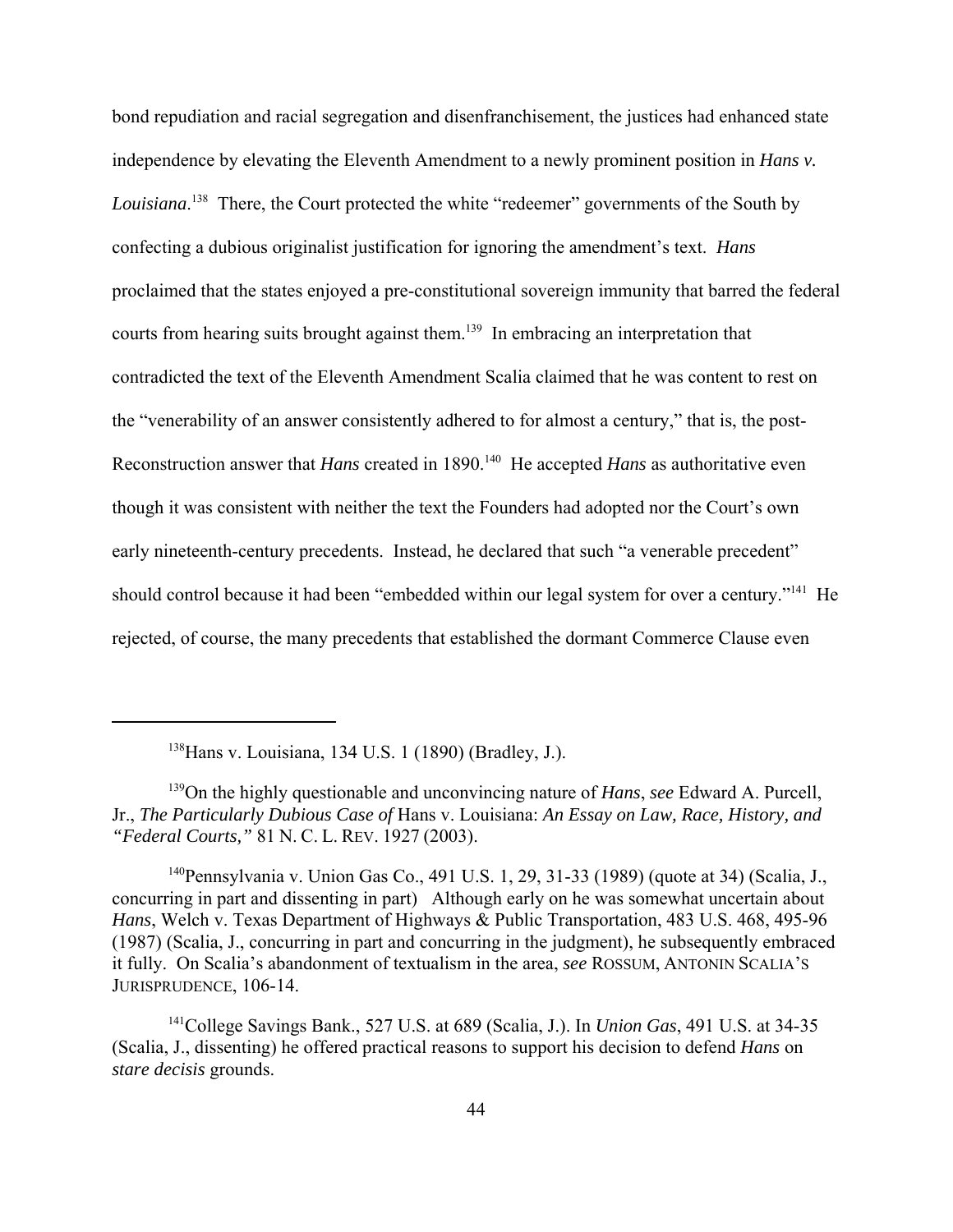though they were even more "venerable" and "embedded" in the legal system.<sup>142</sup> Indeed, Scalia himself traced the origin of the latter doctrine back to the Marshall Court and its formal adoption by the Court to 1873, nearly two decades prior to *Hans*.<sup>143</sup> Nonetheless, on the dormant Commerce Clause--where he sought to limit federal judicial power--"venerability" simply disappeared as a relevant consideration.

In spite of the bold assurance that marked his opinions, Scallia's text-based reasoning was also on occasion simply arbitrary.<sup>144</sup> In *Tennessee v. Lane*, for example, the Court upheld an exercise of congressional power under Section 5 of the Fourteenth Amendment, setting aside the sovereign immunity of the states and enforcing a provision of the Americans With Disabilities

 $143$ Tyler Pipe, 483 U.S. at 260 (Scalia, J., concurring in part and dissenting in part).

<sup>144</sup>*E.g.,* Morales v. Trans World Airlines, Inc., 504 U.S. 374 (1992) (Scalia, J.) (finding preemption by construing phrase "relating to" broadly rather than narrowly when latter interpretation was entirely plausible); CBOCS West, Inc. v. Humphries, 553 U.S. 442, 457, 460 (2008) (Thomas, J., dissenting, joined by Scalia, J) ("When an individual is subjected to reprisal because he has complained about racial discrimination, the injury he suffers is not on account of his race; rather, it is the result of his conduct"). In the former case, three justices (Stevens, Rehnquist, and Blackmun) dissented and Souter did not participate; in the latter case, the other seven justices joined the majority opinion. *See also* Feltner v. Columbia Pictures Tv, 523 U.S. 340, 355 (1998) (Scalia, J., concurring); Dastar Corp v. Twentieth Century Fox Film Corp., 539 U.S. 23 (2003) (Scalia, J.).

<sup>142</sup>The dormant Commerce Clause had been established long before *Hans* in 1890. The doctrine was suggested in *Cooley v. Board of Wardens*, 53 U.S. 299, 319-20 (1851) (Curtis, J.) and stated clearly in the *Case of State Freight Tax*, 82 U.S.232, 279-80 (1873) (Strong, J.), and in *Bowman v. Chicago and Northwestern Railway Co.*, 125 U.S. 465, 485-87 (1888) (Matthews, J.). Fourteen years before Hans the Court had used it to void a state law prohibiting racial segregation in interstate carriers. *Hall v. DeCuir*, 95 U.S. 485, 487-90 (1876) (Waite, C.J.). "The Court's dormant Commerce Clause docket expanded considerably in the period following the Civil War." Barry Cushman, *Federalism*, in THE CAMBRIDGE COMPANION TO THE UNITED STATES CONSTITUTION (Karen Orren & John W. Compton, eds., 2018), 203.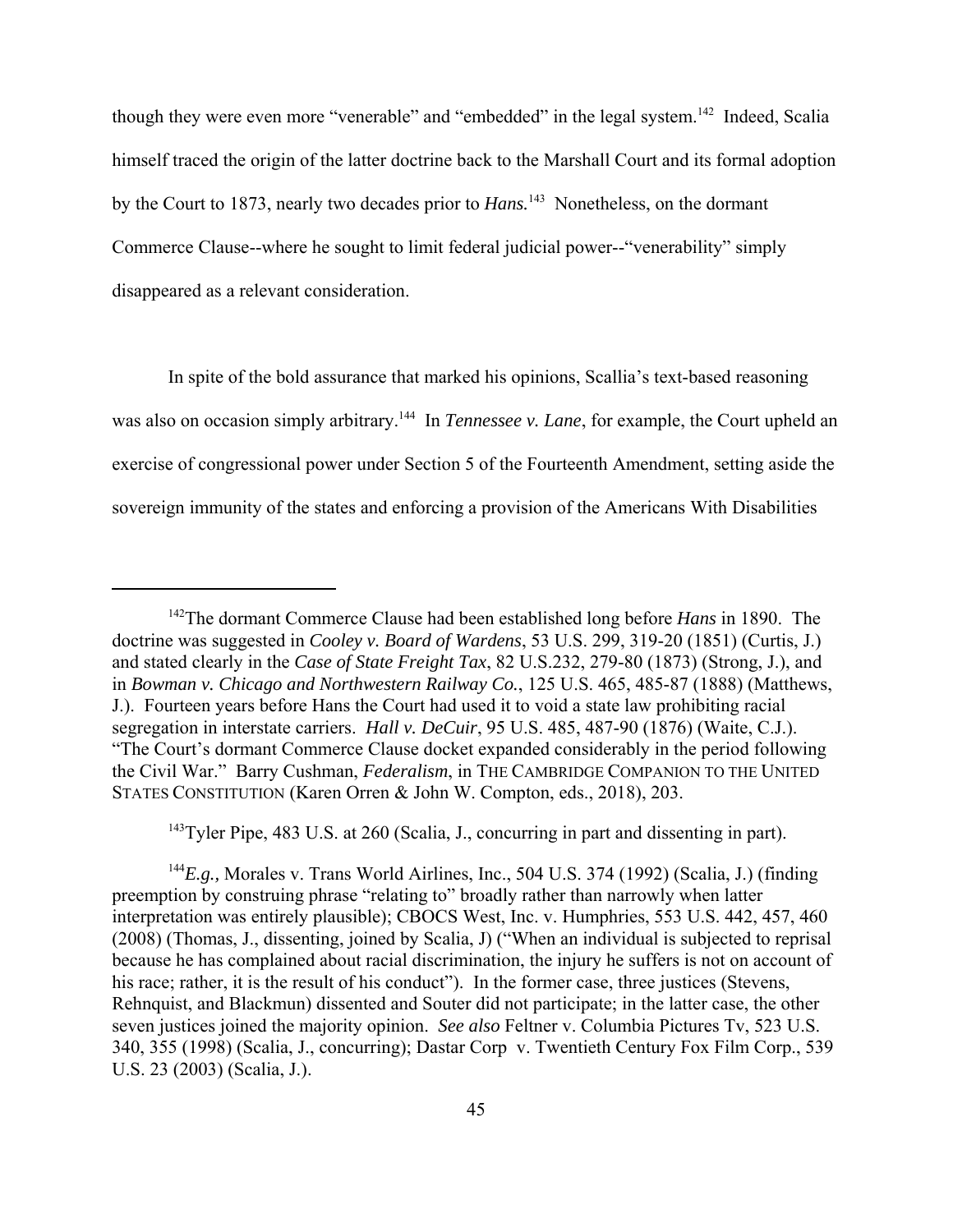Act. Scalia strove repeatedly to limit congressional power under Section 5,<sup>145</sup> and in *Lane* he dissented and relied on the section's text which, he stressed, granted Congress the power "to *enforce*, by appropriate legislation" the amendment's other provisions. Acknowledging that he had italicized the word "enforce," he argued that

one does not, within any normal meaning of the term, "enforce" a prohibition by issuing a still broader prohibition directed to the same end.. One does not, for example, "enforce" a 55-mile-per-hour speed limit by imposing a 45-mile per-hour speed limit- even though that is indeed directed to the same end of automotive safety and will undoubtedly result in many fewer violations of the  $55$ -mile-per-hour limit.<sup>146</sup>

Contrary to that assertion, however, and as he himself could not avoid admitting implicitly, governments could quite reasonably choose to "enforce" a 55 miles-per-hour speed limit by posting a 45 mile-per-hour limit. The simple and virtually universally known fact was that people commonly drove their cars at speeds somewhat above posted limits, regularly exceeding them by five or even ten miles per hour. The word "enforce," in other words, simply did not carry the necessarily rigid and exact meaning that Scalia insisted upon, and it surely did not carry such a restricted meaning from logical or linguistic necessity. $147$ 

<sup>145</sup>*E.g.,* Nevada Department of Human Resources v. Hibbs, 538 U.S. 721, 741 (2003) (Scalia, J., dissenting).

<sup>146</sup>Tennsessee v. Lane, 541 U.S. 509, 554, 558 (2004) (Scalia, J., dissenting).

 $147$ Over the protest of four dissenting Justices, Scalia used a similar narrowing and restrictive technique to deny enforcement of Title VI of the Civil Rights Act of 1964. Alexander v. Sandoval, 532 U.S. 275, 285-86 (2001) (Scalia, J.) (denying the Department of Justice power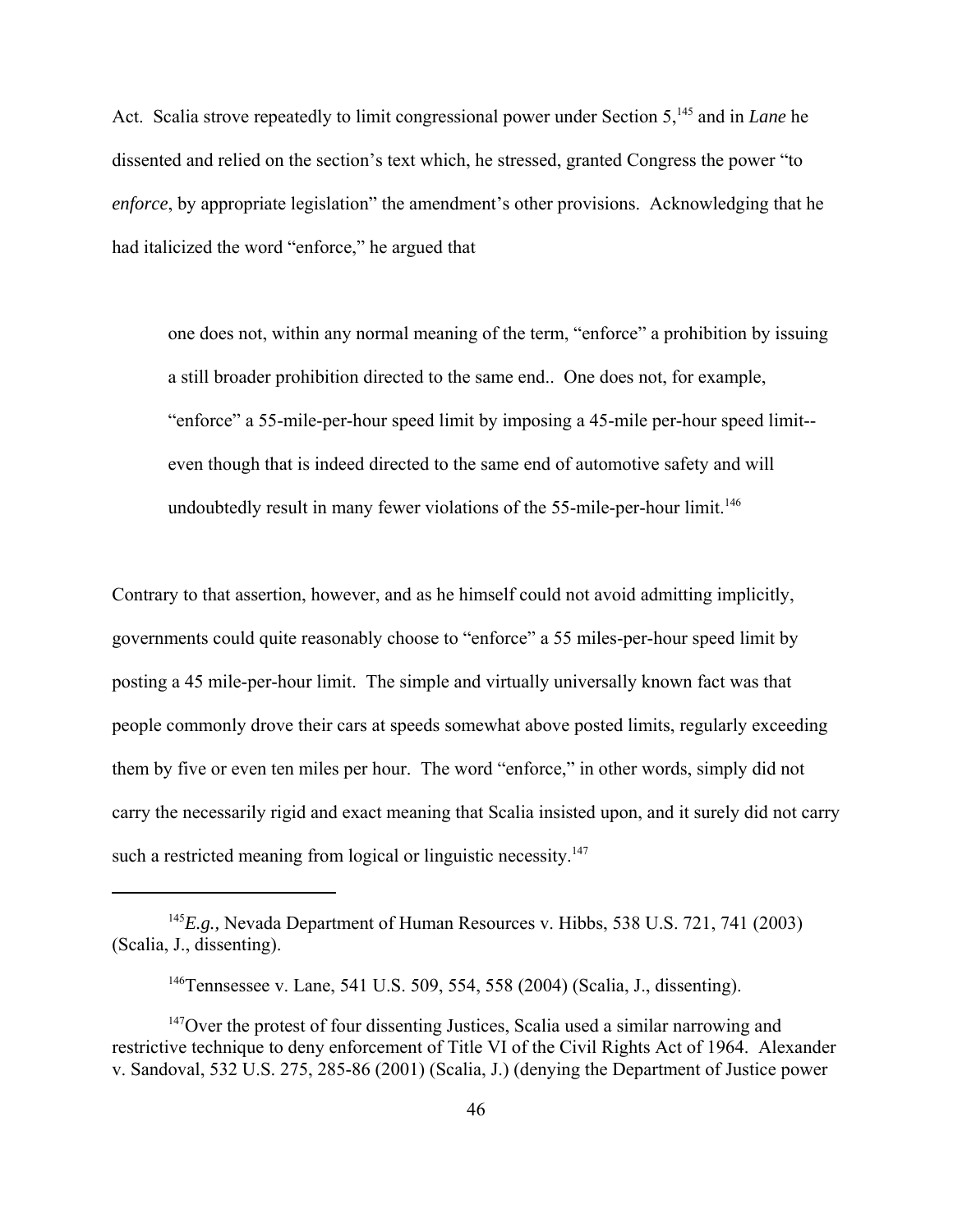Equally striking, the Court had long recognized the obvious and unexceptionable contrary principle of valid law enforcement. "The inclusion of a reasonable margin to insure effective enforcement," declared conservative Justice George Sutherland, "will not put upon a law, otherwise valid, the stamp of invalidity."<sup>148</sup> Indeed, in a different doctrinal context where he was seeking to protect gun rights--one of his most fervent passions–Scalia himself invoked the same contrary principle. There he maintained that it was common for statutory and constitutional provisions "to go further than is necessary for the principal purpose involved."<sup>149</sup> His acknowledgment of that principal in a gun-rights case demonstrated once again that the results he sought determined which legal arguments he would use and which he would ignore or dismiss.

Worse, Scalia's crabbed interpretation of the word "enforce" in *Tennessee v. Lane* was particularly egregious for another reason. It flatly contradicted his own principle of proper constitutional interpretation that he had announced in his book, *A Matter of Interpretation*. "In textual interpretation, context is everything," he had written, "and the context for the Constitution tells us not to expect nit-picking detail, and to give words and phrases an expansive rather than narrow interpretation."150 His argument by italics in *Lane* violated that principle and

to adopt, pursuant to statutory authority, a regulation that created a private cause of action to challenge laws having a disparate racial impact).

<sup>148</sup>Euclid., 272 U.S. 365, 388-389 (1926) (Sutherland, J.).

<sup>&</sup>lt;sup>149</sup>Transcript of Oral Argument, District of Columbia v. Heller, No. 07-290 (March 18, 2008), at 56.

<sup>&</sup>lt;sup>150</sup>ANTONIN SCALIA, A MATTER OF INTERPRETATION: FEDERAL COURTS AND THE LAW 37 (1997) (hereafter, "SCALIA, MATTER"). Scalia stated the same principle two years earlier.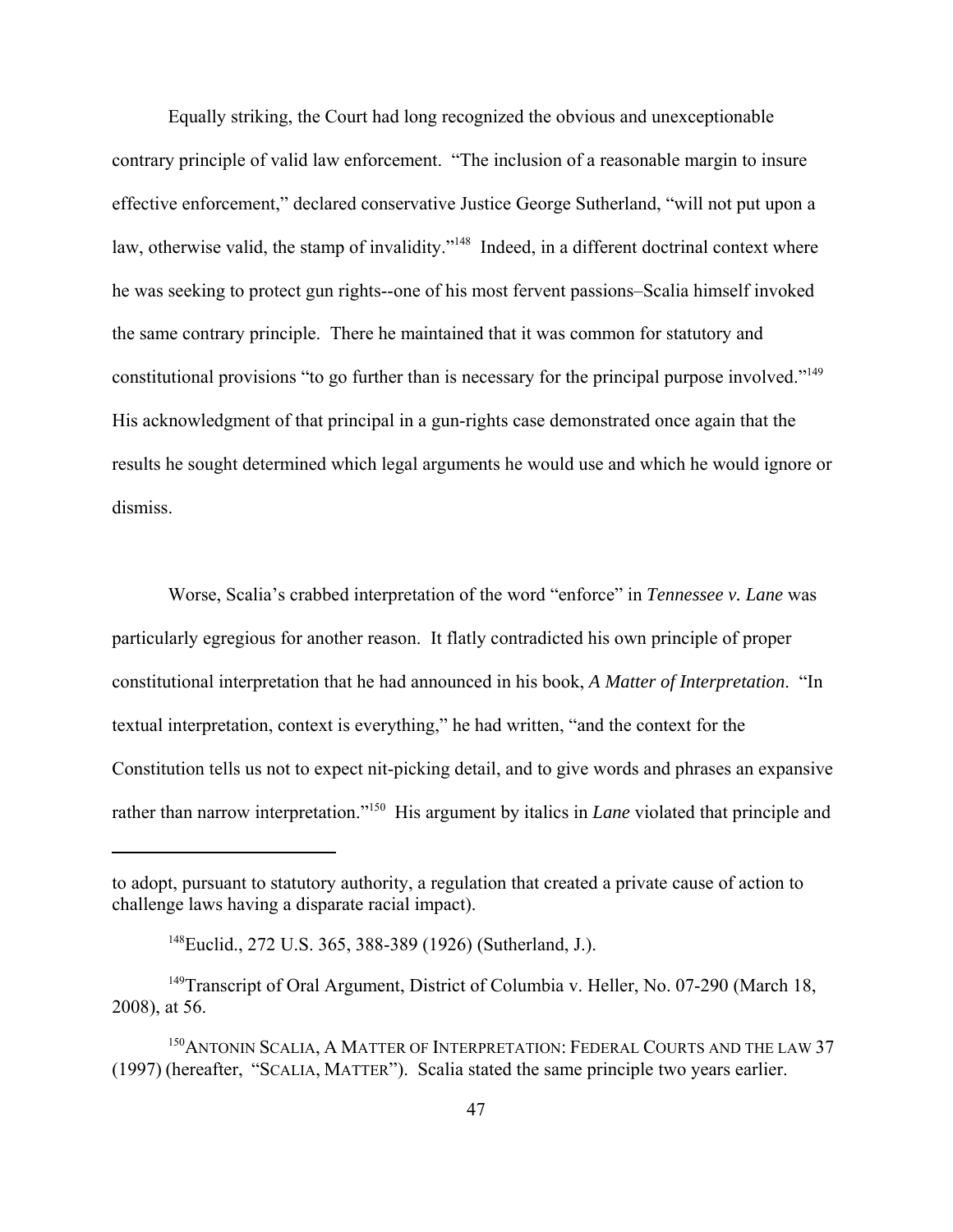illustrated as well his characteristic use of italics as a handy tool for manipulating the meaning of texts.151 To limit the power of Congress in enforcing the Fourteenth Amendment with effective civil rights statutes he was willing to use whatever arguments came to mind.

Scalia's acceptance of a comparative textualist argument showed similar inconsistencies. As a general matter, he sought to limit the Equal Protection Clause as much as possible to racial issues.<sup>152</sup> When he did so in order to reject affirmative action, he argued from the interrelated nature of the three Civil War amendments. The purpose of "the Civil War Amendments," he declared, was to prohibit all legal oppression on the basis of race or color.<sup>153</sup> While the thirteenth abolished "slavery" and "involuntary servitude," Scalia insisted more broadly that the fourteenth demonstrated "the Constitution's focus upon the individual" and the fifteenth "its rejection of

## Scalia, *Common Law Courts*, 111.

<sup>152</sup>E.g., United States v. Virginia, 518 U.S. 515, 566 (1996) (Scalia, J., dissenting) (Equal Protection Clause not relevant to alleged gender discrimination claim); Coleman v. Court of Appeals of Maryland, 566 U.S. at 44 (Scalia, concurring in the judgment) ("outside of the context of racial discrimination (which is different for stare decisis reasons), I would limit Congress's §5 power to the regulation of conduct that *itself* violates the Fourteenth Amendment," at 45) (emphasis in original). *Accord* Tennessee v. Lane, 541 U.S. at 561-65 (Scalia, J., dissenting).

<sup>153</sup>Richmond v. J. A. Croson Co., 488 U.S. 469, 520, 522 (Scalia, J., concurring in the judgment, citing Ex parte Virginia, 100 U.S. 339, 345 (1880) (Strong, J.).

<sup>&</sup>lt;sup>151</sup>Scalia employed a similarly arbitrary argument-by-italics in an effort to bar a plaintiff from compelling action by a federal agency pursuant to a statutory right to sue. Federal Election Commission v. Akins, 524 U.S. 11, 29, 30-31 (1998) (Scalia, J., dissenting). He adopted a similar argument by italics in *Bush v. Gore*, 531 U.S. 98, 111, 112 (2000) (Rehnquist, C.J., joined by Scalia, J.)*.* Scalia used italics with great frequency. *See, e.g,,* Printz, 521 U.S. at 932 (Scalia, J.).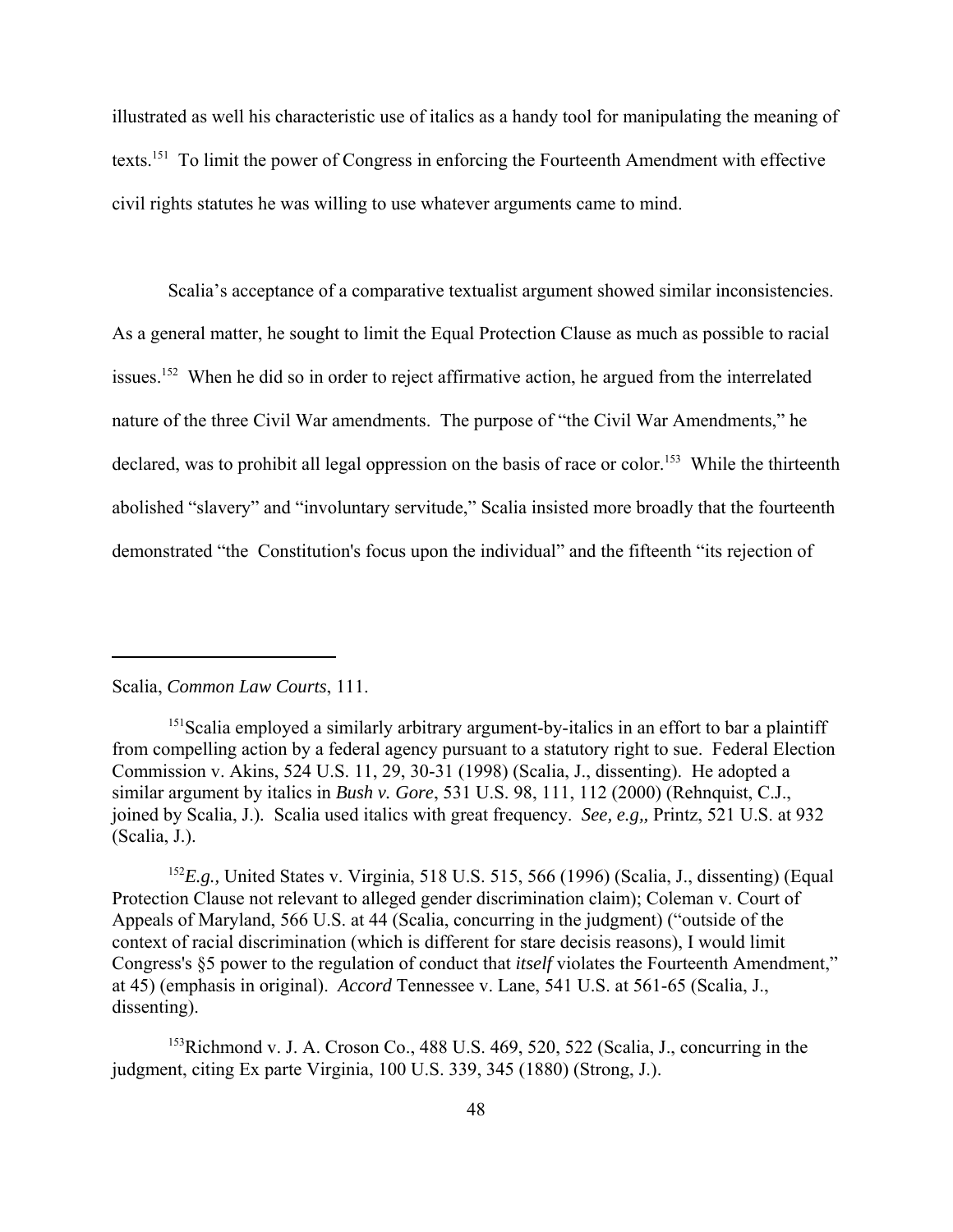dispositions based on race."<sup>154</sup> Together, he maintained, they meant that the Constitution barred government from using racial classifications regardless of benevolent motives and required it to focus solely on individual behavior and merit. In contrast, when he sought to limit the Fourteenth Amendment to racial issues for an entirely different purpose--to restrict as much as possible congressional efforts to enforce other types of civil rights claims--he ignored the textual argument based on the interrelated nature of the three amendments. If the thirteenth abolished "slavery" and "involuntary servitude" and the fifteenth rejected "dispositions based on race," it was apparent on its textual face that the Fourteenth Amendment was neither limited to racial matters nor reasonably implied any such limitation. Quite the contrary. Its express terms extended the rights it established to "[a]ll persons born or naturalized in the United States."<sup>155</sup> Further, Scalia acknowledged that "the Fourteenth Amendment, unlike the Fifteenth, is not limited to denial of the franchise and not limited to the denial of other rights on the basis of race."<sup>156</sup> He used the Civil War amendments in tandem to condemn affirmative action, in other words, but he ignored their in-tandem implication when he sought to restrict congressional power to enforce the Fourteenth Amendment's Equal Protection Clause more broadly in areas beyond racial discrimination.

In condemning affirmative action plans, moreover, Scalia gave a pointedly and unnecessarily narrow construction to both the original meaning of the Civil War amendments

<sup>&</sup>lt;sup>154</sup>Adarand Constructors v. Pena, 515 U.S. 200, 239 (1995) (Scalia, J., concurring in part and concurring in the judgment).

<sup>&</sup>lt;sup>155</sup>U.S. CONSTITUTION, AMEND. 14, Sec. 1.

<sup>156</sup>Tennessee v. Lane, 541 U.S. at 555 (Scalia, J., dissenting).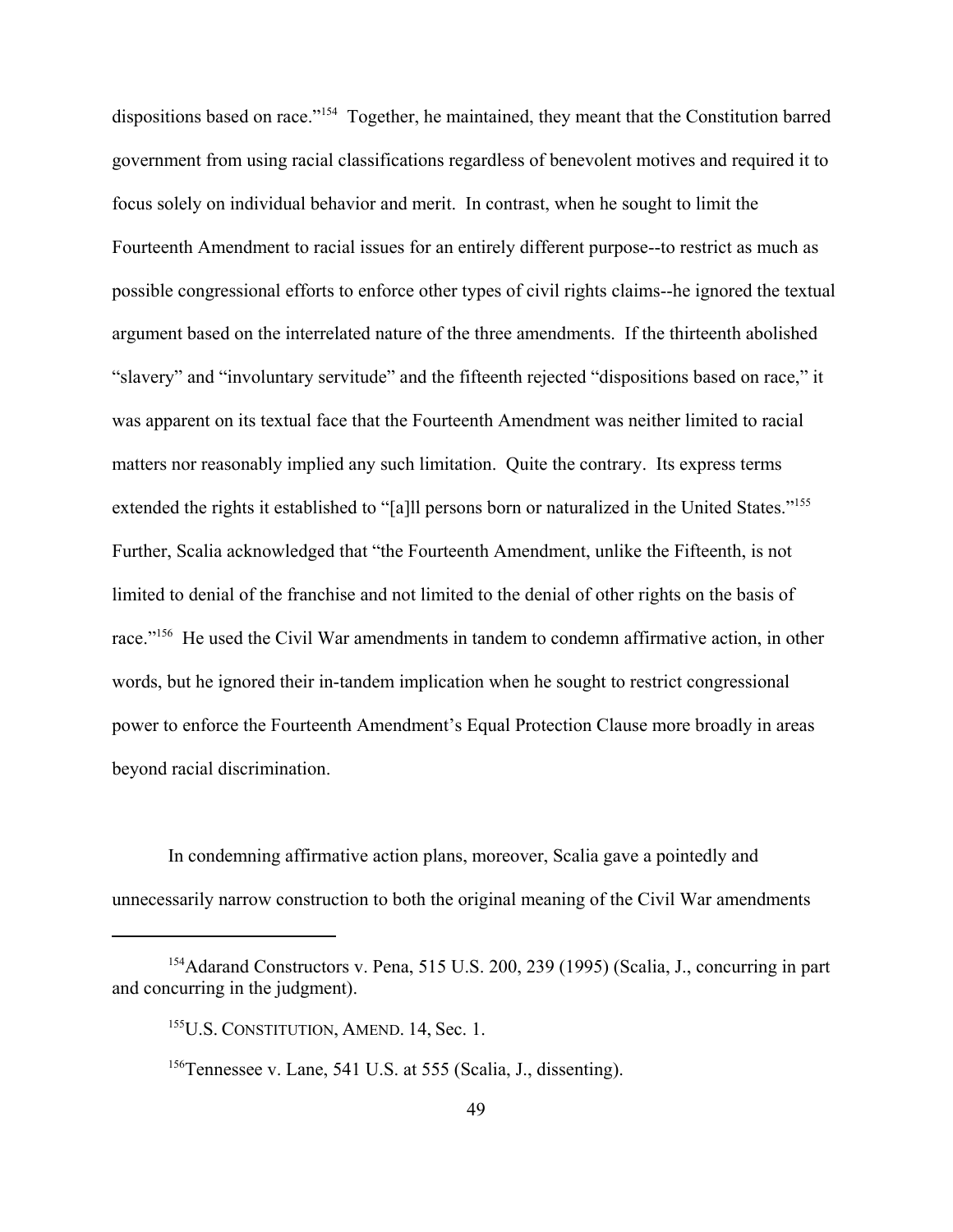and his proclaimed interpretative principle that "context is everything."157 On this issue he simply ignored the relevant historical context and the compelling evidence that showed how the combined social policies of federal, state, and local governments had fostered racial segregation and inequality over much of the twentieth century.<sup>158</sup> That, in turn, enabled him to deny that African-Americans in the late twentieth century had been harmed by "unlawful racial discrimination."<sup>159</sup> On that historically faulty factual premise he could view the original understanding of the Civil War Amendments--understandings that clearly authorized affirmative action to remedy the consequences of racial discrimination and abuse--as irrelevant to contemporary issues of racial discrimination.<sup>160</sup>

157SCALIA, MATTER, 37. *Accord* Scalia, *Common Law Courts*, 111. *See* Gil Seinfeld, *The Good, The Bad, and the Ugly: Reflections of a Counter-Clerk*, 114 MICH. L.REV.: FIRST IMPRESSIONS 111, 117-20 (2016).

<sup>158</sup>*See, e.g.,* RICHARD ROTHSTEIN, THE COLOR OF LAW: A FORGOTTEN HISTORY OF HOW OUR GOVERNMENT SEGREGATED AMERICA (2017) ("Racial segregation in housing was not merely a project of southerners in the former slaveholding Confederacy. It was a nationwide project of the federal government in the twentieth century, designed and implemented by its most liberal leaders," at xii); KENNETH T. JACKSON, CRABGRASS FRONTIER: THE SUBURBANIZATION OF THE UNITED STATES (1985) ("The result, if not the intent, of the public housing program of the United States was to segregate the races, to concentrate the disadvantaged in inner cities, and to reinforce the image of suburbia as a place of refuge from the problems of race, crime, and poverty," at 219). *See generally* IRA KATZNELSON, WHEN AFFIRMATIVE ACTION WAS WHITE: AN UNTOLD STORY OF RACIAL INEQUALITY IN TWENTIETH-CENTURY AMERICA (2005).

<sup>159</sup>"Individuals who have been wronged by unlawful racial discrimination should be made whole; but under our Constitution there can be no such thing as either a creditor or a debtor race. That concept is alien to the Constitution's focus upon the individual." Adarand, 515 U.S. at 239 (Scalia, J., concurring in part and concurring in the judgment). *Accord* Croson, 488 U.S. at 526 (Scalia,J., concurring in the judgment).

<sup>160</sup>The Freedman's Bureau furnished special protections for the ex-slaves and provided them with any number of goods and services, including food, clothing, schools, courts, and grants of confiscated Southern land. *See, e.g.*, THE FREEDMEN'S BUREAU: RECONSTRUCTING THE AMERICAN SOUTH AFTER THE CIVIL WAR (Paul A. Cimbala & Hans L. Trefousse, eds., 2005); THE FREEDMEN'S BUREAU AND RECONSTRUCTING: RECONSIDERATIONS (Paul A. Cimbala and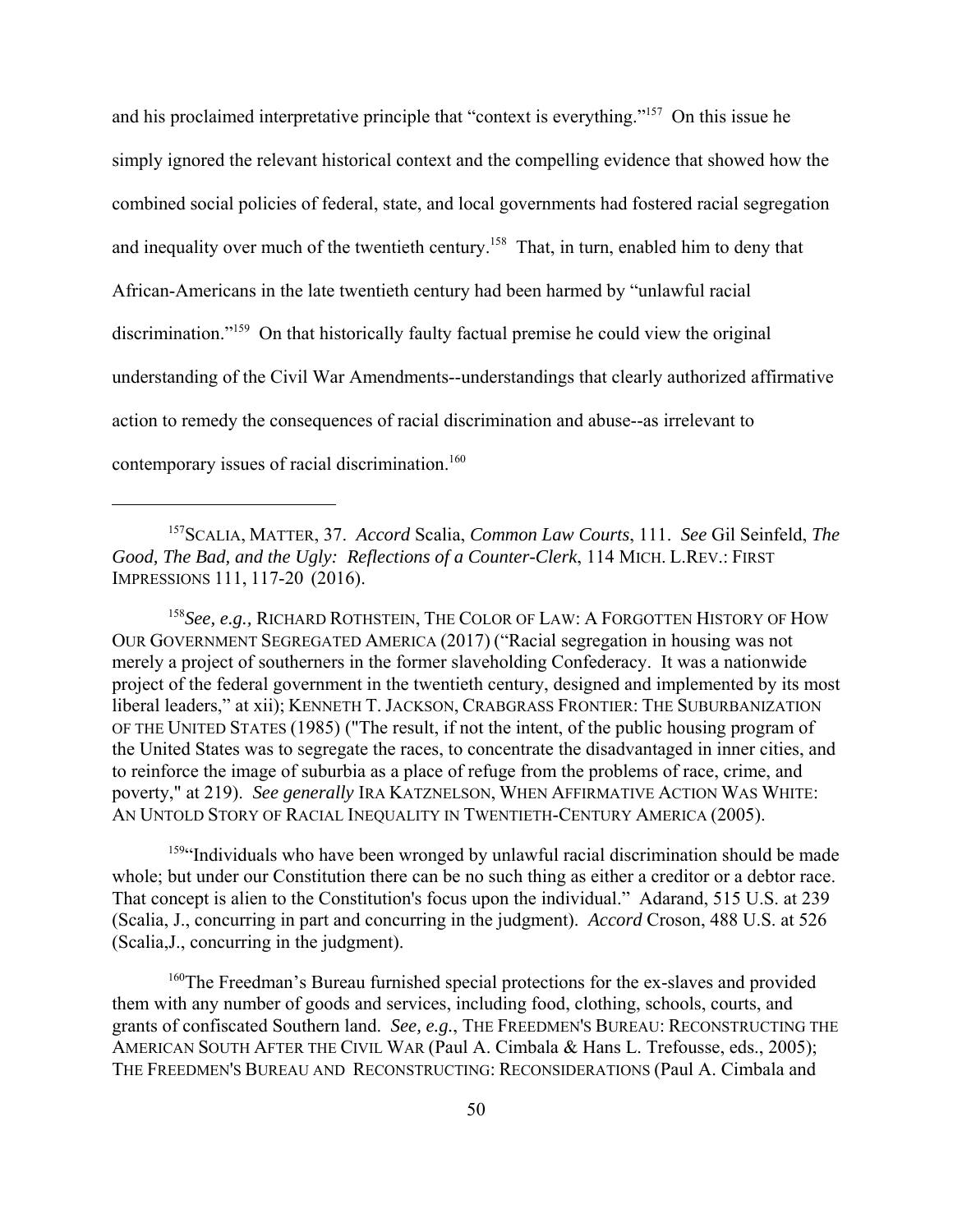Further, his position on affirmative action demonstrated once again both his jurisprudential inconsistency and the influence of his personal values on his constitutional rulings. In a 1979 law review article he attacked affirmative action vigorously and across the board, charging that racial "entitlement"of any kind evoked "Nazi Germany." "I am, in short," he proclaimed, "opposed to racial affirmative action for reasons of both principle and practicality."161 Seven years later in his Senate confirmation hearing he acknowledged that the article expressed "policy views of mine at the time," but he distinguished those views sharply from the position he would take when interpreting the Constitution. The article, he assured the Senate Judiciary Committee, expressed only his personal opinion about affirmative action, "not its constitutionality." "I didn't think [affirmative action] was a good idea," he explained, but "those policy views will not inform my decisions from the Supreme Court." Quite explicitly, moreover, he seemed to assure the committee that he would accept affirmative action plans if they had congressional approval. "Those views have nothing to do with the way I will apply whatever affirmative action laws are enacted by the Congress." His personal position, he reiterated, "has nothing to do with whether I would enforce [affirmative action] vigorously if it's passed by Congress."162

Randall M. Miller, eds., 1999); ERIC FONER, RECONSTRUCTION: AMERICA'S UNFINISHED REVOLUTION, 1863–1877 (1988); LEON F. LITWACK, BEEN IN THE STORM SO LONG: THE AFTERMATH OF SLAVERY (1979); W. E. BURGHARDT DU BOIS, THE FREEDMEN'S BUREAU (1901); Eric Schnapper, *Affirmative Action and the Legislative History of the Fourteenth Amendment*, 71 VA. L. REV. 753 (1985); Stephen A. Siegel, *The Federal Government's Power to Enact Color Conscious Laws: An Originalist Inquiry*, 92 NW. U. L. REV. 477 (1998).

<sup>161</sup>Antonin Scalia, *Commentary: The Disease as Cure,* 1979 WASH. U. L. Q. 147, 153, 154, 156 (1979).

<sup>162</sup>*Hearings before the Committee on the Judiciary, United States Senate, Ninety-Ninth Congress, Second Session, on the Nomination of Judge Antonin Scalia, to be Associate Justice of*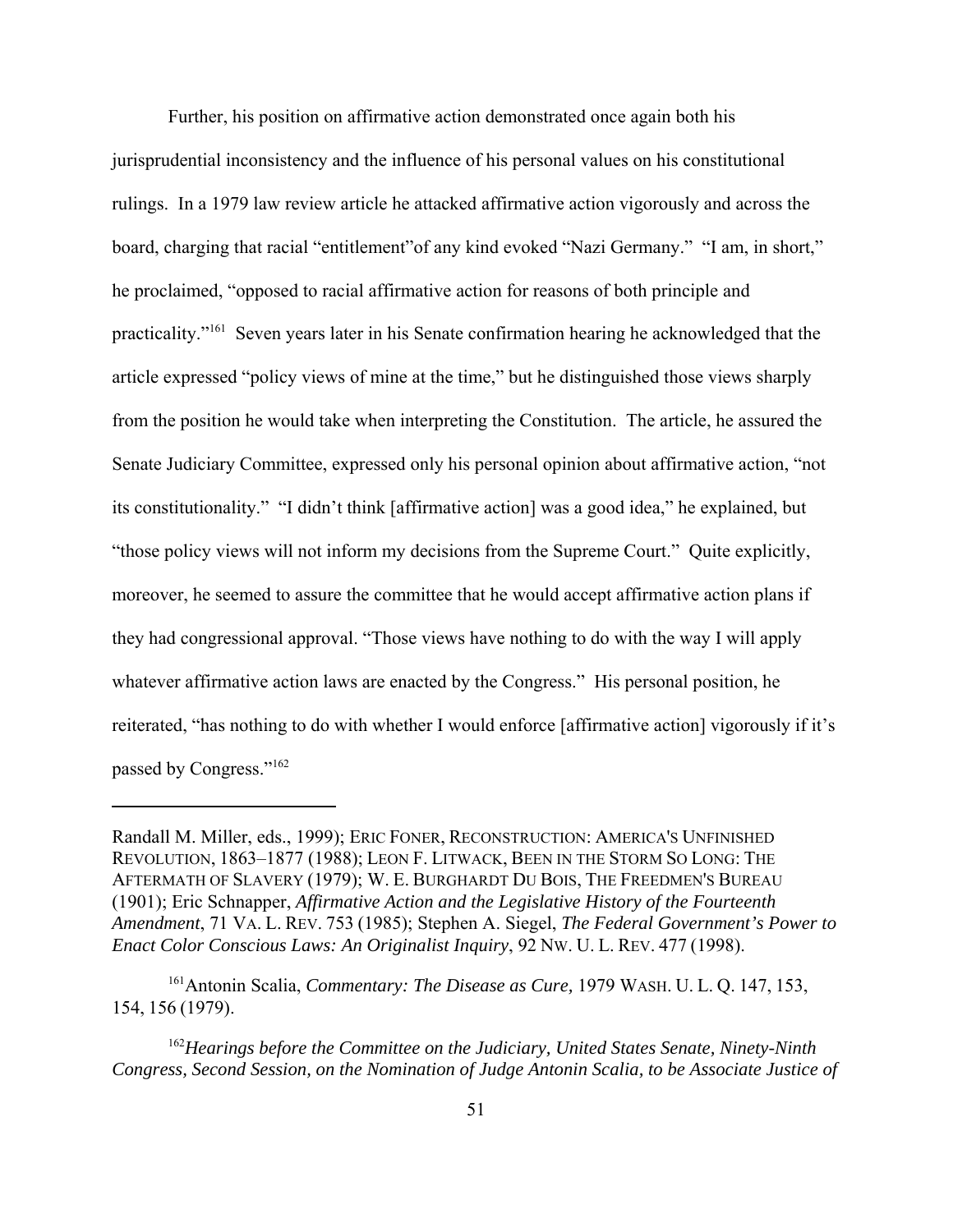Once on the Court, however, much as he had done in abandoning his claimed commitment to deference on federalism issues, he charted a steady course away from the assurances he had given the judiciary committee and moved to enforce his own contrary "policy views." In his very first year on the high bench he rejected the Court's interpretation of Title VII that approved a local government agency's affirmative action plan. His opinion, however, seemed to accept the legitimacy of the congressional statute itself and fault the Court for misconstruing it. "A statute designed to establish a color-blind and gender-blind workplace," he protested, "has thus been converted into a powerful engine of racism and sexism, not merely *permitting* intentional race- and sex-based discrimination, but often making it, through operation of the legal system, practically compelled."163

Then, two years later in *City of Richmond v. Croson* he concurred in the Court's decision to strike down the affirmative action plan of a Southern city. There, in a separate Janus-like solo opinion he maintained consistency with his statements to the judiciary committee while at the same time seeming to reject them absolutely. On one hand, consistent with the assurances he had given, he agreed that the city's plan was unconstitutional because state and local governments were properly subject to a stricter constitutional standard than was the federal government. It "is one thing to permit racially based conduct by the Federal Government," he explained, but it was "quite another to permit it by the precise entities against whose conduct in

*the Supreme Court of the United States (*Aug. 5-6, 1986), 76, 94, 96, 95 (hereafter "*Scalia Hearings*"). *See id.* at 45.

<sup>&</sup>lt;sup>163</sup>Johnson v. Transportation Agency, 480 U.S.  $616, 657, 677$  (1987) (Scalia, J., dissenting) (emphasis in original).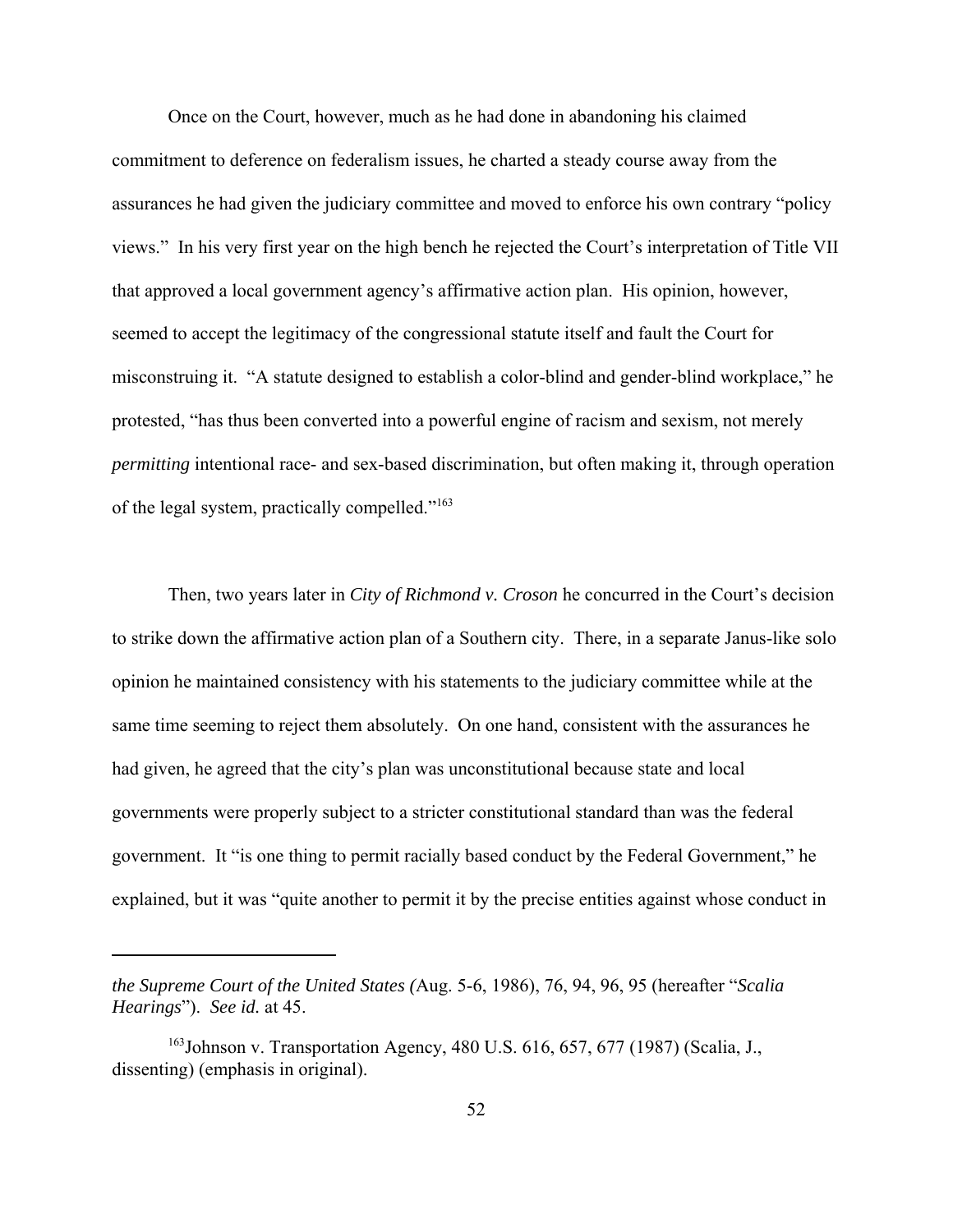matters of race that [Fourteenth] Amendment was specifically directed."<sup>164</sup> On the other hand, seeming to repudiate those same assurances, he announced in his opinion's first paragraph that he agreed with the statement of Alexander Bickel, an uncompromising opponent of affirmative action, that all "discrimination on the basis of race is illegal, immoral, unconstitutional, inherently wrong, and destructive of democratic society."<sup>165</sup> For emphasis, in the same introductory paragraph he also quoted Justice John Marshall Harlan's dissent in *Plessy v. Ferguson* declaring that the Constitution should be "color-blind"<sup>166</sup> Both quotes supported his "policy view" that affirmative action plans should be unconstitutional in all cases.

Following *Croson*, Scalia moved to enforce that absolute anti-affirmative action principle. The very next year he voted to invalidate a federal affirmative action plan, contradicting the seemingly deferential view toward federal action that he had expressed in both *Croson* and his Senate confirmation testimony.<sup>167</sup> Then, in 1995 he joined a majority in *Adarand* 

166Croson, 488 U.S. at 521 (Scalia, J, concurring in the judgment), quoting *Plessy v. Ferguson*, 163 U.S. 537, 552, 559 (1896) (Harlan, J., dissenting).

<sup>164</sup>Croson, 488 U.S. at 521-22 (Scalia, J, concurring in the judgment). In a part of her opinion that only Rehnquist and White joined, O'Connor made the same point. "What appellant ignores is that Congress, unlike any State or political subdivision, has a specific constitutional mandate to enforce the dictates of the Fourteenth Amendment." *Id.* at 490.

<sup>&</sup>lt;sup>165</sup>Croson, 488 U.S. at 521 (Scalia, J. concurring in the judgment), quoting ALEXANDER M. BICKEL, THE MORALITY OF CONSENT 133 (1975). "If the Constitution prohibits exclusion of blacks and other minorities on racial grounds, it cannot permit the exclusion of whites on similar grounds; for it must be the exclusion on racial grounds which offends the Constitution, and not the particular skin color of the person excluded." *Id.* at 132-33.

<sup>167</sup>Metro Broadcasting, Inc. v. Federal Communications Commission, 497 U.S. 547 (1990) (Scalia, J., joining the separate dissents of both O'Connor, J. and Kennedy, J.) (both dissents requiring strict scrutiny of federal affirmative action plans and holding the federal action unconstitutional).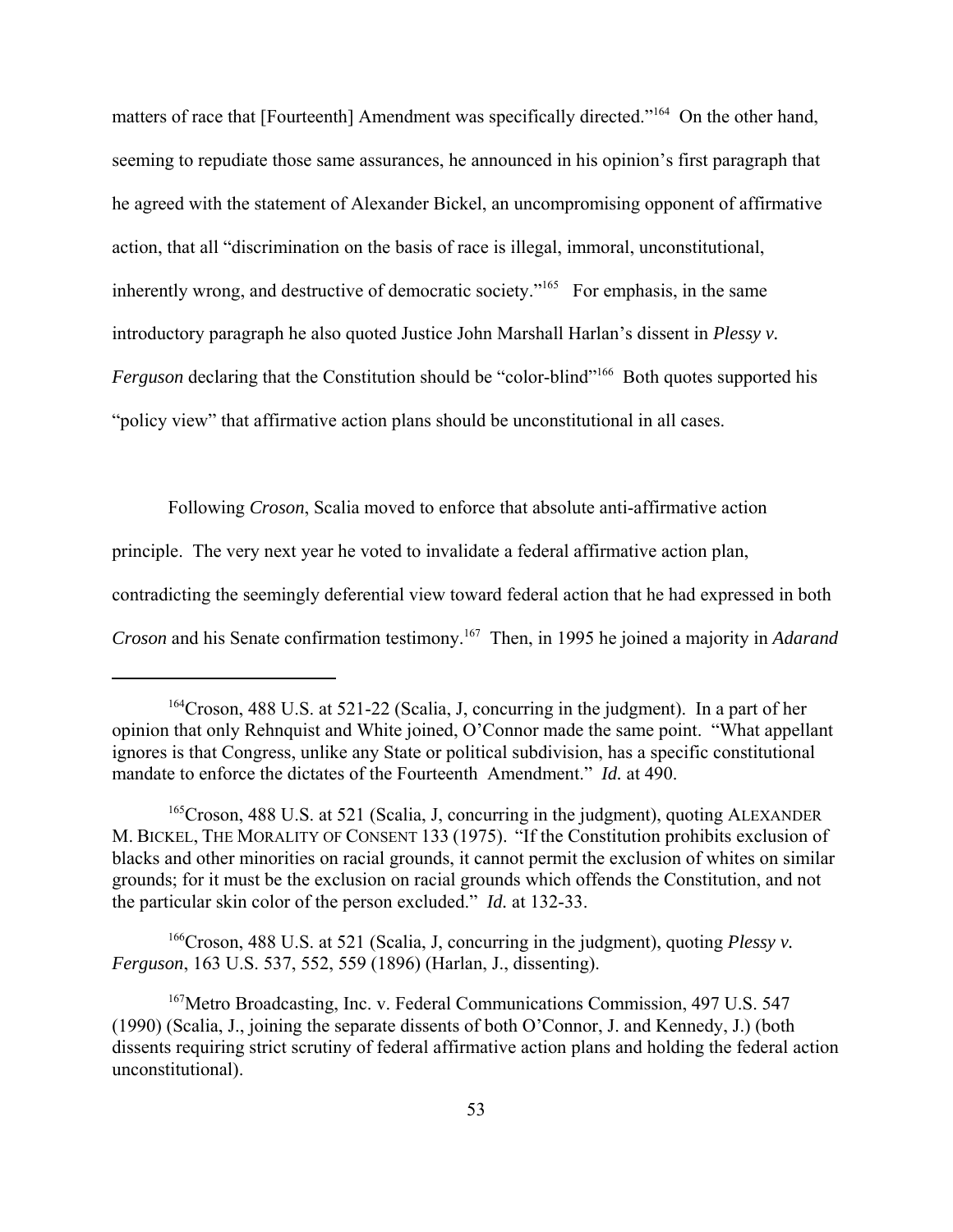*Constructors v. Pena* to strike down another federal affirmative action plan. This time, again writing separately, he fully embraced the absolute anti-affirmative-action position he had floated in *Croson*. The government, he declared, "can never have a 'compelling interest' in discriminating on the basis of race" for affirmative action purposes.<sup>168</sup> Thus, eight years after ascending the high bench, he proclaimed that affirmative action was unconstitutional across the board, and unconstitutional regardless of the governmental branch or agency that sponsored it.

As a Supreme Court justice, Scalia's shifting position on affirmative action supported three conclusions. First, his affirmative action opinions between 1987 and 1995 were, like much of his constitutional jurisprudence, inconsistent. Second, those opinions ended with the absolute conclusion that affirmative action was always unconstitutional. Third, those opinions traced a course that made his interpretation of the Constitution after 1995 identical to the personal "policy views" he had announced in 1979, the precise policy views that he had assured the Senate Judiciary Committee would not affect his constitutional decisionmaking.<sup>169</sup>

On a more general level, Scalia regularly proclaimed his respect for popular lawmaking

<sup>168</sup>Adarand, 515 U.S. at 239 (Scalia, J., concurring in part and concurring in the judgment). *See, e.g.,* Scalia's later opinion in *Grutter v. Bollinger,* 539 U.S. at 346 (Scalia, J., concurring in part and dissenting in part).

<sup>&</sup>lt;sup>169</sup>One might think that Scalia's testimony before the judiciary committee showed a lack of candor. "From his first days on the Court, Scalia waged a fierce campaign to end affirmative action." EVAN THOMAS, FIRST: SANDRA DAY O'CONNOR 259 (2019). At least one law review article has raised the question whether Scalia committed perjury when discussing the issue. James L McAlister, *A Pigment of the Imagination: Looking at Affirmative Action Through Justice Scalia's Color-Blind Rule*, 77 MARQ. L. REV. 327, 345 n.152 (1994).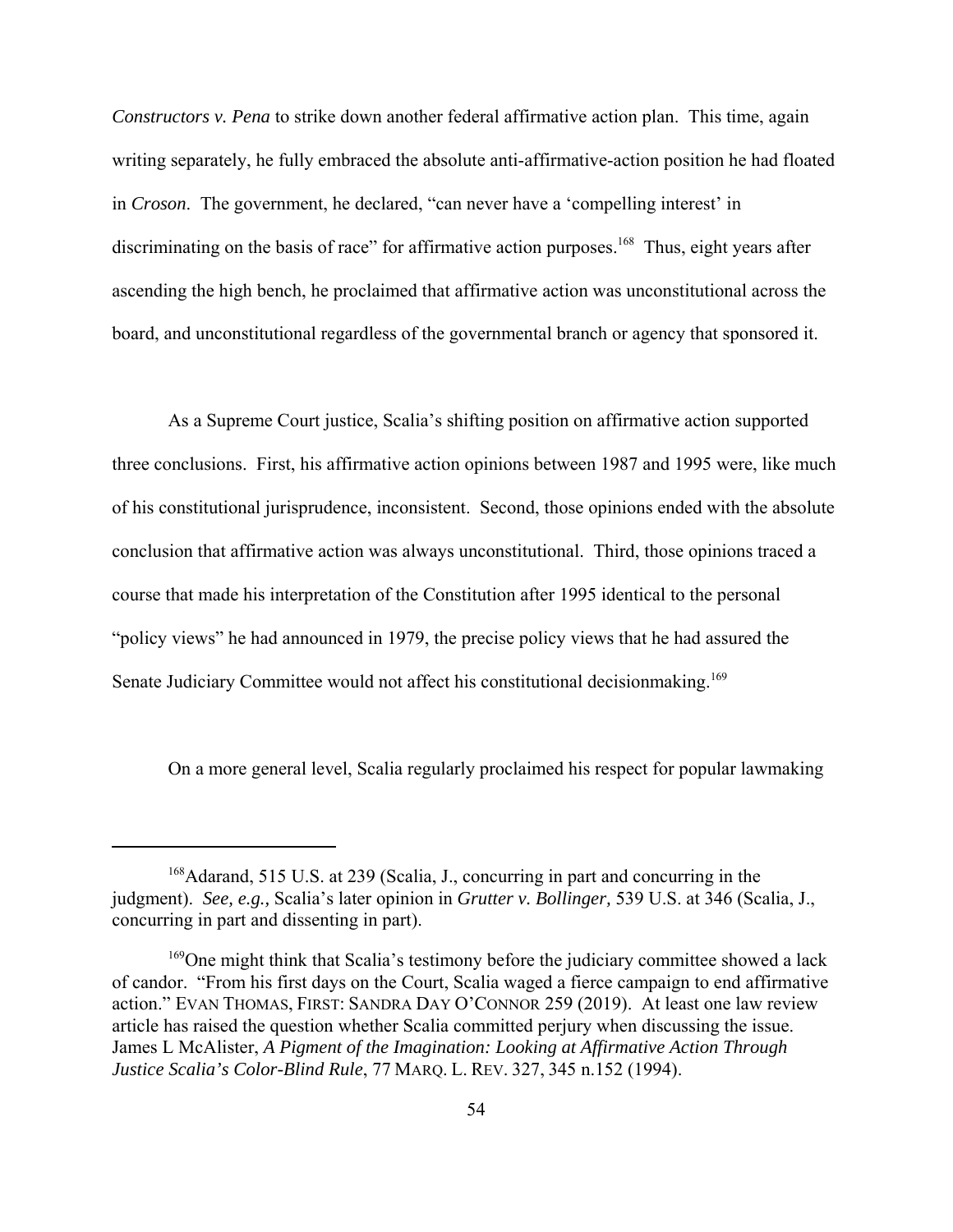authority,170 but he had no qualms about rejecting that authority when he decided to invalidate a statute.171 In *City of Boerne v. Flores*, for example, he ended a concurrence by insisting on the principle that it was not the Court but "the people, through their elected representatives" who should rule.<sup>172</sup> In the same case, however, he voted with the majority to invalidate a congressional statute enacted under Section 5 of the Fourteenth Amendment.<sup>173</sup>

In spite of his customary rhetoric heralding the right of the people to rule through their democratically-elected legislatures, Scalia joined the other four conservative justices in voiding many legislative measures. In the years immediately following *Boerne*, they invalidated seven separate federal statutes on state sovereignty grounds alone<sup> $174$ </sup> and, in the process, severely limited and essentially overruled a line of precedents extending from 1880 into the 1980s that upheld expansive congressional powers under all three of the Civil War amendments.<sup>175</sup> Those

 $172$ City of Boerne v. Flores, 521 U.S. 507, 537, 544 (1997) (Scalia, J., concurring in part).

<sup>173</sup>City of Boerne, 521 U.S. at 536 (Kennedy, J., joined by Scalia, J.).

<sup>174</sup>ROSSUM, ANTONIN SCALIA'S JURISPRUDENCE, 113.

<sup>175</sup>*See, e.g.,* Ex parte Virginia, 100 U.S. 339 (1880) (Strong, J.) (Fourteenth Amendment); Katzenbach v. Morgan, 384 U.S. 641 (1966) (Brennan, J.) (Fourteenth Amendment); South Carolina v. Katzenbach, 383 U.S. 301 (1966) (Warren, C.J.) (Fifteenth Amendment); Jones v. Alfred H. Mayer Co., 392 U.S. 409 (1968) (Stewart, J.) (Thirteenth Amendment); Fitzpatrick v. Bitzer, 427 U.S. 445 (1976) (Rehnquist, C.J.) (Fourteenth Amendment); Runyon v. McCrary, 427 U.S. 160 (1976) (Stewart, J.) (Thirteenth Amendment); City of Rome v. United States, 446 U.S. 156 (1980) (Marshall, J.) (Fifteenth Amendment).

<sup>170</sup>Booth v. Maryland, 482 U.S. 496, 519, 520 (1987) (Scalia, J., dissenting);

<sup>&</sup>lt;sup>171</sup>Scalia sometimes expressed his scorn for legislative behavior. "It is no indication whatever of the invalidity of the constitutional rule which we announce, that it produces unhappy consequences when a legislature lacks foresight, and acts belatedly to remedy a deficiency in the law." Plaut v. Spendthrift Farm, 514 U.S. 211, 237 (1995) (Scalia, J.)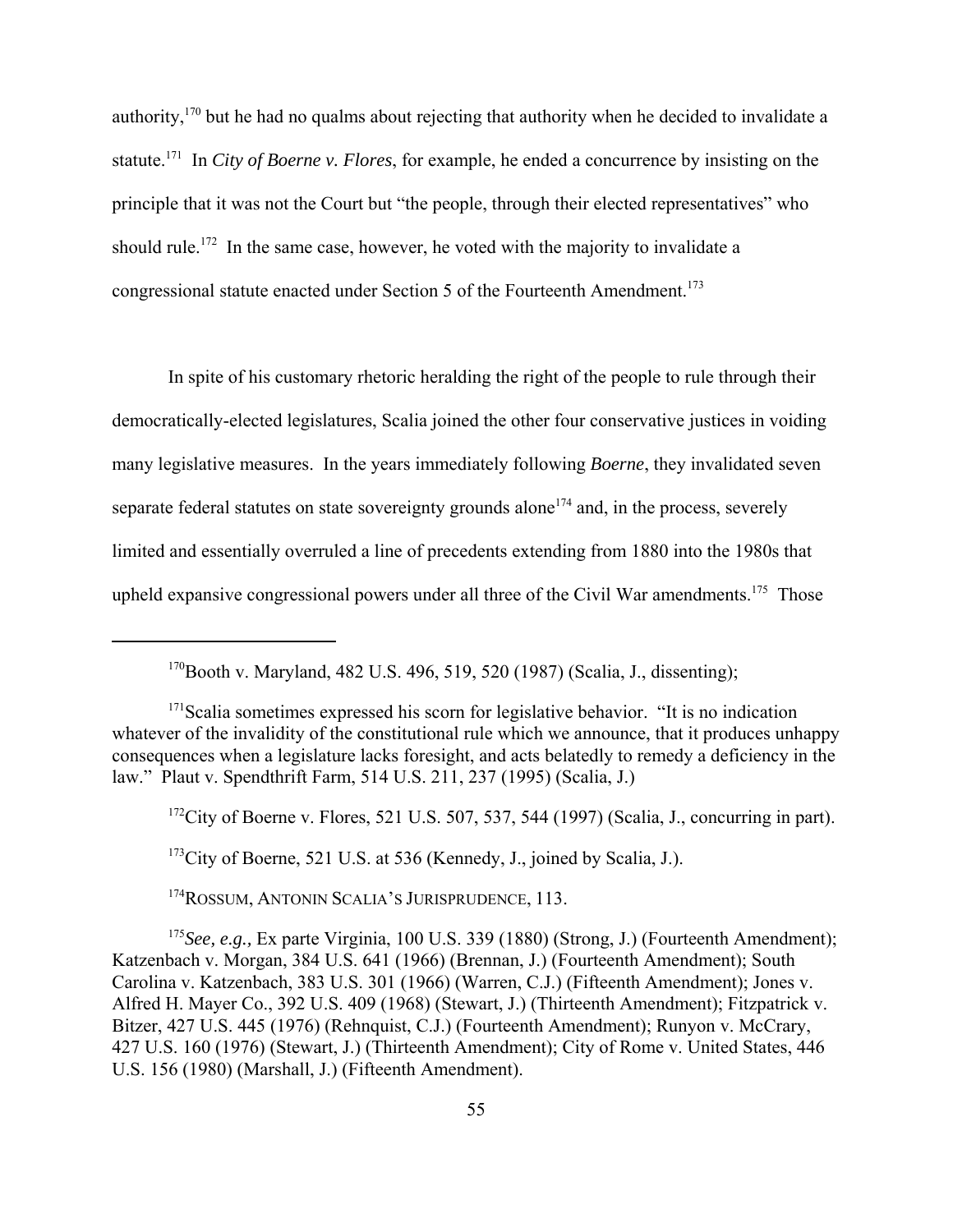precedents surely came well within the "venerability" principle he found compelling when he wished to justify staying with *Hans* and using the Eleventh Amendment to limit federal judicial power. Once again, however, he refused to apply that same "venerability" principle when it cut against his effort to limit congressional power under the Fourteenth Amendment.<sup>176</sup>

On top of that, the decisions Scalia joined limiting congressional power mocked another principle of statutory construction that he cited on other occasions. "The cardinal principle of statutory construction," he declared in *Edwards v. Aguillard*, "is to save and not to destroy."177 In *Edwards*, however, he was not considering the constitutionality of congressional power to enforce broad civil rights legislation but rather defending a religiously inspired state statute that required the teaching of "creation science." He was willing to "save and not to destroy" a statute that compelled the teaching of a Fundamentalist religious doctrine in public schools, but unwilling to do the same for statutes that sought to protect many other kinds of civil rights.<sup>178</sup>

When one or more of the conservative justices joined the Court's liberals in upholding

 $176$ Scalia did not seek to formally overrule the earlier cases but to limit them severely outside of the context of race. *See, e.g.,* Tennessee v. Lane, 541 U.S. at 561-65 (Scalia, J., dissenting).

<sup>&</sup>lt;sup>177</sup>Edwards v. Aguillard, 482 US 578, 610, 626 (1987) (Scalia, J., dissenting, quoting NLRB v. Jones & Laughlin Steel Corp., 301 US 1, 30 (1937) (Hughes, C.J.)).

<sup>&</sup>lt;sup>178</sup>*E.g.*, Kimel v. Florida Board of Regents, 528 U.S. 62 (2000) (O'Connor, J., joined by Scalia, J.) (denying congressional power to impose damages remedies on states under the Age Discrimination in Employment Act); Board of Trustees of the University of Alabama v. Garrett, 531 U.S. 356 (2001) (Rehnquist, C.J., joined by Scalia, J.) (same under the Americans with Disabilities Act); Coleman, 566 U.S. at 44 (Scalia, J., concurring) (same under a provision of the Family and Medical Leave Act).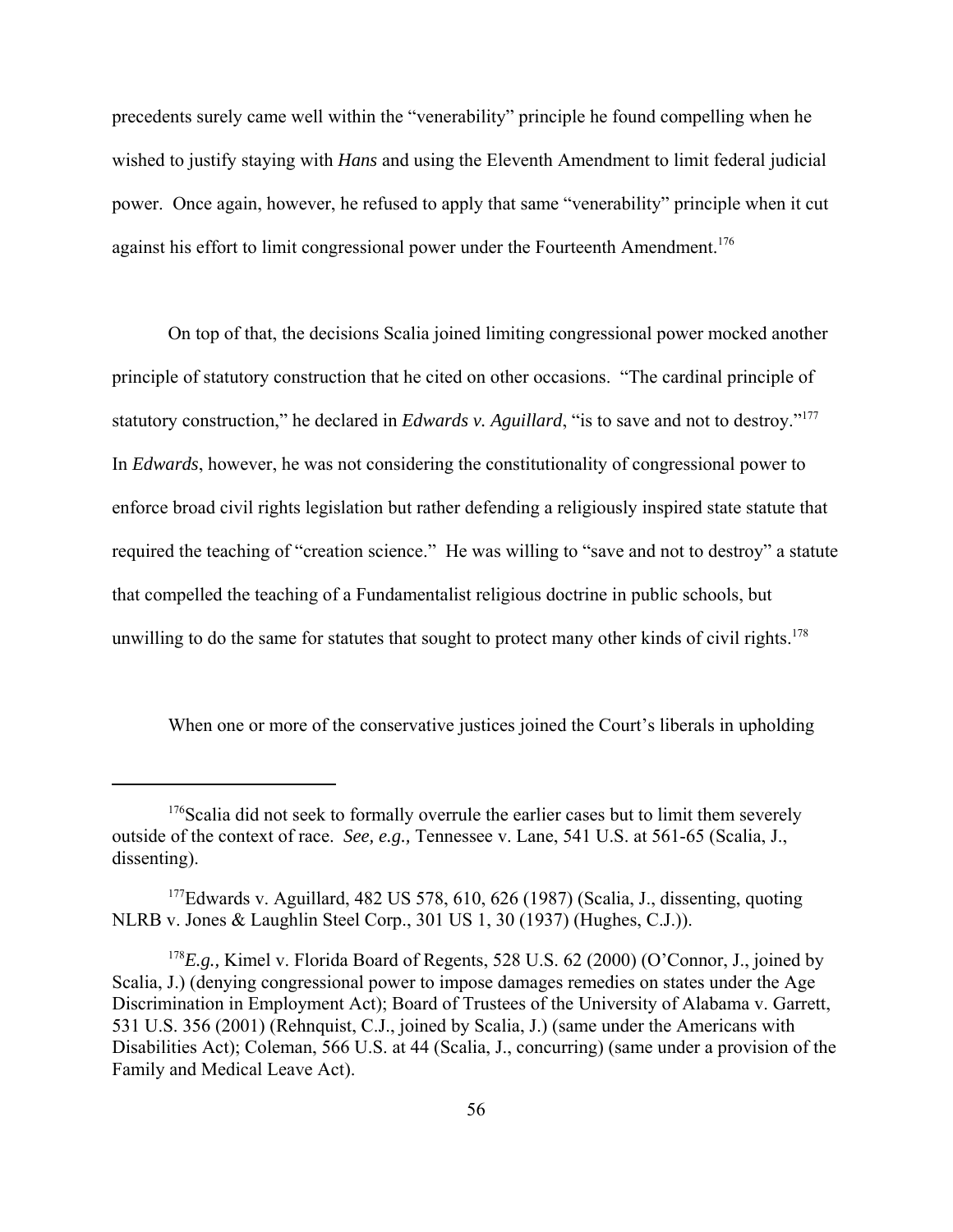the power of Congress under the Fourteenth Amendment, moreover, Scalia dissented, offering unusually weak grounds for his position<sup>179</sup> and urging severe restrictions on that power.<sup>180</sup> By 2011 he maintained that in some areas the Court should no longer even give deference to Congress, and he charged the legislative branch with "extravagant assertions of congressional power." Most of those assertions involved "efforts to eliminate or control powers belonging to one of the other two branches," while some involved "the assertion of a general police power that has never been given to the federal government and belongs only to the states."181

His contrasting and excessively sweeping rhetoric in two cases decided a day apart in 2013 illustrated the pervasive fact that his jurisprudence sacrificed methodological and rhetorical consistency to the demands of political ideology. In *Shelby County v. Holder*<sup>182</sup> he joined a 5-4 majority that invalidated a provision of the Voting Rights Act of 1965. Although Congress had repeatedly reenacted the statute--most recently by overwhelming majorities--Scalia baselessly

 $179\text{As}$  one scholar who studied his jurisprudence in the area concluded, Scalia relied on arbitrary dictionary definitions, mischaracterized precedents, ignored the significance of the Necessary and Proper Clause, betrayed the federalism principles he proclaimed in his confirmation hearing, and rejected the clear purpose of the Fourteenth Amendment to give Congress the primary role in determining how to enforce the Fourteenth Amendment. ROSSUM, ANTONIN SCALIA'S JURISPRUDENCE,122-24.

<sup>&</sup>lt;sup>180</sup>Coleman, 566 U.S. at 45 (2012) (Scalia, J., concurring in the judgment) (statutes must be tightly tailored to Fourteenth Amendment rights or focused exclusively on racial discrimination); Tennessee v. Lane, 541 U.S. at 560 (Scalia, J., dissenting) (no merely "prophylactic" legislation allowed under Fourteenth Amendment). In addition, he sought to deny the power of Congress unless its measures satisfied extreme and unprecedented evidentiary requirements for nationwide application. Hibbs, 538 U.S. at 741-44 (Scalia, J., dissenting).

<sup>&</sup>lt;sup>181</sup>SCALIA SPEAKS, 216.

<sup>&</sup>lt;sup>182</sup>Shelby County v. Holder, 570 U.S. 529 (2013) (Roberts, C.J., joined by Scalia, J.).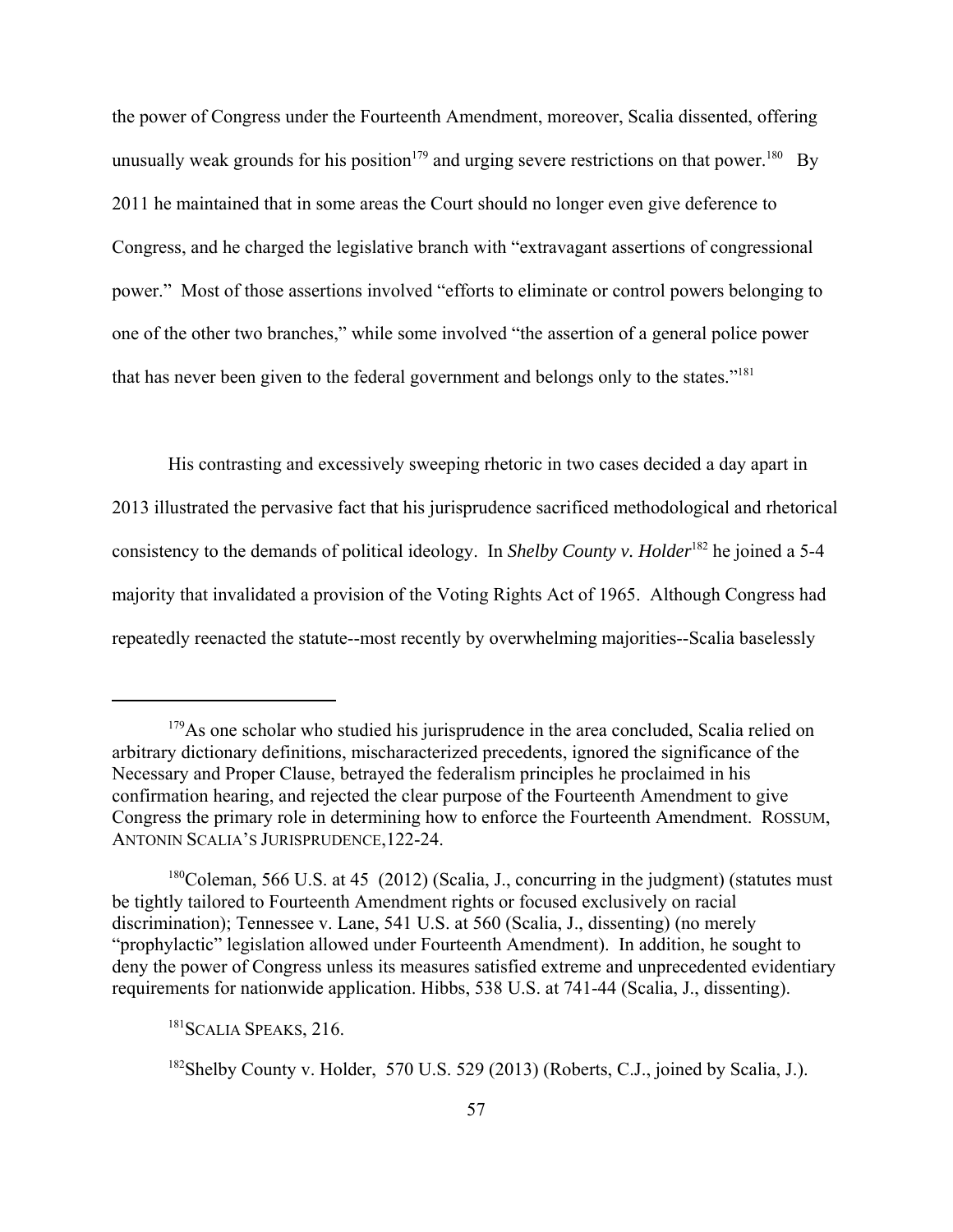charged in the oral argument that "this is not the kind of a question you can leave to Congress." His reasoning was rawly anti-democratic and contrary to his repeated claims about the rights of popular government. Senators and representatives, he declared, voted for the statute only because they were otherwise "going to lose votes" in seeking reelection.<sup>183</sup> Consequently, he voted to invalidate the statute.

In contrast, the very next day in *United States v. Windsor* he castigated the Court's 5-4 decision to invalidate a provision of the Defense of Marriage Act. The case, he proclaimed, was

about the power of our people to govern themselves, and the power of this Court to pronounce the law. Today's opinion aggrandizes the latter, with the predictable consequence of diminishing the former. We have no power to decide this case. And even if we did, we have no power under the Constitution to invalidate this democratically adopted legislation.<sup>184</sup>

The dramatically contrasting rhetoric in *Shelby County* and *Windsor* was due to the fact that the two statutes at issue served radically different social and political purposes. Scalia voted to invalidate the Voting Rights Act of 1965, a monumental civil rights measure that had enabled

<sup>&</sup>lt;sup>183</sup>Transcript of oral argument, Shelby County v. Holder, No. 12-96 (Feb. 27, 2013), 47.

<sup>&</sup>lt;sup>184</sup>United States v. Windsor, 570 U.S. at 778 (Scalia, J., dissenting). When Scalia felt differently about a state action, his rhetoric was quite different. Rejecting a constitutional limitation that the Court placed on death penalty prosecutions, he dissented in *South Carolina v. Gathers*, 490 U.S. 805, 823, 825 (1989), declaring that "I would think it a violation of my oath to adhere to what I consider a plainly unjustified intrusion upon the democratic process." *Accord* Edwards, 482 U.S. at 626 (Scalia, J., dissenting).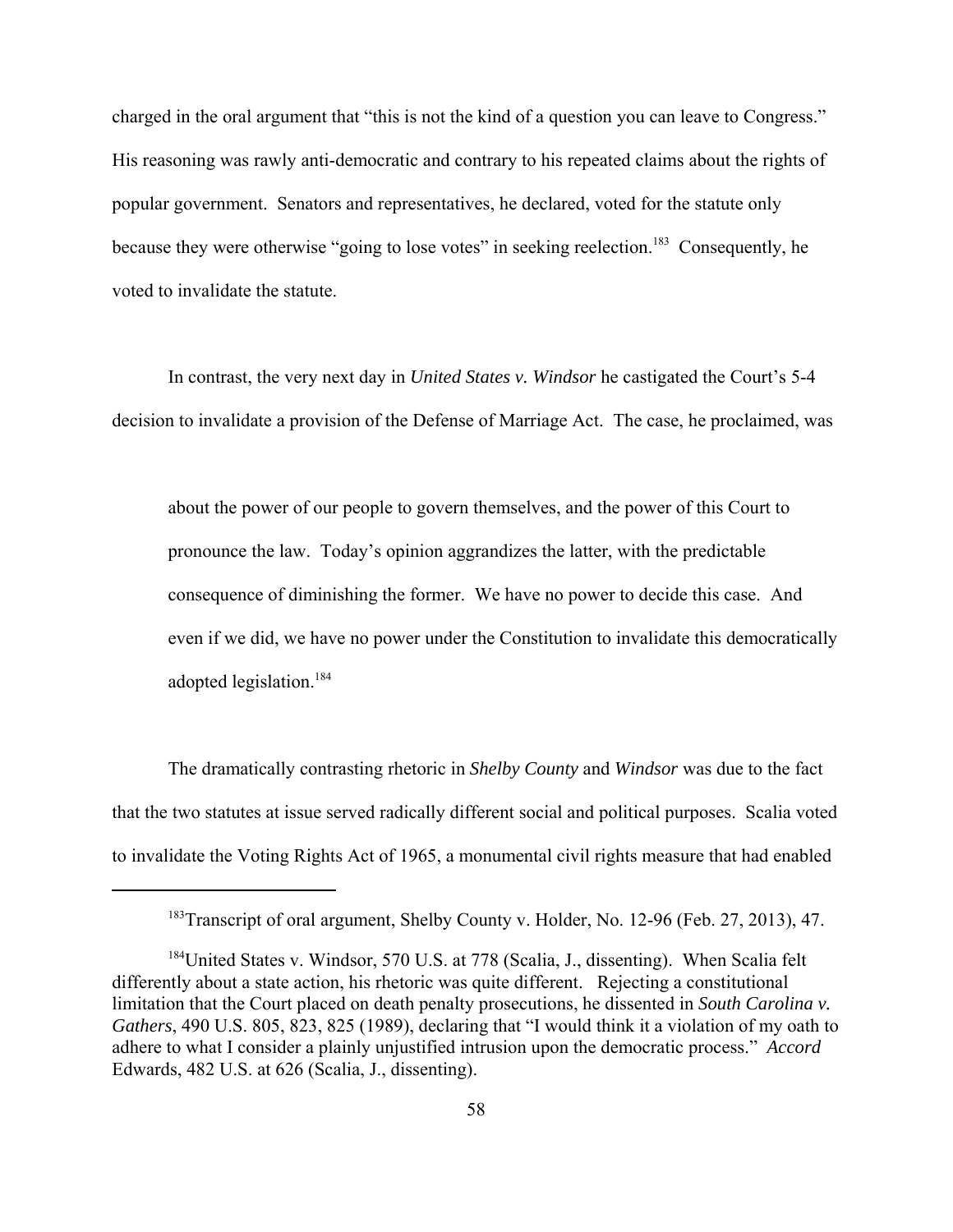millions of minority citizens to vote and that served as a barrier to Republican efforts to suppress minority and other Democratic leaning voting blocks. In contrast, he decried the invalidation of the Defense of Marriage Act, a statute that Congress had passed to block legal recognition of gay marriages by the federal government. Constitutionally inconsistent rhetoric; ideologically consistent results.

Countless other inconsistencies also plagued Scalia's judicial work. His decisions addressing problems of constitutional retroactivity were themselves contradictory and inconsistent with "the traditional common-law understanding of rights he embraces in other contexts."<sup>185</sup> He abandoned both originalist reasoning and principles of separation of powers when he justified judicial deference to federal agencies on the ground that they were required by the twentieth-century demands of "the modern administrative state."<sup>186</sup> He abjured reliance on foreign and international law in construing the Constitution, but to defend executive power he was willing to cite a leading Court precedent that relied centrally on principles of international law.<sup>187</sup> He condemned the use of legislative history absolutely,<sup>188</sup> but he not only declared it "a

<sup>185</sup>ROSSUM, ANTONIN SCALIA'S JURISPRUDENCE, 188 ("Scalia's willingness to give *Ring* [*v. Arizona*, 536 U.S. 584] only prospective effect not only contradicts the traditional commonlaw understanding of rights he embraces in other contexts but also encourages the very policymaking tendencies of the colleagues he elsewhere attacks"). On Scalia's retroactivity decisions, *see id.* at 184-89. *Accord* DORSEN, UNEXPECTED, 37; Caleb Nelson, *The Legitimacy of (Some) Federal Common Law*, 101 VA. L. REV. 1, 57-62 (2015).

<sup>186</sup>Antonin Scalia, *Judicial Deference to Administrative Interpretations of Law*, 1989 DUKE L. J. 511, 516 (1989).

<sup>187</sup>*Compare* Roper v. Simmons, 543 U.S. 551, 607, 622-28 (2005) (Scalia, J., dissenting and opposing reliance on foreign and international law sources in construing Constitution) *with* Webster v. Doe, 486 U.S. at 614-15 (Scalia, J., dissenting, quoting *United States v. Curtiss-Wright Export Corp.*, 299 U.S. 304, 316-20 (1936), which relied on international law to support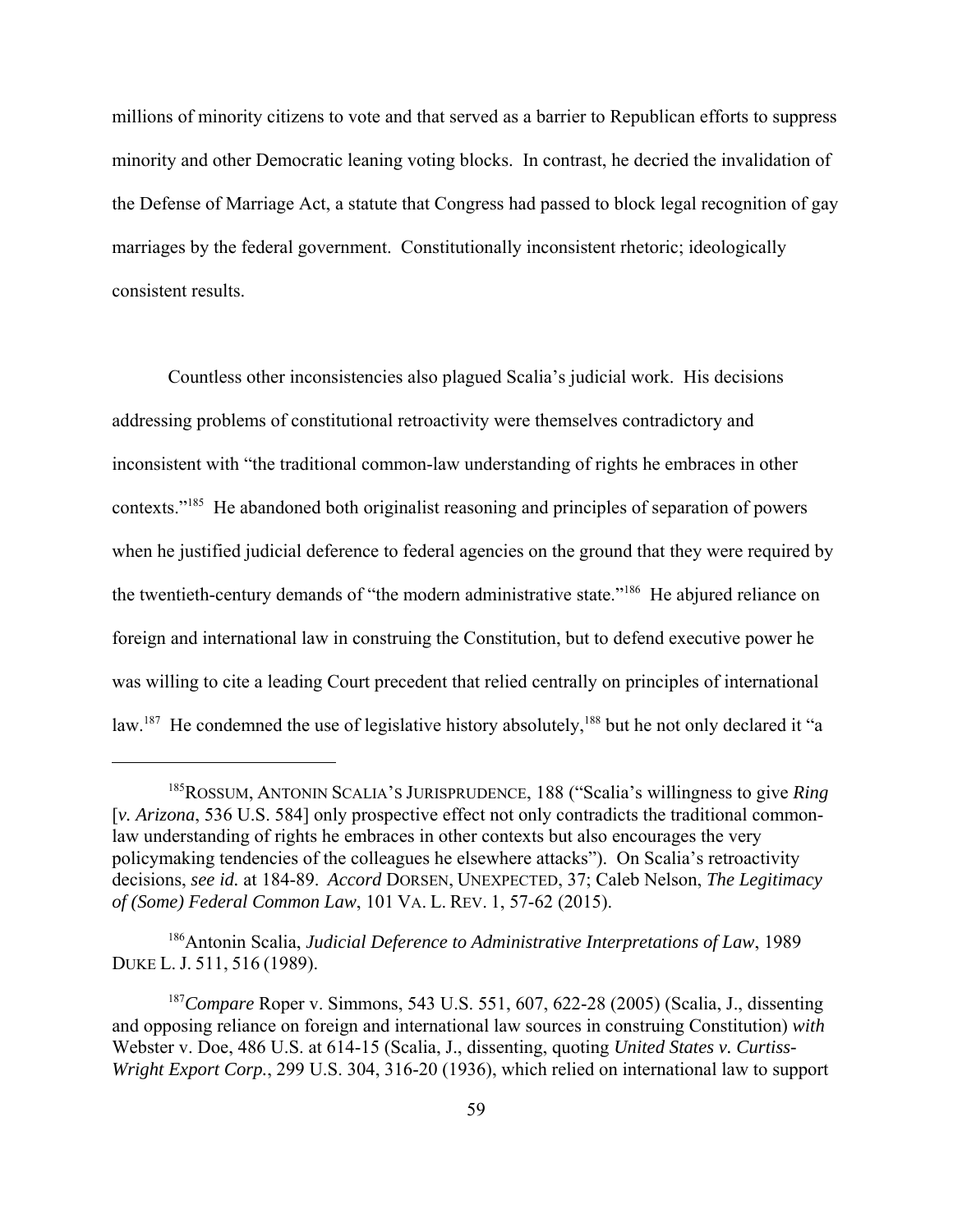significant factor in interpreting a statute" in his confirmation hearing<sup>189</sup> but occasionally cited it in his opinions on the Court when it seemed to support his views.<sup>190</sup>

In condemning legislative history, moreover, Scalia was ready to prejudge a basketful of constitutional issues. Drawing on legislative history "is not just wrong," he insisted in the most sweeping terms; "it violates constitutional requirements of nondelegability, bicameralism, presidential participation, and the supremacy of judicial interpretation in deciding the case presented."191 So much for his proclaimed emphasis on the need for judicial restraint and the necessity of avoiding constitutional issues whenever possible.

Scalia's inconsistencies hardly stopped there. He was willing to loosen standing requirements to allow defendants in state court actions under Section 1983 to carry appeals to the Court, but he was unwilling to do the same for plaintiffs in state court actions asserting federal-

independent and extra-constitutional foreign-affairs power of president). *See* Edward A. Purcell, Jr., *Understanding Curtiss-Wright*, 31 L. & HIST. REV. 653, 659-60, 714 (2013). Scalia could also cite to foreign law when it supported his position. Lafler v. Cooper, 566 U.S. 156, 175, 185 (2012) (Scalia, J., dissenting). Justice Ginsburg noted that on rare occasions Scalia cited foreign legal sources. RUTH BADER GINSBURG, MY OWN WORDS 254 (2016).

<sup>188</sup>SCALIA, READING, 388. *See, e.g.,* National Endowment for the Arts v. Finley 524 U.S. 569, 590, 594 (Scalia, J., concurring in the judgment) ("More fundamentally, of course, all this legislative history has no valid claim upon our attention at all"); Samantar v. Yousuf, 560 U.S. 305, 326, 326-29 (Scalia, J., concurring in the judgment); Wisconsin Public Intervenor v. Mortier, 501 U.S. 597, 616, 617-23 (1991) (Scalia, J., concurring in the judgment).

<sup>189</sup>*Scalia Hearings*, at 65. *Accord, id*.,at 105-06.

<sup>190</sup>Edwards, 482 U.S. at 624-27, 636-39 (Scalia, J., dissenting); Lucas, 505 U.S. at 1028 n.15 (Scalia, J.).

<sup>&</sup>lt;sup>191</sup>SCALIA, READING, 388.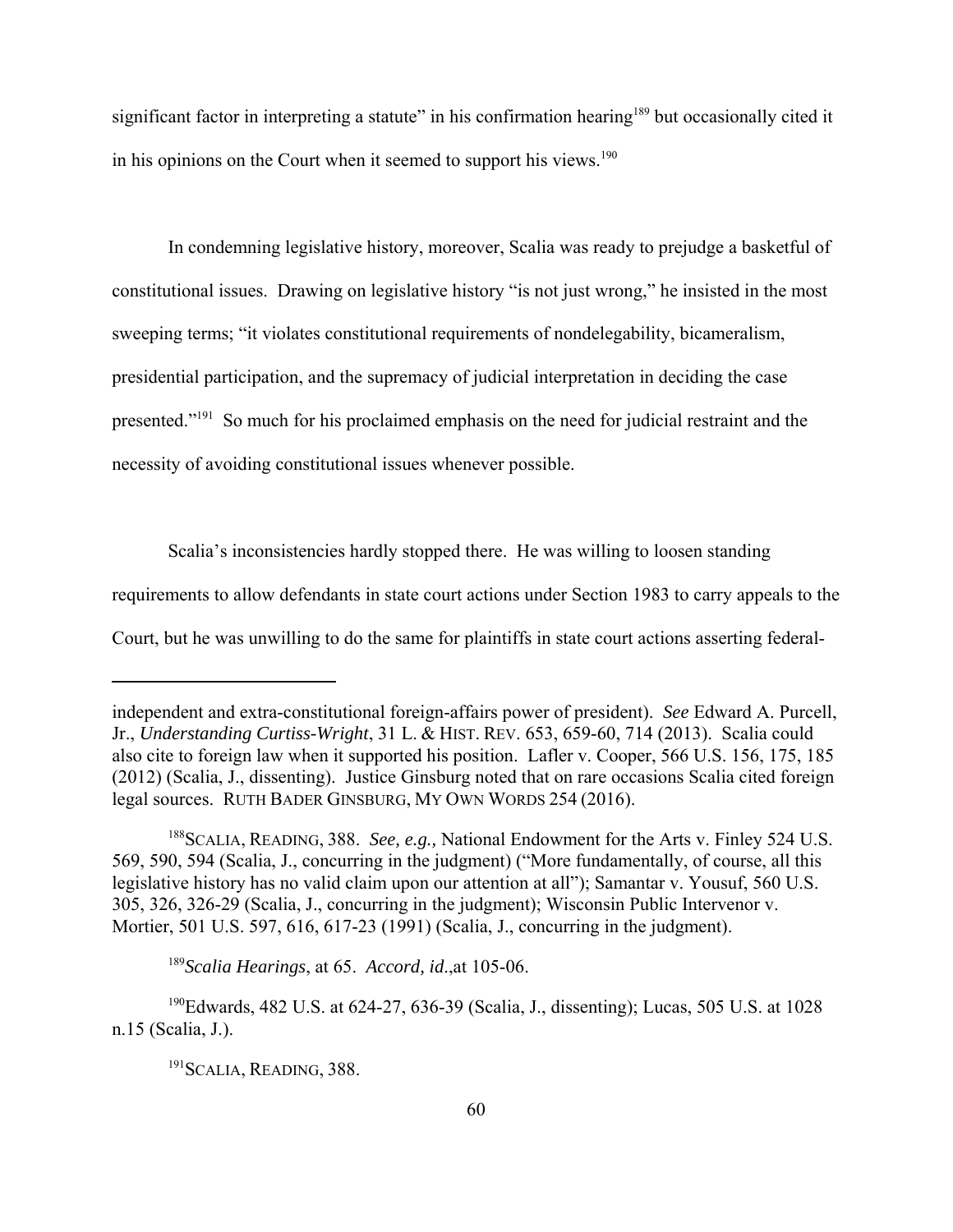law challenges to state laws that deprived schools of funding and raised local taxes.<sup>192</sup> In *Smith* he construed the Free Exercise Clause to deny protection to a small Native American religious group,<sup>193</sup> but in a later case he construed the Establishment Clause to uphold a clergy-led prayer at a public school graduation on the ground that "maintaining respect for the religious observance of others is a fundamental civil virtue that governments (including the public schools) can and should cultivate."<sup>194</sup> He was willing to infer a causal relationship in the absence of record evidence to support a decision enabling defendants to defeat tort claims,<sup>195</sup> but unwilling to infer far more likely causal relationships that would allow plaintiffs to assert claims challenging employment discrimination and government intrusions under the Foreign Intelligence Surveillance Act.196

<sup>192</sup>*Compare* Camreta v. Greene, 563 U.S. 692, 714 (2011) (Scalia, J. concurring, allowing standing to prevailing defendant on ground that "our precedents, strange though they may be," controlled) *with* ASARKO v. Kadish, 490 U.S. 605, 634 (1989) (Rehnquist, joined by Scalia, concurring in part and dissenting in part, denying standing for appeal to the Court on ground that plaintiffs below lacked standing to bring their state-court suit originally in federal court). Scalia seemed similarly inconsistent in applying his ideas on standing in voting rights cases. Christopher S. Elmendorf & Edward B. Foley, *Symposium: How We Vote: Electronic Voting and Other Voting Practices in the United States: Gatekeeping vs Balancing in the Constitutional Law of Elections: Methodological Uncertainty on the High Court,* 17 WM. & MARY BILL OF RIGHTS J. 507, 533-34 (2008).

<sup>193</sup>Smith, 494 U.S. 872 (1990) (Scalia, J.).

<sup>&</sup>lt;sup>194</sup>Lee v. Weisman, 505 U.S. at 638 (Scalia, J., dissenting).

<sup>195</sup>Boyle v. United Technologies Corp., 487 U.S. 500 (1988) (Scalia, J.).

 $196$ Wal-Mart Stores, Inc. v. Dukes, 564 U.S. 338 (2011) (Scalia, J.); Clapper v. Amnesty International, 568 U.S. 398 (2013) (Alito, J., joined by Scalia). *See also* Franklin v. Massachusetts, 505 U.S. 788, 823, 824-25 (1992) (Scalia, J. concurring in part and concurring in the judgment).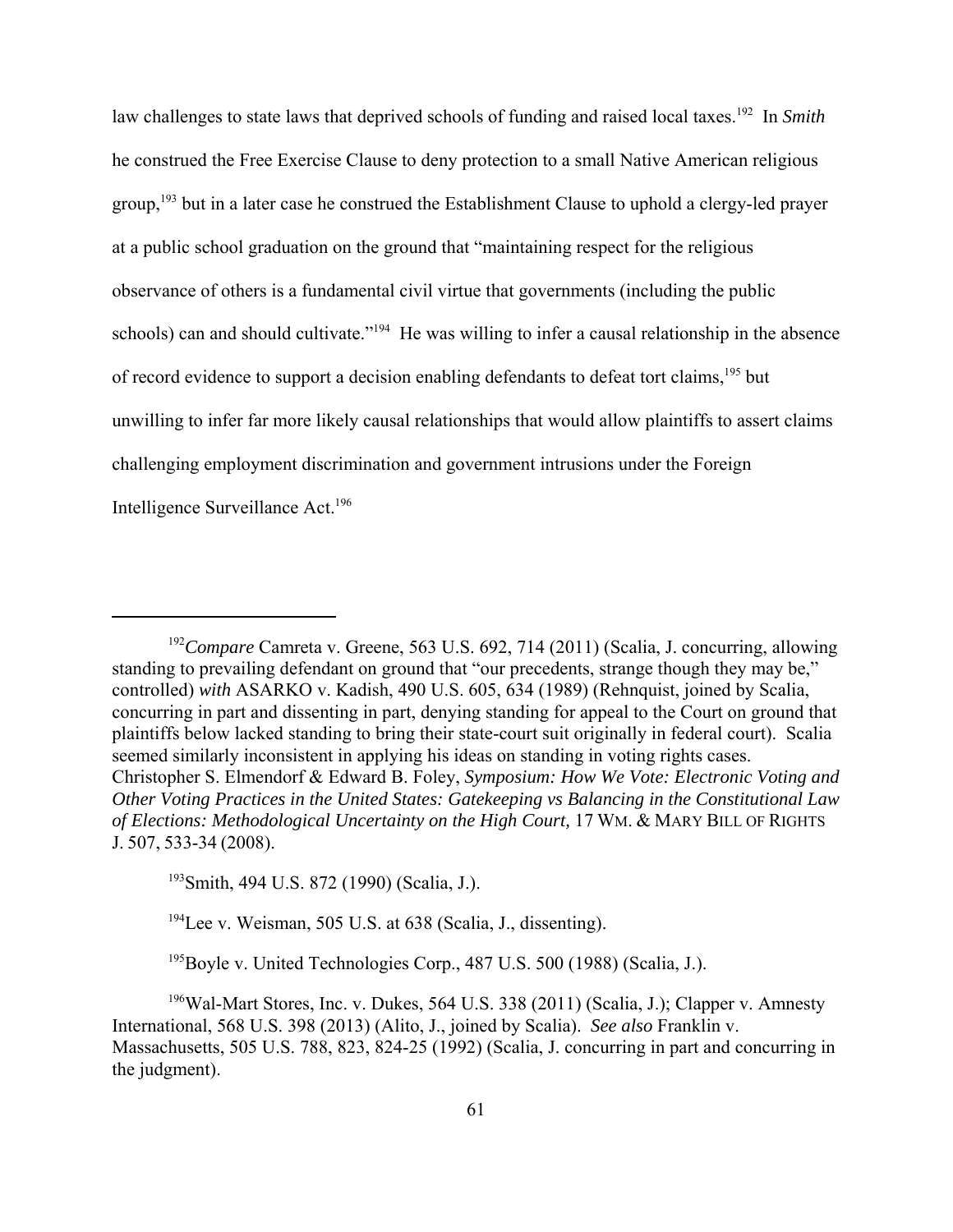The inconsistencies in the arguments and assertions Scalia used were strikingly apparent in the area of election law. He criticized those who supported gay rights by explaining that their growing "political power" was based on certain social facts--their ardent concern, geographical concentration, and "high disposable income"--that gave them "political power much greater than their numbers."197 When he insisted that corporations had a First Amendment right to funnel as much money as they wished into political campaigns, however, he gave no weight to the far more obvious and compelling social facts that gave corporations "political power" that far exceeded their numbers.<sup>198</sup> Similarly, when he opposed all restrictions on campaign finances, he stressed the great danger that incumbent legislators would exploit such restrictions by enacting self-serving laws to advance their own interests.<sup>199</sup> When, however, he opposed claims that partisan redistricting, gerrymandering, and state and local election laws were being exploited by

197Romer v. Evans, 517 U.S. 620, 636, 645-46 (1996) (Scalia, J., dissenting).

<sup>199</sup> The incumbent politician who says he welcomes full and fair debate is no more to be believed than the entrenched monopolist who says he welcomes full and fair competition. Perhaps the Michigan Legislature was genuinely trying to assure a 'balanced' presentation of political views; on the other hand, perhaps it was trying to give unincorporated unions (a not insubstantial force in Michigan) political advantage over major employers. Or perhaps it was trying to assure a "'balanced' presentation because it knows that with evenly balanced speech incumbent officeholders generally win." Austin, 494 U.S. at 692-93 (Scalia, J., dissenting).

<sup>&</sup>lt;sup>198</sup>Austin, 494 U.S. at 679 (Scalia, J., dissenting). The Court largely adopted the position Scalia set out in his *Austin* dissent in *Citizens United v. Federal Elections Commission*, 558 U.S. 310 (2010) (Kennedy, J., joined by Scalia, J.). "[T]o exclude or impede corporate speech is to muzzle the principal agents of the modern free economy." *Id.* at 393 (Scalia, J., concurring). For decades "Scalia had hammered" on the view "that corporations have the First Amendment right to spend whatever they want to influence the outcomes of elections." HASEN, JUSTICE OF CONTRADICTIONS, 114. For one response to Scalia's ideologically shaped vision of First Amendment speech rights, *see* BERT NEUBORNE, MADISON'S MUSIC: ON READING THE FIRST AMENDMENT (2015).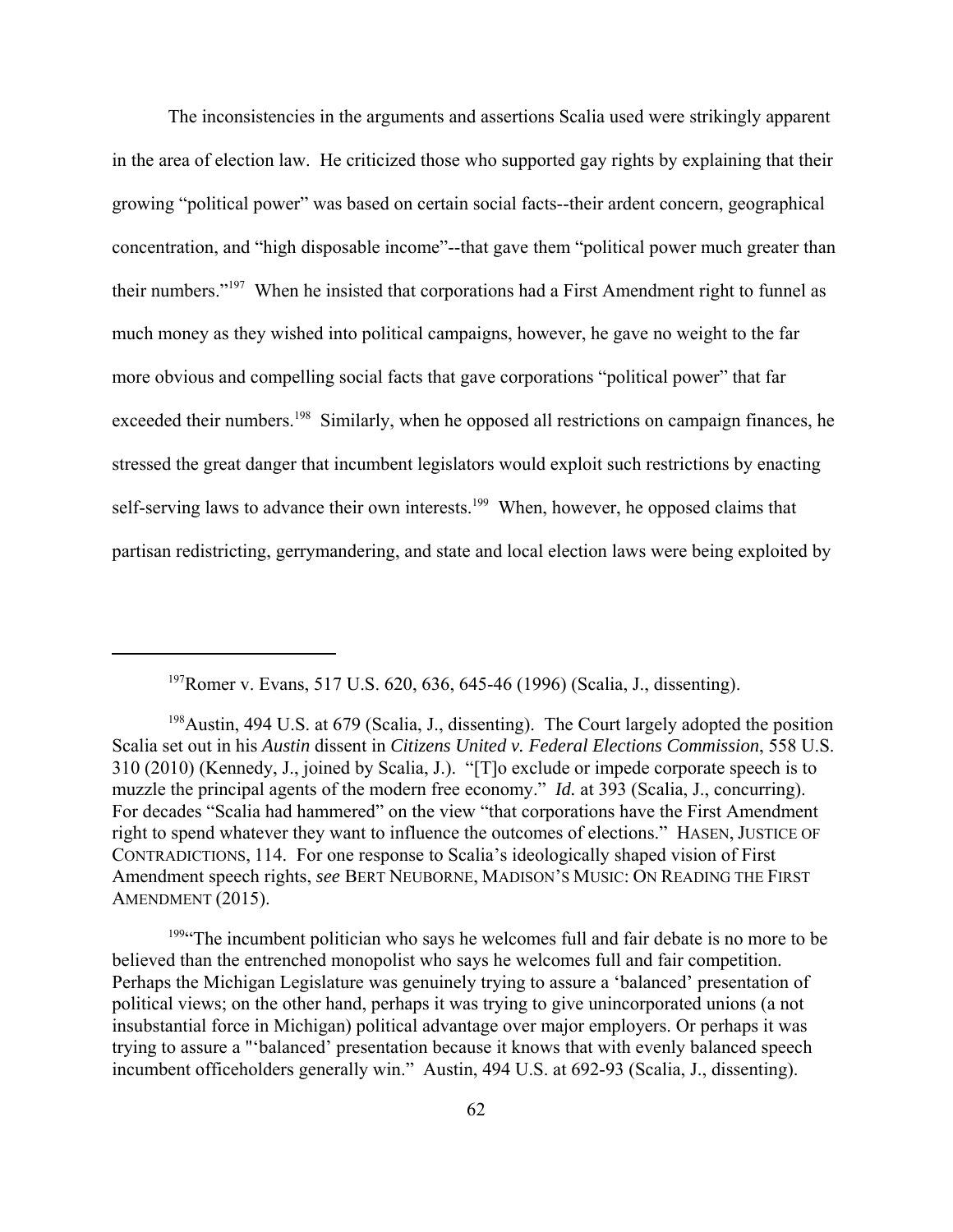self-serving--and Republican--legislators, he dismissed those very same dangers as irrelevant.<sup>200</sup>

Finally, addressing the scope of the Court's own appellate jurisdiction, he was inconsistent there as well. When opportunities arose to cut back on liberal state court rulings that protected the constitutional rights of criminal defendants, Scalia defended an expansive view of that jurisdiction. The Court's "principal responsibility under current practice" and "a primary basis" for its constitutional jurisdiction, he insisted, was "to ensure the integrity and uniformity of federal law."201 Yet, where his policy goals were different and he consequently wished to block appeals, he readily ignored what he had previously called the "primary basis" for the Court's jurisdiction and the importance of ensuring "the integrity and uniformity of federal law." In those cases he announced a contrary principle. "[D]eclaring the compatibility of state or federal laws with the Constitution," he then maintained, "is not only not the 'primary role' of this

<sup>200</sup>HASEN, JUSTICE OF CONTRADICTIONS, 120-21. *See id.* at 114-32 (comparing Scalia's opinions in those areas). Scalia similarly invoked the danger of self-serving legislators when he argued against the use of legislative history. It was "no wonder that one of the routine tasks of the Washington lawyer-lobbyist is to draft language that sympathetic legislators can recite in a pre-written 'floor debate'--or, even better, insert into a committee report." SCALIA SPEAKS, 239.

 $^{201}$ Kansas v. Marsh, 548 U.S. 163, 182, 183 (2006) (Scalia, J., concurring). The Court applied the rule established in *Michigan v. Long*, 463 U.S. 1032 (1980) (O'Connor, J.) which was based on the "important need for uniformity in federal law." *Id.* at 1040. Generally, the rule served conservative goals by allowing the Court to cut back on the constitutional rights of criminal defendants in state courts, and Scalia applied it regularly. *E.g.,* Ohio v. Robinette, 519 U.S. 33 (1996) (Rehnquist, C.J., joined by Scalia, J.); Arizona v. Evans, 514 U.S. 1 (1995) (Rehnquist, C.J., joined by Scalia, J.). *See, e.g.,* Edward A. Purcell, Jr., *The Story of Michigan v. Long: Supreme Court Review and the Workings of American Federalism*, in FEDERAL COURTS STORIES (Vicki C. Jackson and Judith Resnik, eds., 2010), 115-39. *Compare, e.g.,* Scalia's views with those of Justice Stevens in *Michigan v. Long*, 463 U.S. 1032, 1065 (Stevens, J., dissenting), and Arizona v. Evans, 514 U.S. 1, 18 (1995) (Stevens, J., dissenting).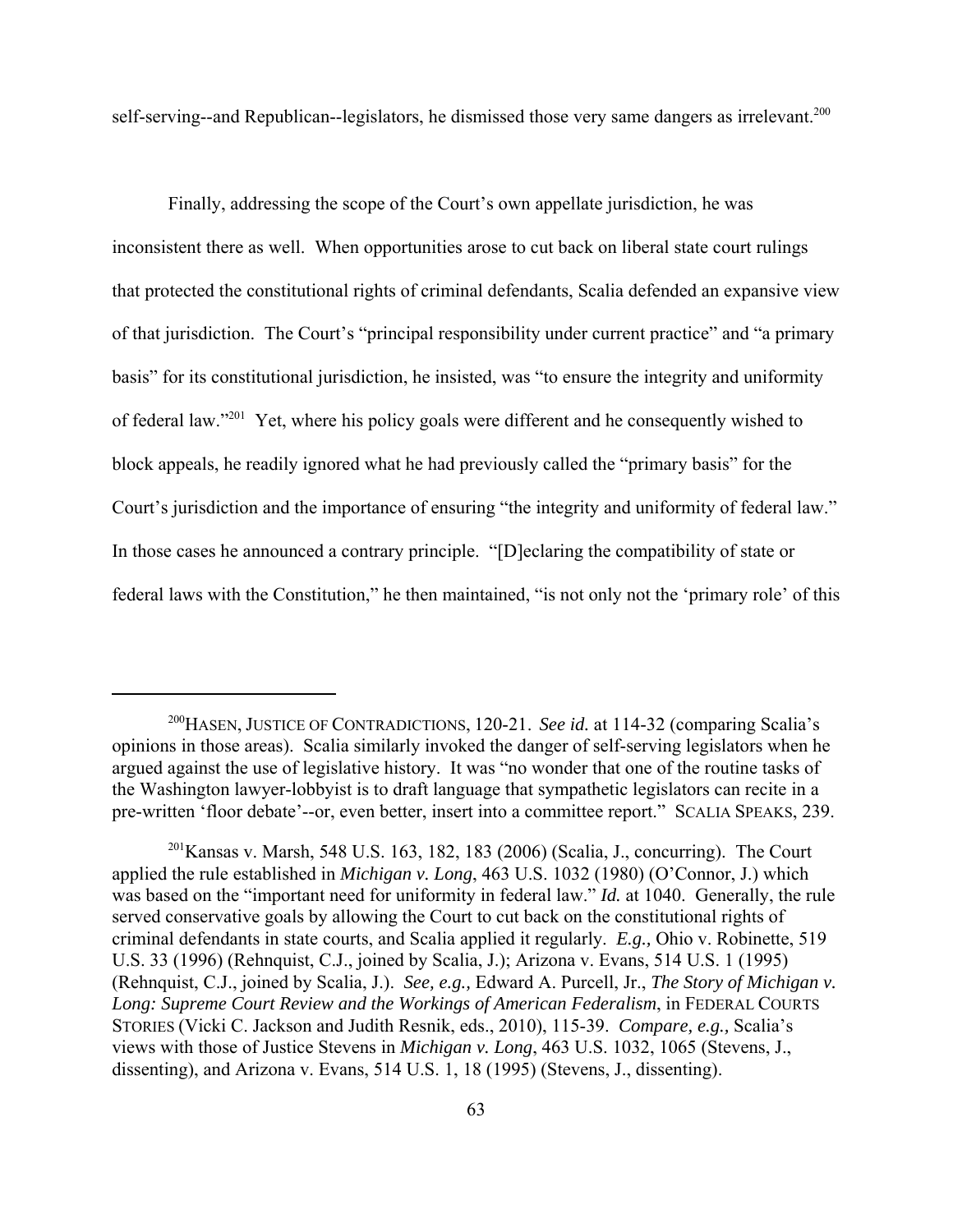Court, it is not a separate, free-standing role *at all*."<sup>202</sup> Indeed, Scalia was the only justice to join Rehnquist's separate opinion in another case that declared it "a rather unremarkable proposition" that in some instances "state courts will remain free to decide important questions of federal statutory and constitutional law without the possibility of review in this Court."<sup>203</sup> Even the very nature of the Court's constitutional role and the importance of "the integrity and uniformity of federal law" varied by Scalia's personal goals and values.

When considered separately, Scalia's individual opinions may seem to apply a coherent jurisprudence, but when considered comparatively and across the board they suggest a far different conclusion. They show that his jurisprudence was elastic and malleable, that he applied it inconsistently and erratically, and that he commonly used it to reach results consistent with his own political, religious, cultural, and ideological convictions. Never did he adequately explain, for example, why originalist sources were supposedly determinative in some cases but irrelevant in others.204 Nor why it was proper for him to bow to *stare decisis* in some cases and areas but not in others.205 Nor why "venerability" demanded respect for some precedents but not

 $203$ ASARCO, 490 U.S. at 636 (Rehnquist, C.J., concurring in part and dissenting in part, joined only by Scalia, J.).

<sup>202</sup>Windsor, 570 U.S. at 781 (Scalia, J., dissenting) (emphasis in original).

 $204$ He attempted to explain this inconsistency by claiming that in his earlier years on the bench parties did not make originalist arguments in their briefs and scholars had not yet produced relevant originalist research. SCALIA, READING, 401-02.

<sup>205</sup>Scalia acknowledged that the doctrine of precedent was a "pragmatic *exception*" to his originalism, SCALIA, MATTER, 140 (emphasis in original), but he commonly failed to explain adequately, or often at all, why the exception applied most of the times when he relied on it. For his statement of common ideas about following or rejecting *stare decisis*, *see* SCALIA, READING, 87, 411-14. In one opinion, for example, he wrote that "I adhere to my view" of the issue "our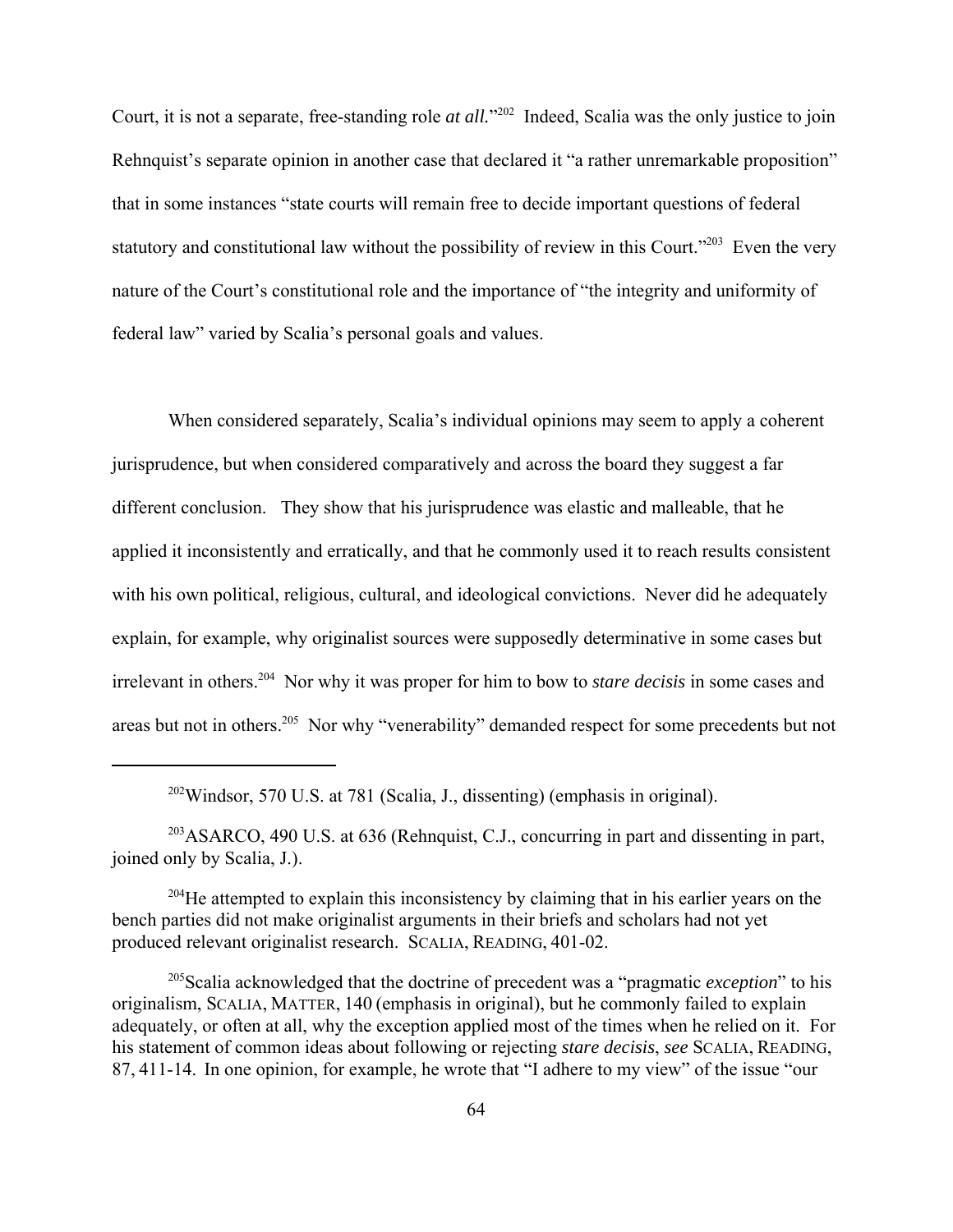for others. Nor why the significance of both history and tradition changed from one case to another. Nor why sometimes neither was even relevant. Nor why some inferences from the constitution's text and structure were proper and others not. Nor why some words in the text-- "speech," "press," "Arms,"<sup>206</sup> "search," "property," "executive Power," and "person, house, paper, or effect"--were to be construed loosely and expansively, while many others--"Cases," "Controversies," "religion," "liberty," "Treaty," "enforce," "confrontation," "due process," "judicial Power," "equal protection," and "cruel and unusual punishments"--were to be construed narrowly and restrictively.

In a debate in 2005 with Nadine Strossen, the president of the American Civil Liberties

Union, Scalia responded to a question about the meaning of the word "religion" in the

Establishment Clause and made the decisive point exactly. "Its depends," he explained, "on how

<sup>206</sup>The word "Arms" in the Second Amendment, Scalia declared, "extends, prima facie, to all instruments that constitute bearable arms even those that were not in existence at the time of the founding." District of Columbia v. Heller, 554 U.S. at 582 (Scalia, J.).

contrary precedents notwithstanding." Stern v. Marshall, 564 U.S. 462, 503 (2011) (Scalia, J., concurring). In the oral argument of another case, he declared that "I think that [United States v. Katz, 389 U.S. 347 (1967)] was wrong," but stated that "its's been around for so long, we are not going to overrule that." TRIBE & MATZ, UNCERTAIN JUSTICE 234. In other opinions he followed precedents even though he thought them dubious or wrong. *E.g.*, Shady Grove Orthopedic Associates v. Allstate Insurance Co., 559 U.S. at 412-14 (Scalia, J.) (refusing to depart from a precedent that was "hard to square" with a controlling statute but had been accepted for "nearly seven decades"); Camreta, 563 U.S. at 714 (Scalia, J. concurring) (following "our precedents, strange though they may be"). In an Eighth Amendment case he commented that two cases that "find no proper basis" in the Constitution nonetheless "have some claim to my adherence because of the doctrine of *stare decisis*." He rejected them there, not because they had no basis in the Constitution but because there were "irreconcilable" with another Supreme Court decision whose foundation he thought was "probably" unsound. Walton v. Arizona, 497 U.S. 639, 656, 672-73, 670 (1990) (Scalia, J., concurring in part and concurring in the judgment).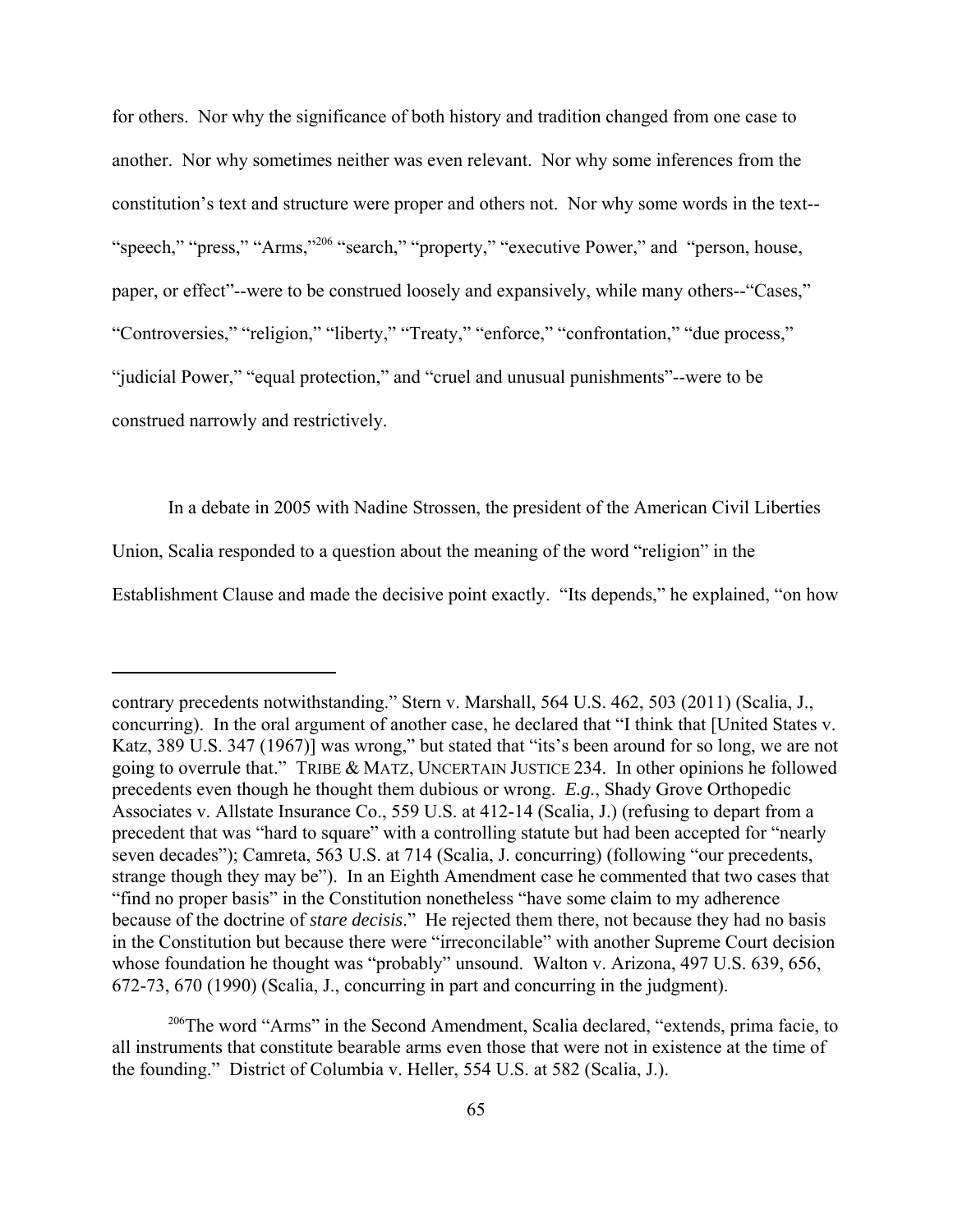generalized you want to get."207 True. And the Constitution contained no rules whatsoever for determining the level of generalization proper for its many broad, capacious, and undefined terms. In Scalia's jurisprudence, applied through by a range of varying and serviceable rhetorical moves, it was his own personal values and goals that regularly made that determination.

The ultimately personal nature and ideological thrust of Scalia's jurisprudence seems particularly evident in light his interpretation of the Equal Protection Clause. "Our salvation is the Equal Protection Clause," he declared, because it "requires the democratic majority to accept for themselves and their loved ones what they impose on you and me."<sup>208</sup> That statement sounded a noble principle of justice and equality, but in applying it Scalia carefully narrowed its meaning and the scope of the "salvation" it promised. He insisted that the Court could not interpret the Equal Protection Clause to undermine "those constant and unbroken national traditions that embody the people's understanding of ambiguous constitutional texts." It had no basis for striking down any practice that "bears the endorsement of a long tradition of open, widespread, and unchallenged use."<sup>209</sup> Thus, he held that the clause did not protect certain

<sup>207</sup>C-Span video, *The State of Civil Liberties,* available at https://www.c-span.org/video/?194843-1/state-civil-liberties&start=NaN&start=3018, at approximately 43:15 of the tape, last consulted Aug. 28, 2019.

 $208$ Cruzan v. Director, Missouri Department of Health, 497 U.S. 261, 292, 300 (1990) (Scalia, J., concurring).

 $^{209}$ United States v. Virginia, 518 U.S. at 568 (Scalia, J. dissenting). The second quote in the text above was a quote that Scalia cited from his own prior dissent in Rutan, 497 U.S. at 95.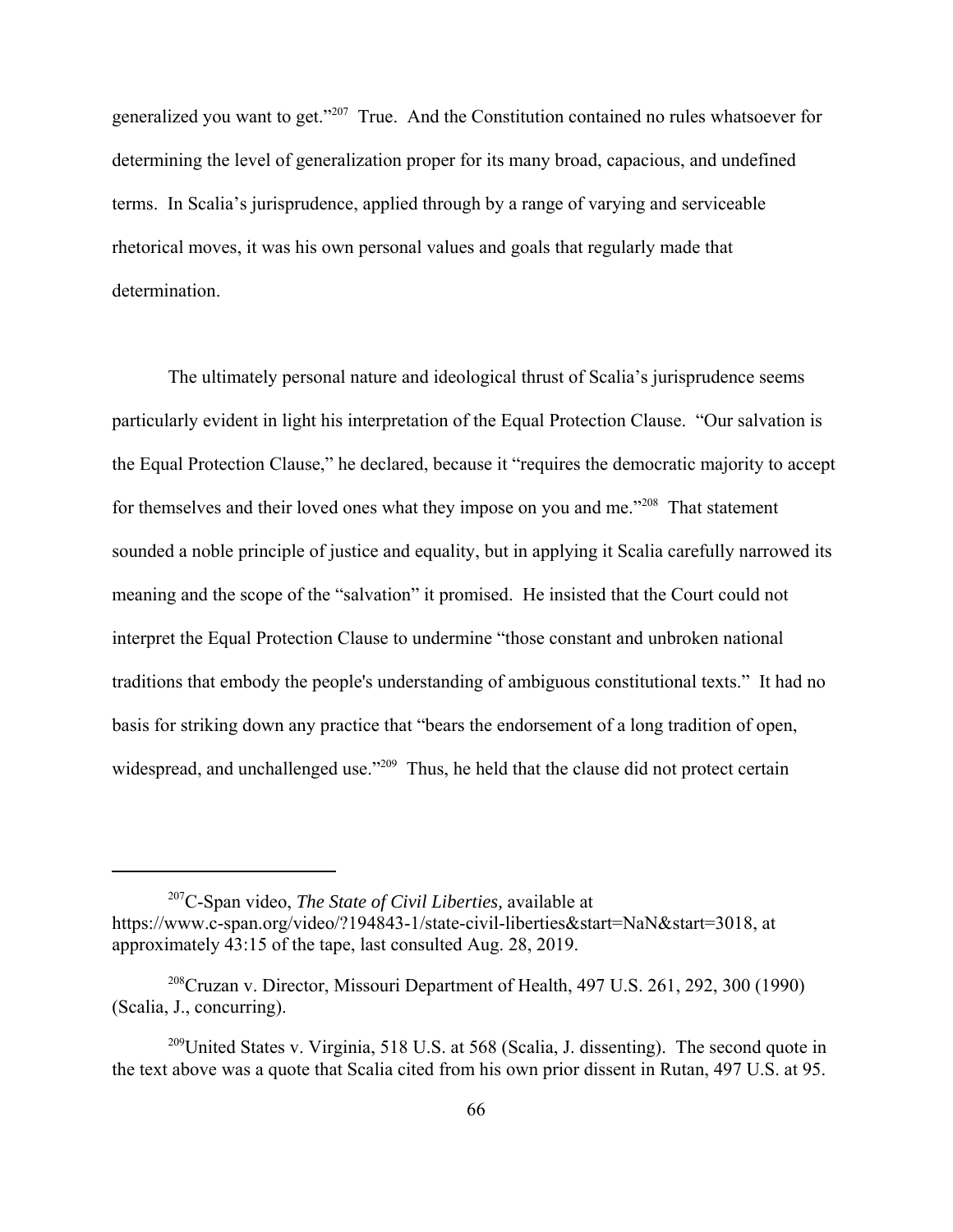groups--women and gays, for example<sup>210</sup>--even though those groups had long suffered abuse and discrimination at the hands of other dominant groups. Curiously echoing the harsh religious doctrine of predestination, he preached that the clause could not bring "salvation" to those who most needed it, but only to those who were already saved.

<sup>210</sup>On women's rights, *see, e.g.,* J. E. B., 511 U.S. at 127 (1994) (Blackmun, J.). There, Scalia dissented from the Court's decision prohibiting gender discrimination in the use of peremptory challenges in jury selection. He protested that "to pay conspicuous obeisance to the equality of the sexes, the Court imperils a practice that has been considered an essential part of fair jury trial since the dawn of the common law. The Constitution of the United States neither requires nor permits this vandalizing of our people's traditions." *Id.* at 156, 163. On gay rights, *see, e.g.,* Obergefell, 135 S. Ct. at 2626 (Scalia, J., dissenting). There, he dissented from the Court's decision to uphold same-sex marriage. "We have no basis for striking down a practice [limiting marriage "to one man and one woman"] that is not expressly prohibited by the Fourteenth Amendment's text, and that bears the endorsement of a long tradition of open, widespread and unchallenged use dating back to the Amendment's ratification." *Id*. at 2628.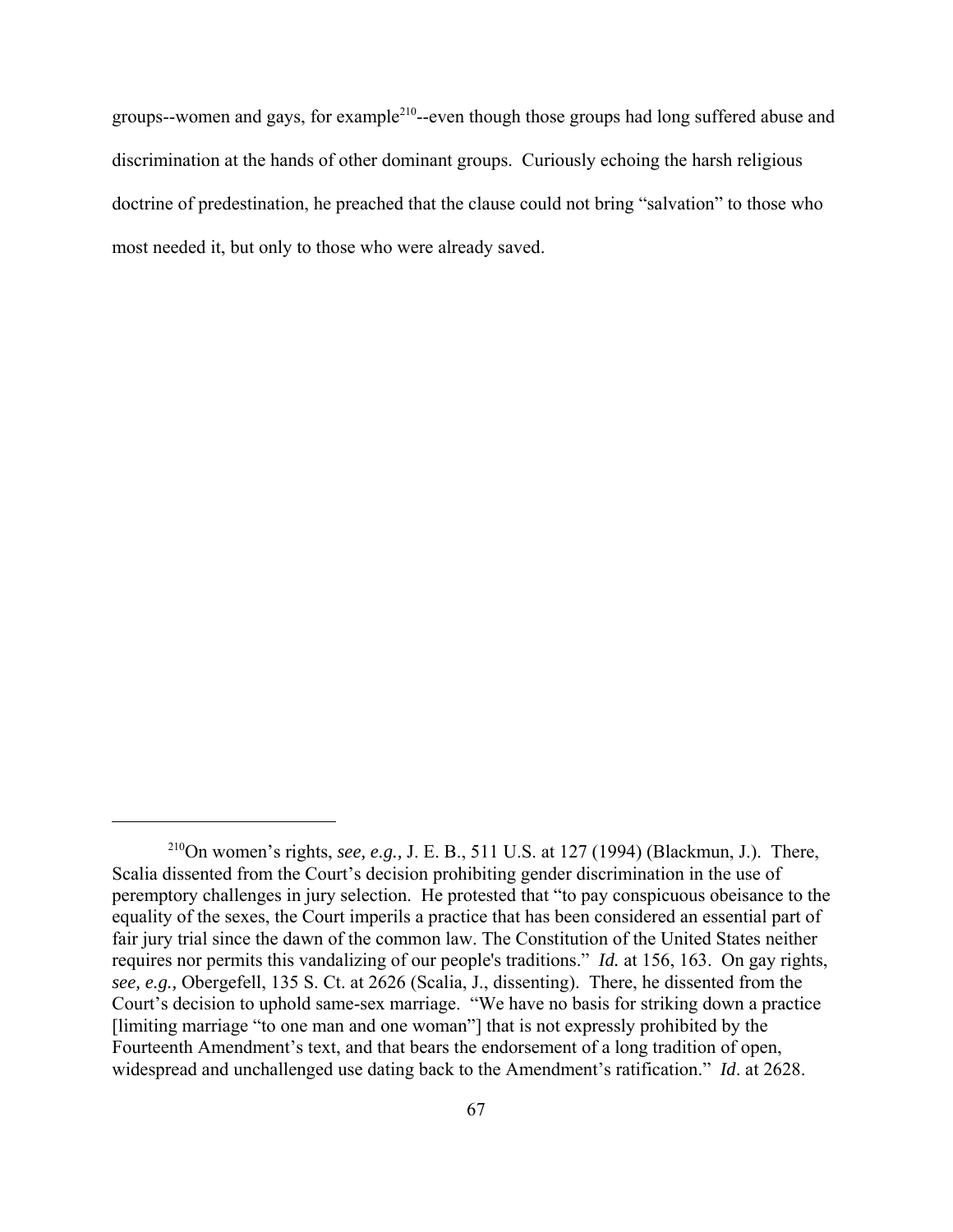## CHAPTER 7

## AN ARBITRARY JURISPRUDENCE: *HELLER*

The most personal opinion that Scalia wrote for the Court likely came in *District of* Columbia v. Heller.<sup>1</sup> It "is my legacy opinion," he proudly announced. "[I]t is the best example of the technique of constitutional interpretation, which I favor: that is to say it is a good example of originalism."<sup>2</sup> Heller was "originalism's high-water mark," declared one commentator, while another thought it showed Scalia "at the peak of his legal influence."3

Scalia's opinion for a five-justice majority in *Heller* deployed a variety of textual and historical arguments to identify what he announced as "the original understanding of the Second Amendment." On that basis, he held that the amendment protected an individual constitutional right to possess handguns in the home for self-defense and voided a conflicting prohibition in the

<sup>&</sup>lt;sup>1</sup>District of Columbia v. Heller, 554 U.S. 570 (2008) (Scalia, J.).

 $^2$ Bruce Allen Murphy, Scalia: A Court of One 390 (2014) (hereafter, "Murphy, SCALIA").

<sup>&</sup>lt;sup>3</sup> Adam J. White, *The American Constitutionalist: Antonin Scalia, 1936-2016*, 21 THE WEEKLY STANDARD (Feb. 29, 2016), 24, 25; JOAN BISKUPIC, AMERICAN ORIGINAL: THE LIFE AND CONSTITUTION OF SUPREME COURT JUSTICE ANTONIN SCALIA 344-45 (2009) (hereafter, "BISKUPIC, AMERICAN ORIGINAL").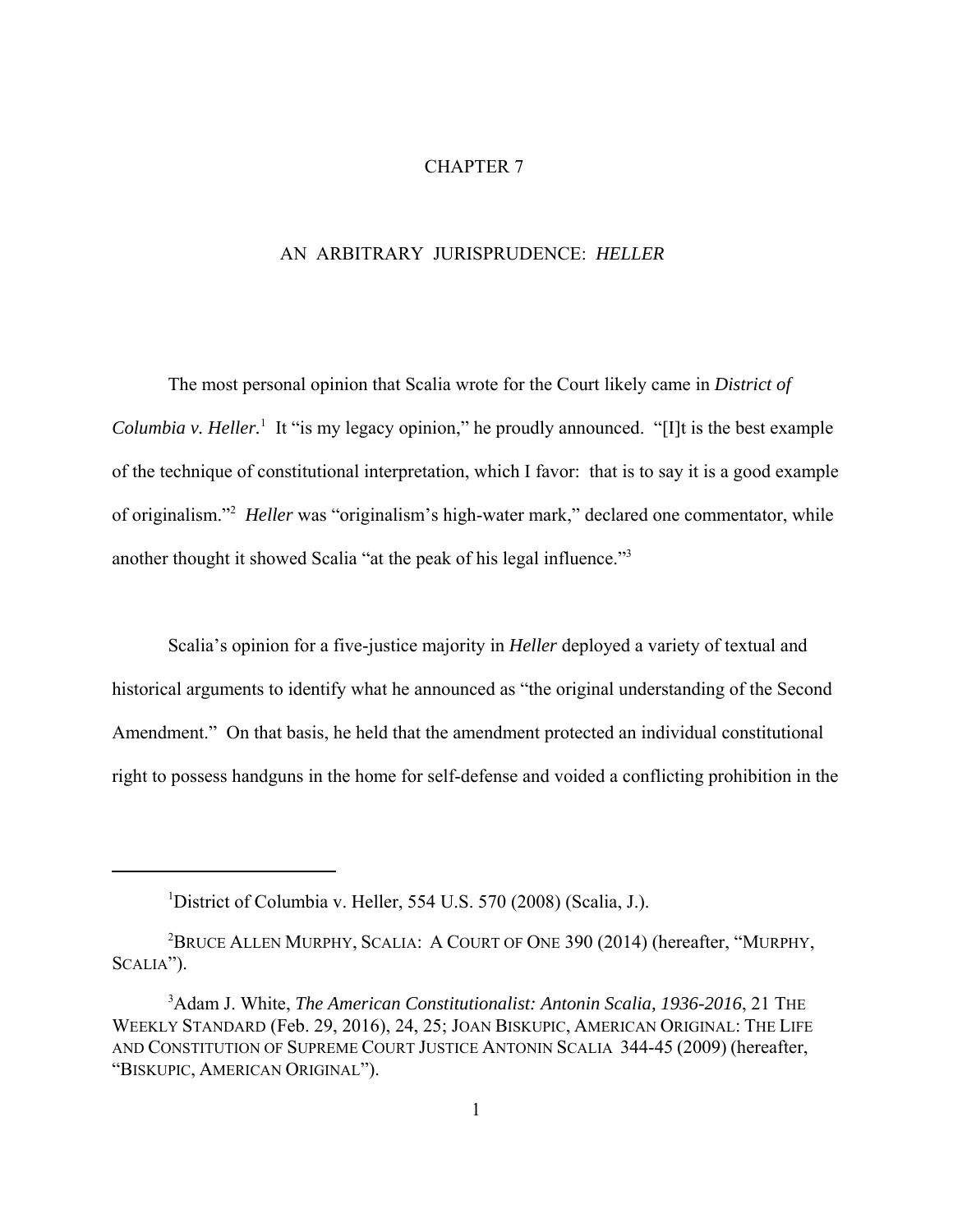District of Columbia Code.<sup>4</sup> In typical Scalian style his opinion was well-written, forcefully argued, and replete with both irrelevant flourishes and flashy insults hurled at those who disagreed with him.<sup>5</sup>

The opinion provoked extensive and severe scholarly criticism aimed at his highly selective use of historical materials, inadequate understanding of political and cultural contexts, and inattention to the historical changes that marked the late eighteenth and nineteenth centuries.<sup>6</sup> The massive evidence that scholars unearthed and the sophisticated analyses they

4 Heller, 554 U.S. at 625, 635.

 ${}^{5}E.g.,$  "[I]t is not the role of this Court to pronounce the Second Amendment extinct," Scalia proclaimed grandly. Heller, 554 U.S. at 636. He termed Stevens's position in dissent "grotesque," *id.* at 587, "unknown this side of the looking glass," *id.* at 589, and "worthy of the Mad Hatter," *id.* at 589.

6 For a sample of works providing general support for Scalia's individual rights interpretation, *see, e.g.,* JOYCE LEE MALCOLM, TO KEEP AND BEAR ARMS: THE ORIGINS OF AN ANGLO-AMERICAN RIGHT (1994); LEONARD LEVY, ORIGINS OF THE BILL OF RIGHTS (1999); STEPHEN P. HALBROOK, THE FOUNDERS' SECOND AMENDMENT: ORIGINS OF THE RIGHT TO BEAR ARMS (2008); DAVID E. YOUNG, THE FOUNDERS' VIEW OF THE RIGHT TO BEAR ARMS (2007); ROBERT J. SPITZER, THE POLITICS OF GUN CONTROL (2004); David T. Hardy, *The Rise and Demise of the "Collective Right" Interpretation of the Second Amendment,* 59 CLEV. ST. L. REV. 315 (2011); James A. Hanretta, *Collective Responsibilities, Private Arms, and State Regulations: Toward the Original Understanding*, 73 FORDHAM L. REV. 529 (2004); Robert E. Shalhope, *The Ideological Origins of the Second Amendment,* 69 J. AM. HIST. 599 (1982).

 For a sample of works challenging or contradicting Scalia's individual right interpretation, *see, e.g.,* Brief of Amici Curiae Jack N. Rakove et al., in Support of Petitioners, District of Columbia v. Heller (brief signed by fifteen of historians who specialized in eighteenth and early nineteenth century history) (hereafter, "Rakove Brief"); Brief for Professors of Linguistics and English in Support of Petitioners, District of Columbia v. Heller (brief signed by three language specialists) (hereafter, "Linguistics Brief"); PATRICK J. CHARLES, THE SECOND AMENDMENT: THE INTENT AND ITS INTERPRETATION BY THE STATES AND THE SUPREME COURT (2009) (hereafter, "CHARLES, SECOND AMENDMENT"); JOHN MASSARO, NO GUARANTEE OF A GUN: HOW AND WHY THE SECOND AMENDMENT MEANS EXACTLY WHAT IT SAYS (2009); SAUL CORNELL, A WELL-REGULATED MILITIA: THE FOUNDING FATHERS AND THE ORIGINS OF GUN CONTROL IN AMERICA (2006); H. RICHARD UVILLER & WILLIAM G. MERKEL, THE MILITIA AND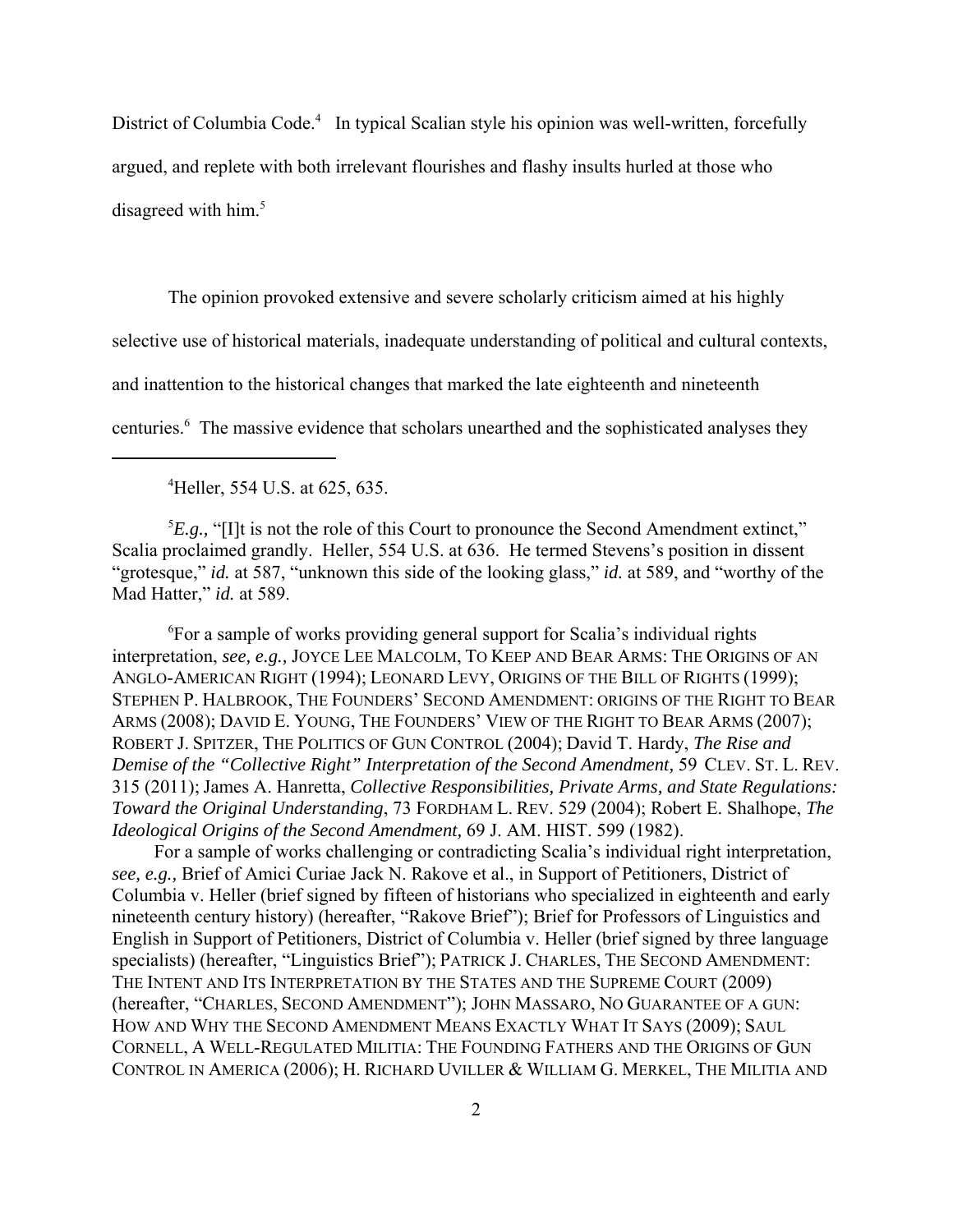produced justified four basic conclusions.<sup>7</sup> First, there are many varieties of historical evidence that could be used in attempts to support different interpretations of the amendment's meaning. That evidence shows that a person genuinely determined to construe the amendment according to its original meaning could not know with any real certainty what that meaning was or whether there was any specific and shared understanding of it at all.<sup>8</sup> Second, though Scalia's version drew support from some selected pieces of historical evidence, it was most likely wrong. The bulk of the available historical research undermines it, and most scholars who have studied the issue have rejected it. $9$  Third, the evidence does not come close to providing the clarity and

 $7$ Two years after the decision, Justice Stephen Breyer identified some of the more recent literature showing that *Heller*'s "historical account was flawed." McDonald v. City of Chicago, 561 U.S. 742, 912, 914-16 (2010) (Breyer, J., dissenting).

8 Jack N. Rakove, *The Second Amendment: The Highest State of Originalism*, 76 CHI-KENT L. REV. 103 (2000). For a qualified defense of the individual rights view followed by several critical responses written just prior to *Heller*, *see Forum: Rethinking the Second Amendment*, 25 L. & HIST. REV. 139 (2007).

<sup>9</sup>See, e.g., Saul Cornell, *Originalism on Trial: The Use and Abuse of History in District* of Columbia v. Heller, 69 OHIO ST. L. J. 626 (2008). For a historical critique of *Heller*'s individual rights model, *see* Patrick J. Charles, *The Second Amendment in Historiographical Crisis: Why the Supreme Court Must Reevaluate the Embarrassing Standard Model Moving Forward,* 39 FORDHAM URB. L. J. 1727 (2012).

THE RIGHT TO BEAR ARMS, OR, HOW THE SECOND AMENDMENT FELL SILENT (2002); David Thomas Konig, *Why the Second Amendment has a Preamble: Original Public Meaning and the Political Culture of Written Constitutions in Revolutionary America*, 56 U.C.L.A. L. REV. 1295, 1326-37 (2009); Cass Sunstein, *Second Amendment Minimalism:* Heller *as* Griswold, 122 HARV. L. REV. 246 (2008); Paul Finkelman, *"A Well-Regulated Militia": The Second Amendment in Historical Perspective,* 76 CHI-KENT L. REV. 195 (2000); Lawrence Delbert Cress, *An Armed Community: The Origins and Meaning of the Right to Bear Arms,* 71 J. AM. HIST. 22 (1984); Lawrence Delbert Cress, *The Second Amendment and the Rights to Bear Arms: An Exchange,* 71 AM. HIST. REV. 587 (1984). It is worth noting, too, that Scalia's opinion presented an antiseptic view of the Second Amendment that ignored the extent to which gun laws and practices were used in the United States to enforce slavery, white supremacy, and racist policies. ROXANNE DUNBAR-ORTIZ, LOADED: A DISARMING HISTORY OF THE SECOND AMENDMENT (2018).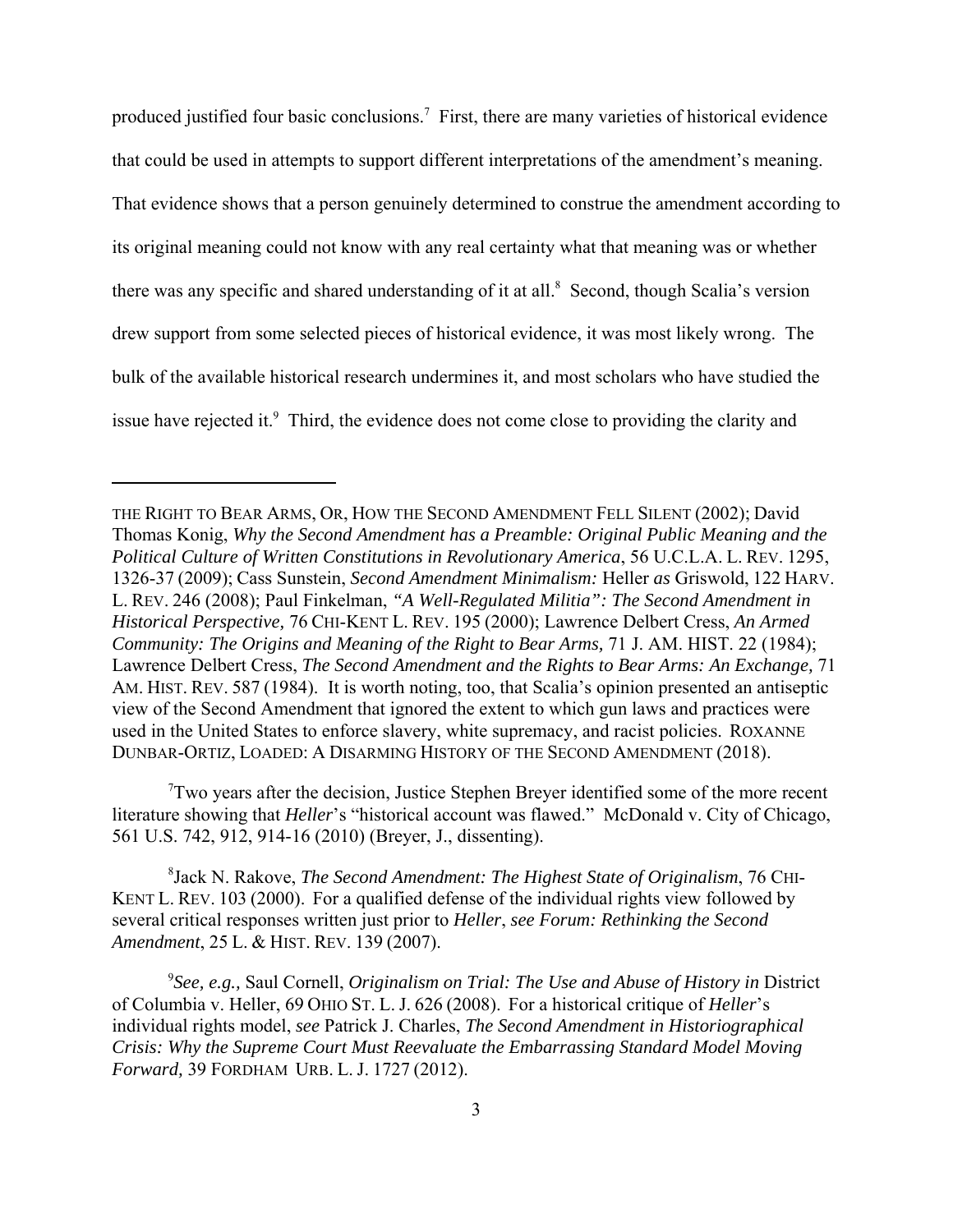confidence necessary to justify the pronouncement of a novel, sweeping, extremely controversial, and arguably exceptionally dangerous constitutional right. Finally, as a general matter, positions on the meaning of the Second Amendment correlate strongly with their advocates' political affiliations and ideological passions.<sup>10</sup>

Thus, in *Heller*, one thing was crystal clear: neither preexisting "law" nor sound historical scholarship dictated its conclusions. Taken at their most convincing, Scalia's arguments were no more plausible than those of the dissent, and they provided a particularly dubious basis for creating a new constitutional right. His "opinion was a selective incorporation of the evidence to ensure the Second Amendment protected an individual right," one Second Amendment scholar concluded, and it "clearly shows that politics had seeped into the United States' highest court."<sup>11</sup>

As a technical matter, Scalia could have handled the issue in *Heller* quite differently than he did. His specific holding, after all, was itself quite narrow, voiding only "the District's ban on

 $10$ Early on, a few liberal scholars suggested that the Second Amendment could support an individual right interpretation. Sanford Levinson, *The Embarrassing Second Amendment*, 99 YALE L J. 637 (1989) (arguing that the individual rights interpretation is at least a plausible interpretation of the amendment); AKHIL REED AMAR, THE BILL OF RIGHTS: CREATION AND RECONSTRUCTION 18, 216-17, 221-23 (1998) (arguing that the amendment's meaning in 1791 did not support an individual right interpretation but that the Fourteenth Amendment modified its meaning to confer such a right) (hereafter, "AMAR, BILL OF RIGHTS").

<sup>&</sup>lt;sup>11</sup>CHARLES, SECOND AMENDMENT 10. Scalia's majority opinion "went through great lengths to incorporate legal sources that supported its predetermined conclusion. Unfortunately, the sources it used did not actually support their contentions for the majority consistently made wrongful inferences of the fact, left out important commentary, or placed citations and quotes out of context." *Id.* at 69. "An original and textual construction of the Second Amendment does not support the Supreme Court majority determination in *Heller*." *Id.* at 89.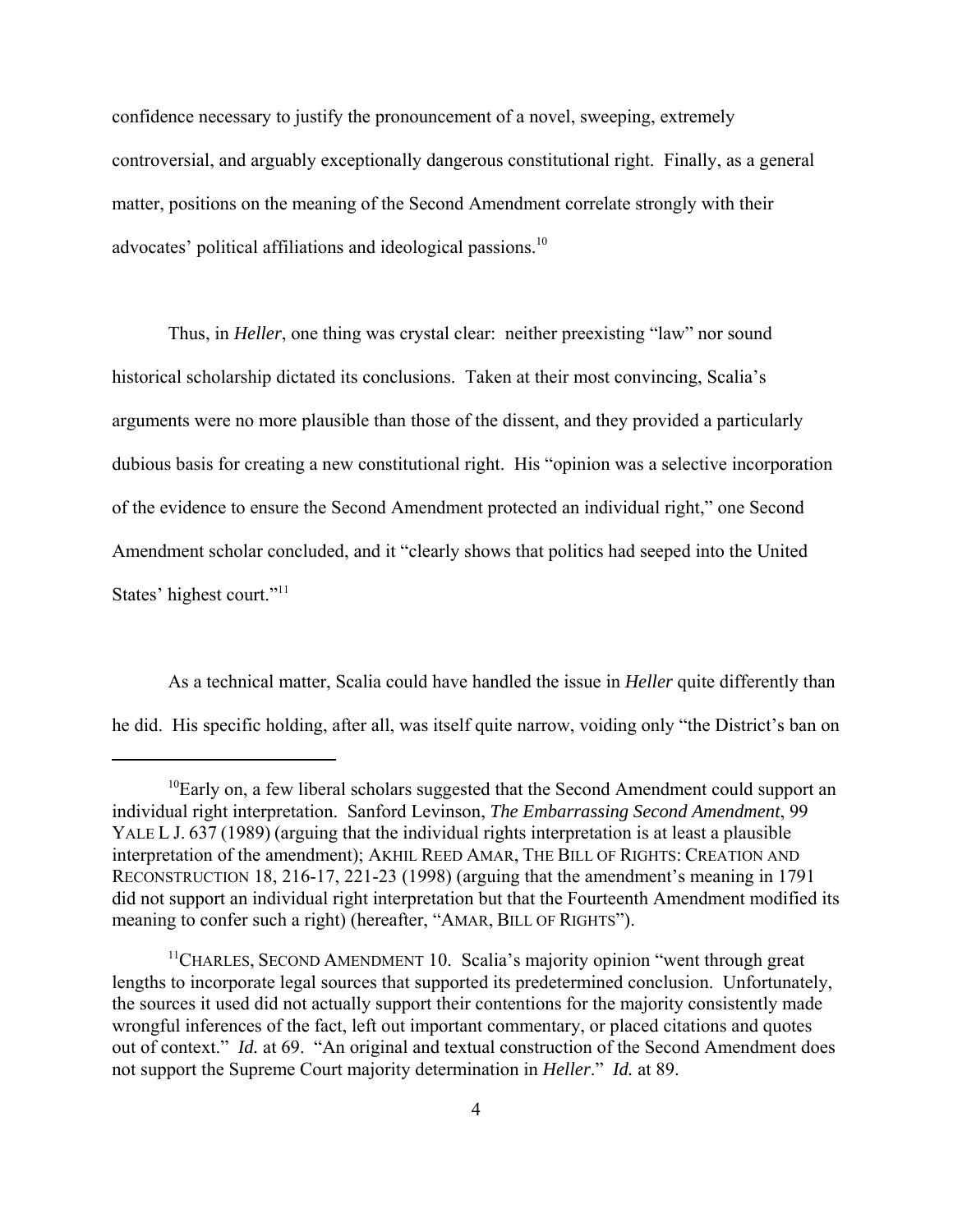handgun possession in the home" and "its prohibition against rendering any lawful firearm in the home operable for the purpose of immediate defense."<sup>12</sup> That minimalist ruling could have been based on the proposition that the District's regulation was so completely disabling, intrusive into the home, and potentially endangering to personal safety as to be unreasonable and therefore void under due process, privileges or immunities, the Ninth Amendment, or even some slightly expanded right of personal privacy in the home. For obvious reasons, however, those grounds were unacceptable to Scalia on their own terms and likely equally unacceptable to the other conservative justices as well.

Alternatively, Scalia could have invalidated the District's measure by placing his decision on a formally different but still relatively narrow basis. He could have based it on straightforward "reasonableness" grounds, acknowledging that governments had broad authority to regulate firearms but concluding that the regulation at issue was too intrusive and potentially endangering to pass a reasonableness test. Scalia's opinion actually referred to many of those practical considerations. It emphasized the dire threat posed by intruders in the home, $13$ acknowledged that the Second Amendment had limits,<sup>14</sup> declared two parts of the regulation

<sup>14</sup>Heller, 554 U.S. at 595, 626-27, 636.

<sup>&</sup>lt;sup>12</sup>Heller, 554 U.S. at 635 (Scalia, J.).

<sup>&</sup>lt;sup>13</sup>Heller, 554 U.S. at 599, 628, 630 n.28, 636. The regulation at issue was particularly dangerous because it extended "to the home, where the need for defense of self, family, and property is most acute." *Id.* at 628. *Accord id.* at 629. At the oral argument he pointed to the same dangers. Transcript of Oral Argument, District of Columbia v. Heller, No. 07-290 (March 18, 2008), 42 (hereafter "Oral Argument in *Heller*"). *See also id.* at 83.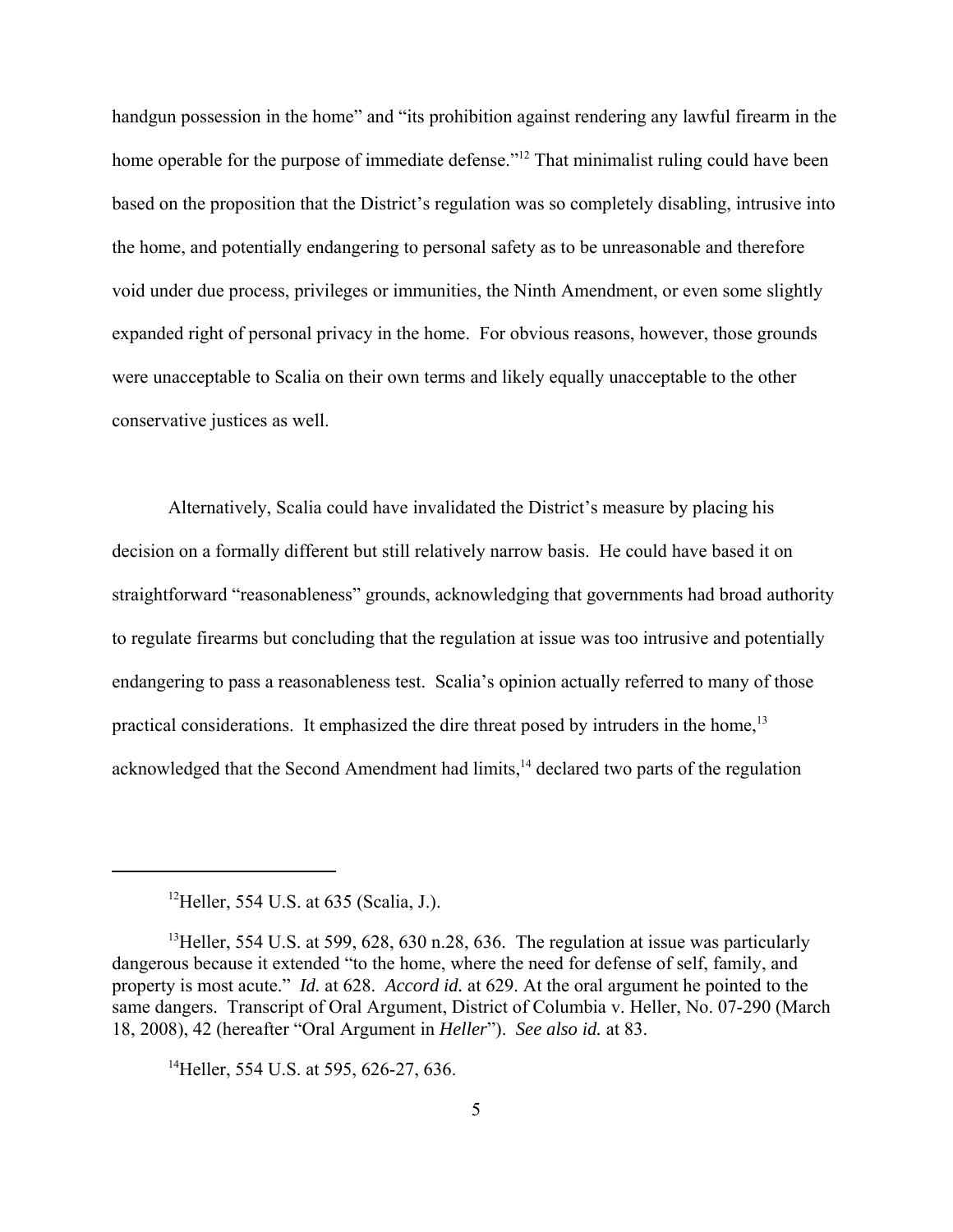invalid under "any standard of scrutiny,"15 and allowed the rest of the District's handgun licensing regulation to stand.<sup>16</sup> The opinion, in other words, could have upheld plaintiff's right to possess operable firearms in his home while at the same time stressing the power of government to regulate such firearms broadly and reasonably. In the oral argument, in fact, Scalia seemed to suggest that exact point. Guiding the attorney attacking the District's regulation, he corrected his response to a question from Justice Stevens. "You would just say [the Second Amendment] is not being infringed," Scalia prompted, "if reasonable limitations are placed upon it."17 Indeed, if the history of gun laws in America proved anything conclusively, it was that--whatever the Second Amendment might be imagined to mean--the regulation of firearms had from the nation's beginning been widespread and often severely restrictive.<sup>18</sup>

Neither of those possible narrow grounds attracted Scalia, however, for he had a far more sweeping and personally compelling goal in mind. He was determined to rule on the Second Amendment, create a new individual constitutional right to own and use firearms, and place that

17Oral Argument in *Heller*, 77. *See also id.* at 53. Throughout the argument Scalia stepped in to guide the attorney. CHARLES, SECOND AMENDMENT, 8-9.

<sup>&</sup>lt;sup>15</sup>Heller, 554 U.S. at 628.

<sup>&</sup>lt;sup>16</sup>Heller, 554 U.S. at 635. The plaintiff below had sought to enjoin the District from enforcing its licensing requirement, *id.* at 630-31, but the Court merely ordered that the District must allow him to register his handgun and must grant him a license to carry it in his home. *Id.* at 635.

<sup>18</sup>*See, e.g.,* PATRICK J. CHARLES, ARMED IN AMERICA: A HISTORY OF GUN RIGHTS FROM COLONIAL MILITIA TO CONCEALED CARRY (2018) (hereafter, "CHARLES, ARMED"); MICHAEL WALDMAN, THE SECOND AMENDMENT: A BIOGRAPHY (2014) (hereafter, "WALDMAN, SECOND AMENDMENT"); ADAM WINKLER, GUNFIGHT: THE BATTLE OVER THE RIGHT TO BEAR ARMS IN AMERICA (2011) (hereafter, WINKLER, GUNFIGHT")..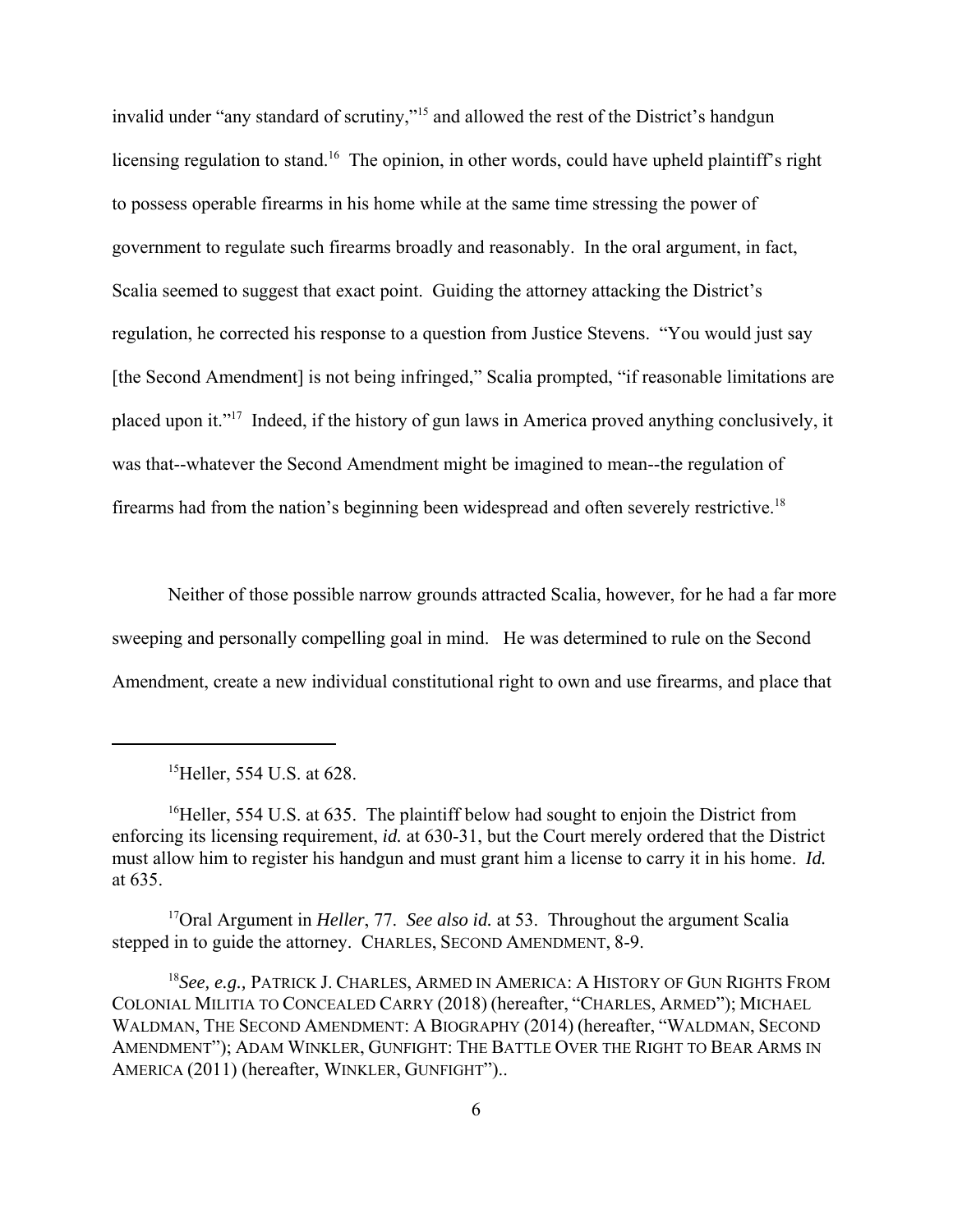right on the firmest, broadest, and most unchallengeable ground possible. He was responding enthusiastically to the individuals and groups who had initially brought *Heller* to the courts and who were animated by the goal of gaining Second Amendment protection for gun rights as part of their concept of constitutional "liberty."19 In *Heller* Scalia and the other conservative justices were ready to follow those gun-rights advocates, and they voted specifically to grant certiorari on that Second Amendment issue.<sup>20</sup> Their decision, Marcia Coyle wrote, revealed "an aggressive conservative Court taking on a long-sought objective on the conservative political agenda."21

Scalia was not only determined to establish a fundamental constitutional principle affirming his contention that the Second Amendment guaranteed a specifically individual right to own and use firearms, but he also wanted to push to the periphery ideas about any flexible "reasonableness" standard and the general power of the government to "regulate" firearms.<sup>22</sup> He

<sup>20</sup>The Court granted the petition "limited to the following question: Whether the following provisions—D.C.Code  $\frac{8}{9}$  7-2502.02(a)(4), 22-4504(a), and 7-2507.02— violate the Second Amendment rights of individuals who are not affiliated with any state-regulated militia, but who wish to keep handguns and other firearms for private use in their homes?" Heller, 552 U.S. 1035 (2007) (*per curiam*).

21COYLE, ROBERTS COURT 151.

<sup>22</sup>The Court in *Heller* failed to decide a critical issue. If the Second Amendment did establish an individual right, what level of scrutiny should be used to protect it? Did the amendment establish a right that was constitutionally the same as the rights in the First Amendment? Did it require, in other words, strict scrutiny? Scalia suggested that some higher level of scrutiny applied, 554 U.S. at 628 & n.27, but the justices in the majority apparently could not agree on the level that was proper and left the issue unsettled.

<sup>&</sup>lt;sup>19</sup>MARCIA COYLE, THE ROBERTS COURT: THE STRUGGLE FOR THE CONSTITUTION ch. 7 (2103) (hereafter, "COYLE, ROBERTS COURT").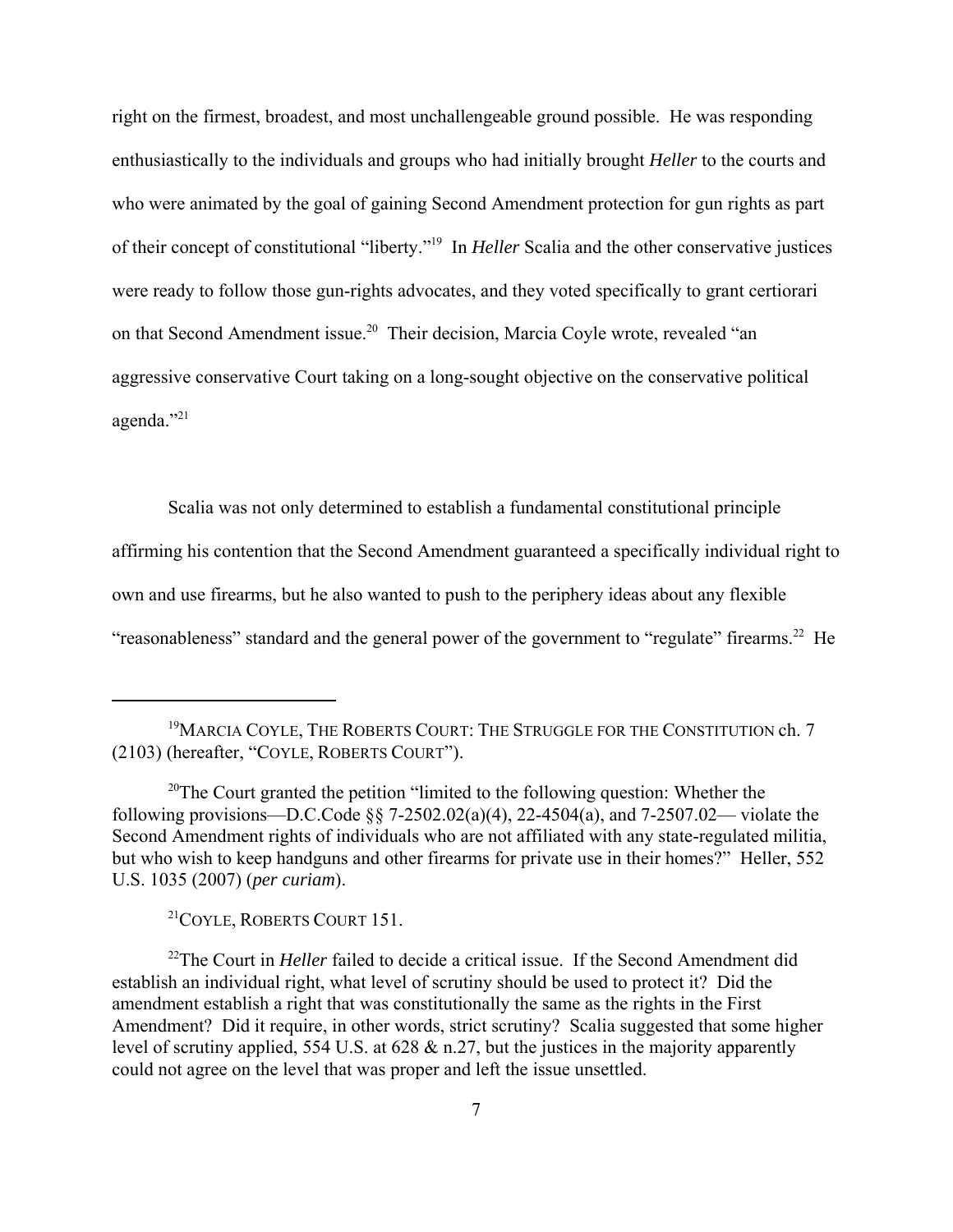was determined to use his opinion not just to construe the Second Amendment but to emphasize that the individual right it recognized severely limited the power of governments to regulate guns. "The very enumeration of the right," he declared in *Heller*, "takes out of the hands of government--even the Third Branch of Government--the power to decide on a case-by-case basis whether the right is really worth insisting upon." Scalia used his opinion, in other words, to exalt the Second Amendment and establish a broad principle that would satisfy, nourish, and further energize the Republican right in general and the gun-rights movement in particular. The "enshrinement of constitutional rights," he intoned, "necessarily takes certain policy choices off the table."<sup>23</sup>

The give-away as to Scalia's animating purpose in *Heller* came at the very outset of his opinion when he made his key move by essentially begging the question. The Second Amendment provided: "A well regulated Militia, being necessary to the security of a free State, the right of the people to keep and bear Arms, shall not be infringed."24 Scalia simply bifurcated the text, as if the amendment's two clauses were hardly related. The militia clause was merely "prefatory," he claimed, while the rights clause was "operative."<sup>25</sup> Then, he drew the conclusion he had embedded in the two premise bearing labels he had assigned the clauses. A "prefatory

<sup>&</sup>lt;sup>23</sup>Heller, 554 U.S. at 634, 636.

<sup>24</sup>U.S. CONSTITUTION, AMEND. 2.

<sup>&</sup>lt;sup>25</sup>Heller, 554 U.S. at 577. Scalia reduced the "prefatory" clause further by later terming it a mere "prologue," at 554 U.S. 578 n.4, a move he also made in the oral argument. Oral Argument in *Heller*, 45.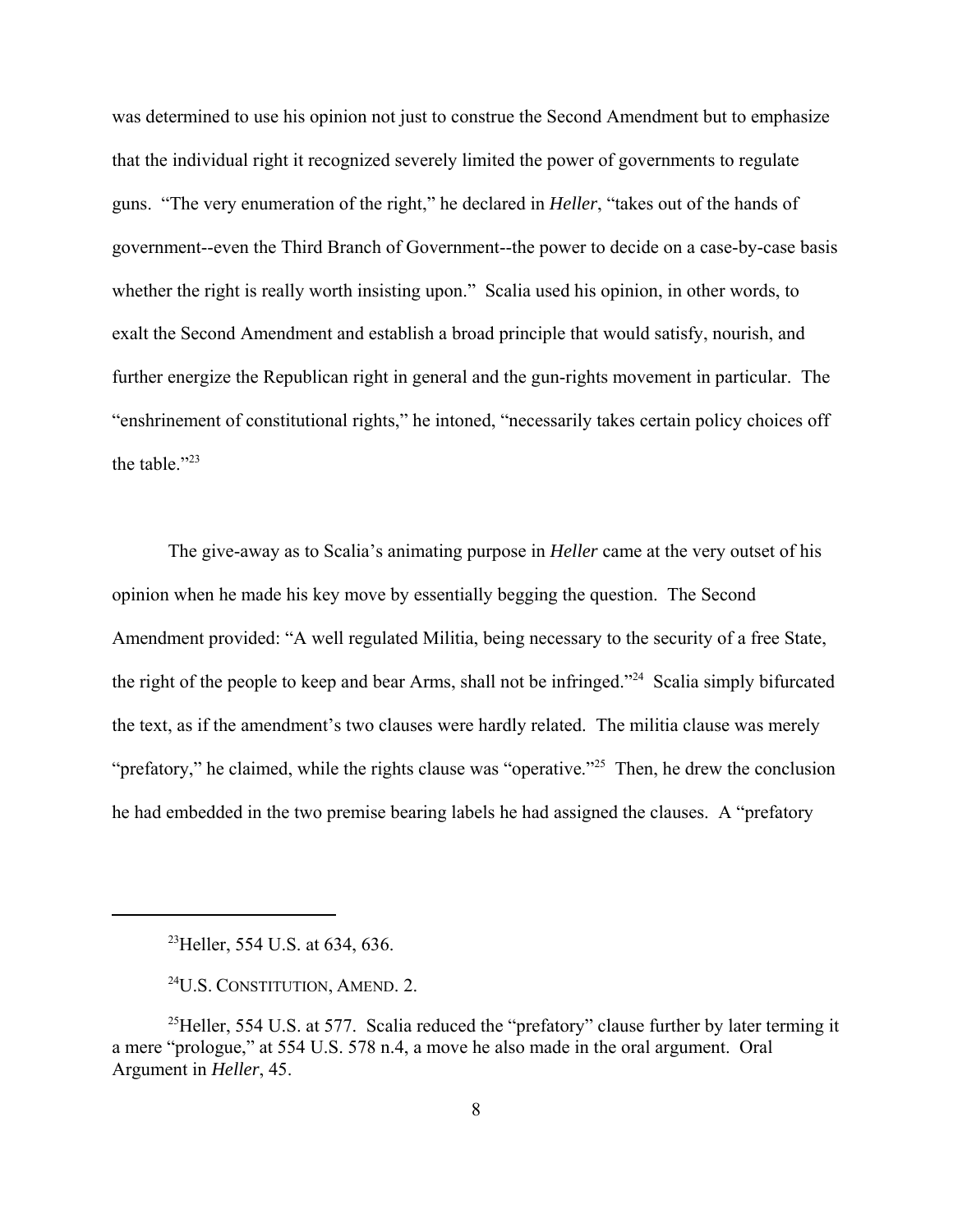clause does not limit or expand the scope of the operative clause."26 Bingo! By fiat, cutting the second clause free from the first, he neatly jettisoned the express textual and contextualizing limit that the Constitution placed on the right to "keep and bear Arms."<sup>27</sup> Thus textually unbound, Scalia felt free to define the right in the "operative" clause as broadly as he wished. A personal, individual right to possess firearms for self defense, he announced immediately thereafter, was the "*central component*" of the Second Amendment.<sup>28</sup>

 ${}^{27}E.g.,$  in United States v. Miller, 307 U.S. 174, 178 (1939) (McReynolds, J.), the Court held that the militia clause restricted the "keep and bear Arms" clause. Dissenting in *Heller*, Stevens relied heavily and elaborately on *Miller*, Heller, 554 U.S. at 636, 637-79 (Stevens, J., dissenting), while Scalia tried to distinguish the case. *Id.* at 621-26. The claim that "the public understanding of 'bear arms' included the carrying of private arms for self defense is not supported by the historical record." Nathan Kozuskanich, *Originalism, History, and the Second Amendment: What did Bearing Arms Mean to the Founders,* 10 U. PA. J. CONST. L. 413, 446 (2008). Massive digital searches of archives of late eighteenth-century sources "prove that Americans consistently employed 'bear arms' in a military sense, both in times of peace and in times of war, showing that the overwhelming use of 'bear arms' had a military meaning." *Id.* at 416. *Accord* Nathan Kozuskanich, *Originalism in a Digital Age: An Inquiry into the Right to Bear Arms,* 29 J. EARLY AM. REPUB. 585 (2009). Madison himself used the phrase "bear arms" in this sense. *See* THE FEDERALIST PAPERS, No. 46, at 296 (Madison) (Clinton Rossiter, ed., originally published in 1961, with Introduction and Notes by Charles R. Kessler, 2003) (hereafter, "FEDERALIST PAPERS").

28Heller, 554 U.S. at 599 (emphasis in original). *Accord id.* at 628.

<sup>&</sup>lt;sup>26</sup>Heller, 554 U.S. at 578. For a critique of Scalia's key move, *see, e.g.*, David Thomas Konig, *Why the Second Amendment has a Preamble: Original Public Meaning and the Political Culture of Written Constitutions in Revolutionary America*, 56 U.C.L.A. L. REV. 1295, 1326-37 (2009) ("Justice Scalia's ahistorical reliance on present-day settled rules of construction disqualifies his dismissal of the controlling force of the preamble," at 1331). As an original matter "we can sensibly read the phrase *the people* in the amendment's main clause as synonymous with the *militia*, thereby eliminating the grammatical and analytic tension that would otherwise exist between the two clauses." AMAR, BILL OF RIGHTS 216. Many historians and linguists agree that the two clauses are "logically and linguistically dependent." William G. Merkel, The District of Columbia v. Heller *and Antonin Scalia's Perverse Sense of Originalism*, 13 LEWIS & CLARK L. REV. 349, 365 (2009), citing "Rakove Brief"); "Linguistics Brief".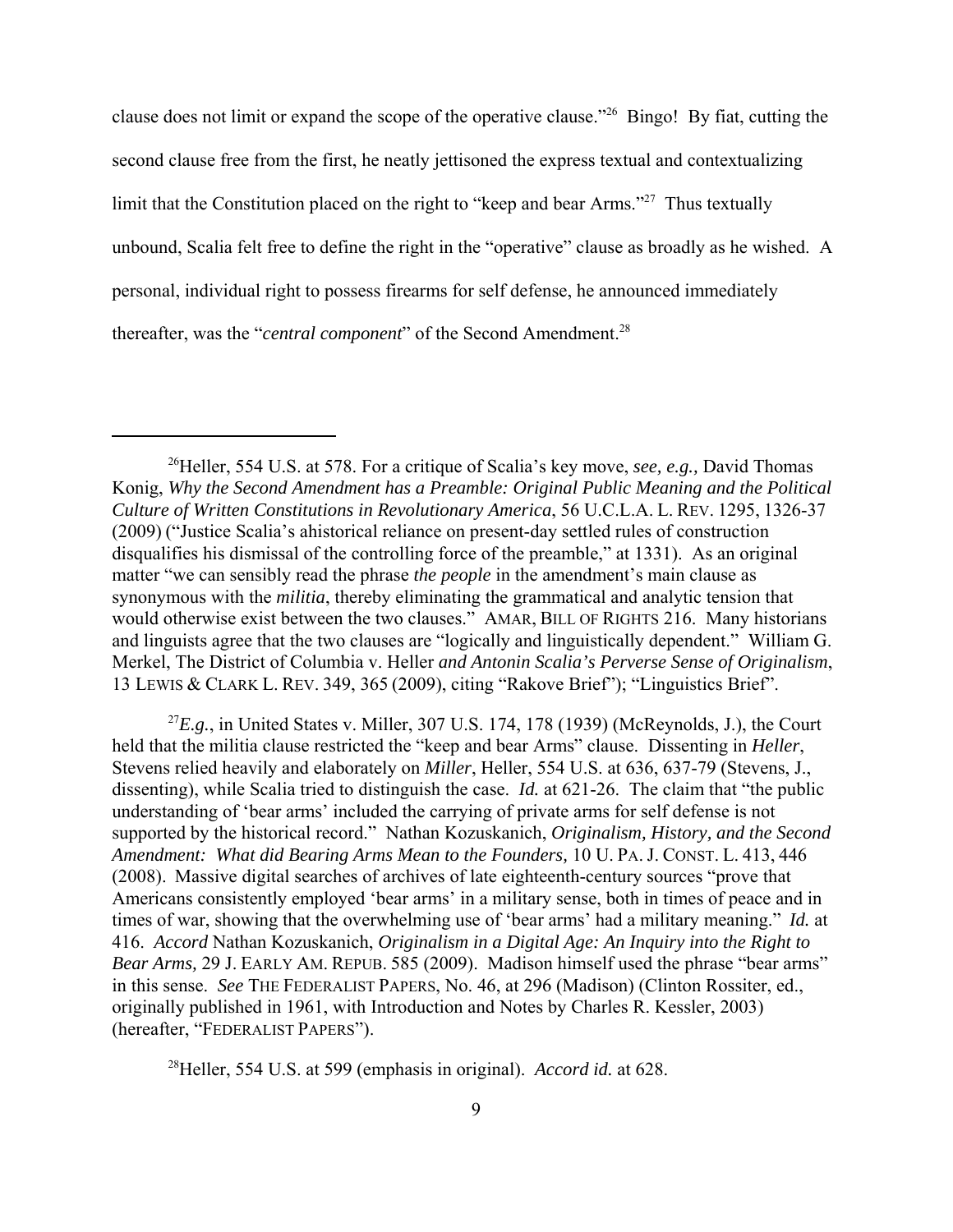Indeed, to reach his desired result he also jettisoned the "most specific level" of meaning principle that he used to interpret the rights that he sought to narrow or deny.<sup>29</sup> Surely, the most specific level of meaning of the right protected by the Second Amendment was the right and duty to bear arms by serving in the militia. In *Heller*, however, Scalia had no use for such a specific level of meaning so he simply returned that interpretive principle to the jurisprudential closet for other occasions.

Still, Scalia faced a nagging problem. The text of the amendment did, after all, contain that awkward "prefatory" clause, so it presumably had to mean something. To negate the slightest limitation it might be thought to impose, he imagined a harmless role for it that by no stretch of the imagination could justify a limit on gun rights. All that was necessary, he explained, was that "our reading of the operative clause" must be "consistent with [the militia clause's] announced purpose."30 To render the purpose of the militia clause totally harmless, he first--and wholly inaccurately--redefined the concept of a "well-regulated" militia to mean merely "well trained," a redefinition that obscured the amendment's express textual affirmation of government power to "regulate" the right to bear arms.<sup>31</sup> Then, he shrank the purpose of the militia clause to a negative extreme, declaring that it was designed only "to prevent elimination

<sup>30</sup>Heller, 554 U.S. at 578.

<sup>&</sup>lt;sup>29</sup>Michael H. v. Gerald D., 491 U.S. 110, 127 n.6 (Scalia, J.)

<sup>31</sup>Heller, 554 U.S. at 597; Oral Argument in *Heller*, 26. *See* William G. Merkel, The District of Columbia v. Heller *and Antonin Scalia's Perverse Sense of Originalism*, 13 LEWIS & CLARK L. REV. 349, 361 and sources cited at n.45. (2009); Patrick J. Charles, *The Constitutional Significance of a "Well-Regulated Militia" Asserted and Proven With Commentary on the Future of Second Amendment Jurisprudence*, 3 NORTHEASTERN L. J. 67 (2011); Paul Finkelman, *It Really Was About a Well Regulated Militia*, 59 SYRACUSE L. REV. 267 (2008).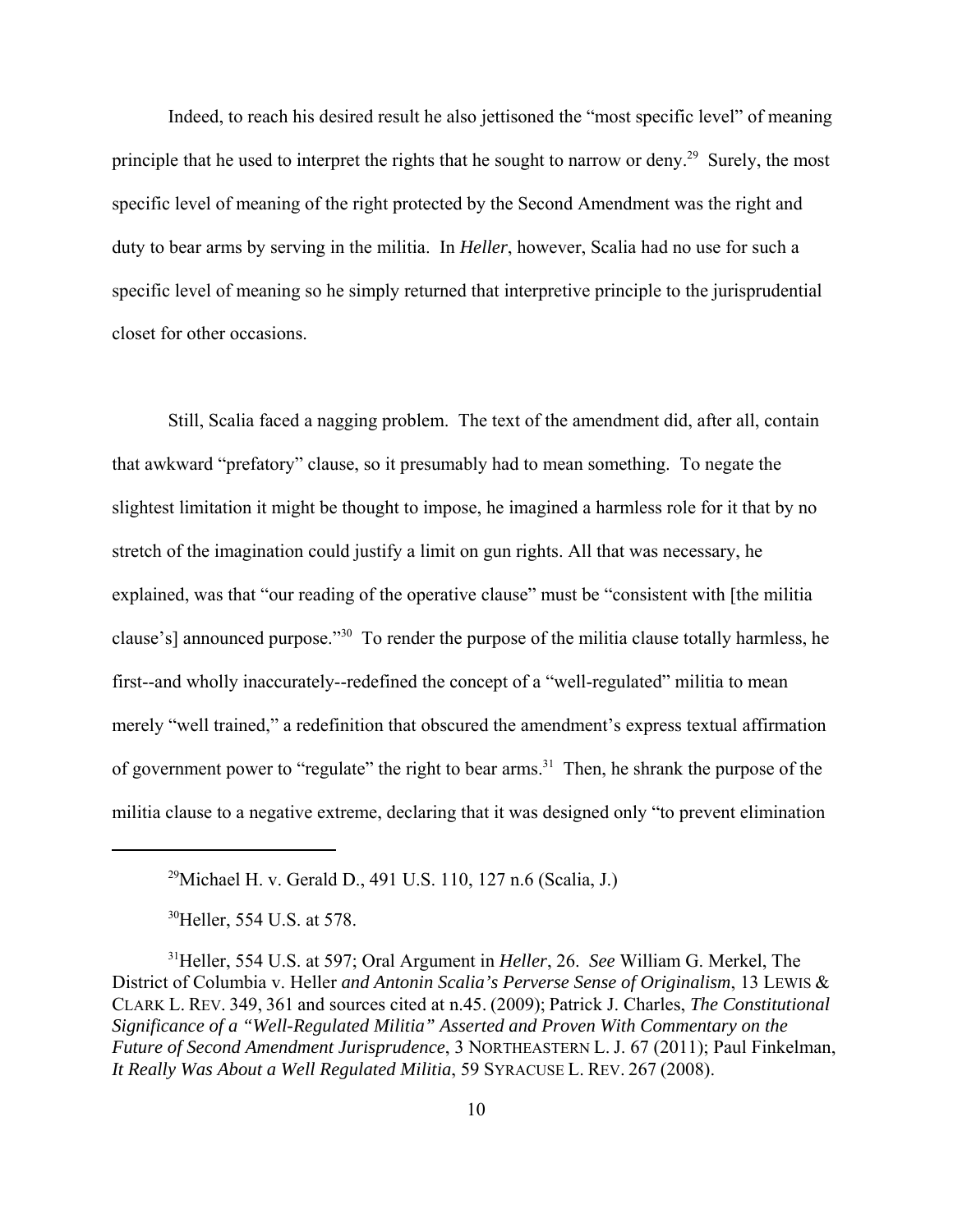of the militia."32 So defined, the clause could not bar any law dealing with firearms unless the law would literally mean the abolition of state militias. That definition meant that no law encouraging the use of firearms or expanding their availability could possibly run afoul of the "prefatory" clause, for such laws could not possibly require the "elimination" of the militia. So much for the limits that textualism allegedly imposed on judicial wilfullness.

The manifestly arbitrary nature of Scalia's textualism was similarly apparent at another point. Given the amendment's "prefatory clause," he noted, the "structure of the Second Amendment is unique in our Constitution." But when he turned to construe the phrase "right of the people," which appeared in the First and Fourth Amendments as well as the Second Amendment, he ignored the Second Amendment's special textual characteristics--its "prefatory" clause and "unique" structure--and concluded that the three uses of the phrase "right of the people" carried the same meaning. "All three of these instances," he announced, "unambiguously refer to individual rights, not collective rights."33 Simply not true. The militia clause made it clear that the phrase "right of the people" did not carry the same meaning as that in the other two amendments because only military-age males could serve in the militia and "bear Arms."34 Indeed, one year after the Second Amendment was ratified, Congress added yet another restriction in the Militia Act of 1792, further limiting militia service to military-age male

<sup>&</sup>lt;sup>32</sup>Heller, 554 U.S. at 599.

<sup>&</sup>lt;sup>33</sup>Heller, 554 U.S. at 577, 579.

<sup>34</sup>*See, e.g.,* FEDERALIST PAPERS, NO. 46, at 296 (Madison). Madison did not capitalize the word "arms."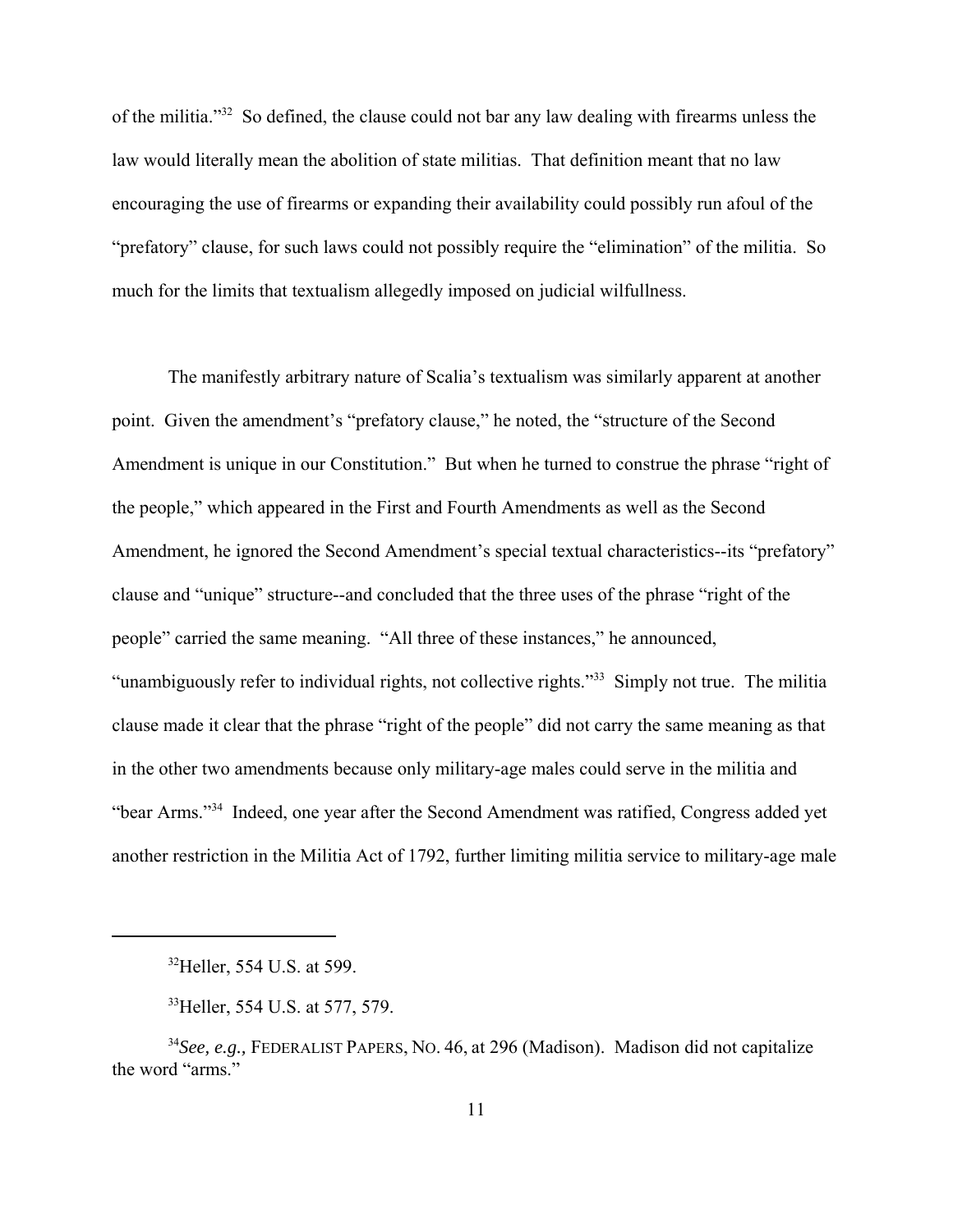citizens who were "white."35 Thus, Scalia disregarded the significance of the Second Amendment's "unique" structure–and the significance of its militia-based restriction "bear Arms" that appeared in the "operative" clause itself--when he wished the amendment to be "like" other amendments. It was "unique" when he wished it to be unique, but otherwise it was not unique at all.

Scalia's opinion went even farther in its creativity by adding a surprisingly adaptive twist to Second Amendment law. His immediate goal, after all, was to provide constitutional protection for private handguns in the home, and he could hardly fail to acknowledge that such protection was far removed from anything connected to modern militias. "It may well be true today that a militia, to be as effective as militias in the 18th century, would require sophisticated arms that are highly unusual in society at large," he acknowledged with considerable understatement. "Indeed, it may be true that no amount of small arms could be useful against modern-day bombers and tanks." Such modern conditions, however, were not relevant to the meaning of the Second Amendment. "[T]he fact that modern developments have limited the degree of fit between the prefatory clause and the protected right cannot change our interpretation of the right."36

If that last assertion was stock originalism, what followed was not. "There are many reasons that a citizen may prefer a handgun for home defense," Scalia continued, and "handguns

<sup>351</sup> Stat. 271 (May 8, 1792).

<sup>&</sup>lt;sup>36</sup>Heller, 554 U.S. at 627-28.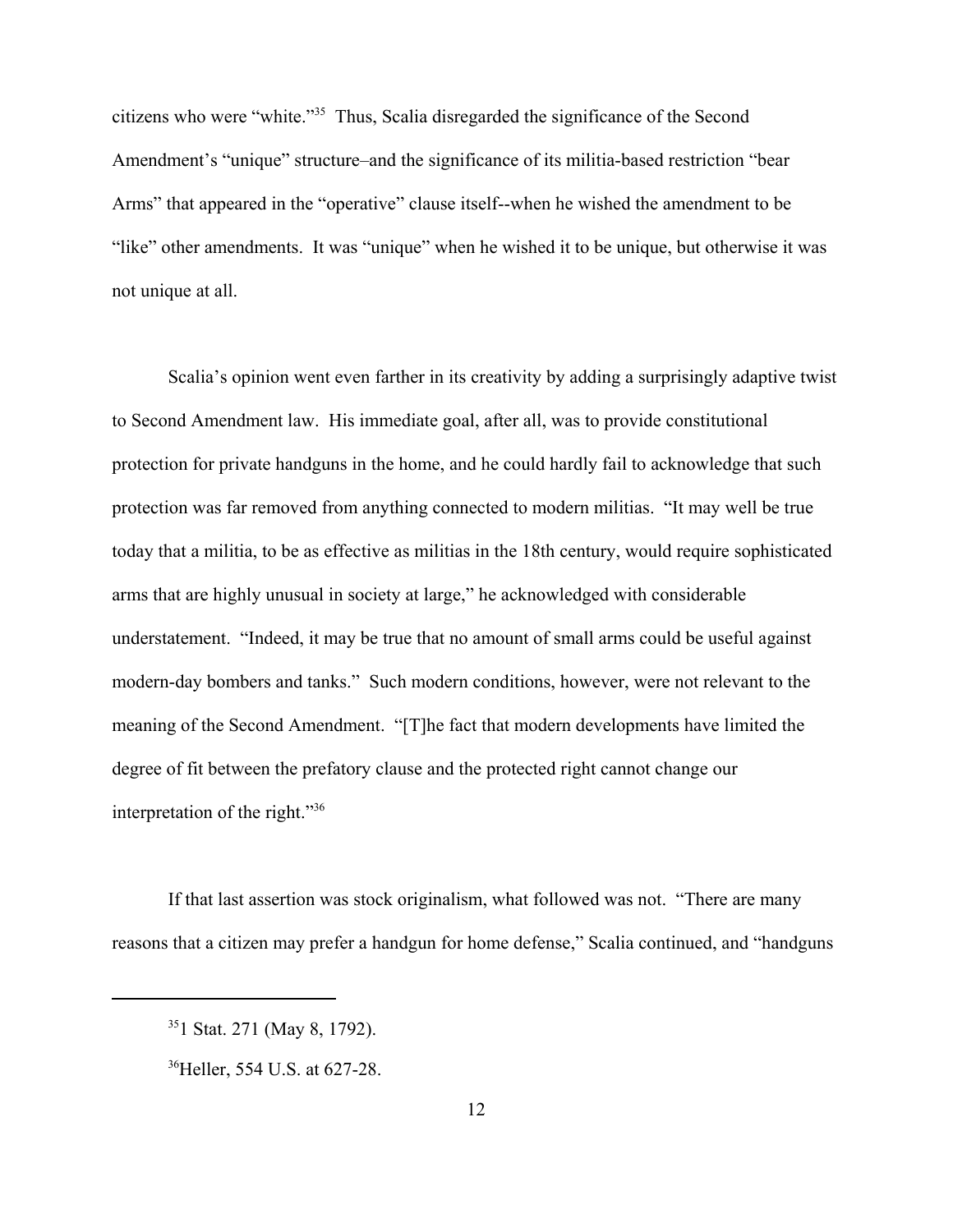are the most popular weapon chosen by Americans for self-defense in the home."37 In the oral argument he emphasized the same point when he declared that the dispositive issue was not "the dictionary definition of arms" but what weapons were "nowadays commonly held."<sup>38</sup> Thus, he argued, modern preferences for handguns in the home--a consideration entirely unrelated to militia matters and hardly in the mind of the Founders--determined the nature and scope of the right that the Second Amendment protected. Although "modern developments" could not alter "our interpretation of the right," they could do something just as good. They could transform the content of the right itself by infusing into it "popular" preferences for guns that were "nowadays commonly held." That was a highly elastic bit of originalism, one that was adaptive, evolutionary, politically expedient, and hardly shaped by anything the Founders had prescribed.<sup>39</sup> Indeed, it contradicted his claim about the methodology of originalism itself. "Words in the Constitution were not to be interpreted in the abstract," he insisted, "but rather according to the understandings that existed when they were adopted."40 His reasoning in *Heller* contradicted that principle.<sup>41</sup>

37Heller, 554 U.S. at 629.

38Oral Argument in *Heller*, 47.

<sup>39</sup>Examining *Heller*'s sources and logic, "we discover a ruling exquisitely attuned to the living constitutionalism that Scalia so vehemently disdains." LAURENCE TRIBE & JOSHUA MATZ, UNCERTAIN JUSTICE: THE ROBERTS COURT AND THE CONSTITUTION 172 (2014). *See* Reva Siegel, *Comment: Dead or Alive: Originalism as Popular Constitutionalism in Heller, 122* HARV. L. REV. 191 (2008) (hereafter, "Siegel, *Comment*").

40ANTONIN SCALIA, SCALIA SPEAKS: REFLECTIONS ON LAW, FAITH, AND LIFE WELL LIVED (Christopher J. Scalia & Edward Whelan, eds., 2017), 198 (hereafter, "SCALIA SPEAKS").

<sup>41</sup> Scalia stated that the amendment "extends, prima facie, to all instruments that constitute bearable arms, even those that were not in existence at the time of the founding," Heller, 554 U.S. at 582.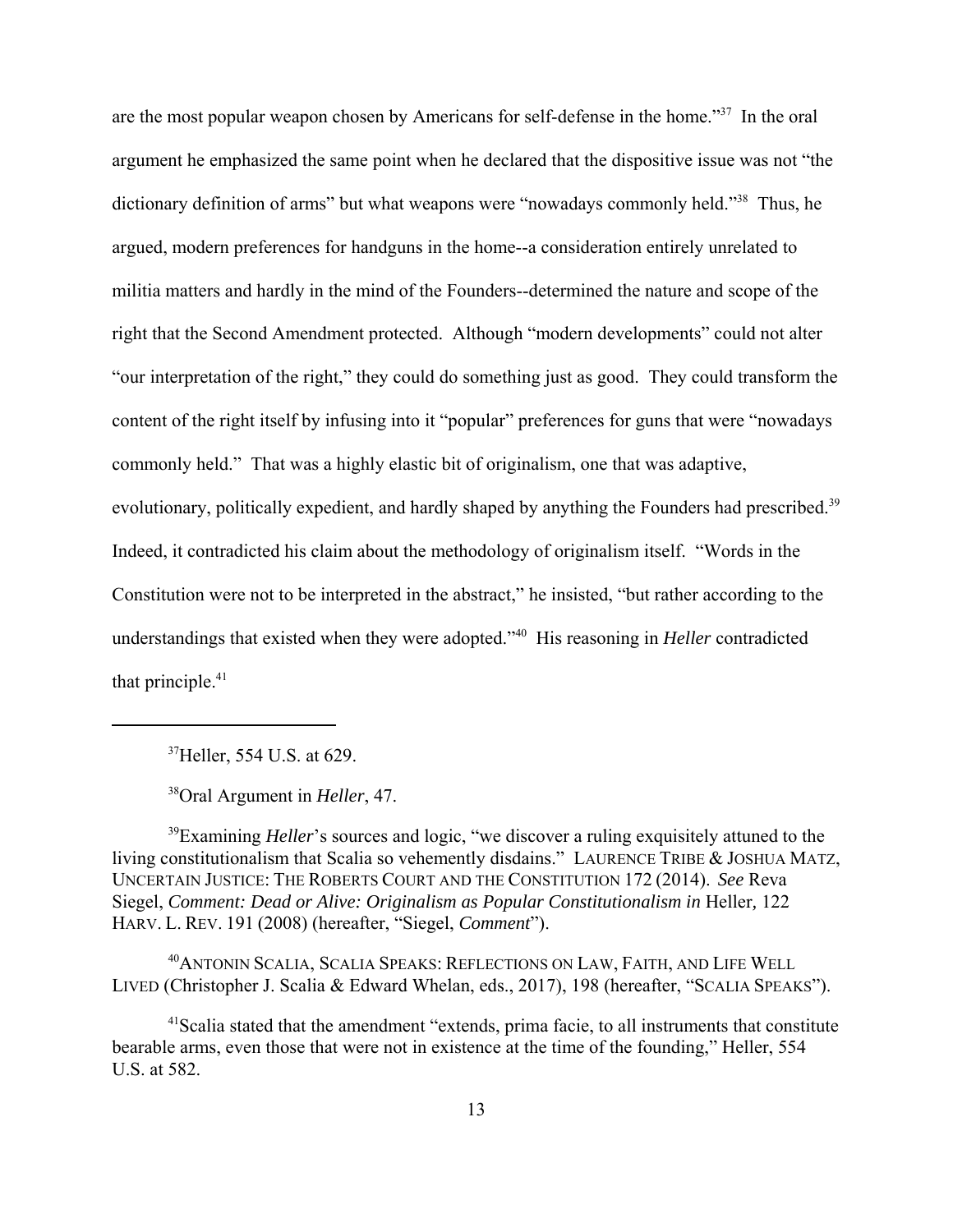Scalia's position in *Heller* was rife with such inconsistent and problematic claims.<sup>42</sup> If preferences "nowadays commonly held" could determine anew the content of the right to bear arms, for example, why could they not equally determine the content of rights involving "liberty," "equality," "due process," and "cruel and unusual punishments"? Indeed, why could they not control the meaning of constitutional provisions that supported rights involving abortion, homosexuality, gender equality, and assisted suicide? Scalia's opinion gave no answer to such questions.

Equally obvious, Scalia's opinion was inconsistent with most of his proclaimed jurisprudential principles. It rejected judicial restraint, negated local legislative authority, asserted federal judicial power aggressively and creatively, disregarded the police powers of the states in a critical area marked by diverse and substantial local concerns, and ignored any structural analysis of the Second Amendment's place in the overall constitutional design.<sup>43</sup> More broadly, it was inconsistent with his efforts to bar the creation of new individual rights in so many other areas absent the clearest constitutional or statutory warrant, a test that the Second Amendment--absent Scalia's ploy of severing half of its text and ignoring most relevant historical scholarship--simply did not meet. Indeed, Scalia's opinion conflicted with the very

 $42$ As Reval Siegel noted, Scalia's opinion and the sources he invoked produced many "temporal oddities." Siegel, *Comment*, 196. Further, he seemed to say that he was deciding *Heller* under a "rationality" standard, but at the same time he suggested that he was using some unspecified but stricter standard. *Compare*. Heller, 554 U.S. at 628 *with* 628 n.27. For Breyer's critique of Scalia's treatment of the applicable standard, *see id.* at 687-91. *See* CHARLES, SECOND AMENDMENT, 9-10.

<sup>43</sup>*See generally* DAVID C. WILLIAMS, THE MYTHIC MEANINGS OF THE SECOND AMENDMENT: TAMING POLITICAL VIOLENCE IN A CONSTITUTIONAL REPUBLIC (2003).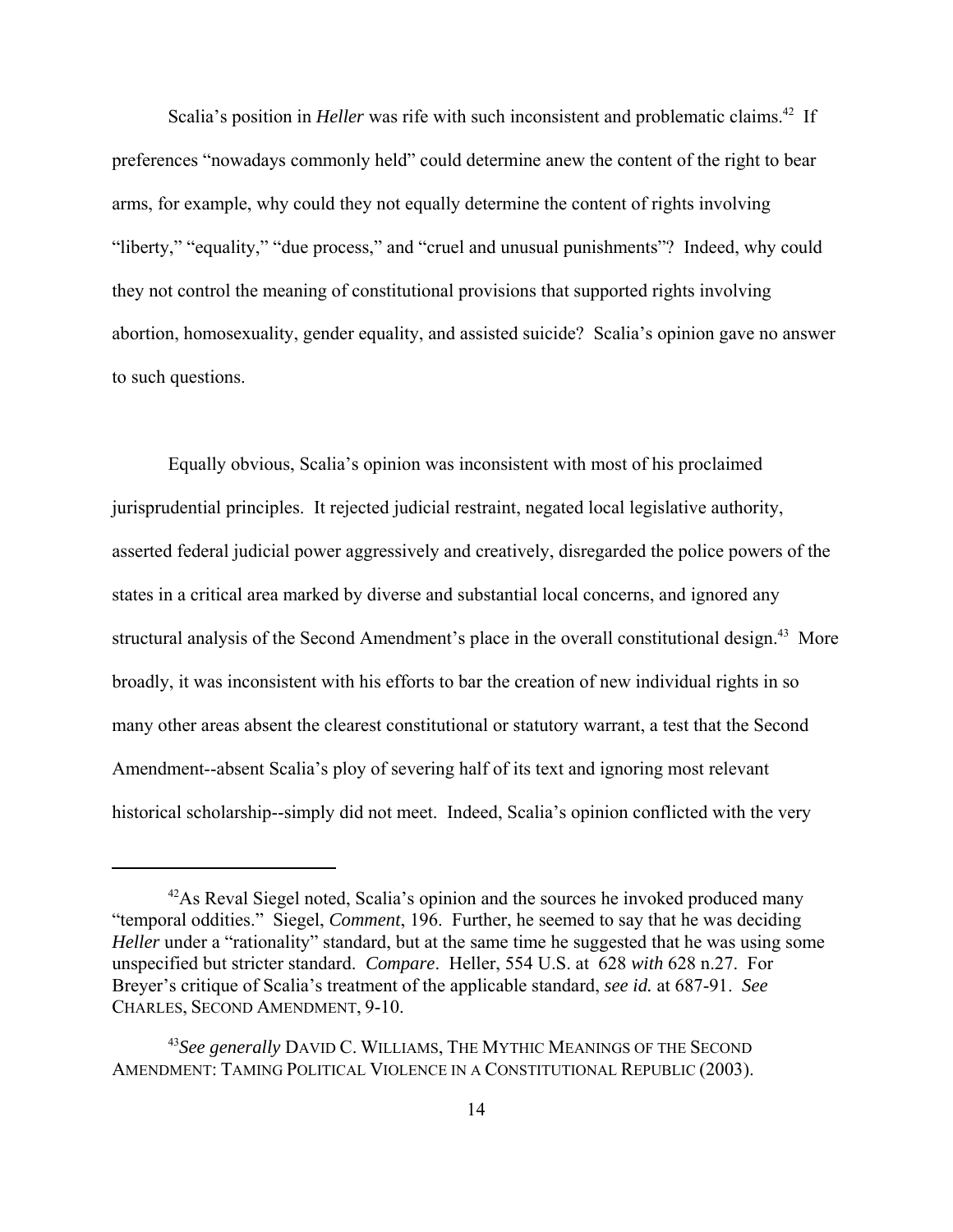goal and purpose he had proclaimed for his originalism, the contention that it would severely limit the ability of the courts to make their own law.<sup>44</sup>

Less obviously, Scalia's position was also in tension with many of his other positions and pronouncements. When he construed congressional power under the Fourteenth Amendment, a power he sought to restrict, he insisted that the power was limited to enforcing the precise rights the amendment created and should not be construed to reach any additional rights.<sup>45</sup> In contrast, when he construed the "operative" clause of the Second Amendment, a right he sought to defend, he adopted a far more liberal and expansive assumption. It was "not at all uncommon," he insisted in the oral argument in *Heller*, "for a legislative provision or a constitutional provision to go further than is necessary for the principal purpose involved."<sup>46</sup> The terms of the Fourteenth Amendment's first section limited congressional power under its fifth section, in other words, but the specific terms of the Second Amendment's first section did not similarly limit the individual rights created under its second section.

<sup>44</sup>Scalia claimed that his method dealing with the Second Amendment was "an objective approach that reaches conclusions by applying neutral rules to verifiable evidence." McDonald, 561 U.S. at 800 (Scalia, J., concurring). In contrast, he charged, "the historical analysis of the principle dissent in *Heller* is as valid as the Court's only in a two-dimensional world that conflates length and depth." *Id.* at 804 n.9.

 $45$ Coleman v. Court of Appeals of Maryland, 132 S. Ct. 1327, 1338 (2012) (Scalia, J., concurring in the judgment) ("outside of the context of racial discrimination (which is different for stare decisis reasons), I would limit Congress's [section] 5 power to the regulation of conduct that *itself* violates the Fourteenth Amendment"). *Accord* Tennessee v. Lane, 541 U.S. 509, 554, 558, 560 (2004) (Scalia, J., dissenting) (same).

<sup>46</sup>Oral Argument in *Heller*, 56.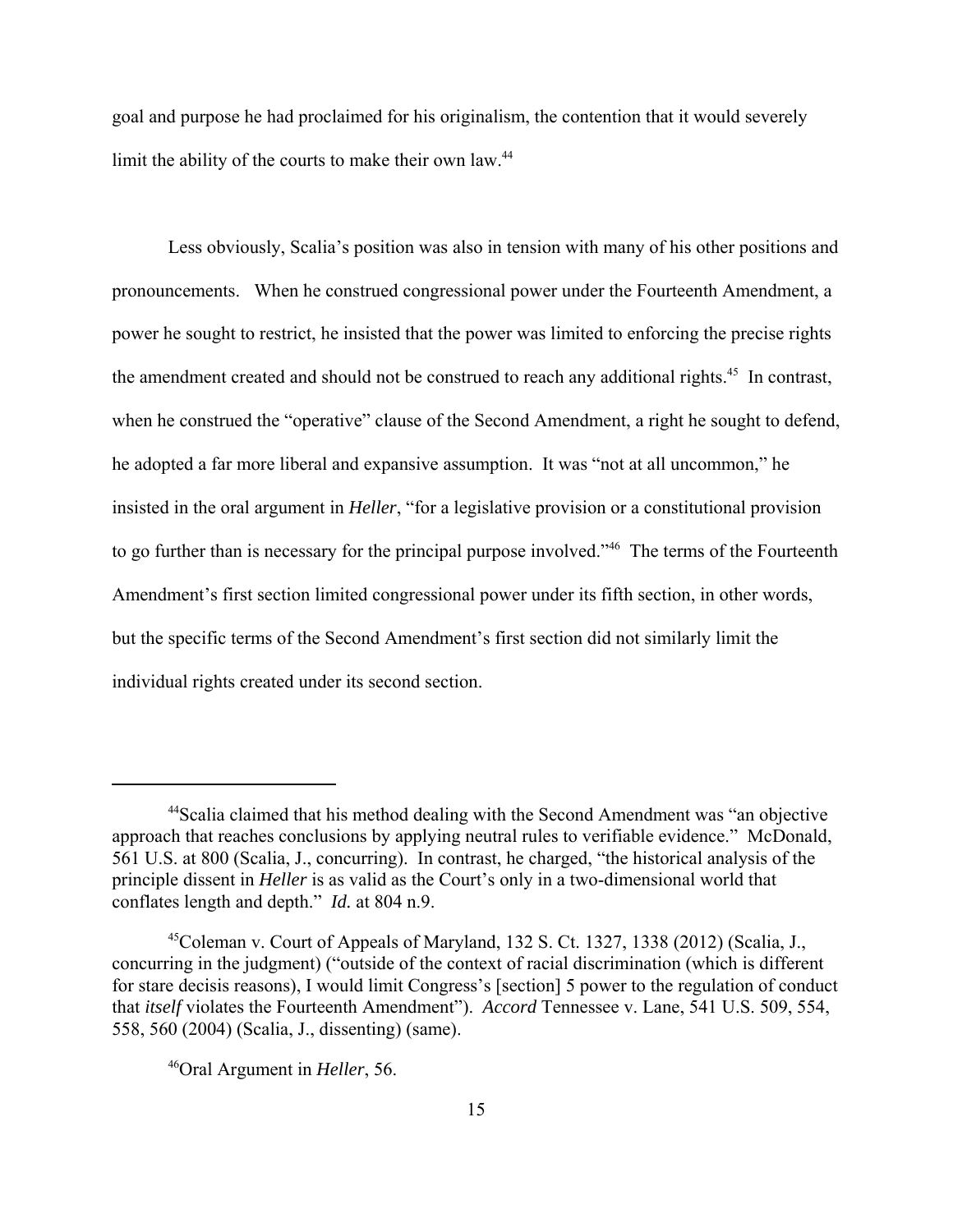Along the same lines, Scalia justified the breadth and generality of his opinion in *Heller* by noting that "this case represents this Court's first in-depth examination of the Second Amendment."47 That meant that *Heller* was essentially a case of first impression and that the Court could therefore construe the amendment largely free from the limits of precedent. In contrast, when he addressed the issue of congressional power to abrogate the Eleventh Amendment immunity of states, another congressional power he disfavored, he chastised the justices who disagreed with him on the ground that they could not cite "a single Supreme Court case, over the past 200 years" to support their position. "How strange," he commented sarcastically, that "such a useful power" supposedly existed even though it "should never have been approved and rarely (if ever) have been asserted" in any prior case.<sup>48</sup> If a constitutional principle had not been confirmed by the Court in over two centuries, in other words, it must be unsound and even fanciful. Because he admitted that *Heller* was the Court's "first in-depth examination of the Second Amendment" after more than 200 years, the exact same argument applied to the principle at issue there. On that basis the claim of an individual right to possess firearms would be equally unsound and frivolous. But in *Heller* Scalia ignored his earlier argument for an obvious reason. Unlike his use of it in the prior case, in *Heller* it cut against the result he sought.<sup>49</sup>

 $^{47}$ Heller, 554 U.S. at 635.

<sup>48</sup>Pennsylvania v. Union Gas Co., 491 U.S. 1, 29, 40 (1989) (Scalia, J., concurring in part and dissenting in part).

 $49$ "[N]o actual case came before the Court involving firearms during the antebellum period." Karen O'Connor & Graham Barron, *Madison's Mistake? Judicial Construction of the Second Amendment* in THE CHANGING POLITICS OF GUN CONTROL (John M. Bruce & Clyde Wilcox,eds., 1998), 76.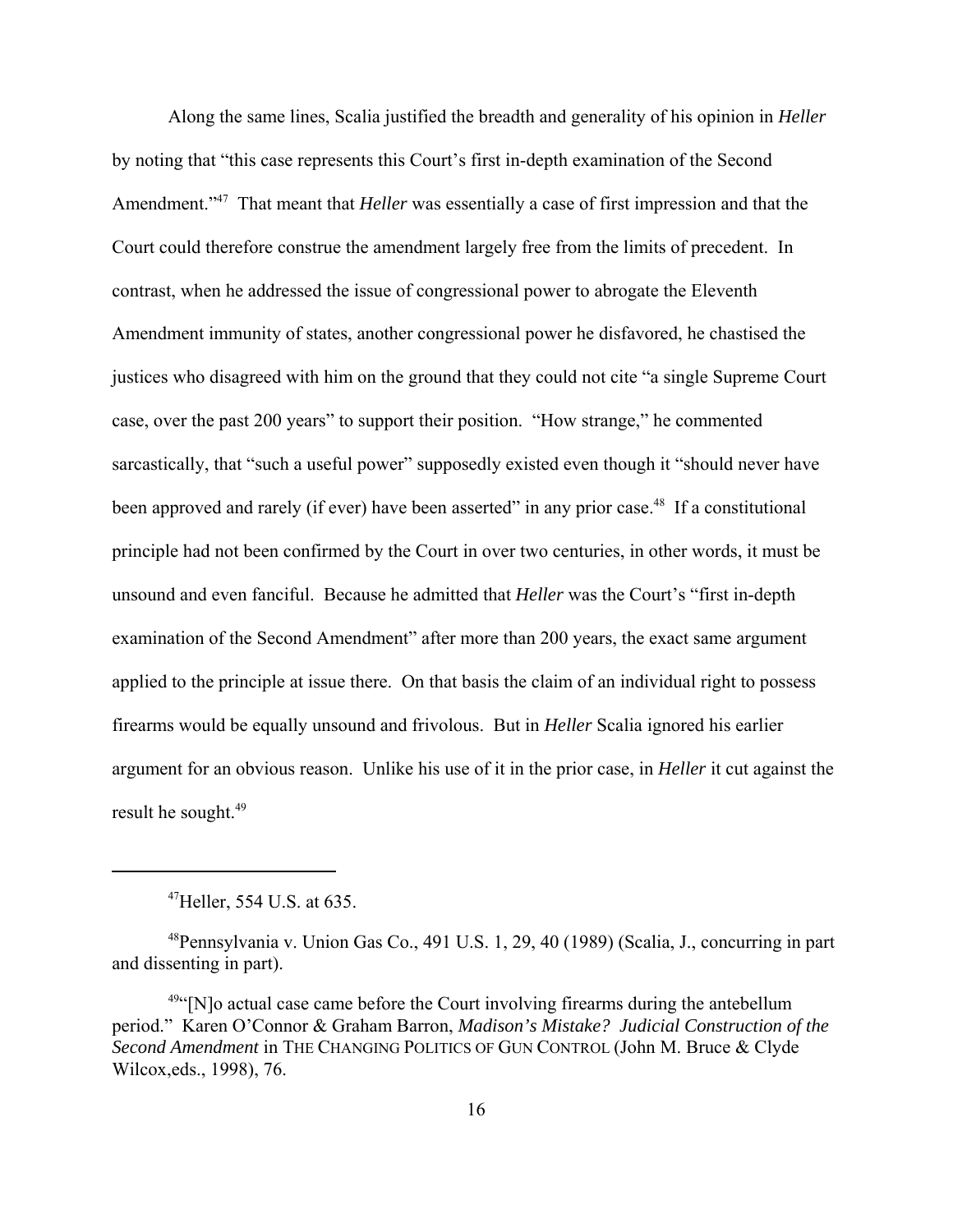*Heller* is particularly significant for understanding Scalia's jurisprudence for a number of reasons. First, and most obvious, it demonstrated how indeterminate both his textualism and his originalism were and how easily both could be manipulated to reach the results he desired.<sup>50</sup> Contrary originalist arguments advanced by the four dissenting justices were based on extensive historical sources that were at least as soundly based and convincing as Scalia's.<sup>51</sup> As a result, Judge J. Harvey Wilkinson, a political conservative and a friend of Scalia's, drew the obvious and fatal conclusion. "While *Heller* can be hailed as a triumph of originalism," Wilkinson wrote, "it can just as easily be seen as the opposite--an expose of original intent as a theory no

 $50$ Scalia's use of the constitutional text assumed that the Framers had systematically thought through all the issues they addressed, agreed on a consistent and comprehensive theory of government, and meant the exact same thing each time they adopted a particular word or phrase, an entirely implausible if not unbelievable assumption. *See, e.g.,* Heller, 554 U.S. at 579 (Scalia, J.). Examining the Second Amendment in the context of federalism, Richard Epstein remarked that one relevant consideration, "like everything else in this debate, is suggestive but not conclusive." Richard Epstein, *A Structural Interpretation of the Second Amendment: Why* Heller *is (Probably) Wrong on Originalist Grounds*, 59 SYRACUSE L. REV. 171, 180 (2008). Richard Posner went farther. Done properly, "the 'originalist' method would have yielded the opposite result." The Second Amendment "creates no right to the private possession of guns for hunting or other sport, or for the defense of person or property." Richard A. Posner, *In Defense of Looseness*, THE NEW REPUBLIC, Aug. 27, 2008, available at https://newrepublic.com/article/62124/defense-looseness, last consulted June 7, 2019 (hereafter, "Posner, *In Defense"*). For an excellent and largely sympathetic analysis of *Heller*, *see* Lawrence B. Solum, District of Columbia v. Heller *and Originalism*, 103 NW. L. REV. 923 (2009).

<sup>51</sup>See, *e.g.* Heller, 554 U.S. at 636 (Stevens, J., dissenting) and 681 (Breyer, J., dissenting). Similarly, in *Lee v. Weisman*, 505 U.S. 577 (1992), Souter developed a historical analysis of the Establishment Clause, *id.* at 609 (Souter, J., concurring) that countered Scalia's historical analysis of the clause, *id.* at 631; and in *Seminole Tribe of Florida v. Florida*, 517 U.S. 44 (1996), Souter did the same with the historical analysis of the Eleventh Amendment, *id.* at 100 (Souter, J., dissenting), effectively challenging the position in the opinion of Chief Justice Rehnquist that Scalia silently joined.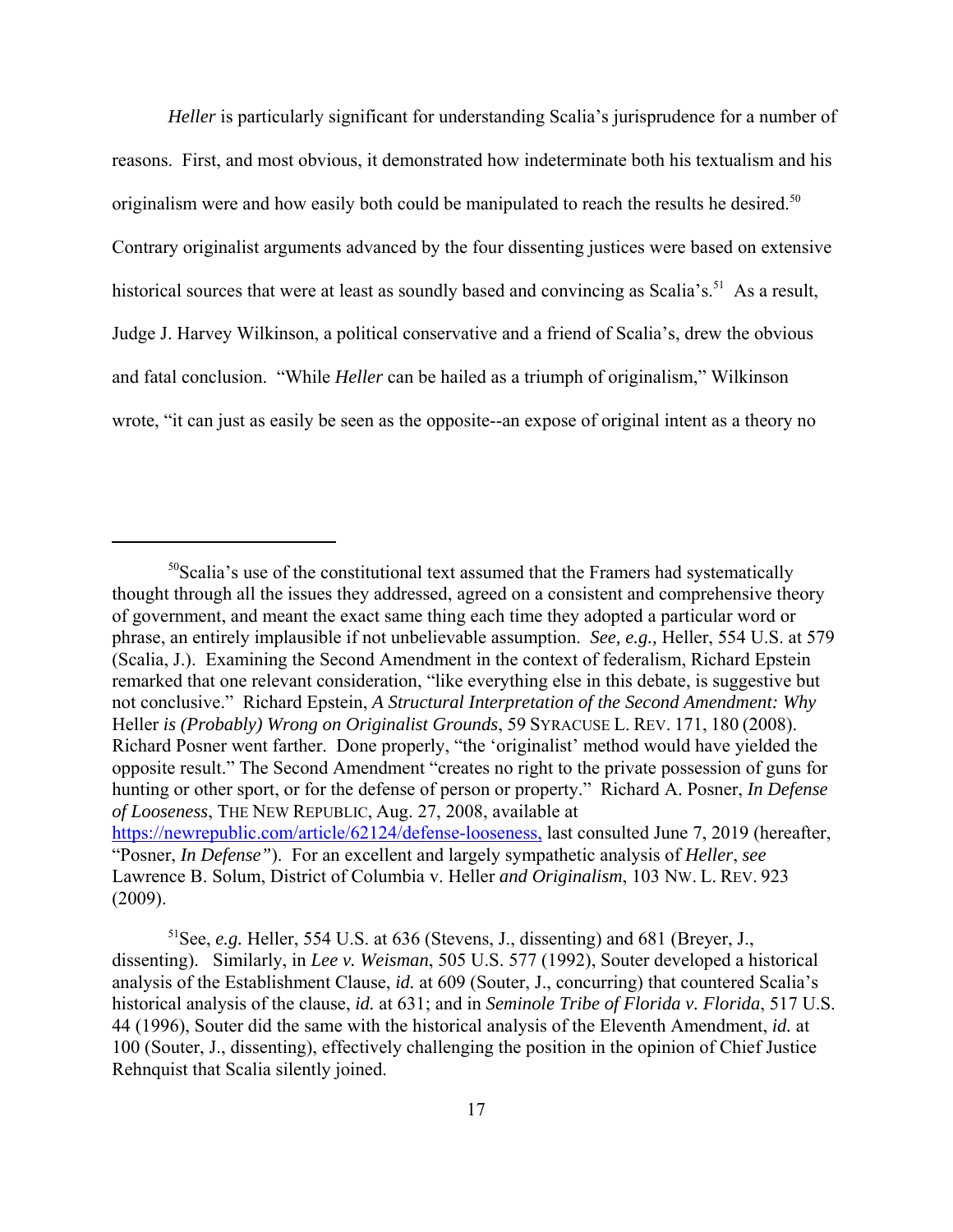less subject to judicial subjectivity and endless argumentation as any other."<sup>52</sup> That, indeed, was exactly the nature of Scalia's originalism. It was just another interpretative theory that allowed or welcomed "judicial subjectivity," a conclusion that his opinion in *Heller* so convincingly demonstrated.

Second, Scalia's opinion in *Heller* rested on a highly questionable constitutional judgment. The historical evidence he cited was carefully selected, sharply disputed, and often of dubious relevance, while the historical evidence against him was at least as substantial and extensive.<sup>53</sup> Consequently, it was profoundly unwise–and a violation of principles of judicial restraint--to create a fundamental constitutional right on the basis of such an uncertain and contested historical record. Further, no bright line or clear constitutional test--guides that Scalia commonly proclaimed as necessary for proper judicial analysis when it served his purpose- informed his evaluation of the mass of conflicting evidence. His concept of "tradition," moreover, could not possibly tip the balance in his favor, for as common as guns were in the American past their strict regulation was at least equally common and quite likely more so. Indeed, the Court's own "tradition"--its precedents dealing with gun control measures--weighed heavily against him.<sup>54</sup>

<sup>52</sup>J. Harvey Wilkinson, *Of Guns, Abortions, and the Unraveling Rule of Law,* 95 U. VA. L. REV. 253, 256 (2009).

<sup>53</sup>The four dissenting justices emphasized that point. *See* Heller, 554 U.S. at 636 (Stevens, J., dissenting, joined by Souter, Ginsburg, and Breyer, JJ.) and 681 (Breyer, J., dissenting, joined by Stevens, Souter, and Ginsburg, JJ.).

<sup>54</sup>*E.g.,*Miller, 307 U.S. at 178 (McReynolds, J.); Presser v. Illinois, 116 U.S. 252, 266-68 (1886) (Woods, J.); United States v. Cruikshank, 92 U.S. 542, 553 (1875) (Waite, C.J.). Scalia did, nonetheless, claim that "tradition" supported the Court's position on the Second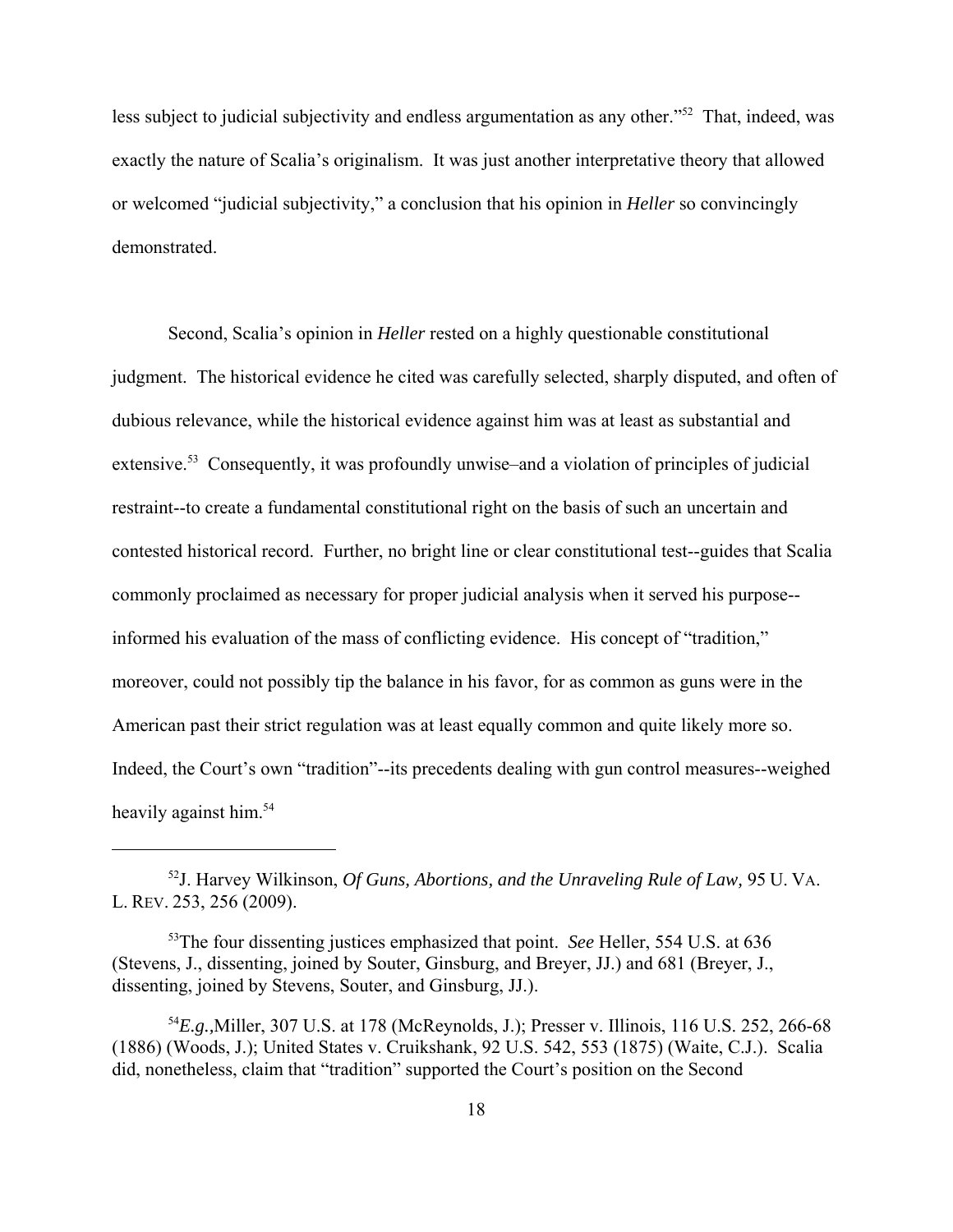Scalia's judgment in *Heller* was even more questionable for other reasons as well. As the historical materials were at best debatable, two obvious conclusions followed. One was that before ruling, the Court should have given substantial consideration to the practical consequences of any decision it might make.<sup>55</sup> The other was that those practical consequences would surely vary greatly from state to state and locality to locality. On neither of those issues did *Heller* present an adequate record for decision.<sup>56</sup> Further, Scalia's individual right theory did nothing to settle the law but promised only to bring to the courts a potentially endless stream of cases challenging gun laws of all kinds and at all levels of government. In addition, Scalia's individual right theory immediately suggested an even broader potential sweep for the Second Amendment, the possibility that it might be made to apply to the states through the Fourteenth Amendment. That possibility was inconsistent with the overwhelming mass of historical evidence about the amendment's original meaning and inconsistent equally with Supreme Court precedents going back to 1876. *Heller*'s logic, however, suddenly made incorporation of the Second Amendment against the states seem possible,<sup>57</sup> a result that the five conservatives

Amendment. McDonald, 561 U.S. at 792 (Scalia, J., concurring).

<sup>55</sup>For an enlightening debate over judicial methodology, *compare* Stevens's thoughtful and sophisticated approach to the Second Amendment in McDonald, 561 U.S. at 858 (Stevens, J., dissenting) *with* Scalia's defense of originalism and charge of subjectivity against Stevens's approach, *id*. at 791 (Scalia, J., concurring).

<sup>&</sup>lt;sup>56"</sup>Heller gives short shrift to the values of federalism, and to the related values of cultural diversity, local preference, and social experimentation." Richard A. Posner, *In Defense of Looseness*, THE NEW REPUBLIC, Aug. 27, 2008, available at https://newrepublic.com/article/62124/defense-looseness, last consulted June 7, 2019.

<sup>57</sup>In *Heller,* 554 U.S. at 620-21, Scalia noted that the Court had held in *Cruikshank,* 92 U.S. at 553, that the Second Amendment did not apply to the states.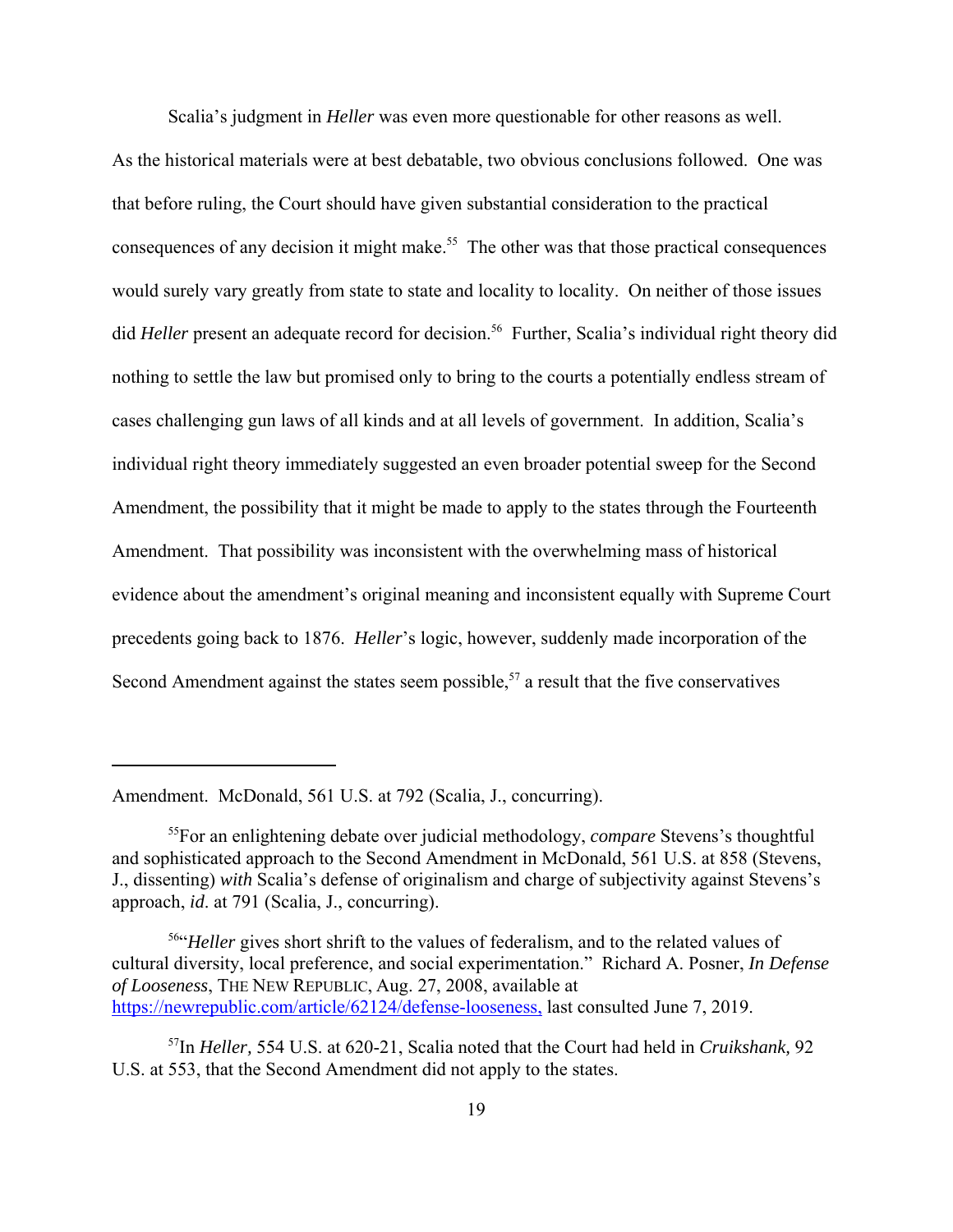brought about only two years later.<sup>58</sup> Given all those considerations, there seemed little reason to adopt the individual rights theory beyond the intensely felt promptings of personal desire and ideological commitment.

Third, *Heller* demonstrated that a judge's firm belief that he or she was strictly objective and rigorously principled could easily mask the subjective values and goals that could inspire legal judgments.59 The decisive personal fact was that Scalia was in love with guns. From his early boyhood he delighted in having and using them, happily recalling rabbit hunting with his grandfather and proudly telling a reporter that there was "a photo of me holding a rabbit and his twelve-gage shotgun."60 More than half a century later he fondly announced that "I still have his gun." Indeed, he boasted that he kept his grandfather's gun even though it was "entirely corroded about six inches down from the end of the barrel." Along the same line, he regularly enjoyed recounting memories of his years at a military high school when he was on the school's rifle team and rode the New York subways carrying his .22 caliber target rifle with him. The school's "varsity team was really pretty good," he recalled warmly; "it used to beat the West Point plebes."<sup>61</sup>

58McDonald, 561 U.S. 742 (Alito, J., joined by Scalia, J.).

59Scalia continued to defend his *Heller* opinion long after it came down. COYLE, ROBERTS COURT, 209.

60Jennifer Senior, *In Conversation: Antonin Scalia*, NEW YORK MAGAZINE, Oct. 6, 2013, available at http://nymag.com/nymag/features/antonin-scalia-2013-10/index4.html, last consulted June 6, 2019. "Since his days as a boy hunting rabbits with his grandfather on Long Island, Scalia has enjoyed guns for recreation." BISKUPIC, AMERICAN ORIGINAL, 345.

 $<sup>61</sup>$ SCALIA SPEAKS, 56. He was proud about the military training he received in high</sup> school and cherished his sense of still belonging to "the Regiment," *see id.* at 307-17.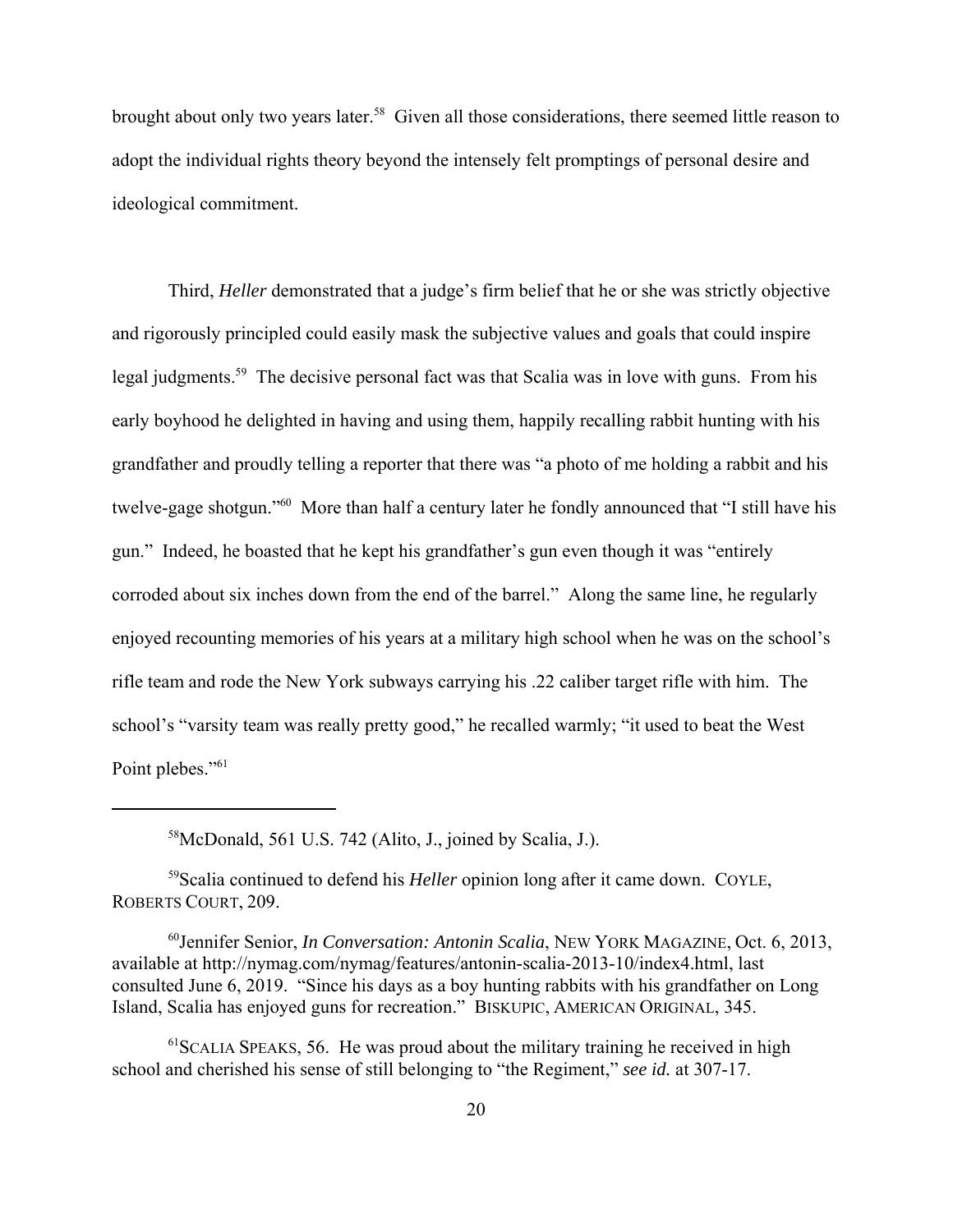More to the point was the way that Scalia's love of guns and hunting influenced his broader thinking. Only two years before *Heller* he addressed the National Wild Turkey Foundation where he announced happily that "I'm a turkey hunter." Not only that, he told the group proudly, he was also a deer hunter, a duck hunter, and a boar hunter as well.<sup>62</sup> Hunting "is a sport that I very much enjoy."<sup>63</sup> In fact, over his years on the Court Scalia took literally dozens if not hundreds of hunting trips, largely with Republican political figures and donors, and the year before he decided *Heller* he traveled to Nuremberg, Germany, to accept an award at the World Forum for the Future of Sports Shooting Activities.<sup>64</sup> At the Court he "turned his chambers into a veritable museum of taxidermy, with his kills mounted and displayed on the walls," Jeffrey Toobin reported. A huge elk's head dominated the room, while a wooden decoy duck sat on a table in front of the sofa where he entertained visitors.<sup>65</sup>

Most immediately telling, Scalia praised what he termed the "hunting culture" and rooted its vitality and survival in "a broader culture that is not hostile toward firearms." To protect that

64Bruce, Stephen R., *"Any Good Hunting?" When a Justice's Impartiality Might Reasonably be Questioned* (Oct. 5, 2016), available at SSRN: https://ssrn.com/abstract=2782170 or http://dx.doi.org/10.2139/ssrn.2782170 (reference to the award appears at p.2) (hereafter, "Bruce, *Any Good Hunting?*"), last consulted, June 15, 2019.

<sup>62</sup>SCALIA SPEAKS, 62.

 $^{63}$ BISKUPIC, AMERICAN ORIGINAL, 345. For the extremes Scalia went to in arranging hunting trips, *see* MURPHY, SCALIA 298-304 (Scalia arranges for hunting trip with Vice-President Dick Cheney and gets ride on Cheney's Air Force Two at time when Cheney was named litigant in a case before the Court), and for the ethical dispute that Scalia's trip with Cheney caused, *see id.,* 252-66.

<sup>65</sup>JEFFREY TOOBIN, THE NINE: INSIDE THE SECRET WORLD OF THE SUPREME COURT 200- 01 (2007).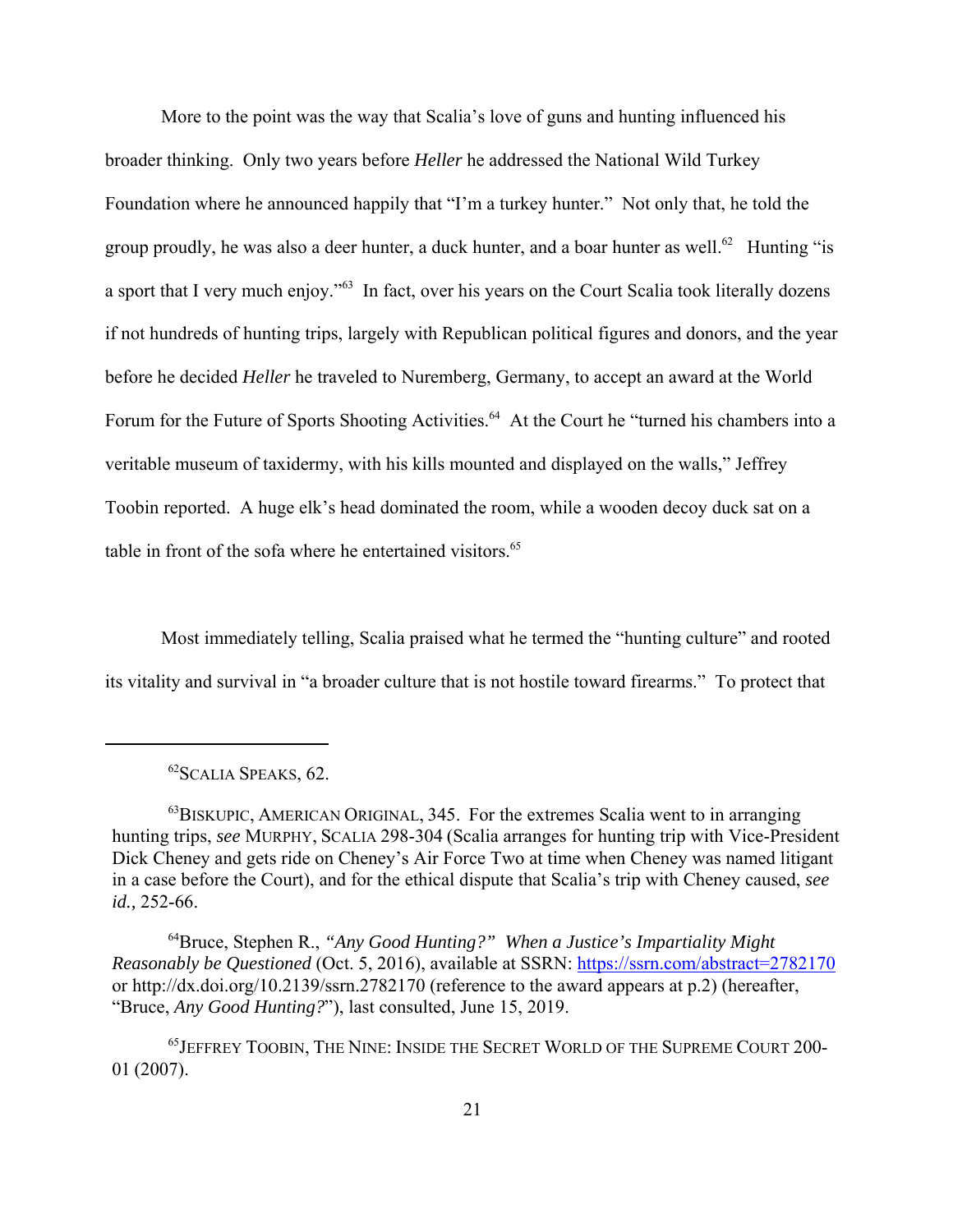hunting culture, he exhorted his audience, it was necessary to protect that "broader culture" by introducing young people to the value of guns and the pleasure of their use. "If you can't get them into hunting, get them into skeet shooting, or anything that shows that guns are not things that are used only by bad people."<sup>66</sup> For Scalia the general availability of firearms was a great social good, and the wrong-headed idea that guns were associated "with nothing but crime" was "what had to be changed."<sup>67</sup>

Indeed, in the years immediately preceding *Heller* Scalia invoked the Second Amendment and proclaimed a national belief in "the right to own a gun," a belief that he was convinced distinguished America from Europe. "Should we," he asked rhetorically, "revise the Second Amendment because of what these other countries think?"68 Only the year before he wrote *Heller* he answered that question with a resounding negative. "I hope this country never falls into such a state."<sup>69</sup> Those deeply held personal convictions about the value of guns and the virtues of the "hunting culture" were surely compelling considerations that determined his position in *Heller*. 70 Indeed, they suggested that Scalia had in effect already decided *Heller* before the case ever reached the Court. He made all of the statements quoted in this paragraph in 2006 and 2007,

67BISKUPIC, AMEICAN ORIGINAL, 346.

68SCALIA SPEAKS 32, 258. Scalia opposed using foreign and international law sources in construing American law and condemned what he called "this follow-the-foreign-crowd requirement." McDonald, 561 U.S. at 800 (Scalia, J., concurring).

69SCALIA SPEAKS, 63.

<sup>70</sup>Heller "is evidence that the Supreme Court, in deciding constitutional cases, exercises a freewheeling discretion strongly flavored with ideology." Posner, *In Defense*.

<sup>66</sup>SCALIA SPEAKS, 63.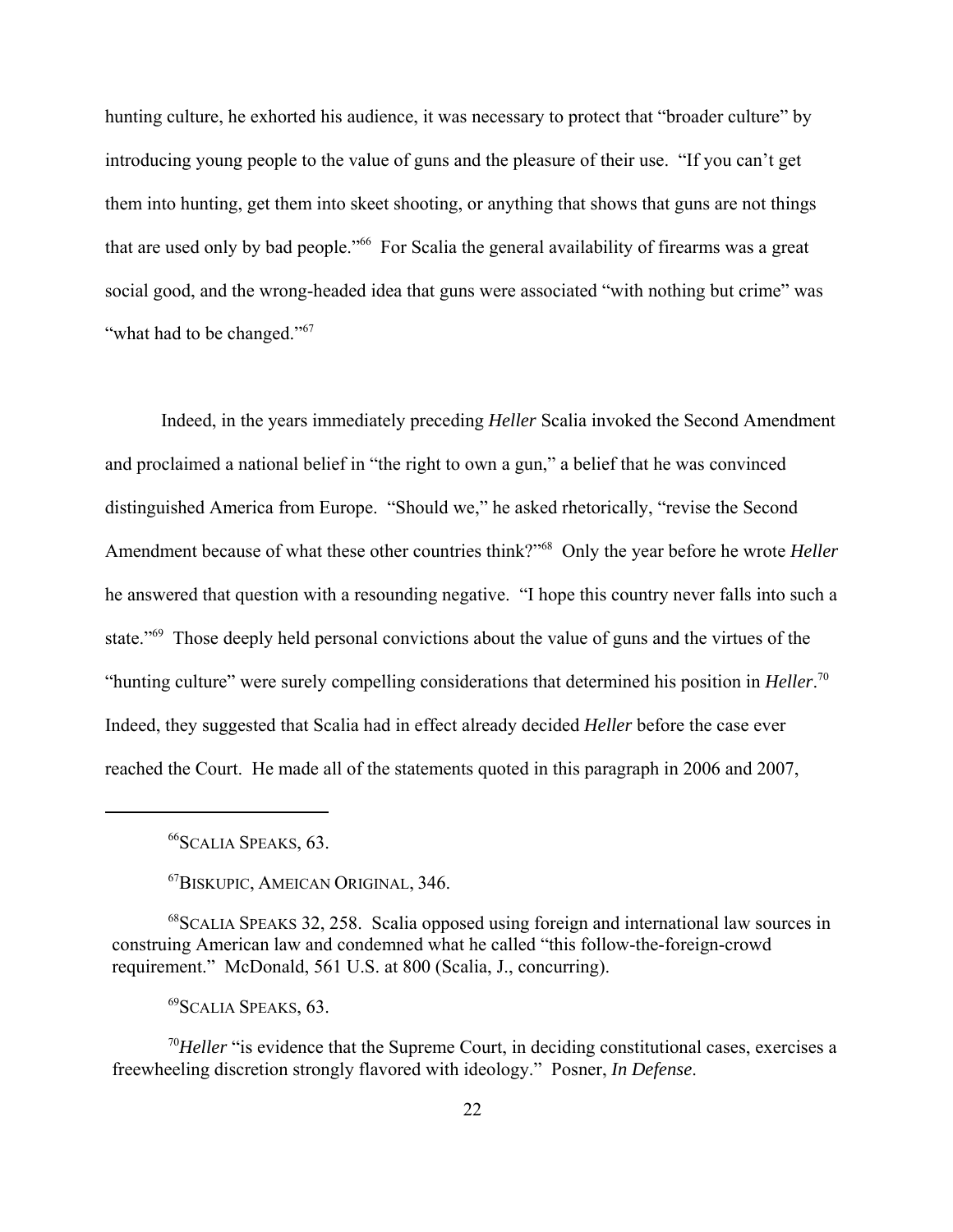shortly before *Heller* was argued in March 2008 or decided in June of that year.

Another statement he made shows even more conclusively that his mind was firmly made up before the Court agreed to hear the case or he had read the extensive briefs that parties and amici submitted. On the day that the District of Columbia Circuit struck down the gun regulation that would be at issue in *Heller* Scalia said as much to a fellow hunting enthusiast . "[I]t takes four votes on the Supreme Court to hear a case, and it takes five to win it," he declared. "If I don't think we have the five to win it, there won't be four to hear it."<sup>71</sup> His determination was steeled and his course charted long before the Court had received the first filing in the case. Only sometimes was Scalia an originalist, but at all times he was a passionate lover of guns.

Finally, and more broadly, *Heller* demonstrated that originalism was essentially a method of constitutional change and, consequently, a tool of political movements that sought to bring about that change. Repeatedly in American history, from Jeffersonian attacks on the Marshall Court to the rhetoric of the Warren Court itself and on to contemporary Republican attacks on "liberal judicial activism," political movements pressing for constitutional change commonly did so by appealing to the supposed "original" ideas of the Founders.<sup>72</sup> Scalia exemplified that practice, and his success in *Heller* would have been inconceivable absent the modern gun rights movement, the fierce pro-gun political campaigns that the National Rifle Association had been

<sup>71</sup>Bruce, *"Any Good Hunting?,*" 2.

<sup>72</sup>*See, e.g.,* FRANK B. CROSS, THE FAILED PROMISE OF ORIGINALISM 98 (2013); JACK M. BALKIN, LIVING ORIGINALISM 11 (2011); EDWARD A. PURCELL, JR., ORIGINALISM, FEDERALISM, AND THE AMERICAN CONSTITUTIONAL ENTERPRISE: A HISTORICAL INQUIRY 183-86 (2007).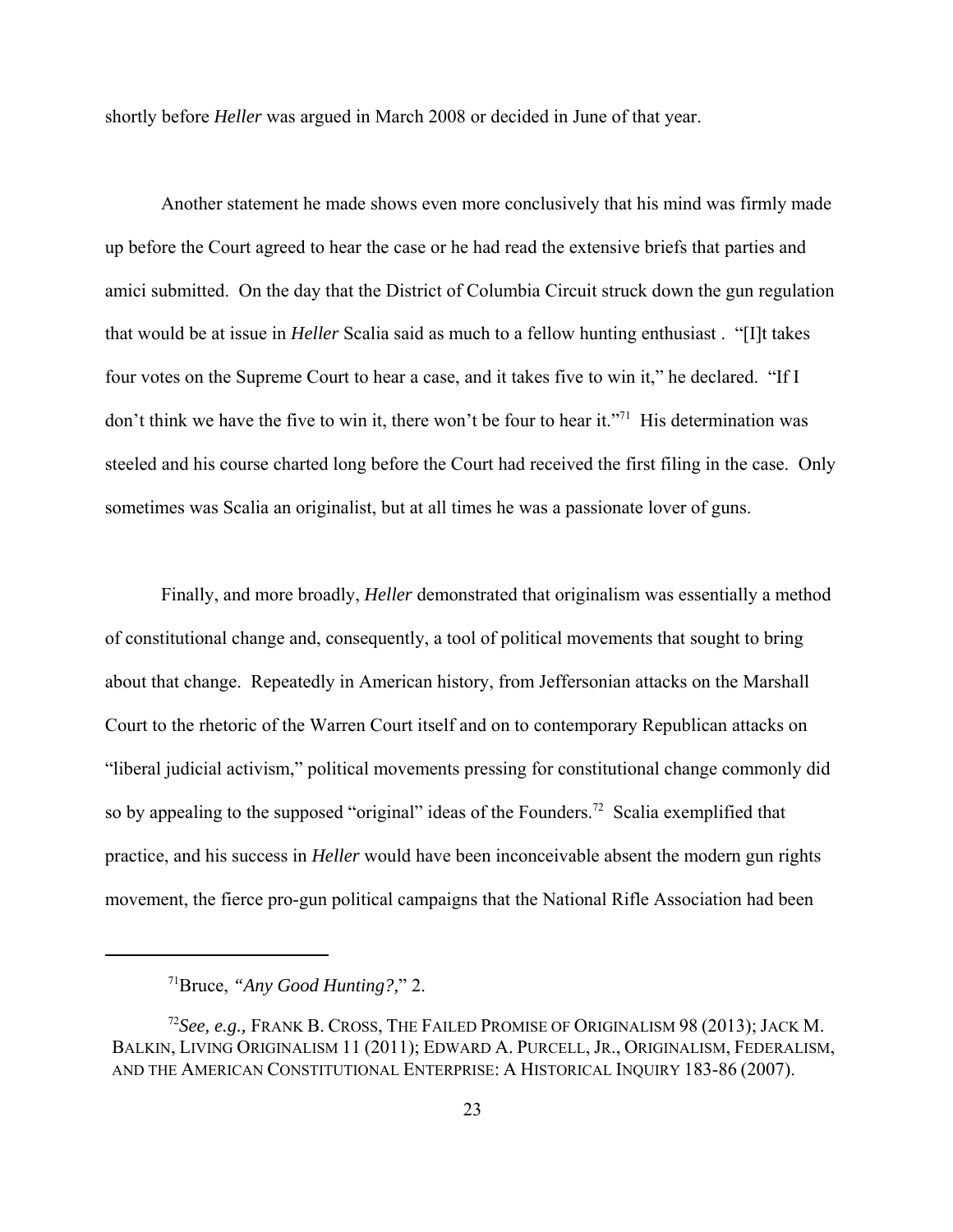mounting for four decades, and the ideological transformation of the post-Reagan Republican Party that seated *Heller*'s five-justice conservative majority on the Court.

Although the importance of guns in American culture grew during the nineteenth century, well into the twentieth century there was virtually no dispute about the constitutional power of federal, state, and local governments to regulate gun ownership and prohibit possession of certain kinds of firearms. Supreme Court rulings and popular culture both reflected that basic assumption. In 1939, for example, in *United States v. Miller* the arch-conservative James C. McReynolds wrote for a unanimous Supreme Court in ruling that the Second Amendment was intended to ensure "a well-regulated militia," not an individual right to possess firearms.<sup>73</sup> The same year Warner Brothers released *Dodge City*, a popular Western starring Errol Flynn as a sheriff charged with bringing law and order to a violent Kansas town. One of the first and most effective actions the movie hero took was to bar cowboys from bringing guns into the central city and, equally unsurprising, he succeeded in his task of bringing law and order to the community. In fact, that aspect of the movie reflected historical events. "Dodge City, Kansas, for example," Justice Breyer noted in his *Heller* dissent, "joined many western cattle towns in banning the carrying of pistols and other dangerous weapons in response to violence accompanying western

 $73$ "In the absence of any evidence tending to show that possession or use of a "shotgun" having a barrel of less than eighteen inches in length" at this time has some reasonable relationship to the preservation or efficiency of a well regulated militia, we cannot say that the Second Amendment guarantees the right to keep and bear such an instrument. Certainly it is not within judicial notice that this weapon is any part of the ordinary military equipment or that its use could contribute to the common defense." Miller, 307 U.S. at 178 (McReynolds, J.). Justice Douglas did not participate.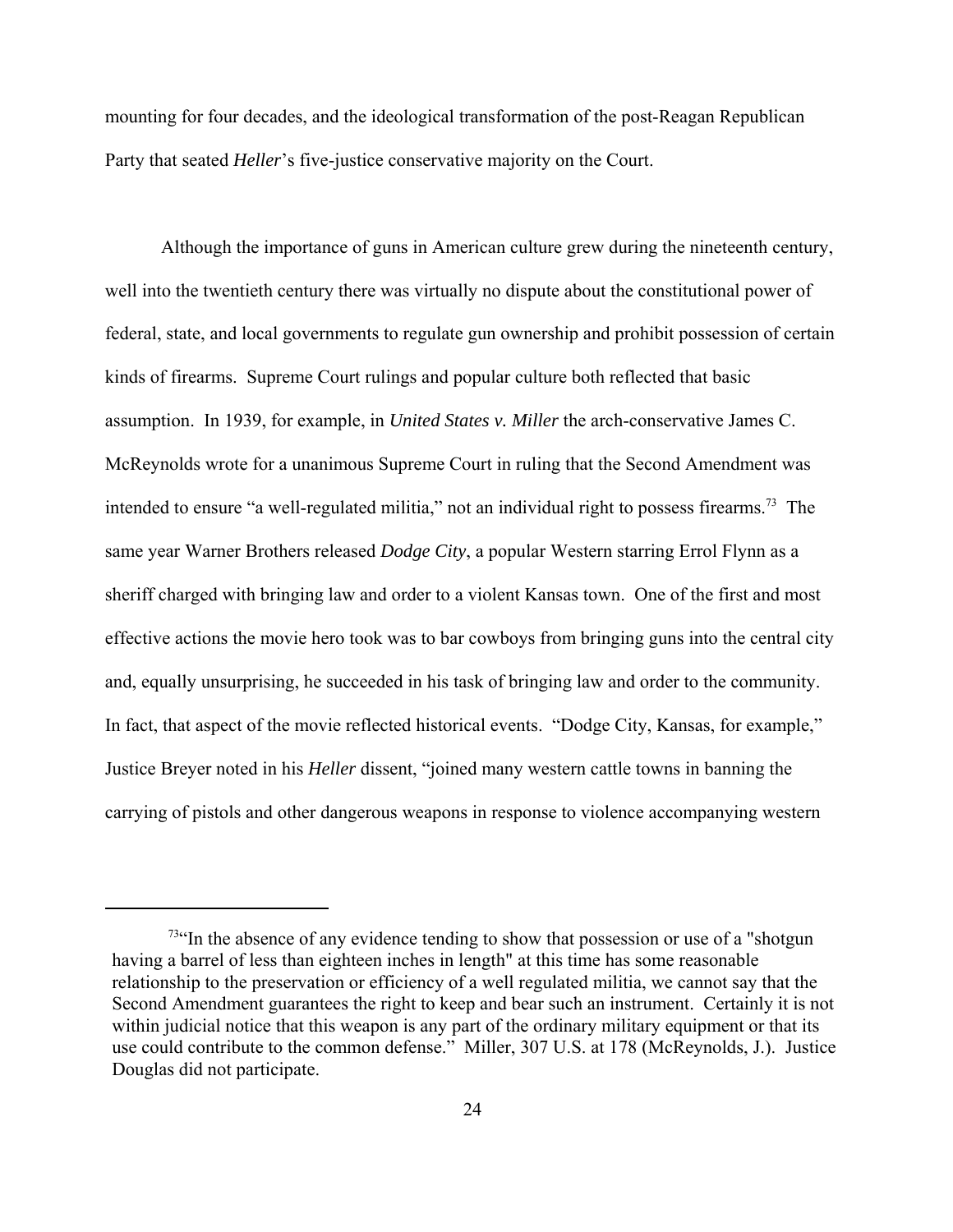cattle drives."74 Perhaps even more revealing, twenty years after *Dodge City* Warner Brothers released another Western, *Rio Bravo,* this one starring John Wayne--another classic movie hero who had become the popular symbol of rugged and armed American individualism. Playing another sheriff equally charged with establishing law and order in a violent town, Wayne decided similarly to bar cowboys from entering town with their guns, and he also succeeded in his task. Both movies were box-office successes, and both reflected--in line with the Court's decision in *Miller*--the common sense view that prevailed up through the middle decades of the twentieth century about the wisdom and necessity of regulating gun possession to secure the public safety.<sup>75</sup>

Things began to change, however, in the 1970s when the N.R.A. moved from cautious and largely behind the scenes efforts limiting or moderating gun regulations to a far more public, militant, and extreme campaign to delegitimize gun regulation, advance a virtually untrammeled individual right to possess firearms, and anchor its public relations and lobbying efforts on the Second Amendment.<sup>76</sup> A new leadership generation adopted a near absolute opposition to

<sup>74</sup> McDonald, 561 U.S. at 937 (Breyer, J., dissenting). For a study of the "myth" of Dodge City and its place in American history, *see* ROBERT R. DYKSTRA & JO ANN MANFRA, DODGE CITY AND THE BIRTH OF THE WILD WEST (2017).

<sup>75</sup>Not withstanding his adherence to Scalia's opinion in *Heller*, Chief Justice John Roberts seemed to accept that common sense view. "A basic step in organizing a civilized society is to take that sword out of private hands and turn it over to an organized government, acting on behalf of all the people." Robertson v. Watson, 560 U.S. 272, 282-283 (2010) (Roberts, C.J., dissenting).

 $\frac{76}{T}$  The material in the following paragraph is drawn from CHARLES, ARMED; WALDMAN, SECOND AMENDMENT; WINKLER, GUNFIGHT; EMILIE RAYMOND, DEAD HANDS: CHARLTON HESTON AND AMERICAN POLITICS (2006); Jill Lepore, *Battleground America: One Nation, under the Gun*, THE NEW YORKER, April 23, 2012, available at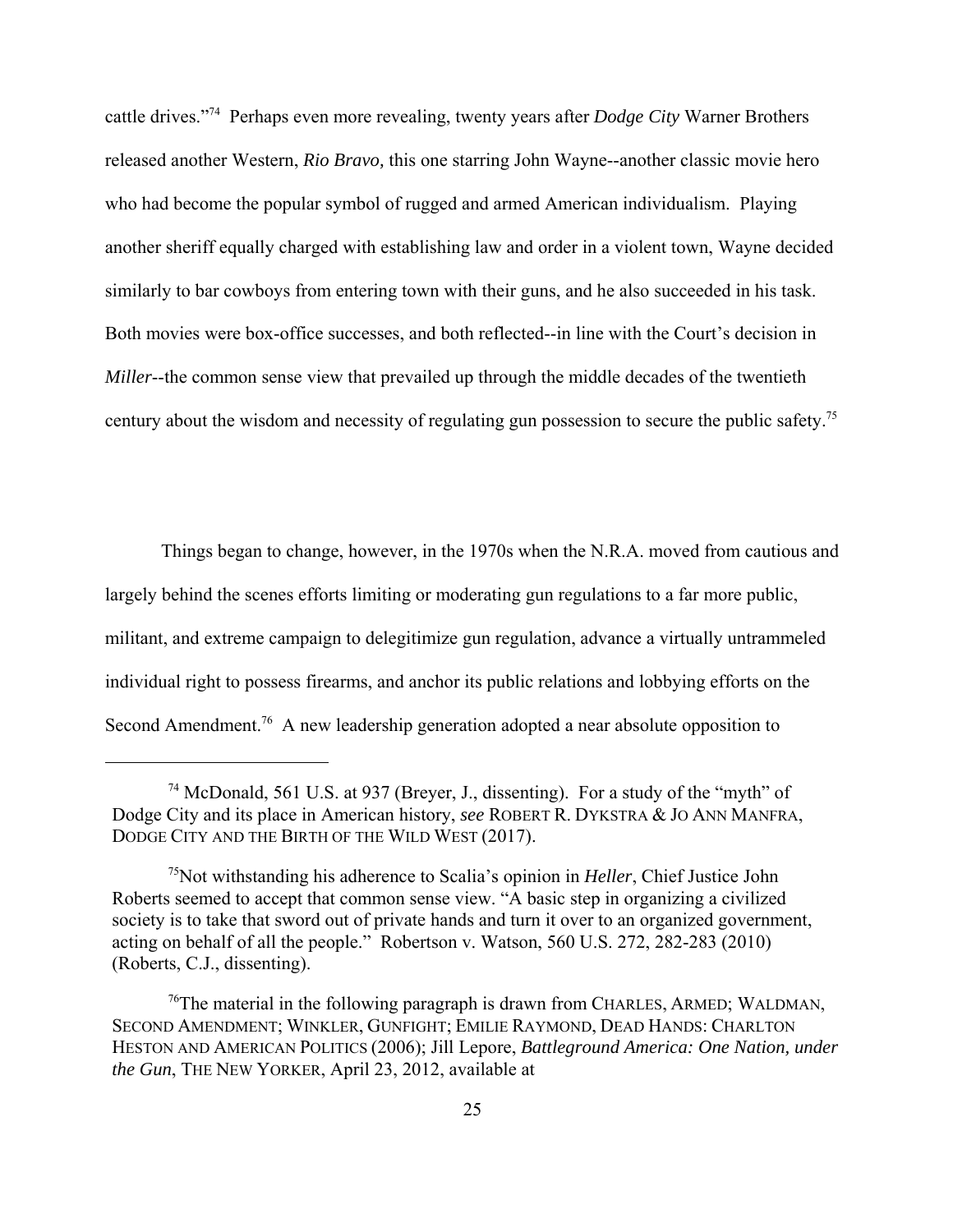restrictions of any kind, worked to forge a large and devoted single-issue political base, methodically raised and spent tens of millions of dollars to advance its goals, and orchestrated vigorous lobbying efforts at the local, state, and national levels. The "fervor of its activist members," an ex-NRA official lamented, "is just as inflexible as that of Muslim, Christian, or Jewish zealots."77 Their efforts increasingly bore fruit, blocking most legislative proposals to restrict gun sales or ban certain kinds of weapons from the market. In large letters on the facade of its headquarters in Fairfax, Virginia, the N.R.A. inscribed the words "the right of the people to keep and bear arms, shall not be infringed."78 Nothing else. Going one better than Scalia in *Heller*, the N.R.A. literally excised the militia clause from the Second Amendment.

The N.R.A.'s efforts proved especially successful within the Republican Party. As one element in its contemporaneous turn toward a hard right-wing ideology that cut across many issues,<sup>79</sup> Republicans began to defend gun rights with increasing fervor, criticizing gun

78Michael Waldman, *How the NRA Rewrote the Second Amendment*, available at https://www.brennancenter.org/analysis/how-nra-rewrote-second-amendment, last consulted July 17, 2019.

https://www.newyorker.com/magazine/2012/04/23/battleground-america, last consulted April 16, 2018 (hereafter, "Lepore, *Battleground*"); and Ronald G. Shaiko & Marc A. Wallace, *Going Hunting Where the Ducks Are: The National Rifle Association and the Grass Roots*, in THE CHANGING POLITICS OF GUN CONTROL (John M. Bruce & Clyde Wilcox, eds., 1998), 155-71.

<sup>77</sup>RICHARD FELDMAN, RICOCHET: CONFESSIONS OF A GUN LOBBYIST 2 (2008) (hereafter, "FELDMAN, RICOCHET"). "I'd been forced to recognize that, despite its sacrosanct facade, the NRA is actually a cynical, mercenary political cult. It is obsessed with wielding power while relentlessly squeezing contributions from its members, objectives that overshadow protecting Constitutional liberties." *Id.*

<sup>79</sup>For the evolution of the Republican party and its ideology since the 1960s, *see, e.g.,* JOSEPH CRESPINO, STROM THURMOND'S AMERICA (2012); ROBERT O. SELF, ALL IN THE FAMILY: THE REALIGNMENT OF AMERICAN DEMOCRACY SINCE THE 1960S (2012); GEOFFREY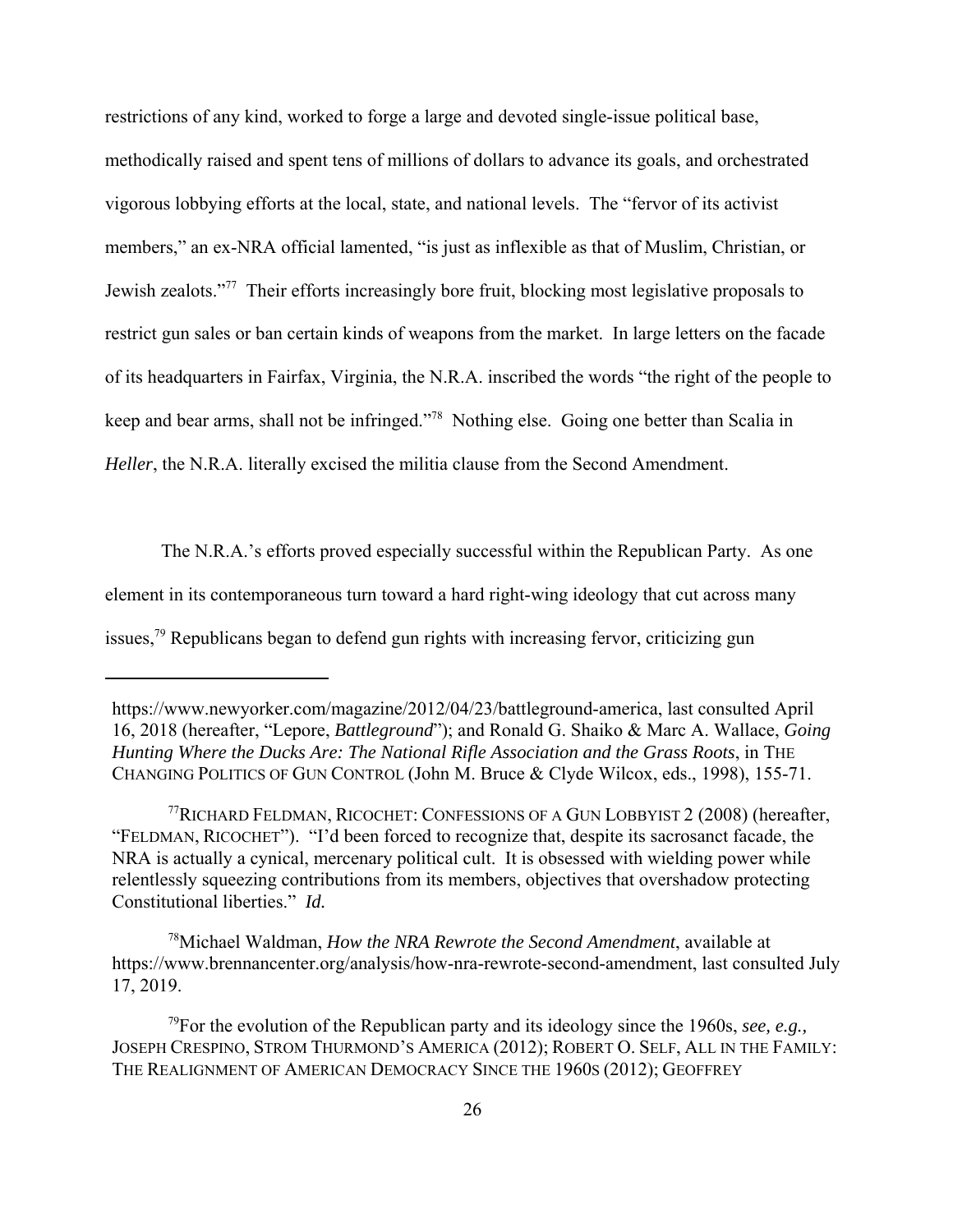registration proposals and defending gun manufacturers against "frivolous" lawsuits, that is, any lawsuit seeking to impose liability on anyone who produced or sold firearms. While the party's 1972 platform supported gun control and focused in particular on the desirability of restricting "cheap handguns," those positions disappeared completely in the following years. In both 1976 and 1980 the party's platforms defended "the right of citizens to keep and bear arms."<sup>80</sup>

In 1980, as part of its new aggressiveness, the N.R.A. for the first time endorsed a presidential candidate, Republican Ronald Reagan.<sup>81</sup> The move paid off handsomely, and the Reagan administration and the Republican Party quickly became loyal supporters of the N.R.A.'s positions. In 1982, for example, the Republican-controlled Senate, led by Orrin Hatch of Utah as Chair of the Senate Judiciary Committee's Subcommittee on the Constitution, stepped to the plate. He produced a report on the history of the Second Amendment that claimed to discover "clear--and long-lost--proof that the Second Amendment of our Constitution was intended as an individual right of the American citizen" for the "protection of himself, his family, and his freedoms."82 Beginning in 1984 Republican platforms defended an explicitly "constitutional right

81Lepore, *Battleground*, 18.

KABASERVICE, RULE AND RUIN: THE DOWNFALL OF MODERATION AND THE DESTRUCTION OF THE REPUBLICAN PARTY: FROM EISENHOWER TO THE TEA PARTY (2012); JOSEPH CRESPINO, IN SEARCH OF ANOTHER COUNTRY: MISSISSIPPI AND THE CONSERVATIVE COUNTERREVOLUTION (2007); ROBERT O. SELF, AMERICAN BABYLON: RACE AND THE STRUGGLE FOR POSTWAR OAKLAND (2003).

<sup>80</sup>Republican Party Platforms are the American Presidency Project, available at https://www.presidency.ucsb.edu/documents/app-attributes/party-platforms at (hereafter, "*American Presidency Project"*), last consulted, July 12, 2019.

<sup>82</sup>Siegel, Comment, 216. *See also* Robert Leider, *Our Non-Originalist Right to Bear Arms,* 89 IND. L. J. 1587 (2014); David C. Williams, *Civil Republicanism and the Citizen Militia:*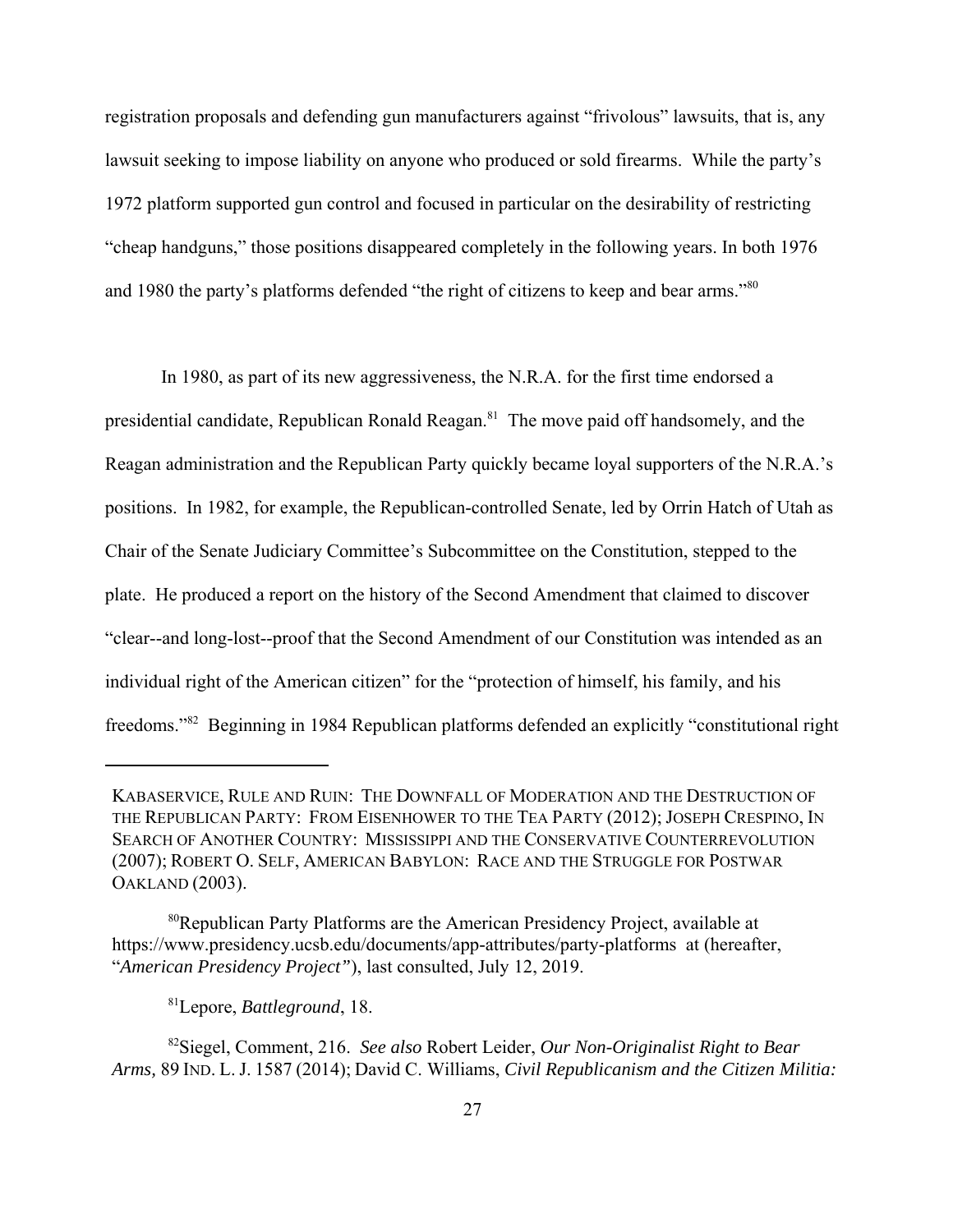to keep and bear arms,"83 and the gun-rights ideology became critically important in considering judicial nominees.<sup>84</sup> Republican presidents would not nominate nor Republican Senates confirm candidates who failed to demonstrate strong support for the Second Amendment or receive the endorsement of the N.R. $A$ <sup>85</sup>

By the 1990s the contrasting political identifications of the two major political parties on the gun issue were marked in sharp relief. In 1992 the Democratic platform supported gun control for the first time, while the Republicans hit a new low in their rhetoric. They charged that "those who seek to disarm citizens in their homes are the same liberals who tried to disarm our Nation during the Cold War."<sup>86</sup> In control of both the presidency and Congress, Democrats in 1994 passed laws requiring background checks for gun purchases in the so-called "Brady bill" and then enacted a ban on assault weapons.

*The Terrifying Second Amendment*, 101 YALE L.J. 551 (1991).

<sup>83</sup>*American Presidency Project.*

84Lee Epstein, Jeffrey A. Segal & Chad Westerland, *The Increasing Importance of Ideology in the Nomination and Confirmation of Supreme Court Justices*, 56 DRAKE L. REV. 609 (2008) ("The rule now is that Presidents name Justices who share their political ideology. If Presidents could put themselves on the bench, they would; however, they cannot, so they find the closest possible surrogates," at 615).

<sup>85</sup>The administration, for example, withdrew the nomination of Andrew Frey, who served as Reagan's deputy solicitor general, when two conservative senators discovered that he had made donations to the National Coalition to Ban Handguns. David M. O'Brien, *The Reagan Judges: His Most Enduring Legacy?* in THE REAGAN LEGACY: PROMISE AND PERFORMANCE (Charles O. Jones ed. 1988), 69.

<sup>86</sup>*American Presidency Project*.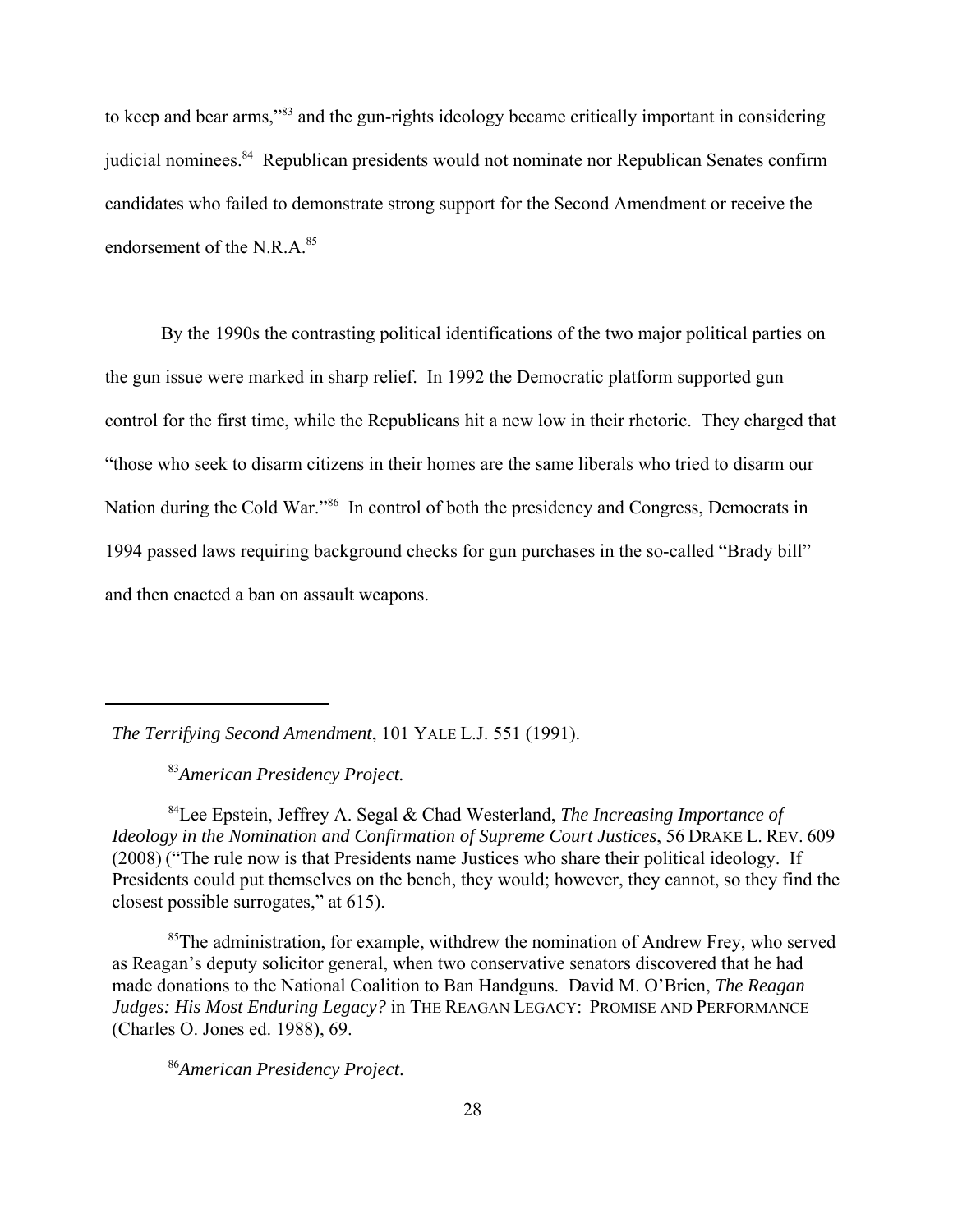In contrast, Republicans continued to push their pro-gun campaign. In 2000 they announced that the constitutional right to bear arms was necessary because "self-defense is a basic human right," and they attacked proposals for national gun registration as "a violation of the Second Amendment and an invasion of privacy."<sup>87</sup> Four years later, when they were in control of both the presidency and Congress, they allowed the assault weapon ban that the Democrats had passed in 1994 to expire. In the presidential campaign the same year they added claims to their platform that directly foreshadowed *Heller*. Their 2004 platform asserted that there was "an individual right to own guns" and that the right "is explicitly protected by the Constitution's Second Amendment." The amendment enabled "law-abiding citizens throughout the country to own firearms in their homes for self-defense." Indeed, as if wooing Scalia himself personally and longingly, the platform declared in a gratuitous but highly evocative non sequitur that "Our Party honors the great American tradition of hunting."

Changes in federal and state court decisions evidenced the growing impact of the gun rights movement.<sup>88</sup> Prior to 2001 no federal court had adopted the individual rights interpretation, while ten had adopted the militia-based collective rights interpretation. Only in 2001 did a federal court adopt the individual right theory, while two others followed before *Heller*. Similarly, between 1968 and 1980 ten state courts had adopted the collective right interpretation. Prior to 1988 only one had adopted the individual right interpretation, and only one other did so

<sup>&</sup>lt;sup>87"</sup>In 2000 the NRA exploited the white hot anger and frustration that gun owners and conservatives felt after eight years of Clinton/Gore firearms restrictions and bans." FELDMAN, RICOCHET, 274.

<sup>&</sup>lt;sup>88</sup>The material in the following paragraph is drawn from CHARLES, SECOND AMENDMENT, 6, 179 n.10, 180 n.13.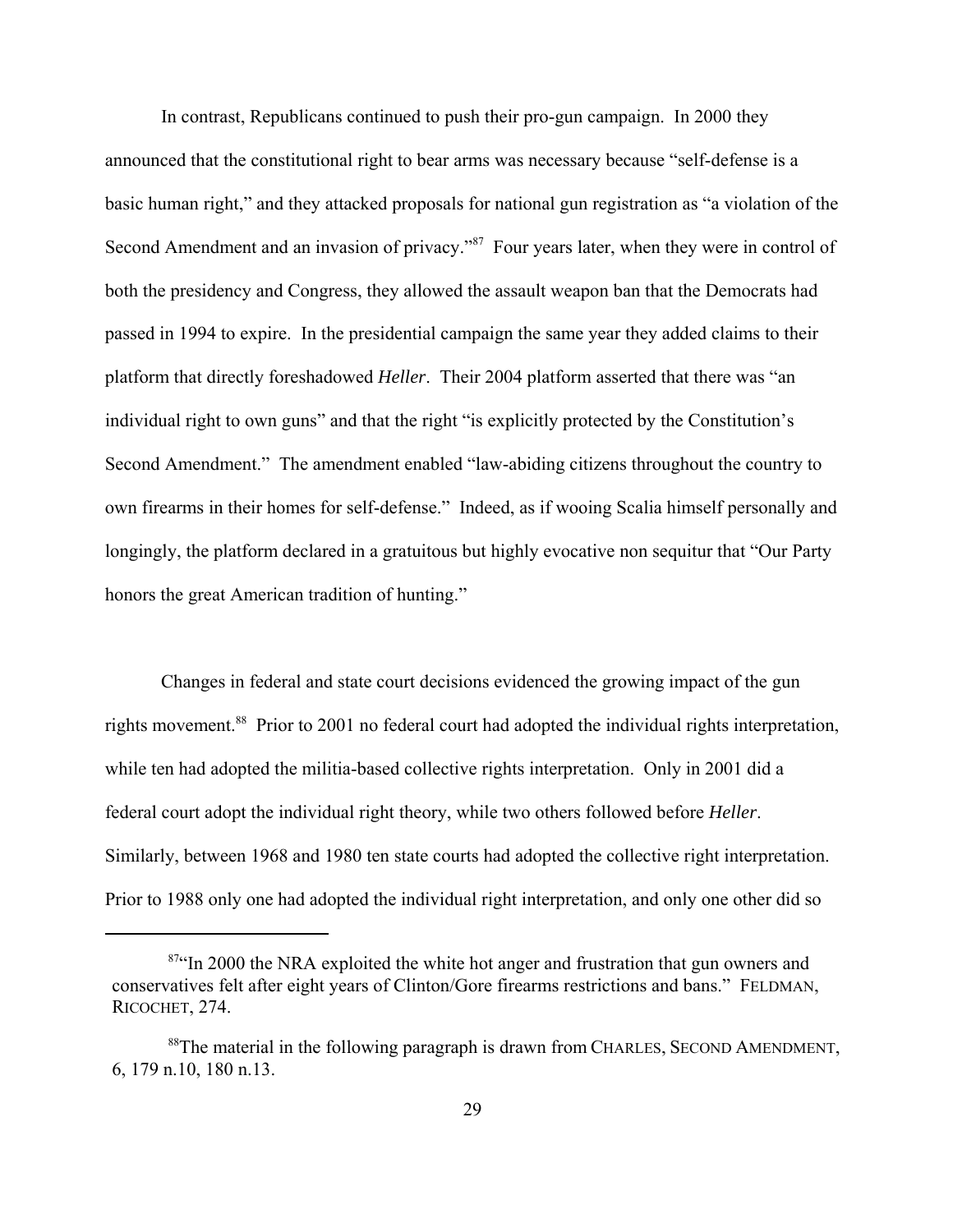before 2000. Between 2000 and *Heller* in 2008*,* however, another five followed. The law was changing, and those changes flowed from the powerful and concentrated drive of the modern gunrights movement and the ideological transformation of the Republican Party.

*Heller* then followed along in due course, and in its wake the Republican platform in 2008 was openly celebratory and rawly partisan.<sup>89</sup> "We applaud the Supreme Court's decision in Heller," it announced. Then, turning to the politically negative, it declared that Republicans "are astounded that four justices of the Supreme Court believe that individual Americans have no individual right to bear arms to protect themselves and their families."90 With *Heller* in the bank, the N.R.A. and its supporters consistently proclaimed their reliance on the individual constitutional right that Scalia found in the Second Amendment. In 2012 the party's pro-gun rhetoric raged on unabated, and in 2016 Republican presidential candidate Donald Trump repeatedly affirmed that individual right and avidly sought the support of "Second Amendment

<sup>89</sup>While *Heller* was before the Court, it caused some disagreement in the Bush administration. The Justice Department supported the individual right interpretation but thought that the Court should compromise on its decision and remand the case so that the lower court could develop a "more flexible" standard of review. Some in the administration opposed the remand idea but the president, informed of the dispute at the last minute, decided not to intervene. Among those opposing any compromise was Scalia's hunting companion, Vice-President Dick Cheney, who agreed--without consulting the White House--to sign an amicus brief drafted by those who opposed the compromise. PETER BAKER, DAYS OF FIRE: BUSH AND CHENEY IN THE WHITE HOUSE 578-79 (2013). The brief was signed overwhelmingly by Republicans, 46 senators and 182 members of the House. On the Democratic side, 9 senators and 67 representatives signed, largely though not exclusively members from midwestern, southern, and western states.

<sup>90</sup>*American Presidency Project.*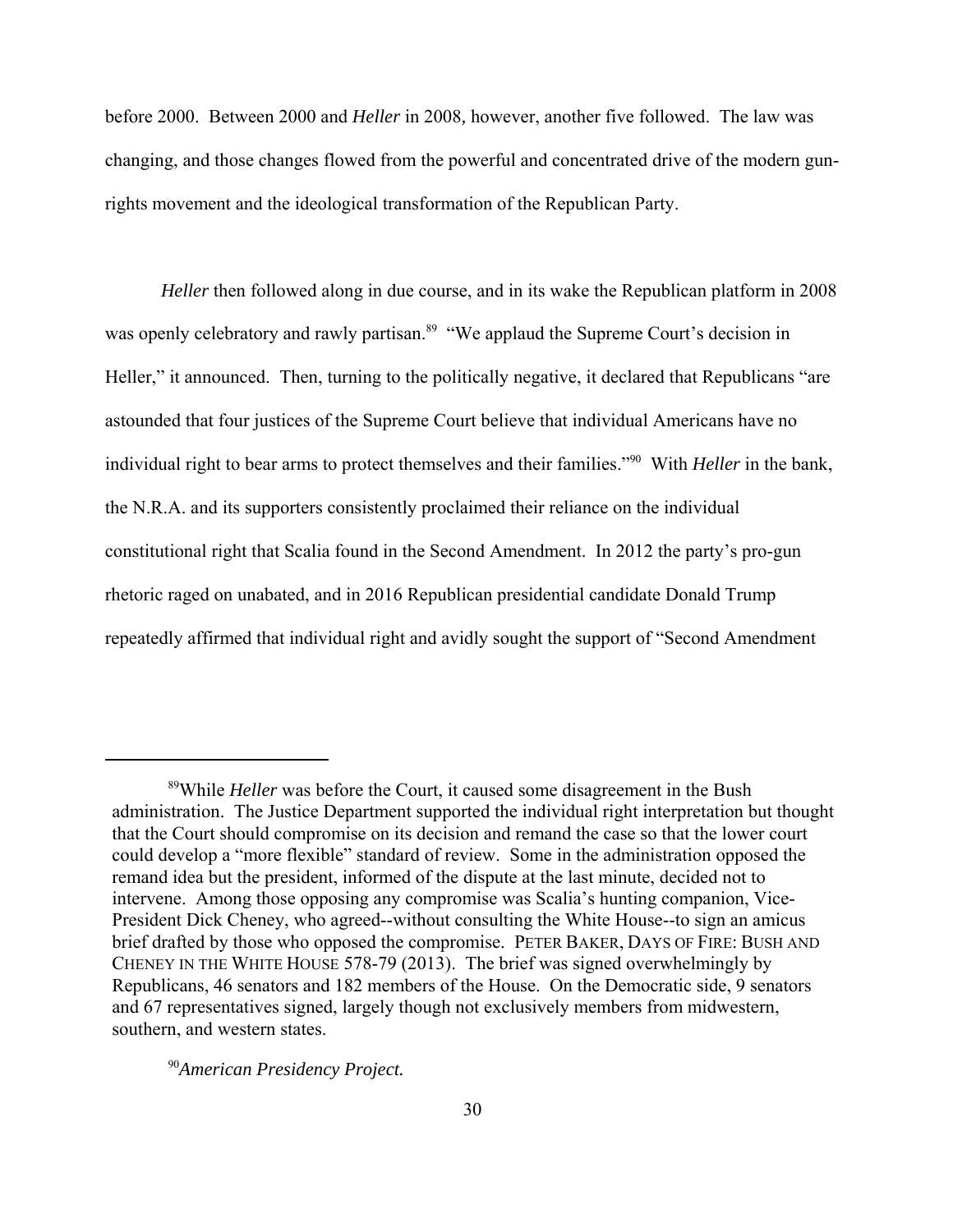people."91

Scalia's opinion in *Heller* and the ready agreement of the other four Republican justices- all appointed by Reagan and his Republican successors--were the products of that political movement and the consequent ideological transformation that had remade the Republican Party and its ideology over the preceding forty years. Ultimately, then, *Heller* is a monument to irony. If it was Scalia's "legacy opinion," that legacy was the opposite of what he assumed. *Heller* did not demonstrate the objectivity of originalism and textualism but their inadequacy and manipulability. It did not return the Constitution to any original understanding but adopted the late twentieth-century formulation promoted by the militant gun-rights movement. It did not flow from jurisprudential principles but from concentrated Court-packing driven by political change, party power, and ideological fervor.

Finally, *Heller* did not do honor to Scalia himself. Rather, it showed that the scourge of "subjective" and "activist" liberal judges exemplified in nearly perfect form the very judicial failings that he regularly attributed to them. $92$ 

<sup>91</sup>Benjamin Pomerance, *Justices Denied: The Peculiar History of Rejected United States Supreme Court Nominees*, 80 ALB. L. REV. 627 (2017).

 $^{92}E.g.:$  "Seldom has an opinion of this Court rested so obviously upon nothing but the personal views of its members." Atkins v. Virginia, 536 U.S. 304, 337, 338 (2002) (Scalia, J., dissenting). A standard proposed by Stevens was essentially "subjective" and "incapable of restraining judicial whimsy" and an approach that "does nothing to stop a judge from arriving at any conclusion he sets out to reach." McDonald, 561 U.S. at 793, 795, 799 (Scalia, J., concurring).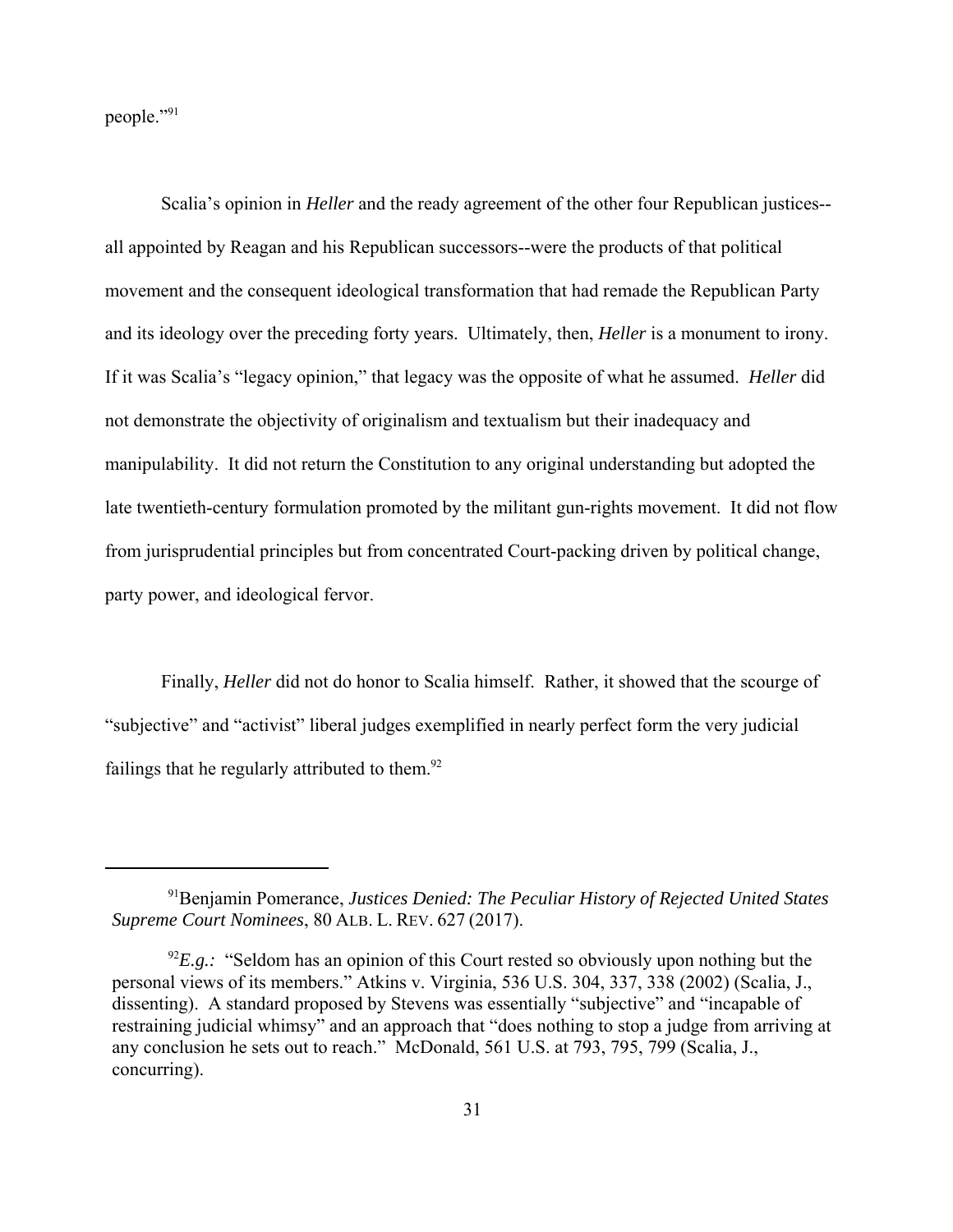## CHAPTER 11

## THE FUSION OF JURISPRUDENCE AND POLITICS

While Scalia's interpretive methods failed in practice to accomplish what he promised, they nonetheless succeeded triumphantly in another realm. They helped forge a powerful union that linked him and his jurisprudence to the political goals and aspirations of certain segments of American society. His paeans to originalism, textualism and traditionalism--and the substantive conclusions he attributed to them--appealed to large numbers of those who gathered together in the post-Reagan Republican Party: libertarians, business leaders, religious believers, gun advocates, market ideologues, disaffected whites, and traditional economic conservatives.<sup>1</sup>

Scalia became their constitutional voice, not merely defending their interests but affirming their most fundamental political views and moral values. Equally important, he proved for them that their views and values were also those of the Founders themselves and that those views and values were written, one way or another, in the United States Constitution. His stance was fierce and his appeal thrilling. Standing alone in *Morrison v. Olson*, defending the Reagan

<sup>1</sup> For the growing link between the Republican Party and originalism, *see, e.g.,* Ken I. Kersch, *The Talking Cure: How Constitutional Argument Drives Constitutional Development*, 94 BOSTON U. L. REV. 1083, 1095-1104 (2014).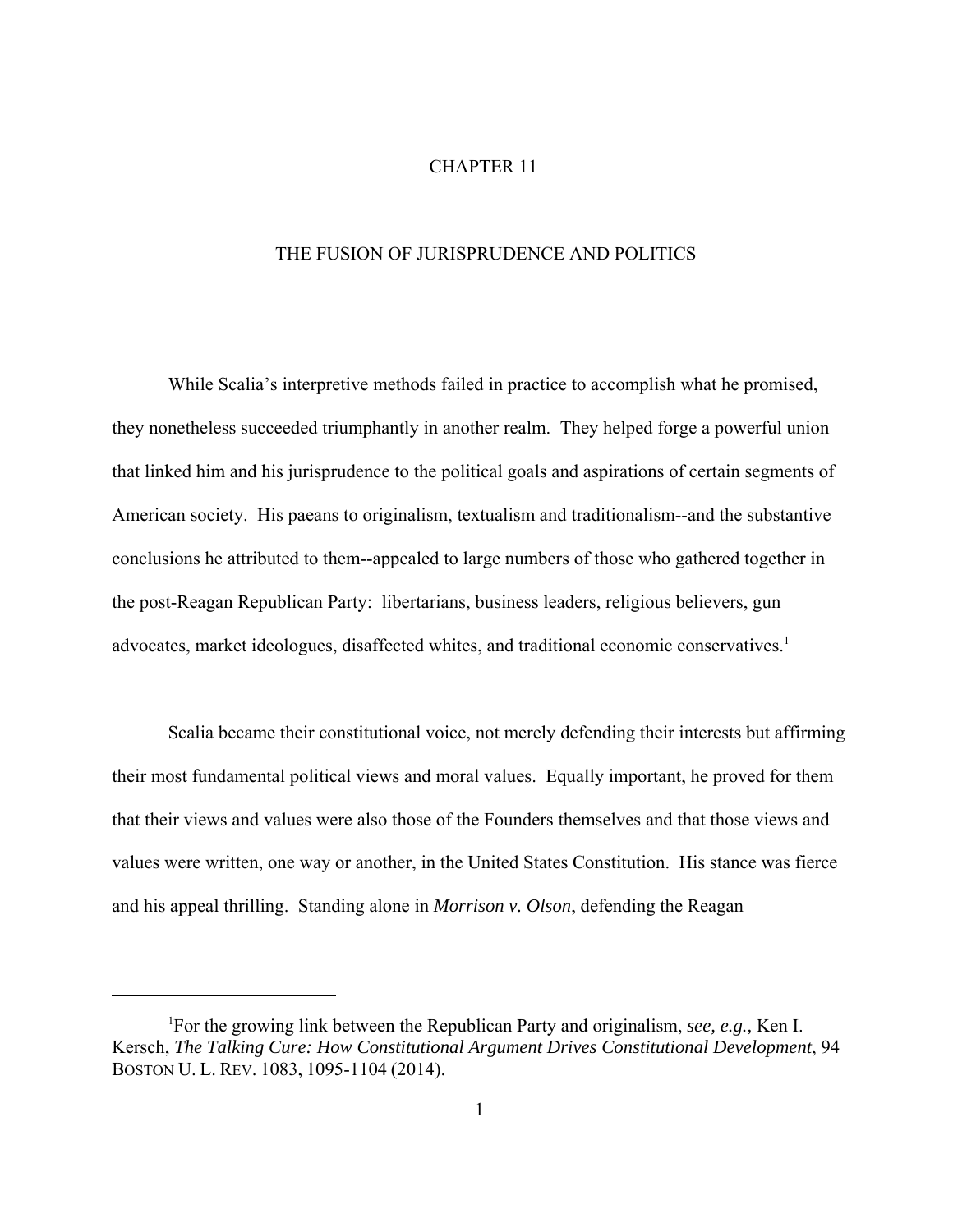administration against the whole Court,<sup>2</sup> he may have evoked for some the heroic image of Howard Roark in Ayn Rand's novel *The Fountainhead.3* Scorning an oppressive and wrongheaded majority, he declared his unalterable personal commitment to his own principles and his own independence. Unlike all of the other justices in the majority, he proclaimed, "I prefer to rely upon the judgment of the wise men who constructed our system, and of the people who approved it, and of two centuries of history that have shown it to be sound."<sup>4</sup>

For the groups that rallied to the post-Reagan Republican Party, Scalia confirmed their status as the Founders' true successors and blessed them with a sense of transcendent political and constitutional righteousness. Further, for some in those groups, he also confirmed their ethnic and religious authenticity as the Founders's true heirs. For those who wanted to believe in a romanticized past where everyone agreed on "traditional" values, loyally followed the Founders' clear commands, and believed that being a true American meant being white and Christian, Scalia's originalism proved compelling. After all, the *Federalist* itself announced in its very second essay that underlying belief. Americans were not only "attached to the same principles of government," it proclaimed, but they were also "descended from the same ancestors" and

<sup>&</sup>lt;sup>2</sup>Seven justices were in the majority, and Justice Kennedy did not participate. Morrison v. Olson, 487 U.S. 654 (1988) (Rehnquist, C.J.).

 $3$ Rand's book attracted an audience on the hard-core right, and Justice Thomas even had his law clerks watch the movie version made in 1949. EVAN THOMAS, FIRST: SANDRA DAY O'CONNOR 274 (2019).

<sup>4</sup> Morrison, 487 U.S. at 734 (Scalia, J., dissenting).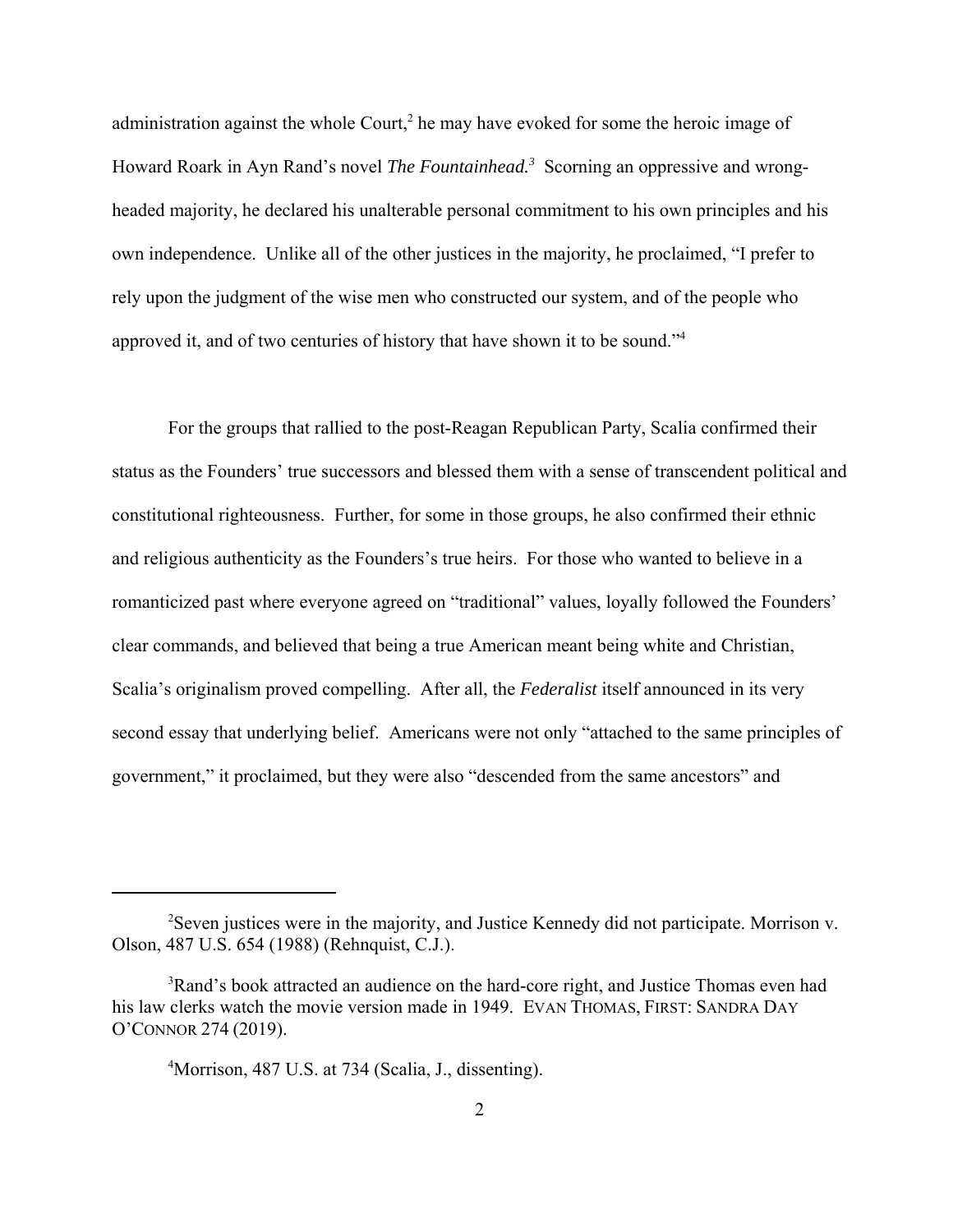professed "the same religion."5

Scalia's jurisprudence appealed to those groups for other reasons as well. It implicitly suggested that their adversaries were not only wrong but illegitimate. Those who rejected originalism and the Republican agenda, his admirers could readily believe, were neither committed nor loyal to the Constitution. They wanted only to twist it for their own selfish, elitist, and partisan ends. The apparently simple and straightforward principles of Scalia's jurisprudence, moreover, were easily packaged in punchy sound-byte terms suitable for ready political use. "It is necessary to judge according to the written law--period," he announced to one audience.<sup>6</sup> In terms of national politics, his ideas could readily be reduced to a message that perfectly tracked and seemed to provide a sophisticated jurisprudential foundation for the longestablished anti-Warren Court Republican rhetoric that the courts should "interpret and not legislate."

Further, Scalia's jurisprudence–like the other variations of originalism that the Reagan administration inspired--served the goals of the Republican coalition in two other and broader ways. First, by transforming eighteenth-century ideas and attitudes into constitutional norms originalism seemed well suited for undermining the legitimacy of modern legal developments that

<sup>&</sup>lt;sup>5</sup>THE FEDERALIST PAPERS, No. 2, at 32 (Jay) (Clinton Rossiter, ed., originally published in 1961, with Introduction and Notes by Charles R. Kessler, 2003) (hereafter, "FEDERALIST PAPERS").

<sup>6</sup> ANTONIN SCALIA, SCALIA SPEAKS: REFLECTIONS ON LAW, FAITH, AND LIFE WELL LIVED (Christopher J. Scalia & Edward Whelan, eds., 2017), 245 (hereafter, "SCALIA SPEAKS").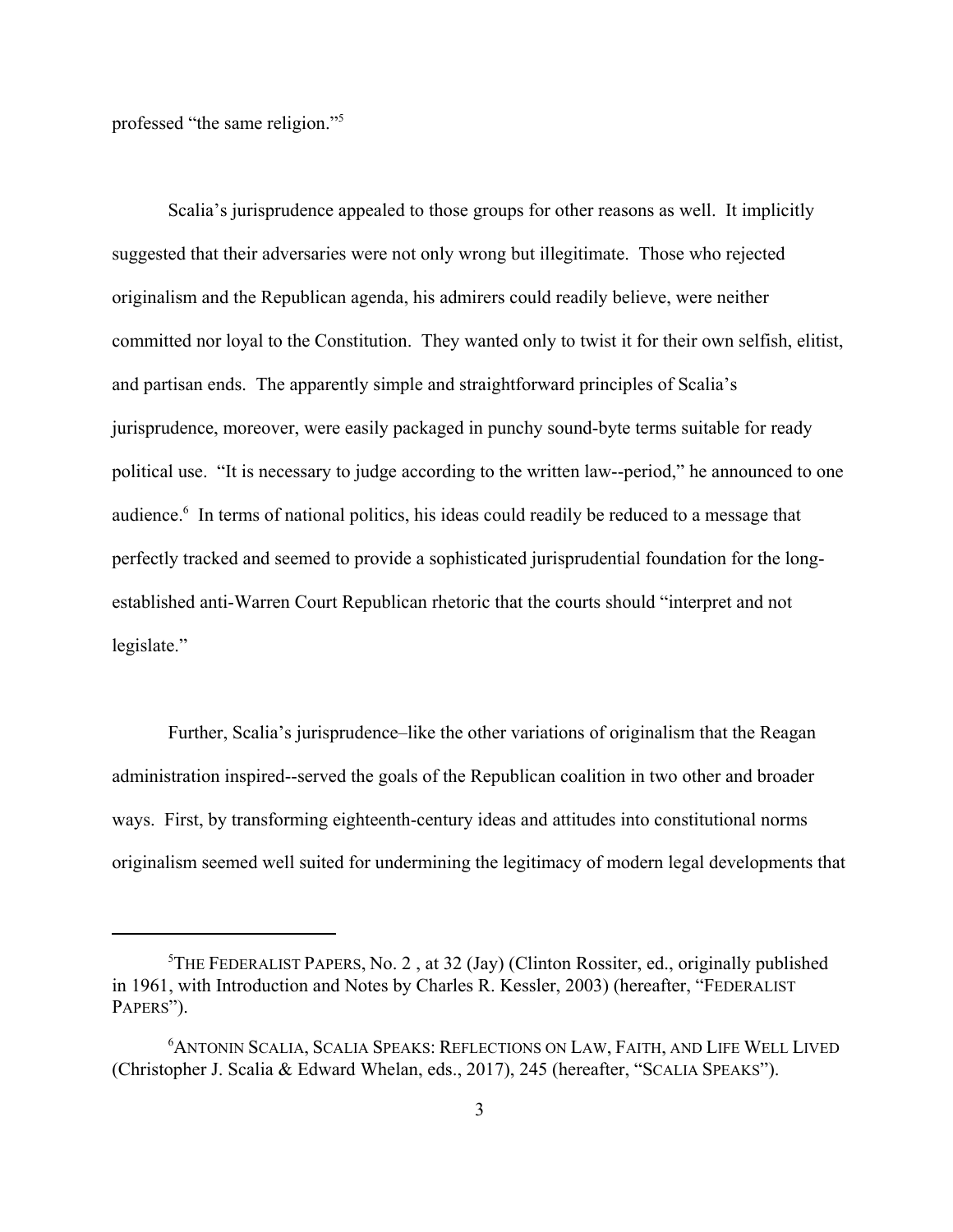the coalition opposed, those supporting abortion rights, gay marriage, affirmative action, labor unionization, elimination of the death penalty, expanded tort liability for corporations, rigid separation of church and state, institutional reform litigation, and federal anti-discrimination laws of all kinds.<sup>7</sup> Second, by focusing on eighteenth-century ideas and attitudes originalism also served to deflect attention from the pressing realities that marked modern America. In particular, it helped to deflect attention from the acute dangers of growing social and economic inequality in modern America and to obscure the fact that the law was increasingly being used to favor powerful private economic interests rather than ensuring equitable economic conditions for all Americans.<sup>8</sup>

Personally, Scalia was closely tied to major elements of the Republican coalition.<sup>9</sup> He served in both the Nixon and Ford administrations, worked with the right-wing and libertarian American Enterprise Institute, and helped found, strongly supported, and maintained close personal and professional connections with the stanchly conservative Federalist Society*.* Reagan

8 Edward A. Purcell, Jr., *Democracy, the Constitution, and Legal Positivism in America: Lessons from a Winding and Troubled History*, 66 FLA. L. REV. 1457, 1503-08 (2014).

<sup>9</sup>The material in the following paragraph is drawn from RICHARD L. HASEN, THE JUSTICE OF CONTRADICTIONS: ANTONIN SCALIA AND THE POLITICS OF DISRUPTION 13, 82, 86-113, 146- 51 (2018) (hereafter, "HASEN, JUSTICE OF CONTRADICTIONS"); JOAN BISKUPIC, AMERICAN ORIGINAL: THE LIFE AND CONSTITUTION OF SUPREME COURT JUSTICE ANTONIN SCALIA 3-10, 40-41, 75-80, 158-60, 185-99, 248-49, 315-17 (2009) (hereafter, "BISKUPIC, AMERICAN ORIGINAL"); and BRUCE ALLEN MURPHY, SCALIA: A COURT OF ONE 42-44, 91-92, 190-97 229- 32, 281-83, 294-95, 298-307, 451-57, 313-17, 482-85, 488-90 (2014) (hereafter, "MURPHY, SCALIA").

<sup>7</sup> Edward A. Purcell, Jr., *The Courts, Federalism, and the Federal Constitution, 1920- 2000*, in 3 THE CAMBRIDGE HISTORY OF LAW IN AMERICA: THE TWENTIETH CENTURY AND AFTER (1920- ) (Michael Grosberg & Christopher Tomlins, eds. 2008),161-62.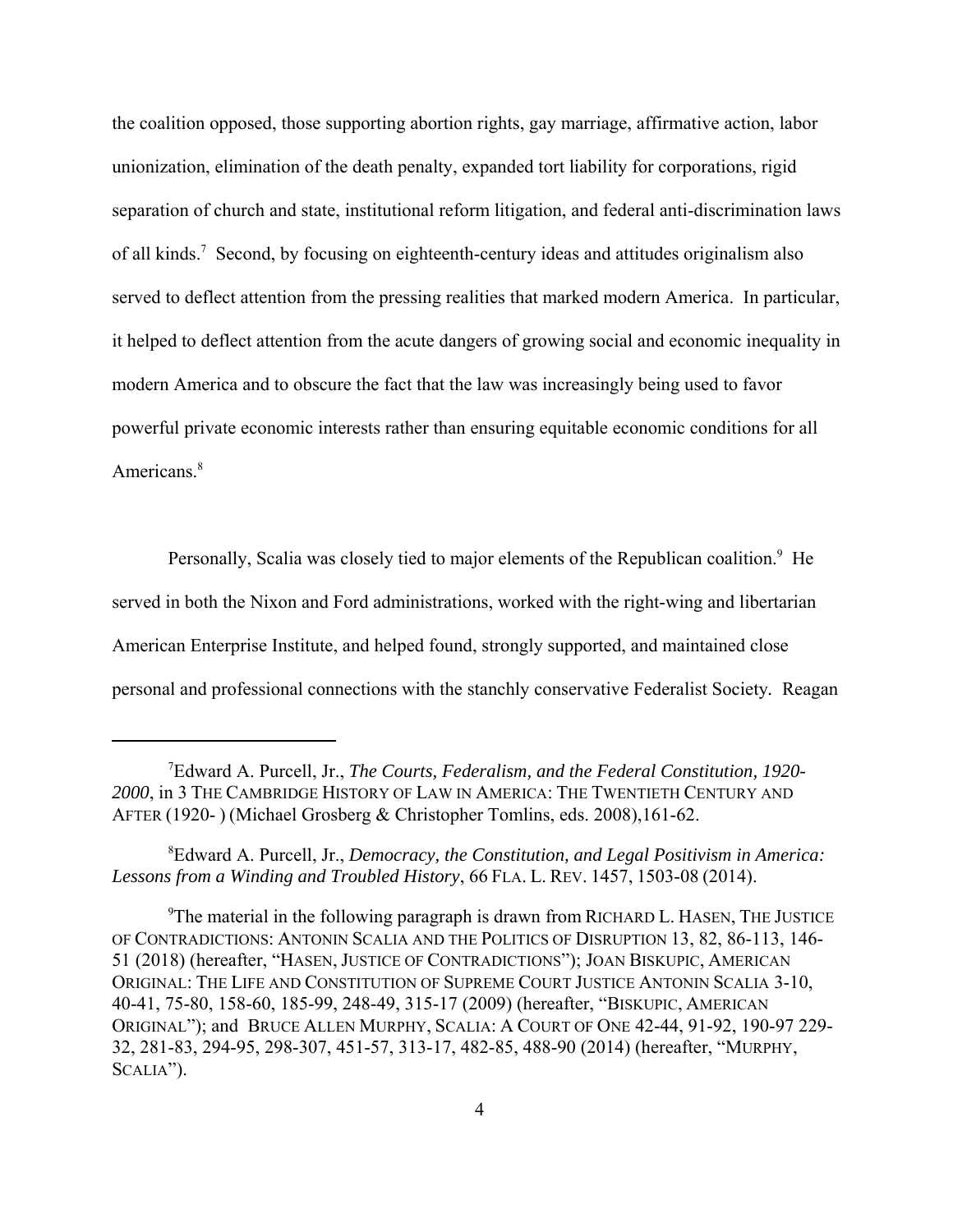appointed him to the federal bench and then raised him to the Supreme Court, and throughout his judicial career Scalia continued to maintain close personal friendships with Republican and conservative leaders, including Dick Cheney, Ted Olson, and many of the members and leading figures in the Federalist Society. Throughout his years on the bench, he actively courted the Federalist Society and encouraged its work, frequently participating in its events and building support for its nationwide expansion. In 2012 alone he traveled to speak at five separate Federalist Society events, and over the years the organization repaid his efforts handsomely by honoring him on a variety of occasions.<sup>10</sup> In addition, his two oldest sons worked at law firms that represented George W. Bush in *Bush v. Gore*, and one subsequently took a position with the Bush administration.

Scalia's personal beliefs, moreover, tied him closely to the views and values that pervaded the post-Reagan Republican Party. As a particularly devout Roman Catholic who drove his family long distances to attend traditional Latin masses, he had the keenest sympathies for Christian religious beliefs. As a gun-owner and avid hunter, he nourished a passionate love of guns. He believed abortion and homosexual acts were immoral, embraced the principles of "free market" economics and linked them to Christianity, and regarded the death penalty as not only constitutional but desirable and effective. He dismissed "foreign" ideas and "foreign" law and showed little sympathy for immigrants and minority groups. Toward plaintiffs who sued private corporations he was callous if not overtly hostile, and he echoed Republican rhetoric by warning

 $10$ NEAL DEVINS & LAWRENCE BAUM, THE COMPANY THEY KEEP: HOW PARTISAN DIVISIONS CAME TO THE SUPREME COURT 134 (2019).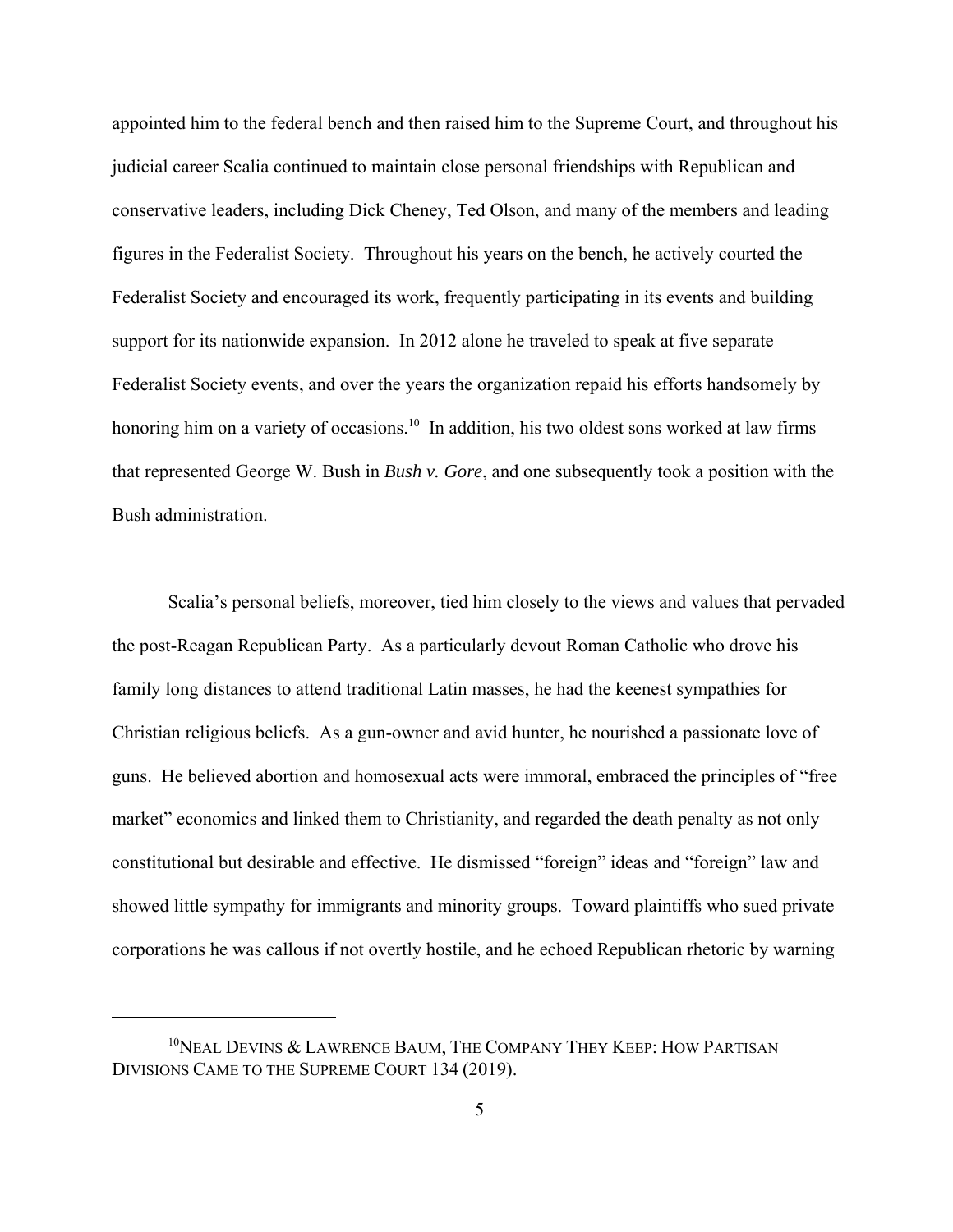that "over most of the past century change has been moving from a *status quo* capitalism toward socialism."<sup>11</sup> His public statements and speeches rang out virtually every relevant political and social theme that the Republican Party sought to exploit. Late in his life, he even seemed to cut himself off from individuals and sources he considered "liberal," leading one commentator in 2013 to note his "remarkable isolation from anyone who doesn't agree with him."12

More important, in spite of his inconsistencies in applying his originalist jurisprudence, he was generally reliable and consistent in reaching practical results that pleased his political supporters. On the conclusions built-in to his premises, his jurisprudence led directly to the results his supporters approved. Addressing abortion, the death penalty, affirmative action, and both gun rights and gay rights, he delighted his followers. In limiting Congress, restricting the federal judiciary, and protecting executive power he pleased most if not all of them. Further, his decisions under the Constitution's religion clauses exerted an enormous appeal to much of the party's political base. He upheld government benefits to religious groups<sup>13</sup> and religious

<sup>&</sup>lt;sup>11</sup>SCALIA SPEAKS, 334 (emphasis in original).

 $12$ MURPHY, SCALIA, 492. "Its been a long time" since he attended a party with both liberals and conservatives, Scalia admitted. Jennifer Senior, *In Conversation: Antonin Scalia,* NEW YORK MAGAZINE, Oct. 6, 2013, available at http://nymag.com/nymag/features/antoninscalia-2013-10/index5.html (hereafter, "Senior, *In conversation*"), last consulted, Nov. 16, 2018. Scalia read *The Wall Street Journal* and the *Washington Times* regularly, cancelled his subscription to the *Washington Post* ("so shrilly, *shrilly* liberal"), and did not read the *New York Times*. *Id.*, index1 (emphasis in original).

<sup>&</sup>lt;sup>13</sup>E.g., Mitchell v. Helms, 530 U.S. 793 (2000) (Scalia, J., joining plurality opinion by Thomas, J, upholding government aid to parochial schools for general religious instruction).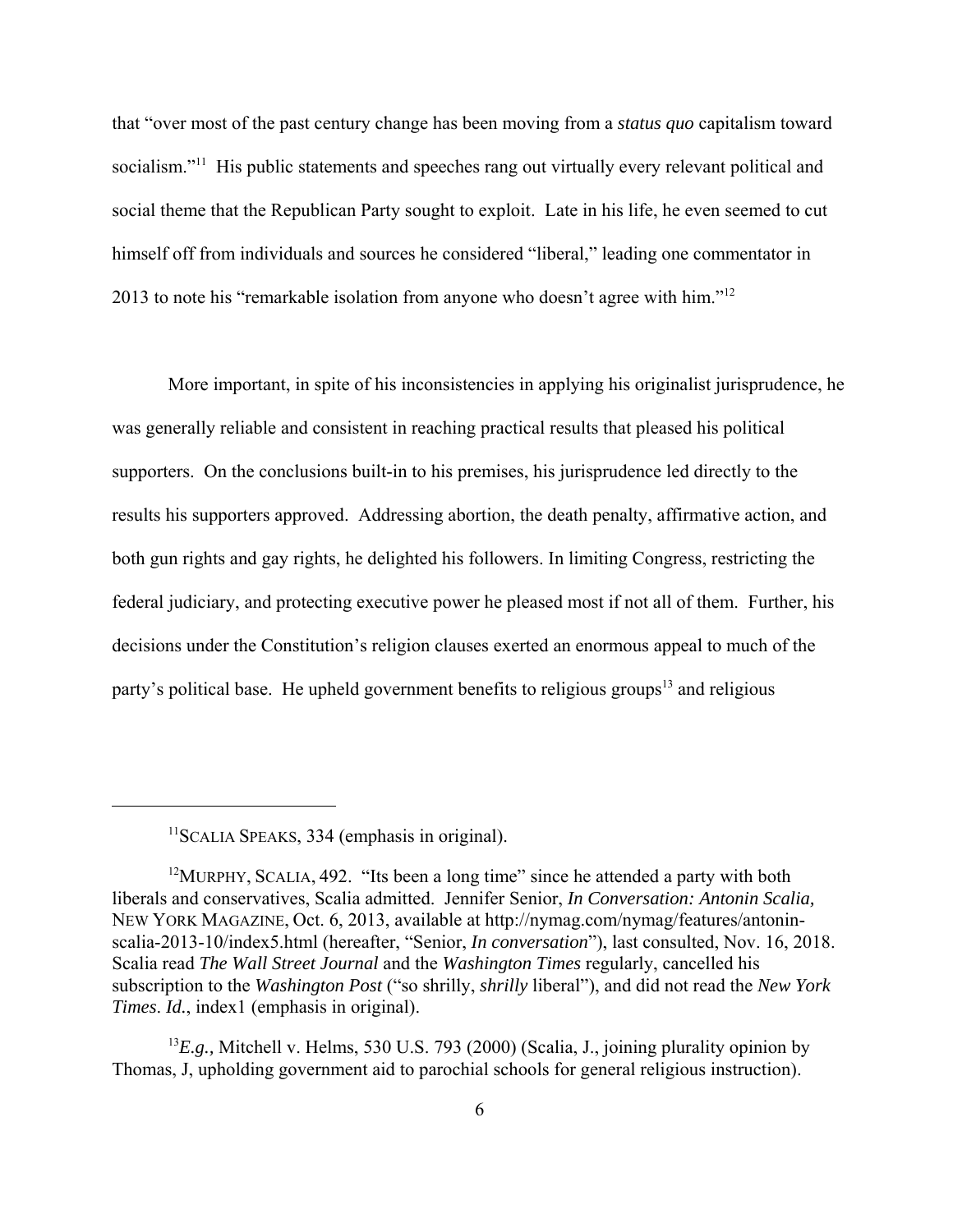invocations at public ceremonies, $<sup>14</sup>$  insisted that the Constitution favored religion over irreligion, $<sup>15</sup>$ </sup></sup> and even defended a religiously inspired state statute that required the teaching of "creation science."<sup>16</sup> He managed to appeal to almost all of the Republican base--its religious wing as well as its libertarian, free-market, and traditional conservative wings--by linking Christianity closely to capitalism which, he argued, was "more *dependent* upon Christianity than socialism is."17

In practical terms Scalia was especially reliable in advancing the Republican agenda. Beyond working to expand rights involving guns and religion, he sought to sharply limit other rights raised by consumers, employees, tort claimants, environmental advocates, civil rights plaintiffs, criminal defendants, and those claiming to be victims of statutory and constitutional violations. In those efforts he was relatively successful because the other conservative justices

<sup>15</sup>The Founders "believed that the public virtues inculcated by religion are a public good." Lamb's Chapel v. Center Moriches Union Free School District, 508 U.S. 384, 397, 400 (1993) (Scalia, J., concurring in the judgment). *Accord* Good News Club v. Milford Central School, 533 U.S. 98, 120 (2001) (Scalia, J., concurring); Locke v. Davey, 540 U.S. 712, 726 (Scalia, J., dissenting); Board of Education of Kiryas Joel Village School District v. Grumet, 512 U.S. 687, 732 (1994) (Scalia, J., dissenting); SCALIA SPEAKS, 322-24.

<sup>16</sup>Edwards v. Aguillar, 482 U.S. 578, 610 (1987) (Scalia, J., dissenting). Scalia's especially narrow interpretation of the Free Exercise Clause and his carefully designed interpretation of the Establishment Clause both favored majoritarian rule and, as a practical matter, implicitly favored Christian religions and values. HASEN, JUSTICE OF CONTRADICTIONS, 111-13: Erwin Chemerinsky, *The Jurisprudence of Justice Scalia: A Critical Appraisal,* 22 U. HAW. L. REV. 385, 386-89 (2000).

<sup>17</sup>SCALIA SPEAKS, 341 (emphasis in original). On the relation between the Republican Party, Christian religious groups, and support for the "free enterprise" system, *see, e.g.,* KEVIN M. KRUSE, ONE NATION UNDER GOD: HOW CORPORATE AMERICA INVENTED CHRISTIAN AMERICA (2015).

<sup>&</sup>lt;sup>14</sup>E.g., Lee v. Weisman, 505 U.S. 577, 631 (Scalia, J., dissenting, arguing that a prayer delivered at public school graduation was valid on "traditional" grounds and was not "coercive").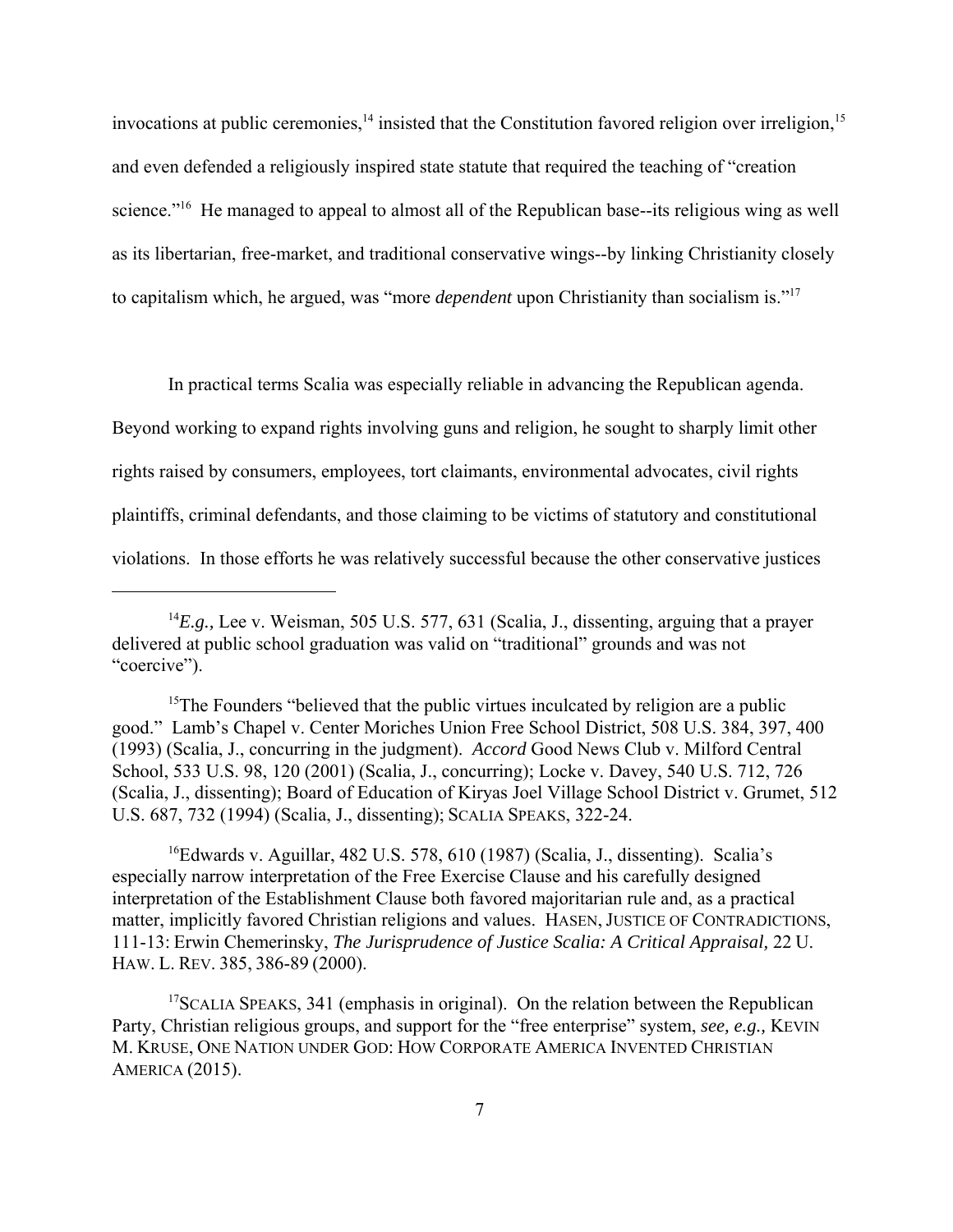were for the most part in agreement with his views. Their unity was hardly surprising because the Republican Party had been fully committed to those efforts since the Reagan administration and had worked assiduously to swamp the federal bench with judges who shared its anti-plaintiff and pro-corporate ideology.18

By one empirical yardstick the five conservatives (Scalia, Rehnquist, Thomas, Alito, and Kennedy) were the least supportive of private enforcement actions among the 29 justices who most recently served on the Court, and by a second measure they were five of the seven most anti-private enforcement justices to sit on the Court in the past half century.<sup>19</sup> Their highly

<sup>19</sup>BURBANK & FARHANG, RIGHTS AND RETRENCHMENT, 183, 173.

<sup>&</sup>lt;sup>18</sup>The Republican Party became committed to anti-litigation rhetoric and policies, condemning litigation against business as largely "frivolous" and advancing various proposals for self-serving "tort reform." It regularly supported proposals designed to eliminate incentives and create disincentives for potential plaintiffs, and the conservative justices on the Rehnquist and Roberts Courts issued a long string of decisions implementing those ideas. *See*, *e.g.,* STEPHEN B. BURBANK & SEAN FARHANG, RIGHTS AND RETRENCHMENT: THE COUNTERREVOLUTION AGAINST FEDERAL LITIGATION esp. chs. 2-4 (2017) (hereafter, "BURBANK & FARHANG, RIGHTS AND RETRENCHMENT"); WILLIAM HALTOM & MICHAEL MCCANN, DISTORTING THE LAW: POLITICS, MEDIA, AND THE LITIGATION CRISIS (2004); LEE EPSTEIN AND JEFFREY A. SEGAL, ADVICE AND CONSENT: THE POLITICS OF JUDICIAL APPOINTMENTS (2005); NANCY SCHERER, SCORING POINTS: POLITICIANS, ACTIVISTS, AND THE LOWER FEDERAL COURT APPOINTMENT PROCESS (2005); Edward A. Purcell, Jr., *The Class Action Fairness Act in Perspective: The Old and the New in Federal Jurisdictional Reform,* 156 U. PA. L. REV. 1823, 1889-1904 (2008); Theodore Eisenberg, *U.S. Chamber of Commerce Liability Survey: Inaccurate, Unfair, and Bad for Business,* 6 J. EMPIRICAL LEGAL STUD. 969 (2009).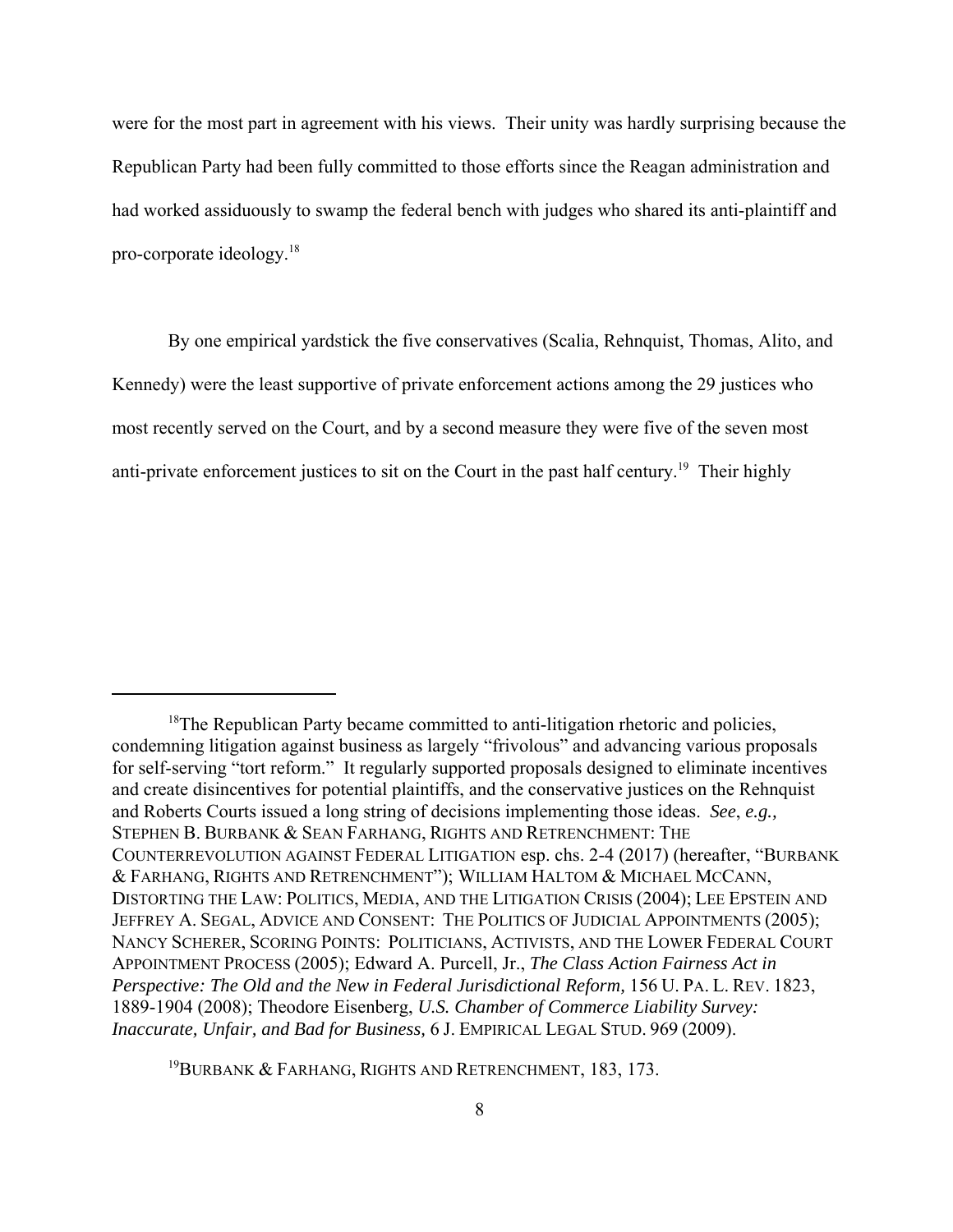restrictive decisions on standing<sup>20</sup> and the Eleventh Amendment<sup>21</sup> served those goals, as did their decisions denying implied constitutional and statutory rights of action<sup>22</sup> and barring plaintiffs from the courts by forcing them to go to arbitration.<sup>23</sup> So, too, did their decision to void the right of action Congress established in the Violence Against Women Act,<sup>24</sup> their use of preemption to bar state law claims against pharmaceutical companies, $2<sup>5</sup>$  and their many rulings that raised obstacles in the path of claimants who brought suit under a variety of federal statutes, including

<sup>21</sup>*E.g.,* Seminole Tribe of Florida v. Florida, 517 U.S. 44 (1996) (Rehnquist, C.J.); Alden v. Maine, 527 U.S. 706 (1999) (Kennedy, J.); Federal Maritime Commission v. South Carolina State Ports Authority, 535 U.S. 743 (2002) (Thomas, J.); Kimel v. Florida Board of Regents, 528 U.S. 62 (2000) (O'Connor, J.); Coleman v. Court of Appeals of Maryland, 566 U.S. 30 (2012) (Kennedy, J.).

<sup>22</sup>E.g., Texas Industries, Inc. v. Radcliff Materials, Inc., 451 U.S. 630 (1981) (Berger, C.J.); United States v. Stanley, 483 U.S. 669 (1987) (Scalia, J.); Schweiker v. Chilicky, 487 U.S. 412 (1988) (O'Connor, J.); Alexander v. Sandoval, 532 U.S. 275 (2001) (Scalia, J.); Correctional Services Corp. v. Malesko, 534 U.S. 61 (2001) (Rehnquist, C.J.); Stoneridge Investment Partners, LLC v. Scientific-Atlanta, Inc., 552 U.S. 148 (2008) (Kennedy, J.).

<sup>23</sup>*E.g.,* American Express Co. v. Italian Colors Restaurant, 133 S. Ct. 2304 (2013) (Scalia, J.); Rent-a-Center, West, Inc. v. Jackson, 561 U.S. 63 (2010) (Scalia, J.); CompuCredit Corp. v. Greenwood, 565 U.S. 95 (2012) (Scalia, J.); Gilmer v. Interstate Johnson/Lane Corp., 500 U.S. 20 (1991) (White, J.); Shearson/American Express Inc. v. McMahon, 482 U.S. 220 (1987) (O'Connor, J.).

<sup>24</sup>United States v. Morrison, 529 U.S. 598, 627 (2000) (Rehnquist, C.J.)

<sup>25</sup>Mutual Pharmaceutical Co., Inc. v. Bartlett, 133 S. Ct. 2466 (3013) (Alito, J.); Pliva, Inc. v. Mensing, 564 U.S. 604 (2011) (Thomas, J.).

<sup>&</sup>lt;sup>20</sup>E.g., Allen v. Wright, 468 U.S. 737 (1984) (O'Connor, J.); Lujan v. Defenders of Wildlife, 504 U.S. 555 (1992) (Scalia, J.); Arizona Christian School Tuition Organization v. Winn, 563 U.S. 125 (2011) (Kennedy, J.); Hein v. Freedom from Religion Foundation, Inc., 551 U.S. 587 (2007) (Alito, J.).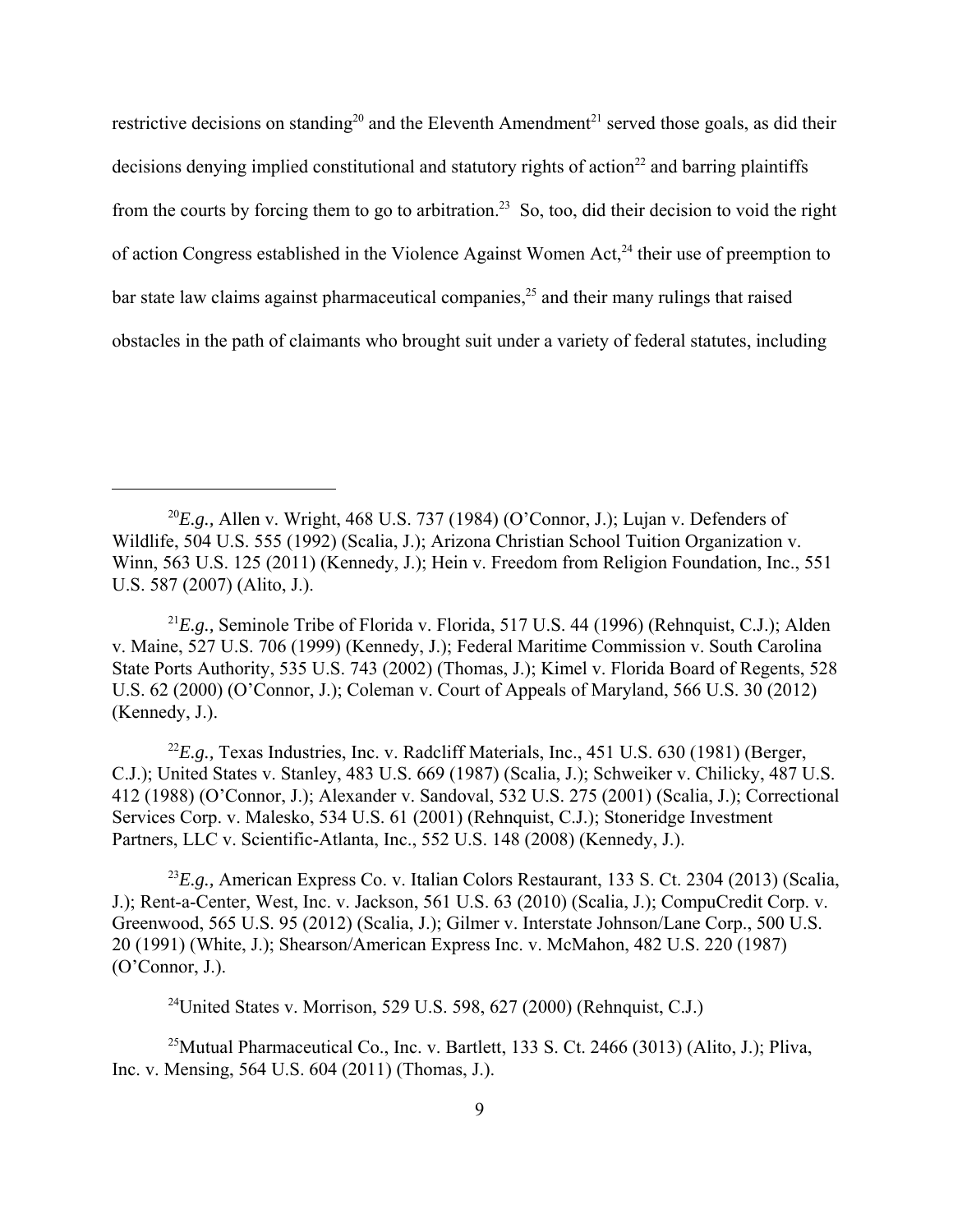the Privacy Act,<sup>26</sup> the Fair Labor Standards Act,<sup>27</sup> the Securities and Exchange Act of 1934,<sup>28</sup> Civil Rights Act of 1964,<sup>29</sup> the Age Discrimination in Employment Act,<sup>30</sup> and Title IX of the Educational Amendments of 1972.<sup>31</sup> Across a range of cases their decisions grew increasingly favorable to business organizations and hostile to those who challenged their interests.<sup>32</sup> The Court had been "captured by the Chamber of Commerce," one scholar concluded in 2012, while another noted that in the 2012-13 Term the Court sided with the Chamber in 14 of 18 cases in which the organization filed an amicus brief.<sup>33</sup>

<sup>26</sup>Federal Aviation Administration v. Cooper, 566 U.S. 284 (2012) (Alito, J.).

<sup>27</sup>Christopher v. SmithKline Beecham Corp., 567 U.S. 142 (2012) (Alito, J.).

<sup>28</sup> Janus Capital Group, Inc. v. First Derivative Traders, 564 U.S. 135 (2011) (Thomas, J.); Morrison v. National Australian Bank, Ltd., 561 U.S. 247 (2010) (Scalia, J.); Central Bank of Denver, N.A. v. First Interstate Bank of Denver, N.A., 511 U.S. 164 (1994) (Kennedy, J.); Stoneridge Investment Partners, LLC v. Scientific-Atlantic, Inc., 552 U.S. 148 (2008) (Kennedy, J.).

<sup>29</sup>University of Texas Southwestern Medical Center v. Nassar, 570 U.S. 338 (2013) (Kennedy, J.); Vance v. Ball State University, 570 U.S. 421 (2013) (Alito, J.); Ledbetter v. Goodyear Tire & Rubber Co., Inc., 550 U.S. 618 (2007) (Alito, J.).

 $30G$ ross v. FBL Financial Services, Inc., 557 U.S. 167, 179-80 (2001) (Thomas, J.).

31Gebser v. Lago Vista Independent School District, 524 U.S. 274, 290-93 (1998) (O'Connor, J.).

 $32$ The Court's pro-business orientation was especially noticeable after Chief Justice Roberts and Justice Alito joined the Court. Lee Epstein, William M. Landes, & Richard A. Posner, *How Business Fares in the Supreme Court*, 97 MINN. L. REV. 1431 (2013); ALAN B. MORRISON, SAVED BY THE SUPREME COURT: RESCUING CORPORATE AMERICA (2011); Jeffrey Rosen, *Supreme Court Inc.,* THE NEW YORK TIMES MAGAZINE, March 16, 2008.

33Paul D. Carrington, *Business Interests and the Long Arm in 2011*, 63 S. C. L. REV. 637, (2012); A.E. Dick Howard, *Ten Things the 2012-13 Term Tells Us About the Roberts Court,* 99 VA. L. REV. 48, 52-54 (2013).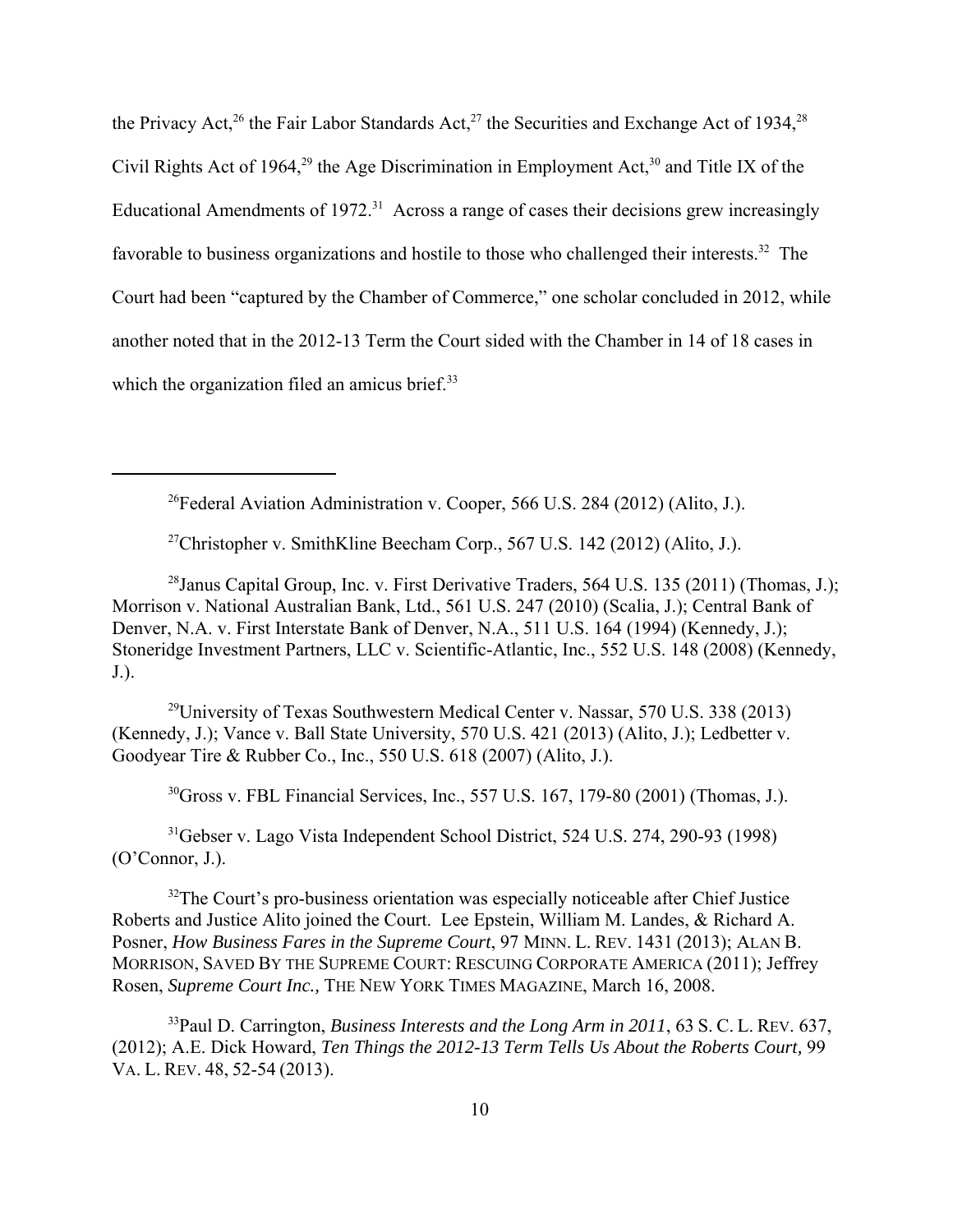To a large extent, Scalia was the point person driving those efforts. While teaching at the University of Chicago and editing the American Enterprise Institute's journal *Regulation* in the early 1980s he urged the abolition of "new tort theories" that affected interstate businesses,<sup>34</sup> and on the United States Court of Appeals for the District of Columbia his policy views had been quite clear. There, "he ruled against sixteen out of seventeen civil plaintiffs who claimed their constitutional rights had been violated" and proved "particularly adept at invoking procedural defenses to constitutional claims."35 One of the early causes he joined, for example, was the corporate "tort reform" campaign to restrict federal statutes that offered attorneys' fees to prevailing parties. In the early 1980s he advocated legislation to curb the award of such fees. The courts had interpreted federal attorneys' fees statutes to favor plaintiffs but not defendants, he charged, and the law had become "an expanding wasteland of confusion."36 Once on the Supreme Court he joined the four other conservatives in limiting recoveries under the federal Civil Rights Attorneys' Fees Statute and added a separate concurrence to warn of the potential "inequity" and "evil" inherent in any broader rule.<sup>37</sup> One empirical study concluded that Scalia was among "the most anti-private enforcement justices to serve on the Supreme Court in a period spanning more

36Unsigned [Antonin Scalia], *The Private Attorney General Industry: Doing Well by Doing Good*, REGULATION, May/June, 1982, at 5-7 (quote at 6). "Such chaos often accompanies the initial attempt to abandon important and long-standing legal traditions." *Id.* at 6.

<sup>34</sup>Antonin Scalia, *The Two Faces of Federalism*, 6 HARV. J. L. & PUB. POL'Y 19, 22 (1982).

<sup>35</sup>James G. Wilson, *Constraints of Power: The Constitutional Opinions of Judges Scalia, Bork, Posner, Easterbrook, and Winter*, 40 U. MIAMI L. REV. 1171, 1181 (1986).

<sup>&</sup>lt;sup>37</sup>Buckhannon Board and Care Home v. West Virginia Department of Health and Human Resources, 532 U.S. 598, 610, 618, 622 (2001) (Scalia, J., concurring). *C.f.* Farrar v. Hobby, 506 U.S. 103 (1992) (Thomas, J., joined by Scalia, J.).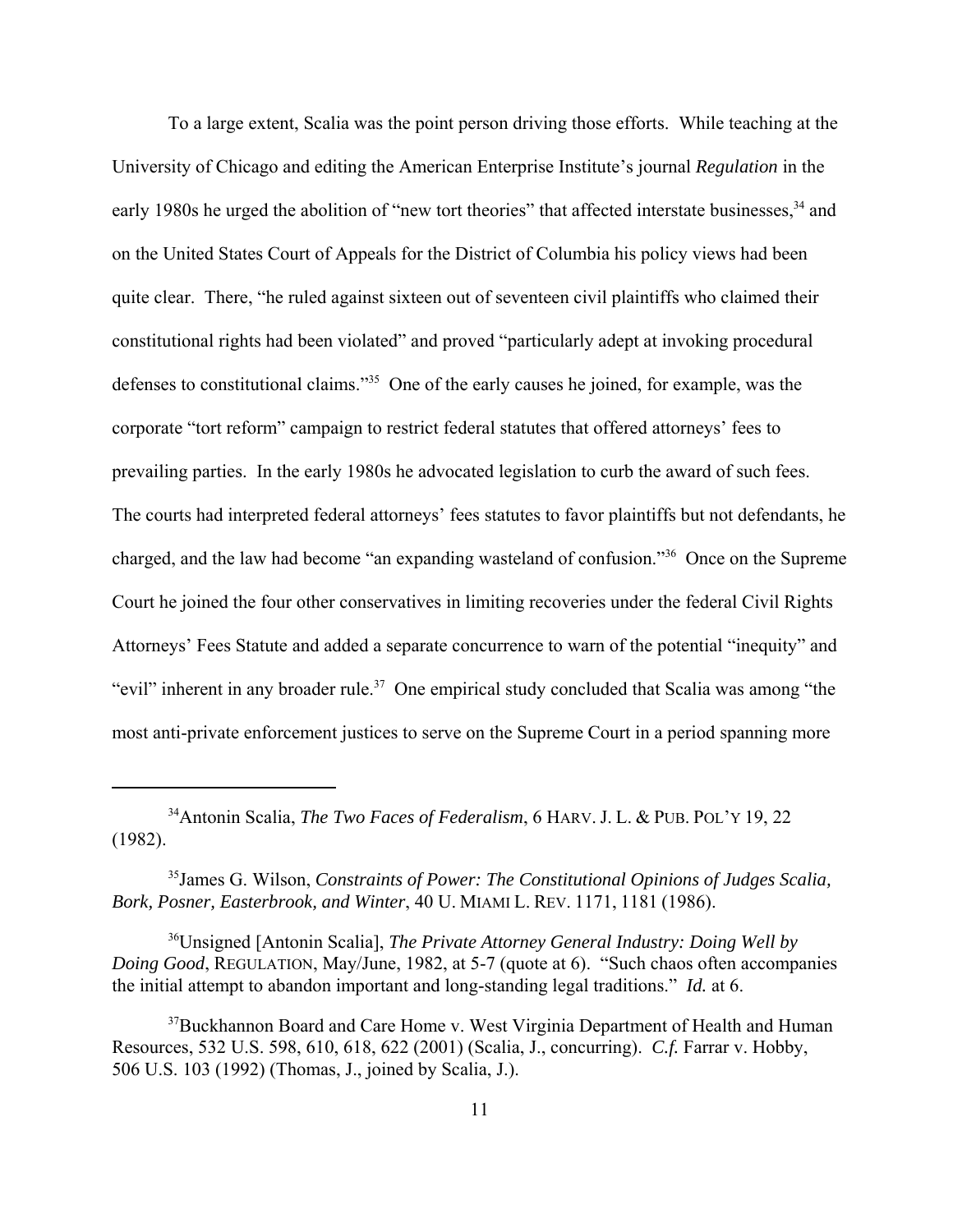than 50 years"38; another found that he was the most conservative justice on the Court since  $1953$ ;<sup>39</sup> and a third found that he ranked as one of the most conservative justices to sit on the Court in the past three-quarters of a century.40

Scalia's efforts to deny injured and aggrieved parties access to the federal courts were strikingly apparent and relentless in two critically important areas. One was in civil rights cases where the Court persistently limited the reach and effectiveness of protective federal laws, and the other was in the broad field of federal litigation in general where the Court imposed new procedural burdens on plaintiffs that heavily advantaged defendants. For the most part the Court's other conservative justices joined him in both areas, and together they brought sweeping changes to the law that broadly handicapped individuals who sought to sue governments or private corporations.

In the first area, civil rights, Scalia made his political views clear as soon as he joined the Court,<sup>41</sup> but it was only after Anthony Kennedy took his seat and provided a fifth conservative vote in 1988 that the concerted ideological campaign took off. Then, beginning in the 1988-89

<sup>38</sup>BURBANK & FARHANG, RIGHTS AND RETRENCHMENT, 34. *See id.* at 150-51

 $39$ LEE EPSTEIN  $\&$  JEFFREY A. SEGAL, ADVICE AND CONSENT: THE POLITICS OF JUDICIAL APPOINTMENTS 110 (2005).

<sup>40</sup>Lee Epstein, William M. Landes, & Richard A. Posner, *Revisiting the Ideological Rankings of Supreme Court Justices,* 44 J. LEGAL STUD. S295 (2015).

<sup>41</sup>*E.g.,* Newton v. Rumery, 480 U.S. 386 (1987) (Powell, J., joined by Scalia); Anderson v. Creighton, 483 U.S. 635 (1987) (Scalia, J.); United States v. Stanley, 483 U.S. 669 (1987) (Scalia, J.).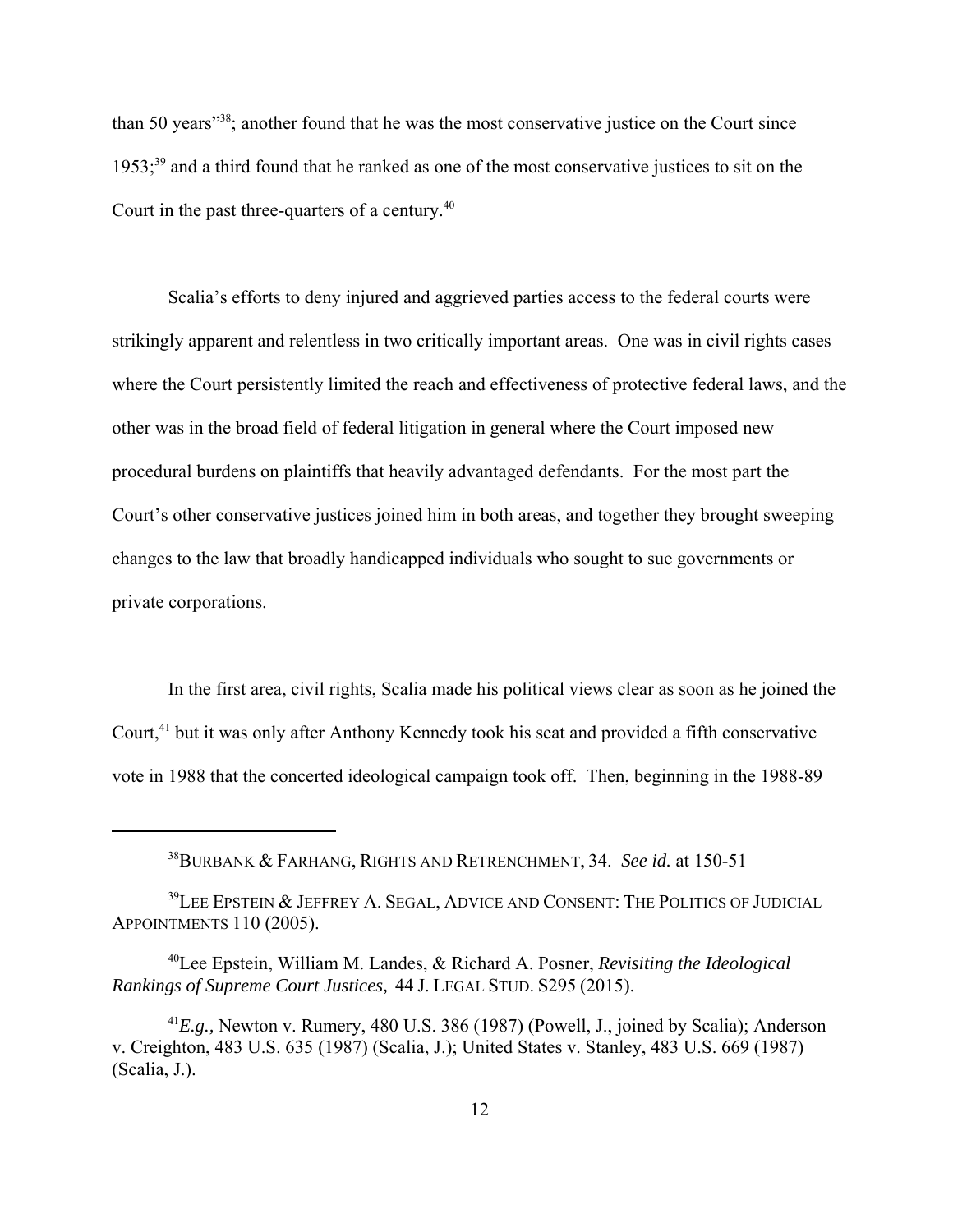Term, a new five-justice conservative majority issued a string of restrictive decisions designed to limit federal civil rights and anti-discrimination laws.<sup>42</sup> Their decisions seemed so consistent in results and so driven by party ideology that the Democratic Congress rallied in opposition. In 1990 Democrats passed a relatively strong measure overturning some of the those recent decisions, but Republican President George H. W. Bush vetoed it, leading the next year to the passage and signing of a weaker compromise law.43 With the new Civil Rights Act of 1991 in place, the conservative justices backed off a bit but nonetheless continued their efforts to narrow the protections afforded by various federal civil rights laws.<sup>44</sup>

Sometimes, too, Scalia pressed for restrictions that were more extreme than even the other conservative justices were ready to accept. Dissenting in *Crawford-El v. Britton*, joined only by Justice Thomas, he made the radical claim that the Court had been wrong in 1961 when it decided

 $^{42}E.g.,$  Lorance v. A.T.&T. Technologies, Inc., 490 U.S. 900 (1989) (Scalia, J.); Martin v. Wilks, 490 U.S. 755 (1989) (Rehnquist, C.J., joined by Scalia, J.); Wards Cove Packing Co. v. Atonio, 490 U.S. 642 (1989) (White, J., joined by Scalia, J.); Jett v. Dallas Independent School District, 491 U.S. 701, 738 (1989) (Scalia, J., concurring in part and concurring in the judgment); Patterson v. McLean Credit Union, 491 U.S. 164 (1989) (Kennedy, J., joined by Scalia, J.).

<sup>43</sup>Kingsley R. Browne, *The Civil Rights Act of 1991: A "Quota Bill," a Codification of* Griggs*, a Partial Return to* Ward's Cove*, or All of the Above,* 43 CASE W. RES. L. REV. 287 (1993); Roger Clegg, *Introduction: A Brief Legislative History of the Civil Rights Act of 1991,* 54 LA. L. REV. 1459 (1994); Peter M. Leibold, Stephen A. Sola & Reginald E. Jones, *Civil Rights Act of 1991: Race to the Finish--Civil Rights, Quotas, and Disparate Impact in 1991*, 45 RUTGERS L. REV. 1043 (1993).

<sup>44</sup>*E.g.,* Wilson v. Seiter, 501 U.S. 294 (1991) (Scalia, J.); Bray v. Alexandria Women's Health Clinic, 506 U.S. 263 (1993) (Scalia, J.); Heck v. Humphrey, 512 U.S. 477 (1994) (Scalia, J.); Lewis v. Casey, 518 U.S. 343 (1996) (Scalia, J.); Town of Castle Rock v. Gonzales, 545 U.S. 748 (2005) (Scalia, J.).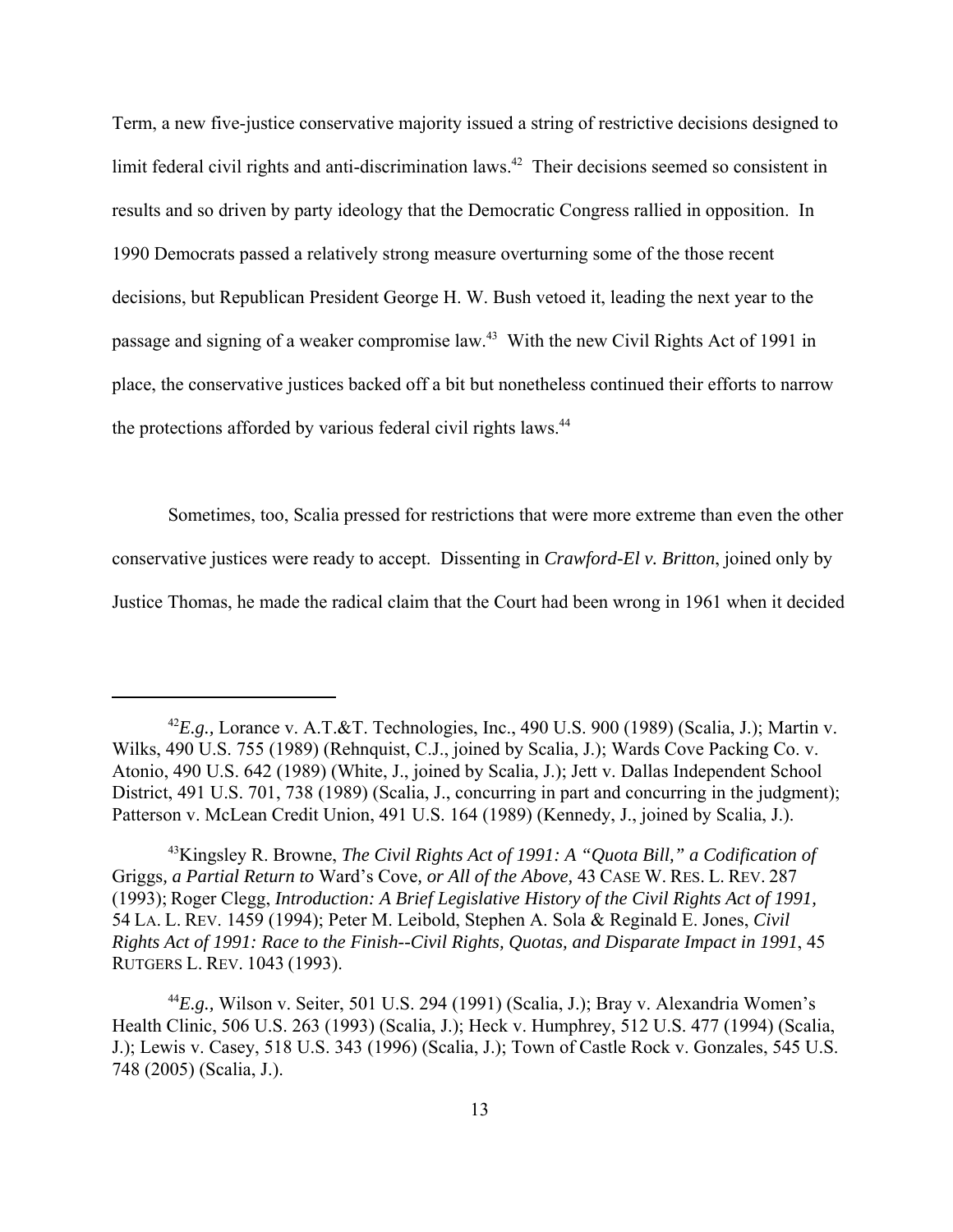*Monroe v. Pape*, the cornerstone of modern civil rights litigation under Section 1983.<sup>45</sup> Overturning *Monroe* would severely limit Section 1983 as a viable remedy for those abused by the unlawful actions of local governmental units and state and local officials. Equally radical, he concurred alone in *Ricci v. DeStefano* to suggest that Title VII of the Civil Rights Act of 1964 was unconstitutional insofar as it allowed for liability on the basis of disparate impact. The "war between disparate impact and equal protection," he prophesied, "will be waged sooner or later."46 Were the Court to strike down all "disparate impact" liability, it would make the enforcement of anti-discrimination laws exceptionally difficult and, in many or most instances, virtually impossible. Such a result did not concern Scalia, for he believed that the law often and properly denied remedies for injuries of many kinds. Indeed, even when fundamental rights were at issue, he readily insisted on the principle "that not all constitutional claims require a judicial remedy."<sup>47</sup>

To protect defendants from civil rights claims, Scalia often voted to strengthen the immunities that they could invoke to defeat actions under Section 1983. The text of that statute was silent as to immunities, an omission that readily suggested that Congress simply intended no immunities to apply. Writing on an analogous issue, Scalia acknowledged that congressional

<sup>&</sup>lt;sup>45</sup>Crawford-El v. Britton, 523 U.S. 574, 611 (1998) (Scalia, J., dissenting, joined only by Thomas, J.). Monroe v. Pape, 365 U.S. 167 (1961) (Douglas, J.) ruled that "under color of law" was not limited to legally "authorized" actions by government officials but included any action, however unlawful, that was taken under a badge of authority.

<sup>&</sup>lt;sup>46</sup>Ricci v. DiStefano, 557 U.S. 557, 594, 595-96 (2009) (Scalia, J., concurring).

<sup>47</sup>Webster v. Doe, 486 U.S. 592, 606, 614 (1988) (Scalia, J., dissenting). *See id.* at 612- 13. *Accord* United States v. Windsor, 570 U.S. 744, 778, 781 (2013) (Scalia, J., dissenting); Arizona State Legislature v. Arizona Independent Redistricting Commission, 135 S. Ct. 2652, 2694 (2015) (Scalia, J., dissenting).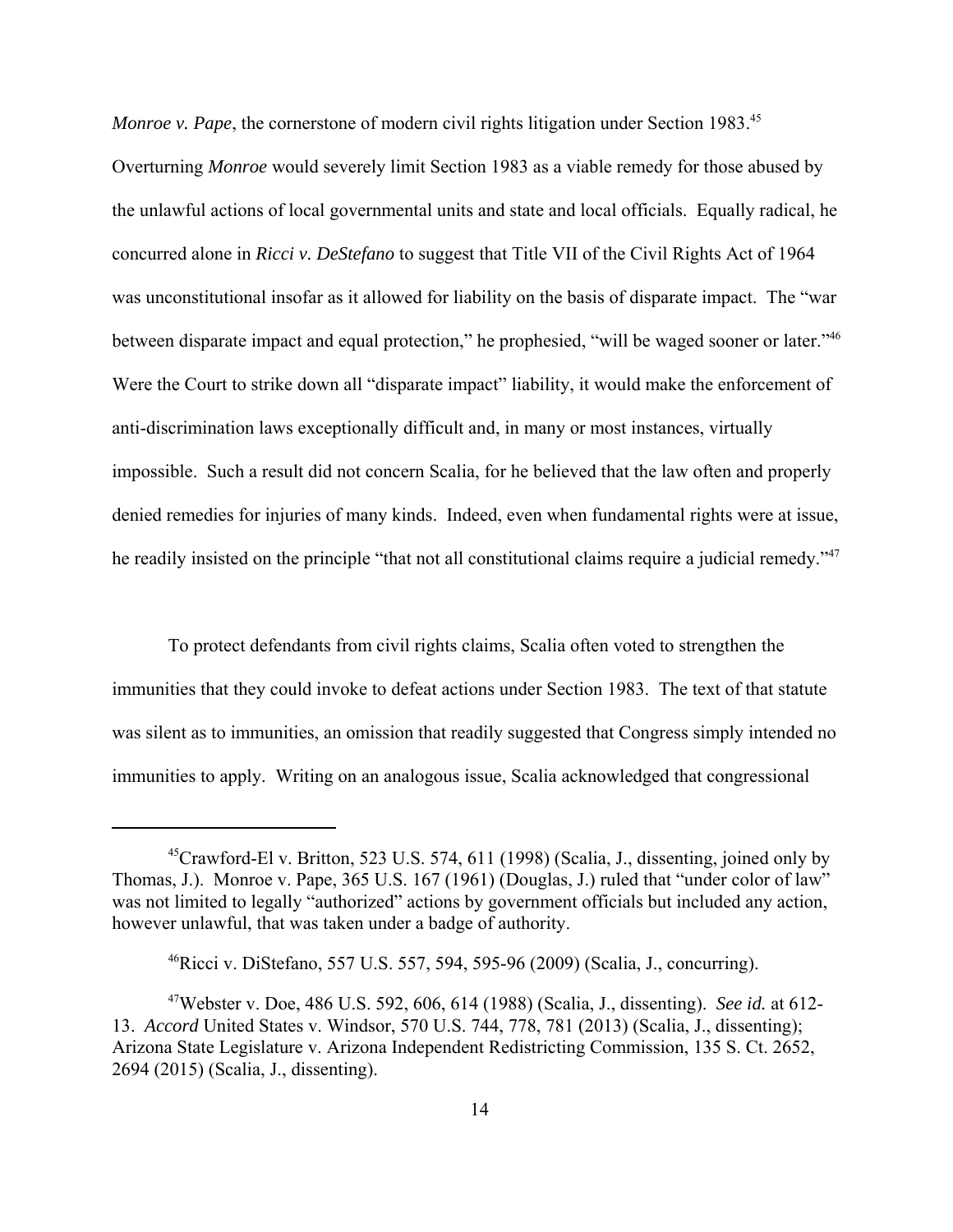silence readily supported that negative inference. "If one did not believe that state limitations periods applied of their own force," he acknowledged, "the most natural intention to impute to a Congress that enacted no limitations period would be that it wished none."48 Whatever Congress may have intended in enacting Section 1983, however, the Court had applied common-law immunity doctrines to such actions long before Scalia took his seat, and on an issue that so well served his restrictive purposes he readily acceded to precedent.<sup>49</sup> In doing so he abandoned "the most natural intention to impute" to Congress as well as any pretense of adhering to the textualism that he so often claimed to honor.<sup>50</sup> For the most part he used those common law immunity doctrines to support rulings that made it increasingly difficult for civil rights plaintiffs to prevail. $51$ 

 $49$  The doctrine of official immunity against damages actions under  $\frac{1}{2}$  1983 is rooted in the assumption that that statute did not abolish those immunities traditionally available at common law." Richardson v. McKnight, 521 U.S. 399, 414 (1997) (Scalia, J., dissenting).

 $50$ Aware that he was engaging in "essentially legislative activity" in immunity cases, Scalia blamed the Warren Court for his actions. He argued that in deciding *Monroe v. Pape*, 365 U.S. 167 (1961) it had wrongly expanded the law. Consequently, he maintained, he was justified in supporting new restrictive rules that would limit the reach of that decision. Crawford-El, 523 U.S. at 611 (Scalia, J., dissenting). His rationale struck a triple blow, one against those who would criticize him for inconsistency, another against those who would bring actions under Section 1983, and a third against his regular target, the Warren Court.

<sup>51</sup>Scalia wrote for the Court in Anderson v. Creighton, 483 U.S. 635 (1987) (Scalia, J.) and joined restrictive majorities in, *e.g.,* Van de Kamp v. Goldstein, 555 U.S. 335 (2009) (Breyer, J.); Saucier v. Katz, 533 U.S. 194 (2001) (Kennedy, J.); and Brosseau v. Haugen, 543 U.S. 194 (2004) (per curiam). He urged further limiting qualifications in Richardson v. McKnight, 521 U.S. at 414 (Scalia, J., dissenting), and Burns v. Reed, 500 U.S. 478, 496 (1991) (Scalia, J., concurring in the judgment in part and dissenting in part).

<sup>48</sup>Agency Holding Corp. v. Malley-Duff & Associates, Inc., 483 U.S. 143, 157, 164 (1987) (Scalia, J, concurring in the judgment). *See also* Lampf, Pleva, Lipkind, Prupis & Petigrow v. Gilbertson, 501 U.S. 350, 364, 365 (1991) (Scalia, J., concurring in part and concurring in the judgment).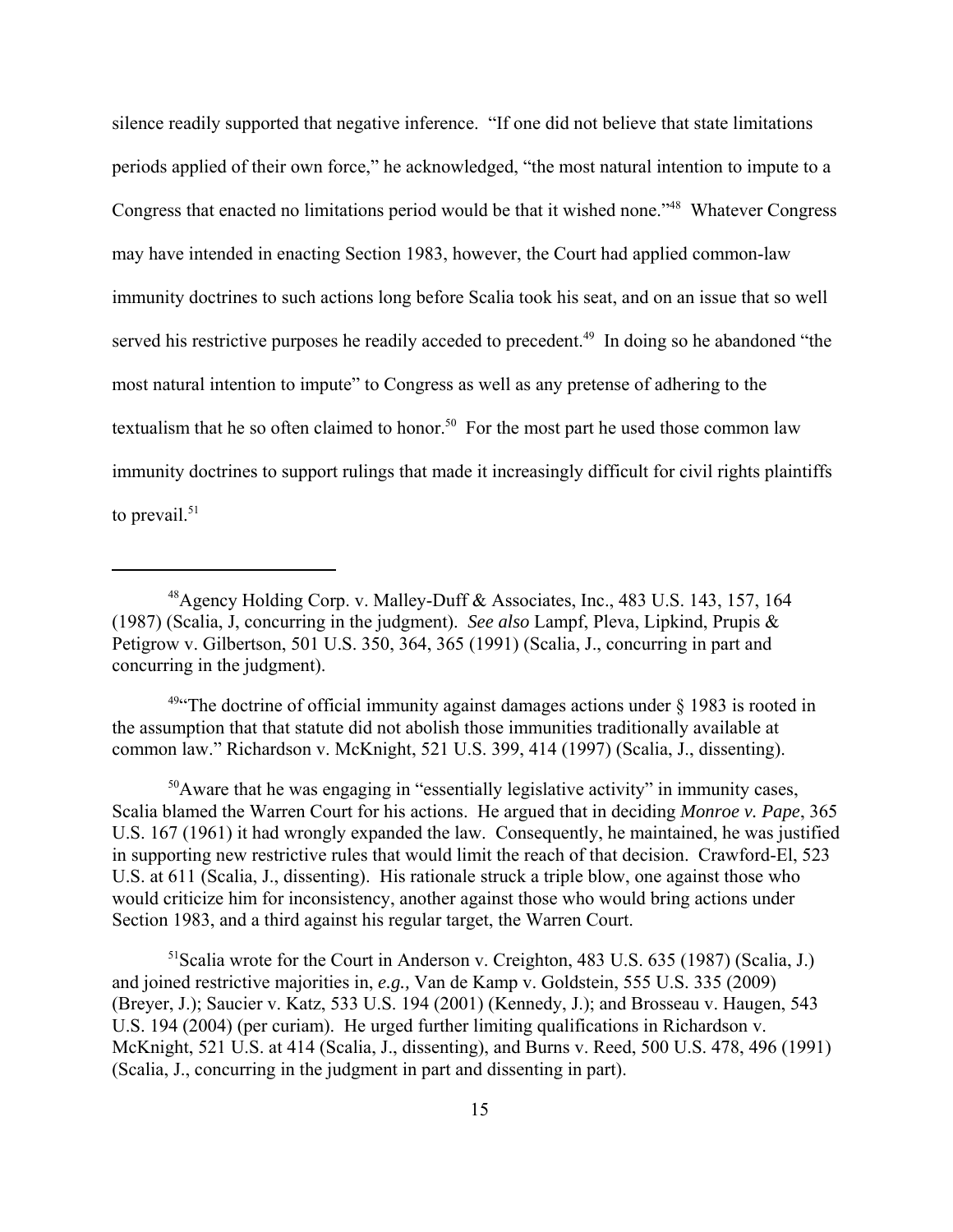To further discourage and defeat such plaintiffs, Scalia also tried to block them from asserting a number of specific claims. Although he abandoned originalism on some First Amendment issues, he nonetheless applied it strictly when it served to deny claims for which he had no sympathy. He readily rejected suits brought both by employees whom the government fired, demoted, or otherwise punished because of their political affiliations<sup>52</sup> and by those who were denied government contracts<sup>53</sup> or access to government funding programs<sup>54</sup> for political reasons.

Indeed, Scalia's use of First Amendment speech doctrine was shocking. Overwhelmingly, his decisions favored the rights of those who took conservative as opposed to liberal political positions. A statistical study of the Court's free speech decisions found that he was almost three times as likely to vote in favor of those who espoused conservative messages as he was to vote in favor of those espousing liberal ones.<sup>55</sup>

Scalia's ideological campaign was strikingly apparent in the area of voting rights. He not

<sup>52</sup>Rutan v. Republican Party of Illinois, 497 U.S. 62, 92 (1990) (Scalia, J., dissenting).

<sup>53</sup>O'Hare Truck Service v. City of Northlake, 518 U.S. 712, 726 (1996) (Scalia, J., dissenting). His opinion in the case appeared in Board of County Commisioners, Wabaunsee County v Umbehr, 518 U.S. 668, 686 (1996).

<sup>54</sup>National Endownment for the Arts v. Finley, 524 U.S. 569, 590 (1998) (Scalia, J., concurring in the judgment).

<sup>55</sup>Lee Epstein, Christopher M. Parker, and Jeffrey A. Segal, *Do Justices Defend the Speech They Hate?* (May 2, 2014), 4, available at http://epstein.wustl.edu/research/InGroupBias.pdf, last consulted, July 24, 2019.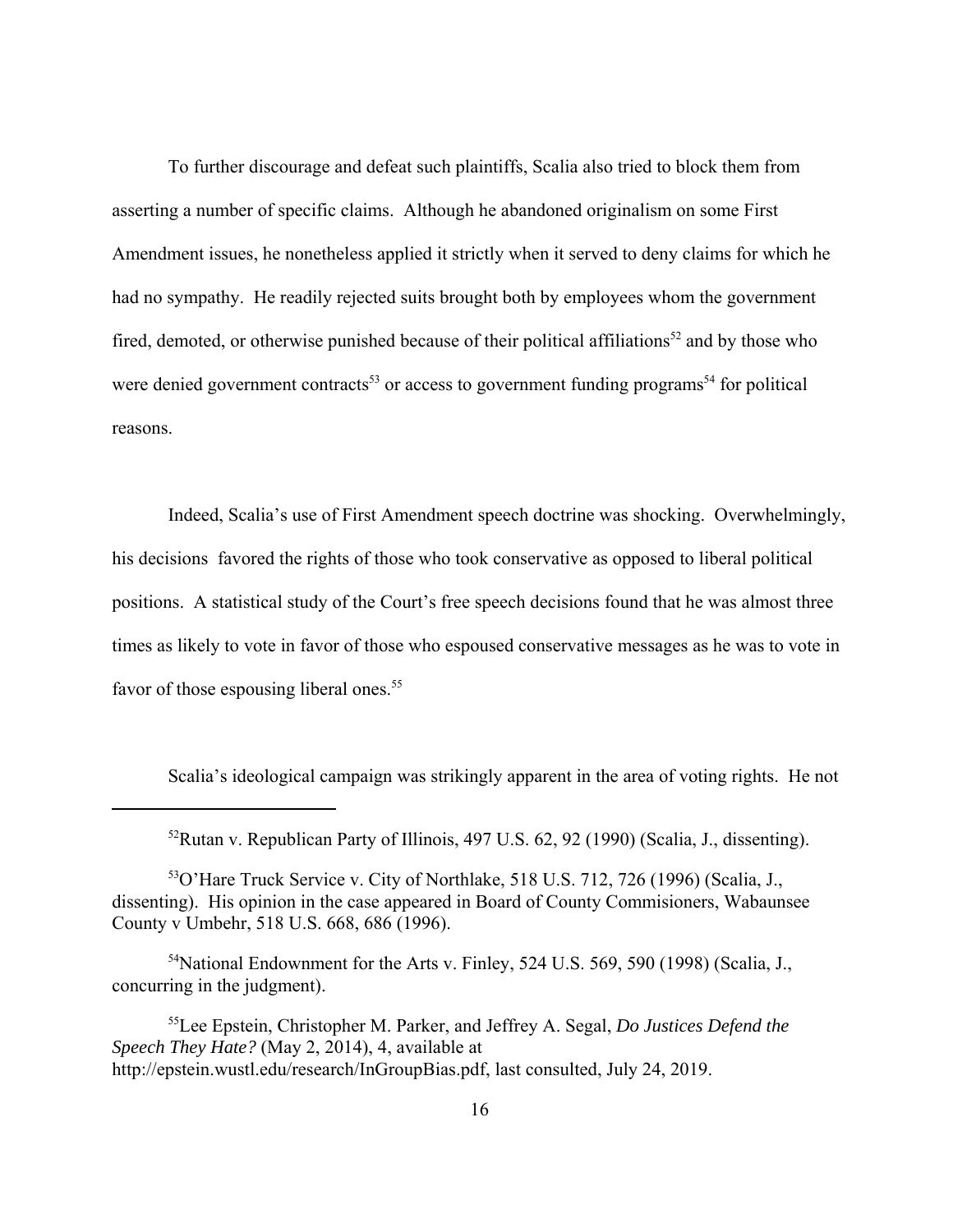only joined the other conservative justices in restricting laws designed to safeguard voter rights but urged particularly narrow views of the protections the Constitution offered to those who sought to vote.<sup>56</sup> Concurring in the Court's judgment upholding an Indiana law requiring voters to present a government-issued photo ID, he declared that there was no valid legal objection to restrictions on voting merely because they had burdensome impacts on some identifiable groups of voters. He claimed that the Court's precedents meant that burdens on voting reached constitutional significance only if they impacted "voters generally." To make his implicit political point crystal clear, he declared specifically that the "Fourteenth Amendment does not regard neutral laws as invidious ones, even when their burdens purportedly fall disproportionately on a protected class."57

His argument seemed partisan on its face and designed to encourage more Republicanbacked voter-suppression measures in other states. In addressing other constitutional rights, for example, he never suggested that a claimant could not prevail unless he or she showed that all other similar rights holders were equally burdened by the same restrictive law. Indeed, in the oral argument he had seemed to acknowledge that his position in the photo ID case was wrong when he noted–contrary to the assertions he later put in his opinion–that if "one half of one percent" of

<sup>56</sup>*E.g.,* Shelby County v. Holder, 570 U.S. 1 (2013) (Roberts, C.J., joined by Scalia, J.); Northwest Austin Municipal Utility District No. One v. Holder, 557 U.S. 193 ((2009) (Roberts, C.J., joined by Scalia, J.).

 $57$ Crawford v. Marion County Election Board, 553 U.S. 181, 204, 206 (2008) (Scalia, J., concurring in the judgment). "Scalia's opinion did not even address partisanship concerns, a sharp contrast to his focus on the issue of incumbency protection in the campaign finance cases." HASEN, JUSTICE OF CONTRADICTIONS, 131.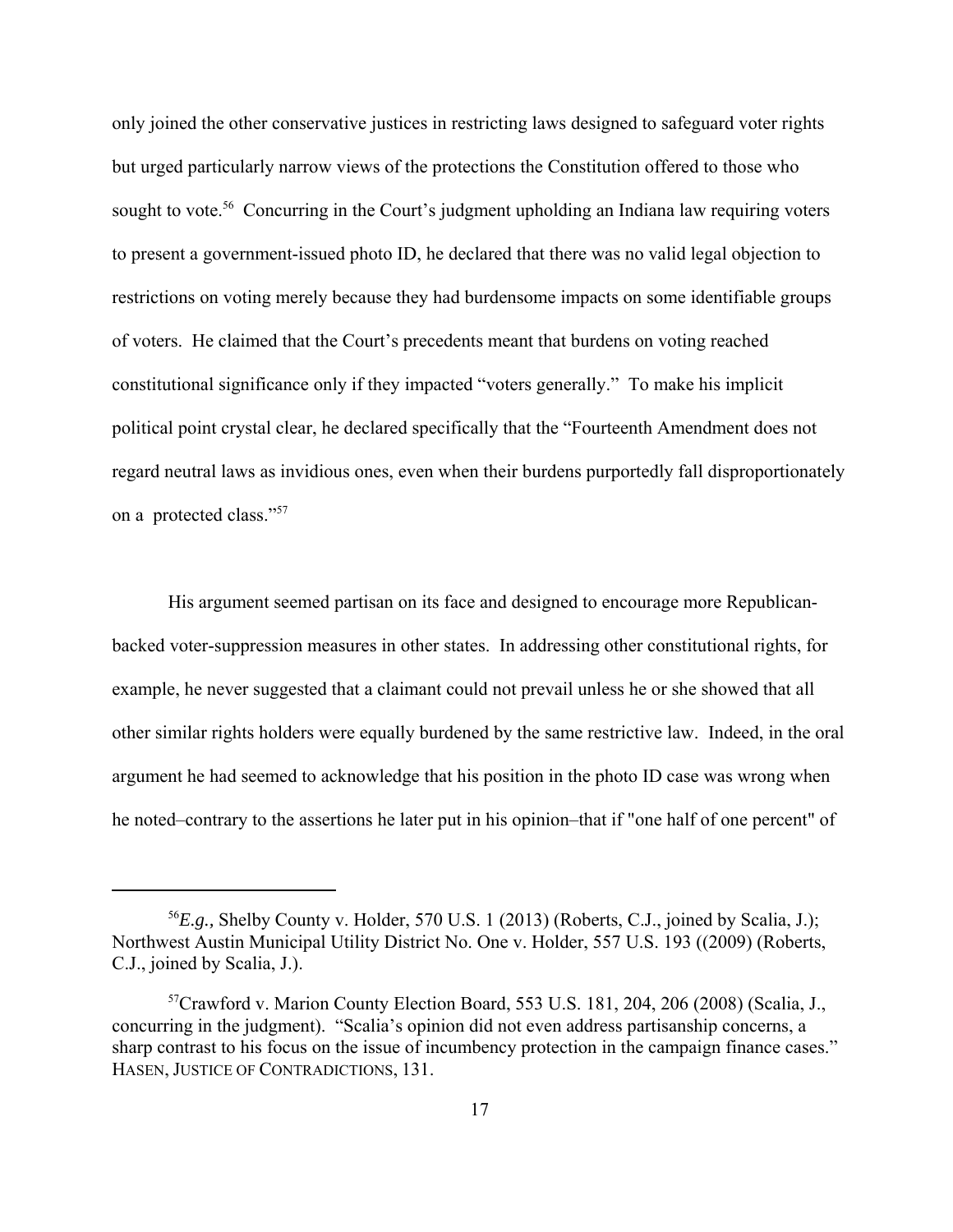the voters found the photo ID requirement substantially burdensome, they would "have a cause of action to say you can't apply it to me."58

Even more broadly, in *Veith v. Jubilirer* he sought to prevent the Court from interfering in any way with partisan gerrymanders, a manipulative device that Republicans were using effectively to strengthen their ability to control state legislatures and the House of Representatives. He acknowledged "the incompatibility of severe partisan gerrymanders with democratic principles" but pronounced that fact judicially irrelevant. He assumed that such gerrymanders could violate the Constitution but declared that, even if they did, the courts could still not interfere with them.<sup>59</sup> There was, he declared, no possible judicial remedy for such abuses. $60$ 

59Vieth v. Jubilirer, 541 U.S. 267, 292-93, 305-06 (quote at 292) (2004) (Scalia, J., announcing judgment of Court and delivering opinion for four-justice plurality). *See* HASEN, JUSTICE OF CONTRADICTIONS, 122-23.

 $^{60}$ In Rucho v. Common Cause, 139 S. Ct. 2484 (2019) (Roberts, C.J.), over the dissent of the four Democratic justices, five Republican justices followed Scalia's lead and held that challenges to partisan gerrymanders presented "political questions" that were beyond the power of the courts to adjudicate.

<sup>58</sup>Christopher S. Elmendorf & Edward B. Foley, *Gatekeeping v. Balancing in the Constitutional Law of Elections: Methodological Uncertainty on the High Court*, 17 WM. & MARY BILL OF RTS. J. 507, 534 n.165 (2008) (hereafter, "Elmendorf & Foley, *Gatekeeping*"). Scalia's argument was "analogous to requiring a plaintiff-parishioner challenging a zoning ordinance expressly directed at churches to prove that the ordinance not only substantially burdens the plaintiff's exercise of religion (for example, by preventing his congregation from building a church on land that they own in the jurisdiction), but rather that the ordinance substantially interferes with the practice of religion generally throughout the jurisdiction (which it might not do if most major denominations already have houses of worship in the jurisdiction)." *Id.*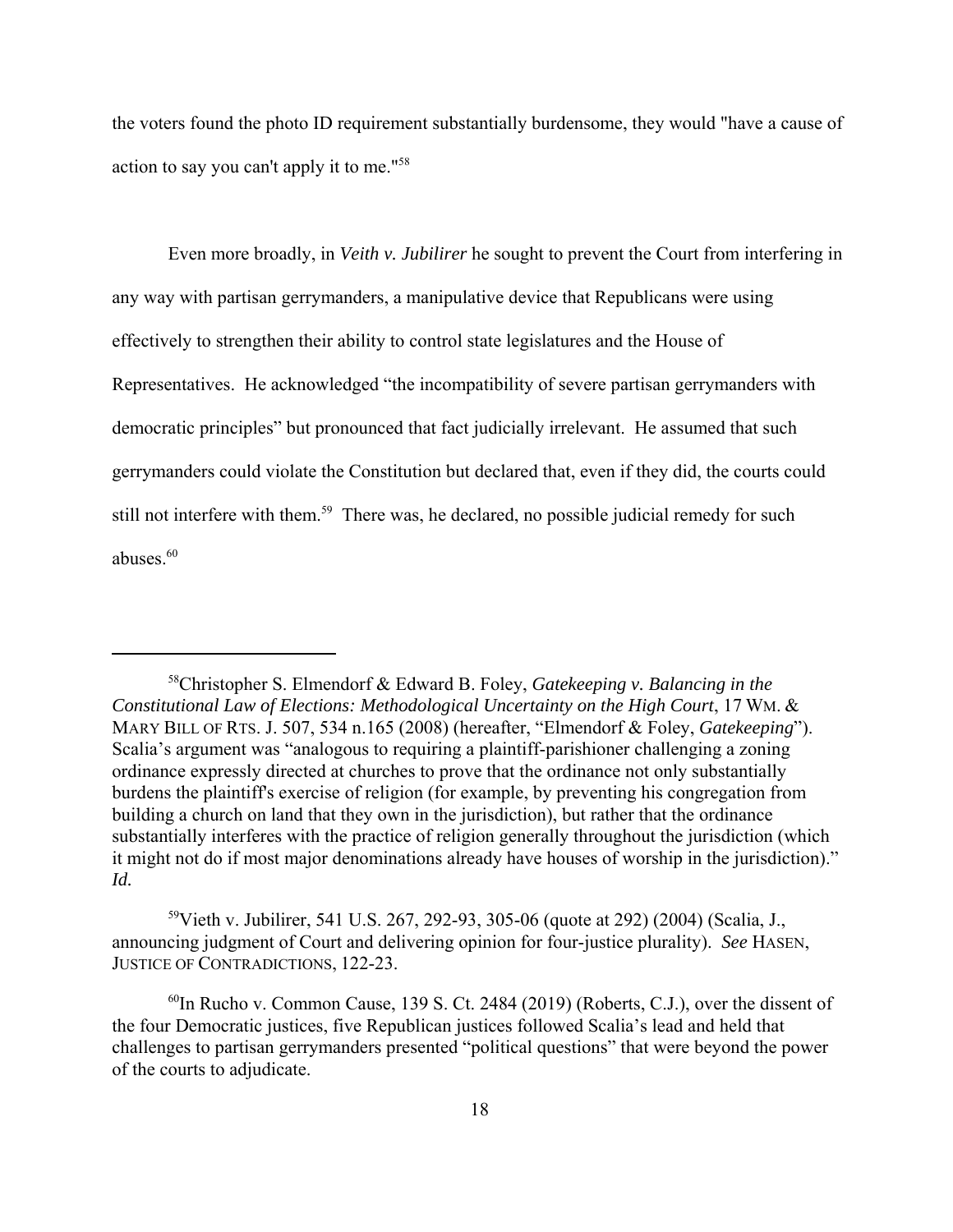Underlying Scalia's attitude was a surprisingly open racial insensitivity. He ignored originalist historical evidence in condemning affirmative action,<sup>61</sup> seemed to suggest that blacks were better suited for "slower-track" schools,<sup>62</sup> and scorned the Voting Rights Act of 1965 as a "perpetuation of racial entitlement."63 Refusing even to acknowledge the substantive point involved, he mocked the idea that racial diversity in a law school's student body could provide an "educational benefit."64 Most overtly, he readily acknowledged and accepted what he regarded as an inevitable racial bias in the law.65 Although he repeatedly declared that race should be irrelevant and that only individual merit should count,<sup>66</sup> his views aligned closely with the views

61HASEN, JUSTICE OF CONTRADICTIONS, 58, 102, 105-07.

 $^{62}$ Transcript of oral argument, Fisher v. University of Texas, No. 14-981 (Dec. 9, 2015), 67-68.

<sup>63</sup> Transcript of oral argument, Shelby County, Alabama v. Holder, No. 12-96 (Feb. 27, 2013), 47. Scalia's comments echoed the post-Reconstruction views of Justice Joseph Bradley, when he ruled the Civil Rights Act of 1875 unconstitutional and declared that "there must be some stage" when those who have "emerged from slavery" should "cease[] to be the special favorite of the laws" and be content with "the ordinary modes by which other men's right are protected." The Civil Rights Cases, 109 U.S. 3, 25 (1883) (Bradley, J.).

 $^{64}$ Grutter v. Bollinger, 539 U.S. 306, 346, 347-48 (2003) (Scalia, J., concurring in part and dissenting in part).

<sup>65</sup>*See* Dennis D. Dorin, *Far Right of the Mainstream: Racism, Rights and Remedies from the Perspective of Justice Antonin Scalia's* McCleskey *Memorandum*, 45 Mercer L. Rev. 1035, 1038 (1994). In rejecting the claim that Georgia applied the death penalty in a racially discriminatory manner, Scalia not only dismissed substantial empirical evidence that supported the claim but also informed the other justices that such racial disparities in the imposition of the death penalty, even if proven, would not trouble him.

<sup>66</sup>*E.g.,* Richmond v. J. A. Croson Co., 488 U.S. 469, 520, 527-28 (1989) (Scalia, J., concurring in the judgment); Antonin Scalia, *The Disease As Cure: 'In order to get beyond racism, we must first take account of race'*, 1979 WASH. U. L. Q. 147 (1979).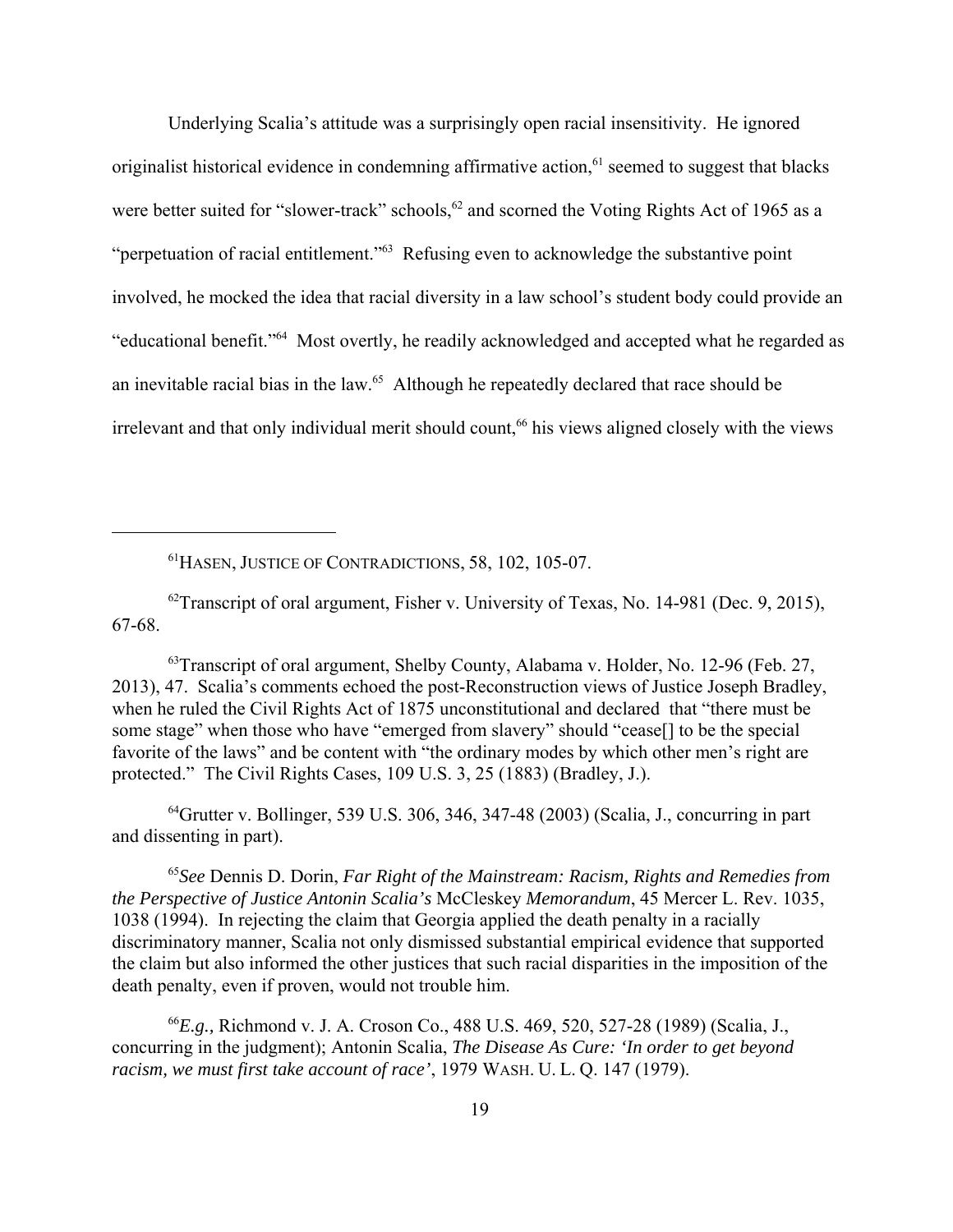of some elements of the Republican coalition<sup>67</sup> and had the practical effect of privileging whites and disadvantaging blacks and other minorities.

In the second area where Scalia pressed to limit access to the courts, cases interpreting the procedural rules that controlled federal litigation generally, he joined the other conservatives in changing the Court's interpretations of several key provisions of the Federal Rules of Civil Procedure. The changes constricted the ability of plaintiffs to obtain relief in federal cases across the board, especially those in which government agencies or business organizations held the evidence necessary to plead and prove the claims at issue.<sup>68</sup> Together, the conservative justices tightened pleading requirements under Rule  $8<sub>1</sub><sup>69</sup>$  limited the availability of class actions under

 $67$  The black freedom insurgency of the 1950s and 1960s dismantled the white supremacist southern Democratic Party, leading to a partisan realignment that saw the white South and much of the growing suburban fringe on the nation's cities vault toward the Republican party between the 1950s ad 1990s." ROBERT O. SELF, ALL IN THE FAMILY: THE REALIGNMENT OF AMERICAN DEMOCRACY SINCE THE 1960S 6 (2012).

<sup>68</sup>*E.g.,* Comcast Corp. v. Behrend, 569 U.S. 27 (2013 (Scalia, J.). *See, e.g.,* Edward A. Purcell, Jr., *From the Particular to the General: Three Federal Rules and the Jurisprudence of the Rehnquist and Roberts Courts*, 162 U. PA. L. REV. 1731, 1732-41 (2014) (hereafter, "Purcell, *From the Particular*"); Arthur R. Miller, *Simplified Pleading, Meaningful Days in Court, and Trials on the Merits: Reflections on the Deformatino of Federal Procedure*, 88 N.Y.U. L. Rev. 286 (2013); Judith Resnik, *Constricting Remedies: The Rehnquist Judiciary, Congress, and Federal Power,* 78 IND. L. J. 223 (2003); Stephen B. Burbank & Sean Farhang, *Litigation Reform: An Institutional Approach,* 162 U. PA. L REV. 1543 (2014).

 $^{69}$ Bell Atlantic Corp. v. Twombly, 550 U.S. 544 (2007) (Souter, J., joined by Scalia, J.); Ashcroft v. Iqbal, 556 U.S. 662 (2009) (Kennedy, J., joined by Scalia, J.).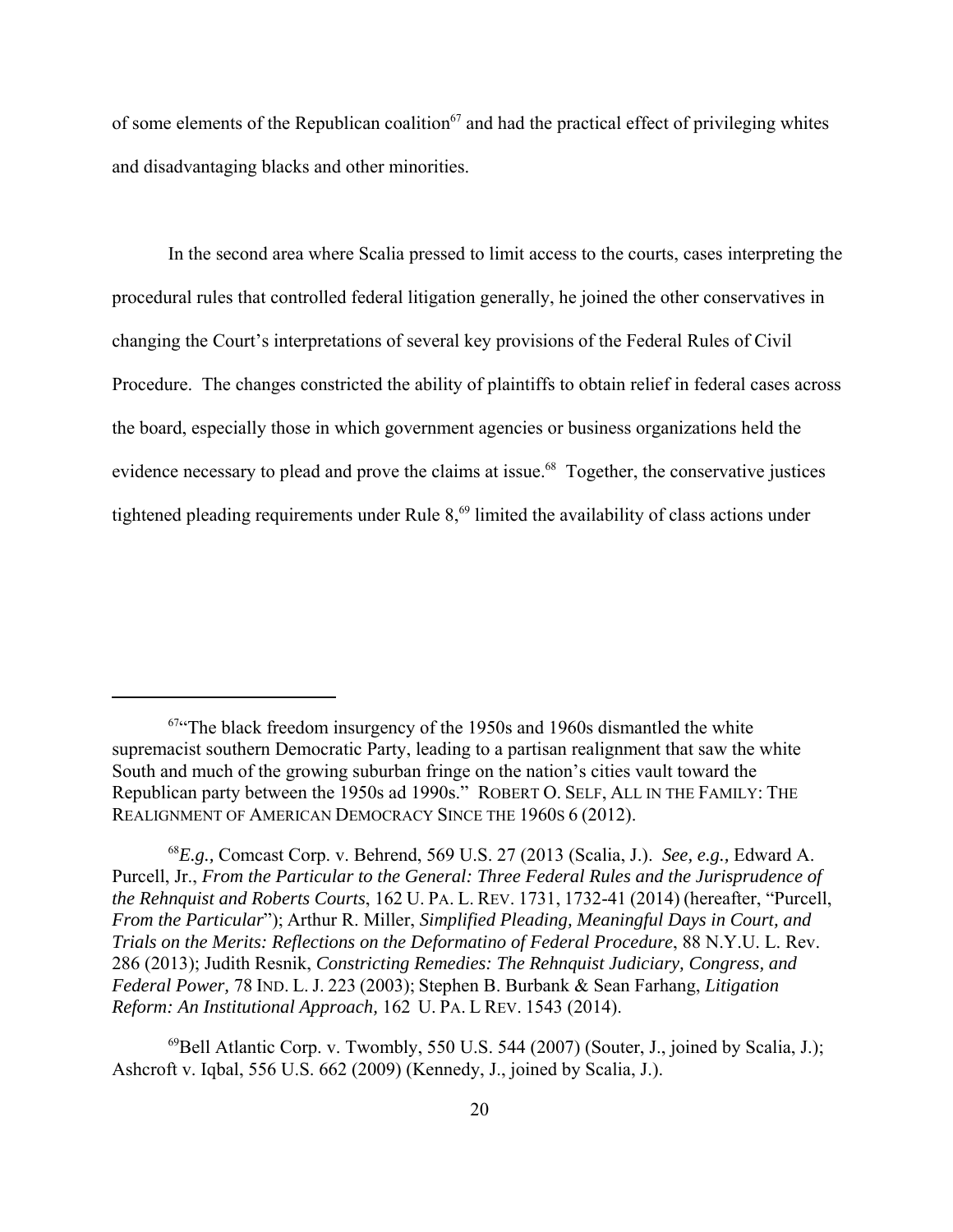Rule  $23$ ,<sup>70</sup> made summary judgment easier under Rule  $56$ ,<sup>71</sup> and gave defendants added leverage to force low settlements on plaintiffs under Rule 68.<sup>72</sup>

Scalia's opinion in *Wal-Mart Stores, Inc. v. Dukes* was a particularly obvious example of his efforts to block court access.<sup>73</sup> There, he reversed two lower courts and denied class certification to a class of one and a half million women employees who brought genderdiscrimination claims against Wal-Mart. To do so, he raised the requirements for class actions in the federal courts to demanding new heights and imposed "a decisive change in the meaning of Rule 23."74

His class action opinions made his social and economic sympathies clear. He privileged defendants by giving legal weight to the costs and burdens that class actions forced on them while dismissing the significance of the costs and burdens that foreclosing class actions forced on plaintiffs.75 Absent the class action remedy, those costs and burdens would, as a practical matter,

72BURBANK & FARHANG, RIGHTS AND RETRENCHMENT, 132-35.

73Wal-Mart, 564 U.S. 338 (2011) (Scalia, J.).

74BURBANK & FARHANG, RIGHTS AND RETRENCHMENT, 142.

<sup>75</sup>*See* Amgen, Inc. v. Connecticut Retirement Plans & Trust Funds, 568 U.S. 455, 483, 485-86 (2013) (Scalia, J., dissenting); American Express Co. v. Italian Colors Restaurant, 570 U.S. 228, 234-38 (2013) (Scalia, J.); AT&T Mobility LLC v. Concepcion, 563 U.S. 333, 350 (2011) (Scalia, J.).

<sup>70</sup>Wal-Mart Stores, Inc. v. Dukes, 564 U.S. 338 (2011) (Scalia, J.); Comcast, 569 U.S. 27 (Scalia, J.).

<sup>71</sup>Celotex Corp. v. Catrett, 477 U.S. 317 (1986) (Rehnquist, J.); Scott v. Harris, 550 U.S. 372 (2007) (Scalia, J.).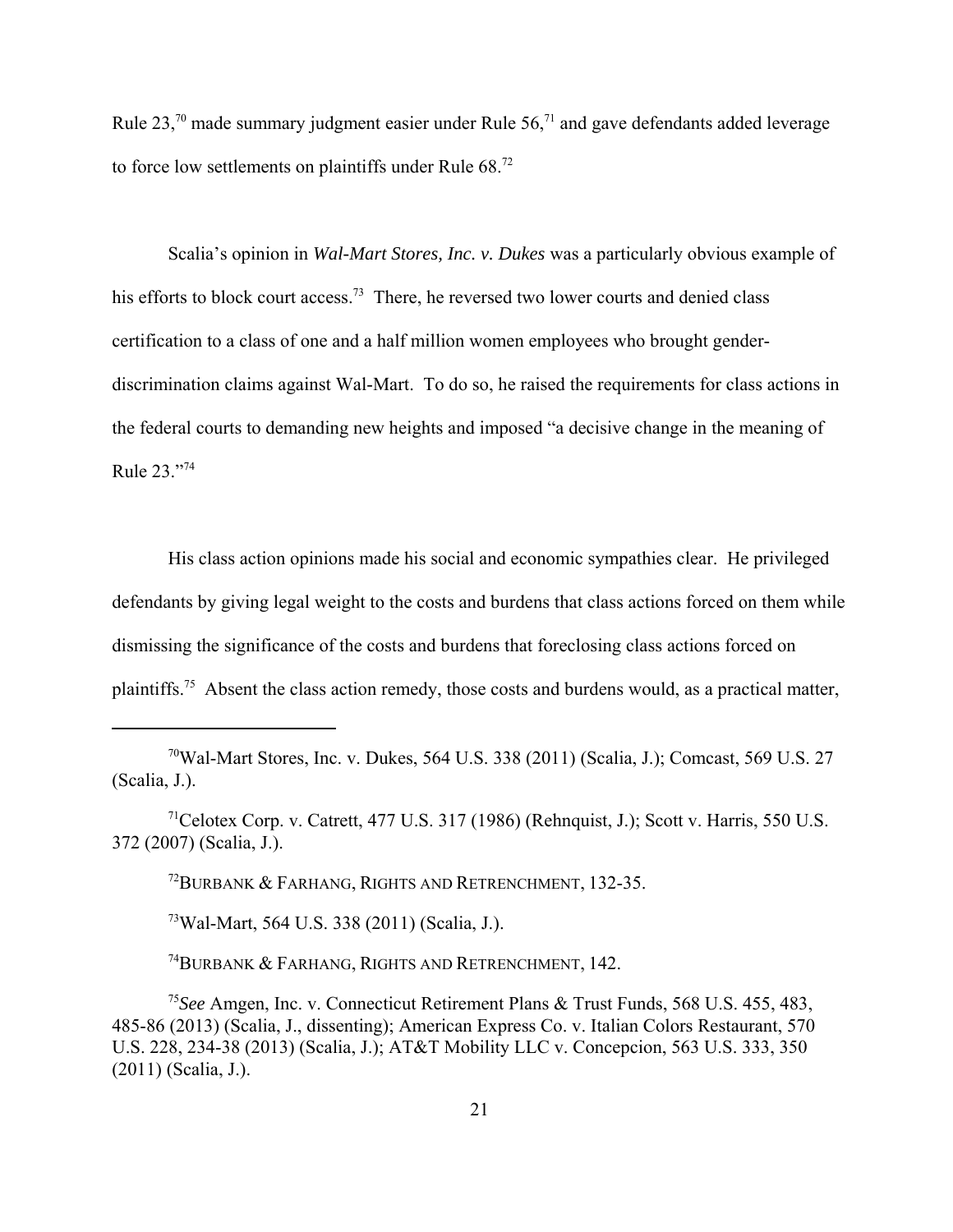prevent literally millions of injured or aggrieved individuals from seeking judicial relief for their injuries. Indeed, he showed concern for protecting the monetary claims of individual class members only when such solicitude provided a useful argument against certifying a Rule 23 (b) (2) "injunctive" class action and when the costs and burdens of actually pursuing those claims in separate individual suits would, as a practical matter, preclude virtually all of them.<sup>76</sup>

Most striking, like his actions in so many other areas, Scalia's efforts to restrict court access under the Federal Rules contradicted his fundamental methodological and jurisprudential principles. First, on their own terms the changes the conservatives made were inconsistent with originalism and textualism, and they were equally inconsistent with traditional understandings of the rules.<sup>77</sup> In their pathbreaking decisions the conservative justices changed the original meaning of the rules, reinterpreted their text in novel ways, and altered the long-established meaning that the rule's drafters, the Congress, and the Court had all originally given them. As one class-action specialist serving on the Advisory Committee on the Federal Rules declared, Scalia's opinion in *Wal-Mart* "cannot be squared with the text, structure, or history" of Rule 23.<sup>78</sup>

Second, because the conservative justices made changes that were not based on any alterations in the text of the rules themselves, their decisions flouted both Scalia's oft-proclaimed respect for the legislative branch and the principle of separation of powers. More specifically and

<sup>76</sup>Wal-Mart, 569 U.S. at 364 (Scalia, J.).

<sup>77</sup>Purcell, *From the Particular*, 1758-62.

<sup>78</sup>Robert H. Klonoff, *The Future of Class Actions: The Decline of Class Actions*, 90 WASH. U. L. REV. 729, 776 (2013).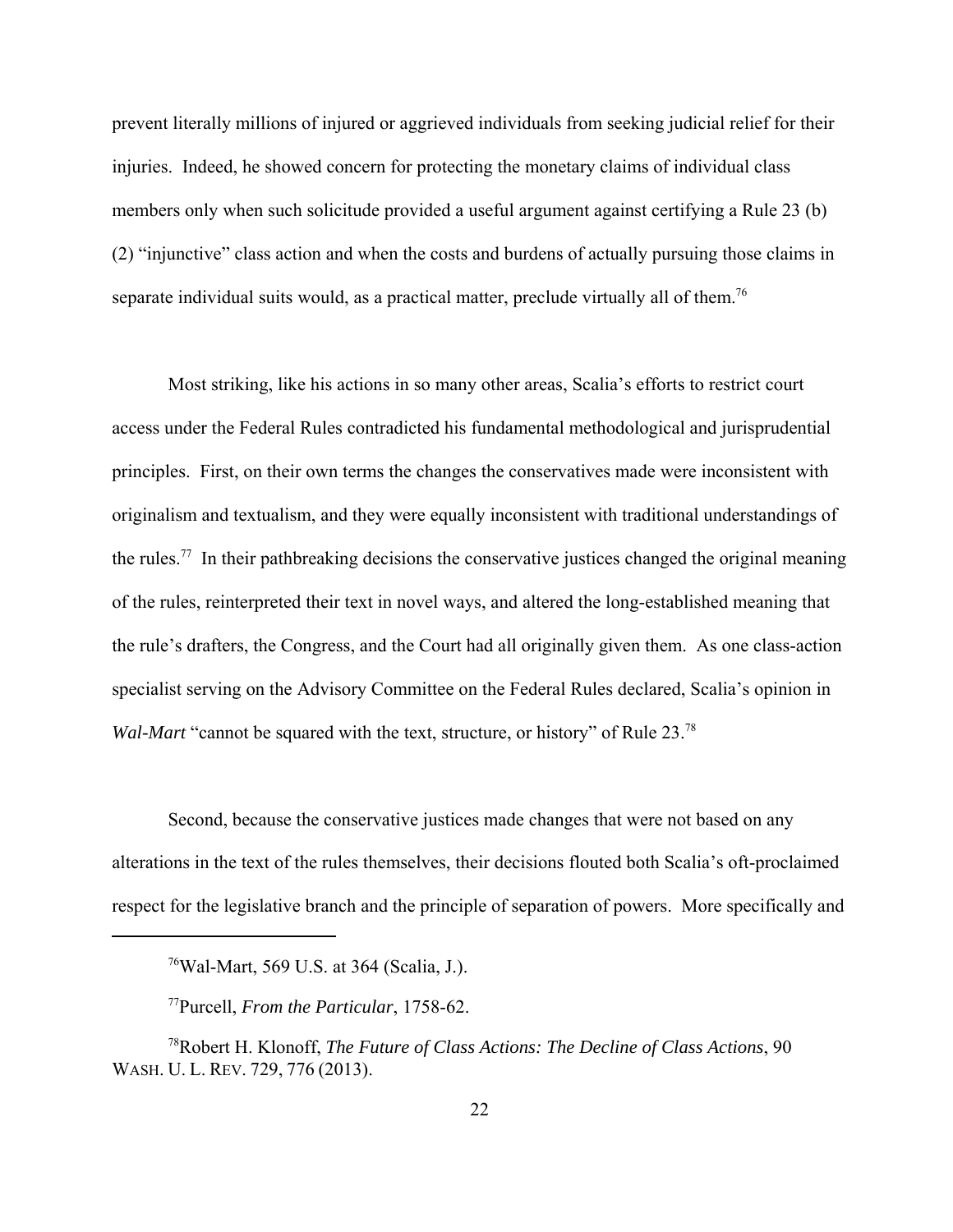egregiously, their decisions flouted the Court's own prior and express commitment to abide by the rules as previously construed unless and until Congress changed them. Scalia had joined the Court in repeatedly declaring that the Rules Enabling Act bound the justices to follow the original meaning of the Federal Rules at the time when Congress adopted and approved them.<sup>79</sup> Any change in the meaning of Rule 8, the Court declared unanimously in 1993, "must be obtained by the process of amending the Federal Rules, and not by judicial interpretation."80 Six years later Scalia and the Court again reaffirmed the same principle, this time addressing Rule 23. "The nub of our position is that we are bound to follow Rules 23 as we understood it upon its adoption," they declared. In any event, "we are not free to alter it except through the process prescribed by Congress in the Rules Enabling Act."<sup>81</sup> Scalia embraced that principle completely. He not only joined the Court's opinion but also joined Rehnquist's separate concurrence that stated explicitly that "[u]nless and until the Federal Rules of Civil Procedure are revised, the Court's opinion correctly states the existing law, and I join it." $82$ 

In the opening decade of the twenty-first century, however, Scalia turned his back on those commitments and joined the other conservative justices in contravening them. In doing so they bypassed Congress, ignored the principle of separation of powers, and abandoned the claims

<sup>7948</sup> Stat. 1064, June 19, 1934, currently codified at 28 U.S.C. Sec. 2072.

<sup>80</sup>Leatherman v. Tarrant County Narcotics Intelligence & Coordination Unit, 507 U.S. 163, 168 (1993) (Rehnquist, C.J., joined by Scalia, J.). *See* Stephen B Burbank, *Procedure, Politics, and Power: The Role of Congress*, 79 NOTRE DAME L. REV. 1677, 1681-89 (2004),

 ${}^{81}$ Ortiz v. Fireboard Corp., 527 U.S. 815, 861 (1999) (Souter, J., joined by Scalia, J.).

 $82$ Ortiz, 527 U.S. at 865 (Rehnquist, C.J., concurring, joined by Scalia, J.).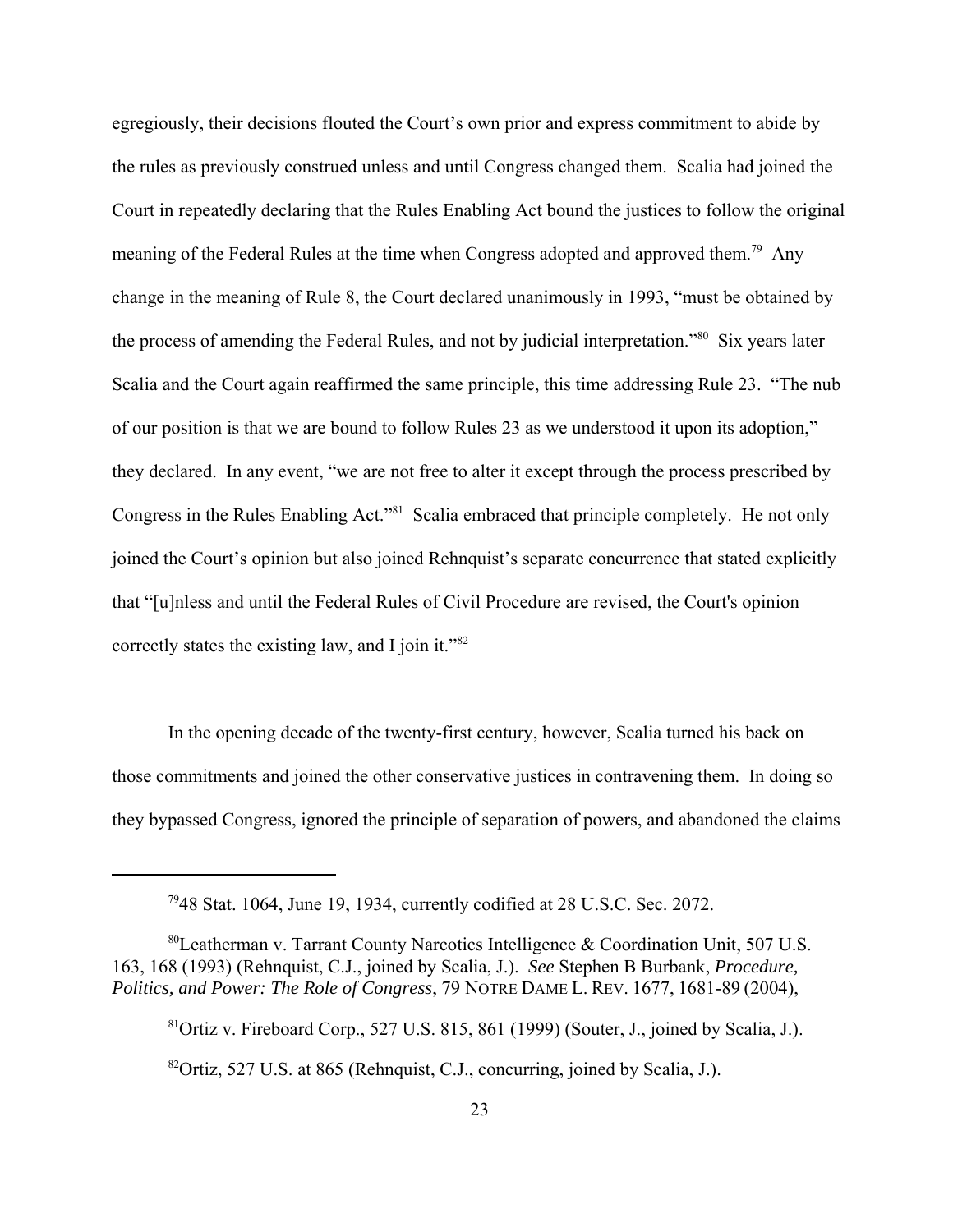of originalism, textualism, and traditionalism. To achieve their policy goals, they made new law reinterpreting Rules 8, 23, and 56 and barred untold numbers of injured individuals from seeking lawful redress in the federal courts.<sup>83</sup>

Beyond his formal actions on the bench that advanced the Republican agenda, Scalia also worked steadily in other ways to secure and maintain a position of national leadership on the political right and to expand his influence and standing there. The conservative/libertarian movement that had gathered strength since the 1970s enjoyed a vibrant intellectual foundation, and as a man of ideas Scalia fit in smoothly and quickly took a leadership role.<sup>84</sup> Developing his jurisprudence in speeches and articles before he went on the bench, he continued afterwards to refine them and, far more tellingly, to methodically promote them across the country. With his increased visibility as a member of the Supreme Court he became exceptionally active as a public speaker and published books and articles addressed to both professional and popular audiences.

<sup>83</sup>*See, e.g.,* BURBANK & FARHANG, RIGHTS AND RETRENCHMENT, ch. 4; JOE S. CECIL *et al*, FED. JUDICIAL CTR., MOTIONS TO DISMISS FOR FAILURE TO STATE A CLAM AFTER *IQBAL*: REPORT TO THE JUDICIAL CONFERENCE ADVISORY COMMITTEE ON CIVIL RULES 9-11 (2011); Joe S. Cecil *et al.*, *A Quarter-Century of Summary Judgment Practice in Six Federal District Courts*, 4 J. EMPIRICAL & LEGAL STUD. 861, 882-83 (2007); Jonah B. Gelbach, *Note, Locking the Doors to Discovery? Assessing the Effects of* Twombly *and* Iqbal *on Access to Discovery,* 121 YALE L. J. 2270h, 2332 (2012); Kevin M. Clermont & Stewart J. Schwab, *Employment Discrimination Plaintiffs in Federal Court: From Bad to Worse?,* 3 HARV. L. & POL'Y REV. 103, 128 n.68 (2009); William H. J. Hubbard, *The Effects of* Twombly *and* Iqbal, 14 J. EMPIRICAL LEG. STUD. 474 (2017).

<sup>84</sup>*See, e.g,,* JEFFERSON DECKER, THE OTHER RIGHTS REVOLUTION: CONSERVATIVE LAWYERS AND THE REMAKING OF AMERICAN GOVERNMENT (2016); AMANDA HOLLIS-BRUSKY, IDEAS WITH CONSEQUENCES: THE FEDERALIST SOCIETY AND THE CONSERVATIVE COUNTRREVOLUTION (2015) (hereafter, "HOLLIS-BRUSKY, IDEAS"); STEVEN M. TELES, THE RISE OF THE CONSERVATIVE LEGAL MOVEMENT: THE BATTLE FOR CONTROL OF THE LAW (2008).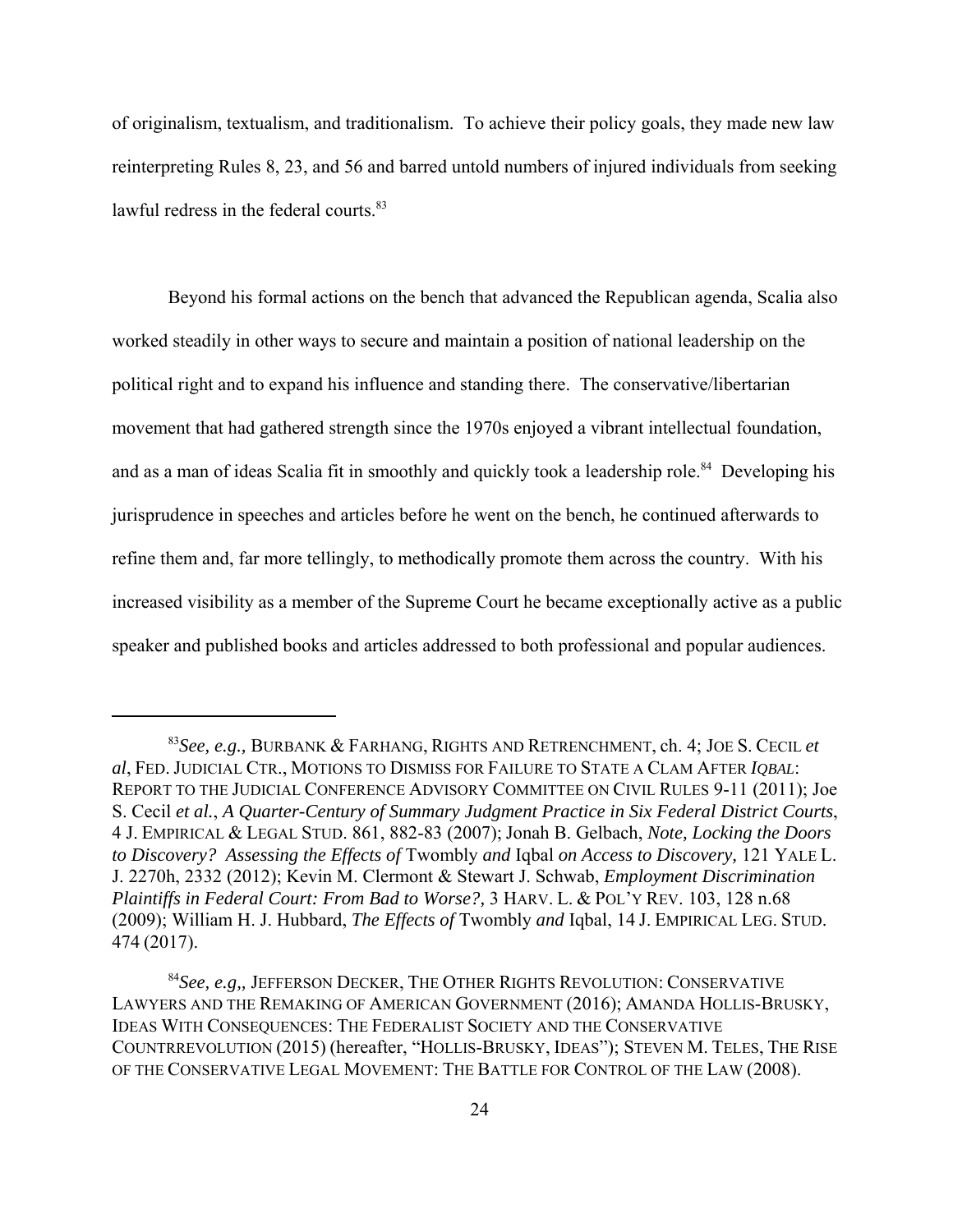Seeking relentlessly to spread his ostensibly neutral and purportedly non-political ideas about originalism, textualism, and traditionalism, he frequently appeared on radio and television to discuss them and tirelessly went on the road to sell them before literally hundreds of live audiences.85 "He was doing at least a dozen major speeches a year," wrote Joan Biskupic. "Scalia is out there, figuratively and literally," she explained, and he was providing "an inspiring template for right-wing politicians and conservative lawyers and law students."<sup>86</sup> He assiduously sought to "develop followers," concluded another biographer, $87$  while a third declared him "a leading preacher in the conservative revival."<sup>88</sup> In 2003 alone he was reimbursed by universities and bar groups for 21 separate speaking engagements.<sup>89</sup> He had, wrote Laurence Tribe and Joshua Matz, "evangelized originalism."90

Scalia was willing, for example, to employ the "block liberty" fallacy that libertarians and economic conservatives loved, treating the pivotal concept of liberty as if it had an unchanging

<sup>&</sup>lt;sup>85</sup>"Because of his voluminous off-the-bench speeches and appearances, Scalia opened the door for all manner of extrajudicial behavior by members of the Court. His widely reported and frequently controversial public remarks had changed the conventional perception of the justices from lofty judicial figures to partisan political actors." MURPHY, SCALIA, 306.

<sup>86</sup>BISKUPIC, AMERICAN ORIGINAL, 221.

<sup>87</sup>MURPHY, SCALIA, 163. *See id.* at 172, 222.

<sup>88</sup>RICHARD A. BRISBIN, JR., JUSTICE ANTONIN SCALIA AND THE CONSERVATIVE REVIVAL 1 (1997).

<sup>89</sup>JEFFREY TOOBIN, THE NINE: INSIDE THE SECRET WORLD OF THE SUPREME COURT 243 (2007).

<sup>&</sup>lt;sup>90</sup>LAURENCE TRIBE & JOSHUA MATZ, UNCERTAIN JUSTICE: THE ROBERTS COURT AND THE CONSTITUTION 8 (2014) (hereafter, "TRIBE & MATZ, UNCERTAIN JUSTICE").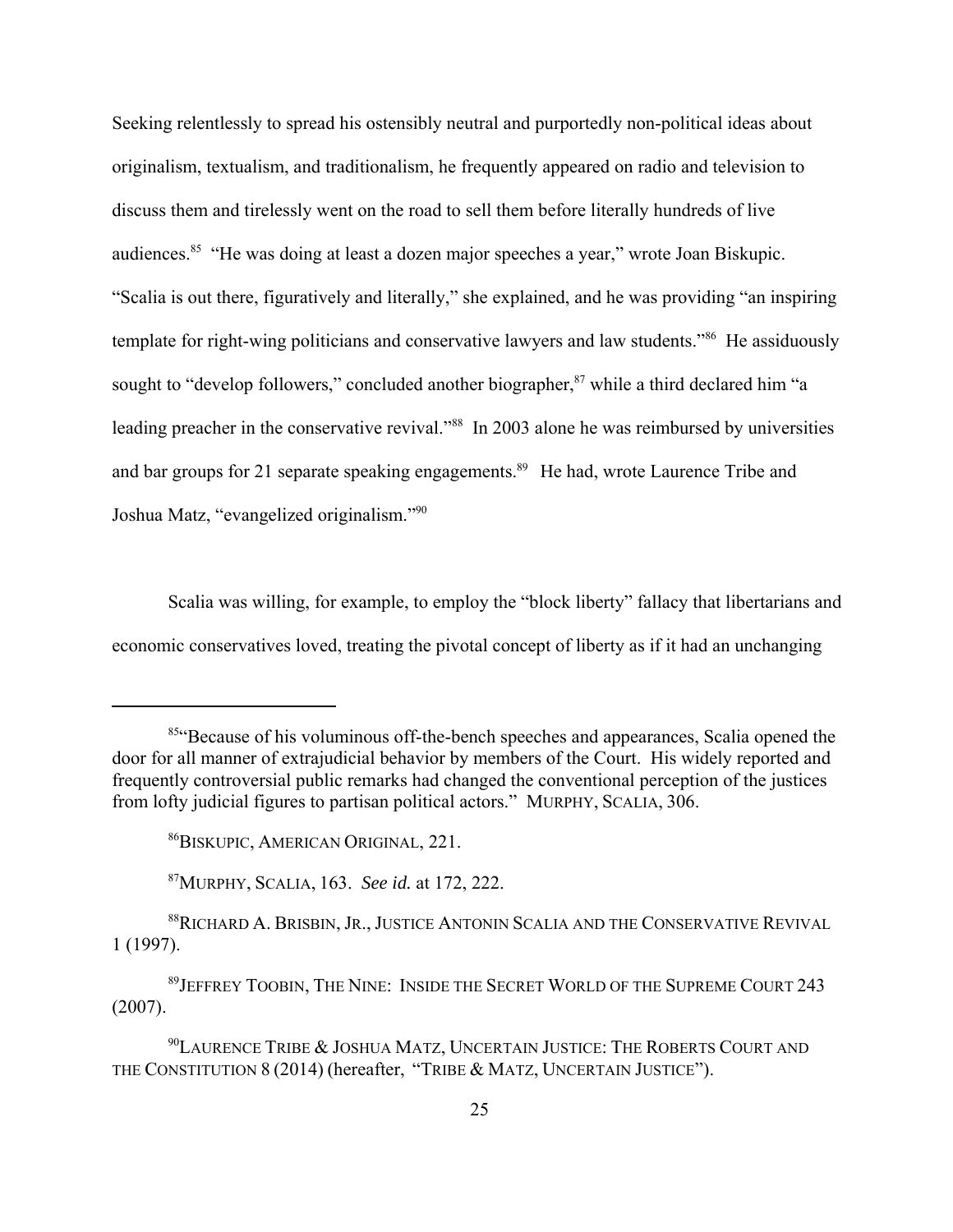and absolute meaning. Individual "liberty has been reduced" by Court decisions that eroded the rights of property, he declared, and "let us not pretend that that development has not been a *reduction* of individual liberty."<sup>91</sup> Striking was the absence of any consideration of the extent to which a reduction of some liberties in some areas for some people could increase other liberties in other areas for other people–employees, consumers, women, gays, political dissidents, racial and ethnic minorities, injured or aggrieved individuals, and all those who wanted a healthier and safer environment. Contrary to Scalia's contention, "liberty" was not a pre-existing absolute, and restricting it in some ways and for some purposes was not a zero-sum game. Indeed, as political philosophers from Harrington and Locke to the present all recognized, only by imposing restrictions on some liberties could republican society itself survive and prosper. Indeed, many years ago then-Solicitor General and future Supreme Court Justice Stanley Reed shrewdly pointed out the decisive social truth. "Claims of individual liberty may in reality be claims to domination over others."92

Appealing to his Republican base by deploying such "block liberty" rhetoric, moreover, Scalia ignored yet another genuinely shared originalist conviction that united the Founders: the unquestioned principle that constitutional liberty required reasonable limits on everyone's liberty so that all could enjoy the liberty that republican government sought to provide. "Individuals entering into society, must give up a share of liberty to preserve the rest," George Washington

<sup>91</sup>SCALIA SPEAKS, 167 (emphasis in original). *Accord* Scalia, *Originalism*, 856.

<sup>&</sup>lt;sup>92</sup>DANIEL R. ERNST, TOCQUEVILLE'S NIGHTMARE: THE ADMINISTRATIVE STATE EMERGES IN AMERICA, 1900-1940, at 141(2014).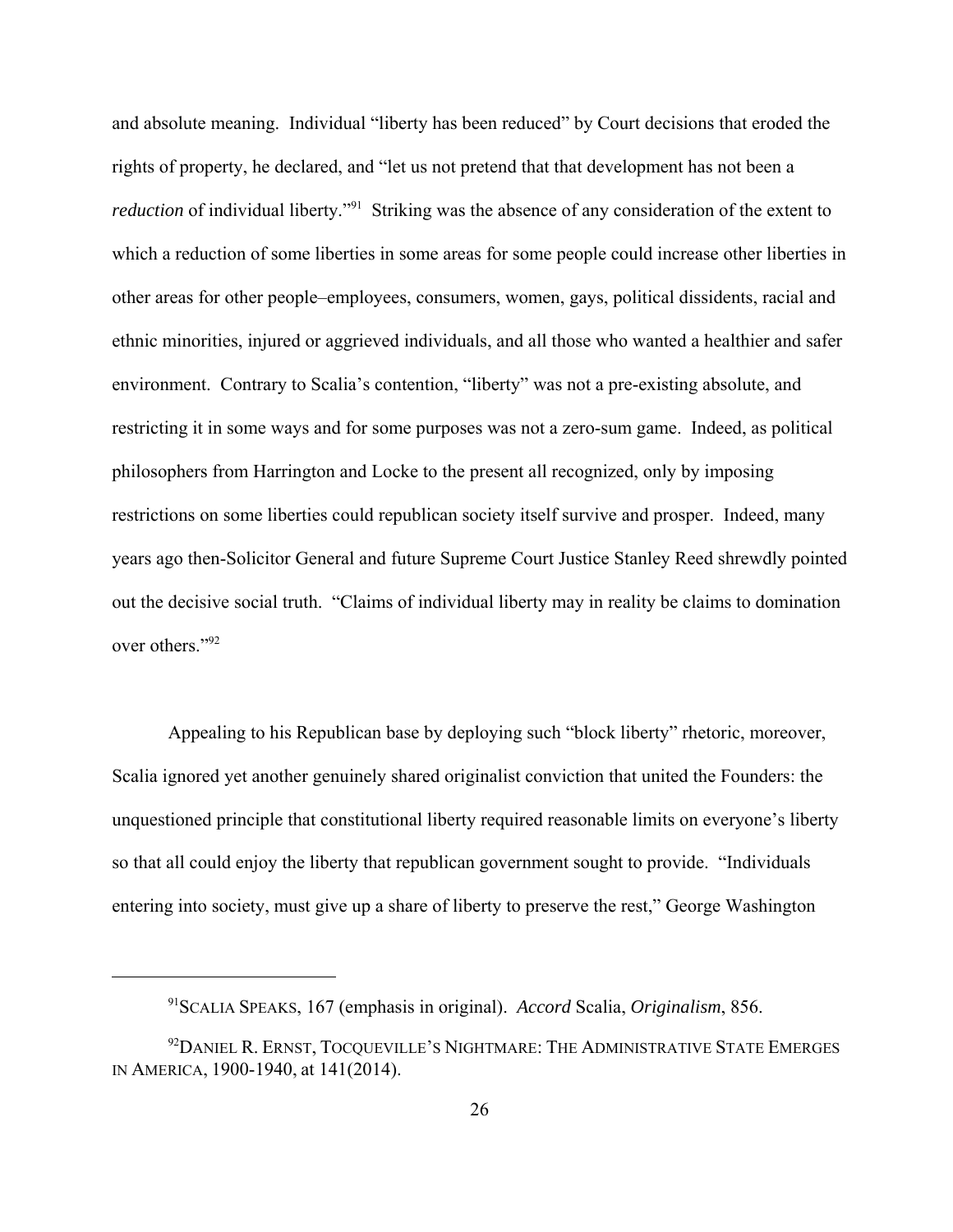explained when he transmitted the newly drafted Constitution to the Confederation Congress.<sup>93</sup> "Without such restraint," Fisher Ames seconded in the Massachusetts ratifying convention, "there can be no liberty."94 To rally his supporters, however, Scalia was willing to tout an entirely arbitrary concept of "liberty" that contradicted the thinking of the Founders but fit snugly with the anti-regulatory rhetoric and policies underlying the Republican agenda.<sup>95</sup>

Even on the bench, Scalia spoke evocatively to the Republican base that listened far beyond the courtroom. Adopting the rhetoric of the religious right, he termed the campaign for gay rights a "culture war"96 and denigrated "the so-called homosexual agenda."97 When immigration became a hot-button national issue, he vigorously supported restrictive state efforts that went beyond national law and spoke feelingly on behalf of his supporters and their hostility

 $96$ "[I]t is no business of the courts (as opposed to the political branches) to take sides in this culture war." Romer v. Evans, 517 U.S. 620, 636, 652 (1996) (Scalia, J., dissenting).

 $93$  George Washington letter transmitting the Constitution to Congress, Sept. 17, 1787, 2 THE RECORDS OF THE FEDERAL CONVENTION OF 1787 (ed. Max Farrand 1911), 666.

<sup>94</sup>Fisher Ames, *Speech: Massachusetts Convention, 15 January 1788* in FRIENDS OF THE CONSTITUTION: WRITINGS OF THE "OTHER" FEDERALISTS 1787-1788 (Colleen A. Sheehan & Gary L. McDowell, eds., 1998), 198. *See* Edward A. Purcell, Jr., *What Changes in American Constitutional Law and What Does Not?* 102 IOWA L. REV. ONLINE 64, 106-13 (2017).

 $<sup>95</sup>$ Scalia knew better and sometimes spoke differently. "Any system of government</sup> involves a balancing of individual freedom of action against community needs, and it seems to me quite foolish to assume that every further tilt in the direction of greater freedom of action is necessarily good." SCALIA SPEAKS, 193.

<sup>97&</sup>quot;Today's opinion is the product of a Court, which is the product of a law-profession culture, that has largely signed on to the so-called homosexual agenda, by which I mean the agenda promoted by some homosexual activists directed at eliminating the moral opprobrium that has traditionally attached to homosexual conduct." Lawrence v. Texas, 539 U.S. 558, 586, 602 (2003) (Scalia, J., dissenting).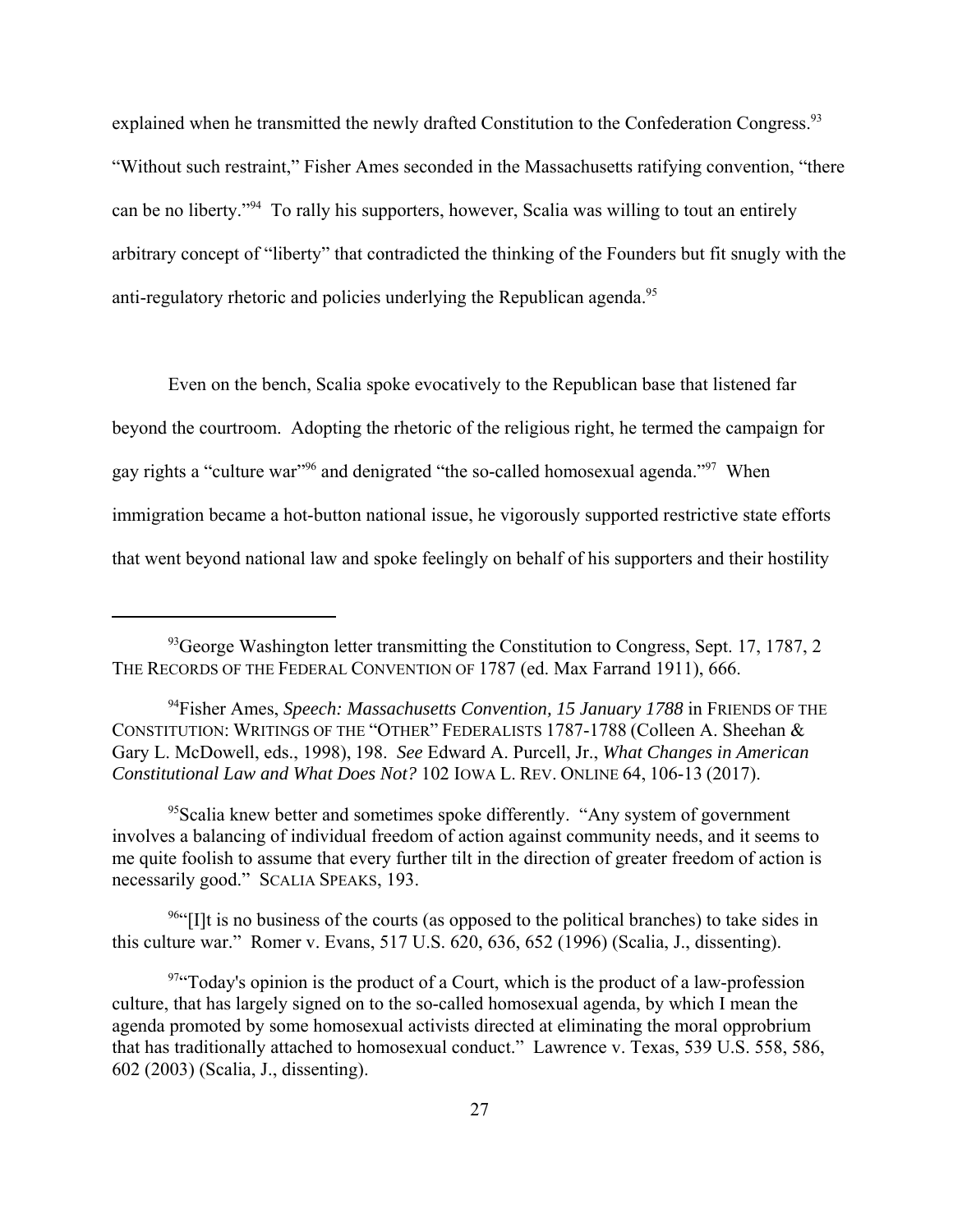to immigration. American citizens, he declared, "feel themselves under siege by large numbers of illegal immigrants who invade their property, strain their social services, and even place their lives in jeopardy."<sup>98</sup> Dissenting from another Court decision, he identified with the most resentful parts of the Republican base when he agonized that "case by case, [the Court] is busy designing a Constitution for a country I do not recognize."<sup>99</sup> Similarly, he played to the right-wing gallery in the oral arguments on the Affordable Care Act by raising what Justice Ginsburg bemoaned as the irrelevant "broccoli horrible."100 That reference was to what one commentator called "the familiar taunting query of the right" that used "the invocation of broccoli as the sickening consequence of unrestrained big government."101 In wielding the "broccoli horrible," Scalia

98Arizona v. United States, 567 U.S. 387, 416, 436 (2012) (Scalia, J., concurring in part and dissenting in part).

 $^{99}$ Board of County Commissioners v. Umbehr, 518 U.S. 668, 686, 711 (1996) (Scalia, J., dissenting from the Court's holding that the First Amendment protected government contractors from retaliation for their political views). Subsequently, the trope became popular on the right. Robert Bork used it for a book title, *A Country I Do Not Recognize: The Legal Assault on American Values* (2005), while Laura Ingraham sounded it on Fox News. "[I]n some parts of the country, it does seem like the America that we know and love doesn't exist anymore," she complained. "Massive demographic changes have been foisted on the American people, and they're changes that none of us ever voted for and most of us don't like." Rachel Leah, *Laura Ingraham enforces racist stereotypes about people of color as the laments demographic changes*, SALON, Aug. 9, 2018, available at https://www.salon.com/2018/08/09/laura-ingrahamenforces-racist-stereotypes-about-people-of-color-as-she-laments-demographic-changes/, last consulted July 25, 2019.

<sup>100</sup>*See* Transcript of oral argument, Department of Health and Human Services v. Florida, No 11-398 (March 27, 2012), 13.

101Adam Gopnik, *"The Broccoli Horrible": A Culinary-Legal Dissent*, THE NEW YORKER (June 28, 2012), available at https://www.newyorker.com/news/newsdesk/the=broccoli-horrible-a-culinary-legal-dissent, last consulted Aug. 5, 2019. In *National Federation of Independent Business v. Sibelius,* 567 U.S. 519 (2012) Chief Justice Roberts used the broccoli example (at 558), and a joint dissent by the four other conservatives–Scalia, Kennedy, Thomas, and Alito--also defended its use (at 660). Dissenting on another point, Justice Ginsburg mocked the reference as "the broccoli horrible." *Id.* at 615 and 617.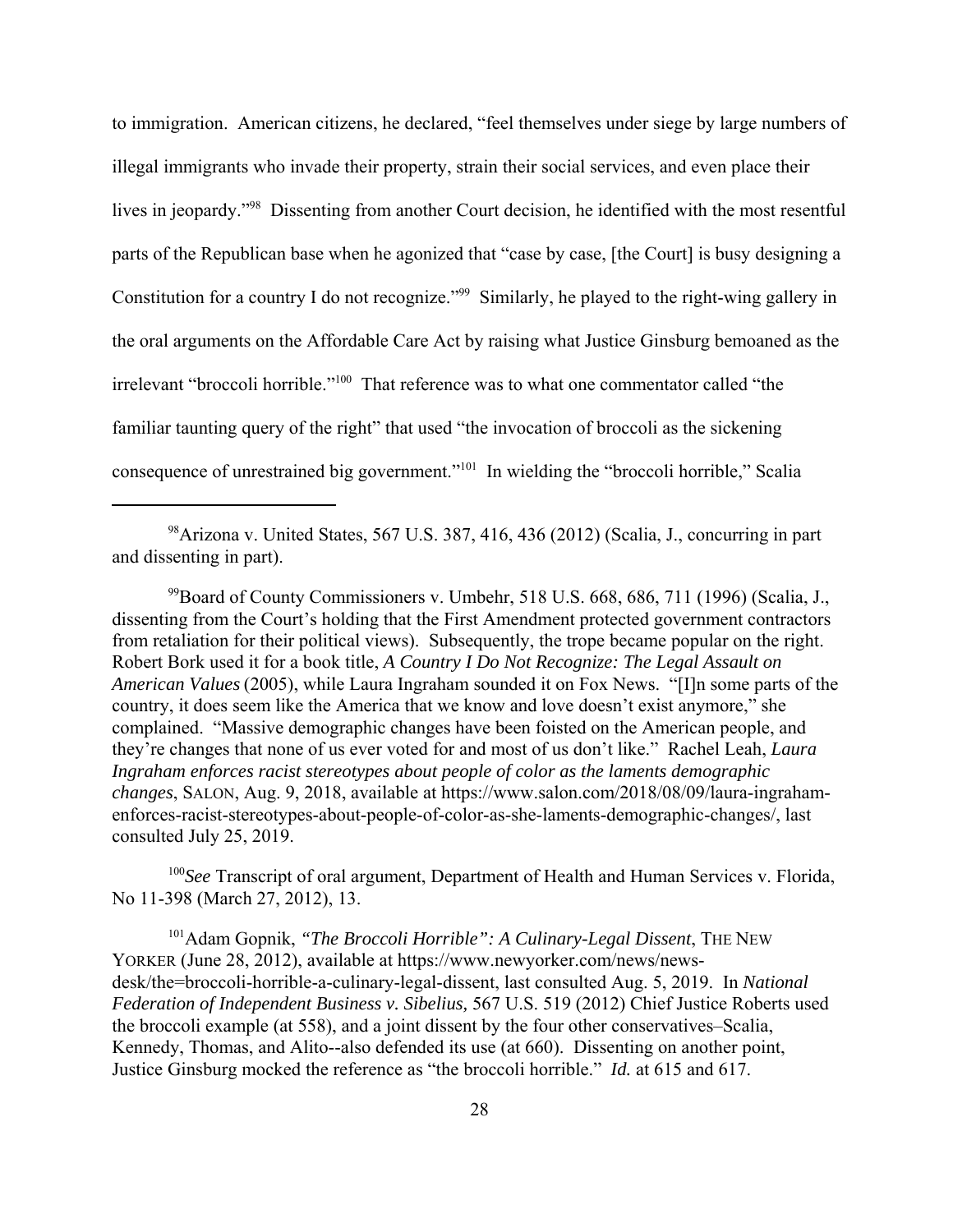responded to a particularly powerful political mobilization on the right and one that his invocation succeeded in further encouraging. "In the wake of Scalia's remarks at the oral argument," noted two scholars, "broccoli and the problem of limiting principles were all over the news."<sup>102</sup>

Scalia's dissents, moreover, sometimes sounded like the histrionics of a rabble rouser. The issue was "quite simply, whether the people, through their elected representatives, or rather this Court, shall control the outcome," he declared in one case, proclaiming grandiloquently that there was only one proper answer: "It shall be the people."<sup>103</sup> Outspoken on issues that aroused the Republican base, he warned during the oral argument in *Heller* that limiting gun ownership would endanger innocent families and prevent self defense "when you hear somebody crawling in you--your bedroom window."104 Similarly, in a civil rights suit he opposed a remedial prisoner release order by warning about "the inevitable murders, robberies, and rapes" that the order would cause. Many of those to be released, he warned ominously in racially-tinged language designed to frighten and infuriate that base, "will undoubtedly be fine physical specimens who have developed intimidating muscles pumping iron in the prison gym."<sup>105</sup> Both his public speeches and his judicial opinions demonstrated that he saw his originalism as far more than a

<sup>102</sup>Mark D. Rosen & Christopher W. Schmidt, *Why Broccoli? Limiting Principles and Popular Constitutionalism in the Health Care Case,* 61 U.C.L.A. L. REV. 66, 111 (2013). For the right's mobilization effort, *see id.* at 100-19.

 $103$ City of Boerne v. Flores, 521 U.S. 507, 537, 544 (1997) (Scalia, J., concurring in part).

<sup>&</sup>lt;sup>104</sup>Transcript of Oral Argument, District of Columbia v. Heller, No. 07-290 (March 18, 2008), 42.

<sup>&</sup>lt;sup>105</sup>Brown v. Plata, 563 U.S. 493, 550, 561, 554 (2011) (Scalia, J., dissenting).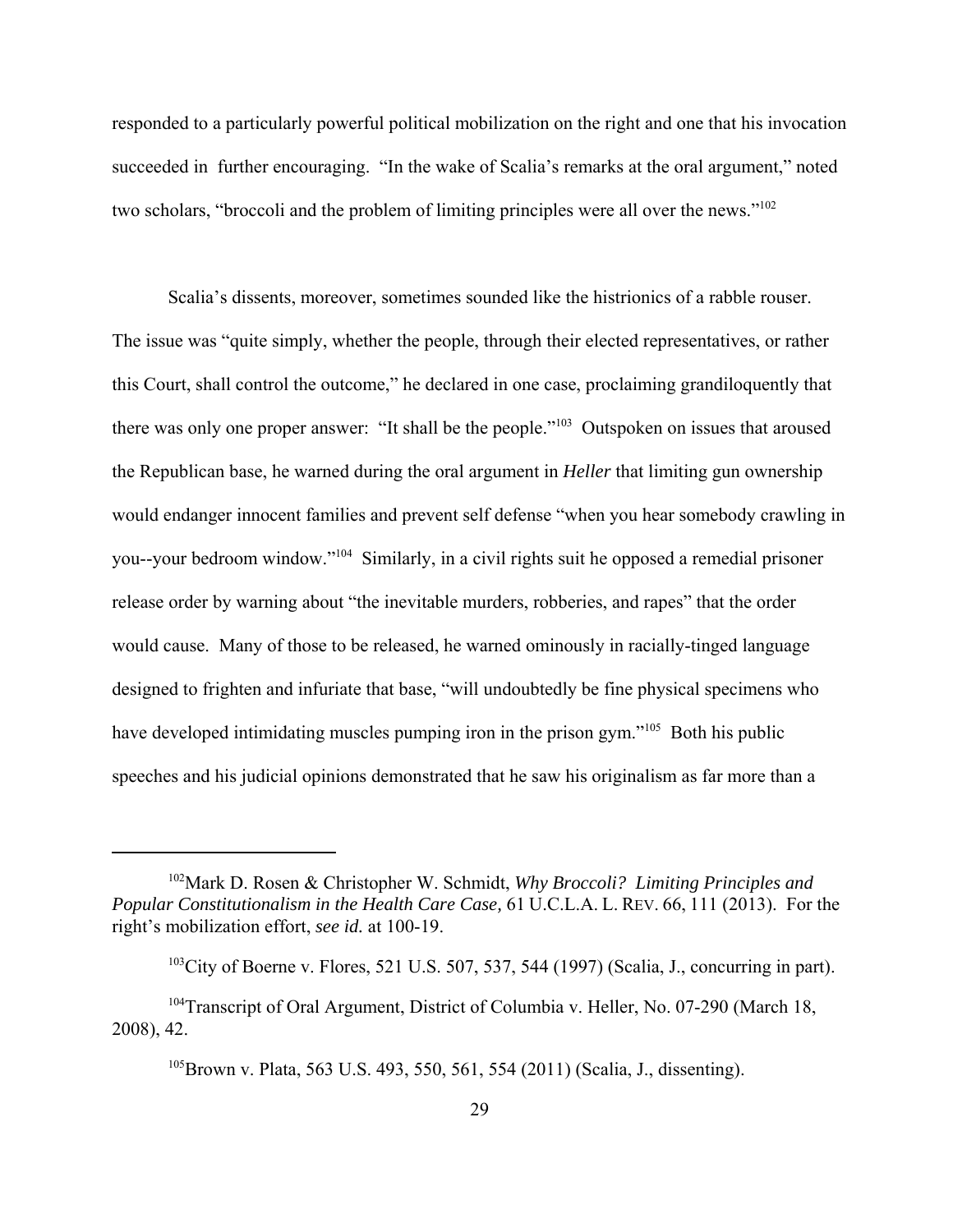theory of jurisprudence. He saw it as an instrument of political polemics.<sup>106</sup>

In *United States v. Windsor*, a case involving gay marriage that outraged much of the Republican base, Scalia took the highly unusual step of dramatically urging a congressional confrontation with Democratic President Barack Obama. In *Windsor* the president had refused to defend the anti-gay Defense of Marriage Act, and a five-justice majority voided one of its central provisions. Dissenting angrily and passionately, Scalia charged that the president "did not faithfully implement Congress's statute" and exhorted the legislative branch to rebel against his infidelity. Although the Court could not properly act in the case because there were no truly adverse parties before it, he argued, the lack of a judicial remedy should not and did not limit the ability of Congress itself "to confront the president directly." The legislature, he exhorted, should force "a direct confrontation with the President" and deploy the "innumerable ways" the Constitution gave it "to compel executive action without a lawsuit." Not surprisingly, he justified his plea on originalist grounds. "Our system is *designed* for confrontation," he proclaimed. With hostile and demeaning turns of phrase he sneered at the president's "Executive contrivance" and urged Congress to "bring him to heel."<sup>107</sup> Seldom if ever has a justice launched from the Supreme Court bench such a partisan trumpet call to battle aimed at a sitting president of the United

<sup>106</sup>Scalia claimed that he wrote his opinions for law students (Senior, *In Conversation*, index 7), which was surely true, but his performances were also intended for a much wider audience which he reached by public appearances, reports in the popular press, and his many professional acolytes and political admirers who spread his words in many forums.

<sup>&</sup>lt;sup>107</sup>United States v. Windsor, 570 U.S. at 791, 790, 787 (Scalia, J., dissenting) (emphases in original).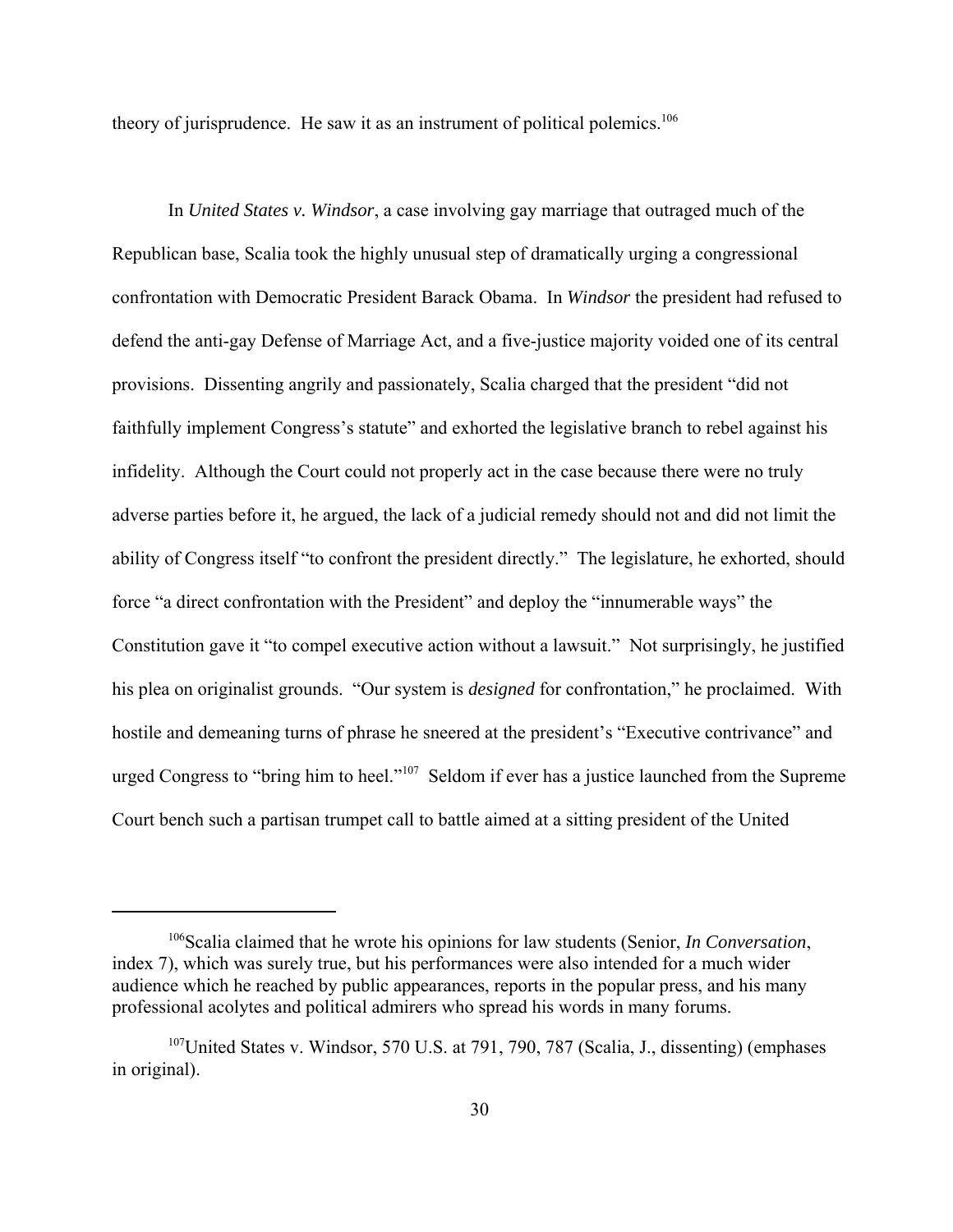States.<sup>108</sup>

Scalia's judicial opinions commanded widespread attention, while his speeches, writings, interviews, and other public appearances and statements created a powerful and compelling popular image.<sup>109</sup> The barbed and often amusing nature of many of his public statements and the sheer nastiness that marked many of his judicial opinions made him a compelling public figure, while the political and social appeal of his personal views and judicial opinions made him the beloved judicial spokesman for the Republican coalition.

As a result, Scalia became a true media celebrity, a new kind of popularly known and nationally prominent justice.<sup>110</sup> In part, his celebrity status was a function of social change. By the middle of the twentieth century the Supreme Court had become central to American life and

<sup>108</sup>Scalia issued another, if milder, charge against President Obama in *Arizona v. United States*, 567 U.S. 387, 416, 435-36 (2012) (Scalia, J., concurring in part and dissenting in part) ("Are the sovereign States at the mercy of the Federal Executive's refusal to enforce the Nation's immigration laws?" at 436). *See* TRIBE & MATZ, UNCERTAIN JUSTICE, 207-10.

<sup>&</sup>lt;sup>109</sup>"Supreme Court clerks–liberal as well as conservative–were enthralled by him. 'There was a lot of Scalia envy in the building,' recalled the clerk of a liberal justice." EVAN THOMAS, FIRST: SANDRA DAY O'CONNOR 237 (2019). At a meeting of the Federalist Society "young, conservative law students" recited the words from Scalia's dissent in *Morrison v. Olson* "as if it were Holy Scripture." Amanda Hollis-Brusky, *Here's Why Originalism Won't Be Buried with Scalia*, available at https://www.washingtonpost.com/news/monkey-cage/wp/2016/02/22/, last consulted May 28, 2018.

<sup>110</sup>Scalia was not alone among the justices in reaching celebrity status. The Court's increasing limitation on its docket and its expanding number of law clerks apparently freed the justices to devote more of their time to public appearances. Barry Sullivan & Megan Canty, *Interruptions in Search of a Purpose: Oral Argument in the Supreme Court, October Terms 1958-60 and 2010-12*, 2015 UTAH L. REV. 1005, 1005-08 (2015). For a similar analysis of Scalia's efforts, *see* HASEN, JUSTICE OF CONTRADICTIONS, 76-82.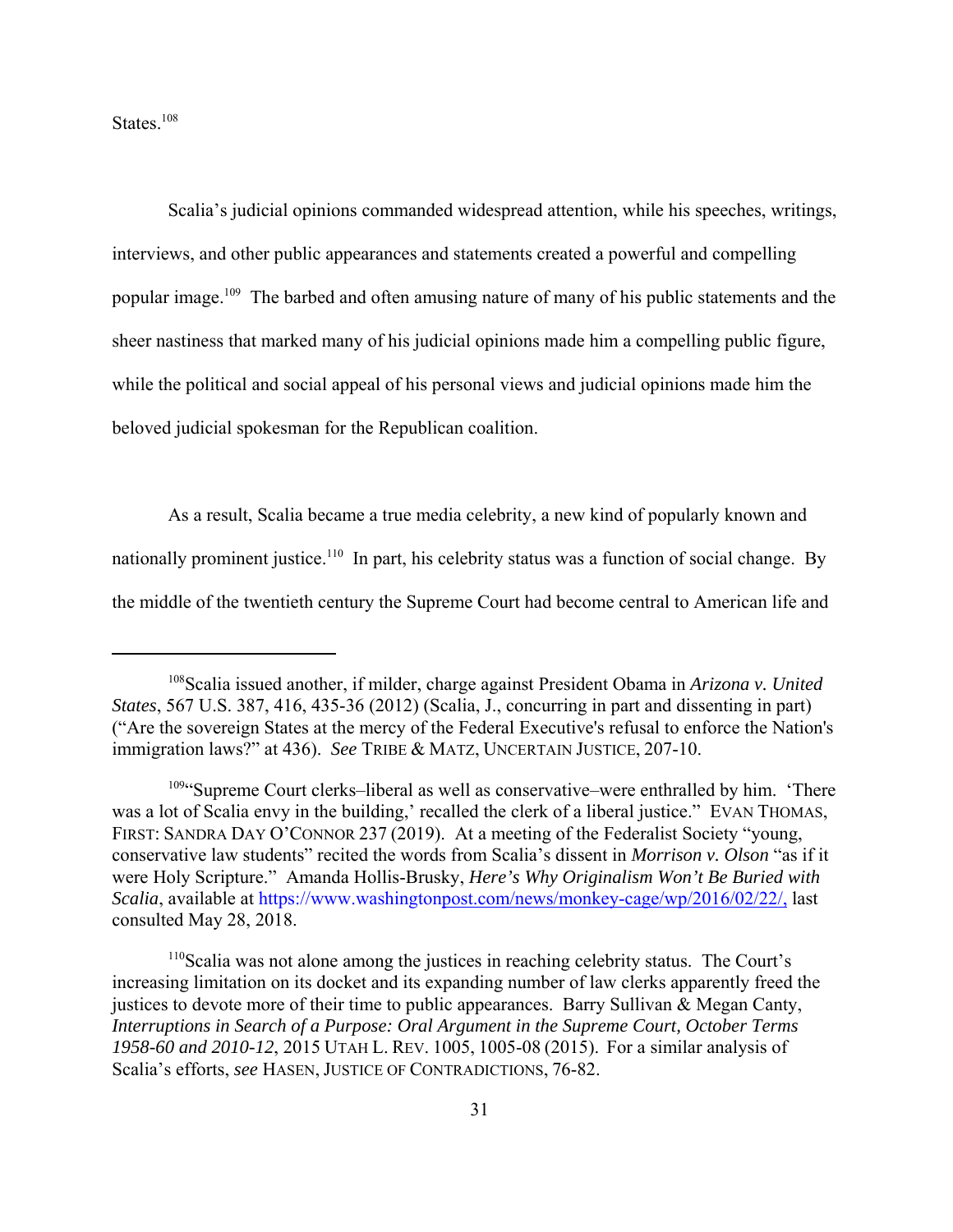politics in many areas, some of which directly and often profoundly touched millions of people in their daily lives. Further, modern media had created a celebrity culture that was constantly on the lookout for striking personalities who could command public attention. In that social context Scalia was a natural fit who offered the public stage an irresistable combination of personal qualities. He possessed legal brilliance and authority, a magnetic personality, theatrical instincts, a charming manner and quick wit, the poise of an experienced debater, self assurance seemingly impervious to criticism, and a conviction of both intellectual outrage and moral righteousness. Perhaps above all, he harbored an unrelenting psychological drive to demand and hold the center ring.

As he increasingly insisted that originalism was easy and certain in application, he also seemed to court publicity with ever greater determination. He reveled in both his burgeoning fame and his highly controversial, though hardly dominant, position on the Court. Indeed, his failure to forge an originalist majority, write a larger proportion of the Court's major opinions, or fulfill his apparent hope of succeeding Rehnquist as Chief Justice may have stoked an intensifying desire to magnify his reputation and secure the recognition and influence he fervently believed that he deserved.<sup>111</sup>

<sup>&</sup>lt;sup>111"</sup>I don't care," Scalia sometimes said about his "legacy," but at other times he acknowledged that he did care. "When I'm dead and gone, I'll either be sublimely happy or terribly unhappy." Revealingly, when asked about any "heroic" opinions he wrote, he responded not to that question but to a different and unasked question, whether he worried that his fate might be like that of Justice George Sutherland who Scalia characterized as being "on the losing side of everything, an old fogey, [expressing] the old view." When asked whether that would actually be his fate, he replied by again declaring defensively that "I don't care." Immediately asked if he actually thought he might wind up like Sutherland, however, he volunteered that "I can see that happening." Senior, *In Conversation,* index 8.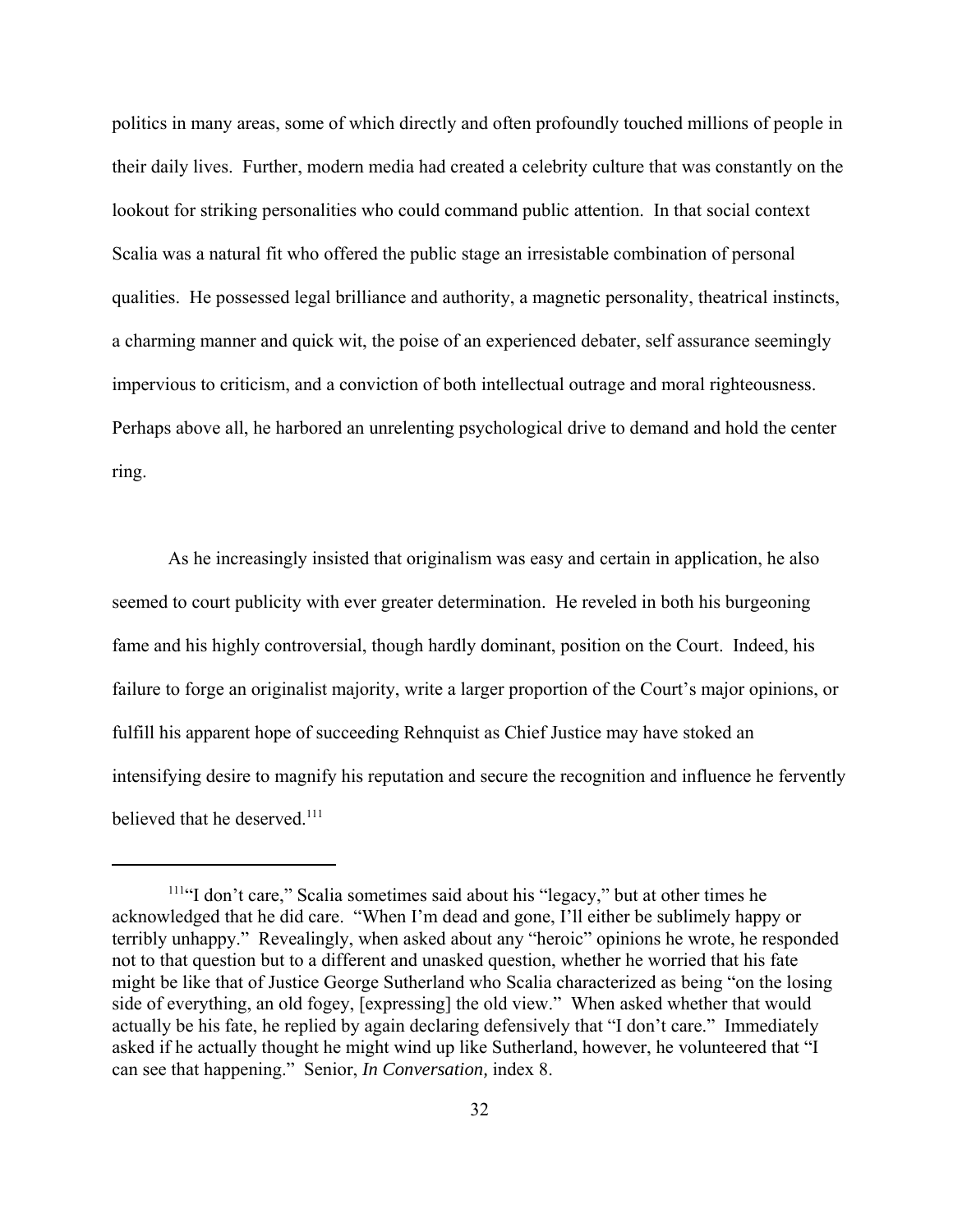In celebrity terms Scalia far surpassed the other conservative theorists and judges who had assaulted the Warren Court and who might have won popular acclaim and risen to celebrity heights. None, however, did. Not Raoul Berger or Robert Bork,<sup>112</sup> important intellectual figures who began modern originalism with their influential work in the early 1970s but who lacked both Scalia's personal qualities and his judicial authority. The same was true, however, of the other conservative justices who did possess that authority but lacked Scalia's commanding personality, ideological fervor, and psychological drive. Not Lewis Powell who in many ways led the early conservative effort on the high bench to counter the rulings of the Warren Court. Not Warren Berger, who succeeded Earl Warren as Chief Justice and held the center chair for sixteen years. Not William Rehnquist, who pressed the assault on the Warren Court for thirty years and served as Chief Justice for almost two decades. And not Clarence Thomas, whose views were wholly compatible with the political values of the Republican coalition and who was a more consistent originalist than Scalia.<sup>113</sup>

But it was Scalia, not the others, who became the preeminent judicial spokesman for the Republican coalition and the vibrant judicial symbol of its values.<sup>114</sup> He fused the roles of

<sup>112</sup>Robert H. Bork, *Neutral Principles and Some First Amendment Problems*, 47 IND. L. J. 1 (1971); RAOUL BERGER, GOVERNMENT BY JUDICIARY: THE TRANSFORMATION OF THE FOURTEENTH AMENDMENT (1977). *See* JOHNATHAN O'NEILL, ORIGINALISM IN AMERICAN LAW AND POLITICS: A CONSTITUTIONAL HISTORY chs.4 & 5 (2005).

<sup>&</sup>lt;sup>113</sup>Thomas was recognized among conservative lawyers as more consistently originalist that Scalia. *See, e.g,* HOLLIS-BRUSKY, IDEAS, 54-57.

<sup>&</sup>lt;sup>114"</sup>To the true believers in the movement, he is the heroic upholder of the conservative faith. The other justices, having reached the pinnacle of the legal profession, are heroic to those in that profession; Scalia is heroic in the larger and more committed world of political activists." Stephen A. Newman, *Political Advocacy on the Supreme Court: The Damaging Rhetoric of*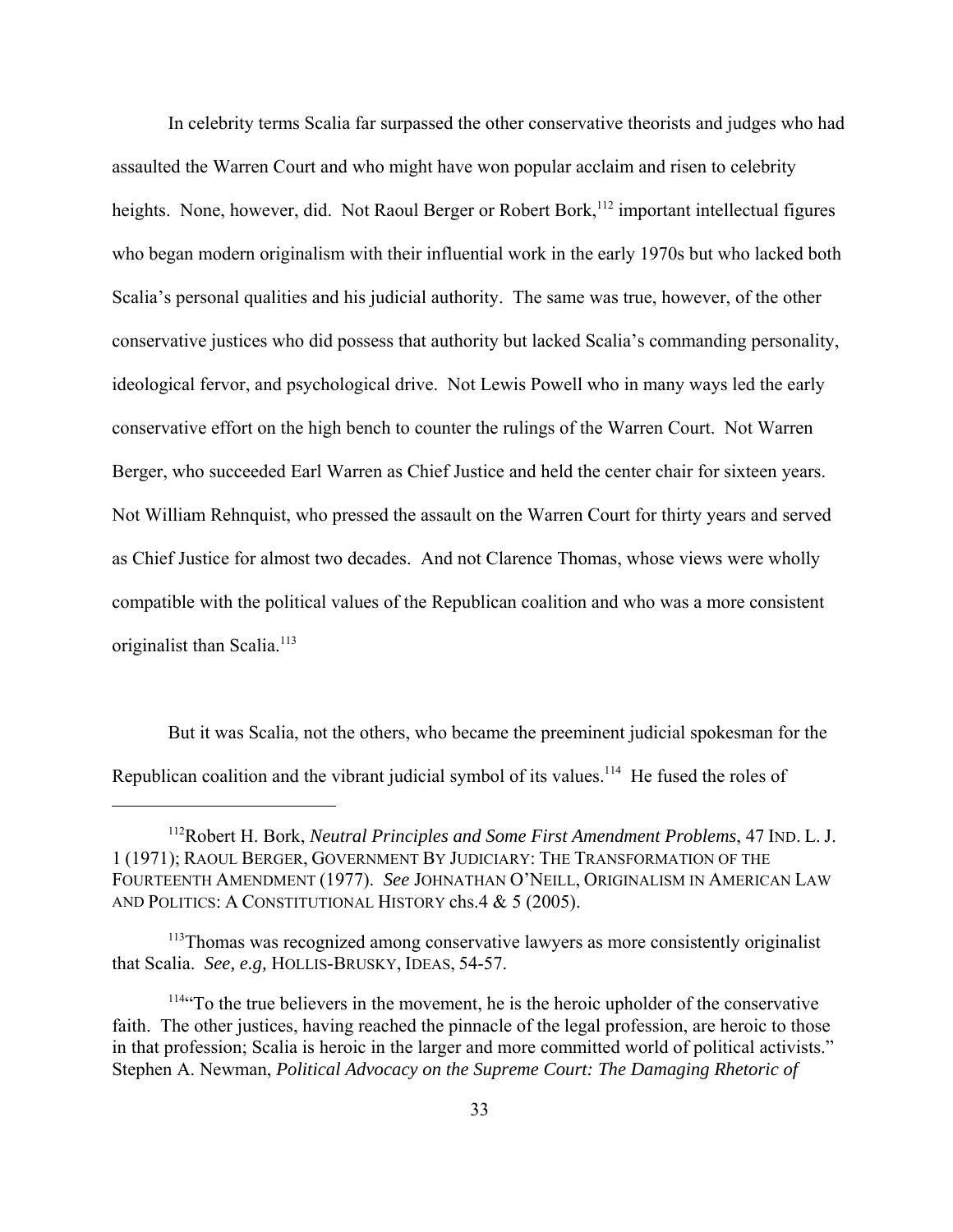theorist, apologist, polemicist, and public entertainer with the role of Supreme Court Justice, and in the process became a national celebrity who was an ideological hero for the coalition's adherents. When one of his sons and one of his admirers collected his writings and published them posthumously, it was not surprising that they chose the pontifical and Nietzsche-redolent title, *Scalia Speaks*.

One of Scalia's major achievements, then, was to make himself a political and cultural icon by merging a purportedly "objective" and "correct" originalist jurisprudence with the political and social values of a powerful and aggressive political coalition. In the last analysis, to most of his admirers--those in the public generally and even some in the academy and on the bench--it made no significant difference that his judicial opinions were jurisprudentially inconsistent and methodologically erratic. Similarly, it made no significant difference that his public performances and personal statements often seemed to baldly contradict his judicial stance of objectivity, neutrality, restraint, and deference to Congress and the states. Finally, it made no difference that he now and then decided cases that were likely against his personal inclinations and contrary to the views of some or most of his admirers. Those were only occasional and relatively minor departures, for the most part unknown to the great bulk of his admirers. Most of the time--and always on the crucial and hot-button issues that were highly visible to the public and that mattered most to the Republican coalition--he was publicly and powerfully with them. He stood at the forefront of their lines, proclaiming their values and defending their policies. His consistent rhetoric and reliable behavior in the cases of paramount social and political importance

*Antonin Scalia*, 51 N.Y.L.S. L. REV. 907, 924 (2006).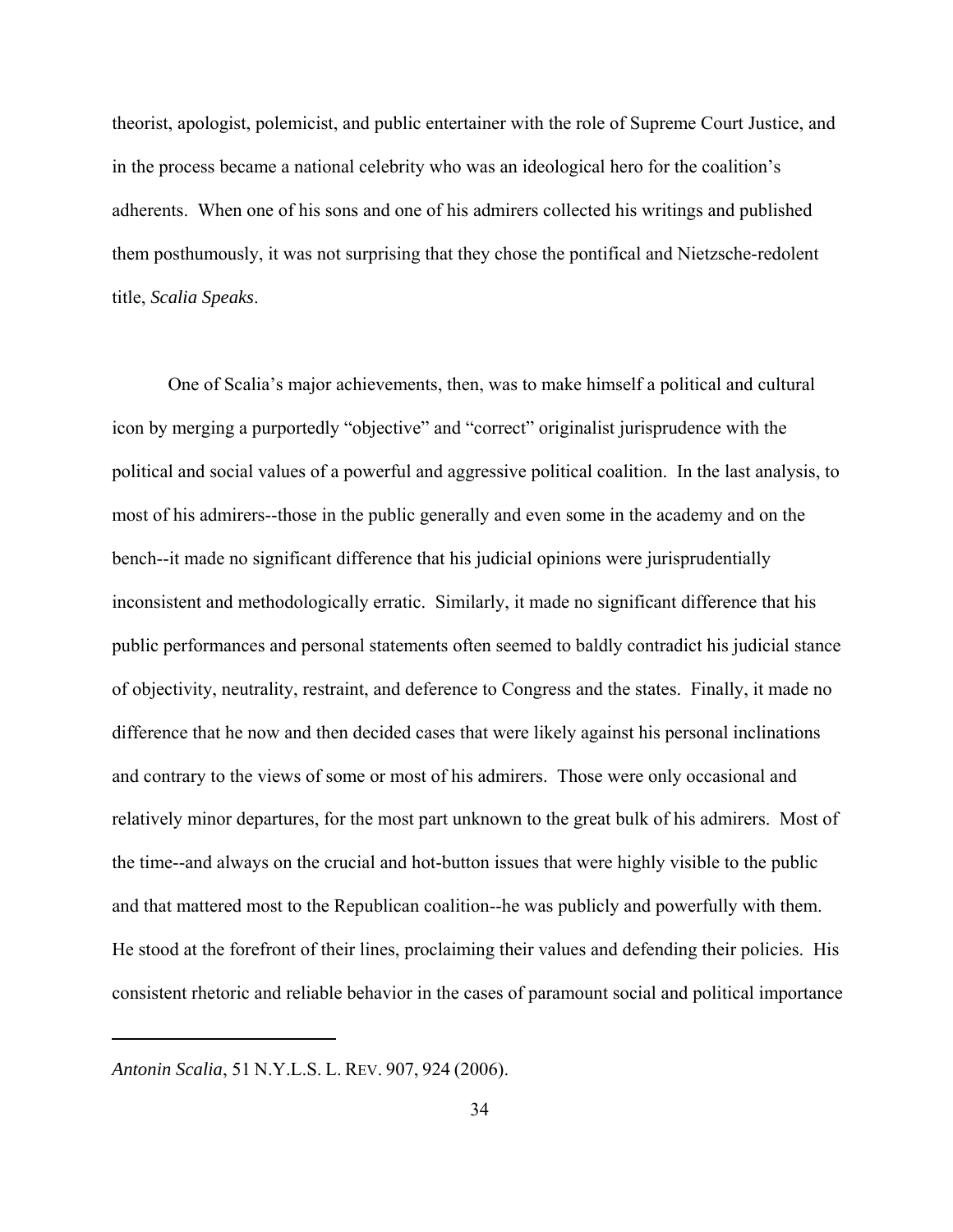were what truly counted with them. While Scalia failed to articulate and apply a convincing and soundly-based jurisprudence, he succeeded in shaping and promoting a powerful and galvanizing constitutional rhetoric to serve their political interests.

For American constitutionalism, then, the second paramount reason for Scalia's historical significance lies in the fact that he stands as an exemplar of the close and sometimes--as in his case--intimate and carefully cultivated relationship that exists between constitutional jurisprudence and American politics and between abstract theory and personal values. The way he promoted his originalist jurisprudence, filled in its substantive content, and applied or ignored its principles in practice, helped unite and energize the diverse elements that formed the base of the post-Reagan Republican Party, and it effectively advanced the varied political, social, and cultural interests of that base as well as the economic interests of its powerful corporate wing. Scalia gave that base a constitutional theory that validated its most fundamental beliefs and conferred on its adherents a profound sense of inherited authenticity, constitutional legitimacy, and political righteousness.

If the theoretical appeal of originalism arose from a wholly understandable if ultimately misconceived desire to find an objective method of constitutional interpretation, its practical appeal arose from an equally understandable and result-oriented recognition that it served the political goals of Scalia's base. As he declared forthrightly, the "questions that are the easiest for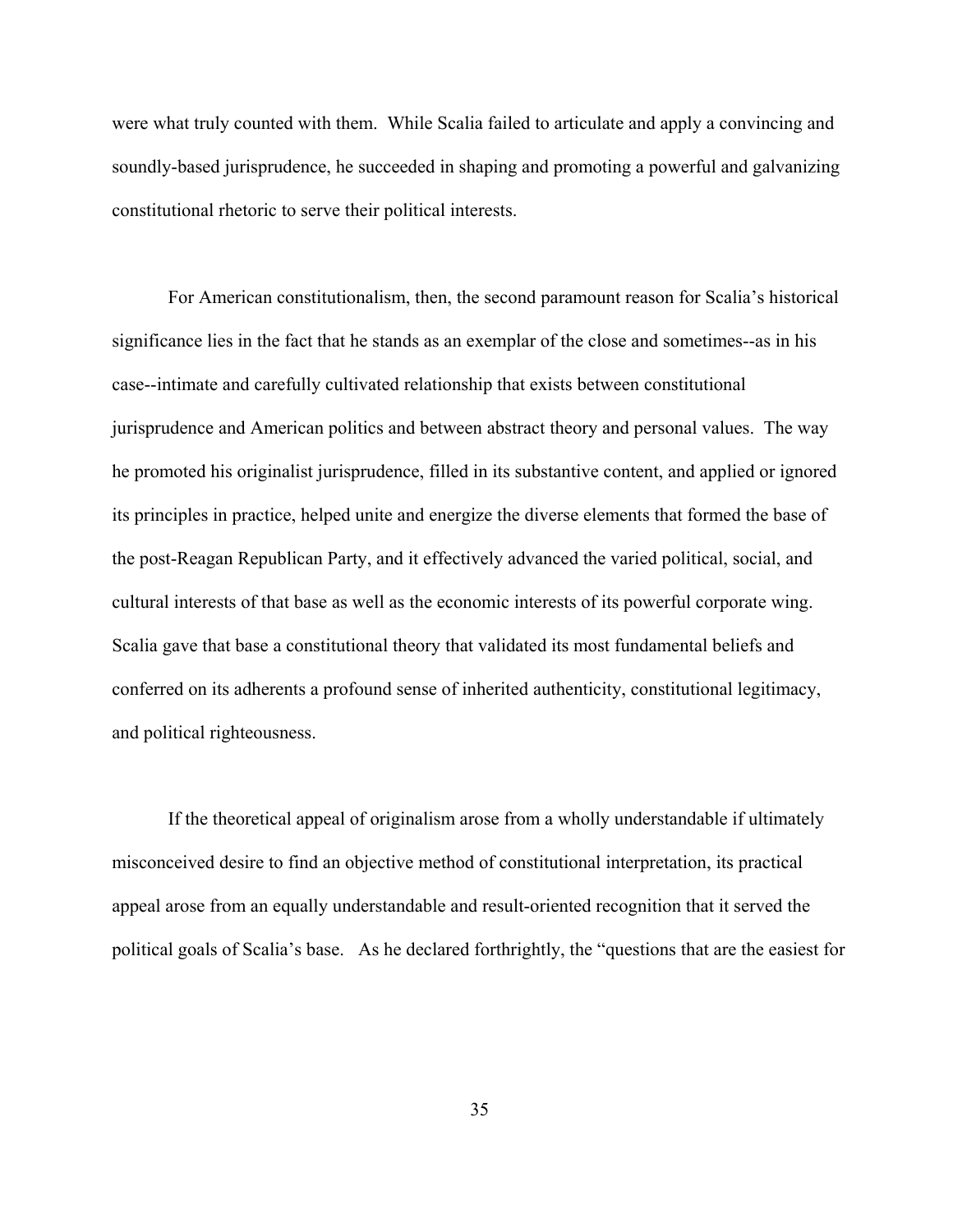the originalist" were those involving "abortion, assisted suicide, sodomy, the death penalty."<sup>115</sup> In helping to forge that union between constitutional jurisprudence and practical politics Scalia's career exemplified to an extreme and unusually obvious extent the merger of personal values and constitutional principles, the use of abstract theories to serve practical political ends, and the acclaim that those theories generated from those who approved the conclusions the theories supposedly required.

<sup>&</sup>lt;sup>115</sup> ANTONIN SCALIA & BRYAN A. GARNER, READING LAW: THE INTERPRETATION OF LEGAL TEXTS 402.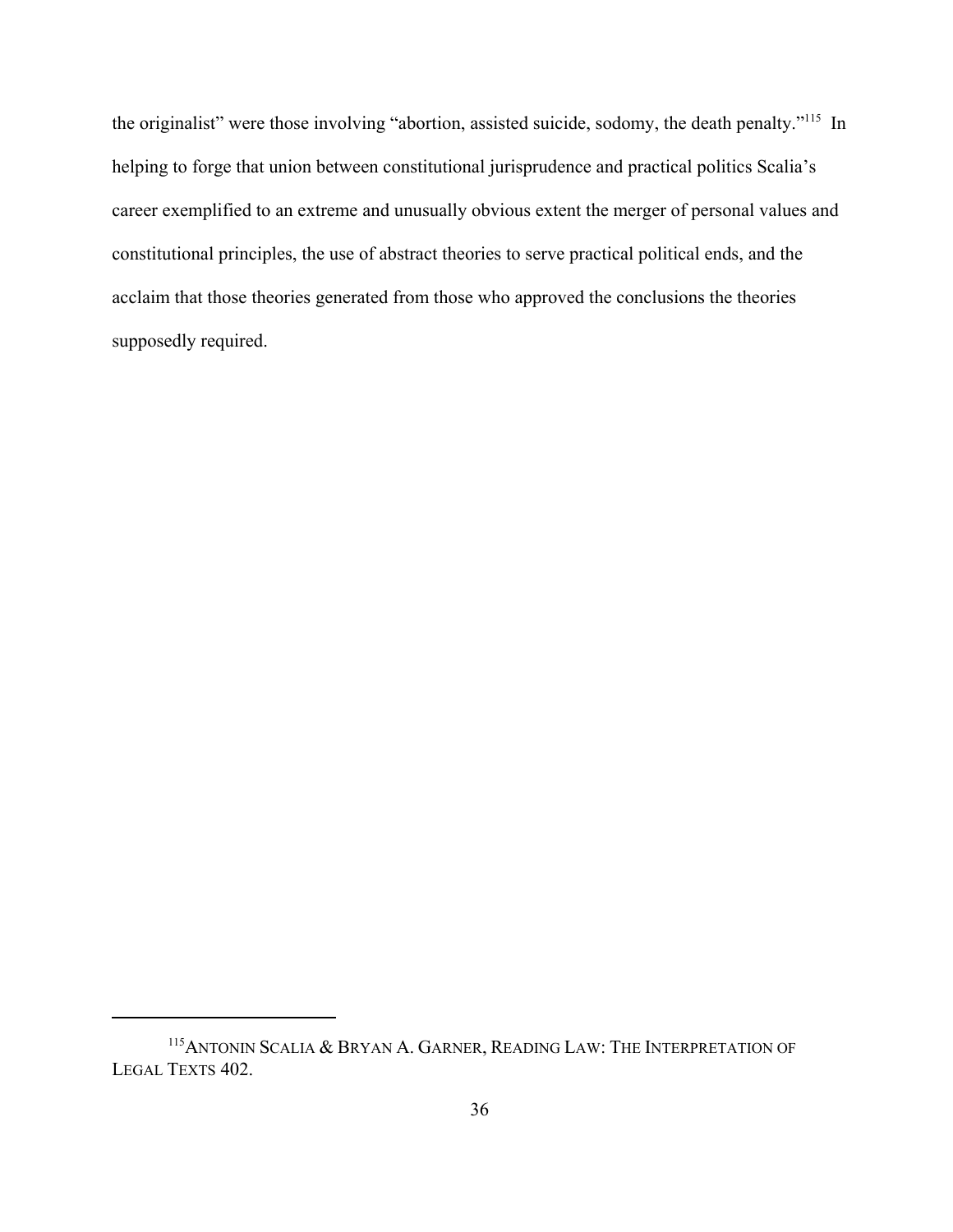## CHAPTER 12

## THE NATURE OF AMERICAN CONSTITUTIONALISM

The ultimate irony of Scalia's career is that his judicial performance disproved his own jurisprudential claims. It demonstrated that his decisions and opinions on the Court were often the result of neither a "correct" constitutional jurisprudence nor the consistent application of his own self-proclaimed interpretive methods. Rather, they flowed commonly from personal values and goals that overlapped for the most part with those of the post-Reagan Republican Party. In the forefront for both Scalia and the party was an infuriating image of the Warren Court and a fierce rejection of many of the social, political, and cultural changes that stemmed from the 1960s.<sup>1</sup> Responding to what he and many other conservatives considered malign forces, Scalia focused his career on designing and promoting a jurisprudence that would delegitimize the moral, political, and constitutional foundations that supported those forces.

It was ironic that Scalia based his jurisprudence on an appeal to a supposedly

<sup>&</sup>lt;sup>1</sup>"Originalism was constitutional orthodoxy in the United States until, in historical terms, very recent times--the post-World War II era of the Warren Court." ANTONIN SCALIA, SCALIA SPEAKS: REFLECTIONS ON LAW, FAITH, AND LIFE WELL LIVED (Christopher J. Scalia & Edward Whelan, eds., 2017), 189. *Accord id.* at 197, 203, 228-29, 266, 269 (hereafter, "SCALIA SPEAKS"). On the history of originalism in America, *see* ERIC J. SEGALL, ORIGINALISM AS FAITH (2018); JOHNATHAN O'NEILL, ORIGINALISM IN AMERICAN LAW AND POLITICS: A CONSTITUTIONAL HISTORY (2005).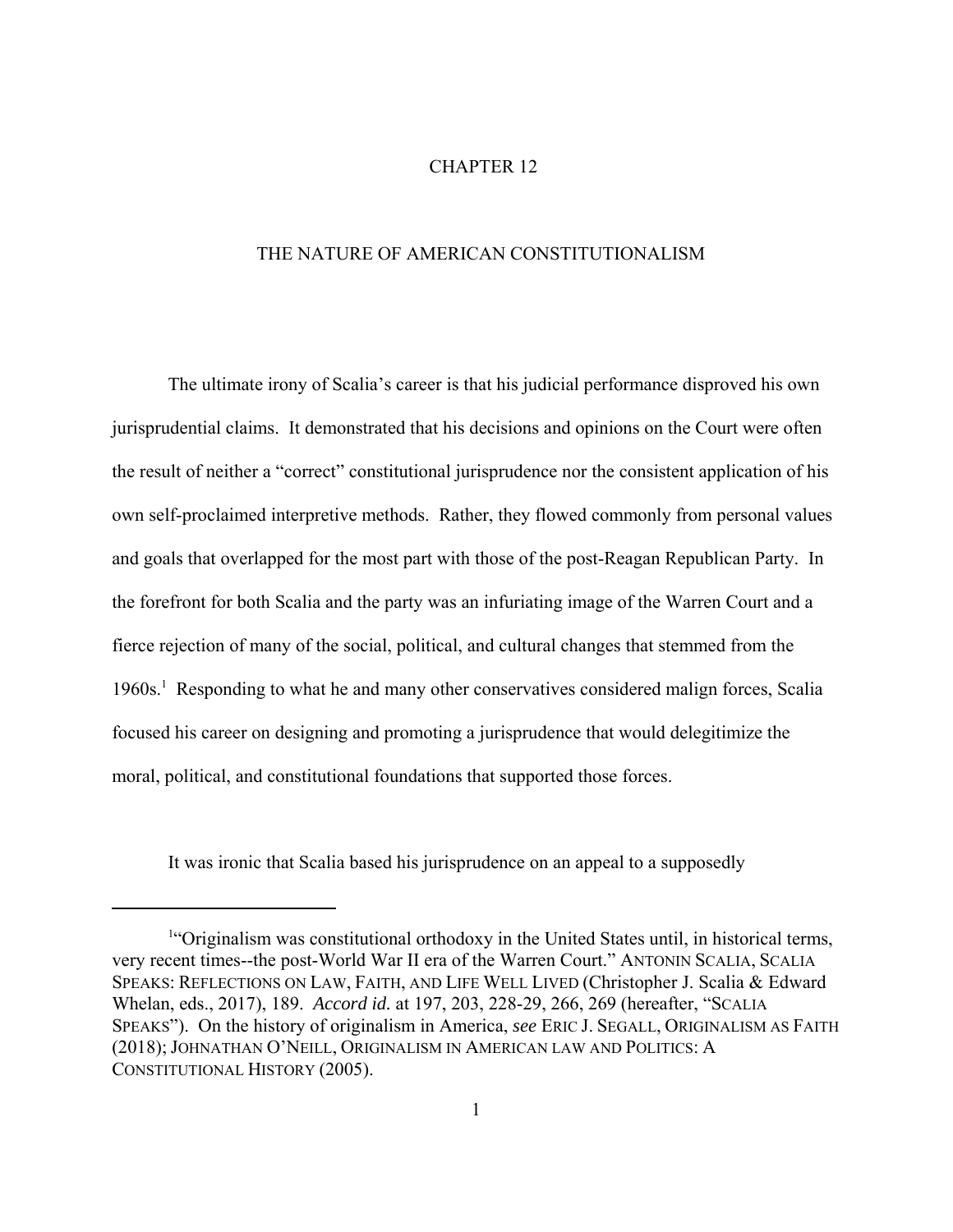authoritative American past because, for his purposes, that past proved unreliable and dysfunctional. As much as it provided carefully selected pieces of evidence to support some of his claims, it also provided far more evidence that contradicted those claims. Above all, the cumulative evidence of the nation's history demonstrated what Scalia sought above all to deny. The founding era–and the text of the Constitution itself--revealed large and critical areas of ambiguity, incompleteness, uncertainty, avoidance, and disagreement, while the decades that followed demonstrated that social changes, economic developments, political conflicts, intellectual reorientations, and institutional transformations drove complex processes of constitutional innovation and doctrinal evolution.2

Although Scalia rejected that view of the nation's past, American history nonetheless made those facts and processes all too apparent. At the beginning the Founders themselves were conflicted and uncertain about the meaning of many and perhaps most of the provisions they wrote into the Constitution. James Madison, the reputed "Father of the Constitution," changed his own thinking about many issues before, during, and again after the Constitutional

<sup>&</sup>lt;sup>2</sup> Ironically, Scalia castigated the idea of a "living Constitution" for, among other things, turning lawyers and law students from the study of history. SCALIA SPEAKS, 72. He pictured an either/or relationship between history and the living Constitution when, in fact, they are intimately related. Scalia was apparently unable to understand that relationship because he regarded the study of history as a method of establishing clear and static norms rather than as a method for truly understanding the nation's past and the contested and dynamic nature of its constitutional enterprise. As Robert Gordon wrote, "calls to return to the world of the Founders are mostly attempts to escape from history altogether--from controversy, contingency, development, the painful and shameful elements of the past, and the troubling disturbances of modernity." ROBERT W. GORDON, TAMING THE PAST: ESSAYS ON LAW IN HISTORY AND HISTORY IN LAW (2017) 364.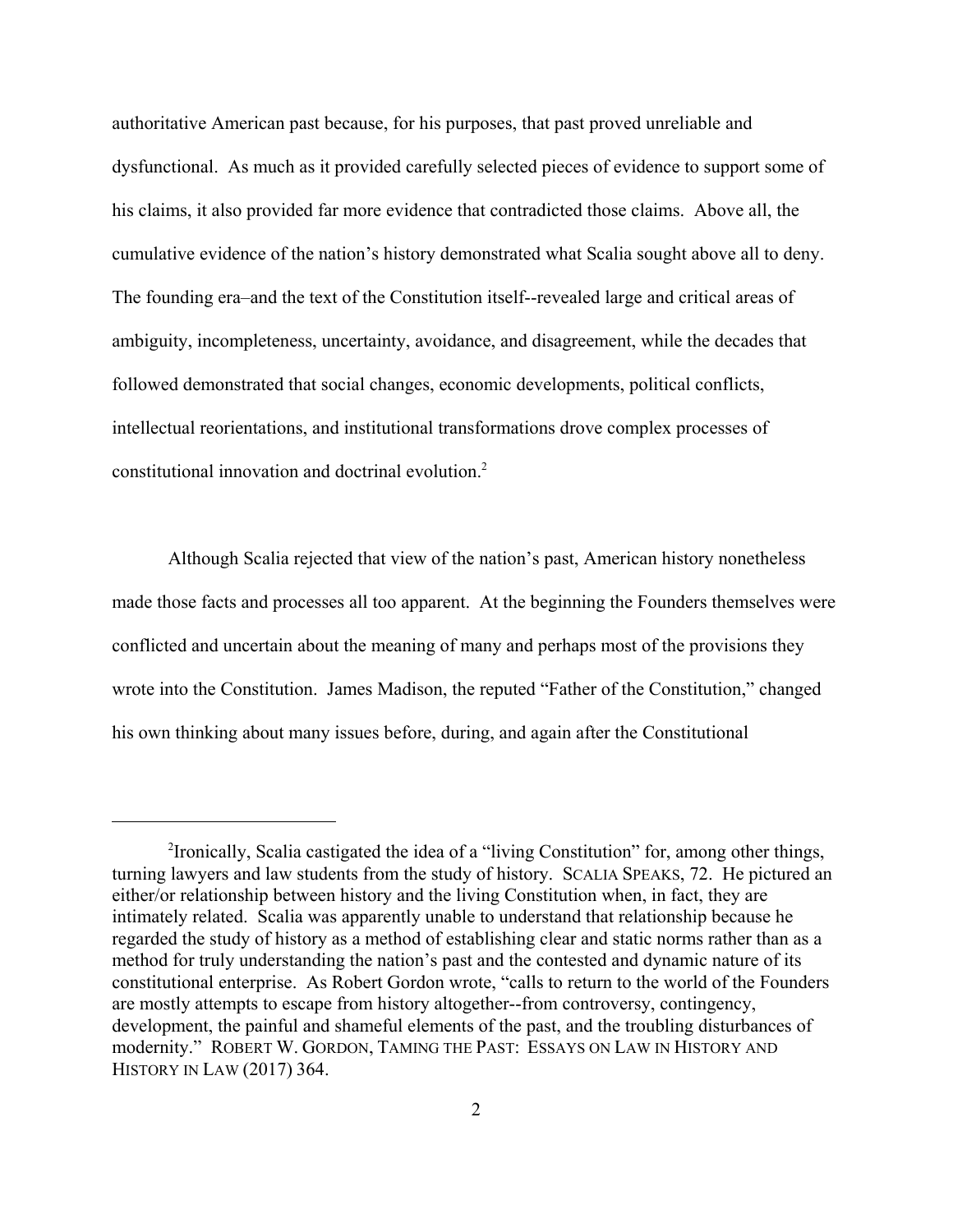Convention, as in one way or another did a good many of the others who drafted and ratified it.<sup>3</sup> Subsequently, as external conditions and contexts changed and increasingly exposed constitutional gaps and ambiguities, Americans began what became their unavoidable and often stressful process of remolding the Constitution's operations and adapting its provisions to resolve new disputes and meet new challenges.<sup>4</sup> As Scalia himself recognized, changing Court personnel was a principal institutional mechanism that drove those processes at the highest and most formal jurisprudential level.<sup>5</sup> Studies have repeatedly shown how the federal judiciary has generally accommodated itself over time to dominant new political coalitions and adapted

<sup>4</sup>Scalia himself began changing some of his views, and immediately after his death conservative justices began to note that fact and use it in beginning to rethink issues of doctrine. He seemed to be changing his mind, for example, on *Chevron* deference. *See* Daniel S. Brookins, *Confusion in the Circuit Courts: How the Circuit Courts are Solving the* Mead *Puzzle By Avoiding It Altogether,* 85 GEO. WASH. L. REV. 1484, 1508 n.167 (2017).

<sup>5"</sup>Overrulings of precedent rarely occur without a change in the Court's personnel." South Carolina v. Gathers, 490 U.S. 805, 823, 824 (1989) (Scalia, J., dissenting). Scalia was hardly the only justice to recognize that same mechanism. *See, e.g.,* Payne v. Tennessee, 501 U.S. 808. 844 (1991) (Marshall, J., dissenting); Michigan v. Long, 463 U.S. 1032, 1065, 1070-71 (1983) (Stevens, J., dissenting). Scholars of varying political persuasions also agreed. *See, e.g.,* BARRY CUSHMAN, RETHINKING THE NEW DEAL COURT: THE STRUCTURE OF A CONSTITUTIONAL REVOLUTION 224-25 (1998) (hereafter, "CUSHMAN, RETHINKING"); John Harrison, *Utopia's Law, Politics' Constitution*, 19 HARV. J. L. & PUB. POL'Y 917, 930 (1995).

<sup>3</sup> *See, e.g.,* LANCE BANNING THE SACRED FIRE OF LIBERTY: JAMES MADISON AND THE FOUNDING OF THE FEDERAL REPUBLIC 200-01, 374, 393 (1995); STANLEY ELKINS & ERIC MCKITRICK, THE AGE OF FEDERALISM: THE EARLY AMERICAN REPUBLIC, 1788-1800, at 263-70 (1993) (hereafter, "ELKINS & MCKITRICK, AGE OF FEDERALISM"); JACK N. RAKOVE, A POLITICIAN THINKING: THE CREATIVE MIND OF JAMES MADISON (2017); Sveinn Johannesson, *"Securing the State,": James Madison, Federal Emergency Powers, and the Rise of the Liberal State in Postrevolutionary America,* 104 J. AM. HIST. 363 (2017). *See generally, e.g.,* GORDON S. WOOD, THE CREATION OF THE AMERICAN REPUBLIC, 1776-1787 (2d ed. 1998); GORDON S. WOOD, EMPIRE OF LIBERTY: A HISTORY OF THE EARLY REPUBLIC, 1789-1815 (2009); ELKINS & MCKITRICK, AGE OF FEDERALISM.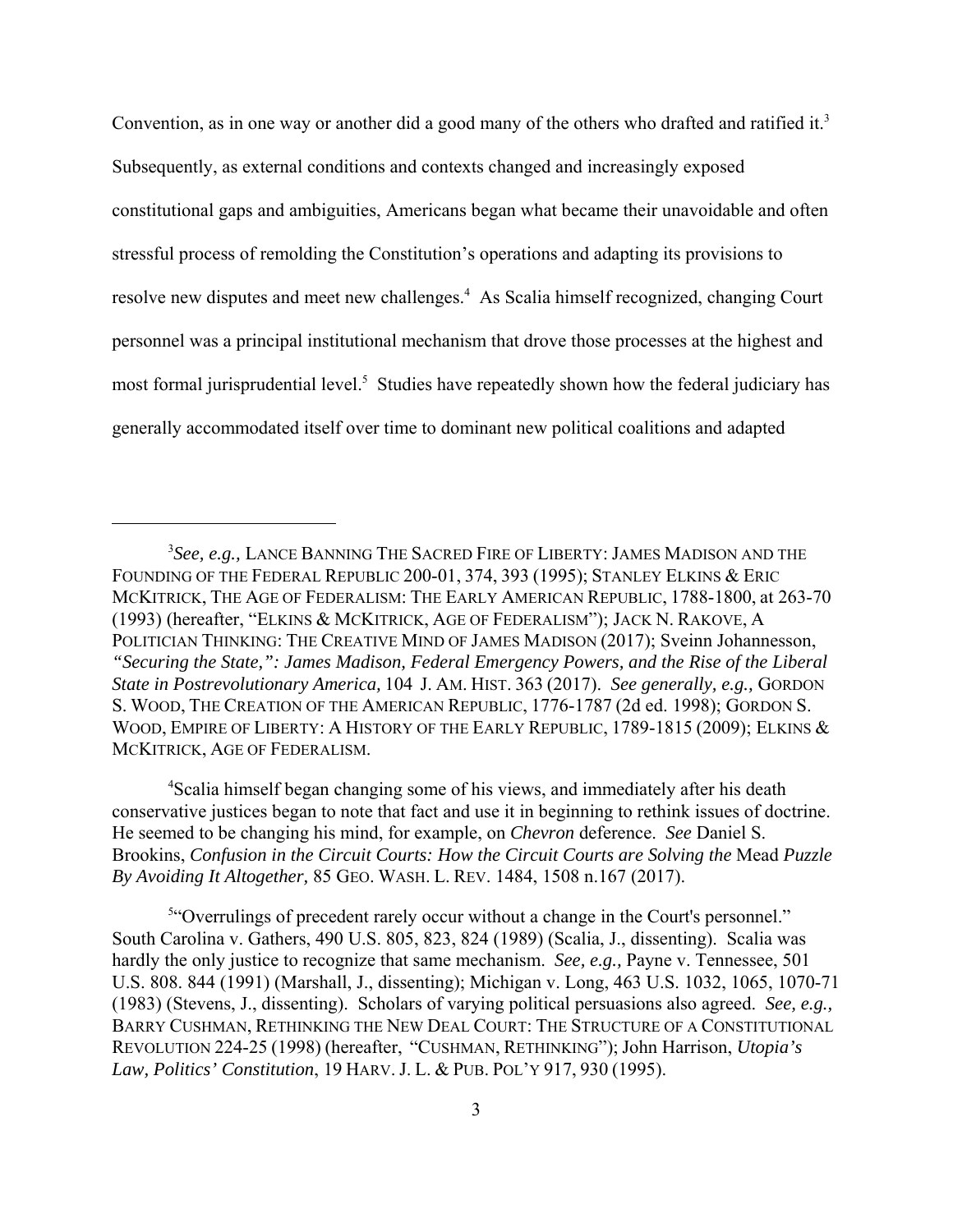constitutional principles to serve their new goals and policies. 6

Beyond those formal doctrinal changes, moreover, American government itself also changed over the decades in organization and operation, in the interactions between the three federal branches, and in the working relationships that existed between each of those three branches and the steadily growing number of states that entered the Union.<sup>7</sup> From the nation's earliest days executive power gradually expanded and executive practices grew more important, developments that became increasingly noticeable in the latter half of the nineteenth century and then accelerated rapidly during the twentieth and twenty-first centuries.<sup>8</sup> Similarly, in the early nineteenth century the Supreme Court charted pivotal and highly controversial new paths, and late in the century it began to extend federal judicial power more broadly and to affect ever larger areas of American life, a process that continued into the twenty-first century.<sup>9</sup> So too with

<sup>7</sup>The material in the following four paragraphs is drawn from EDWARD A. PURCELL, JR., ORIGINALISM, FEDERALISM, AND THE AMERICAN CONSTITUTIONAL ENTERPRISE: A HISTORICAL INQUIRY ch.7 and numerous works cited therein (hereafter, "PURCELL, ORIGINALISM").

8 *See, e.g.,* STEPHEN SKOWRONEK, THE POLITICS PRESIDENTS MAKE: LEADERSHIP FROM JOHN ADAMS TO BILL CLINTON (1997); LOUIS FISHER, PRESIDENTIAL WAR POWER (1995); MICHAEL A. GENOVESE, THE POWER OF THE AMERICAN PRESIDENCY, 1789-2000 (2001).

<sup>6</sup> The classic study is Robert A. Dahl, *Decision-Making in a Democracy: The Supreme Court as a National Policy-Maker*, 6 J. PUB. L. 279 (1957). *See, e.g.*, KEITH E. WHITTINGTON, REPUGNANT LAWS: JUDICIAL REVIEW OF ACTS OF CONGRESS FROM THE FOUNDING TO THE PRESENT (2019) ("Rather than providing a sober second thought, the Court is more likely to act as yet another partisan participant in the policy-making process," *id.* at 312); KEITH E. WHITTINGTON, POLITICAL FOUNDATIONS OF JUDICIAL SUPREMACY: THE PRESIDENCY, THE SUPREME COURT, AND CONSTITUTIONAL LEADERSHIP IN U.S. HISTORY (2007); CUSHMAN, RETHINKING.

<sup>9</sup> WILLIAM E. NELSON, THE FOURTEENTH AMENDMENT: FROM POLITICAL PRINCIPLE TO JUDICIAL DOCTRINE ((1988); William M. Wiecek, *The Reconstruction of Federal Judicial Power, 1863-1875*, 13 AM. J. LEGAL HIST. 333 (1969); Edward A. Purcell, Jr., Ex parte Young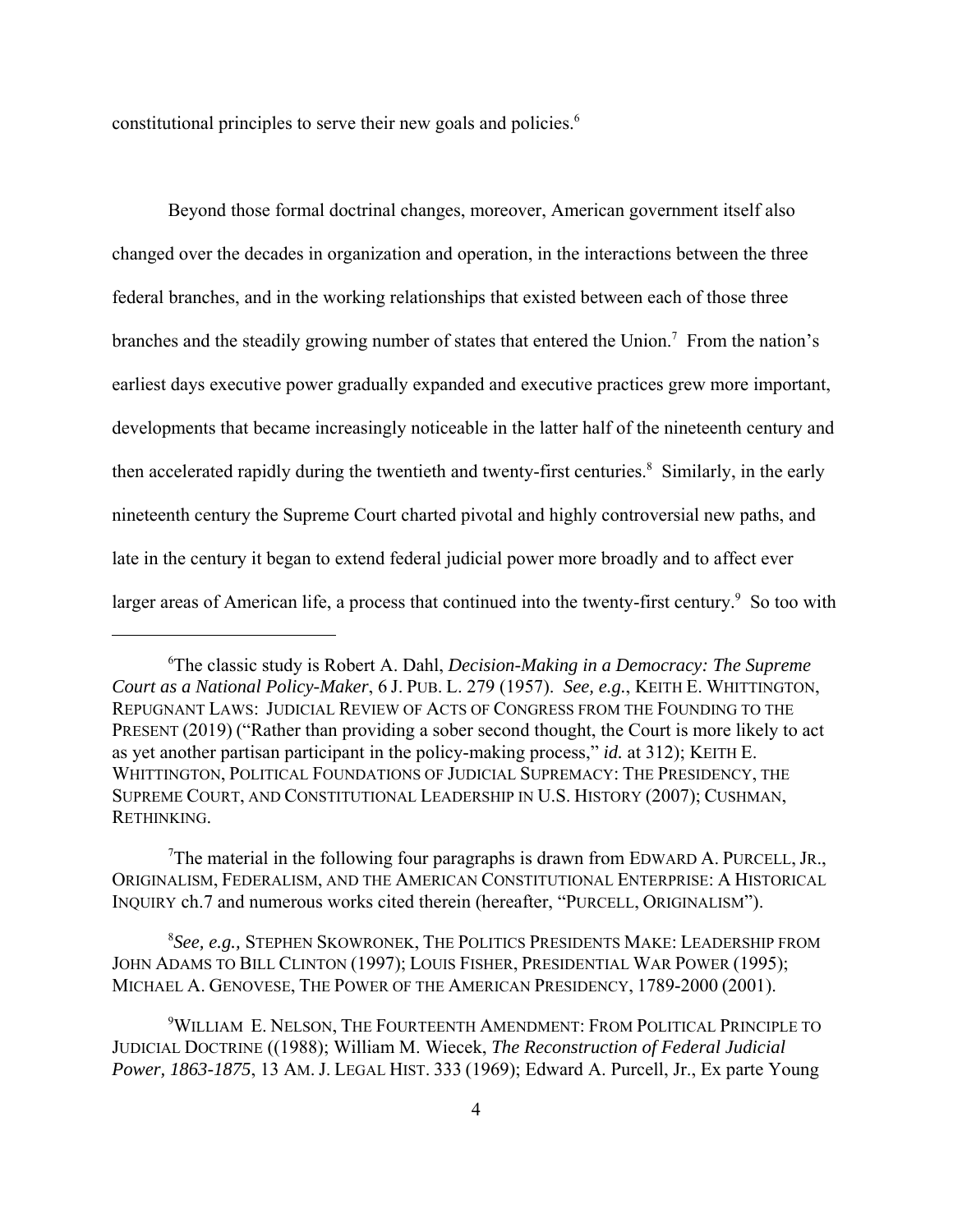federal administrative agencies. Slowly growing since the nation's founding, those agencies expanded rapidly after 1887 when Congress began creating dozens of new administrative institutions and gave many of them the authority to exercise combined legislative, executive, and judicial powers in various subareas of law, a development that Scalia and many others viewed as establishing a new and "headless fourth branch" of government $10$ 

While those sweeping changes were altering the structure and operations of American government, Congress continued on paper as the most powerful branch. Its impact on the nation's course, however, began a slow and uneven decline, punctuated by periods of assertiveness and even of brief dominance.<sup>11</sup> Its division into two chambers, the doubling and then redoubling of the number of states in the Union, the resulting expansion in the membership of both its houses, and the multiplying range of external pressures that fragmented the interests of those who served in it combined to make Congress increasingly slow to take significant actions, while the expansion of executive and judicial power and the lure of divisive party

## *and the Transformation of the Federal Courts, 1890-1917*, 40 U. TOLEDO L. REV. 931 (2009).

<sup>10</sup>SCALIA SPEAKS, 374. *See id.* at 261-62. On the Growth of administrative agencies and the ways they complicated American government and constitutional law, *see, e.g.,* JERRY L. MASHAW, CREATING THE ADMINISTRATIVE CONSTITUTION: THE LOST ONE HUNDRED YEARS OF AMERICAN ADMINISTRATIVE LAW (2012); DANIEL R. ERNST, TOCQUEVILLE'S NIGHTMARE: THE ADMINISTRATIVE STATE EMERGES IN AMERICA, 1900-1940 (2014); JOANNA L. GRISINGER, THE UNWIELDY AMERICAN STATE: ADMINISTRATIVE POLITICS SINCE THE NEW DEAL (2012); BRIAN BALOGH, A GOVERNMENT OUT OF SIGHT: THE MYSTERY OF NATIONAL AUTHORITY IN NINETEENTH-CENTURY AMERICA (2009).

 $11$  For an exploration of Congress's non-legislative powers that could allow it a much greater role in American politics, *see* JOSH CHAFETZ, CONGRESS'S CONSTITUTION: LEGISLATIVE AUTHORITY AND THE SEPARATION OF POWERS (2017). *See generally, Symposium: The Most Disparaged Branch: The Role of Congress in the Twenty-First Century*, 89 BOSTON U. L. REV.331 (2009).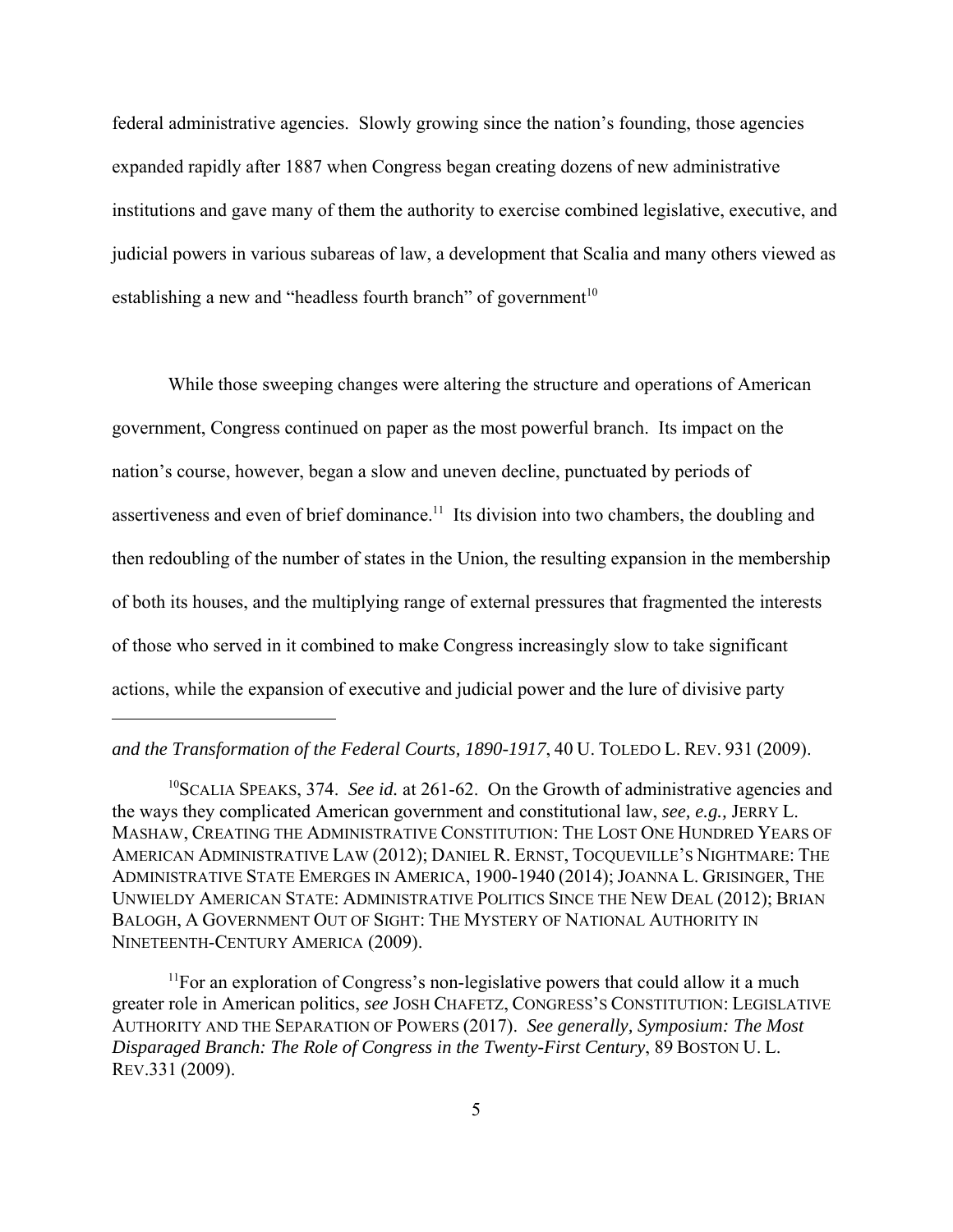loyalties often rendered it even less able or willing to assert itself. Sometimes those forces combined to prevent it from acting at all. The fact that Congress--the branch that the Founders regarded as the Constitution's central and dominant institution–increasingly lost or surrendered its intended leadership role reverberated through the levels and branches of government, gradually altering their distinctive operations and moving the governmental system ever farther from the one that the Founders had envisioned. Gradually, more and more *de facto* power shifted to the executive, the judiciary, and the administrative agencies, shifts that brought substantial if usually incremental practical realignments in the relationships and lawmaking roles of all of the various levels, branches, and agencies of government.<sup>12</sup>

The states remained important sources of power, but the influence of individual states rose and fell while their collective influence periodically waxed and waned. As new states entered the Union the power of the older "original" states declined, while newer states began exerting their own distinctive and often conflicting demands. Moreover, the addition of new states and the development of new interests in older states gradually shifted the lines of sectional conflict and the kinds of pressures that groups of states exerted on the national government.<sup>13</sup>

<sup>12</sup>For a theoretical consideration of the way such institutional changes occur, *see, e.g.,* Arthur L. Stinchcombe, *The Sociology of Organization and the Theory of the Firm*, 3 PACIFIC SOCIOLOGICAL REV. 75 (1960). For twentieth-century examples, *see, e.g.,* DAVID SCHOENBROD & ROSS SANDLER, DEMOCRACY BY DECREE: WHAT HAPPENS WHEN COURTS RUN GOVERNMENT (2003); DAVID SCHOENBROD, POWER WITHOUT RESPONSIBILITY: HOW CONGRESS ABUSES THE PEOPLE THROUGH DELEGATION (1993).

<sup>13</sup>*See, e.g.,* SVEN BECKERT, THE MONIED METROPOLIS: NEW YORK CITY AND THE CONSOLIDATION OF THE AMERICAN BOURGEOISIE, 1850-1896 (2003); RICHARD WHITE, THE REPUBLIC FOR WHICH IT STANDS: THE UNITED STATES DURING RECONSTRUCTION AND THE GILDED AGE, 1865-1896 (2017); Elliott West, *Reconstructing Race,* 34 WEST. HIST. Q. 6 (2003).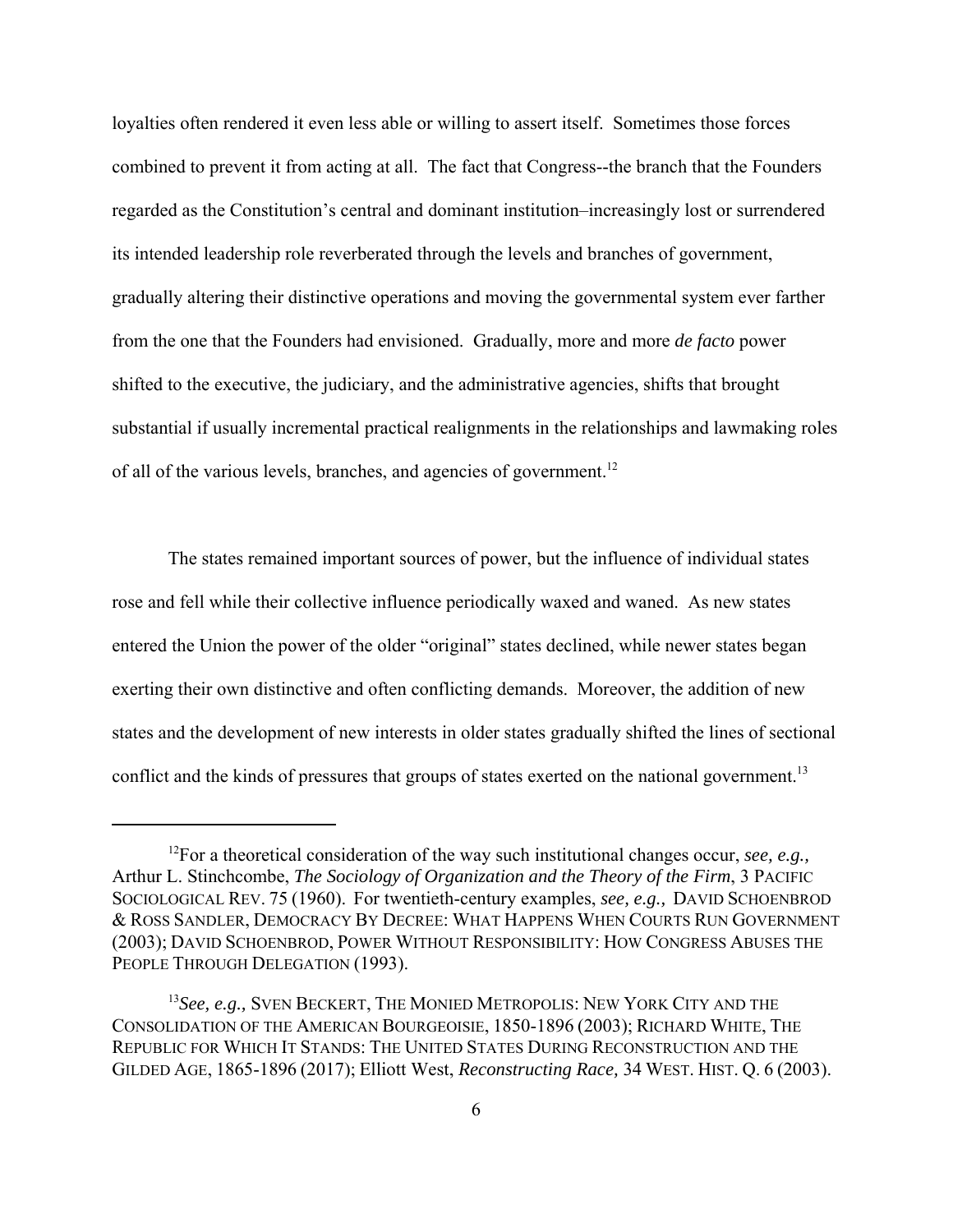Sometimes intra-state and interstate divisions reduced or negated state influence, while at other times broadly shared views about desirable policy goals at the state and local levels increased it. Similarly, the role and influence of the states waxed when the federal branches and agencies were divided or in conflict but waned when those authorities pursued mutually reinforcing policies.

Beyond those shifting relationships and evolving patterns of *de facto* authority, moreover, American law was changing in yet another way. By the latter half of the twentieth century both Congress and the Court were increasingly allowing private parties and institutions to control the scope, interpretation, and application of federal law. In such critical areas as civil rights, employment discrimination, and privacy law, a range of corporate officials, managers, consultants, and outside service and equipment vendors were shaping the law in ways that limited and sometimes distorted its basic purposes and goals.<sup>14</sup> In an even wider range of areas, the Court's severe restrictions on class actions and its vigorous promotion of adhesion contracts that imposed practical disadvantages on potential claimants<sup>15</sup> or required mandatory arbitration

<sup>&</sup>lt;sup>14</sup>LAUREN B. EDELMAN, WORKING LAW: COURTS, CORPORATIONS, AND SYMBOLIC CIVIL RIGHTS (2016); THOMAS O. MCGARITY & WENDY WAGNER, BENDING SCIENCE: HOW SPECIAL INTERESTS CORRUPT PUBLIC HEALTH RESEARCH (2012); KENNETH A. BAMBERGER & DEIRDRE K. MULLIGAN, PRIVACY ON THE GROUND: DRIVING CORPORATE BEHAVIOR IN THE UNITED STATES (2015); THE SOCIAL CONSTRUCTION OF TECHNOLOGICAL SYSTEMS (Wiebe Bijker *et al.*, eds., 1987); Ari Ezra Waldman, *Designing Without Privacy*, 55 HOUSTON L. REV. 659 (2018); Ari Ezra Waldman, *Privacy's Law's False Promise,* 97 WASH. U. L. REV. ---- (2019).

<sup>15</sup>Judith Resnik, *The Privatization of Process: Requiem for and Celebration of the Federal Rules of Civil Procedure at 75*, 162 U. PA. L. REV. 1793 (2014); Judith Resnik, *Contracting Civil Procedure,* in LAW AND CLASS IN AMERICA: TRENDS SINCE THE COLD WAR (Paul Carrington & Trina Jones, eds., 2006), 60; Edward A. Purcell, Jr., *Geography as a Litigation Weapon: Consumers, Forum-Selection Clauses, and the Rehnquist Court*, 40 U.C.L.A.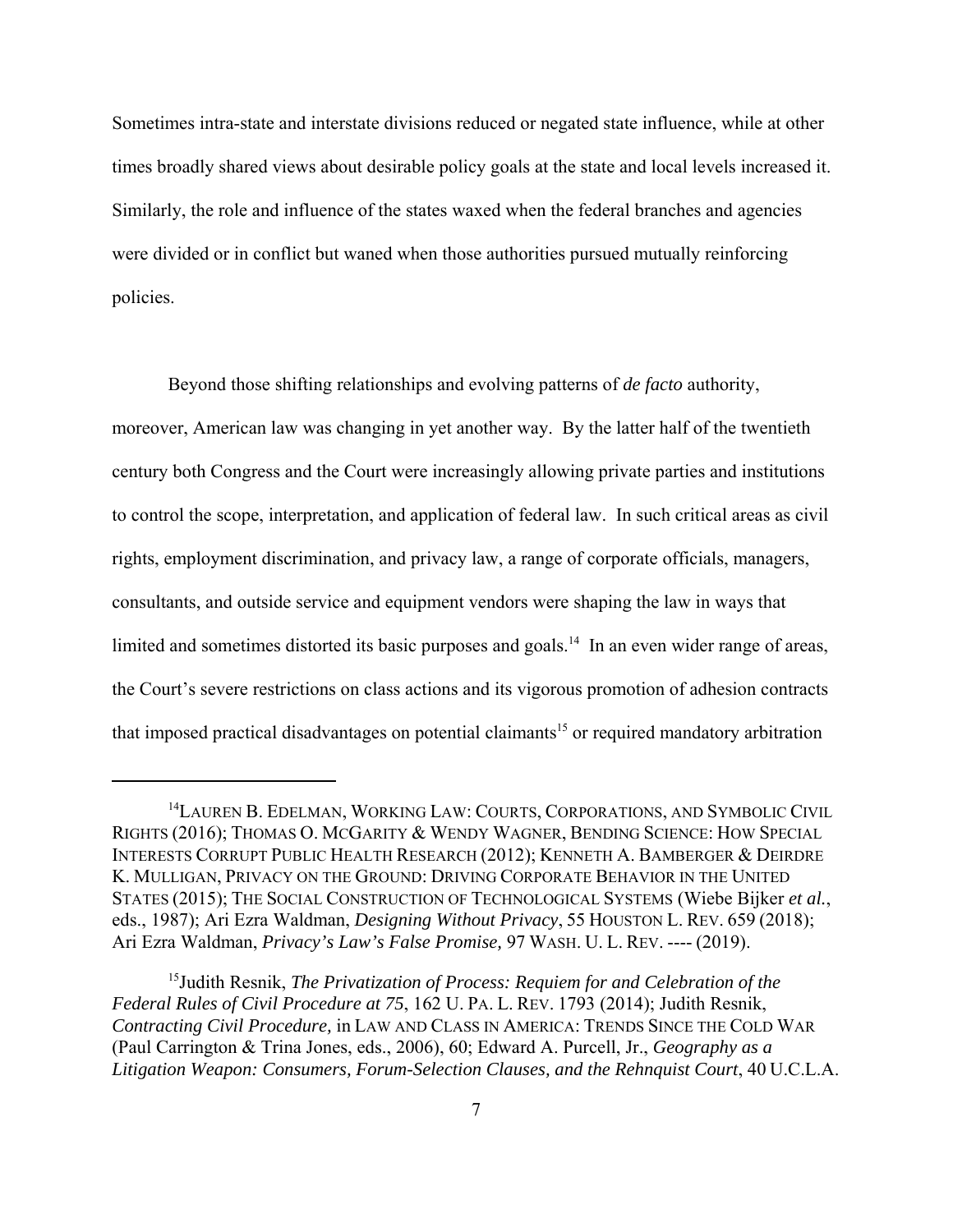of federal claims further limited or even defeated the goals of the substantive law.16 American constitutionalism was increasingly encouraging the outsourcing of both the content and application of national law to non-governmental interpreters and enforcers.

In sum, while the formal skeletal structure of American government remained essentially the same on paper and in abstract contemplation, its varied components multiplied, changed internally, exercised different degrees of power, and restructured their relationships with one another and with the law itself. Indeed, not one of the three federal branches, the foundation stones of the constitutional system, remained the same in the early twenty-first century as it had been in 1789 or, for that matter, in 1865, 1920, or even 1980. They all changed profoundly in size, role, operation, internal complexity, scope of authority, and social and ideological orientation, and those multi-leveled changes profoundly altered the nature and operations of the constitutional system.17

Those internal structural changes combined with the establishment of an enduring two-

L. REV. 423 (1992).

<sup>&</sup>lt;sup>16</sup>See, e.g., A.T.& T Mobility LLC v. Concepcion, 563 U.S. 333 (2011) (Scalia, J.); Wal-Mart Stores, Inc. v. Dukes, 564 U.S. 338 (2011) (Scalia, J); American Express Co., Inc. v. Italian Colors, 570 U.S. 228 (2013) (Scalia, J.). *See* Stephen B. Burbank & Sean Farhang, *Litigation Reform: An Institutional Approach,* 162 U. PA. L. REV. 1543 (2014).

 $17$ PURCELL, ORIGINALISM, ch.7. Within the past few decades, for example, the Supreme Court has changed significantly, becoming increasingly polarized as it has been reshaped by sharply divided outside elites and more methodically staffed with rival ideological adherents by presidents from different parties. NEAL DEVINS & LAWRENCE BAUM, THE COMPANY THEY KEEP, HOW PARTISAN DIVISIONS CAME TO THE SUPREME COURT (2019) (hereafter, "DEVINS & BAUM, COMPANY").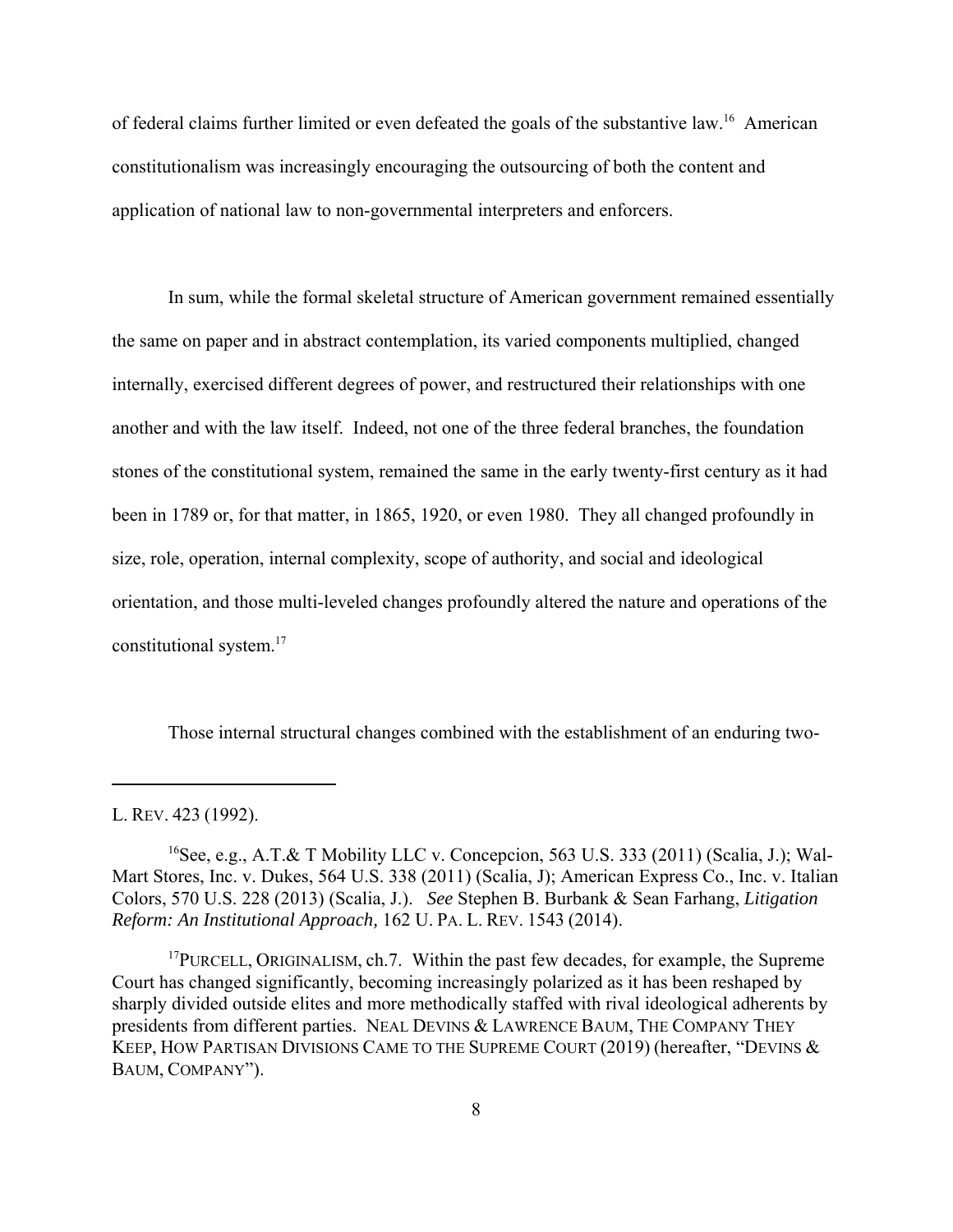party system and massive changes in American society to continually reconfigure the dynamics of the nation's law, politics, and government. The two-party system was a dramatic innovation that contradicted the Founders' hopes about the way the government would function. It added organized and often dysfunctional competitions for power, periodic institutional transformations, and diverse partisan repercussions that periodically rippled through all of the levels and branches of government.18 The growth of cities, technological revolutions, transformations in the economy, expansions of interstate transportation and communications, growing religious and cultural diversity in the American people, the nation's changing role in international affairs, and the rise and disintegration of successive local, intrastate, and regional alliances and rivalries added ever more complex internal tensions, conflicting interests, and novel challenges. Together all of those developments made it clear that American constitutional government was an inherently complex, dynamic, and evolving institutional system that became increasingly so over the centuries, a system that the Constitution presided over only in part, and then only loosely, flexibly, and often quite indirectly.

Although, as Scalia believed, the nation's governmental structure was essential to achieve the Constitution's purposes, its dynamic and changing nature meant that its various institutional components not only underwent their own changes but that they also had to adapt to changes in the other levels and branches in order to effectively serve their checking and

<sup>18</sup>*See, e.g.,* Daryl J. Levinson & Richard H. Pildes, *Separation of Parties, Not Powers*, 119 HARV. L. REV. 2311 (2006); David Fontana, *Government in Opposition,* 119 YALE L. J. 548 (2009); Curtis A. Bradley & Trevor W. Morrison, *Historical Gloss and the Separation of Powers*, 126 HARV. L. REV. 411 (2012).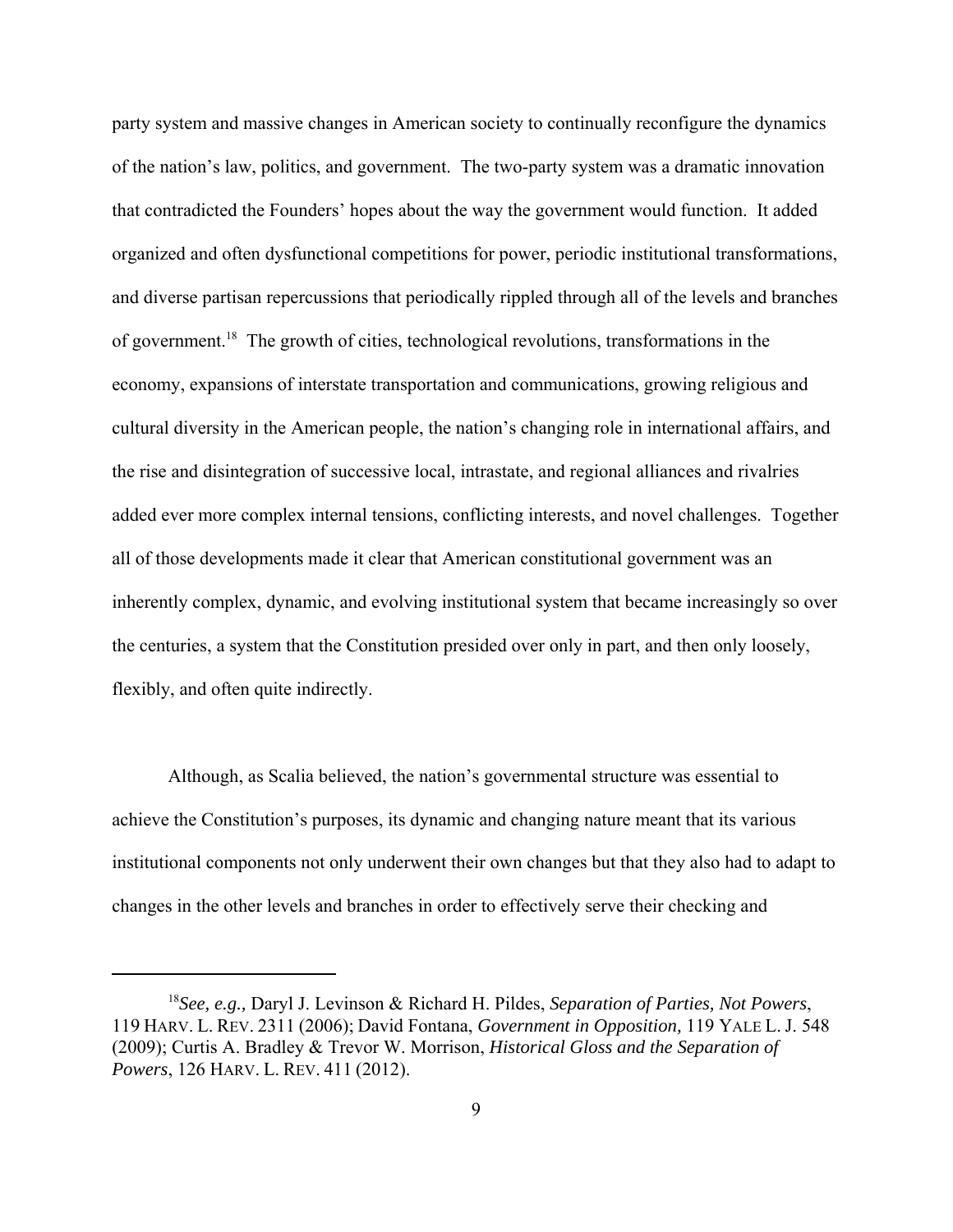balancing function. That process demonstrated, among other things, that there was a radical difference between the Constitution's fundamental and commonly linked principles, "separation of powers" and "checks and balances." As the various separated institutions ordained by the former changed in organization and operation, the responses required by the latter had to be reconsidered and recalibrated. If the direct election of senators and the "nationalization" of Congress reduced the likelihood that the legislative branch would protect the states, for example, then the judicial branch had new reasons to move more fully into that role. Even more obvious, as presidential power expanded drastically, both the legislative and judicial branches had reasons to supervise executive actions ever more closely and rigorously. Whether or not the branches did reconsider and recalibrate their roles, however, and whether or not they actually "checked" the other branches, was a matter of political practice not principle, and the varying relationships that resulted over time were nothing that the Constitution itself could determine, direct, or even clearly guide.<sup>19</sup>

Scalia was surely right when he declared that one of the "most important roles" of the courts was "to preserve the checks and balances within our constitutional system,"20 but he was profoundly wrong in believing that some kind of static originalism could possibly cope with the changes that were necessary to maintain those checks and balances in a complexly evolving governmental structure operating through new and often trying times. As an ongoing enterprise

<sup>&</sup>lt;sup>19</sup>PURCELL, ORIGINALISM, 54-58.

<sup>20</sup>Antonin Scalia, *The Rule of Law as a Law of Rules*, 56 U. CHI. L. REV. 1175, 1180 (1989) (hereafter, "Scalia, *Rule of Law*").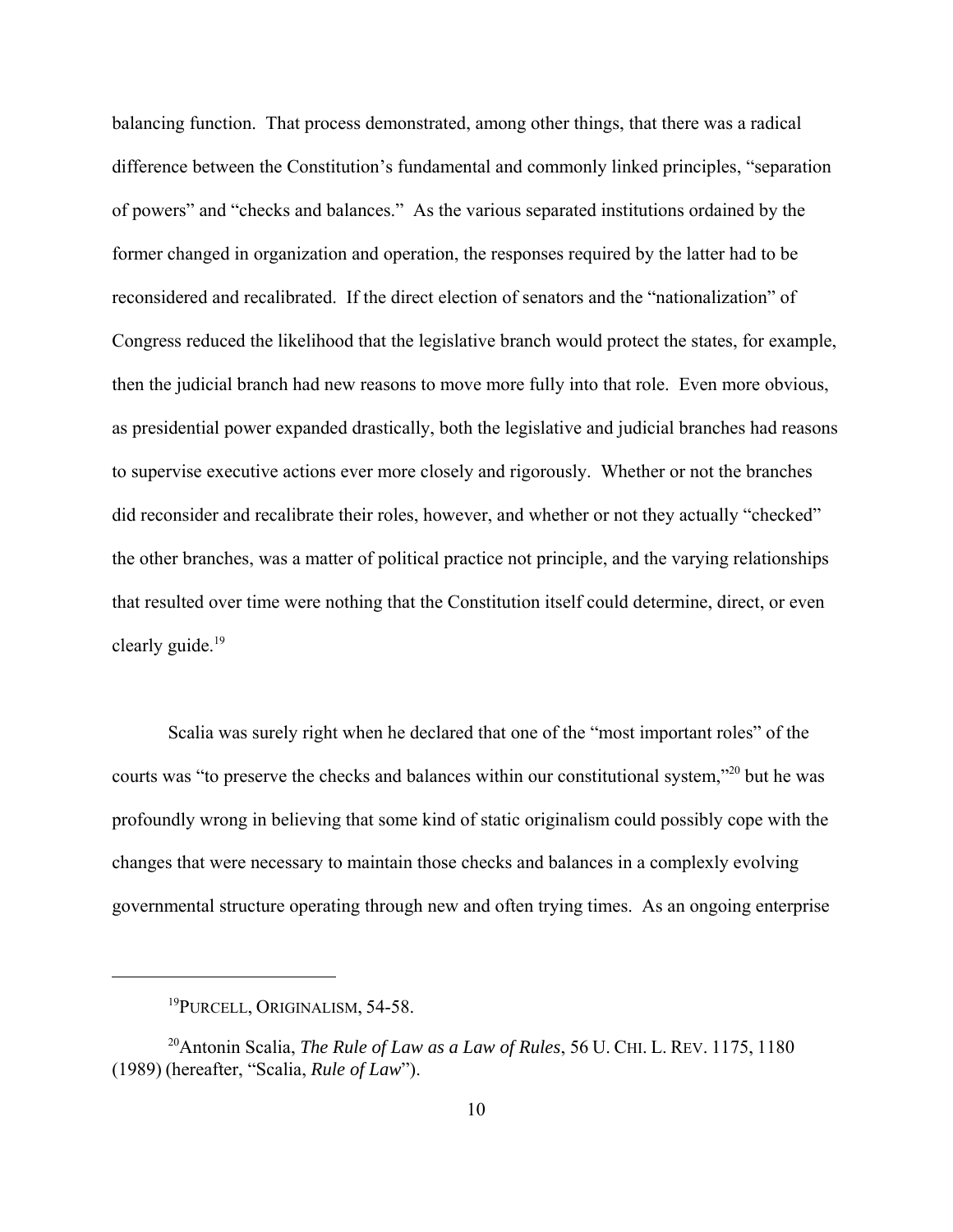in popular and law-based government, American constitutionalism was not ultimately rooted in any purported and specific "original meaning"–nor could it be. It was a system that had to be maintained and operated flexibly and wisely. As Madison said in the Virginia ratifying convention, "no theoretical checks--no form of government can render us secure" unless "the people will have virtue and intelligence to select men of virtue and wisdom."21

In formulating the Constitution's "theoretical checks," however, Madison did not get at least two fundamental points right.<sup>22</sup> Although he recognized the danger that diverse political forces could impede the operations of the Constitution's system of checks and balances,  $^{23}$  he was wrong in thinking that the principal danger to its operation would be an overreaching legislature and that "the weakness of the executive" would render it a less dangerous branch.<sup>24</sup> More important, he was equally wrong in thinking that by "giving to those who administered each department the necessary constitutional means" that would enable them "to resist encroachments of the others," the system would also give those officials the "personal motives" that would lead them to resist those encroachments. "The interest of the man," he argued, "must be connected

<sup>&</sup>lt;sup>21</sup>3 THE DEBATES ON THE SEVERAL STATE CONVENTIONS ON THE ADOPTION OF THE FEDERAL CONSTITUTION AS RECOMMENDED BY THE GENERAL CONVENTION AT PHILADELPHIA IN 1787 (Jonathan Elliot, ed., 1910), at 536-37 (June 20, 1788).

 $^{22}$ Similarly, Madison was also wrong in arguing that the states would share united views about the powers of the national government and stand together when they thought that federal power was being abused. PURCELL, ORIGINALISM, 50-52.

<sup>&</sup>lt;sup>23</sup>THE FEDERALIST PAPERS, No. 49, at 312-13 (Madison) (Clinton Rossiter, ed., originally published in 1961, with Introduction and Notes by Charles R. Kessler, 2003) (hereafter, "FEDERALIST PAPERS"); *id.* No. 50, at 316-17 (Madison).

<sup>24</sup>FEDERALIST PAPERS, No. 49, at 312 (Madison); *id.*, No. 51, at 320 (Madison); *id.*, No. 48, at 307 (Madison).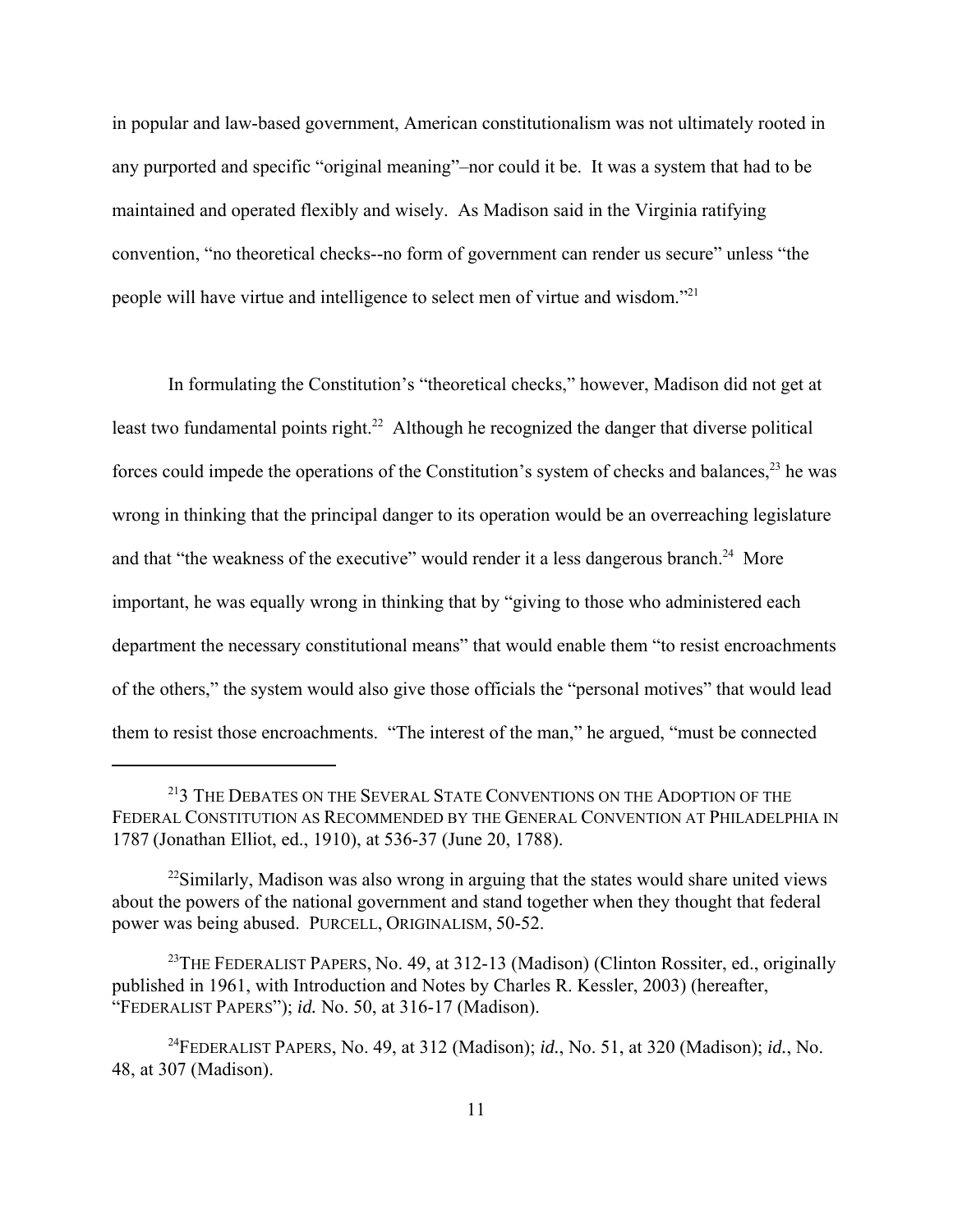with the constitutional rights of the place."<sup>25</sup> A wonderful idea, but one with a grave and inherent flaw. The fact was that the Constitution could not fully accomplish that goal because the interests and motives of individuals stemmed not only from the constitutional "place" they occupied but also--in varying ways and degrees in the different institutional "places" the Constitution established<sup>26</sup>--from extraneous social, political, cultural, economic, and ideological goals and commitments. Thus, the practice of the system of checks and balances was necessarily shifting, pragmatic, and highly political in its operations.27 It was not a practice that worked automatically or consistently, and it was surely not one that was specified in the Constitution itself nor one that operated as the Founders had envisioned.

American constitutional government, then, with its distinctive rule of law was a historically evolving, culturally rooted, value based, and institutionally channeled enterprise that remained in many ways open-ended and subject to periodic remolding. The Constitution offered no guarantees, and neither the Constitution itself nor any interpretive "method" provided an escape from that human and political reality. The polarization on the Supreme Court in the twenty-first century, for example, was due in large part to the drive of ideologically-based social movements and the increasing polarization that divided the two national political parties and the

<sup>&</sup>lt;sup>25</sup>FEDERALIST PAPERS, No. 51, at 319 (Madison).

 $26$ Even in the polarized times of the early twenty-first century, being a Supreme Court justice, as opposed to a member of Congress or the executive branch, seems to put serious constraints on partisan and ideological behavior. *See, e.g.,* DEVINS & BAUM, COMPANY, 140-46, 151-52.

<sup>&</sup>lt;sup>27</sup>PURCELL, ORIGINALISM, 57-58.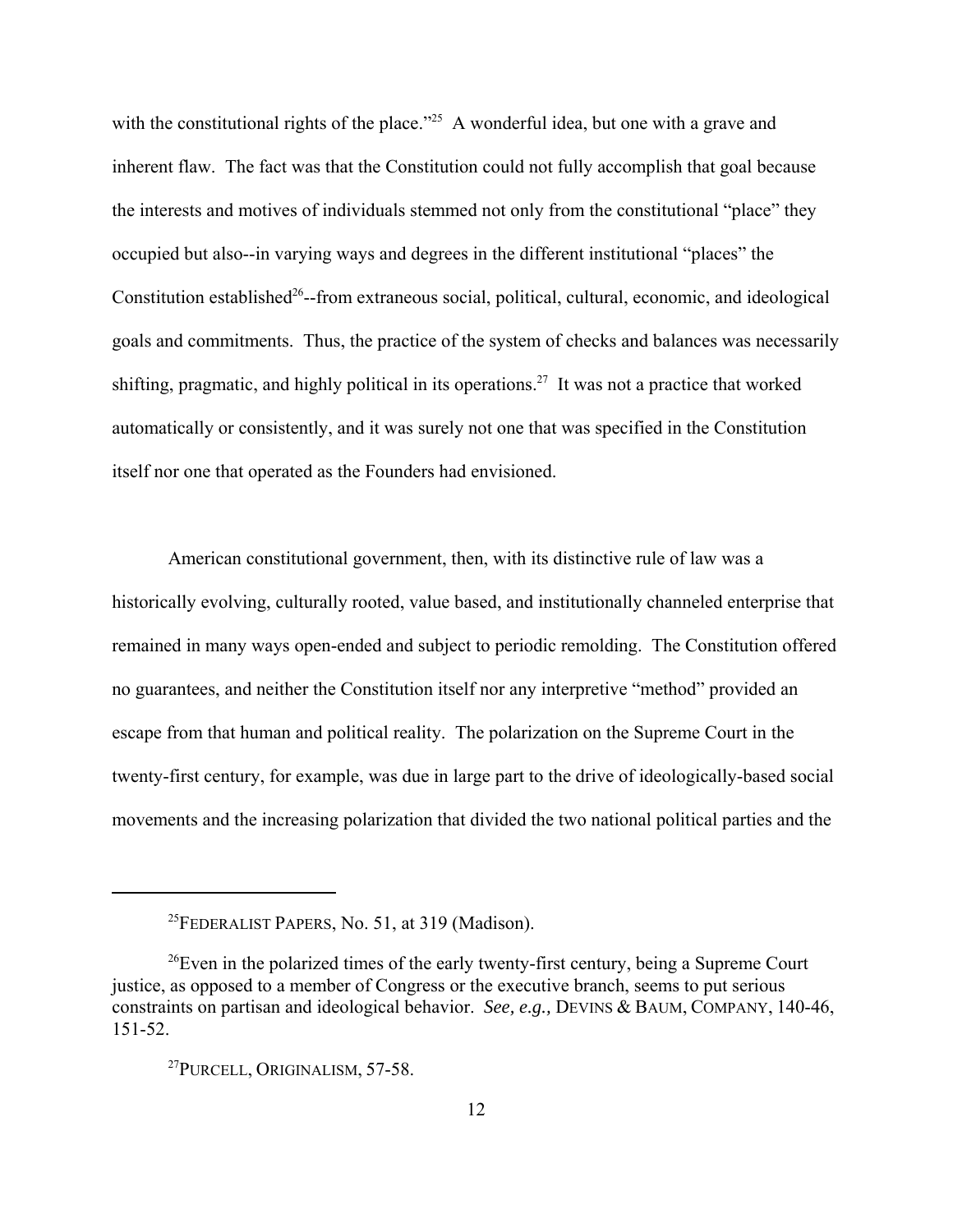opposing legal and political elites that influenced judicial selection and policy.28 Those social and cultural developments increasingly determined the individuals who went on the Court, the views and values they brought with them, and consequently the directions in which they moved the law and helped to realign the system's operations.

Fortunately, a great many powerful constraints--legal, social, cultural, political, professional, and institutional--undergirded the operations of American government and channeled constitutional interpretation. Over the decades those forces provided substantial degrees of stability, reliability, continuity, and predictability. Because the fundamental jurisprudential problem of American constitutionalism lay in the fact that the Constitution was in large areas indeterminate, the nation's constitutional history was the history of Americans defining themselves over time.<sup>29</sup> Thus, American constitutionalism was a complex amalgam of historical practices sustained by many shared cultural beliefs, and the Constitution provided the structure for those practices, anchored foundational beliefs about the virtue of popular government, inspired the social and political values that Americans accepted as authoritative, and helped direct political action into the channels that they recognized as acceptable. However, it did not--and certainly did not as an original matter--provide "correct" answers about how

<sup>28</sup>*See, e.g.,* DOUG MCADAM & KARINA KLOOS, DEEPLY DIVIDED: RACIAL POLITICS AND SOCIAL MOVEMENTS IN POSTWAR AMERICA (2014); Neal Devins & Lawrence Baum, *Split Definitive: How Party Polarization Turned the Supreme Court into a Partisan Court*, 2016 Sup. Ct. Rev. 301.

 $29$ Most notable in formal terms were a series of constitutional amendments that moved American constitutionalism in the direction of requiring greater freedom, justice, and equality for all. U.S. CONSTITUTION, AMENDS. 13, 14, 15, 16, 17, 19, 23, 24, 26, and 27.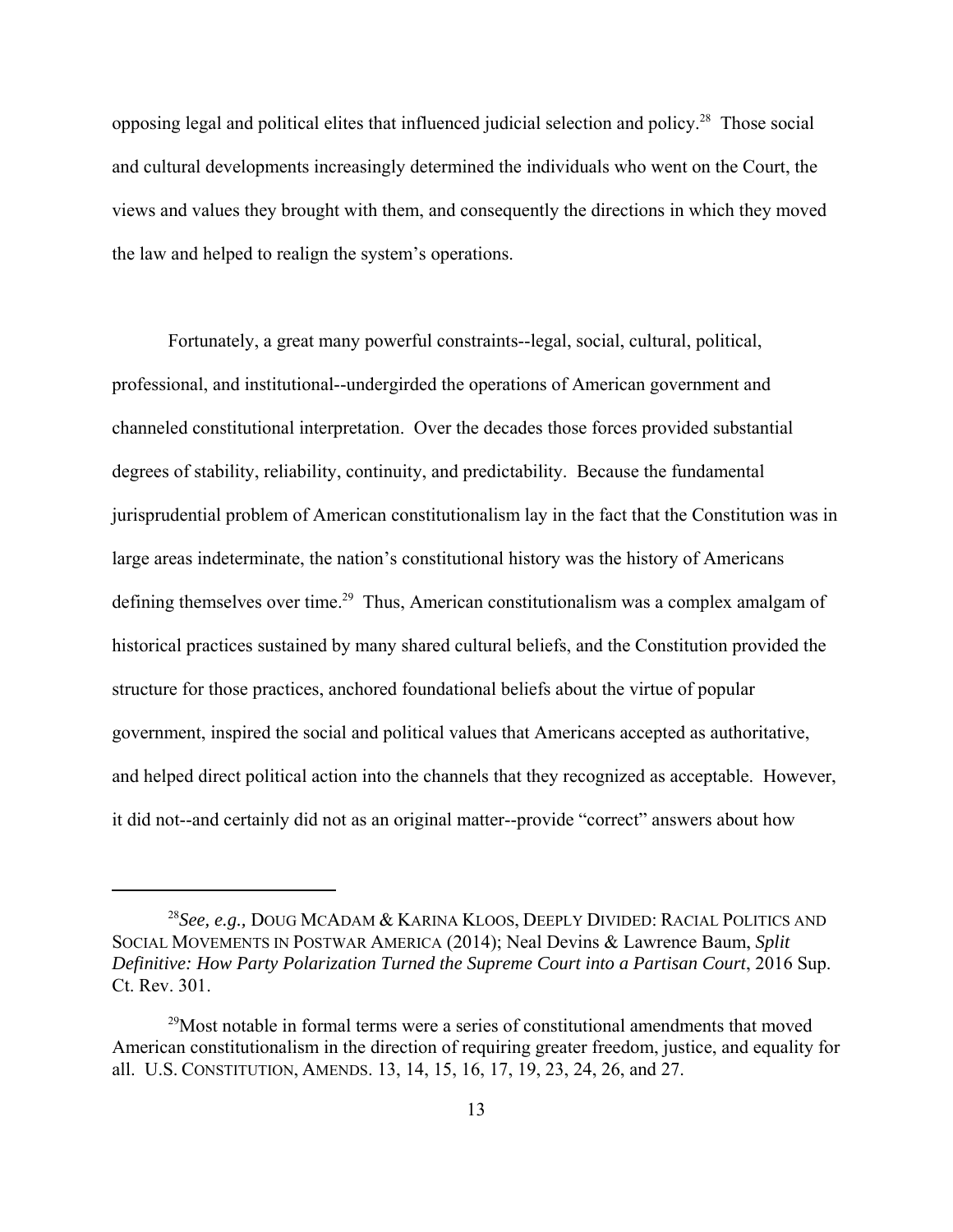Americans should manage that structure and apply those values.

Scalia, then, promoted a profound misunderstanding of American constitutionalism. Most centrally, he advanced a flawed concept of constitutional "law" itself. "Today's decision on the basic issue of fragmentation of executive power is ungoverned by rule, and hence ungoverned by law," he insisted from the high bench. $30\,$  His misunderstanding was basic. "Law" existed in a variety of forms and operated on a variety of levels, but the law of the Constitution was a special area, in many ways necessarily and radically different from the law that existed in other areas. Clear, known, and sometimes rigid rules were both possible and desirable in many areas of human life, from specific rules setting automobile speed limits, defining criminal acts, and identifying property boundaries to more general rules establishing contractual rights, imposing tort liabilities, and providing government benefits. The Constitution, however, established a profoundly different kind of law, one that created a governmental structure and provided some specific rules but relied for the most part on generalized principles and provisions requiring wise interpretation and flexible adaptation. Scalia too often wrote and spoke as though virtually all of constitutional law–including the "law" of checks and balances--had, or at least should have, the same qualities as traffic law.

Further, Scalia confused "law" with the idea of the "rule of law" which, he declared,

<sup>&</sup>lt;sup>30</sup>Morrison v. Olson, 487 U.S. 654, 697, 733 (1988) (Scalia, J., dissenting). "Once we depart from the text of the Constitution, just where short of that do we stop?" he asked. *Id.* at 711. His conclusion was extreme. "This [decision] is not only not the government of laws that the Constitution established; it is not a government of laws at all." *Id.* at 712 (Scalia, J., dissenting).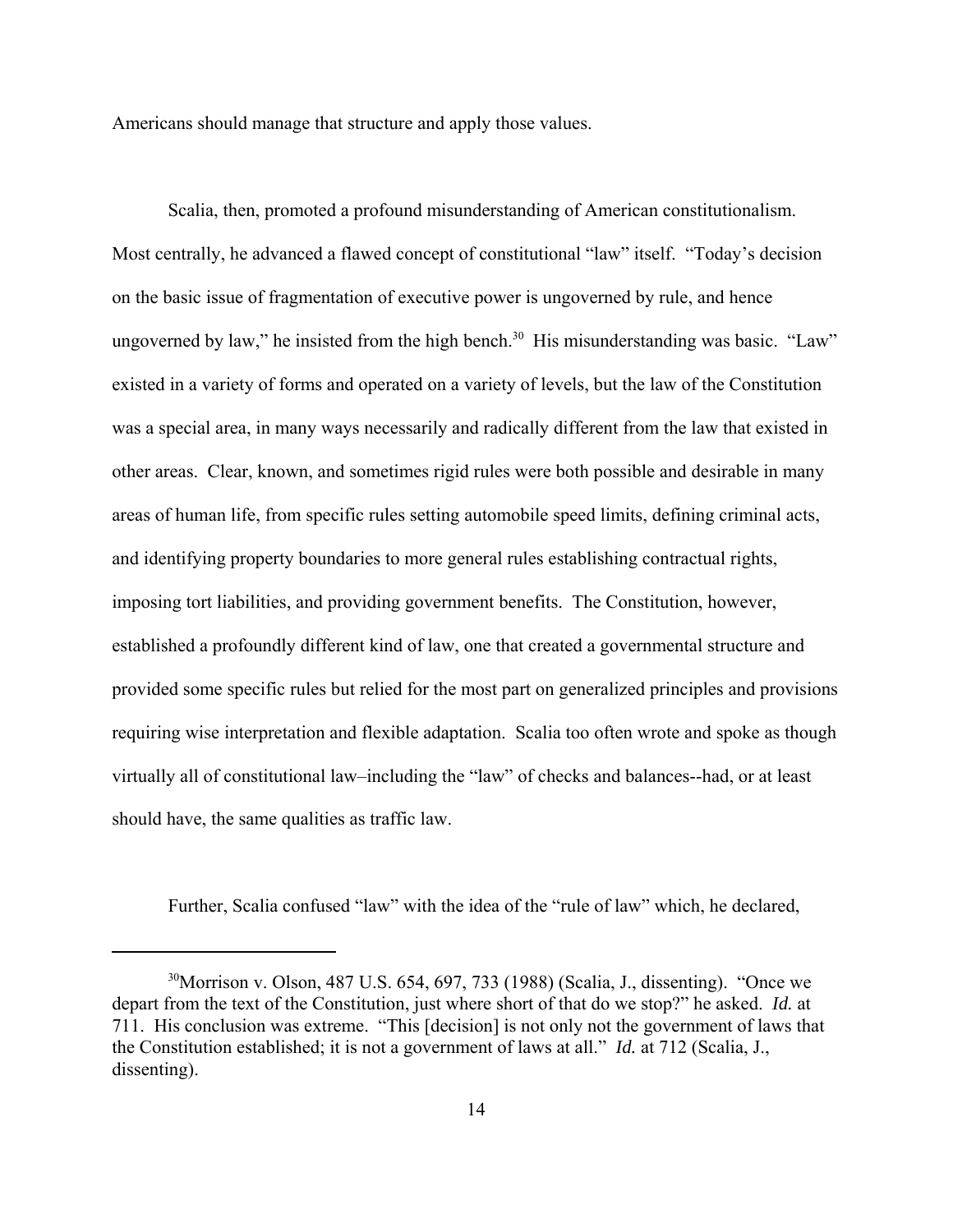required "a Law of Rules."31 If "law" could often refer to relatively clear, known, and preexisting "rules" designed to govern specific areas of human conduct, the "rule of law" referred to something much broader and more fundamental.<sup>32</sup> It meant more than the mere enforcement of society's known and pre-existing laws and properly promulgated rules, including those limiting the exercise of government power. It also meant that basic decisions about government actions and policies should be made by whatever institution the society accepted as authoritative, as long as those decisions were made in accordance with prescribed procedures and remained consistent with the society's fundamental norms. Thus, the "rule of law" included not only the good-faith enforcement of all of a society's ordinary "rules" and all of its "rules" about the limits of government power, but also the properly made decisions of the society's authoritative institutions.<sup>33</sup> Further, in American constitutionalism the "rule of law" also meant that certain fundamental political and moral values be honored and that an independent and authoritative judiciary be available to enforce them. Although many and perhaps most Supreme Court decisions were not--and could not be--applications of the kind of preexisting "rules" that Scalia thought necessary for the "rule of law," they were nonetheless examples of the Constitution's own fundamental and essential, if surely malleable and fallible, "rule of law."

<sup>&</sup>lt;sup>31</sup>Antonin Scalia, *The Rule of Law as the Law of Rules*, 56 U. CHI. L. REV. 1175 (1989).

 $32$ Even Albert Venn Dicey, the leading nineteenth-century English advocate of "the rule" of law," changed his thinking later in his career and recognized the persistence and importance of flexible judge-made law. ROBERT STEVENS, LAW AND POLITICS: THE HOUSE OF LORDS AS A JUDICIAL BODY, 1800-1976, at 103-04.

 $33$ This general description of the "rule of Law" is somewhat similar to the "soft" positivism outlined in H.L.A. HART, THE CONCEPT OF LAW 250 (2d ed. 1997) (law as application of positive rules that can be construed in light of a society's moral and cultural norms). The description in the text is not based on jurisprudential theory, however, but on the historical practice of American constitutionalism.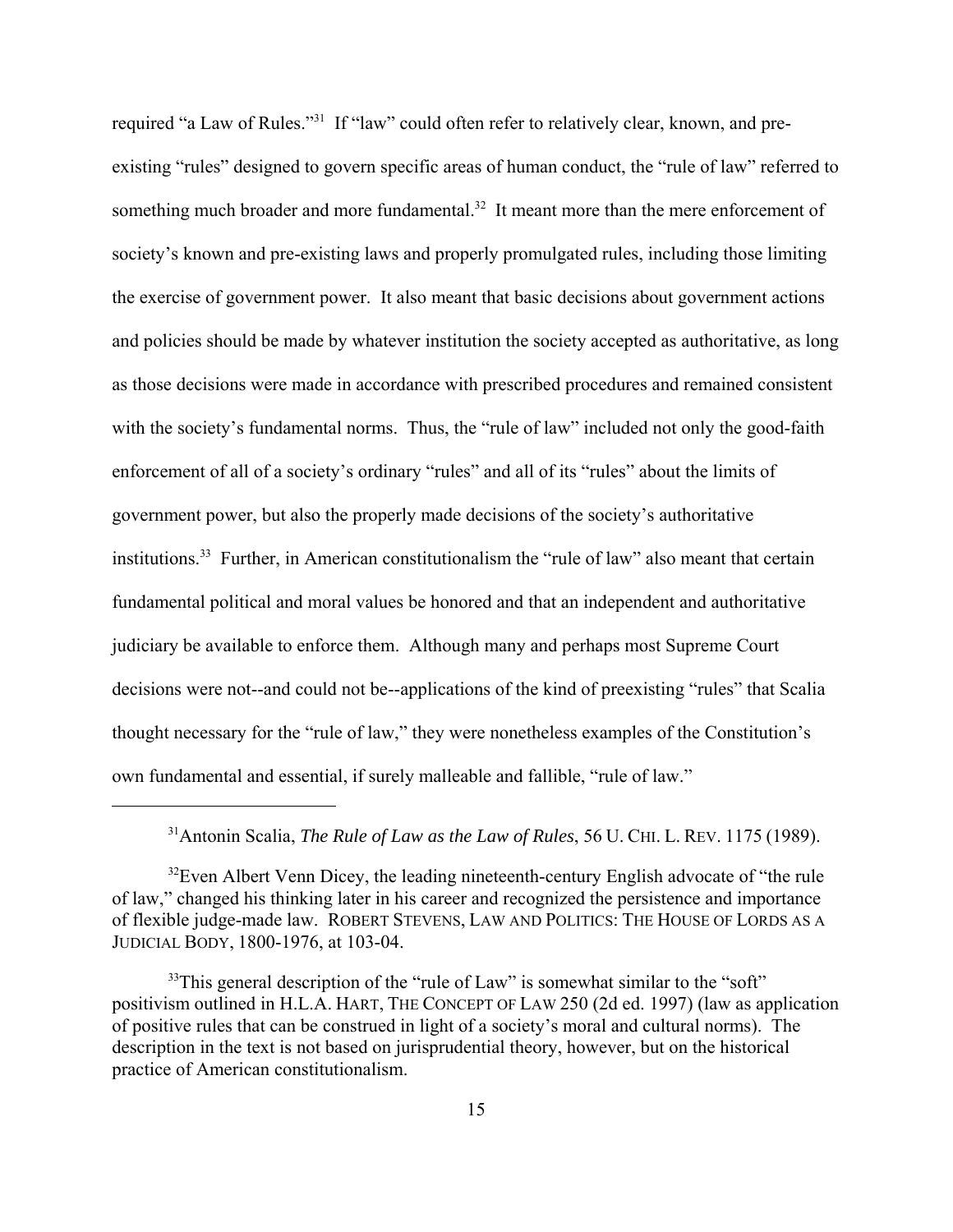Further, Scalia's jurisprudence drained American constitutionalism of its implicit moral foundation, however imprecise and contested. That foundation assumed the relevance of appeals to the moral ideal of justice and, increasingly after constitutional amendments, to the noble ideal of human equality.34 In contrast, Scalia's originalism was an overtly positivist jurisprudence, and he was an avowed positivist in his conception of law and the judicial role.<sup>35</sup> "It is necessary," he repeatedly insisted, "to judge according to the written law--period."<sup>36</sup> Seldom did Scalia speak of "justice," and when he did he insisted that trying to enforce any such moral ideal was foreign to his role as a judge.<sup>37</sup> Although Christian citizens had "a moral obligation toward the just state,"38 judges themselves had no business consulting abstract moral ideas; they owed their obligation solely to the written positive law. Scalia insisted that he had learned nothing in law school or in legal practice that qualified him to rule on moral issues or to decide cases based

<sup>35</sup>*See, e.g.,* SCALIA SPEAKS, 152-54; ANTONIN SCALIA, A MATTER OF INTERPRETATION: FEDERAL COURTS AND THE LAW 3-47 (1997); Sosa v. Alvarez-Machain, 542 U.S. 692, 739, 745 (2004) (Scalia, J., concurring in part and concurring in the judgment).

<sup>36</sup>SCALIA SPEAKS, 245. Scalia was a self-proclaimed positivist, and in standard jurisprudential terms he accepted the "hard" variety. In that view law rested solely on authoritative and written sources of law and did not allow any role for moral and cultural values in applying it. It rejected "soft" positivism which allowed for the influence of such moral and cultural values. On the history of positivism in the United States, *see, e.g.,* ANTHONY J. SEBOK, LEGAL POSITIVISM IN AMERICAN JURISPRUDENCE (1998); Edward A. Purcell, Jr., *Democracy, The Constitution, and Legal Positivism in America: Lessons from a Winding and Troubled History*, 66 FLA. L. REV. 1457 (2014).

37SCALIA SPEAKS, 248-49, 262-63, 267. *E.g.,* Burnham v. Superior Court of California, 495 U.S. 604, 623 (1990) (Scalia, J.) (rejecting proposed test for personal jurisdiction as requiring "subjective assessment of what is fair and just").

<sup>38</sup>SCALIA SPEAKS, 141.

<sup>34</sup>*See, e.g.,* EDWARD S. CORWIN, THE "HIGHER LAW" BACKGROUND OF AMERICAN CONSTITUTIONAL LAW (1955). *See, e.g.,* MARY ANNE FRANKS, THE CULT OF THE CONSTITUTION (2019).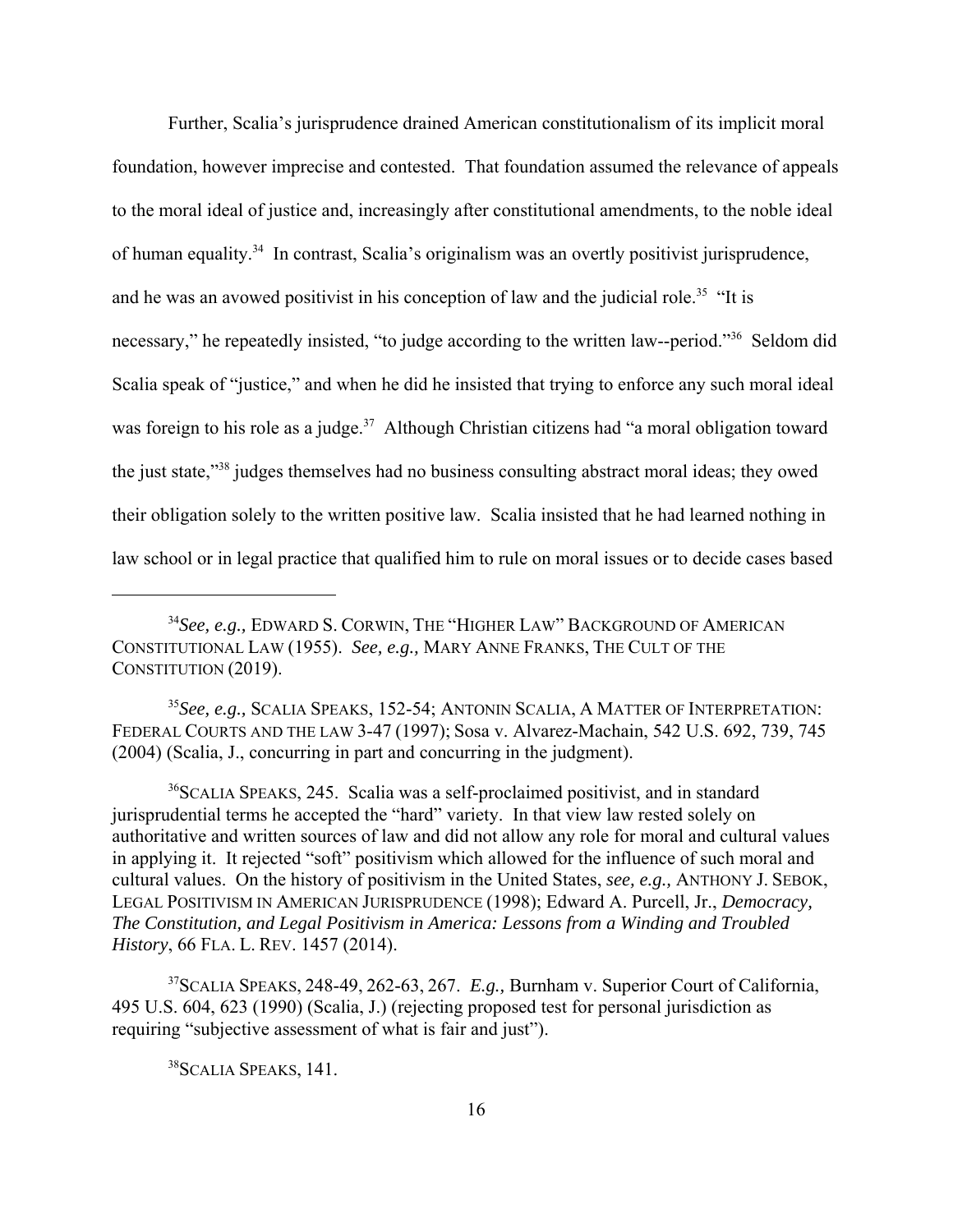on concepts of justice or fairness. Judges, he declared, "have no greater capacity than the rest of us to determine what is moral."39 Indeed, he adopted an extreme procedural positivism, maintaining that persons sentenced to death after a proper trial who later came forward with proof of their actual innocence could nonetheless, consistent with the Constitution, be lawfully executed.40

Although Scalia's constitutional thinking was flawed in those and other ways, his jurisprudence and career nevertheless remain particularly significant on another and quite different level, the way they illuminate the nature of American constitutionalism itself. First, his efforts to advance originalism and his agreement with the policy goals of the Republican Party demonstrated the classic jurisprudential pattern of American constitutionalism. Lawyers and legal advocates drew on the Constitution and the sources of American law to articulate interpretations that affirmed the supremacy of the Constitution while at the same time molding those interpretations to secure and advance their own views, values, ideas, and interests. Those who reached the Supreme Court were products of that same process and--though more tightly constrained by formal, professional, cultural, and institutional norms--tended, consciously or unconsciously, to do the same, considering themselves, as Justice George Sutherland did, as properly following their own "conscientious and informed convictions."41

<sup>39</sup>SCALIA SPEAKS, 267. *See id.* at 248-49, 262-63, 267. "But abstract moralizing is a dangerous practice when it is reflected in the operating documents of a a nation-state (or a federation of nation-states), which require the moralizing *to be judicially enforced*." SCALIA SPEAKS, 263 (emphasis in original).

<sup>40</sup>Herrera v. Collins, 506 U.S. 390, 427, 427-28 (1993) (Scalia, J., concurring).

<sup>&</sup>lt;sup>41</sup>West Coast Hotel Co. v. Parrish, 300 U.S. 379, 400, 402 (Sutherland, J., dissenting).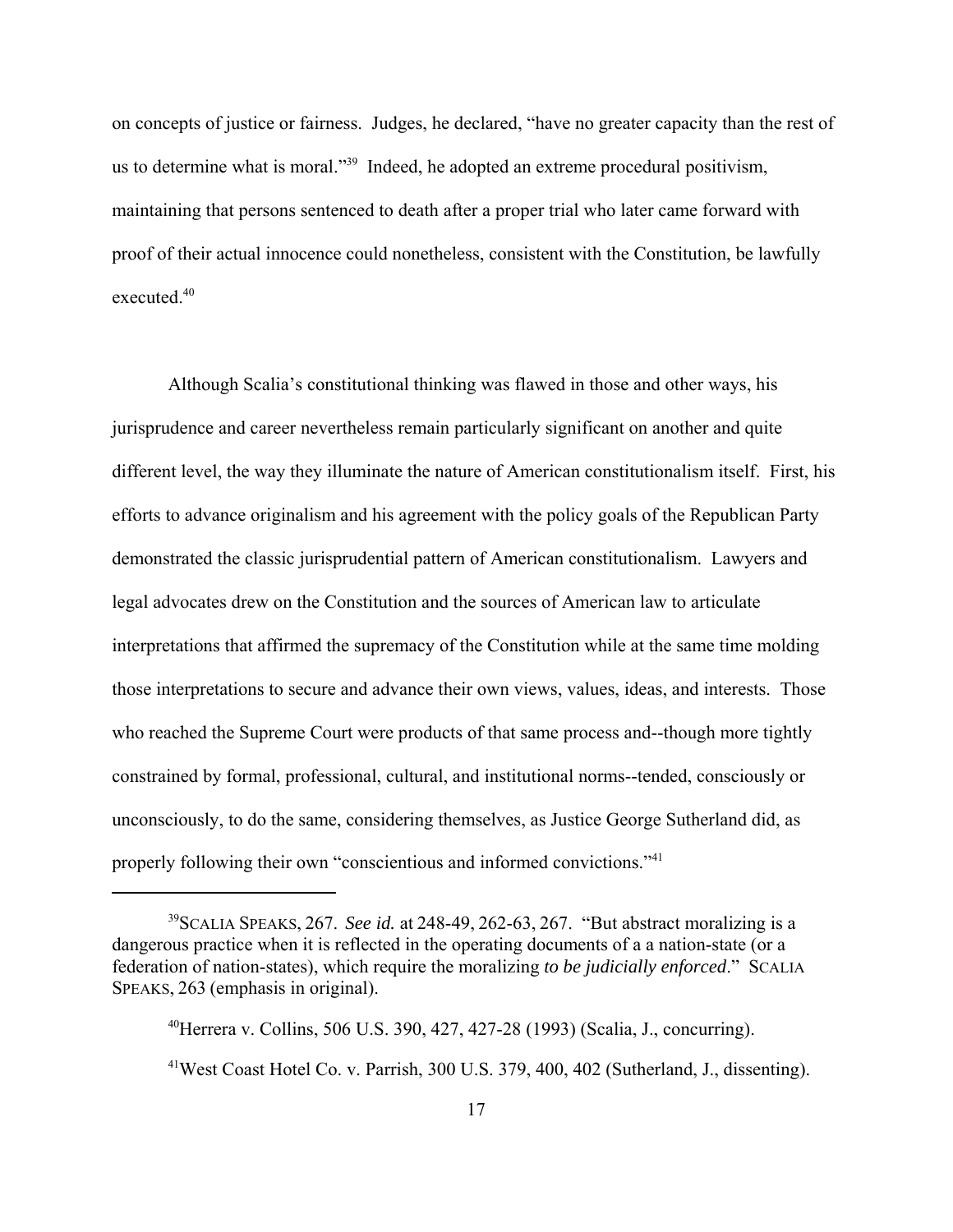For Scalia, his own "conscientious and informed convictions" were particularly compelling, and he sought to enforce them with determination and vigor. While he believed that he was protecting democracy, enforcing the Constitution, constraining his personal preferences, denying his own moral views and values, and forcing the law into greater conformity with the thinking of the Founders, he was in fact--like some other major figures in American constitutional history--leading a campaign of constitutional politics. In his case it was a campaign that would not return the United States to the views and values of the founding generation but would move them toward the views and values of the post-Reagan Republican coalition.

Second, Scalia's jurisprudence and career illustrated the historical processes by which shifting branch and level affinities repeatedly reshaped the contours of constitutional law and politics.42 From the nation's earliest days, political adversaries defended the particular governmental institution or institutions that seemed most favorable to their respective causes. In the 1790s the Jeffersonian Republicans praised legislatures and attacked the executive, while Hamiltonian Federalists did the reverse, criticizing the former and defending the latter. After Jefferson became president he suppressed his suspicions of executive power and used it vigorously, while the out-of-power Hamiltonians suddenly began to denounce the terrible dangers they now saw in executive power. With many analogous shifts and reversals, subsequent political generations followed the same pattern, with rivals striving to shape

<sup>42</sup>*See, e.g.,* EDWARD A. PURCELL, JR., BRANDEIS AND THE PROGRESSIVE CONSTITUTION: *ERIE*, THE JUDICIAL POWER, AND THE POLITICS OF THE FEDERAL COURTS IN TWENTIETH-CENTURY AMERICA ch. 1, 261-65, 285-95 (2000).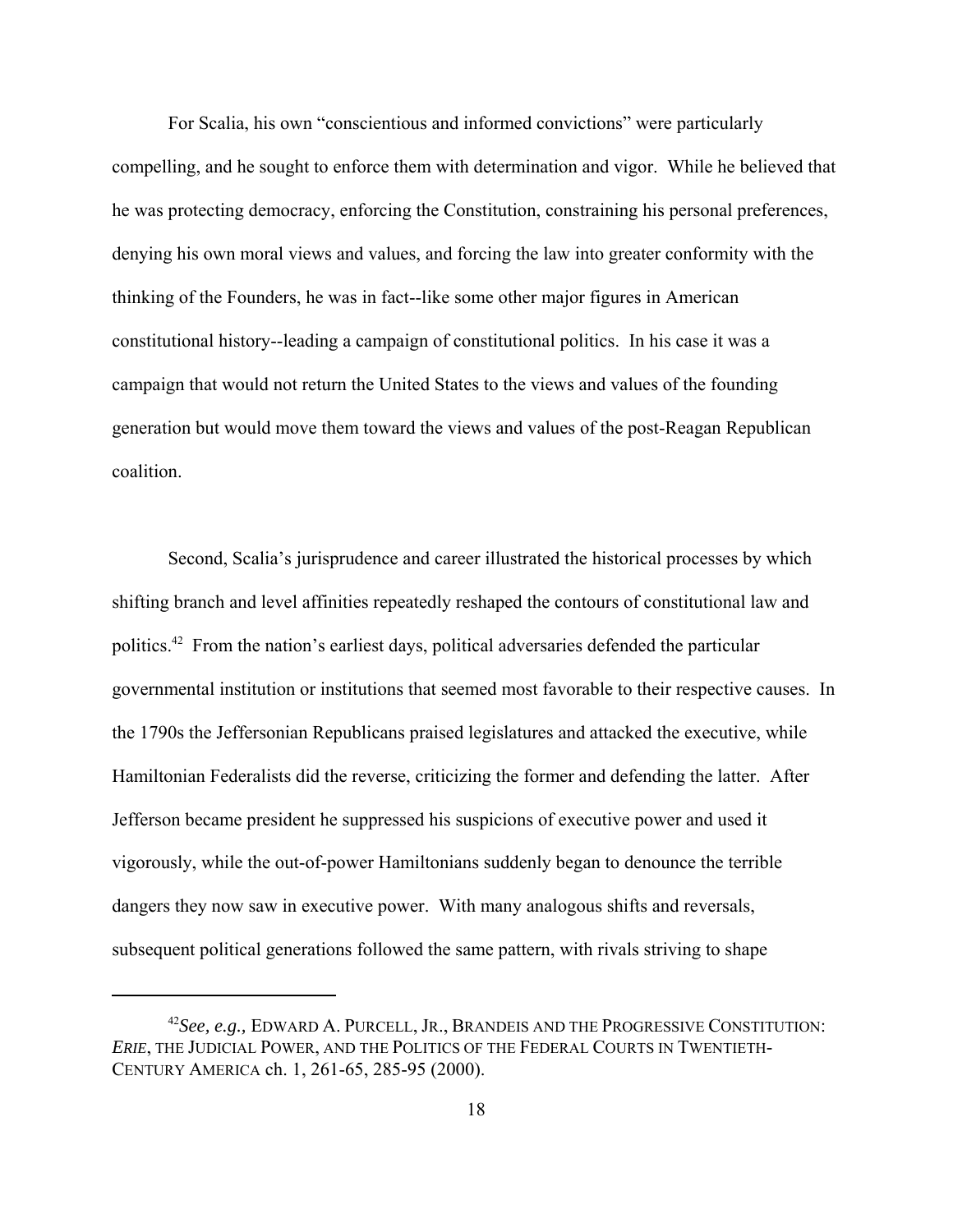constitutional thinking to favor the respective branch or level they controlled or that seemed most likely to foster their interests. In the twentieth century "conservatives" defended the federal courts until the New Deal by advancing constitutional theories that magnified judicial power vis a vis Congress and the executive. Their progressive adversaries naturally did the opposite. Then, with the Warren Court, political liberals switched branch allegiance and praised the vision of an enlightened and egalitarian judicial power, while their political adversaries suddenly became vigorous proponents of the legislative power that their conservative forebears had feared.

Scalia's jurisprudence simply tracked that well-established pattern. The Warren Court advanced bold new "liberal" rulings, so he countered by urging limits on the federal courts and proclaiming the lawmaking primacy of Congress. Congressional liberals sought to constrain the executive power under Nixon and Reagan, so he countered by advocating his theory of a powerful "unitary" executive. He was a particularly striking example of the traditional process of shifting level and branch affinities, moreover, because his efforts were so determined, shaped by his own political goals and values, and inventive in molding constitutional doctrine to serve his purposes.

Third, Scalia's judicial "conservatism" itself illustrated the inherently changing and dynamic nature of American constitutional law and politics. There had, after all, been many "conservatisms" in American history. The founding generation had embraced a Hamiltonian conservatism that stressed the importance of finance, manufacturing, and a strong central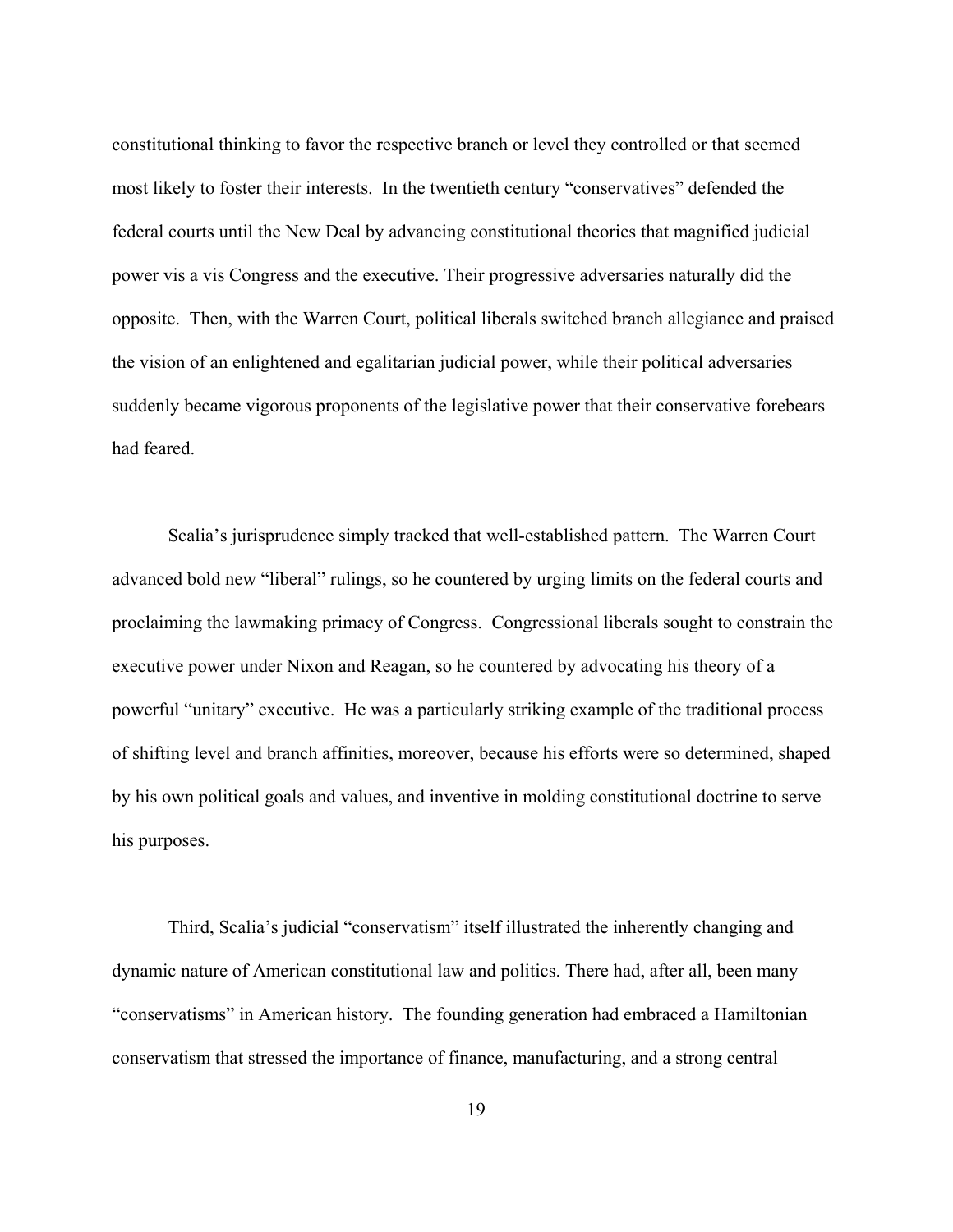government, for example, while the middle decades of the nineteenth century gave rise to a "conservativism" that was pro-slavery, agriculturally-focused, and hostile to ideas of a strong central government.

In the late nineteenth century judicial conservatism underwent another marked change. Between approximately 1890 and the First World War a new generation of conservatives abandoned the commitment of their mid- nineteenth-century forebears to decentralized federalism, suspicion of corporations, anxieties about monopolistic consolidation, and ideas about the severely limited reach of federal judicial power. In their place they embraced the emerging corporate and industrial economy and used judicial power to expand the reach of national law and the authority of the federal courts.<sup>43</sup> To protect private property, they broke with earlier conservative generations by using the Fourteenth Amendment to incorporate the Fifth Amendment's Takings Clause and by using the Due Process Clause to create the doctrine of "liberty of contract." In addition, they enforced the principle of "dual federalism" and held to narrow interpretations of the Commerce Clause, the Equal Protection Clause, and the Bill of Rights.

In the decades after 1910 succeeding conservative generations continued to shift in their ideas and assumptions as they faced new conditions and challenges. Early on they upheld more

<sup>&</sup>lt;sup>43</sup> MORTON J. HORWITZ, THE TRANSFORMATION OF AMERICAN LAW, 1870-1960, esp. ch. 3 (1992); Edward A. Purcell, Jr., *Some Horwitzian Themes in the Law and History of the Federal Courts*, in TRANSFORMATIONS IN AMERICAN LEGAL HISTORY: LAW, IDEOLOGY, AND METHODS (Daniel W. Hamilton & Alfred L. Brophy, eds., 2010), 271.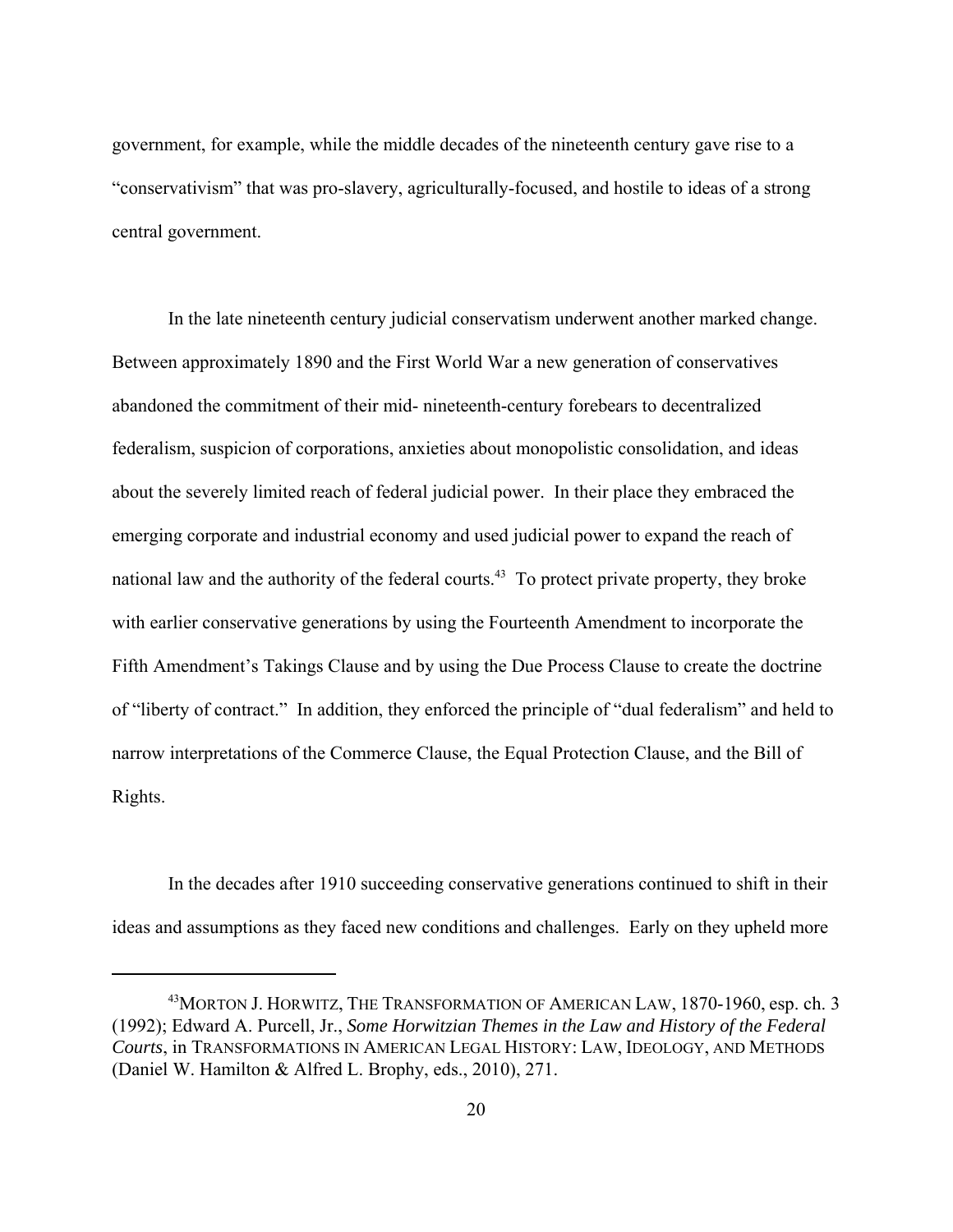extensive federal regulatory efforts under the Commerce Clause and asserted a more activist judicial power by incorporating the First Amendment into the Fourteenth and extending the Due Process Clause to create certain new constitutional privacy rights. They remained suspicious of the executive power and attacked it fiercely when Woodrow Wilson and Franklin Roosevelt exercised it, and in the 1930s they committed themselves to the strict regulation of firearms and a restrictive, militia-based interpretation of the Second Amendment. Then, after World War II, they abandoned their predecessors's doctrines of "dual federalism" and "liberty of contract," and further broadened federal power under the Commerce Clause. In the 1960s they agreed to an expanded reach for the Equal Protection Clause and provided crucial support for the great legislative and judicial achievements that came with the Civil Rights Movement.

Most recently, Scalia and his generation of late-twentieth-century judicial conservatives began implementing their own constitutional changes. They sought to limit many of the rights previously recognized under the Due Process and Equal Protections Clauses, diminish federal power under the Commerce Clause, restrict the role of the federal judiciary, limit or even prohibit government regulation of firearms under the Second Amendment, roll back legal protections for the civil rights of minorities, and provide greater protections for both private property and state sovereignty. Further, many of them--Scalia in the lead--sought to strengthen the executive branch by jettisoning earlier conservative suspicions about presidential power and advocating the theory of a largely unchecked "unitary executive."

A comparison of Scalia's views with those of the Court's leading conservative from the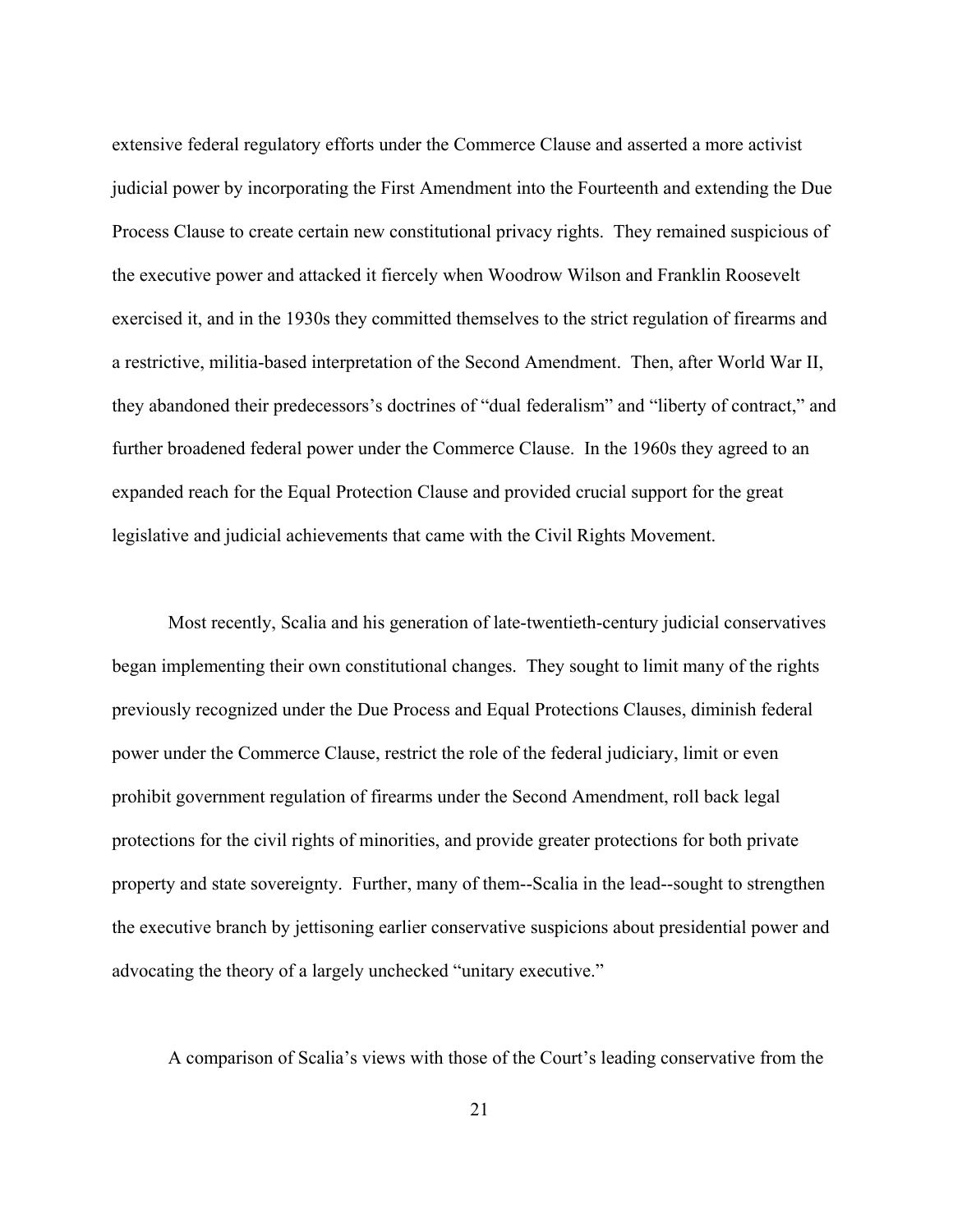preceding, pre-Reagan generation illustrated the extent to which his distinctive judicial conservatism broke significantly from the conservatism of the immediate past. The second Justice John Marshall Harlan, appointed by a Republican president before the party's post-1970s reincarnation, shared with Scalia many familiar conservative positions, including advocacy of both judicial restraint and deference to the states.<sup>44</sup> Like Scalia, Harlan was a powerful critic of the Warren Court, and he rejected many of its distinctive and innovative decisions, especially its criminal procedure and legislative redistricting rulings.45 He even dissented from the Court's decision to invalidate the poll tax and did so on the quintesentially Scalian ground that "tradition" established a valid constitutional pedigree for the tax.<sup>46</sup> Recognizing him as one of his conservative predecessors, Scalia was happy to cite Harlan's earlier warning against the dangers of judicial lawmaking<sup>47</sup> and to quote his charge that the Warren Court was pushing an unwelcome

<sup>44</sup>Harlan died in 1971 while still on the bench. *See generally* TINSLEY E. YARBROUGH, JOHN MARSHALL HARLAN: GREAT DISSENTER OF THE WARREN COURT (1992).

<sup>45</sup>For criminal procedure, *see e.g.,* Mapp v Ohio, 367 U.S. 643, 672 (1961) (Harlan, J., dissenting); Escobedo v. Illinois, 378 U.S. 478, 492 (1964) (Harlan, J., dissenting); Miranda v. Arizona, 384 U.S. 436, 504 (1966) (Harlan, J., dissenting). For legislative redistricting, *see, e.g.,* Baker v. Carr, 369 U.S. 186, 330 (1962) (Harlan, J., dissenting); Reynolds v. Sims, 377 U.S. 533, 589 (1964) (Harlan, J., dissenting); Wesberry v. Sanders, 376 U.S. 1, 20 (1964) (Harlan, J., dissenting).

<sup>46</sup>Harper v. Virginia Board of Elections, 383 U.S. 663, 680 (1966) (Harlan, J., dissenting) ("Property qualifications and poll taxes have been a traditional part of our political structure," at 684).

<sup>&</sup>lt;sup>47</sup> ANTONIN SCALIA & BRYAN A. GARNER, READING LAW: THE INTERPRETATION OF LEGAL TEXTS 4 (2014). Similarly, in his Senate confirmation hearings conservative Chief Justice Roberts twice cited Harlan as an example of balanced and thoughtful constitutional judging. Committee on the Judiciary, United States Senate, *Confirmation Hearing on the Nomination of John G. Roberts, Jr. to be Chief Justice of the United States*, 109 Cong., 1st Sess. (Sept. 12-15, 2005), 162, 259.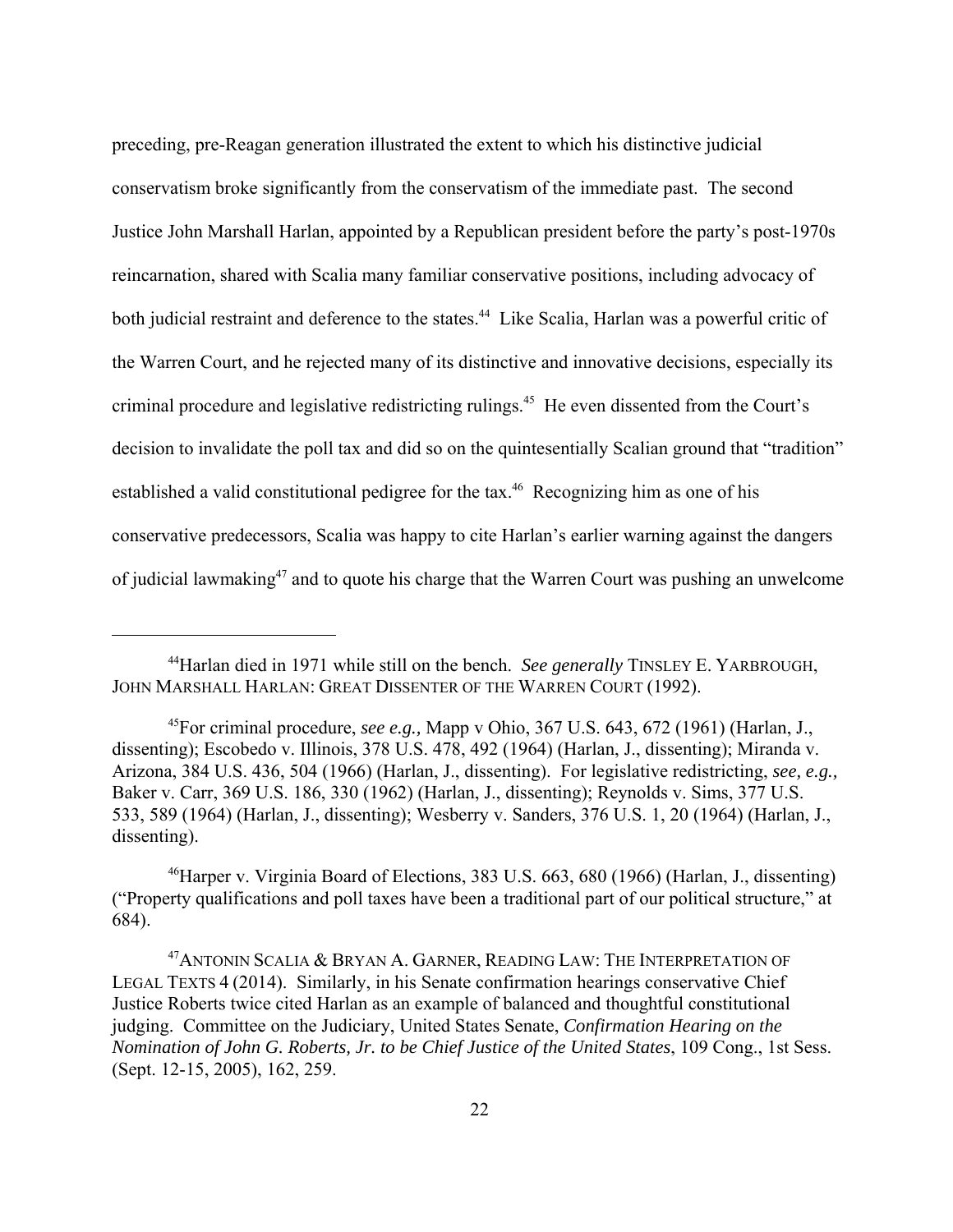and too "swift pace of constitutional change."<sup>48</sup>

Yet, Harlan's views and values also contradicted Scalia's in an eye-popping number of areas. In contrast to Scalia, Harlan urged an expansion of the grounds available to support standing,<sup>49</sup> voided school prayer as a violation of the Establishment Clause,<sup>50</sup> invoked substantive due process to justify new individual privacy rights,<sup>51</sup> agreed with efforts to broaden the reach of key federal civil rights laws,<sup>52</sup> joined in providing more expansive constitutional protections for blacks under the Fourteenth Amendment,<sup>53</sup> advocated broad new principles that expanded the jurisdiction of the federal courts,<sup>54</sup> accepted the principle that Fourth Amendment should be

 $^{49}$ Poe v. Ullmann, 367 U.S. 497, 522 (1961) (Harlan, J., dissenting); Powell v. McCormack, 395 U.S. 486 (1969) (Harlan, J., joining Court opinion).

50Engel v. Vitale, 370 U.S. 421 (1962) (Harlan, J., joining Court opinion).

51Griswold v. Connecticut, 381 U.S. 479, 499 (1965) (Harlan, J., concurring in the judgment).

 $52$ Monroe v. Pape, 365 U.S. 167, 192 (1961) (Harlan, J., concurring); Griffin v. Breckenridge, 403 U.S. 88, 107 (1971) (Harlan, J., concurring).

<sup>53</sup>*E.g.,* N.A.A.C.P. v. Alabama, 357 U.S. 449 (1957) (Harlan, J.); Gomillion v. Lighfoot, 364 U.S. 339 (1960) (Harlan, J., joining Court opinion); Loving v. Virginia, 388 U.S. 1 (1967) (Harlan, J., joining Court opinion).

<sup>54</sup>Textile Workers Union v. Lincoln Mills, 353 U.S. 448, 459 (1957) (Harlan, J., joining concurrence of Burton, J., urging an unprecedented and expansive federal "protective

<sup>48</sup>Montgomery v. Louisiana, 136 S. Ct. 718, 737 (2016) (Scalia, J., dissenting) (citing Harlan's dissent in Pickelsimer v. Wainwright, 375 U.S. 2, 4, (1963)). Similarly, in opposing the application of the Fourteenth Amendment to areas beyond racial discrimination, Scalia cited Harlan twice in his dissent in *Tennessee v. Lane*, 541 U.S. 509, 554, 563, 564 (2004) (Scalia, J., dissenting, citing Katzenbach v. Morgan, 384 U.S. 641, 659 (1966) (Harlan, J., dissenting) and Oregon v. Mitchell, 400 U.S. 112, 152 (1970) (Harlan, J., concurring in part and dissenting in part).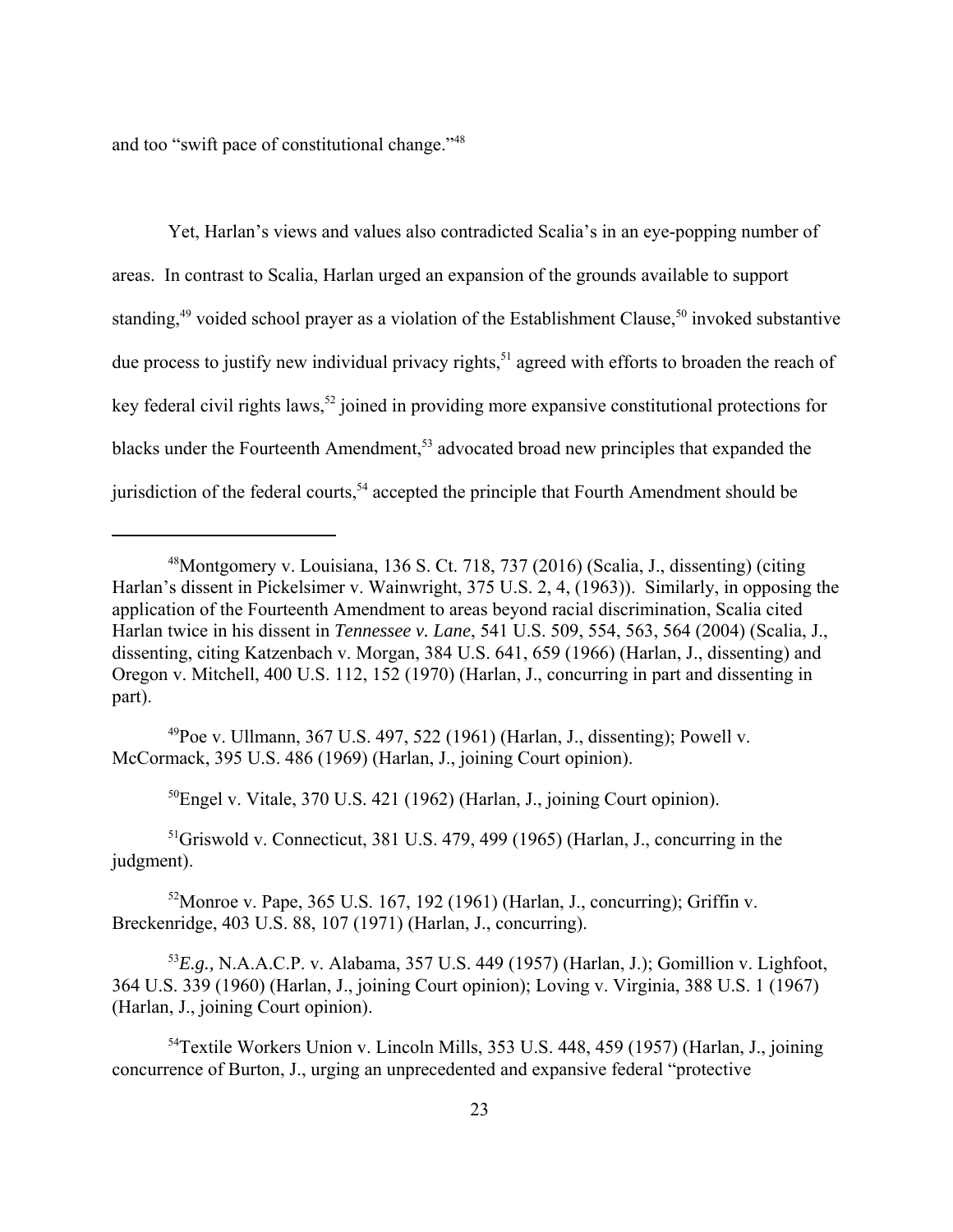construed to protect a "reasonable expectation of privacy,"55 and on narrow grounds seemed even to accept the incorporation of the Eighth Amendment.<sup>56</sup> Two other positions Harlan affirmed captured the particularly wide gulf that divided him from Scalia. First, Harlan supported the Court's foundational decision in *Monroe v. Pape* drastically expanding the reach of Section 1983 of the federal civil rights laws and providing muscular new protection for a wide range of constitutional rights.57 Unlike Scalia, moreover, he was moved in particular by the need to provide truly meaningful federal protection for rights that were of constitutional stature, in particular the right to vote and the right to attend a desegregated public school.<sup>58</sup> Second, Harlan accepted the power of the federal judiciary to imply private causes of action from both federal statutes and federal constitutional provisions, and he agreed with both of the Court's leading decisions exercising that power and creating such rights.<sup>59</sup> Scalia, in contrast, charged that

 $55K$ atz v. United States, 389 U.S. 347, 360 (1967) (Harlan, J., concurring).

 $56Robinson$  v. California, 370 U.S. 660, 678 (1962) (Harlan, J., concurring in the judgment).

 $57$ Monroe v. Pape, 365 U.S. at 192 (Harlan, J., concurring).

<sup>58"</sup>There will be many cases in which the relief provided by the state to the victim of a use of state power which the state either did not or could not constitutionally authorize will be far less than what Congress may have thought would be fair reimbursement for deprivation of a constitutional right. I will venture only a few examples. There may be no damage remedy for the loss of voting rights or for the harm from psychological coercion leading to a confession. And what is the dollar value of the right to go to unsegregated schools?" Monroe v. Pape, 365 U.S. at 196 n.5 (Harlan, J., concurring).

59J. I. Case v. Borak, 377 U.S. 426 (1964) (Harlan, J., joining Court opinion); Bivens v. Six Unknown Agents, 403 U.S. 388, 398 (1971) (Harlan, J. concurring in the judgment).

jurisdiction"); United Mine Workers v. Gibbs, 383 U.S. 715, 742 (1966) (Harlan, J., concurring in part of opinion giving federal courts broad "pendent jurisdiction).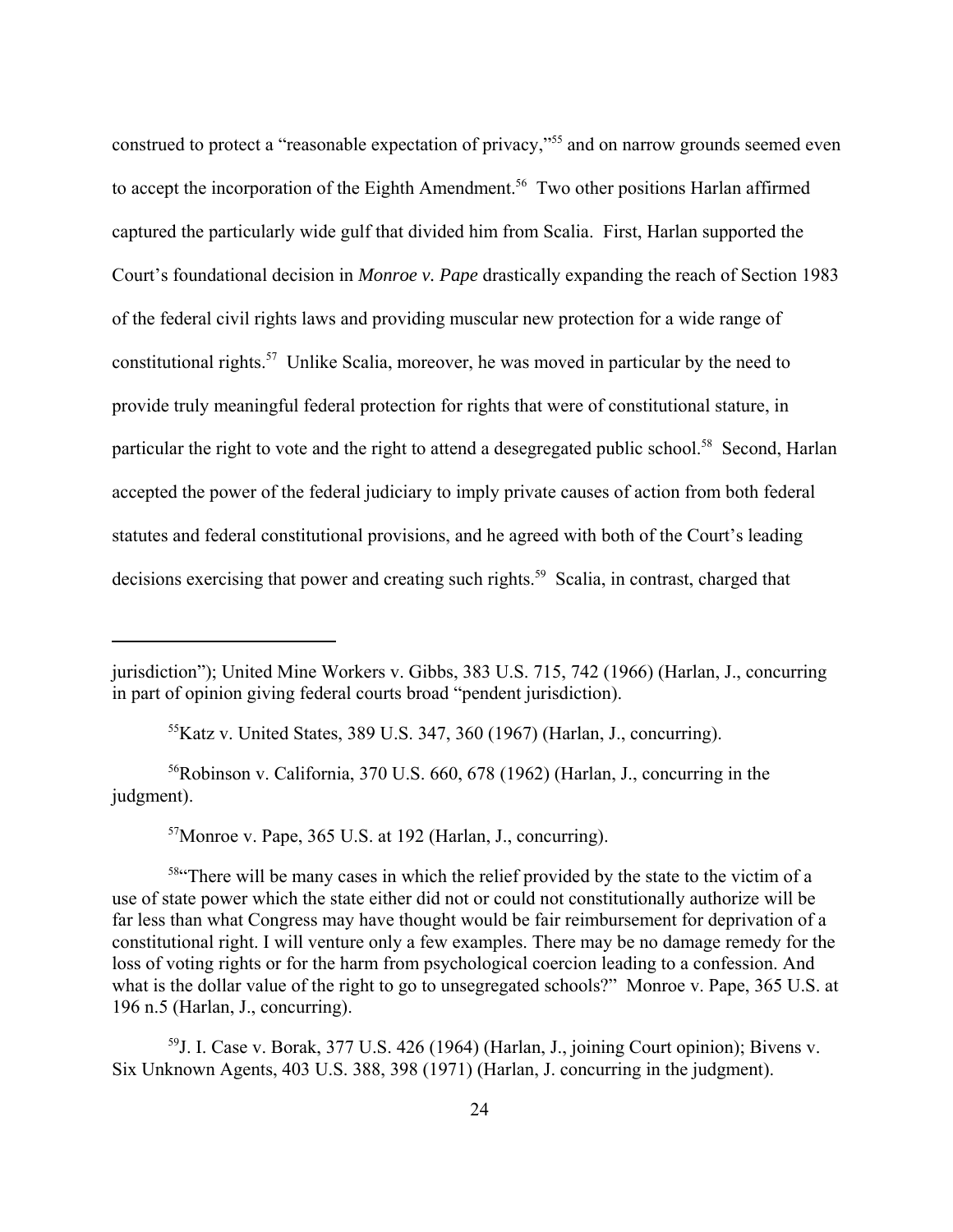*Monroe* was wrongly decided,<sup>60</sup> and he derided the two implied-right-of-action cases that Harlan supported as "relics" of the Warren Court that were wholly beyond the federal judicial power.<sup>61</sup>

The contrast between Scalia and Harlan spotlighted the changing nature of judicial "conservatism" and thereby provided a revealing example of the shifting nature of constitutional law and politics. It illustrated the fact that American constitutionalism was an evolving practice through which new generations of conservatives, like new generations of liberals, managed the nation's governmental enterprise and attempted through changing times to maintain according to their best and contrasting lights an orderly, democratic, and relatively just system of selfgovernment.62 Thus, juxtaposed to Harlan's jurisprudence, Scalia's originalism exemplified that process of ideological and interpretive evolution. As Harlan and a long line of earlier conservative justices had done in their own times and contexts, Scalia developed his jurisprudence in an effort to shape the Constitution to meet the values and goals he shared with those in his own generation who called themselves conservatives.

 $^{60}$ Crawford-El v. Britton, 523 U.S. 574, 611 (1998) (Scalia, J., dissenting)

 $61$ Thompson v. Thompson, 484 U.S. 174, 188 (1988) (Scalia, J., concurring in the judgment).

 $62$ For a sample of the historical and institutional analyses of the Court's complex and changing role in the nation's constitutional enterprise, *see, e.g.,* THE SUPREME COURT IN AMERICAN POLITICS: NEW INSTITUTIONALIST INTERPRETATIONS (Howard Gillman & Cornell Clayton, eds., 1999); THE SUPREME COURT & AMERICAN POLITICAL DEVELOPMENT (Ronald Kahn & Ken I. Kersch, eds., 2006); SUPREME COURT DECISION-MAKING: NEW INSTITUTIONAL APPROACHES (Cornell W. Clayton & Howard Gillman, eds, 1999); THE CONSTITUTION AND AMERICAN POLITICAL DEVELOPMENT: AN INSTITUTIONAL PERSPECTIVE (Peter F. Nardulli, ed., 1992).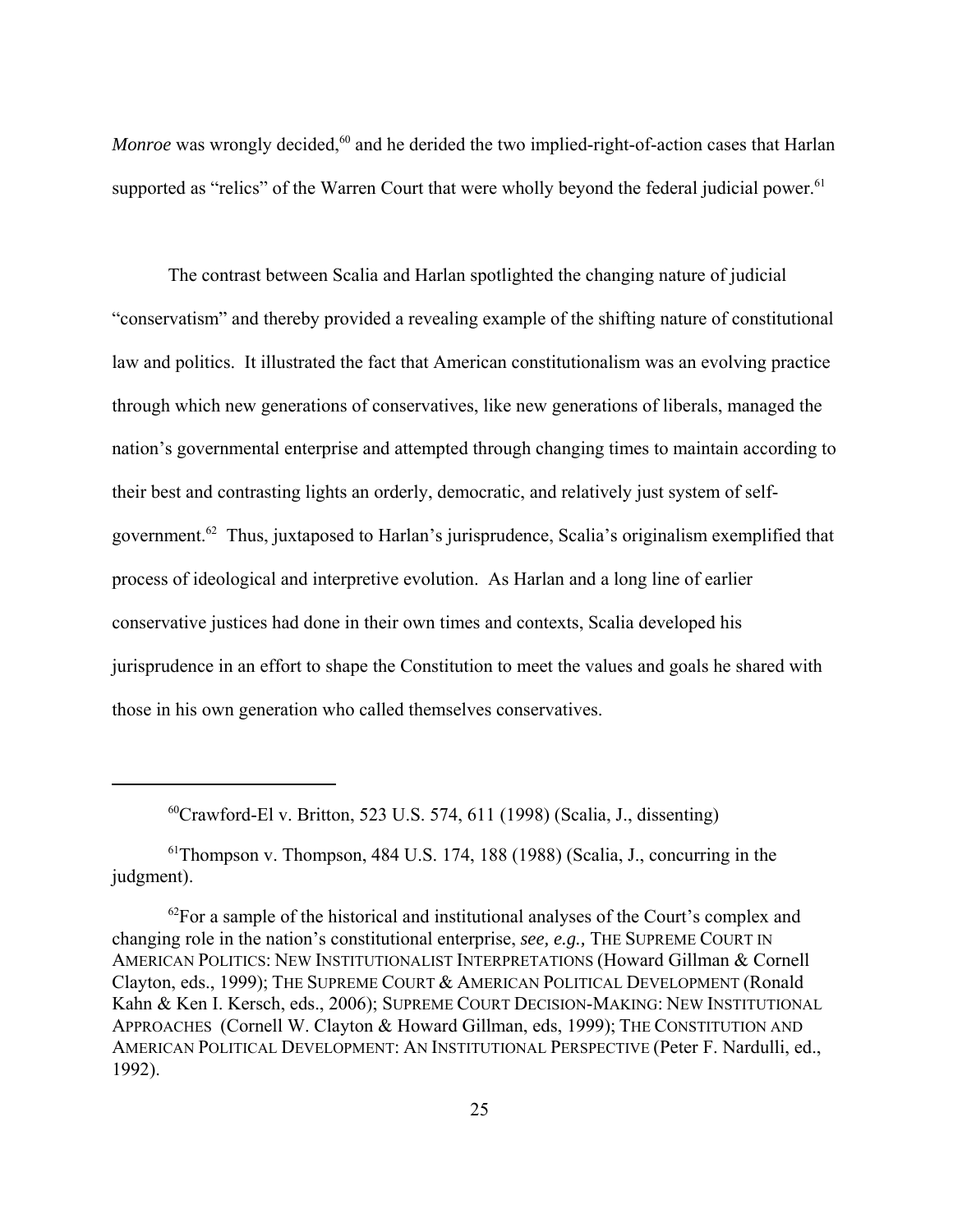Finally, Scalia's career also illustrated the uncertain, disputed, and plastic nature of the most basic principles, provisions, and concepts of the Constitution itself. In this regard, Scalia compares and contrasts in illuminating ways with another major figure in the Court's history, in this case the Progressive Justice Louis D. Brandeis. Aside from their self-assurance and intellectual brilliance, the progressive Brandeis and the conservative Scalia were alike in sharing many fundamental principles and convictions. Both praised the values of democracy, defended the right of the people to govern themselves through their legislatures, and urged respect for legislative power and deference to legislative judgments. Both urged judicial restraint, hailed the principle of separation of powers, and rejected the idea of substantive due process. Both praised the values of federalism, and sought to protect and enhance the independence of the states. Both criticized the federal courts for their activism in bending the law to support the policy views of their judges; both sought to limit the lawmaking power of those courts; and both sought to restrict their jurisdiction in a variety of ways. In particular, both emphasized the doctrine of standing as an effective doctrinal basis for limiting the federal courts, and both agreed that the doctrine was rooted in Article III, Brandeis being the first to clearly articulate that theory and Scalia enthusiastically adopting it. Equally, too, both were ready to assert judicial power when necessary to advance the values they thought right, and both vigorously supported a highly speech protective First Amendment. Brandeis could even invoke originalist rhetoric when it served his purpose.<sup>63</sup>

<sup>63</sup>*See, e.g.,* Myers v. United States, 272 U.S. 52, 240, 293-94 (1926) (Brandeis, J., dissenting); Whitney v. California, 274 U.S. 357, 372, 375-77 (1927) (Brandeis, J., concurring).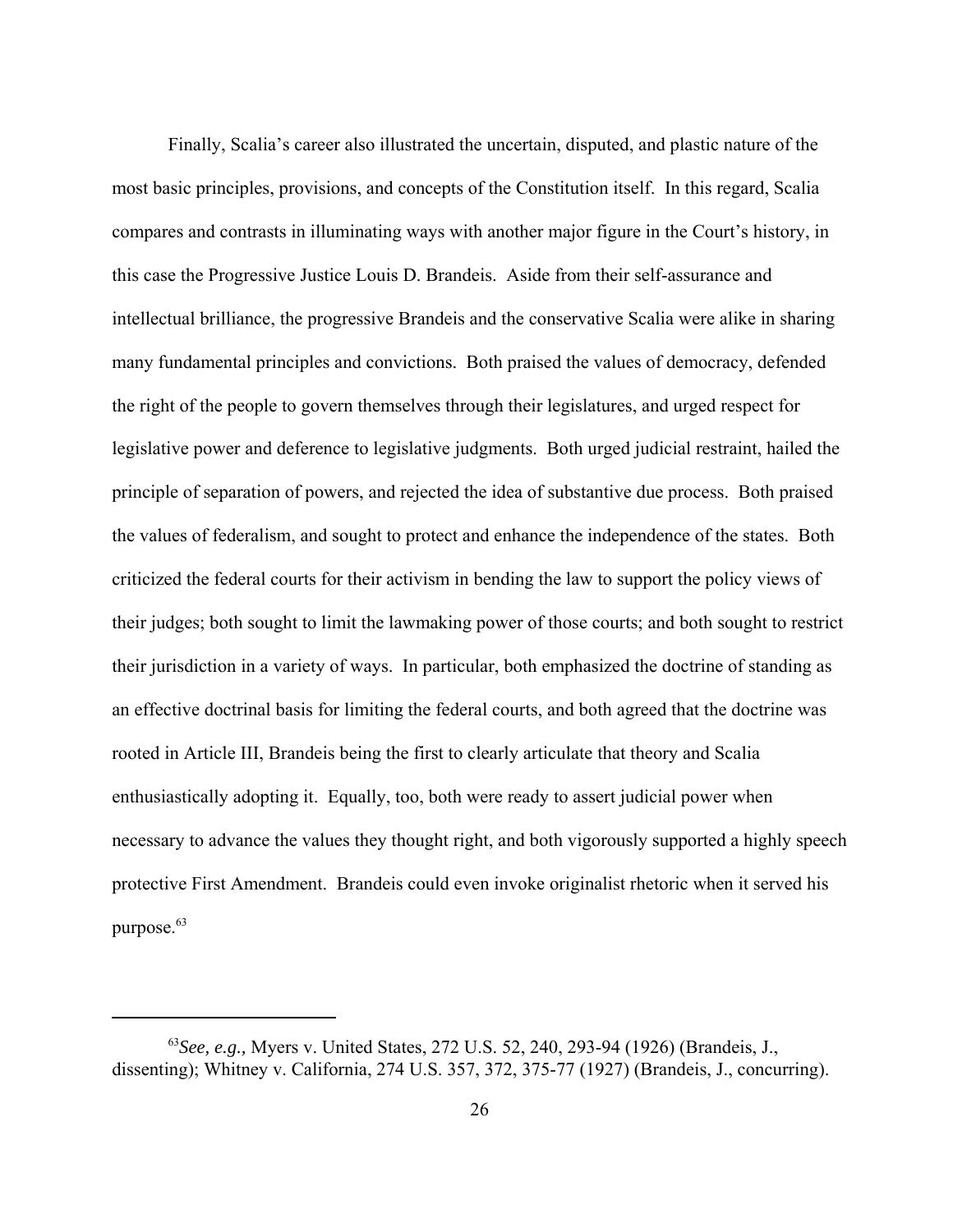Of course, they were also radically different in other ways. Brandeis's jurisprudence stressed facts and consequences, while Scalia's stressed text and formalities. Brandeis urged progressive adaptations, while Scalia stood on traditional practices. Brandeis was suspicious of executive power, while Scalia promoted it vigorously. Brandeis was an innovator in drawing on legislative history, while Scalia condemned its use across the board. Brandeis disliked corporations and believed in government regulation of the economy, while Scalia admired corporations and put his faith in the benevolence of the free market. Most fundamentally, Brandeis believed in a "living Constitution" that adapted to social changes, while Scalia condemned that concept as the root of all constitutional evil.

Thus, it was no surprise that the two construed their shared constitutional principles in quite different ways and that they invoked the exact same principles and relied on the exact same textual provisions to serve radically different purposes. Brandeis urged limitations on federal jurisdiction to assist injured and aggrieved individuals who did not want to be forced into the federal courts they sought to avoid, while Scalia urged such limitations to keep such parties out of the federal courts they very much wanted to enter. Brandeis preached legislative primacy because he saw legislatures as sources of progressive reform measures, while Scalia preached legislative primacy because he saw them as bastions of the conservative values he favored. Brandeis construed the law to support efforts at all levels of government to regulate business and protect workers and consumers, while Scalia construed it to limit such efforts and protect business, property interests, and private economic power. Brandeis argued for a highly speech-protective First Amendment to protect individuals and especially political dissidents, while Scalia did so to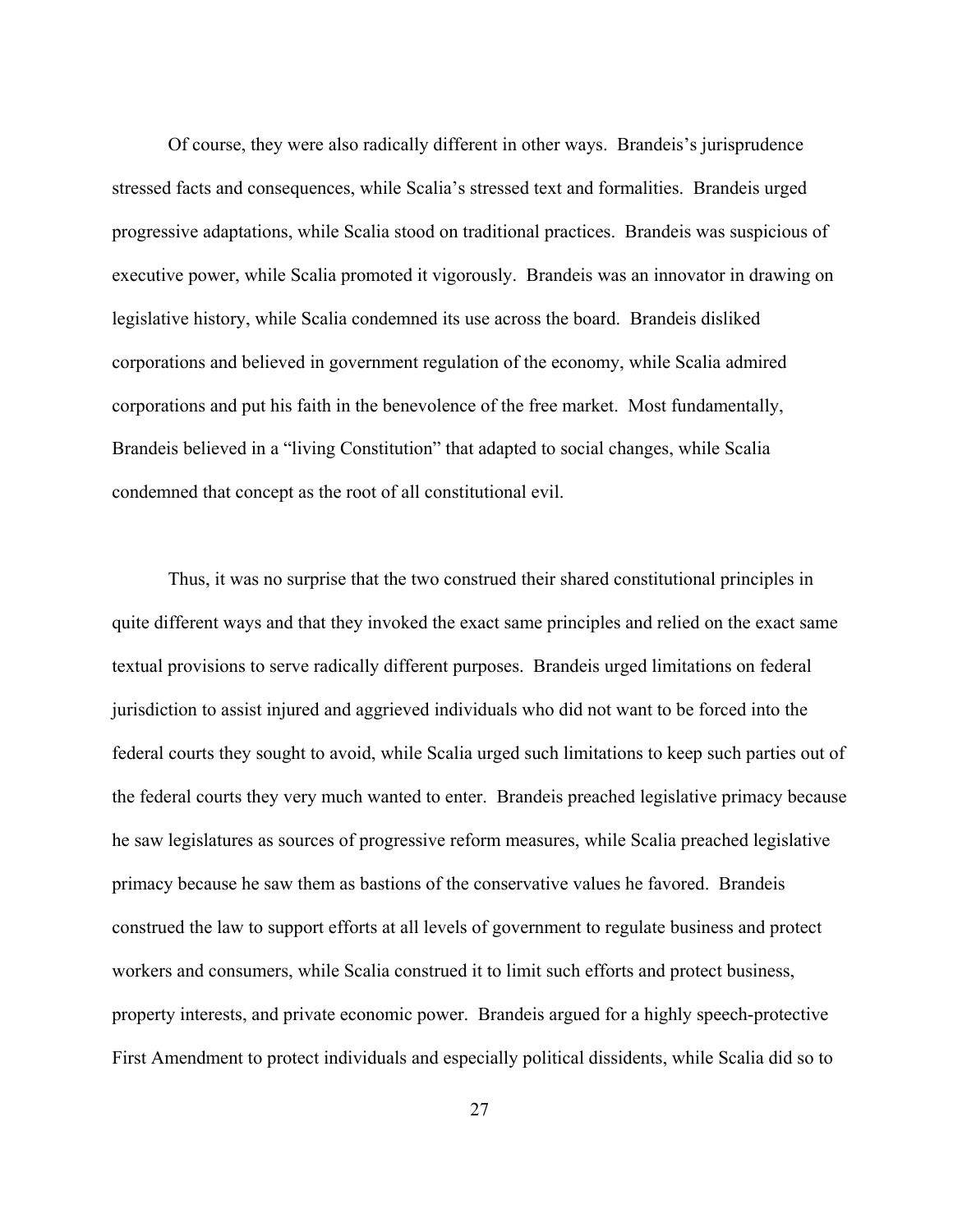protect the speech rights of the corporations and wealthy political donors that Brandeis scorned.

Especially significant, too, Brandeis and Scalia were alike in one other way. To a highly unusual degree, they both associated themselves closely and actively with political movements of their day, developed constitutional methods that supported the goals of those movements, and emerged as judicial heroes to the movements' followers. Indeed, both became famous and particularly admired because they cultivated coteries of law clerks and law professors who praised their work and promoted their views to the legal profession and the general public. One might even suggest that they were also alike in having their own distinctive wing-men, Holmes for Brandeis and Thomas for Scalia.

Those similarities and differences show that Brandeis and Scalia were both outstanding examples of major characteristics of American constitutionalism. One is that the Constitution's fundamental principles and the legal doctrines designed to implement those principles mean relatively little when abstracted from the context in which they are used and the purposes they are shaped to serve. That is especially true of doctrines of federalism and separation of powers whose meaning and significance depend for the most part on the politics and social conflicts of the day. Another is that general principles and doctrines, by themselves, seldom if ever actually determine the results that the justices reached in the difficult and controversial cases they decided. Rather, it was their personal goals and values that played key roles in shaping the particular meaning they gave to those principles and doctrines and that inspired the specific reasoning they used to justify the diverse results they reached. A third characteristic is that Americans tended to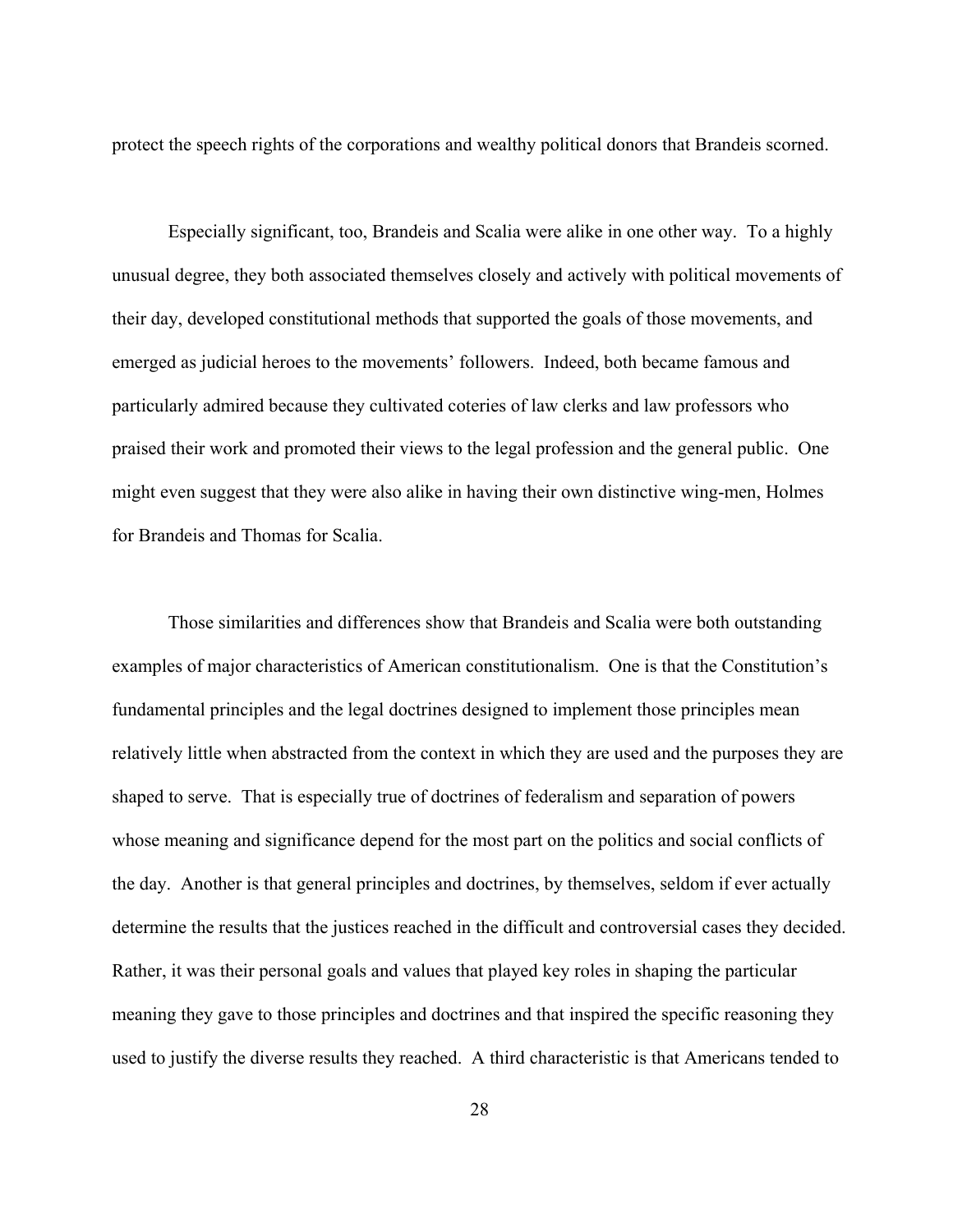admire and praise them not for the abstract principles they proclaimed but for the way they infused particular meanings into those abstract principles and justified the social and political results that their admirers favored.

The final overarching reason for Scalia's enduring historical significance, then, is the ironic fact that his career demonstrated the dynamic nature of American constitutionalism, the very "living" constitutionalism that Scalia condemned so vigorously. He was a full participant in that national enterprise, standing in the grand tradition of American constitutional thinking by infusing his jurisprudence with assumptions, premises, and values that would ensure the results he sought in the areas that were most intensely important to him. His judicial thinking and career demonstrate the fact that the idea of "living" constitutionalism is not in the first instance or ultimately a "theory" of constitutional interpretation but a metaphorical characterization of the central and inherent reality of American constitutionalism itself. Scalia's "originalism" was but one more variation in the innumerable and often overlapping ways in which Americans have attempted to guide and channel the course of their "living" constitutionalism. He ranks among the nation's most heralded and influential justices even though he failed to recognize–indeed, insisted on denying-- his true place in that tradition. Most fortunately for him, and unlike all but the barest handful of his judicial predecessors, he caught a powerful political and cultural wave that carried him to influential heights and transformed him into an iconic figure in American law and politics.

"Originalism," in truth, is not necessarily a "conservative" ideology, not at least after the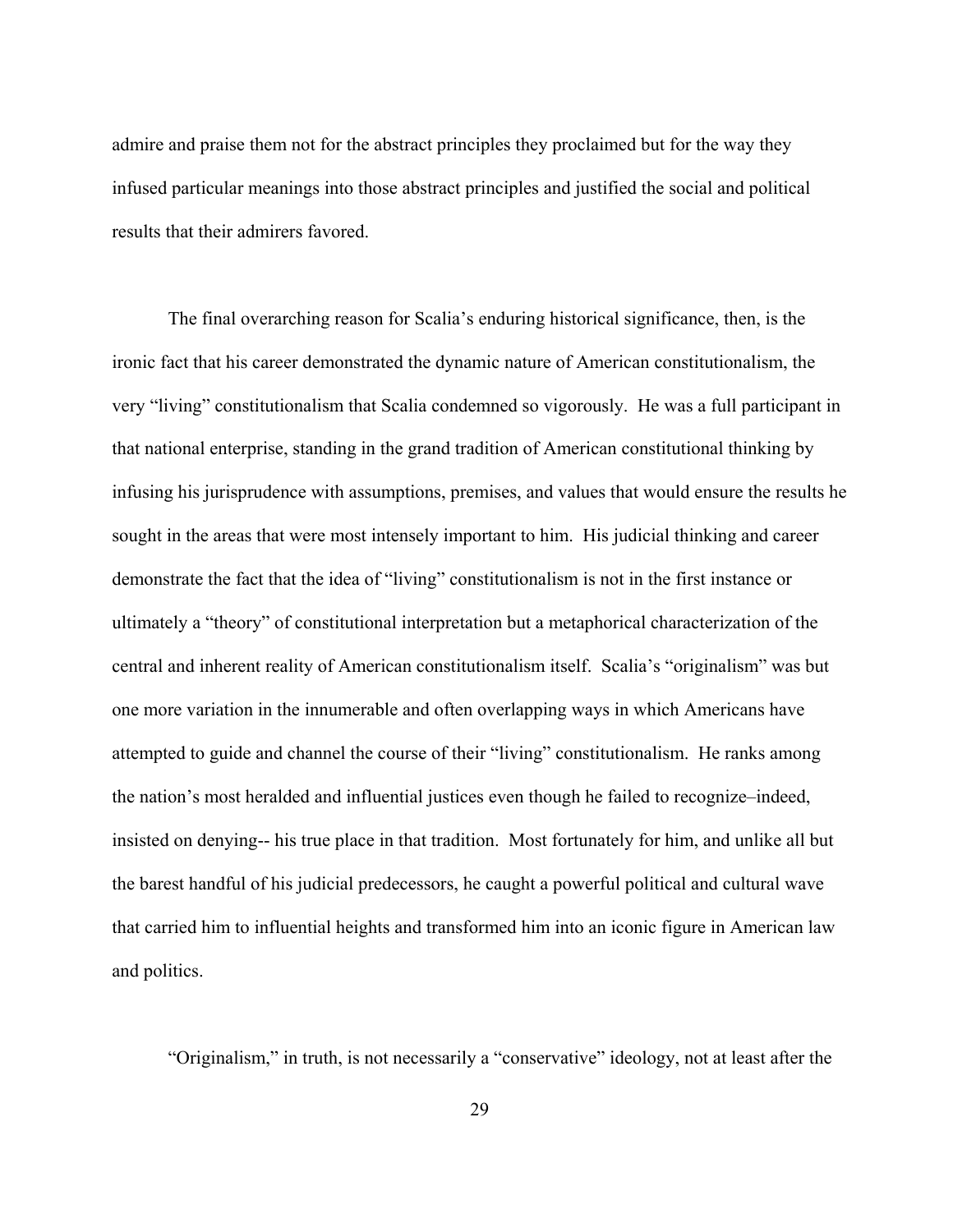post-Civil War amendments that repudiated the nation's "original sin" of racism and race-based slavery and the other subsequent amendments that embedded egalitarian and democratizing principles in the Constitution.<sup>64</sup> If judges and theorists reject Scalia's crabbed and pre-designed version, they can readily see quite different vistas and reach quite different conclusions. If originalism is identified with the aspirations of the Constitution's preamble and with the fundamental values and principles it enshrines, especially after its many egalitarian amendments, then originalism could lead to and justify conclusions far different from Scalia's. Indeed, in the minds of many it already has. True, the Constitution's goals and values are vague and imprecise; they readily spur disagreements about their meaning; and they often come into conflict with one another. Nonetheless, they do remain the true guiding stars of American constitutionalism, and they possess enough theoretically clear and historically grounded meaning that Americans can test their application by asking and honestly answering--with knowledge, understanding, integrity, sensitivity, and as much wisdom as they can muster--specific questions about whether and to what extent all Americans are in actual fact being treated fairly, equally, and decently. Just as no interpretive method or theory can guarantee the nation's fate or the direction of the law's future development, the Constitution can not guarantee that Americans will always exhibit and act on those qualities nor, most unfortunately, that even if they did so act they would consequently agree on all or most things. Still, that approach would inspire a far different analytical approach to constitutional interpretation and lead to far different "originalist" results than would the views and values that Scalia sought to advance with his own partisan and tightly time-bound

<sup>64</sup>*See, e.g.,* JACK M. BALKIN, LIVING ORIGINALISM (2011); David A. Strauss, *Why Conservatives Shouldn't Be Originalists*, 31 HARV. J. L. & PUB. POL'Y 969 (2008).